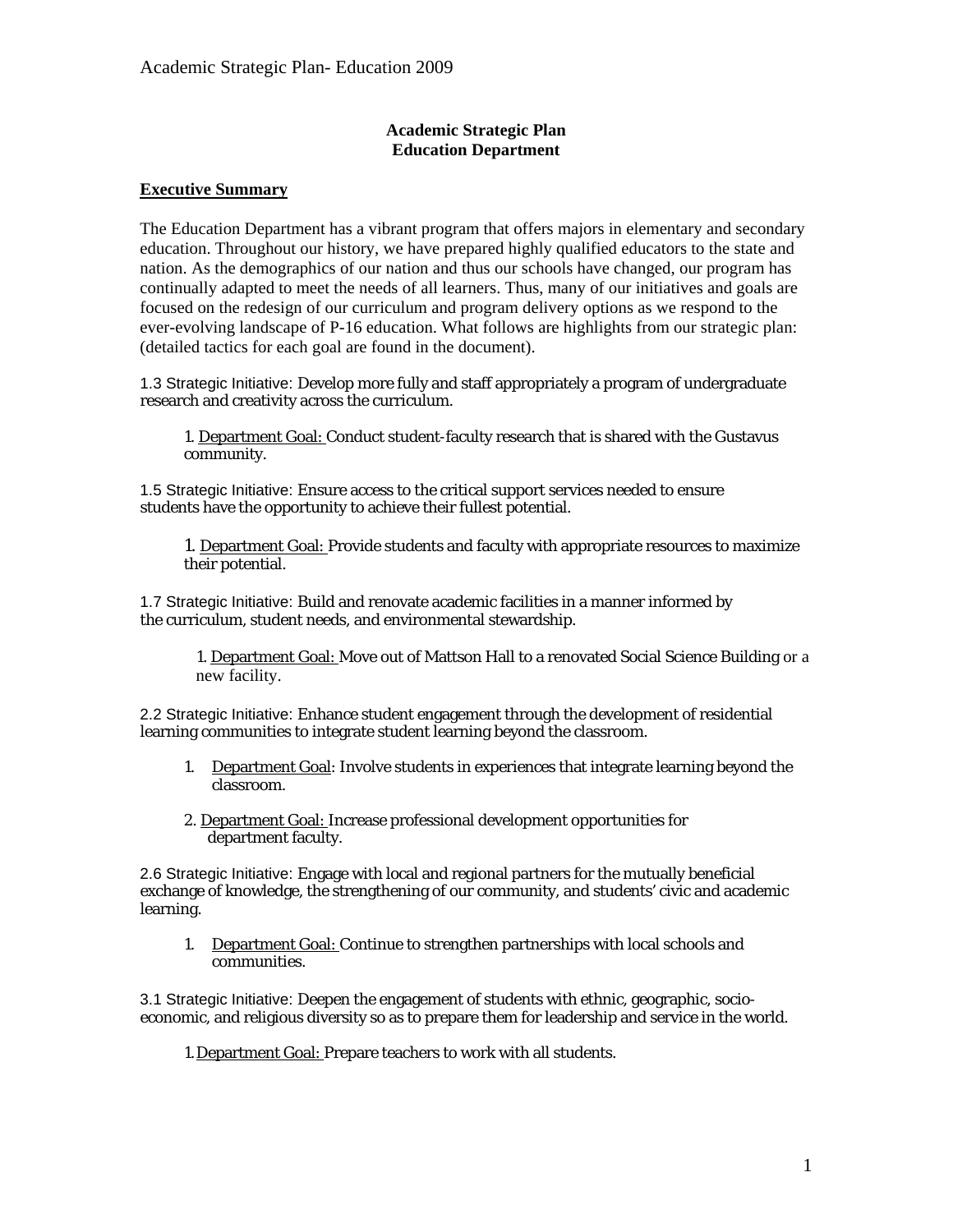# **Introduction**

Gustavus Adolphus College has prepared secondary educators for most of its existence, and elementary educators since 1952 (five graduates in this first class). The elementary education major was tentatively approved by the Minnesota Department of Education in 1953, with full approval granted in 1959. Gustavus first received National Council for Accreditation of Teacher Education (NCATE) accreditation in 1961. NCATE Accreditation and Minnesota Board of Teaching Approval have been continuous since 1961. Reviews occurred in 1961, 1968, 1978, 1983, 1989, 1995, and 2000, and 2006.

The department consists of nine faculty members, and 265 enrolled and 143 admitted students. Students enroll as freshmen and are officially admitted to the department, through a selective admission process, in their sophomore year. Through a Career Explorations (Edu 268) course in the J-term of their freshman year, students engage in an intense vocational discernment process. This process allows students, many who are enrolled but undecided, to explore teaching as a career option.

### **1.1.1 Mission, vision, and goals**

The Education Department is committed to the preparation of 21st century teachers who understand the complexity of learning and teaching that encompasses inclusion, equity, and justice. This work is enhanced by a liberal arts foundation that encourages breadth of knowledge, interdisciplinary and international perspectives, engaged inquiry, and intellectual curiosity. As professionals and educational leaders, graduates of our program:

•Make informed teaching and learning decisions based on use of best practice, reflection, and new knowledge;

•Act as leaders for positive social change within schools and communities;

•Advocate for their students' intellectual, physical, and emotional well being;

•Understand cultural and linguistic diversity, and promote anti-racist, gender fair, and inclusive educational opportunities for all students;

•Defend their instructional choices on the basis of pedagogical, moral, and ethical grounds;

•View teaching as a journey of learning;

•Proactively profess and advocate well-developed teaching beliefs, and participate in decision-making, not as mere technicians, but as positive agents of change.

The organizing theme of our department's mission is "teaching as principled practice." We strive to help our graduates acquire skills of analysis and reflection, a broad knowledge base, and an array of experiences that will enable them to articulate and examine their own beliefs about teaching and learning and set those beliefs into action.

# *TEACHING AS PRINCIPLED PRACTICE*

The Gustavus Teacher Education Program conceptual framework undergirds our work. Initial structuring of the framework was based on five attributes of a teacher education program knowledge base. The redesign of the program framework was based on the following:

- 1) a set of beliefs that have guided the redesign process, (philosophy)
- 2) an organizing theme and conceptual framework,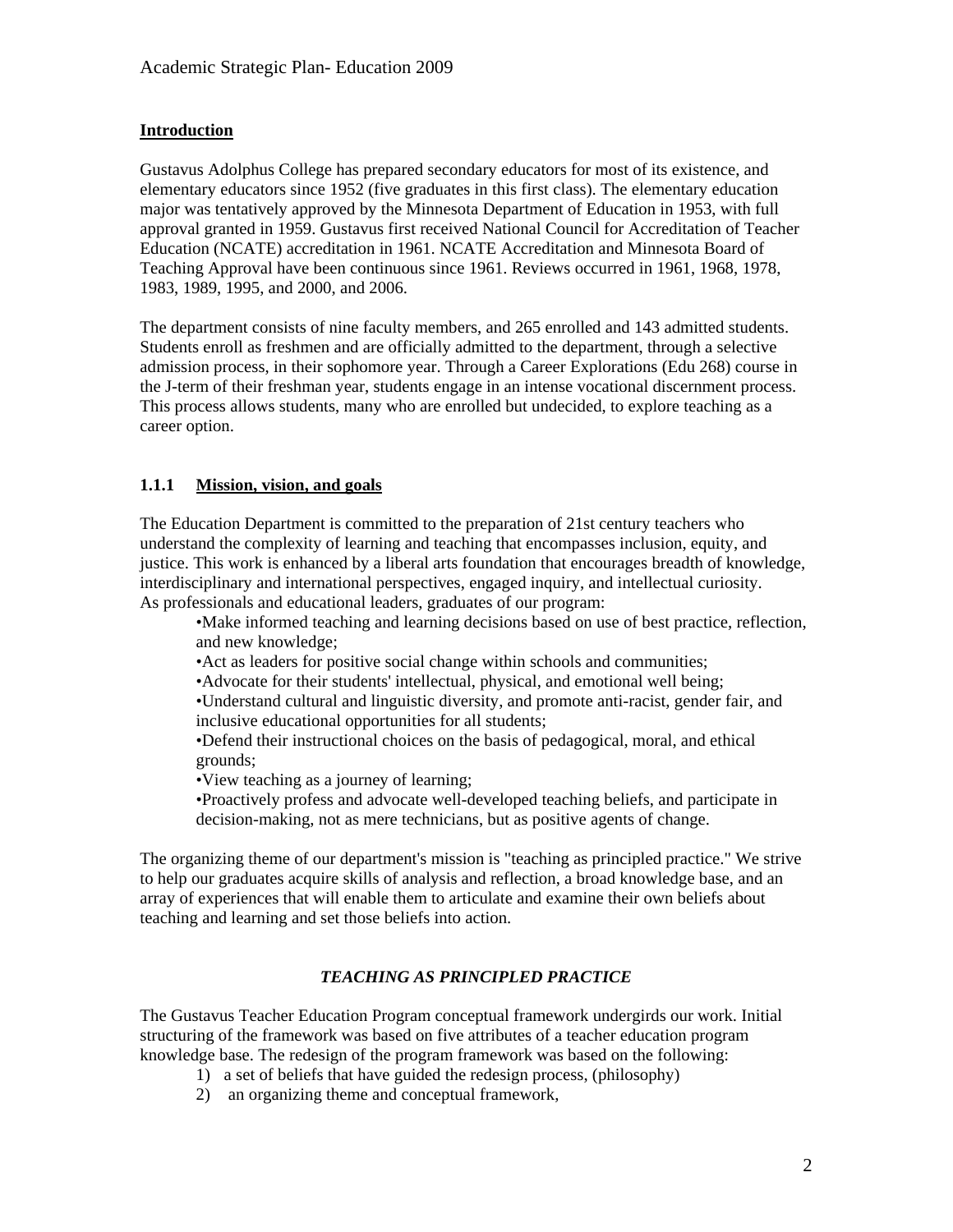- 3) program outcomes and complete evaluation procedures and processes which guide feedback to the candidate and the program,
- 4) a professional bibliography of source documents that contains essential knowledge for graduates plus works critical to the program and framework, and
- 5) the program model emerging from redesign efforts.

As the program has evolved under this framework we have restated these principles using the following National Council for Accreditation of Teacher Education (NCATE) structural elements:

- the vision and mission of the institution and unit;
- the unit's philosophy, purposes, and goals;
- knowledge bases, including theories, research, the wisdom of practice, and education policies;
- candidate proficiencies aligned with the expectations in professional, state, and institutional standards;
- the system by which candidate performance is regularly assessed.

#### **Vision and Mission**

Our task of creating classrooms for the future is not an easy one, but it is a critical one. Children are precious and hold the keys to the survival and the well-being of this planet. They are indeed our future.

Our vision for teacher preparation is for all of us, faculty and candidates, to be principled practitioners who access knowledge, plan based on that knowledge, apply their plan, assess its impact, reflect on student learning and use that reflection to re-conceptualize our on-going teaching practices. To accomplish this task the education faculty engage in the following:

- modeling for our candidates the skills and attitudes of inclusiveness and collaboration we wish them to possess;
- encouraging our candidates to develop the mental, physical, and emotional habits necessary for a healthy self-esteem and lifestyle, as well as displaying those ourselves;
- providing opportunities for candidates to discover and demonstrate the pedagogical principles and content knowledge needed to become effective, caring teachers;
- giving candidates the opportunity to observe, participate in, and reflect on a variety of P-12 teaching experiences;
- expecting our candidates articulate their educational philosophies and examine their own and others' teaching practices in light of it.

The Education Department mission, therefore, is to prepare preservice educators who implement "principled practice" – reflective, student-centered, democratic, and authentic teaching and learning. This mission is facilitated by the strong liberal arts and professional preparation of the candidates.

The mission of the department supports the mission of the college through teaching, advising, and mentoring roles that are supportive and consistent with the goals, values, and philosophy of the institution. Teacher Education candidates learn to take knowledge from all departments and experiences, and weave them into a personal and professional plan for contributing to the betterment of the world. We teach decision-making and problem-solving in complex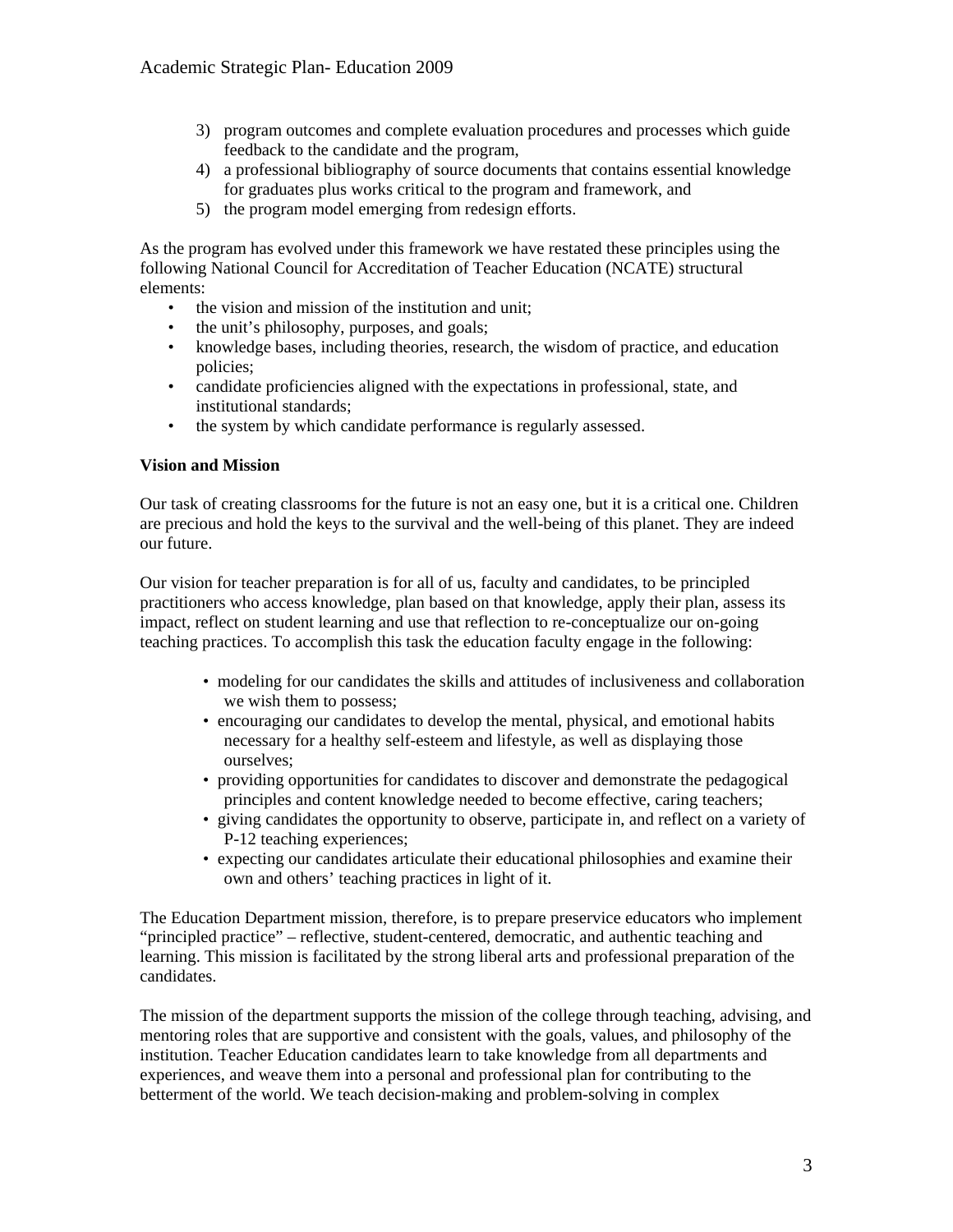interpersonal situations as well as a variety of communication skills. In addition, the department contributes in a variety of ways to the existing and developing teaching expertise of the campus. The department contributes directly and indirectly to the strong positive image of the college and to the soundness of the education of entering students.

#### **Shared Vision**

The conceptual framework defines the work of the unit and has been developed, redesigned and shared with all its stakeholders. The most recent refinements of the framework are discussed at both the department and Teacher Education Advisory Council (TEAC) levels. The framework undergirds programs, courses, teaching, advising, mentoring, and candidate performance and is consistent with our mission.

### **Philosophy**

The conceptual framework is grounded in a belief that learning is largely constructivist, that is, the learner constructs knowledge based upon background knowledge, cultural frames of reference, experience, instructional influences, and reflective processes. Action, performance, or experiences are then central to learning [and teaching]. These beliefs are founded in Dewey (1938) [a cycle of impulse, observation, knowledge, judgment, and purpose] and Kolb (1984) [a cycle of concrete experience, reflective observation, abstract conceptualization, and active experimentation].

### **Purpose**

Teacher education programs need a focus or organizing theme that reflects the ultimate purpose of the program. Like the set of beliefs [our vision statement] the organizing theme is a product of faculty collaboration. An organizing theme represents the essence of the set of belief statements, or as Short (1987) labeled it, "a unifying concept". The organizing theme is the key idea that turns a collection of courses into a coherent program.

The Gustavus Department of Education has chosen as its organizing theme "teaching as principled practice." In her description of an English method's class instructor, Grossman (1990) discussed "teaching as principled practice" in the context of his strategies in the classroom, and the philosophy that undergirded his classroom practices. She depicts principled practice as:

…the need for teachers to understand the reasons behind their instructional choices, to be able to explain why they do what they do. "Principled practice" implies that while there are no absolute answers or sure solutions to most of the dilemmas of teaching, teachers must try to connect their choice of instructional activities to their understanding of the underlying purposes for the teaching of English (Grossman, 1990, p. 121).

Like the English teacher described by Grossman, we seek to foster in prospective teachers the ability to explain why they do what they do in the classroom. We would like them to exit our program with an ability to defend their instructional choices on the basis of pedagogical, moral, and ethical grounds. It is our goal to help them realize that we do not (nor does anyone else) possess "the correct answer" for their teaching dilemmas and challenges. Instead we strive to help them acquire the skills of analysis and reflection, a broad knowledge base, and an array of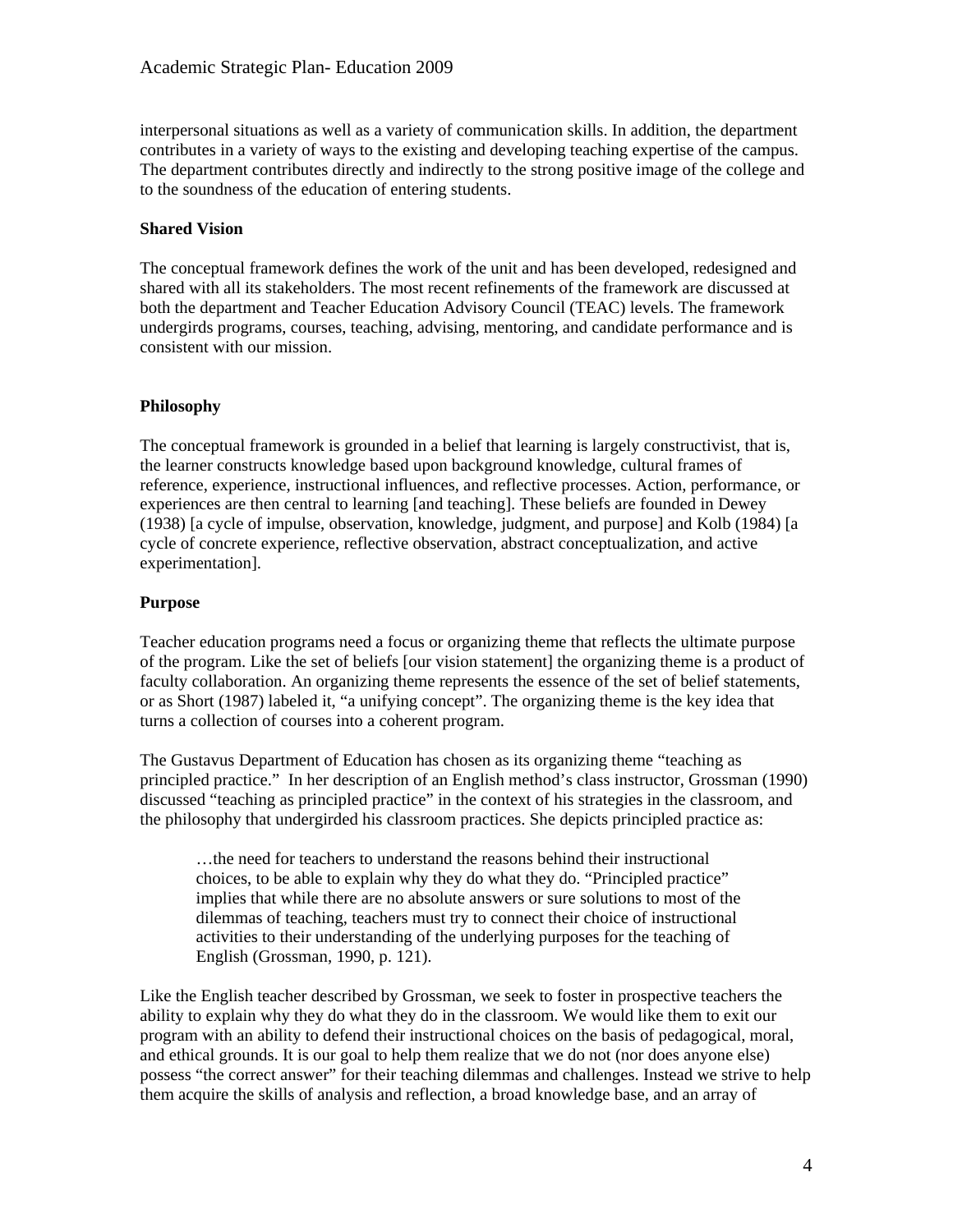experiences that will enable them to articulate and examine their own beliefs about teaching and learning, as well as to set those beliefs into action. Like Tom (1984), we hold that teaching is not simply a technical enterprise, with a discrete set of skills to be acquired, but rather it contains a moral (and ethical we would add) basis as well.

We see three components contributing to and informing "principled practice": our past, present, and imagined experiences, both inside and outside the classroom; our reflection on and analysis of our experiences, knowledge, and practices; and our conceptualization of knowledge/truth including that regarding the research on teaching/learning and theories of teaching/learning. Following the work of Brown, Collins, and Duguid (1989), we hold that knowledge/cognition (and activity) is situated in a culture (in this case most likely schools) that has its own set of values and ways of utilizing the knowledge or activities a participant brings to the setting.

Our application of the ideas of Brown, Collins, and Duguid (as well as those of Smith, 1990) are best summarized in the following model: (Figure 1).



The three components (knowledge and beliefs, experience, and reflection and analysis) interact (and in reality are inseparable from each other) with each other in a continual process to create or determine our classroom practices. As Brown et al. note, "A concept, for example, will continually evolve with each new occasion of use because new situations, negotiations, and activities inevitably recast it in a new, more densely textured form" (p. 33). Likewise, classroom practices will evolve as a candidate's knowledge base of theories and research is expanded through coursework, conferences, professional reading, etc.; tested in the crucible of the classroom, school, or some other setting; and examined and reflected on in terms of their principles and desired outcomes.

Our job as teacher educators is to insure that all three components of "principled practice" are engaged in by our prospective teachers, and that the principles held highest and used for the basis of judgment of outcomes and experiences are those outlined in foundational documents and in program curriculum.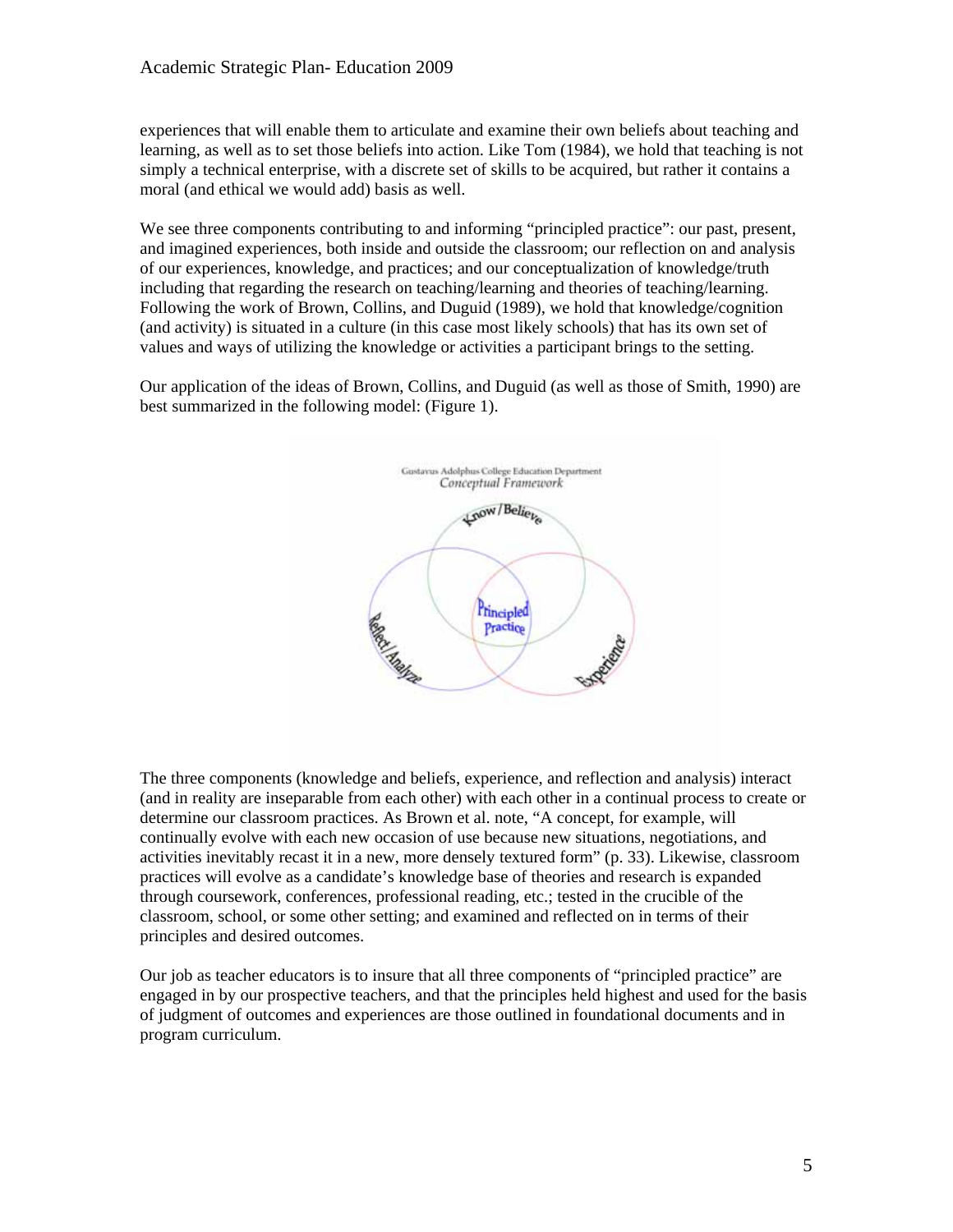#### **Goals**

This experiential and reflective model of improvement captures the process of learning, teaching, program management, and redesign. It is shaped and characterized by the nine broad program outcomes listed below. The program outcomes and evaluation procedures and processes that guide feedback to the candidate and to the program are embedded in this model and in courses and experiences throughout the program. Furthermore, these broader program outcomes are specifically aligned with the Minnesota Standards of Effective Practice for Teachers. In 2003- 2004 the unit updated the conceptual model to further reflect the dynamics of our work. In addition to the cornerstone components of our model; Know and Believe, Experience, Reflect and Analyze, we have added three additional and integrally related components. We believe that high quality teachers "plan" based on what they know and believe, "assess" those planned experiences, in order to "re-conceptualize" after extensive reflection and analysis. The expanded conceptual framework is represented in the following graphic:



The conceptual framework is shared in department literature and at various orientation points during initial advising, at pre-admission orientation meetings, at the celebration/orientation for newly admitted students, and in all education courses throughout the program. More importantly, the department crafts learning experiences as well as procedures and policies that model the knowledge base and beliefs expressed in the conceptual framework. Gustavus preservice teachers and teacher educators:

#### Know and Believe:

- $\geq 1$ . Understand and consider moral and ethical dimensions of teaching.
- $\geq$  2. Make decisions about teaching and learning informed by sound pedagogical research and with refined pedagogical capability.
- $\geq$  3. Rely on and advocate for sound liberal learning, extensive disciplinary learning, and interdisciplinary thinking.

Plan: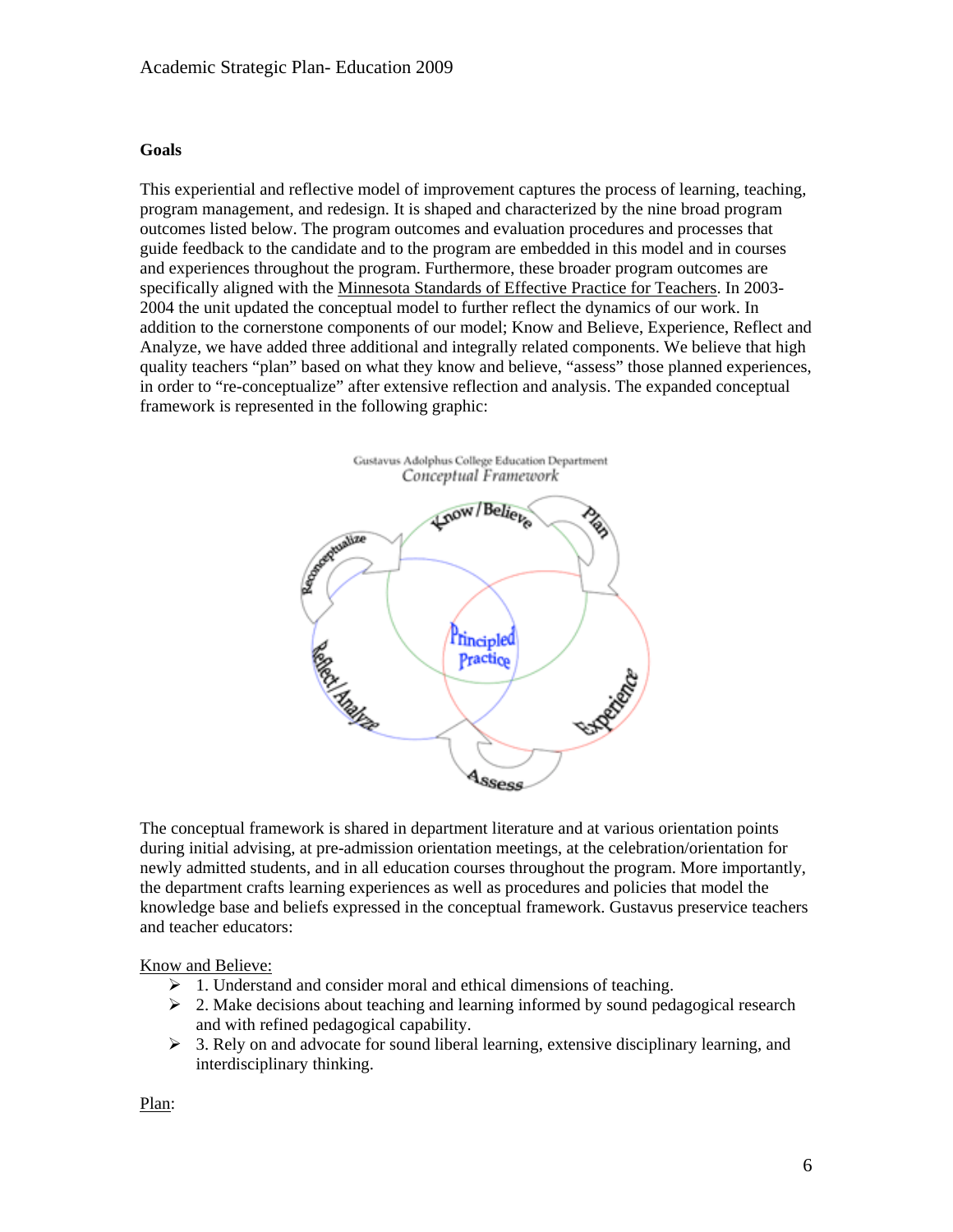$\triangleright$  Make decisions about teaching and learning informed by sound pedagogical research and with refined pedagogical capability.

#### Experience:

- $\triangleright$  4. Rely on and advocate for sound liberal learning, extensive disciplinary learning, and interdisciplinary thinking.
- $5.$  Form nurturing relationships that foster inquiry, achievement, and cooperation for all learners
- $\triangleright$  6. Create inclusive and collaborative learning communities to enrich learning and stimulate reflective analysis.
- $\geq 7$ . Engage in reciprocal partnerships with learners, families, communities, and colleagues.

#### Assess:

- $\geq$  8. Employ continual strategies of assessment to understand learning.
- $\triangleright$  9. Provide honest and complete feedback to assist learning

#### Reflect and Analyze:

- $\triangleright$  Employ continual strategies of assessment to understand learning.
- $\triangleright$  Create inclusive and collaborative learning communities to enrich learning and stimulate reflective analysis.

#### Reconceptualize:

 Anticipate the complexity and inter-relatedness of student development, curriculum, and the problems and challenges faced by tomorrow's learners.

### **1.2 Programs**

#### **General Education**

Department faculty members are involved in teaching Curriculum II courses, General Education courses, Travel Abroad courses, and First Term Seminars.

#### **Education Programs (Elementary and Secondary)**

The unit offers Elementary and Secondary Education programs. In addition to the liberal arts and education content competencies (Standards of Effective Practice), candidates must also meet the content standards established in each of their majors.

•Secondary Education candidates complete a Bachelor of Arts degree in their approved teaching major. Currently approved teaching majors are Art, Biology, Chemistry, Communication Arts/Literature, Earth Science, Health, Latin, Mathematics, Music, Physical Education (Exercise Science), Physics, Social Studies, and Spanish. In the areas of Art, Music, Physical and Health Education, and Foreign Language, a Secondary Education Program candidate qualifies for licensure in grades K-12 by completing the appropriate program requirements.

Candidates completing the Bachelor of Arts degree in Elementary Education are licensed to teach K-8 with specific concentrations; Communication Arts/Literature, Mathematics, Science, Social Studies, or Modern Foreign Language. In the coming months, the Board of Teaching will be "decoupling" the Elementary Education major from the specific concentrations. Together with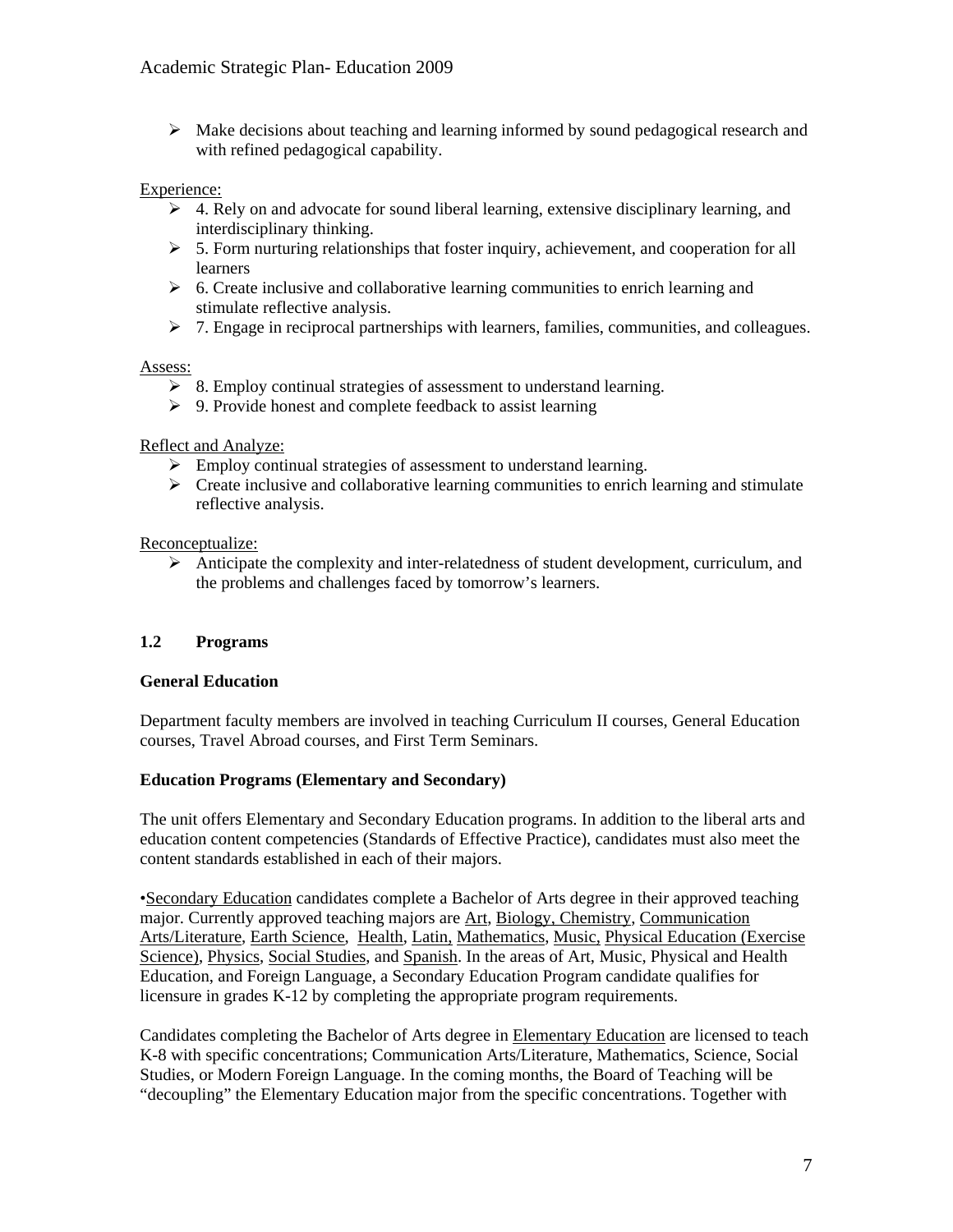our unit colleagues, the department will be redesigning the concentrations to be optional tracks for students. It appears, at this time, that the state will require that admitted students beginning the 2011 academic year will be under the new rule.

All programs are designed to be in compliance with state standards for teacher preparation programs and provide content specific and liberal arts preparation. Candidates' knowledge of the liberal arts supports content and pedagogy-specific knowledge and enables connections among content areas.

Teacher candidates know the subject matter they plan to teach and can explain important principles and concepts delineated in professional, state, and institutional standards. A set of professional competencies, based upon the Standards of Effective Practice for Teachers (mandated for all teacher education programs seeking state approval) guide education course content and field experiences as well as articulate what candidates will know and be able to do upon program completion. Throughout their program of study, candidates complete course requirements and engage in field experiences designed to facilitate mastery and understanding of the following education program competencies:

### **Standards of Effective Practice**

**Standard 1- Content Knowledge.** A teacher must understand the central concepts, tools of inquiry, and structures of the disciplines taught and be able to create learning experiences that make these aspects of subject matter meaningful for students.

**Standard 2- Student learning.** A teacher must understand how students learn and develop and must provide learning opportunities that support a student's intellectual, social, and personal development.

**Standard 3 Diverse Learners:** A teacher must understand how students differ in their approaches to learning and create instructional opportunities that are adapted to students with diverse backgrounds and exceptionalities.

**Standard 4 Instructional Strategies:** A teacher must understand and use a variety of instructional strategies to encourage student development of critical thinking, problem solving, and performance skills.

**Standard 5, Learning environment.** A teacher must be able to use an understanding of individual and group motivation and behavior to create learning environments that encourage positive social interaction, active engagement in learning, and self-motivation.

**Standard 6, Communication.** A teacher must be able to use knowledge of effective verbal, nonverbal, and media communication techniques to foster active inquiry, collaboration, and supportive interaction in the classroom.

**Standard 7, Planning instruction.** A teacher must be able to plan and manage instruction based upon knowledge of subject matter, students, the community, and curriculum goals.

**Standard 8, Assessment.** A teacher must understand and be able to use formal and informal assessment strategies to evaluate and ensure the continuous intellectual, social, and physical development of the student.

**Standard 9, Reflection and professional development.** A teacher must be a reflective practitioner who continually evaluates the effects of choices and actions on others, including students, parents, and other professionals in the learning community, and who actively seeks out opportunities for professional growth.

**Standard 10, Collaboration, ethics, and relationships.** A teacher must be able to communicate and interact with parents or guardians, families, school colleagues, and the community to support student learning and well being.

Detailed documentation of how each of these standards is aligned and assessed within the program is included in the appendix to this document. These extensive documents are required by our state program approval and national accreditation processes. Appendix A.

# **1.3 Support relationships**

The Education Department works closely with colleagues from across the campus, both for achieving the goals of our own program, but also in collaboration with many other facets of the Gustavus community to achieve institutional goals.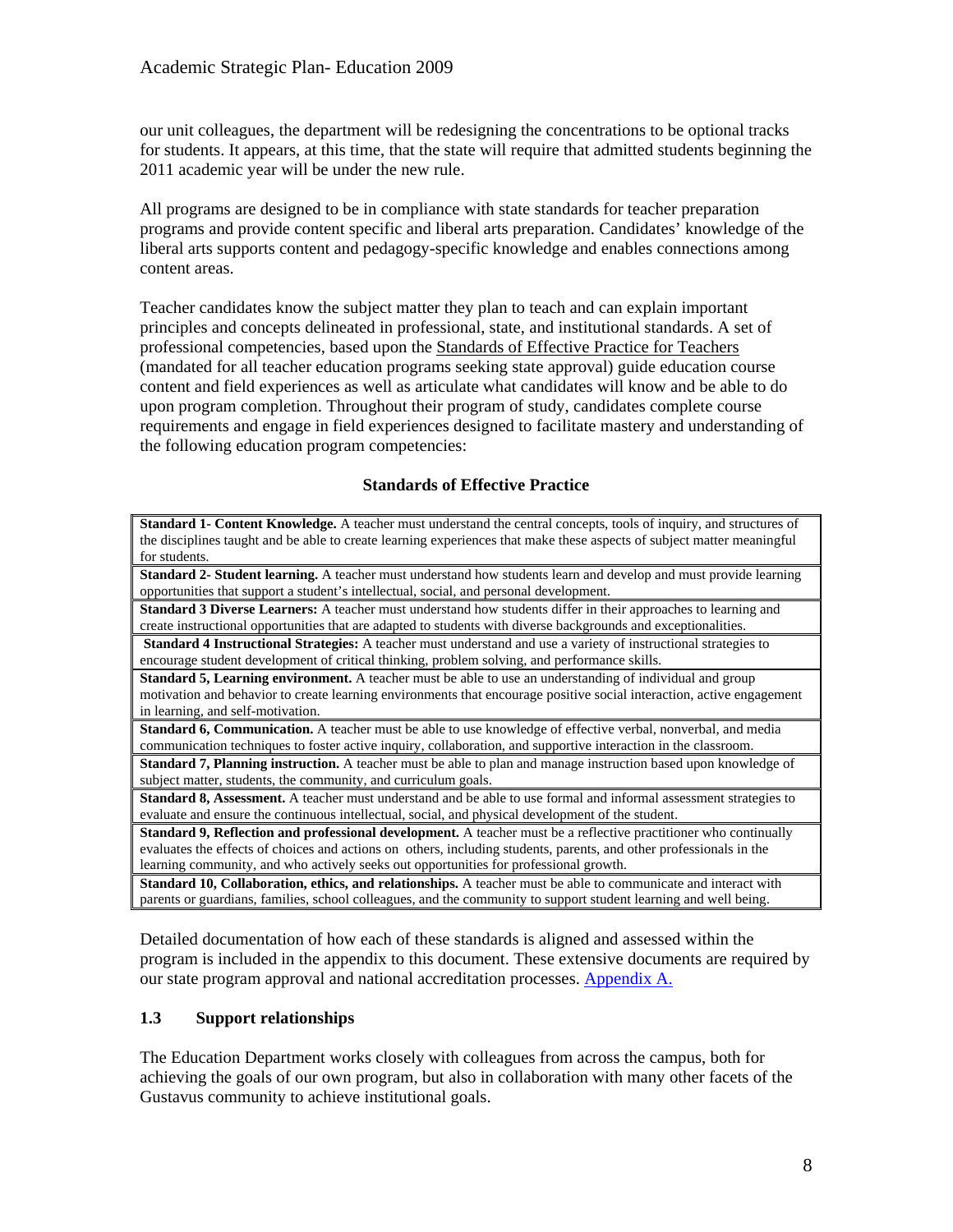We work closely with our unit members, those involved with courses in our various secondary majors and elementary concentrations. Specifically, we work with faculty in the areas of Art, Biology, Chemistry, Communication Arts/Literature (Communication Studies and English), Earth Science, Health, Latin, Mathematics, Music, Physical Education (Exercise Science), Physics, Social Studies (History, Political Science, , and Spanish.

Each semester the department holds unit meetings to communicate with our partners in the other departments. When our accreditation cycle comes around every seven years, our partners in the other departments are critical to the success of the process. Department members from across these disciplines help us document how their and our courses meet the content standards established for each of our majors. An example is attached in Appendix B. This extensive, collaborative work helps the unit not only comply with state standards, but to also establish relationships with each other that benefit our students and programs.

Our program works very closely with the Community Service Learning Center. We have, for some time, enjoyed the benefits of a collaborative teaching arrangement with the Center and our Education 398,390, and 268 courses. As part of the Human Relations course, students are expected to develop a project to better understand individual student needs. Together with the Center, the faculty members teaching the course develop service-learning projects in the community. This relationship is critical to the success of the course(s). The department is also working with the Center to establish a stronger community-learning component in our Career Explorations course each J-term. As the course is evolving, we are placing a renewed emphasis on understanding the changing communities around us. We are moving toward a curriculum revision of the course that will include more engagement with the community before and during the practicum portion of the course. Again, the Center has and will play a significant role in helping to make this course a successful learning experience.

Our department has also enjoyed a strong working relationship with the Gustavus Diversity Center. In recent years we have worked together on such projects as the ChYLI program, NYSP, urban visits, and team-teaching arrangements in our Human Relations course. We continue to work together as we explore ways to educate culturally competent preservice teachers. Occasionally, the Diversity Center has also financially supported us for a special event. Likewise, we have been supportive of such activities as the Building Bridges event. Our department has worked together with the Office of Admissions to develop some alumni events such as an appreciation dinner for our cooperating teachers. We have also worked with the Office of Admissions to recruit students through class visits, faculty visits, and the Presidential Scholarship Days. We understand that recruiting students to the college is everyone's responsibility.

Our department has also worked collaboratively with the Louis Stokes Alliances for Minority Partnership (LSAMP) program committee at Gustavus. While minimally involved, the department embraces the aims of the program to involve more minority students in the sciences. Specifically, the department is interested in encouraging minority students to consider science teaching as a possible vocation. The chair has served on the committee and worked with the Director and others to screen applications, and to help shape program.

Through the recent Howard Hughes Medical Institute grant, the department is involved with the outreach component of the program. Specifically, the grant will help to fund a summer training and follow-up program for area science teachers and their students related to the upcoming theme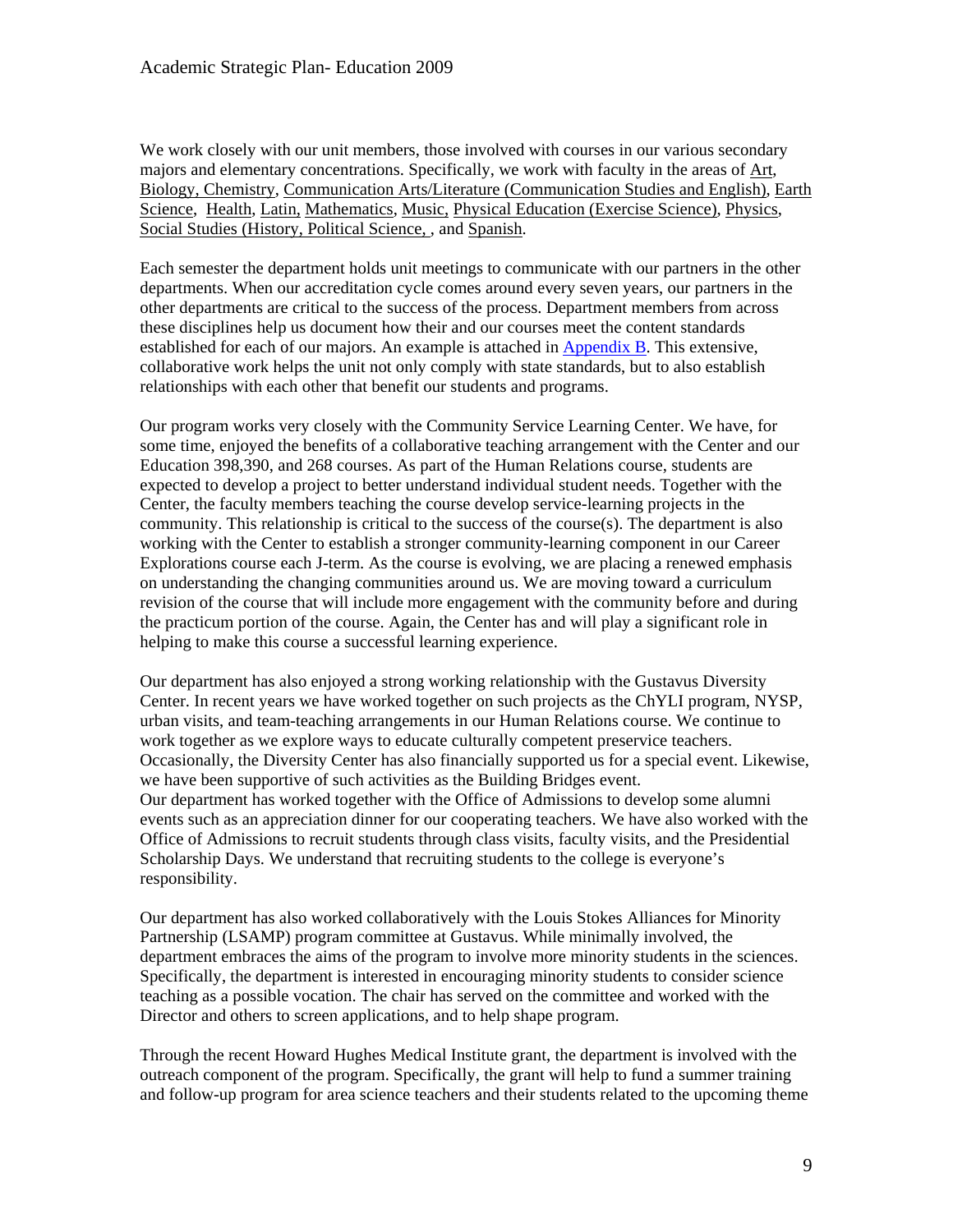of the Nobel Conference. We are working this semester to identify area teachers interested in the program, and will offer the first workshops in the summer of 2009. This exciting opportunity will allow us to develop closer connections between the college and local schools. This relationship is critical to the success of our program because we depend on these schools as possible sites for our practicum and student teaching experiences. Additionally, the department, through this initiative, will be working with Gustavus scientists with expertise in the themes of the upcoming conferences. These colleagues in the sciences will work with area teachers in the summer workshops and in the coming school years.

As the field of education becomes more competitive, we have worked hard as a department to utilize the expertise of our colleagues in the Gustavus Career Center. Each semester a staff member from the Center presents two sessions to our student teachers regarding how to navigate the job market. Additionally, the Center has established a network of local educators who are willing to do mock interviews with our candidates. In addition, the Center has subscribed to a new and useful virtual interviewing software that has great potential for helping our students. We appreciate their efforts to help our students accomplish their ultimate goal of becoming a teacher.

Because the schools are incorporating more and more technology into their curricula, we have worked diligently with Gustavus Technology Services to keep ourselves abreast of technological developments and the related software and hardware necessary to accomplish this type of pedagogical approach. We are very fortunate to have Joyce Aarsvold as our Area Coordinator for Technology (ACT). Joyce works our division to help us accomplish our goals of producing technologically competent preservice teachers. This goal is accomplished on several levels. First, we must keep current with hardware and software similar to what our preservice teachers will find in schools where they will be employed. Second, they must understand the technical skills needed to use these tools, and third they must have a deep understanding appropriate pedagogies and learning theories associated with using technology. Our ACT plays an integral role in helping us accomplish these goals. The ACT also supports our lab and our office technologies in ways that helps us do our work in the program.

While we do not have a direct collaboration with the Writing Center, we are supportive of the work the Center does and recommend the Center to students in need of some writing support. We are also supportive of the efforts of the Center to develop an ELL tutoring system. We have held discussions with the director regarding how our desire to hire an ELL tenure track faculty member may have collaborative intersections with the efforts of the Center. While we were unable to hire in our search this fall, we are optimistic that as we develop our curriculum to have a stronger emphasis on ELL, we will continue to work with the Writing Center.

The department is fortunate to have a strong working relationship with the library staff. Specifically, we are served very well by our education division liaison, Michelle Twait. Each year Michelle keeps us abreast of databases, journals, and other education related resources. We urge continued and adequate funding for library resources so critical to the success of our students and program.

While the National Youth Sports Program (NYSP) and the Chicano/Latino Youth Leadership Institute (ChYLI) programs are no longer operating, we seek to develop summer and academic year programming with support from the College. Specifically, the Development Office and Bob Weisenfeld has been very supportive of all our efforts to write grants, solicit private corporations, and to seek additional sources of financial support for these efforts. Bob has also been very supportive of the HHMI outreach work and related efforts such as the Math Academy grant with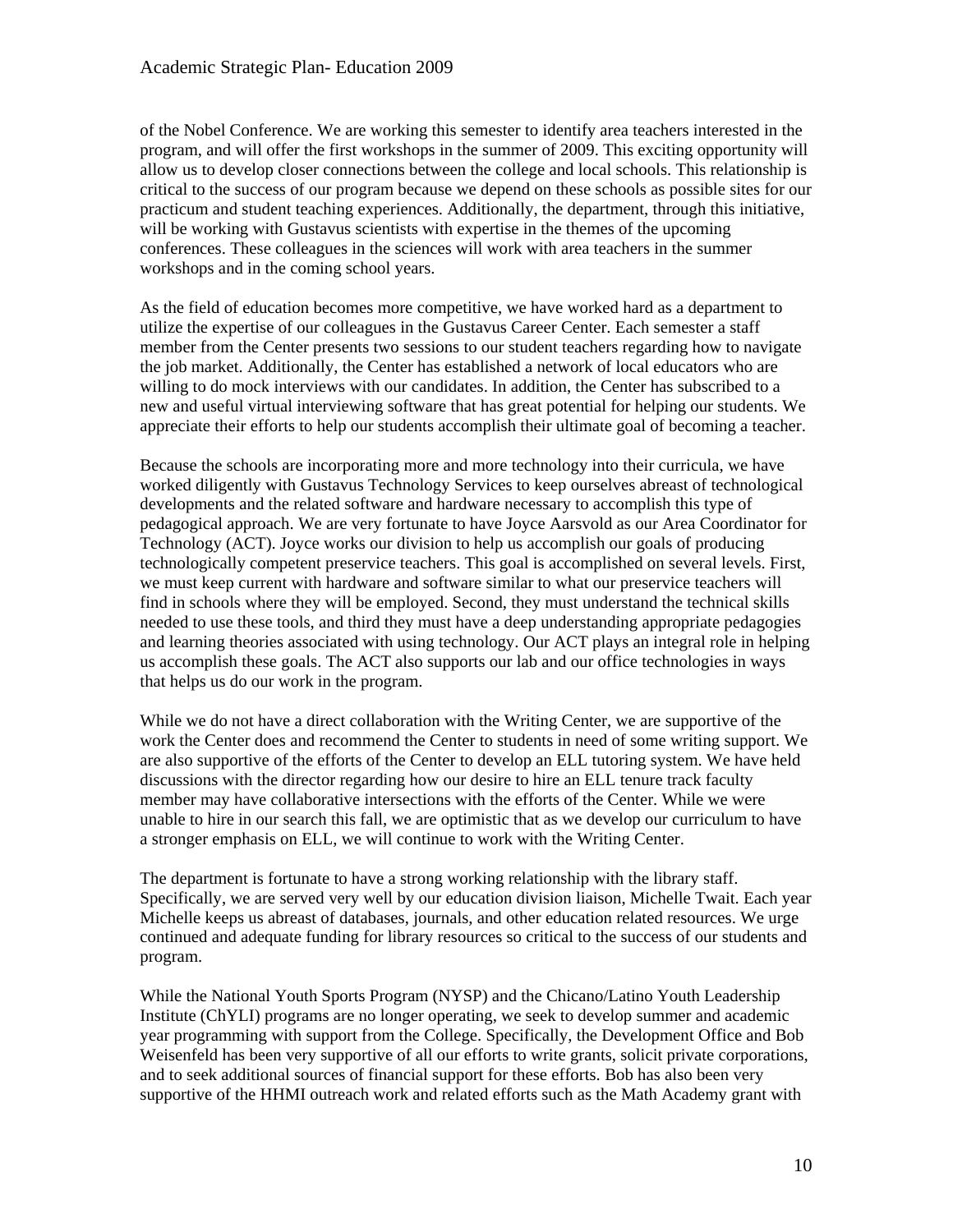Minnesota State University Mankato. We are very appreciative of his efforts to help us accomplish our program goals related to outreach.

#### **Section 2-Strategic Review**

#### **2.1 Strategic issues**

The Education Department embraces a continuous improvement model of strategic planning. To that end we realize that the process and the living and evolving documents produced by the process are in a continual state of flux.

Each semester, the department holds a retreat to discuss our programs. Each year we collect and analyze data and develop action plans based on what we learn from many constituents including graduates, current students, faculty, cooperating teachers, unit members, and our Teacher Education Advisory Council (TEAC). Our state program approval and national accreditation processes engage us in yearly reports, and an extensive, on-campus external review every seven years. We have engaged in SWOT analysis processes, blue sky planning, and yearly goal setting exercises for individuals and for the department. These processes have resulted in a dynamic program that is responsive to the changes that occur in society and thus K-12 schools.

As part of one of our recent professional development efforts, we utilized a book by Gary Marx called "Sixteen Trends, Their Profound Impact on Our Future: Implications for Students, Education, Communities, Countries, and the Whole Society." These trends, have in part, shaped our thinking about producing teachers for the  $21<sup>st</sup>$  Century. While we have not linked them to specific goals of the program, we have used them to give us a big picture view of societal trends. See Appendix C for Sixteen Trends.

Additionally, as a group we have dedicated ourselves to both large- and small-scale professional development experiences that have helped us develop a broadened view of our global and fastchanging education landscape. We have traveled as a group to study the trends in immigration from the Mexican border, and we have engaged in discussions of books and films related to the changing demographics of our nation and region. Additionally, a number of faculty members have received specialized training in pedagogies and theories related to working with English Language Learners. Together, these planning processes have resulted in many operationalized planning documents.

#### See **Appendix D for the following planning documents:**

- **Department Goals Achieved 07-08**
- **Department Goals 08-09**
- **Department Action Plan (Five year model)**

# **2.2 Barriers**

In his book "Good to Great," Jim Collins refers to organizational "brutal realities." As one examines the department action plans, few barriers are considered. While most actionable items have some constraints, we do not see any barriers that cannot be managed or overcome. With that said, because our program has its own brutal realities. We are very dependent on working in schools and with the current economic crisis in the state and country we anticipate its potential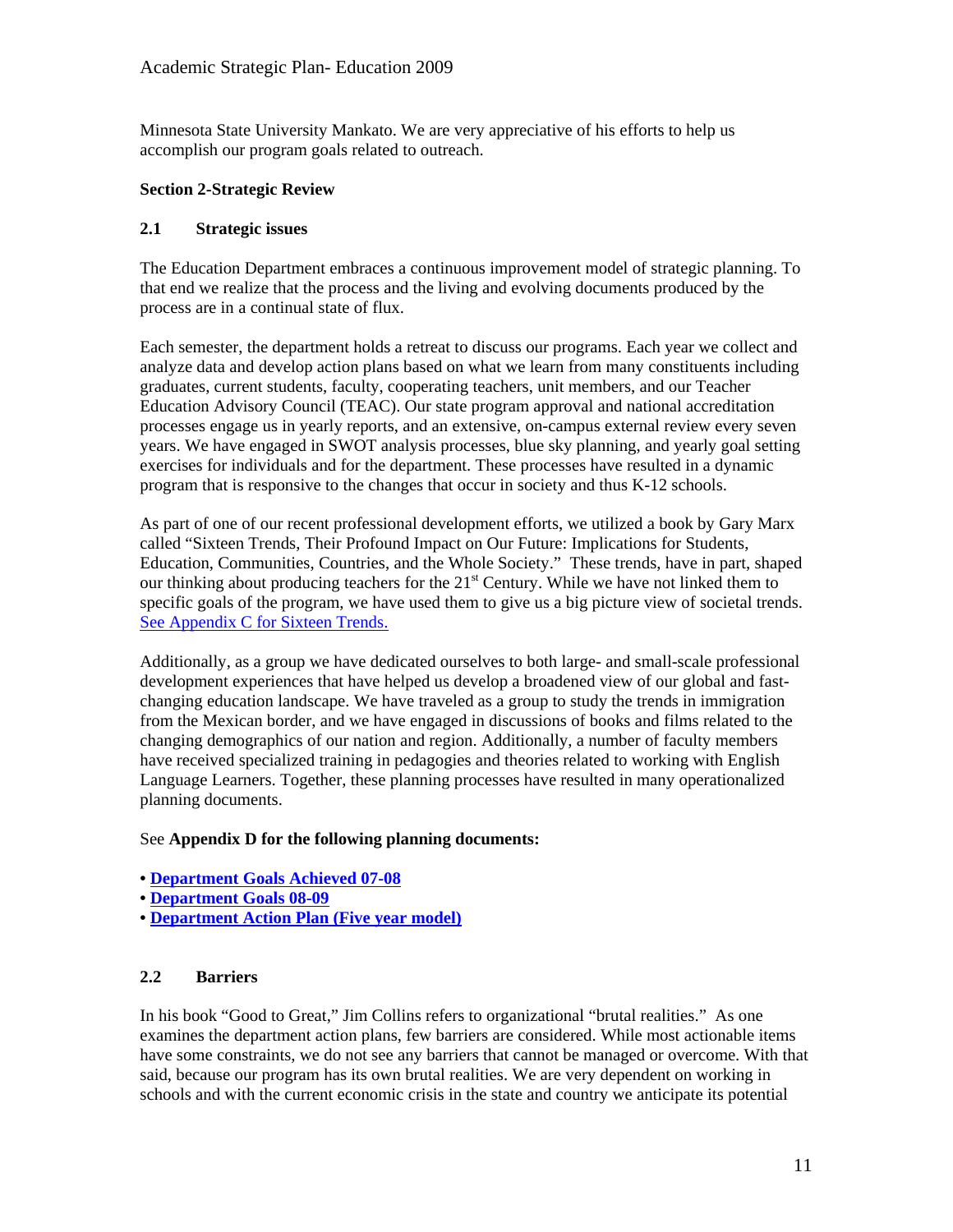have impact on our work. As schools experience financial hardships, they will need to cut programs and personnel. This potentially could impact cooperating teachers' willingness to host a practicum or student teacher.

Our geographic isolation has also been a barrier at times. We have extended our range for practicum and student teacher experiences. The added travel for supervision is costly in both time and money. To manage this situation, we have tried to do more clustering of placements.

The department is also held to program approval and national accreditation standards. While this process can serve to provide us with useful, continuous improvement data, it can also be very restricting. We have tried to be imaginative with our courses in ways that still meet the expectations from these external groups. At times, we find the number of standards, and the documentation of such, to be a very time-consuming task. Additionally, to stay abreast of the changes to the state licensure and program standards is a substantial task.

Because our program is so interdependent on other departments on campus, our majors' schedules can be very complex. Our departments' courses are scheduled in ways to "package" them in ways that allow students to also engage in practicum experiences. Because these practicum experiences are field-based, we have scheduled blocks of courses in the timeframes that correspond with K-12 school schedules. These restrictions on our schedule make scheduling with other departments on campus more challenging. We appreciate the cooperation we have with many of our unit departments as we all work to make the schedule work for all majors.

#### **Section 3 Strategic Initiatives and Recommendations**

# *Goal 1: Educate for leadership and service.*

1.3 Strategic Initiative: Develop more fully and staff appropriately a program of undergraduate research and creativity across the curriculum.

1. Department Goal: Conduct student-faculty research that is shared with the Gustavus community.

 Tactic: Showcase student work at the annual Celebration of Creativity Symposium or other venues for undergraduate research.

1.5 Strategic Initiative: Ensure access to the critical support services needed to ensure students have the opportunity to achieve their fullest potential.

1. Department Goal: Provide students and faculty with appropriate resources to maximize their potential.

Tactic: Ensure access to appropriate and current technologies. While technologies continually change, we need to provide our students with the most relevant technologies available. The IIAC process will be utilized as our main way of requesting the most up-t0-date hardware and software.

Tactic: Establish a department level technology committee to recommend to the Chair and IIAC most relevant and current technologies.

Tactic: Continue to develop and expand the Curriculum Resource Center to provide students and faculty with appropriate learning resources.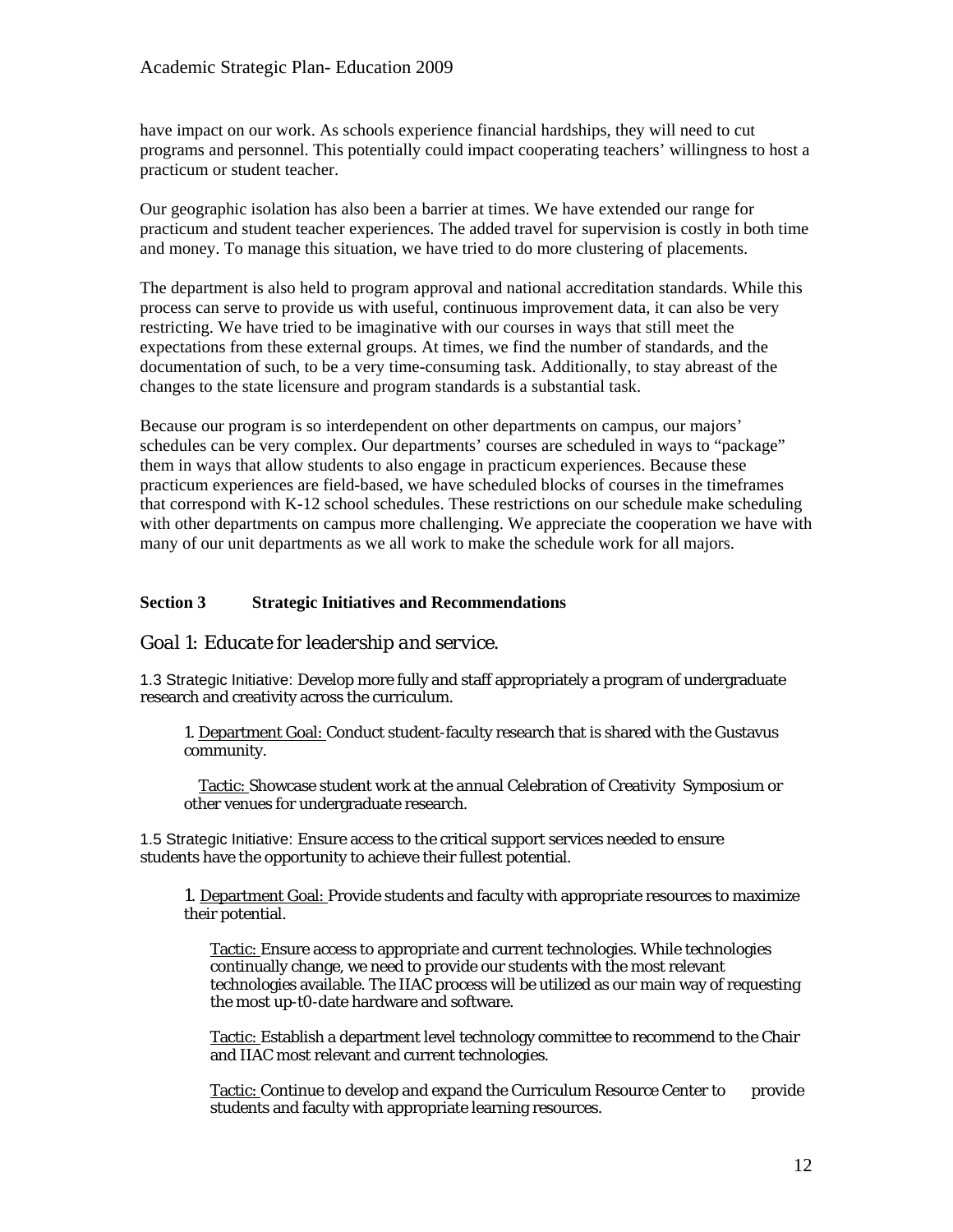Tactic: Continue to work with the library staff to make sure our students have access to the most appropriate research databases and other online or text resources.

1.7 Strategic Initiative: Build and renovate academic facilities in a manner informed by the curriculum, student needs, and environmental stewardship.

1. Department Goal: Move out of Mattson Hall to a renovated Social Science Building or a new facility.

Tactic: Participate in facility discussions for purposes of planning for our students' needs. Work with Gustavus administrators and staff, architects and others to establish space utilization needs.

#### *Goal 2: Engage education at the intersections.*

2.2 Strategic Initiative: Enhance student engagement through the development of residential learning communities to integrate student learning beyond the classroom.

2. Department Goal: Involve students in experiences that integrate learning beyond the classroom.

Tactic: Implement Edu 268 ELL Immersion including a two-week residential learning community component on campus.

Tactic: Establish cluster sites for student teacher placements for both domestic and study abroad sites.

 2. Department Goal: Increase professional development opportunities for department faculty.

 Tactic: Develop budget for enhancing the professional development options for faculty. Specifically, monies should be allocated to provide additional ways for faculty engage in field-based

2.6 Strategic Initiative: Engage with local and regional partners for the mutually beneficial exchange of knowledge, the strengthening of our community, and students' civic and academic learning.

2. Department Goal: Continue to strengthen partnerships with local schools and communities.

Tactic: Work with area science teachers to develop meaningful curricular connections between the Nobel Conference theme and their science classrooms. (Howard Hughes Medical Institute grant.)

Tactic: Offer summer workshops for area teachers and community members focused on contemporary education issues. (GELL Colloquium).

Tactic: Re-establish summer programming for area youth. (NYSP, ChYLI).

Goal 3: Engage with the world to make a difference.

3.1 Strategic Initiative: Deepen the engagement of students with ethnic, geographic, socio-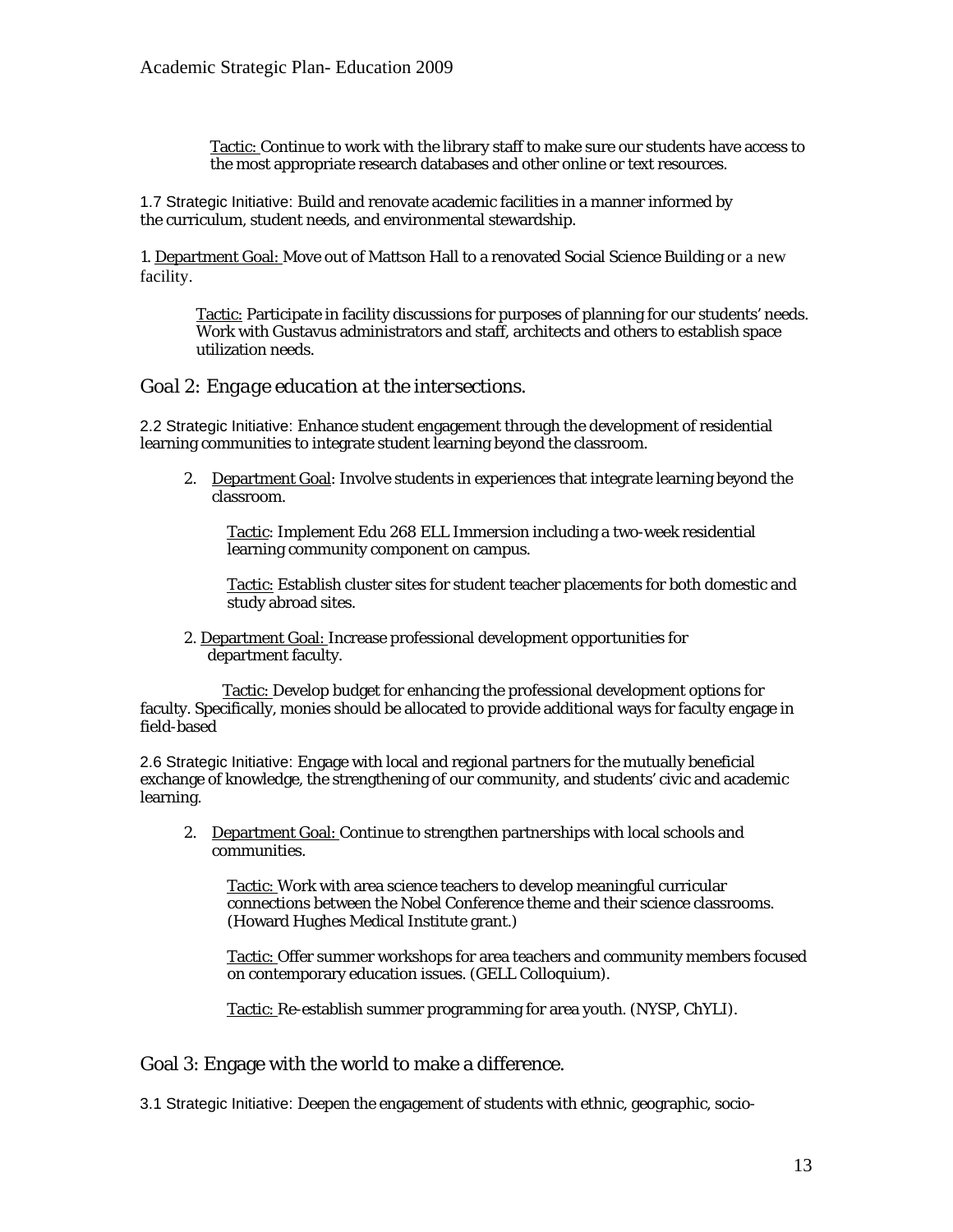economic, and religious diversity so as to prepare them for leadership and service in the world.

2. Department Goal: Prepare teachers to work with all students.

Tactic: Edu 268 Domestic Immersion in J-term.

Tactic: Redesign curriculum to include English Language Learner components for all Education majors.

 Tactic: Place practicum students and student teachers in diverse school settings. (e.g. Gaylord, Spain, IB, Language Immersion, Alaska, charter schools, El Paso, Phoenix, urban etc…)

Tactic: Hire a tenure-track professor with expertise in ELL.

Tactic: Engage in faculty development related to the ethnic, geographic, and socioeconomic diversity of the region and world.

Tactic: Establish an English Language Learner licensure program.

Tactic: Continue to strengthen the service-learning components of our program. Specifically, work with the Community Service Center to develop additional communitybased learning opportunities.

Tactic: Continue to work with the Diversity Center to build relationships with urban and rural communities and schools so as to provide reciprocal learning opportunities for students.

Tactic: Host scholars (e.g. Fulbright) and guests (e.g. Sotogrande) who bring diverse perspectives to our program.

Tactic: Contribute to the General Education program at Gustavus by offering, through the department, courses for Gustavus English Language Learners., teaching First Term Seminar, and contributing to teaching in the Curriculum II program.

#### **Section 4-Assessment**

The assessment of the programs' proficiencies and goals is systematic and comprehensive. The assessment of specific course embedded proficiencies is detailed in the PEPER I and II matrices. In addition, the department assesses the students at many gates in the program, and gathers formative and summative data throughout a student's program of study to guide students and inform our program. Additionally, all of the field experience assessments are aligned with the program standards, and students complete a rigorous portfolio process that evidences their competence on all of the Standards of Effective Practice. Furthermore, the content and pedagogy examinations (PRAXIS) required by the State of Minnesota ensure that our candidates are highly qualified to enter the profession. The assessment system is detailed in Standards 1 and 2 of the Institutional Report.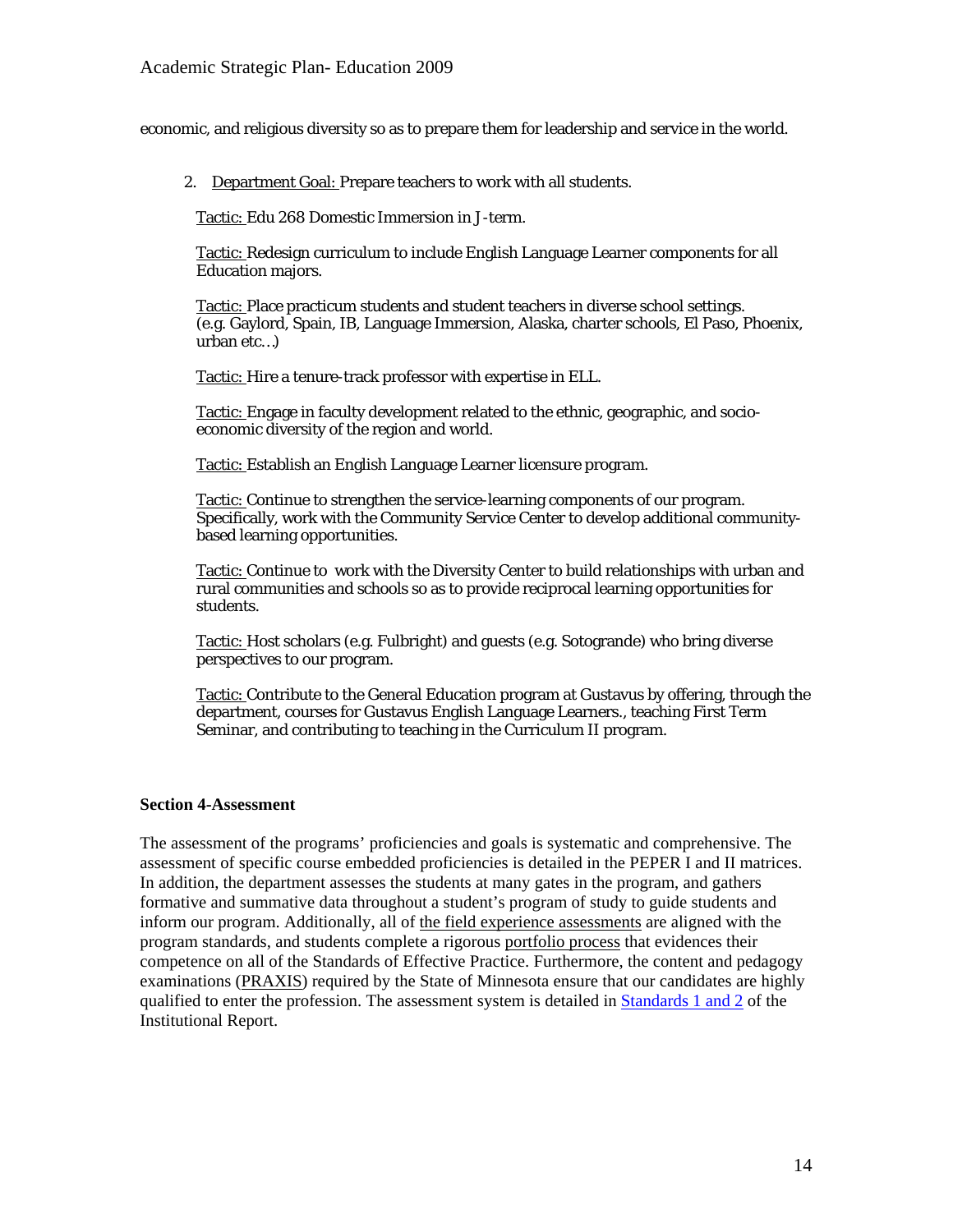# **Appendix A**

**Standards of Effective Practice** *FORM I-D*

| <b>Professional Education Program</b><br><b>Evaluation Report</b><br>(PEPER I)                                                          | <b>Syllabi</b> |                                 | <b>COMPLETE THE FORM &amp; attach</b>                           |                                                                                                                                                                                                                      |
|-----------------------------------------------------------------------------------------------------------------------------------------|----------------|---------------------------------|-----------------------------------------------------------------|----------------------------------------------------------------------------------------------------------------------------------------------------------------------------------------------------------------------|
| <b>Professional Education Program</b>                                                                                                   |                |                                 | must be evident in the course syllabi submitted.                | Provide course numbers and description of activity/experiences that are<br>responsible for meeting the standard. Any and all referenced experiences                                                                  |
| <b>Evaluation Report</b> (PEPER)                                                                                                        |                |                                 |                                                                 |                                                                                                                                                                                                                      |
| Subpart. 3. Standard 2, student<br>learning. A teacher must understand<br>how students learn and develop and                            | <b>KEY:</b>    |                                 |                                                                 |                                                                                                                                                                                                                      |
| must provide learning opportunities<br>that support a student's intellectual,<br>social, and personal development. The<br>teacher must: |                |                                 |                                                                 | <b>GREEN COLORED TEXT = ELEMENTARY PROGRAM</b>                                                                                                                                                                       |
|                                                                                                                                         |                |                                 |                                                                 | <b>RED COLORED TEXT = SECONDARY PROGRAM</b>                                                                                                                                                                          |
|                                                                                                                                         |                |                                 | <b>BLACK TEXT= BOTH PROGRAMS</b>                                |                                                                                                                                                                                                                      |
| 2A. understand how students internalize                                                                                                 |                |                                 |                                                                 |                                                                                                                                                                                                                      |
| knowledge, acquire skills, and develop                                                                                                  |                | <b>Topic: Cognitive Clarity</b> |                                                                 |                                                                                                                                                                                                                      |
| thinking behaviors, and know how to use<br>instructional strategies that promote<br>student learning;                                   |                |                                 |                                                                 | Read "What We Know About How to Teach Phonics" used as basis for<br>developing an understanding of cognitive clarity. Look for evidence of<br>cognitive clarity in full-day practicum observation; take field notes. |
|                                                                                                                                         |                |                                 |                                                                 | Processing in EDU 385 through writing and collaborative conversation.                                                                                                                                                |
|                                                                                                                                         |                |                                 |                                                                 | Follow-up in EDU 375, connecting specifically to "Kid Watch" assignment.                                                                                                                                             |
|                                                                                                                                         | Chap. 6        | 196 - 213<br>214-226            | <b>Behaviorist Views of Learning</b><br>Social Cognitive Theory |                                                                                                                                                                                                                      |
|                                                                                                                                         | Chap. 7        | 234-238                         | <b>Cognitive Views of Learning</b>                              |                                                                                                                                                                                                                      |
|                                                                                                                                         |                | 237-263                         | <b>Information Processing</b>                                   |                                                                                                                                                                                                                      |
|                                                                                                                                         |                | 263-274                         |                                                                 | Information Processing in the Classroom:                                                                                                                                                                             |
|                                                                                                                                         | Chap. 8        | 278-284                         | <b>Instructional Strategies</b><br>Constructivism               |                                                                                                                                                                                                                      |
|                                                                                                                                         |                | 284-292                         |                                                                 | Implications of Constructivism for Teaching                                                                                                                                                                          |
|                                                                                                                                         |                | 292-307                         |                                                                 | Constructivism in Classrooms: Instructional Strategies                                                                                                                                                               |
|                                                                                                                                         | Chap. 9        | 310-319                         | <b>Cognitive Learning</b>                                       |                                                                                                                                                                                                                      |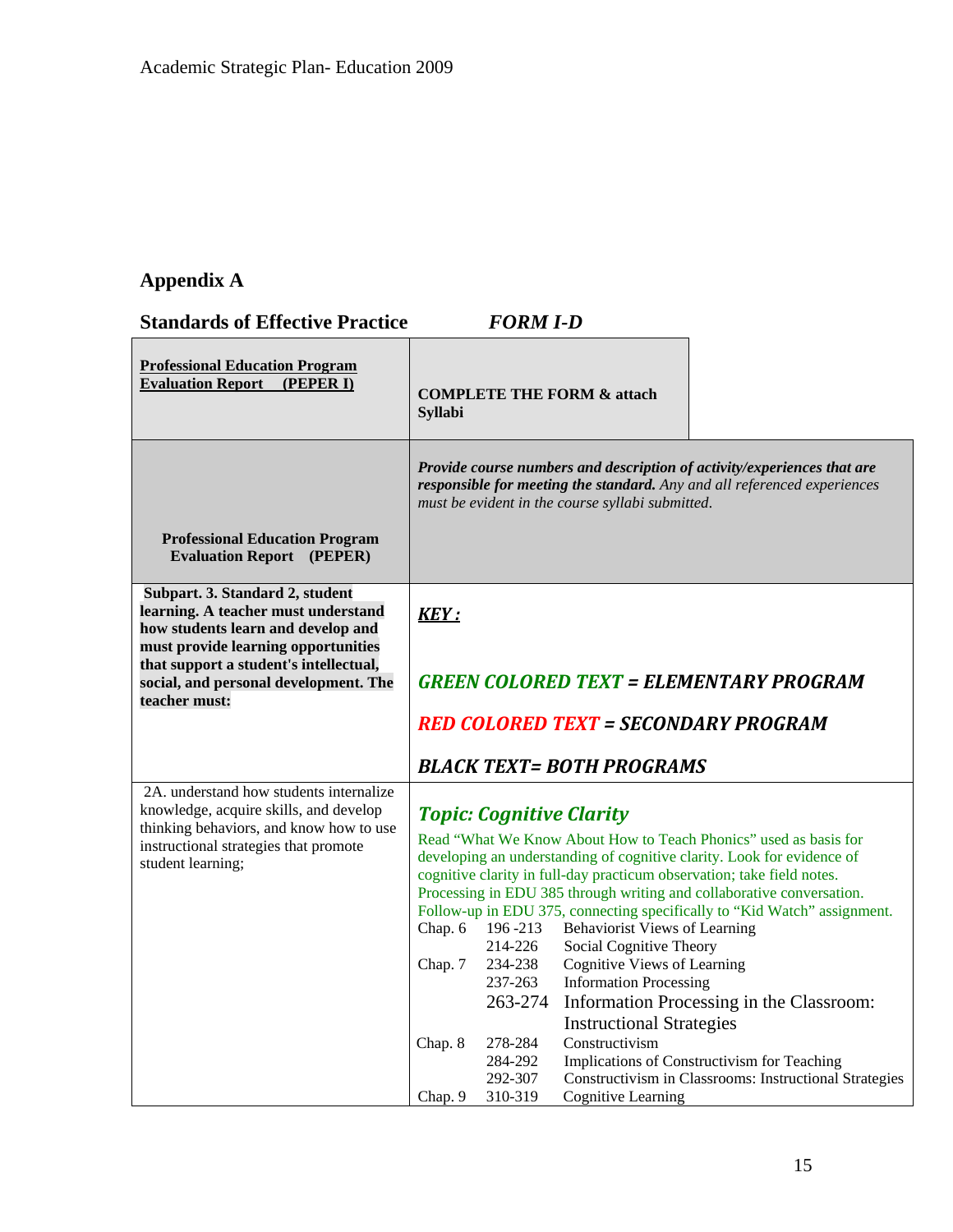|                                                                              | 319-330<br>Problem Solving                                                                                                                                                                                                                                                                                                                                                                                                                                                                                  |  |  |
|------------------------------------------------------------------------------|-------------------------------------------------------------------------------------------------------------------------------------------------------------------------------------------------------------------------------------------------------------------------------------------------------------------------------------------------------------------------------------------------------------------------------------------------------------------------------------------------------------|--|--|
|                                                                              | The Strategic Learner<br>330-338                                                                                                                                                                                                                                                                                                                                                                                                                                                                            |  |  |
|                                                                              |                                                                                                                                                                                                                                                                                                                                                                                                                                                                                                             |  |  |
|                                                                              | Students read about (This We Believe And Now We Must Act, and print<br>and web-based readings and keep a reading journal) and discuss how students<br>internalize knowledge, acquire skills, develop thinking behaviors and use<br>instructional strategies that promote student learning and apply them in the                                                                                                                                                                                             |  |  |
|                                                                              | development of their unit plan and the lesson they teach. (See concepts for                                                                                                                                                                                                                                                                                                                                                                                                                                 |  |  |
|                                                                              | Question #1)<br>1. Reading and discussing all chapters of Marzano's research based text<br>'What works in classroom Instruction' provides a knowledge base for use of<br>instructional strategies that promote student learning.<br>2. Students use their knowledge of how students internalize knowledge,<br>acquire skills, develop thinking behaviors and use instructional strategies that<br>promote student learning in the development of their unit plan. (See EDU 351<br>learning task: Unit Plan) |  |  |
|                                                                              |                                                                                                                                                                                                                                                                                                                                                                                                                                                                                                             |  |  |
|                                                                              | • Reading Apprenticeship Assignment<br>• Reading assignment TRCA pp. iii-67                                                                                                                                                                                                                                                                                                                                                                                                                                 |  |  |
|                                                                              | • Practice with literacy strategies (see course schedule)<br>• Journal assignment #1 & #2                                                                                                                                                                                                                                                                                                                                                                                                                   |  |  |
|                                                                              | Discussion of assigned readings in Social Studies for Secondary Schools and<br>Teaching Economics as if People Mattered including teaching strategies and<br>philosophies of teaching the social studies to engage students in thinking and                                                                                                                                                                                                                                                                 |  |  |
|                                                                              | learning.<br><i>Inquire Within: Chapters 1, 2, 3, 5, &amp; 6: Science Lesson Plans 1 &amp; 2</i><br>Elementary and Middle School Mathematics: Chap. 1,2, 3, 7, &8. Math-<br>Chap. 1&2                                                                                                                                                                                                                                                                                                                       |  |  |
|                                                                              | Chapters 1, 2, 3, 7 & 8. Math Lesson Plans 1 & 2                                                                                                                                                                                                                                                                                                                                                                                                                                                            |  |  |
|                                                                              | Read: "Early Education, Three-, Four-, and Five-Year Olds Go to School"<br>Chapter 2: Understanding Readiness in the Context of Theory and Research -<br>is used as a basis for discussion on developing an understanding of Readiness<br>theories. The students look for evidence of maturational theories of readiness                                                                                                                                                                                    |  |  |
|                                                                              | during their practicum experience; apply the theories in their lesson planning                                                                                                                                                                                                                                                                                                                                                                                                                              |  |  |
| 2B. understand that a student's physical,                                    | and reflect on the understandings through conversation and writing                                                                                                                                                                                                                                                                                                                                                                                                                                          |  |  |
| social, emotional, moral, and cognitive                                      | assignments/reflections.                                                                                                                                                                                                                                                                                                                                                                                                                                                                                    |  |  |
| development influence learning and<br>know how to address these factors when | How to Talk So Kids Will Learn<br><b>Morning Meeting Book</b>                                                                                                                                                                                                                                                                                                                                                                                                                                               |  |  |
| making instructional decisions;                                              |                                                                                                                                                                                                                                                                                                                                                                                                                                                                                                             |  |  |
|                                                                              | Readings and discussions<br>Chap. 2<br>32-37<br>Development<br>$37 - 55$<br>Piaget's Theory of Intellectual Development<br>55-63<br>A Sociocultural View of Development: The Work of<br>lev Vygotsky                                                                                                                                                                                                                                                                                                        |  |  |
|                                                                              | 78-82<br>Personal Development<br>Chap. 3<br>82-89<br>Social Development<br>89-93<br>Integrating Personal, Emotional, and Social                                                                                                                                                                                                                                                                                                                                                                             |  |  |
|                                                                              | Development: Erikson's Theory<br>93-101<br>Development of Identify and Self-Concept<br>101-114<br>Development of morality, Social Responsibility, and<br>Self-Control                                                                                                                                                                                                                                                                                                                                       |  |  |
|                                                                              | Students read and discuss concepts of developmental influences on learning,                                                                                                                                                                                                                                                                                                                                                                                                                                 |  |  |
|                                                                              | analyze their virtual classroom and apply the concepts in the development of<br>their unit plan and lesson plan (see assessments and concepts for Question #1                                                                                                                                                                                                                                                                                                                                               |  |  |
|                                                                              | and $# 4$ ) and their response to the experience in the middle school advisory or                                                                                                                                                                                                                                                                                                                                                                                                                           |  |  |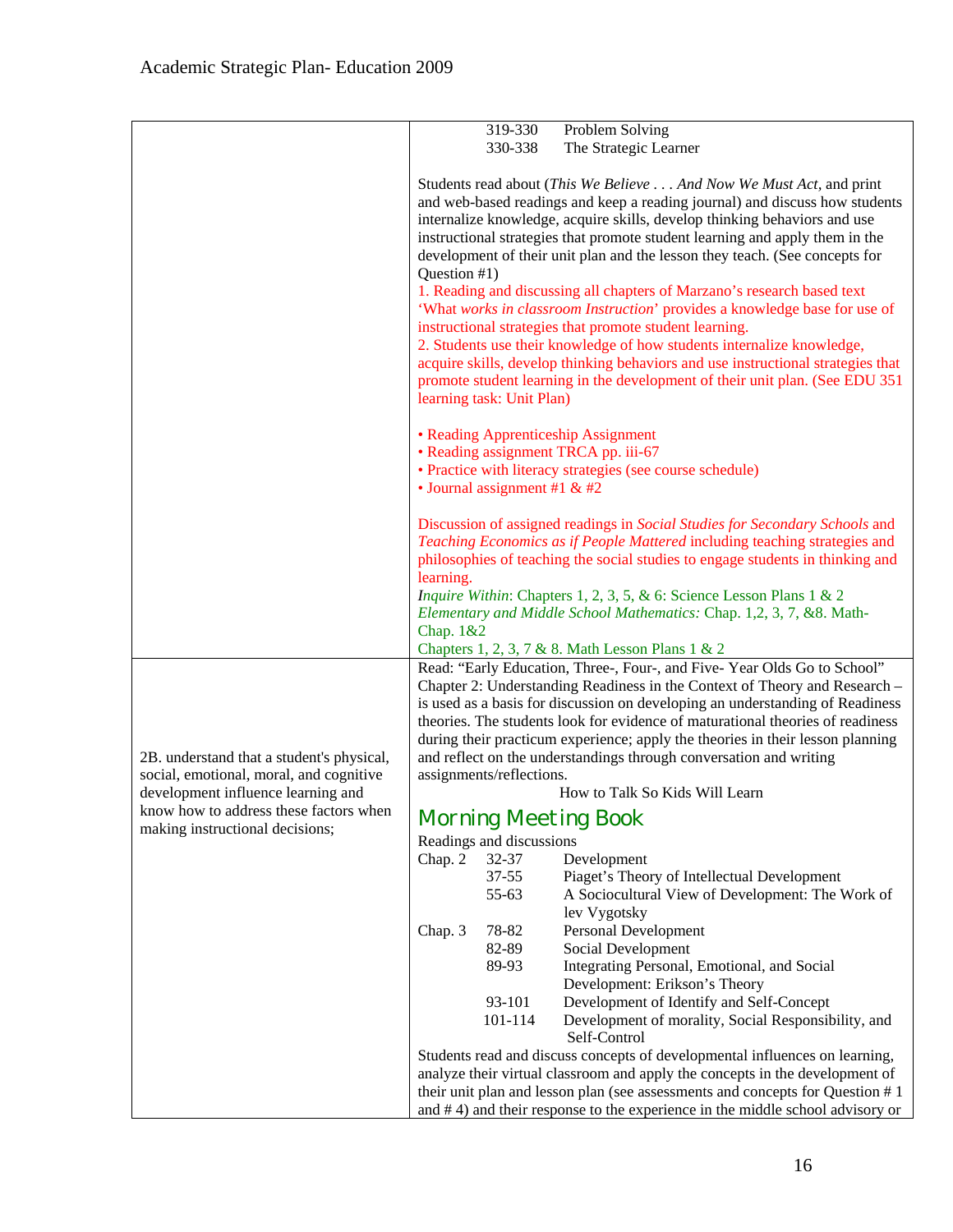|                                                            | Unit Plan)                                                                                                                                                             | shadow experience.                | Students apply their knowledge of developmental influences to make<br>decisions regarding learning as they plan for their virtual classroom of<br>students in the development of their unit plan. (See EDU 351 learning task:                                                                                                                                                                                                                                                                                                                                                                                                                                                                              |
|------------------------------------------------------------|------------------------------------------------------------------------------------------------------------------------------------------------------------------------|-----------------------------------|------------------------------------------------------------------------------------------------------------------------------------------------------------------------------------------------------------------------------------------------------------------------------------------------------------------------------------------------------------------------------------------------------------------------------------------------------------------------------------------------------------------------------------------------------------------------------------------------------------------------------------------------------------------------------------------------------------|
|                                                            |                                                                                                                                                                        |                                   | Students read and respond to the text, Teaching Exceptional Diverse and At-<br>Risk Students by Vaughn, Bos and Schumm, Chapters 1 through 11. Students<br>study the issues and teaching strategiesf or students with physical, social,<br>emotional, moral and cognitive development outside of the normal range.<br>Students visit four special education classrooms to observe modified<br>instruction outside of the general classroom. Students are required to write<br>lesson plans with adaptations for the general classroom. Students develop<br>student profiles, which include physical, social, emotional, moral and<br>cognitive measures on students in need of differentiated instruction. |
|                                                            |                                                                                                                                                                        |                                   | Nuts and Bolts of Cooperative Learning<br>Math Facing an American Phobia                                                                                                                                                                                                                                                                                                                                                                                                                                                                                                                                                                                                                                   |
|                                                            | Chap. 2                                                                                                                                                                | 32-37<br>37-56<br>55-64           | Development<br>Piaget's Theory of Intellectual Development<br>A Sociocultural View of Development: The Work of<br>lev Vygotsky                                                                                                                                                                                                                                                                                                                                                                                                                                                                                                                                                                             |
|                                                            | Chap. 3                                                                                                                                                                | 78-82<br>82-90<br>89-93<br>93-102 | Personal Development<br>Social Development<br>Integrating Personal, Emotional, and Social<br>Development: Erikson's Theory<br>Development of Identify and Self-Concept                                                                                                                                                                                                                                                                                                                                                                                                                                                                                                                                     |
|                                                            |                                                                                                                                                                        |                                   | Development of Morality, Social Responsibility, and<br>Self-Control                                                                                                                                                                                                                                                                                                                                                                                                                                                                                                                                                                                                                                        |
| 2C. understand developmental                               | Chap. 2                                                                                                                                                                | 32-37                             | Development                                                                                                                                                                                                                                                                                                                                                                                                                                                                                                                                                                                                                                                                                                |
| progressions of learners and                               |                                                                                                                                                                        | $37 - 57$                         | Piaget's Theory of Intellectual Development                                                                                                                                                                                                                                                                                                                                                                                                                                                                                                                                                                                                                                                                |
| ranges of individual variation                             |                                                                                                                                                                        | 55-65                             | A Sociocultural View of Development: The Work of                                                                                                                                                                                                                                                                                                                                                                                                                                                                                                                                                                                                                                                           |
| within the physical, social,                               | Chap. 3                                                                                                                                                                | 78-82                             | lev Vygotsky<br>Personal Development                                                                                                                                                                                                                                                                                                                                                                                                                                                                                                                                                                                                                                                                       |
| emotional, moral, and cognitive                            |                                                                                                                                                                        | 82-91                             | Social Development                                                                                                                                                                                                                                                                                                                                                                                                                                                                                                                                                                                                                                                                                         |
| domains, be able to identify levels                        |                                                                                                                                                                        | 89-93                             | Integrating Personal, Emotional, and Social                                                                                                                                                                                                                                                                                                                                                                                                                                                                                                                                                                                                                                                                |
| of readiness in learning, and                              |                                                                                                                                                                        |                                   | Development: Erikson's Theory                                                                                                                                                                                                                                                                                                                                                                                                                                                                                                                                                                                                                                                                              |
| understand how development in<br>any one domain may affect |                                                                                                                                                                        | 93-103                            | Development of Identify and Self-Concept<br>Development of Morality, Social Responsibility, and<br>Self-Control                                                                                                                                                                                                                                                                                                                                                                                                                                                                                                                                                                                            |
| performance in others;                                     |                                                                                                                                                                        |                                   | Students read and discuss concepts of individual variation in                                                                                                                                                                                                                                                                                                                                                                                                                                                                                                                                                                                                                                              |
|                                                            |                                                                                                                                                                        |                                   | development and how development in each domain affects                                                                                                                                                                                                                                                                                                                                                                                                                                                                                                                                                                                                                                                     |
|                                                            |                                                                                                                                                                        |                                   | performance in others and apply them in the development of                                                                                                                                                                                                                                                                                                                                                                                                                                                                                                                                                                                                                                                 |
|                                                            |                                                                                                                                                                        |                                   | their unit and lesson plans. (See concepts for Questions #1 $\&$ #6)                                                                                                                                                                                                                                                                                                                                                                                                                                                                                                                                                                                                                                       |
|                                                            |                                                                                                                                                                        |                                   | Students incorporate their knowledge of individual variation in student                                                                                                                                                                                                                                                                                                                                                                                                                                                                                                                                                                                                                                    |
|                                                            | development and how development in each domain affects performance in<br>other domains in the development of their unit plan. (See EDU 351 learning<br>task: Unit Plan |                                   |                                                                                                                                                                                                                                                                                                                                                                                                                                                                                                                                                                                                                                                                                                            |
|                                                            | Students read and respond to the text, Teaching Exceptional Diverse and At-                                                                                            |                                   |                                                                                                                                                                                                                                                                                                                                                                                                                                                                                                                                                                                                                                                                                                            |
|                                                            | Risk Students in the General Education Classroom by Vaughn, Bos and                                                                                                    |                                   |                                                                                                                                                                                                                                                                                                                                                                                                                                                                                                                                                                                                                                                                                                            |
|                                                            |                                                                                                                                                                        |                                   | Schumm, in Chapters $1 - 11$ . Students study the issues and teaching strategies                                                                                                                                                                                                                                                                                                                                                                                                                                                                                                                                                                                                                           |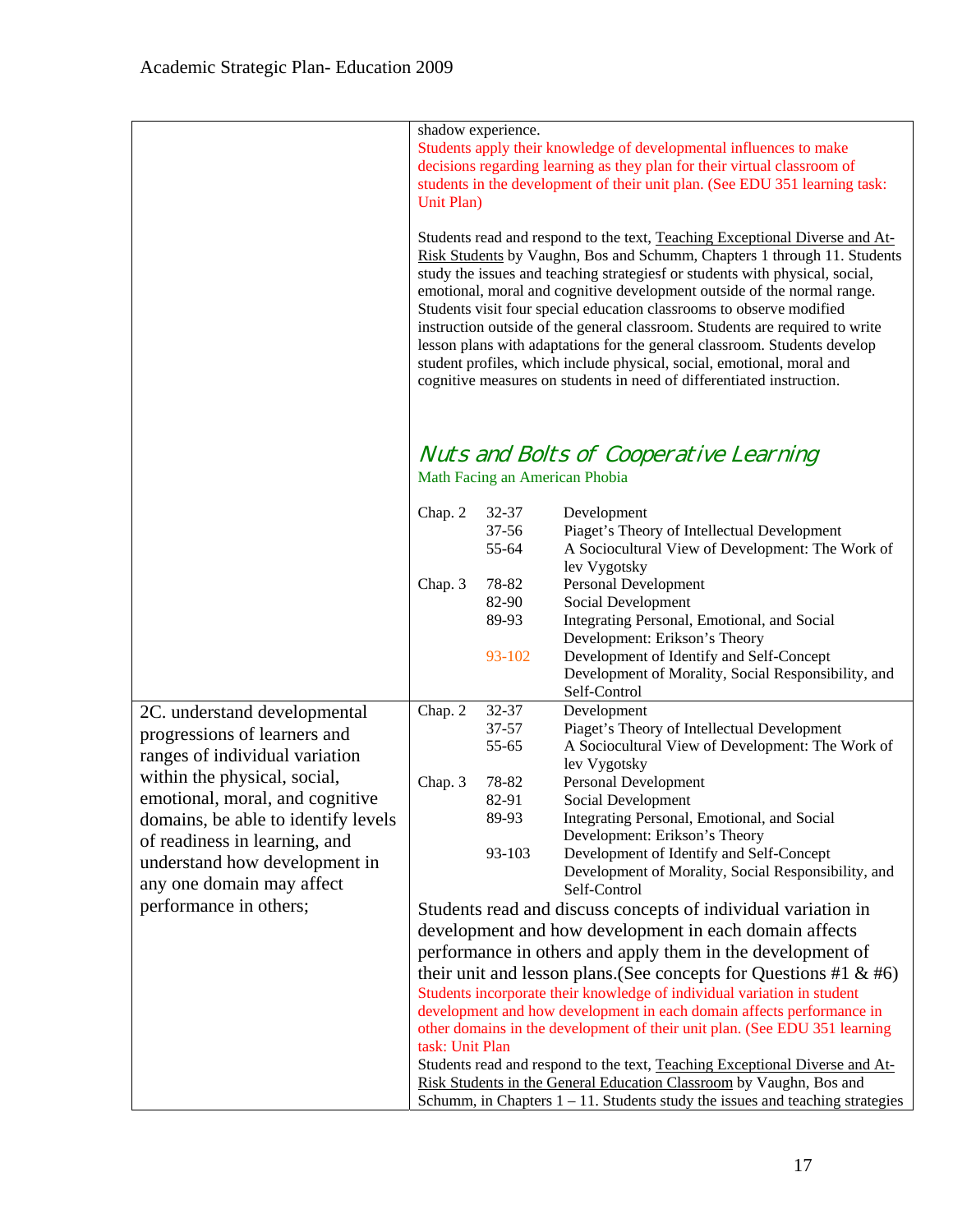|                                                                                                                                                                                                                                | for students who demonstrate developmental progressions and individual<br>variations outside the normal physical, social, emotional, moral and cognitive<br>development. Students visit four special education classrooms to observe<br>modified instruction outside of the general classroom. Students are required<br>to write lesson plans with adaptations for the general classroom. Students<br>develop student profiles, which include physical, social, emotional, moral and<br>cognitive measures on students in need of differentiated instruction.                                                                                                                                                                                                                                                                                                                                                                                                                         |
|--------------------------------------------------------------------------------------------------------------------------------------------------------------------------------------------------------------------------------|---------------------------------------------------------------------------------------------------------------------------------------------------------------------------------------------------------------------------------------------------------------------------------------------------------------------------------------------------------------------------------------------------------------------------------------------------------------------------------------------------------------------------------------------------------------------------------------------------------------------------------------------------------------------------------------------------------------------------------------------------------------------------------------------------------------------------------------------------------------------------------------------------------------------------------------------------------------------------------------|
| 2 D. use a student's strengths as a basis<br>for growth, and a student's errors as<br>opportunities for learning;                                                                                                              | SS/LA Topic: Six Trait Writing Peer Assessment of drafts of Family Story<br>writing pieces. Use rubrics from Six Trait Writing Course Pack to self-assess<br>writing and to assess peer writing, and give rubric-based feedback as basis for<br>improvement.<br>Assessment: Built in to assignment as self-assessment. Peer<br>feedback is assessed through instructor feedback to assessor.<br>Assignment - Learner Project (Parts I & II)                                                                                                                                                                                                                                                                                                                                                                                                                                                                                                                                           |
|                                                                                                                                                                                                                                | Students plan formative, daily assessments for each lesson in their unit plan<br>that uses feedback on student strength as a basis for further growth. (See EDU<br>351 learning task: Unit Plan)<br>Students use their knowledge of students' strengths as a basis for growth; and<br>errors as opportunities for learning as they develop daily assessments for the<br>microteaching lessons they teach.                                                                                                                                                                                                                                                                                                                                                                                                                                                                                                                                                                             |
|                                                                                                                                                                                                                                | Assessment of Math Learning" assignment: (Academic, Social; Skills and<br>Habits of Mind (affect)<br>"Assessment of Science Learning" assignment: (Academic, Social; Skills and<br>Habits of Mind (affect)                                                                                                                                                                                                                                                                                                                                                                                                                                                                                                                                                                                                                                                                                                                                                                            |
|                                                                                                                                                                                                                                | <b>Impact on Student Learning Project</b>                                                                                                                                                                                                                                                                                                                                                                                                                                                                                                                                                                                                                                                                                                                                                                                                                                                                                                                                             |
|                                                                                                                                                                                                                                | Students role-play the contributions of the various school,<br>community and family members on the Individualized Education<br>Plan (IEP). The IEP includes written documentation of the<br>student's strengths as a basis for growth, and student's errors as<br>opportunities for learning.                                                                                                                                                                                                                                                                                                                                                                                                                                                                                                                                                                                                                                                                                         |
| 2E. assess both individual and<br>group performance and design<br>developmentally appropriate<br>instruction that meets the student's<br>current needs in the cognitive,<br>social, emotional, moral, and<br>physical domains; | Rdg (20 & 23) Topic: Guided Reading Read Cunningham Chapter 5,<br>Multilevel Instruction and Guided Reading the Four Blocks Way by<br>Cunningham, Hall, & Cunningham.<br>Topic: How can you help struggling readers in your classroom in<br>all subject areas? Read Cunningham Chapter 7: Science &<br>Social Studies Matter for Struggling Readers; Chapter 8: Extra<br>Support for Students Who Need It Most.<br>Assessment: Lesson plans prepared for and taught in elementary classrooms<br>through EDU 385 practicum<br>SS/LA (3) Topic: How does Social Studies support integrated teaching<br>and learning? Read: Lindquist Introduction & Chapter 1: Making<br>Connections and also handouts. In-class instruction and discussion of<br>integrated learning and how it helps meet the needs of all students at their<br>level in varying domains.<br>Assessment: Lessons planned, taught, and assessed for EDU 385 practicum<br>(Integrated Literacy Unit and other lessons). |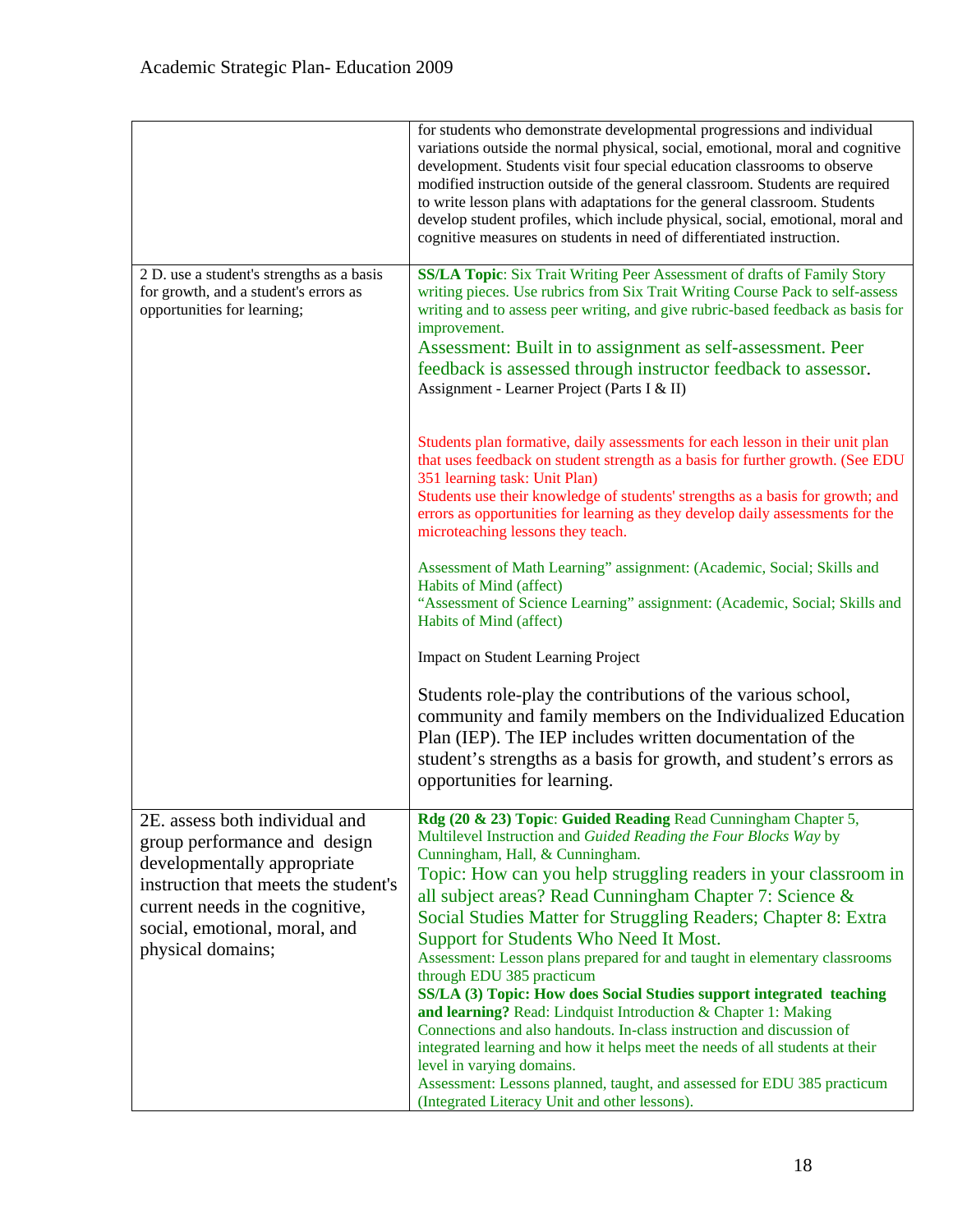|                                                                             |                                                                                                                                               |                                | Rdg (36) Topic Assessment of Reading: What is important? What isn't                                                                                 |
|-----------------------------------------------------------------------------|-----------------------------------------------------------------------------------------------------------------------------------------------|--------------------------------|-----------------------------------------------------------------------------------------------------------------------------------------------------|
|                                                                             | important? Read Cunningham, Chapter 6: Assessment. Class handouts on                                                                          |                                |                                                                                                                                                     |
|                                                                             | <b>Assessment:</b> Analyze reading assessment practices shared by Cunningham as                                                               |                                |                                                                                                                                                     |
|                                                                             | compared to those seen in practicum classroom setting. Use new<br>understandings and strategies in planning formative assessment and feedback |                                |                                                                                                                                                     |
|                                                                             |                                                                                                                                               | in practicum lesson plans.     |                                                                                                                                                     |
|                                                                             |                                                                                                                                               |                                | SS (38) Topic: Assessment and Evaluation: What's the difference? Read                                                                               |
|                                                                             |                                                                                                                                               |                                | Lindquist Chapter 8: Accenting Assessment. Use new understandings and                                                                               |
|                                                                             |                                                                                                                                               |                                | strategies to plan assessment and feedback in practicum lesson plans.                                                                               |
|                                                                             | Chap. 2                                                                                                                                       | 47-49                          | Assessment and Learning: Assessing Students'<br><b>Cognitive Development</b>                                                                        |
|                                                                             |                                                                                                                                               | 49-51                          | Technology and Learning: Using Technology to<br>Develop Formal Thinking                                                                             |
|                                                                             |                                                                                                                                               | 51-53                          | Applying Piaget's Work in Classrooms: Instructional<br>Strategies                                                                                   |
|                                                                             |                                                                                                                                               | 58                             | The Relationship Between Learning and Development                                                                                                   |
|                                                                             |                                                                                                                                               | 58-61                          | Vygotsky's Work: Instructional Strategies                                                                                                           |
|                                                                             | Chap 3.                                                                                                                                       | 90-93                          | <b>Supporting Psychosocial Development</b>                                                                                                          |
|                                                                             |                                                                                                                                               | 96-100                         | Promoting Psychosocial and Self-Concept                                                                                                             |
|                                                                             |                                                                                                                                               |                                | Development: Instructional Strategies                                                                                                               |
|                                                                             |                                                                                                                                               | 110-112                        | Promoting Moral Development: Instructional                                                                                                          |
|                                                                             |                                                                                                                                               |                                | Students read and discuss individual and group assessment and plan                                                                                  |
|                                                                             |                                                                                                                                               |                                | appropriate instruction that meets students'                                                                                                        |
|                                                                             |                                                                                                                                               |                                | developmental needs in their unit plan and lesson.                                                                                                  |
|                                                                             |                                                                                                                                               |                                | Assessment of Science Learning assignment                                                                                                           |
|                                                                             | Assessment of Math Learning assignment; Preassessment of monarchs;<br>Cooperative Learning via Nicenet                                        |                                |                                                                                                                                                     |
| 2F. link new ideas to familiar ideas;                                       |                                                                                                                                               |                                | SS/LA (8 & 11) Topic: Writer's Notebook. Read handouts; class activities.                                                                           |
| make connections to a student's                                             |                                                                                                                                               |                                | Assessment: Writing pieces for Family Stories project                                                                                               |
| experiences; provide opportunities for                                      |                                                                                                                                               |                                | SS/LA (21, 22, 24, 25, & 33) Six Trait Writing. Read course pack; class                                                                             |
| active engagement, manipulation, and<br>testing of ideas and materials; and |                                                                                                                                               |                                | instruction and activities in which students made decisions about the learning<br>tasks. Assessment: Application to Family Stories project (rubric) |
| encourage students to assume                                                |                                                                                                                                               |                                | SS/LA (8, 11, 27, 29, 35) Family Stories Project. Read                                                                                              |
| responsibility for shaping their learning                                   |                                                                                                                                               |                                | handout. Ongoing class instruction and writing activities.                                                                                          |
| tasks; and                                                                  |                                                                                                                                               |                                | <b>Assessment: Family Stories final project and presentation</b>                                                                                    |
|                                                                             | (rubric)                                                                                                                                      |                                |                                                                                                                                                     |
|                                                                             |                                                                                                                                               | Wequest Project (See Class #8) |                                                                                                                                                     |
|                                                                             |                                                                                                                                               |                                | Multimedia Project (See Class #12)                                                                                                                  |
|                                                                             | Chap. 2                                                                                                                                       | 51-53                          | Applying Piaget's Work in Classrooms: Instructional                                                                                                 |
|                                                                             |                                                                                                                                               |                                | Strategies                                                                                                                                          |
|                                                                             |                                                                                                                                               | 58-61                          | Vygotsky's Work: Instructional Strategies                                                                                                           |
|                                                                             |                                                                                                                                               | 375-37                         | Developing Students' Self-Determination:                                                                                                            |
|                                                                             |                                                                                                                                               |                                | <b>Instructional Strategies</b>                                                                                                                     |
|                                                                             |                                                                                                                                               |                                | Students read and discuss how to make connections and providing                                                                                     |
|                                                                             |                                                                                                                                               |                                | opportunities for active learning and develop active                                                                                                |
|                                                                             |                                                                                                                                               |                                | learning lessons in their unit and lesson and involve                                                                                               |
|                                                                             |                                                                                                                                               |                                | students in their learning through their discussion of<br>democratic classrooms. (See concepts- Question #8                                         |
|                                                                             |                                                                                                                                               |                                | and the Literature Circle in Assessment Tasks).                                                                                                     |
|                                                                             |                                                                                                                                               |                                |                                                                                                                                                     |
|                                                                             |                                                                                                                                               |                                | Students develop lessons within their unit plan that make connections and<br>provide opportunities for active learning that involves                |
|                                                                             |                                                                                                                                               |                                |                                                                                                                                                     |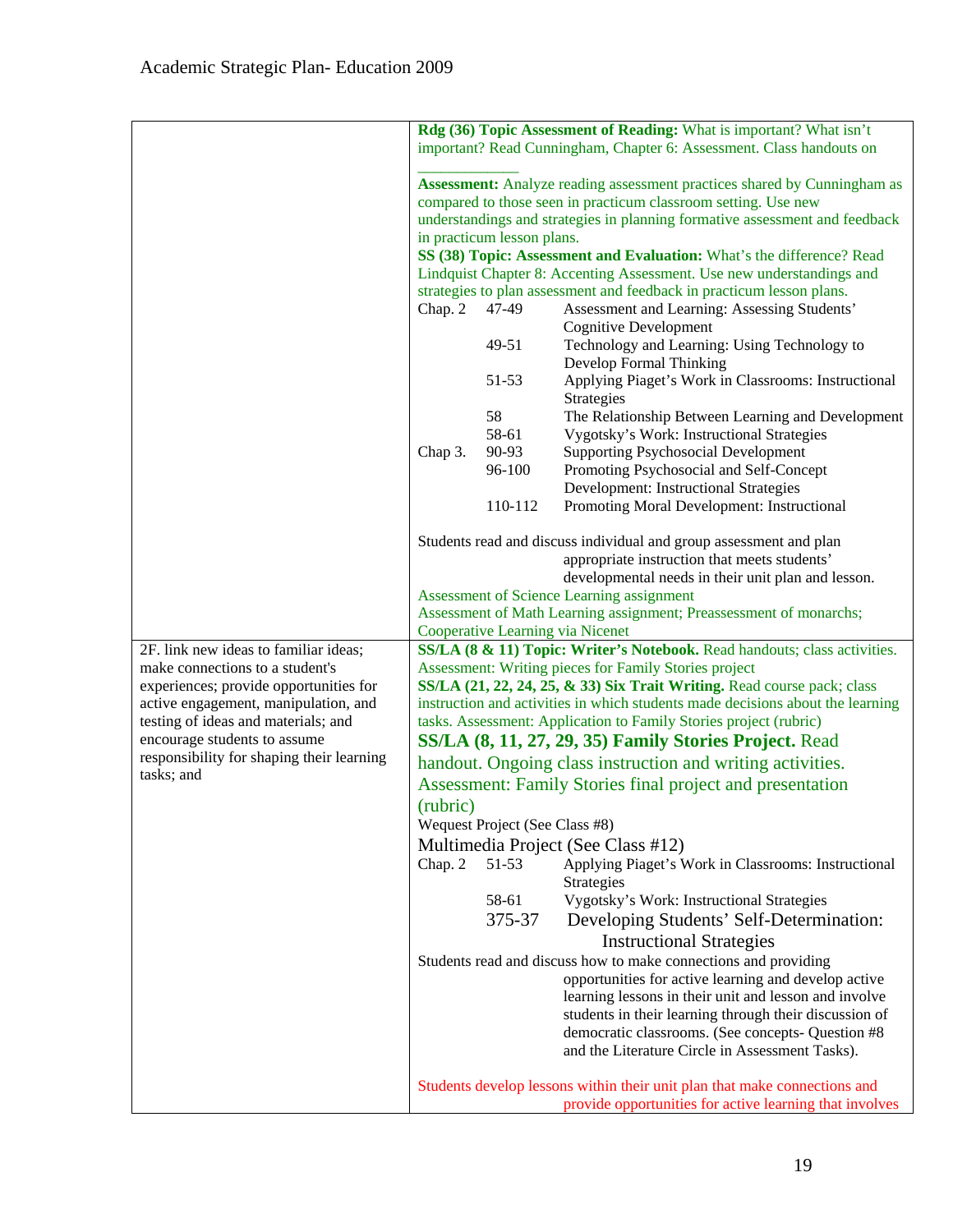|                                                                                                                                                                                                                                                                 | students in the lessons. (See EDU 351 learning task:<br>Unit Plan)                                                                                                                                                                                                                                                                                                                                                                                                                                                                                                                                                                                                                                                                                                                                                                                       |
|-----------------------------------------------------------------------------------------------------------------------------------------------------------------------------------------------------------------------------------------------------------------|----------------------------------------------------------------------------------------------------------------------------------------------------------------------------------------------------------------------------------------------------------------------------------------------------------------------------------------------------------------------------------------------------------------------------------------------------------------------------------------------------------------------------------------------------------------------------------------------------------------------------------------------------------------------------------------------------------------------------------------------------------------------------------------------------------------------------------------------------------|
|                                                                                                                                                                                                                                                                 | Students make connections and provide opportunities for active learning that<br>involves students in their learning in their micro teaching lessons and<br>practicum.                                                                                                                                                                                                                                                                                                                                                                                                                                                                                                                                                                                                                                                                                    |
|                                                                                                                                                                                                                                                                 | • Practice with literacy strategies (see course schedule)<br>$\bullet$ Journal #1 & #2                                                                                                                                                                                                                                                                                                                                                                                                                                                                                                                                                                                                                                                                                                                                                                   |
|                                                                                                                                                                                                                                                                 | Preassessment of Monarchs; Experimental Design; Using insects to learn<br>about the Inquiry Cycle (Life Cycle stations)<br>Van de Walle Writing to Learn (Chapters: 15, 16, 17, 12, 13 & 14).<br>Intentional use of manipulatives (fraction circles) for development of<br>concepts.                                                                                                                                                                                                                                                                                                                                                                                                                                                                                                                                                                     |
|                                                                                                                                                                                                                                                                 | Students demonstrate through their lesson planning how they link new ideas<br>to familiar ideas and make connections to a student's experiences; provide<br>opportunities for active engagement, manipulation and testing of ideas and<br>materials; and encourage students to assume responsibility for shaping their<br>learning tasks. All lesson plans must show assessing prior knowledge,<br>strategies from the Carol Ann Tomlinson Differentiation materials and/or the<br>ASCD Cooperative Learning materials. Students also use the Marzano<br>Classroom Management That Works materials.                                                                                                                                                                                                                                                      |
|                                                                                                                                                                                                                                                                 | Through lesson planning and peer teaching, the students work to build in<br>opportunities for the young children to make connections to their lives. These<br>plans allow children to share what they know through discussion,<br>demonstration or project.                                                                                                                                                                                                                                                                                                                                                                                                                                                                                                                                                                                              |
| 2F. continue                                                                                                                                                                                                                                                    |                                                                                                                                                                                                                                                                                                                                                                                                                                                                                                                                                                                                                                                                                                                                                                                                                                                          |
| 2G. use a student's thinking and<br>experiences as a resource in<br>planning instructional activities by<br>encouraging discussion, listening and<br>responding to group interaction, and<br>eliciting oral, written, and other<br>samples of student thinking. | Integrated Literacy Unit: Students prepare a planning web, unit overview,<br>lesson plans for five or more integrated lessons, and teaching them in a<br>classroom during elementary methods practicum. Each component is assessed<br>formally and informally, and several lessons are observed, followed by a<br>conference and reflective writing.<br>Chap. 8 281-284 Constructivism<br>285-292<br>Implications of Constructivism for Teaching<br>Constructivism in Classrooms: Instructional<br><b>Strategies</b>                                                                                                                                                                                                                                                                                                                                     |
|                                                                                                                                                                                                                                                                 | Students read and discuss the use of thinking skills and strategies and apply<br>them in their unit plan and lesson. (See concepts for<br>Question #6)<br>Students apply their knowledge of planning instructional activities that<br>encourage discussion, listening and responding to group interaction, eliciting<br>oral, written and other samples of student thinking in their lesson plans within<br>their unit plan. (See EDU 351 learning task: Unit Plan)<br>Students apply their knowledge of planning instructional activities that<br>encourage discussion, listening and responding to group interaction, eliciting<br>oral, written and other samples of student thinking in their lesson plan and<br>practicum. (See EDU 368 Task #1d - critical thinking and inquiry/problem<br>solving lesson)<br><b>Student Teaching (Unit Plans)</b> |
|                                                                                                                                                                                                                                                                 | Students apply their knowledge of instructional planning through activities,<br>reflection, discussion and their literacy plan.<br>Response cards, exit cards                                                                                                                                                                                                                                                                                                                                                                                                                                                                                                                                                                                                                                                                                            |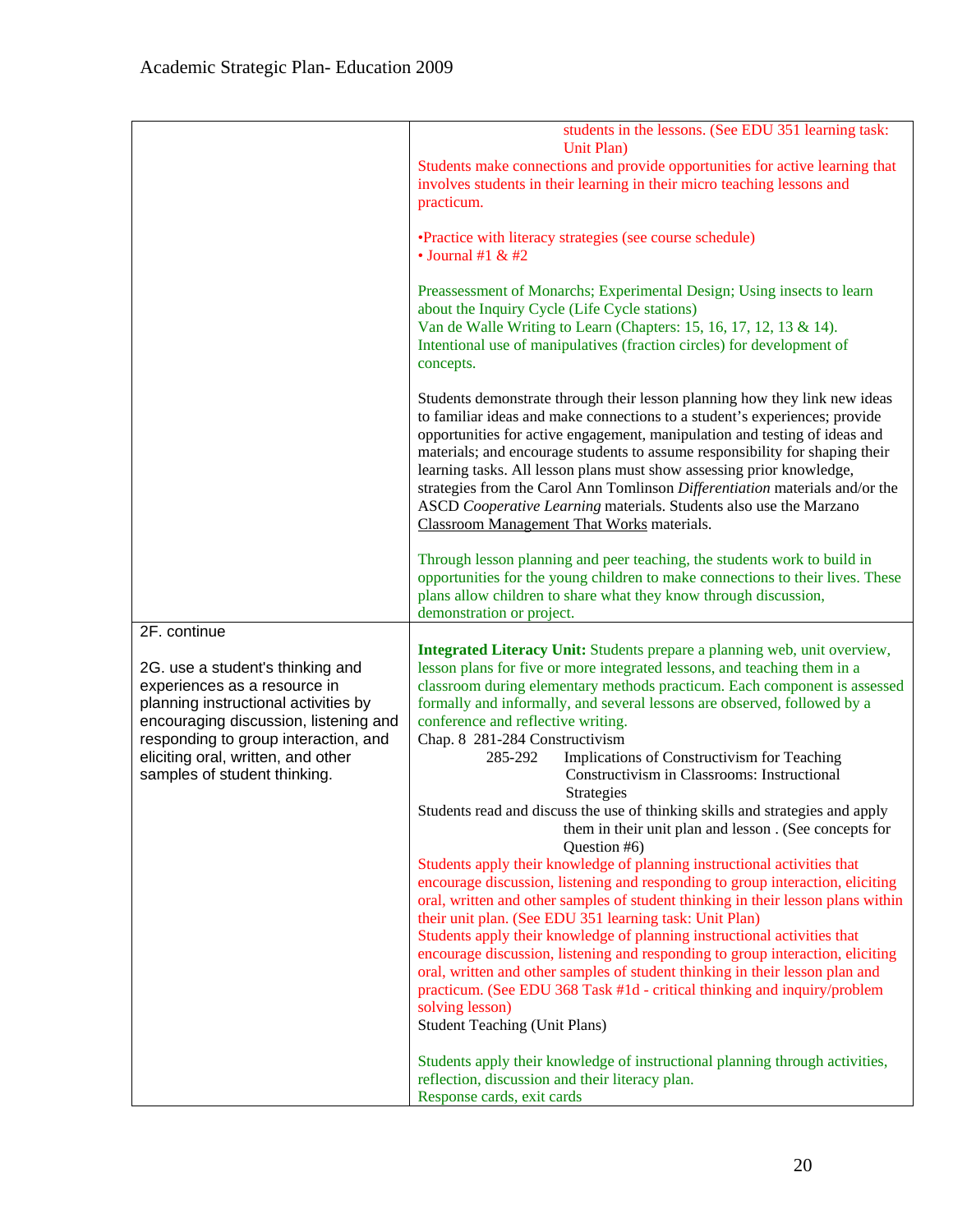|                                                                                                                                                                                                                                                    | <b>Burns book discussions</b>                                                                                                                                                                                                                                                                                                                                                                                                                                                                                                                                                                                                                                                  |
|----------------------------------------------------------------------------------------------------------------------------------------------------------------------------------------------------------------------------------------------------|--------------------------------------------------------------------------------------------------------------------------------------------------------------------------------------------------------------------------------------------------------------------------------------------------------------------------------------------------------------------------------------------------------------------------------------------------------------------------------------------------------------------------------------------------------------------------------------------------------------------------------------------------------------------------------|
|                                                                                                                                                                                                                                                    | Students incorporate into all lesson plans strategies for "Assessing Prior<br>Knowledge". Students develop strategies in their lesson plans which reflect<br>their understanding of the Carol Ann Tomlinson Differentiation materials<br>and/or the ASCD Cooperative Learning materials                                                                                                                                                                                                                                                                                                                                                                                        |
| <b>Subpart 4 Standard 3 Diverse</b><br><b>Learners: A teacher must understand</b><br>how students differ in their approaches<br>to learning and create instructional<br>opportunities that are adapted to<br>students with diverse backgrounds and |                                                                                                                                                                                                                                                                                                                                                                                                                                                                                                                                                                                                                                                                                |
| exceptionalities.<br>3A Understand and identify differences<br>in approaches to learning and<br>performance, including varied learning<br>styles and performance modes and<br>multiple intelligences; and know how to                              | SS/LA (3): Topic: How does Social Studies support integrated teaching<br>and learning? Read Cunningham, Chapter 1 (Making Connections). Class<br>discussion, learning styles survey. Assessment: Reflective response paper<br>examining new insights.                                                                                                                                                                                                                                                                                                                                                                                                                          |
| design instruction that uses a student's<br>strengths as the basis for continued<br>learning                                                                                                                                                       | Chap. 4<br>118-122<br>Intelligence: One Trait or Many?<br>122-123<br>Intelligence: Nature Versus Nature<br>123-124<br>Assessment and Learning: Cultural Controversies in<br>Measuring Intelligence<br>128-129<br>Learning Styles<br>Chap 14. 510-518<br><b>Alternative Assessment</b>                                                                                                                                                                                                                                                                                                                                                                                          |
|                                                                                                                                                                                                                                                    | Students discuss different approaches to learning and performance (See<br>concepts for Question #1 and assessments) which are applied in their<br>instructional designs: the unit plan and lesson and the Adolescent Literature<br>Review (See Assessment Tasks).                                                                                                                                                                                                                                                                                                                                                                                                              |
|                                                                                                                                                                                                                                                    | Student's lesson plans within their unit plan must differentiate for the varying<br>needs of their virtual classroom. (See EDU 351 learning task: Unit Plan)<br>Students incorporate differentiation strategies in their lesson plans and<br>practicum; including varied learning styles and performance models and<br>multiple intelligences (See EDU 368: Learning Task – microteaching and<br>practicum descriptions)                                                                                                                                                                                                                                                       |
|                                                                                                                                                                                                                                                    | Students study and write lesson plans that reflect the skill of teaching diverse<br>learners by incorporating the following: Carol Ann Tomlinson's<br>Differentiation strategies which include: contract learning, tiered assignments,<br>complex instruction, Sternberg's Intelligence Preferences; Johnson and<br>Johnson's Cooperative Learning strategies which include: social skills<br>instruction, Student Teams - Achievement Divisions, Teams - Games -<br>Tournaments, Jigsaw II; and a wide variety of modifications presented in the<br>text, Teaching Exceptional, Diverse, and At-Risk Students in the General<br>Education Classroom by Vaughn, Bos and Schumm |
|                                                                                                                                                                                                                                                    | Portfolio requirements (Standards of Effective Practice)                                                                                                                                                                                                                                                                                                                                                                                                                                                                                                                                                                                                                       |
| 3B Know about areas of exceptionality in<br>learning, including learning disabilities,<br>perceptual difficulties, and special<br>physical or mental challenges, gifts, and<br>talents                                                             | Classroom Profile: Complete a classroom profile that identifies, among other<br>characteristics, students' ethnicities, exceptionalities, and educational (and<br>other) services received. Discussion with classroom teachers and other school<br>personnel.<br>Assessment: Appropriate use of information in lesson design in practicum.<br>Student's lesson plans within their unit plan must address the special needs of                                                                                                                                                                                                                                                  |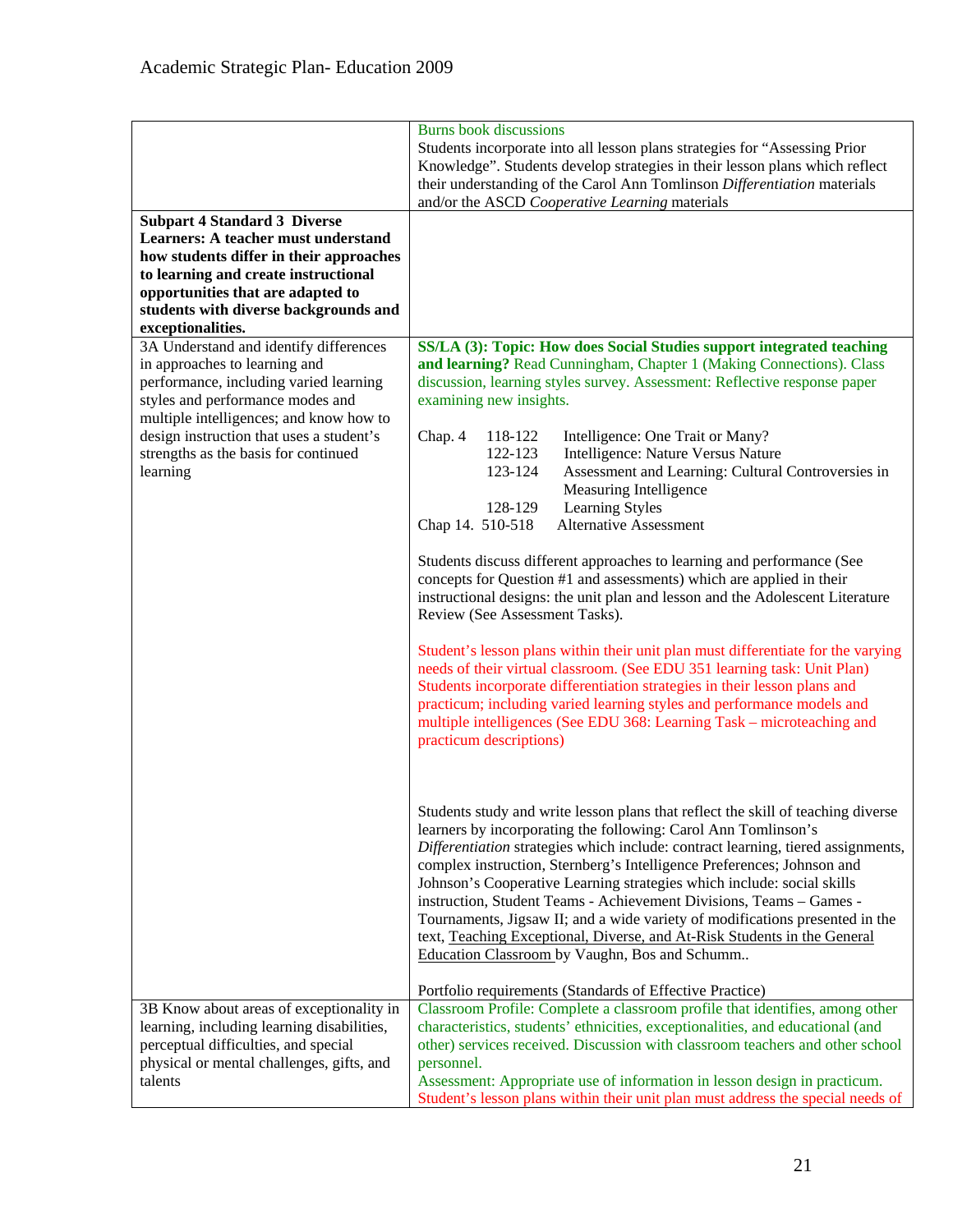|                                           | their virtual classroom. (See EDU 351 learning task: Unit Plan)                                                                                                                                                                     |
|-------------------------------------------|-------------------------------------------------------------------------------------------------------------------------------------------------------------------------------------------------------------------------------------|
|                                           |                                                                                                                                                                                                                                     |
|                                           | Reading: A Practical Guide for Teaching Science to Students with Special<br><b>Needs in Inclusive Settings</b>                                                                                                                      |
|                                           | Reading: Planning Instruction for Special Needs and Mathematics Instruction<br>in Diverse Classrooms                                                                                                                                |
|                                           | Identification of exceptionalities in each student teaching placement on Class<br>Profile form.                                                                                                                                     |
|                                           | Students prepare a "portfolio-ready" assignment which includes a lesson plan<br>to meet the needs of students with learning disabilities, perceptual difficulties,<br>and special physical or mental challenges, gifts and talents. |
|                                           | Students read, discuss and are assessed on the following chapters of Teaching<br>Exceptional, Diverse, and At-Risk Students in the General Education<br>Classroom by Vaughn, Bos, and Schumm:                                       |
|                                           | Reading Chapter 2: Teaching Students with Learning Disabilities or<br><b>Attention Deficit Hyperactivity Disorder</b>                                                                                                               |
|                                           | Chapter 3. Teaching Students with Communication Disorders and with                                                                                                                                                                  |
|                                           | Pervasive Developmental Disorders                                                                                                                                                                                                   |
|                                           | Chapter 5. Teaching Students with Developmental Disabilities<br>Chapter 6. Teaching Students with Visual Impairments, Hearing Loss,                                                                                                 |
|                                           | Physical Disabilities, Health Impairments, or Traumatic Brain Injury<br>Chapter 11 Teaching Students Who Are at Risk and Students Who Are<br>Gifted and Talented.                                                                   |
|                                           | Students observe four special needs classrooms in the St. Peter Public                                                                                                                                                              |
|                                           | Schools and write a reflective paper on each visit.                                                                                                                                                                                 |
|                                           | Students develop profiles on each of the special needs students in their virtual                                                                                                                                                    |
|                                           | classroom and acknowledge and modify for those individual characteristics to<br>their lesson plans                                                                                                                                  |
|                                           | Through a series of articles from NAEYC's "Young Children" the students                                                                                                                                                             |
|                                           | read and discuss exceptionalities and the implications on planning, strategies                                                                                                                                                      |
| 3C Know about the process of second       | and assessment.<br>Chap. 2<br>63-66<br>Language Development                                                                                                                                                                         |
| language acquisition and about strategies | Language Diversity<br>66-67                                                                                                                                                                                                         |
| to support the learning of students whose | 67-70<br>English as a Second Language                                                                                                                                                                                               |
| first language is not English             | 70-72<br>Teaching ELL Students: Instructional Strategies<br>70-73                                                                                                                                                                   |
|                                           | Ten Strategies for Helping English Language Learners.                                                                                                                                                                               |
|                                           | Ten Strategies for Helping English Language Learners                                                                                                                                                                                |
|                                           | Class reading and discussion: ELL strategies (web based readings).                                                                                                                                                                  |
|                                           | Student's lesson plans within their unit plan must address the needs of the                                                                                                                                                         |
|                                           | ELL students in their virtual classroom. (See EDU 351 learning task: Unit<br>Plan)                                                                                                                                                  |
| 3C: Continued                             | Packet readings that focus on ELL issues and strategies. (Readings may vary                                                                                                                                                         |
|                                           | from semester to semester; see course syllabus.)<br>• Class discussion on packet readings and their descriptions of appropriate<br>strategies for ELL learners.                                                                     |
|                                           |                                                                                                                                                                                                                                     |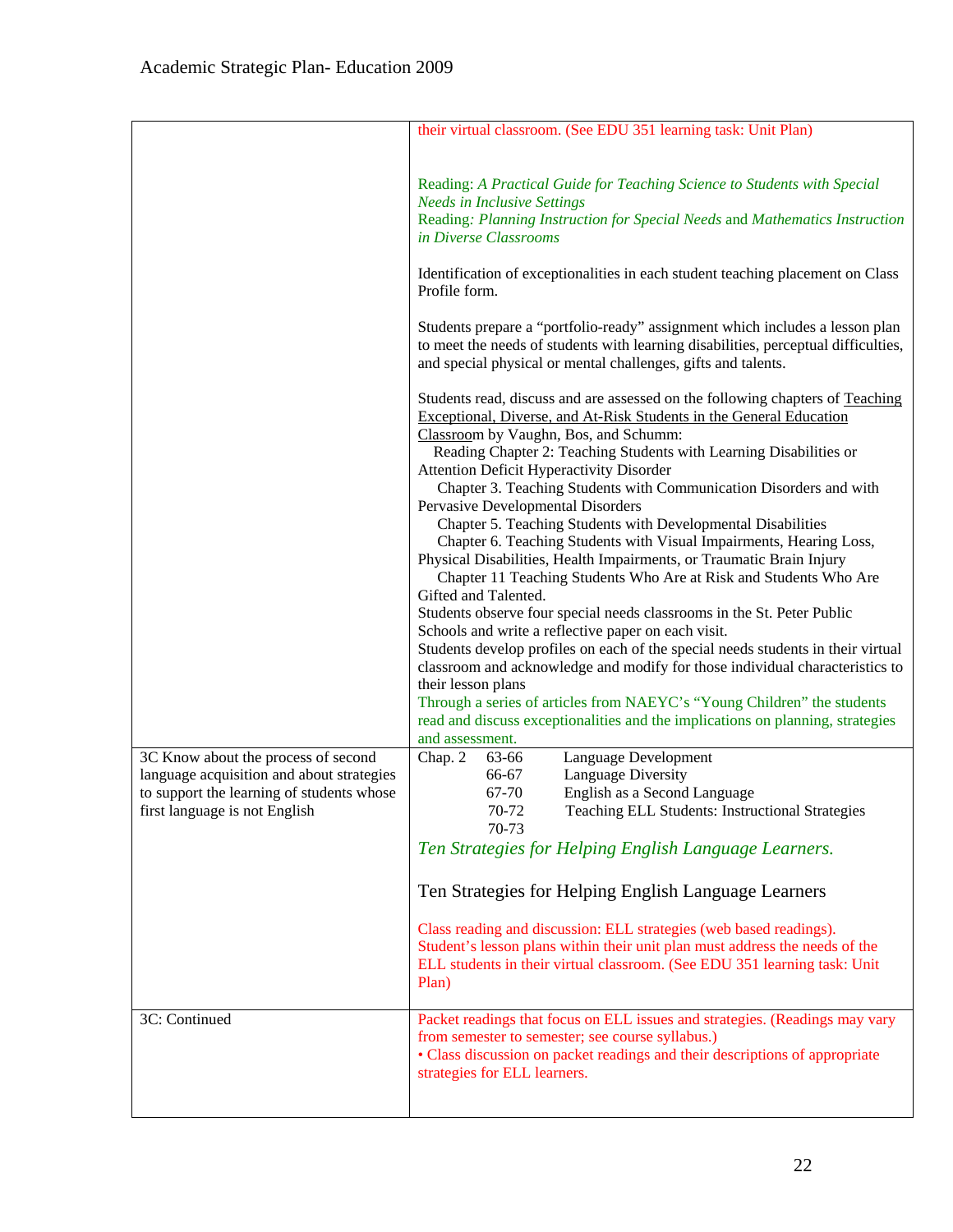|                                                                                                                                                            | Students may work on a service project with ELL high school students and<br>teachers in a collaborative college-school long-term project to improve ELL<br>instruction. (This is one of a handful of service options.) Debriefing of<br>projects occur with whole class.                                                                                                                                                                                                                                                                                                                                                                                                                                                                                                                                                                                                                                                                                                                                                                                                                                                                                                                                                                                                                                                                               |
|------------------------------------------------------------------------------------------------------------------------------------------------------------|--------------------------------------------------------------------------------------------------------------------------------------------------------------------------------------------------------------------------------------------------------------------------------------------------------------------------------------------------------------------------------------------------------------------------------------------------------------------------------------------------------------------------------------------------------------------------------------------------------------------------------------------------------------------------------------------------------------------------------------------------------------------------------------------------------------------------------------------------------------------------------------------------------------------------------------------------------------------------------------------------------------------------------------------------------------------------------------------------------------------------------------------------------------------------------------------------------------------------------------------------------------------------------------------------------------------------------------------------------|
|                                                                                                                                                            | Class readings on language acquisition and support for second language<br>students (such as <i>Look at Me When I Talk To You</i> and others).                                                                                                                                                                                                                                                                                                                                                                                                                                                                                                                                                                                                                                                                                                                                                                                                                                                                                                                                                                                                                                                                                                                                                                                                          |
|                                                                                                                                                            | 1. Students read and respond to the process questions in Teaching<br>Exceptional, diverse and At-Risk Students in the General Classroom by<br>Vaugh, Bos and Schumm, Chapter 10 Teaching Culturally and Linguistically<br>Diverse Students.<br>2. Students write lesson plans with adaptations and differentiation strategies<br>for ELL mainstreamed students.<br>3. Students write student profiles on three ELL students and use those profiles<br>in their virtual classroom. The lesson plans are written for the virtual<br>classroom.                                                                                                                                                                                                                                                                                                                                                                                                                                                                                                                                                                                                                                                                                                                                                                                                           |
| 3D Understand how to recognize and<br>deal with dehumanizing biases,<br>discrimination, prejudices, and<br>institutional and personal racism and<br>sexism | SS/LA(16): Whose perspective is it, anyway? Read Lindquist,<br>Ch. 4 Making it Meaningful and Ch. 5: Exploring Values and<br>Points of View. Participate in integrated learning experience on<br>the topic of Columbus, experiencing different points of view<br>(Taino Indian children, Columbus, fictitious ship's boy on<br>Columbus' ship) as a way of understanding how one's own<br>perspective influences one's thinking and actions. Assessment:<br>Write a poem for two voices reflecting two perspectives on the<br>topic.<br>SS (19) Topic: Perspectives, continued. Read articles, "What<br>Not to teach About Native Americans" (June Sark Heinrich) and<br>"Columbus and Native Issues in the Elementary Classroom"<br>(Bob Peterson).<br>Assessment: Evaluate articles for point of view and compare<br>with your own beliefs and understandings and biases.<br>SS/LA (19) Topic: Perspectives. Read (novel) The Breadwinner by Deborah<br>Ellis. In-class discussion relating to biases, sexism, prejudices prevalent in<br>novel and making connections to one's personal situation.<br>Assessment: Small-group feedback regarding implications of bias and<br>prejudice in the classroom.<br>Chap. 4<br>129-130<br>Socioeconomic Status, Influence of SES on Learning<br>131-132<br>SES: Some Cautions and Implications for Teachers |
|                                                                                                                                                            | 132-134<br>Culture<br>135<br>Cultural Differences in Adult-Child Interactions<br>135-136<br>Classroom Organization: Working with and Against<br><b>Students' Cultures</b><br>School-Culture Matches and Mismatches<br>136-137<br>137<br>Culture and Learning: Deficit or Difference?<br>137-140<br>Culturally Responsive Teaching: Instructional                                                                                                                                                                                                                                                                                                                                                                                                                                                                                                                                                                                                                                                                                                                                                                                                                                                                                                                                                                                                       |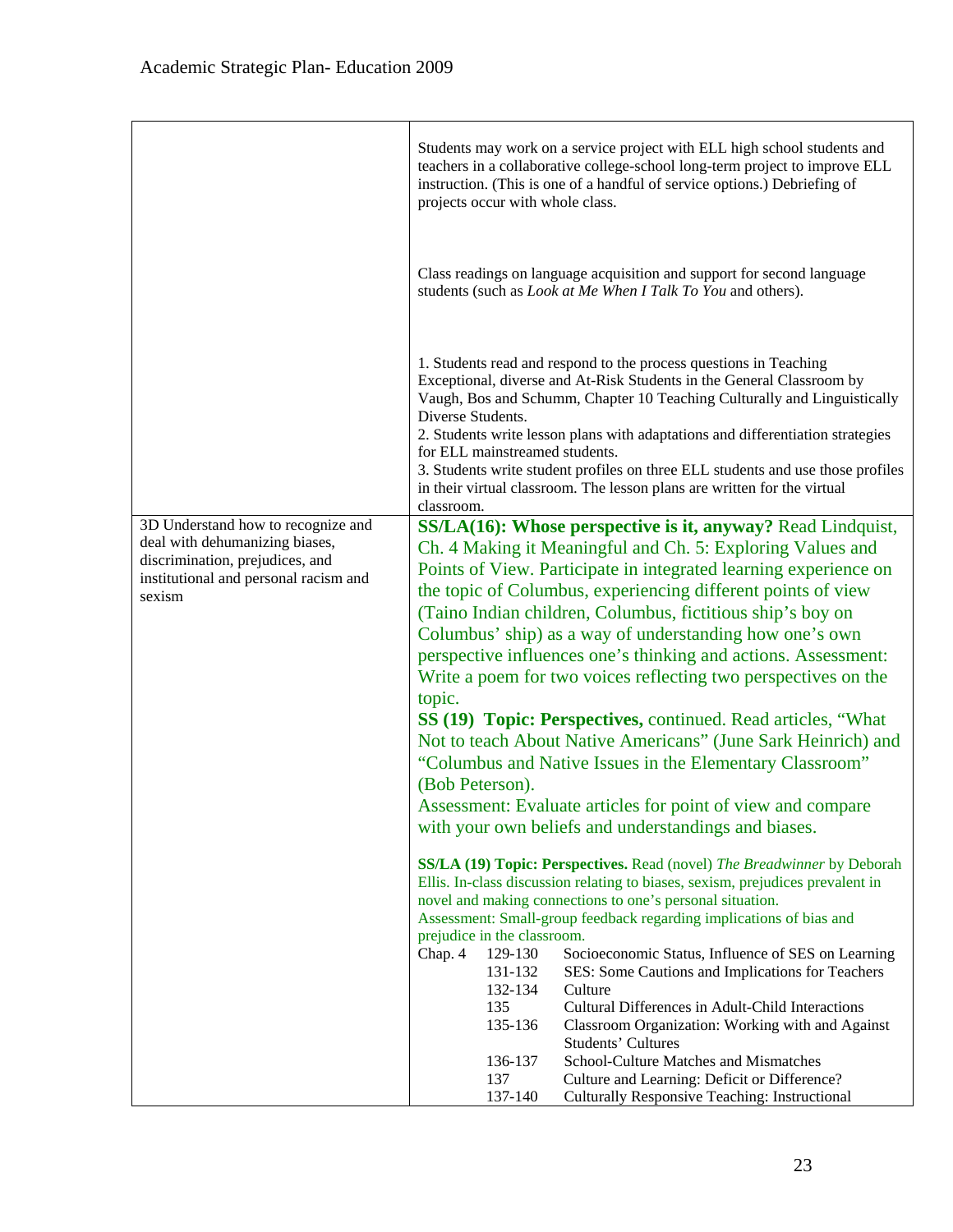|                                          | Strategies                                                                       |
|------------------------------------------|----------------------------------------------------------------------------------|
|                                          | 140-143<br>Gender                                                                |
|                                          | 143-144<br>Responding to Gender Differences: Instructional                       |
|                                          | Strategies                                                                       |
|                                          | <b>Students Placed at Risk</b><br>144-148                                        |
|                                          | 148-151<br>Teaching Students Placed at Risk: Instructional                       |
|                                          | Strategies                                                                       |
|                                          | 151-153<br>Technology and Learning: Equity Issues                                |
|                                          | Class reading and discussion: Because of the Kids by Obediah and Teel helps      |
|                                          | students understand and recognize dehumanizing biases, discrimination and        |
|                                          | all forms of racism.                                                             |
|                                          | In-class discussion on Harassment/Inappropriate Behavior (Assignment of          |
|                                          | Seminar #4)                                                                      |
|                                          | The text covers this in relation to adaptations and differentiated learning. The |
|                                          | text is Teaching                                                                 |
| 3D Continued                             | Variety of readings on issues of prejudice, racism, and discrimination (see      |
|                                          | syllabus for current readings). Recently used texts include Nieto, "We Speak     |
|                                          | In Many Tongues"; Suarez-Orozco, "Children of Immigration in School";            |
|                                          | Williams, "Targets of Oppression"; McIntosh, "White Privilege."                  |
|                                          | • Short paper assignments that focus on aspects of individual                    |
|                                          | identity (race, class, language).                                                |
|                                          |                                                                                  |
|                                          | Debriefing of service projects in which students explore issues                  |
|                                          | of oppression and privilege, among other things (e.g., services in               |
|                                          |                                                                                  |
|                                          | high school ELL program, advocacy work for Latino youth,                         |
|                                          | $etc.$ ).                                                                        |
|                                          | Read and discuss Warriors Don't Cry by Melba Patillo Beals                       |
|                                          | Read and discuss Bury My Heart at Wounded Knee by Dee Brown                      |
|                                          | Chapters 1, 3, 5, 6, 7, 11, 12, 18, 19                                           |
|                                          | Research Wounded Knee and AIM Movement 1973                                      |
|                                          | Create a "portfolio ready" BOT Standard 3 Indicator G on Minnesota based         |
|                                          | Indians which includes a description, a rationale, an artifact and a reflection  |
|                                          | Students 1) attend a Pow Wow, 2) listen to speakers on American Indians and      |
|                                          | 3) a speaker on how language can be used to promote bias or promote              |
|                                          | equality and write a paper reflecting on each activity.                          |
|                                          |                                                                                  |
|                                          | Reading: Constructing Views of Science Tied to Issues of                         |
|                                          | Quality and Diversity; Social Justice in Science assignment;                     |
|                                          | Literature Circles around: Teaching Science for Social Justice                   |
|                                          | Teaching and Learning Mathematics for Social Justice in an                       |
|                                          | Urban, Latino School                                                             |
| 3E Understand how a student's learning   | 66-67<br>Language Diversity<br>Chap. 2                                           |
| is influenced by individual experiences, | 117-124<br>Intelligence<br>Chap. 4                                               |
| talents, and prior learning, as well as  | Learning Styles<br>128-129                                                       |
| language, culture, family, and community | Socioeconomic Status<br>129-132                                                  |
| values                                   | Culture<br>132-140                                                               |
|                                          | 140-144<br>Gender                                                                |
|                                          | 144-151<br><b>Students Placed at Risk</b>                                        |
|                                          | 262-263<br>The Impact of Diversity on Information Processing<br>Chap. 7          |
|                                          | Class reading and discussion: Because of the Kids by Obediah and Teel helps      |
|                                          | students understand how a student's learning is influenced by individual         |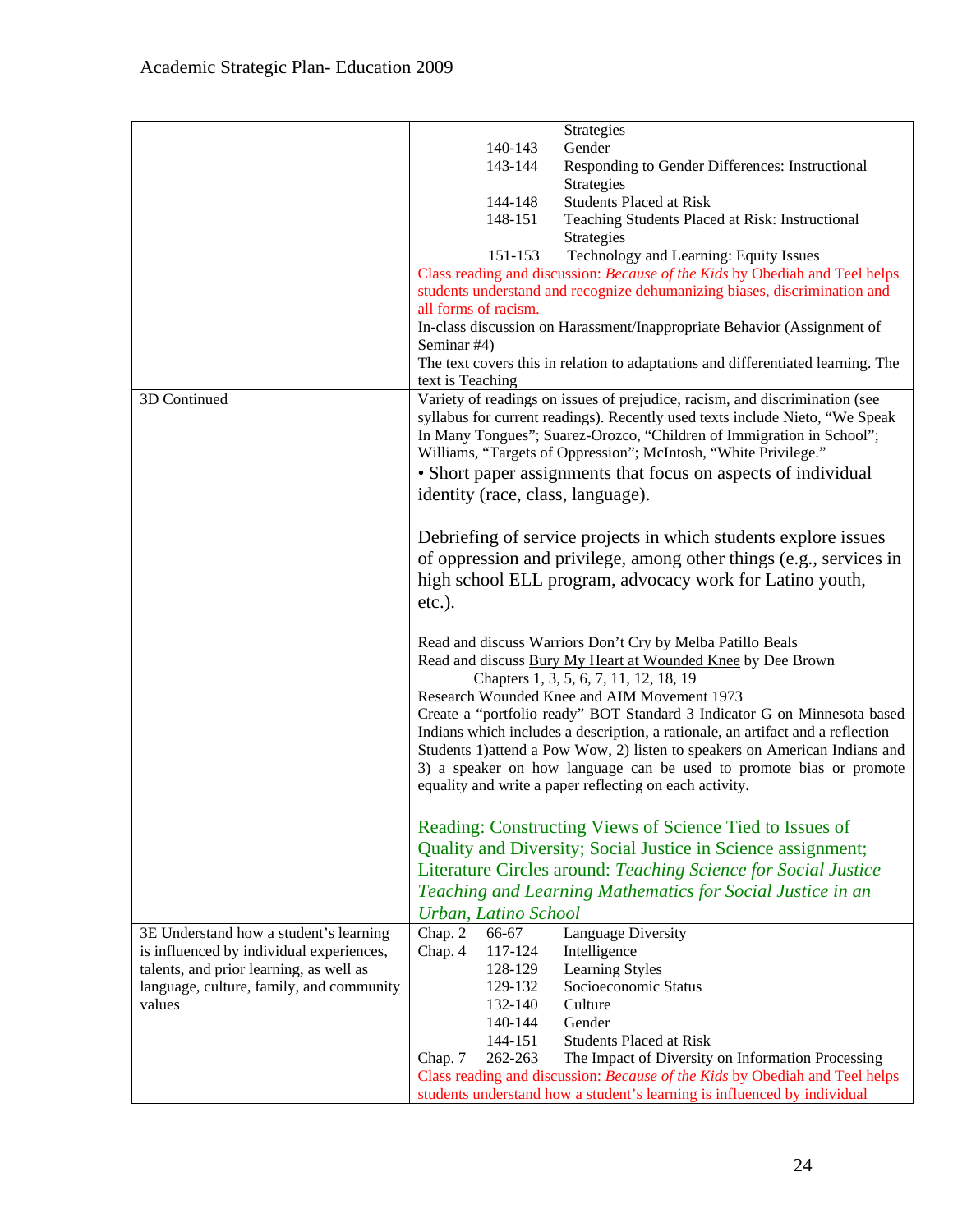|                                                                                                                                                                          | experiences, talents, and prior learning, as well as language, culture, family,<br>and community values;                                                                                                                                                                                                                                                                                                                                                                                                                                                                                                                                                                                                                              |
|--------------------------------------------------------------------------------------------------------------------------------------------------------------------------|---------------------------------------------------------------------------------------------------------------------------------------------------------------------------------------------------------------------------------------------------------------------------------------------------------------------------------------------------------------------------------------------------------------------------------------------------------------------------------------------------------------------------------------------------------------------------------------------------------------------------------------------------------------------------------------------------------------------------------------|
|                                                                                                                                                                          | Debriefing of service projects in which students explore issues of oppression<br>and privilege, among other things (e.g., services in high school ELL program,<br>advocacy work for Latino youth, etc.).                                                                                                                                                                                                                                                                                                                                                                                                                                                                                                                              |
|                                                                                                                                                                          | Students read, discuss and are assessed on the text Teaching Exceptional,<br>Diverse, and At-Risk Students in the General Education Classroom by<br>Vaughn, Bos, and Schumm in:<br>Chapter 1 - Special Education and Inclusive Schooling<br>Chapter 9 - Collaborating and Coordinating with Other Professionals and<br>Family<br>Chapter 10-Teaching Culturally and Linguistically Diverse Students<br>Students include "Assessment of Prior Knowledge" as part of their lesson<br>plan format.<br>Students read and discuss In There With the Kids by Korbin. Students write a<br>reflection on this reading with assessment values given to recognizing the<br>strategies used by the book's two teachers who demonstrate skills in |
|                                                                                                                                                                          | understand how a student's learning is influenced by individual experiences,<br>talents, and prior learning as well as language, culture, family and community<br>values.<br>Variety of readings on issues of prejudice, racism, and discrimination (see<br>syllabus for current readings). Recently used texts include Nieto, "We Speak<br>In Many Tongues"; Suarez-Orozco, "Children of Immigration in School";<br>Williams, "Targets of Oppression"; McIntosh, "White Privilege."<br>*Short paper assignments that focus on aspects of individual identity (race,<br>class, language).                                                                                                                                             |
|                                                                                                                                                                          | Reading: Constructing Views of Science Tied to Issues of Quality and<br>Diversity; Social Justice in Science assignment; Literature Circles around:<br><b>Teaching Science for Social Justice</b><br>Teaching and Learning Mathematics for Social Justice in an Urban, Latino<br>School                                                                                                                                                                                                                                                                                                                                                                                                                                               |
| 3F Understand the contributions and<br>lifestyles of the various racial, cultural,<br>and economic groups in our society                                                 | Variety of readings that address the course themes related to race, culture,<br>language, etc. (see syllabus for current list).<br>• Cultural autobiography assignment.                                                                                                                                                                                                                                                                                                                                                                                                                                                                                                                                                               |
|                                                                                                                                                                          | Service project provides a real-world experience with members of other<br>racial, linguistic, or socioeconomic groups and/or advocacy to support equity<br>issues.                                                                                                                                                                                                                                                                                                                                                                                                                                                                                                                                                                    |
| 3G Understand the cultural content,<br>world view, and concepts that comprise<br>Minnesota-based American Indian tribal<br>government, history, language, and<br>culture | Read and discuss Bury my Heart at Wounded Knee - Ch. 1, 3, 5, 7, 11, 12,<br>18, 19.<br>Prepare a study guide for Bury my Heart at Wounded Knee above named<br>chapters to include important background information, maps, definition of<br>terms, brief biographies.<br>Prepare a "portfolio-ready" paper which includes:<br>A recognition of BOT Standard 3, Diversity<br>Recognition of the Indicator G<br>Description of the paper/artifact<br>Rationale for the artifact                                                                                                                                                                                                                                                          |
|                                                                                                                                                                          | Artifact which includes conceptual information on tribal<br>government, history, language and culture of Minnesota based                                                                                                                                                                                                                                                                                                                                                                                                                                                                                                                                                                                                              |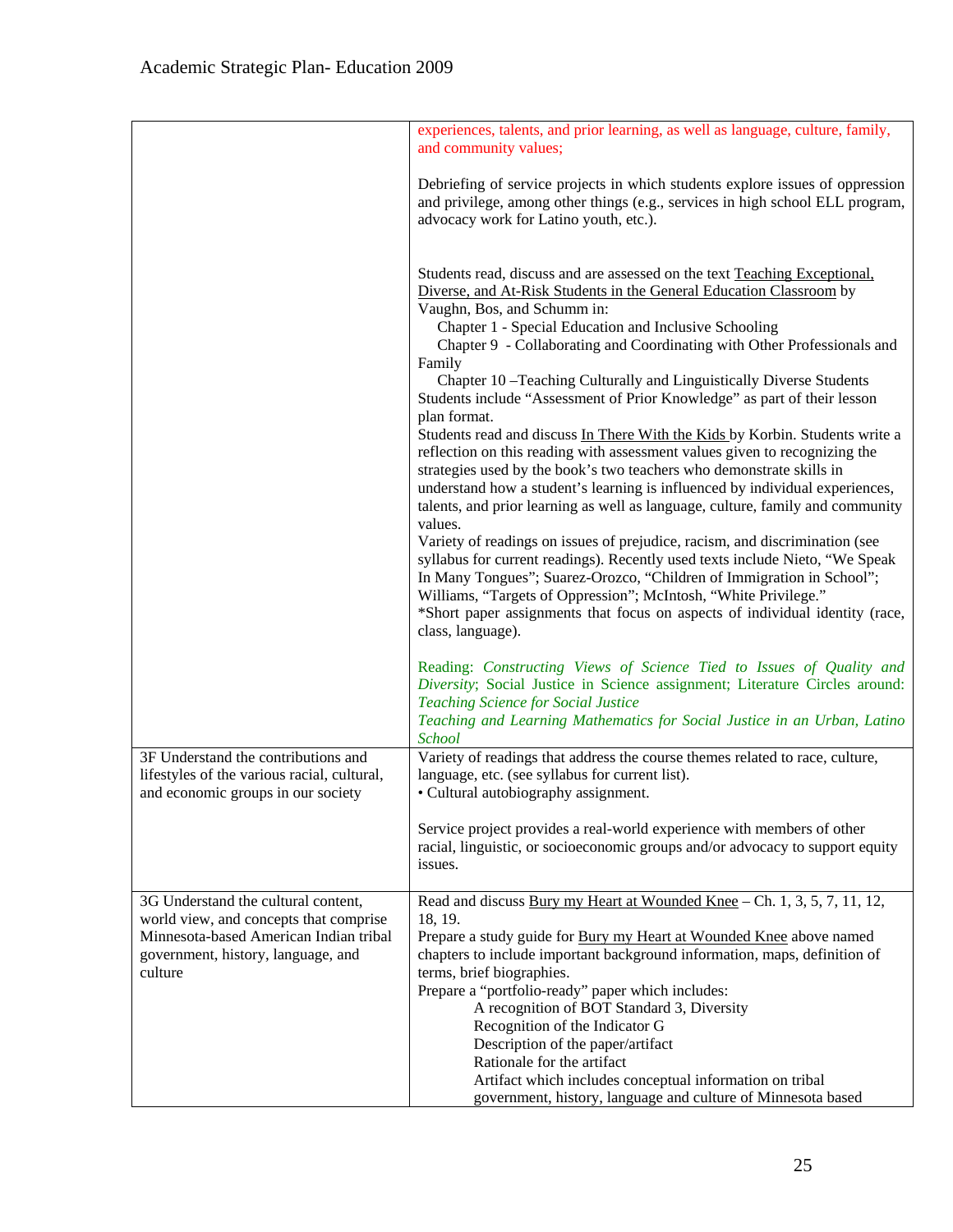|                                                                                                                                                                                     | American indicators<br>Reflection on the artifact<br>Attend a Pow Wow and write a reflection paper on it<br>Attend a lecture on the American Indian and write a paper on it                                                                                                                                                                                                                                                                                                                                                                                                                                                                                                                                                                                                                                                                                                                                                                                                                                                                                                                                                                                                         |
|-------------------------------------------------------------------------------------------------------------------------------------------------------------------------------------|-------------------------------------------------------------------------------------------------------------------------------------------------------------------------------------------------------------------------------------------------------------------------------------------------------------------------------------------------------------------------------------------------------------------------------------------------------------------------------------------------------------------------------------------------------------------------------------------------------------------------------------------------------------------------------------------------------------------------------------------------------------------------------------------------------------------------------------------------------------------------------------------------------------------------------------------------------------------------------------------------------------------------------------------------------------------------------------------------------------------------------------------------------------------------------------|
| 3H Understand cultural and community<br>diversity; and know how to learn about<br>and incorporate a student's experiences,<br>cultures, and community resources into<br>instruction | Discussions with public school professionals, and observations in practicum<br>classroom setting.<br>Chap. 4<br>123-124<br>Assessment and Learning: Cultural Controversies in<br>Measuring Intelligence<br>Socioeconomic Status<br>129-131<br>131-132<br>SES: Some Cautions and Implications for Teachers<br>132-137<br>Culture<br>Culturally Responsive Teaching: Instructional<br>Strategies<br>Class reading and discussion: Because of the Kids by Obediah and<br>1.<br>Teel helps students understand cultural and community diversity.<br>Student's lesson plans within their unit plan must incorporate their<br>2.<br>'virtual student's' experiences, cultures and community resources<br>into instruction. (See EDU 351 learning task: Unit Plan)<br>Students engage in service activities that are based in the local and regional<br>community. These include advocacy for ELL instruction and second language<br>students and families, policy work to support equity issues, and outreach to                                                                                                                                                                          |
|                                                                                                                                                                                     | Latino families.<br>Debriefing of community-based service projects.<br>Students read Chapter 10 Teaching Culturally and Linguistically Diverse<br>Students from Teaching Exceptional, Diverse and At Risk Students in the<br>General Classroom by Vaughn, Bos, and Schumm. Students respond to the<br>Chapter 10 focus questions and develop these responses in an essay format.<br>Students write a "portfolio-ready" lesson plan with adaptations and<br>differentiation strategies for ELL mainstreamed students<br>Students write student profiles describing three ELL students                                                                                                                                                                                                                                                                                                                                                                                                                                                                                                                                                                                                |
| 3I Understand that all students can and<br>should learn at the highest possible levels<br>and persist in helping all students achieve<br>success                                    | Students read In There With the Kids by Korbin Discussions and written<br>reflections acknowledge the decision making process that the teacher uses to<br>ensure that all students learn at the highest possible levels and that the teacher<br>must persist in helping all students achieve success.<br>Implementation of lesson plans in practicum experience.<br>144-148 Students Placed at Risk<br>Chap 4.<br>148-151 Teaching Students Placed at Risk: Instructional<br>Strategies<br>Class reading and discussion: Because of the Kids by Obediah and<br>1.<br>Teel helps students understand cultural and community diversity.<br>Student's lesson plans within their unit plan must incorporate their<br>2.<br>'virtual student's' experiences, cultures and community resources<br>into instruction. (See EDU 351 learning task: Unit Plan.<br>Students demonstrate through their lesson planning how they strive to have<br>all students learn at the highest possible levels and how they as teachers will<br>persist in helping all students achieve success. All lesson plans must include<br>the standard that the students must meet and the goals and objectives to |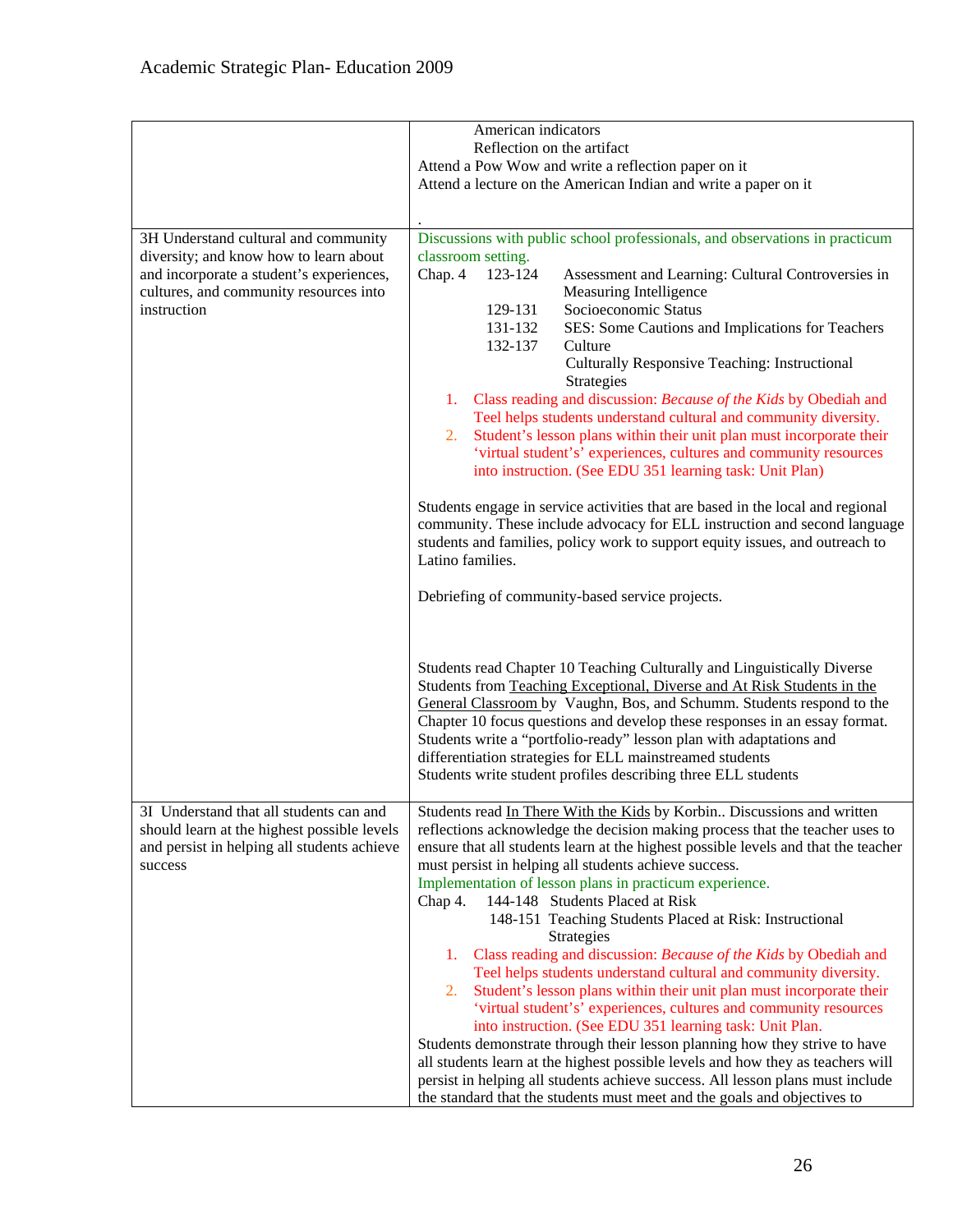|                                               |                  | That Works materials.                                         | support meeting the standard. , Lesson plans should also use strategies from<br>the Carol Ann Tomlinson's Differentiation materials and/or the ASCD<br>Cooperative Learning materials.and/or the Marzano Classroom Management                                                                                                                                              |
|-----------------------------------------------|------------------|---------------------------------------------------------------|----------------------------------------------------------------------------------------------------------------------------------------------------------------------------------------------------------------------------------------------------------------------------------------------------------------------------------------------------------------------------|
|                                               |                  | Position Paper assignment.<br>semester; see current syllabus. | • Several packet readings that provide information about helping students<br>achieve success in reading in the content area. Readings may vary each                                                                                                                                                                                                                        |
|                                               |                  |                                                               | Debriefing of experiences in service projects and connections with course<br>readings and assignments through class discussion.                                                                                                                                                                                                                                            |
|                                               |                  |                                                               | <b>IDEA</b> documents, NSTA Standards, AAAS Benchmarks                                                                                                                                                                                                                                                                                                                     |
| 3J Know about community and cultural<br>norms |                  |                                                               | Students read and discuss In There With the Kids by Korbin. Students write a<br>reflection on this reading with assessment values given to recognizing the<br>strategies used by the book's two teachers who demonstrate skills in<br>understanding how a student's learning is influenced by prior learning, as<br>well as language, culture, family and community norms. |
|                                               |                  | <b>Practicum Experience</b>                                   | Students visit four special needs classrooms in the St. Peter Public Schools.<br>The students write a reflection on the visits and are instructed to include<br>ideas on community and cultural norms.                                                                                                                                                                     |
|                                               |                  |                                                               | Students engage in service activities that are based in the local and regional                                                                                                                                                                                                                                                                                             |
| 3K Identify and design instruction            |                  |                                                               | community and through this experience explore community issues and norms.<br>SS/LA/Rdg (18) Integrated Literacy Unit. Review handout describing                                                                                                                                                                                                                            |
| appropriate to a student's stages of          |                  |                                                               | requirements for unit. This unit integrates guided reading, spelling and                                                                                                                                                                                                                                                                                                   |
| development, learning styles, strengths,      |                  |                                                               | vocabulary development, and writing with a Social Studies topic or concept at                                                                                                                                                                                                                                                                                              |
| and needs                                     |                  |                                                               | the core. See assignment description.                                                                                                                                                                                                                                                                                                                                      |
|                                               | Chap. 2          | 47-49                                                         | Assessment and Learning: Assessing Students'                                                                                                                                                                                                                                                                                                                               |
|                                               |                  | 51-53                                                         | <b>Cognitive Development</b><br>Applying Piaget's Work in Classrooms: Instructional<br>Strategies                                                                                                                                                                                                                                                                          |
|                                               |                  | 58-61                                                         | Vygotsky's Work: Instructional Strategies                                                                                                                                                                                                                                                                                                                                  |
|                                               |                  | 61-63                                                         | Piaget's and Vygotsky's View of Knowledge                                                                                                                                                                                                                                                                                                                                  |
|                                               | Chap. 4          | 129                                                           | Construction<br>Learning Styles: Implications for Teachers                                                                                                                                                                                                                                                                                                                 |
|                                               | Chap. 10 356-357 |                                                               | Humanistic View of Motivation: Instructional<br>Strategies                                                                                                                                                                                                                                                                                                                 |
|                                               | Chap. 10 369-371 |                                                               | Beliefs, Goals, and Attributions: Instructional<br>Strategies                                                                                                                                                                                                                                                                                                              |
|                                               |                  | Chap. 10 375-378                                              | Developing Students' Self-Determination:<br><b>Instructional Strategies</b>                                                                                                                                                                                                                                                                                                |
|                                               | Chap. 10 380-381 |                                                               | Accommodating Affective Factors in Motivation:<br><b>Instructional Strategies</b>                                                                                                                                                                                                                                                                                          |
|                                               |                  |                                                               | Students discuss and apply instructional appropriate for the student's                                                                                                                                                                                                                                                                                                     |
|                                               |                  |                                                               | developmental needs and learning styles and the development of unit plan and                                                                                                                                                                                                                                                                                               |
|                                               |                  |                                                               | lesson. (see concepts for Question #1)<br>Student's lesson plans within their unit plan must be appropriate to their                                                                                                                                                                                                                                                       |
|                                               |                  |                                                               | virtual students' stage of development, learning style, and strength. (See EDU                                                                                                                                                                                                                                                                                             |
|                                               |                  | 351 learning task: Unit Plan)                                 |                                                                                                                                                                                                                                                                                                                                                                            |
|                                               |                  |                                                               | Students generate instruction appropriate for the student's developmental                                                                                                                                                                                                                                                                                                  |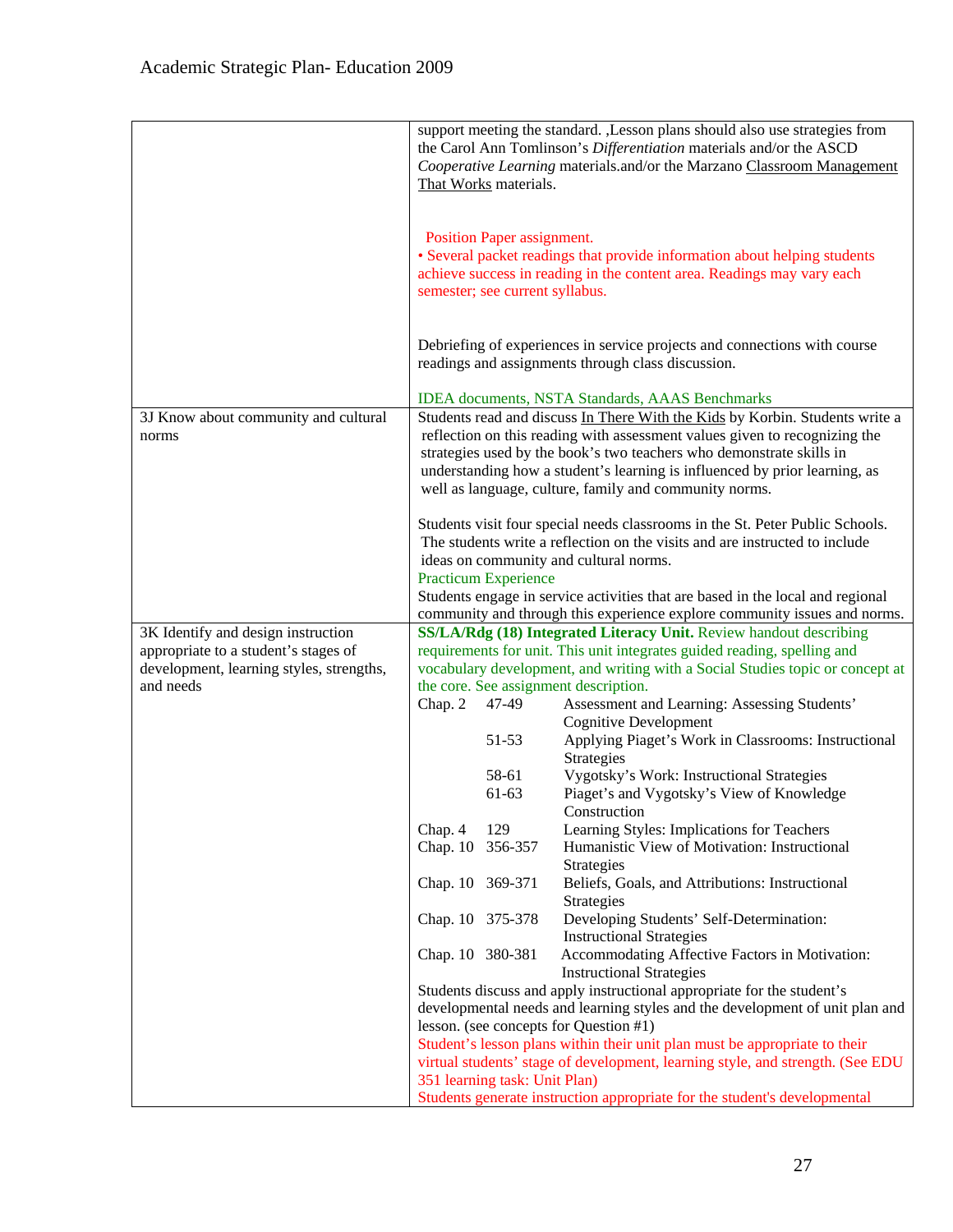|                                                                               |                                        | needs and learning styles in their micro lessons and practicum. (See Tasks<br>#1a - the interdisciplinary/culture micro-teaching lesson                                                                                                                                                                                                                                                                                                                                                                                                                                                                                                                                                                   |
|-------------------------------------------------------------------------------|----------------------------------------|-----------------------------------------------------------------------------------------------------------------------------------------------------------------------------------------------------------------------------------------------------------------------------------------------------------------------------------------------------------------------------------------------------------------------------------------------------------------------------------------------------------------------------------------------------------------------------------------------------------------------------------------------------------------------------------------------------------|
|                                                                               | Developmentally, Chapter 3             | Piaget and the stages of Cognition (Inquire Within Chapter 3; Teaching Math<br>Students write lesson plans which demonstrate their ability to identify and<br>design instruction appropriate to a student's stages of development, learning<br>styles, strengths and needs. Students use materials from Carol Ann<br>Tomlinson's work on differentiation (including Sternberg's Intelligence<br>Preferences); Johnson and Johnson's work on cooperative learning, Gardner's<br>work on Multiple Intelligences; Marzano's classroom management studies<br>and a myriad of strategies in the text Teaching Exceptional, Diverse and At-<br>Risk Students in the General Classroom by Vaughn, Bos and Schumm |
| 3L Use teaching approaches that are<br>sensitive to the varied experiences of | 137-140<br>Chap. 4                     | <b>Culturally Responsive Teaching: Instructional</b><br>Strategies                                                                                                                                                                                                                                                                                                                                                                                                                                                                                                                                                                                                                                        |
| students and that address different                                           | 143-144                                | Responding to Gender Differences: Instructional                                                                                                                                                                                                                                                                                                                                                                                                                                                                                                                                                                                                                                                           |
| learning and performance modes                                                |                                        | Strategies                                                                                                                                                                                                                                                                                                                                                                                                                                                                                                                                                                                                                                                                                                |
|                                                                               | 148-151                                | Teaching Students Placed at Risk: Instructional<br>Strategies                                                                                                                                                                                                                                                                                                                                                                                                                                                                                                                                                                                                                                             |
|                                                                               | Chap. 6<br>227-230                     | Addressing Diversity: Behaviorism and Social<br>Cognitive Theory                                                                                                                                                                                                                                                                                                                                                                                                                                                                                                                                                                                                                                          |
|                                                                               | Chap. 13 481-483                       | <b>Classroom Interaction: Accommodating</b>                                                                                                                                                                                                                                                                                                                                                                                                                                                                                                                                                                                                                                                               |
|                                                                               | <b>Learner Diversity</b>               |                                                                                                                                                                                                                                                                                                                                                                                                                                                                                                                                                                                                                                                                                                           |
|                                                                               |                                        | Students read and discuss teaching approaches that are sensitive<br>to the varied experiences of students and that address different<br>learning and performance modes and the development of unit<br>plan and lesson. See concepts for Questions #1 and #6) and in<br>their response to the shadow experience.<br>Student's lesson plans within their unit plan must address the                                                                                                                                                                                                                                                                                                                         |
|                                                                               | task: Unit Plan)                       | special needs of their virtual classroom. (See EDU 351 learning                                                                                                                                                                                                                                                                                                                                                                                                                                                                                                                                                                                                                                           |
|                                                                               |                                        | Students incorporate teaching approaches that are sensitive to                                                                                                                                                                                                                                                                                                                                                                                                                                                                                                                                                                                                                                            |
|                                                                               |                                        | the varied experiences of students and that address different                                                                                                                                                                                                                                                                                                                                                                                                                                                                                                                                                                                                                                             |
|                                                                               |                                        | learning and performance modes in their micro teaching and                                                                                                                                                                                                                                                                                                                                                                                                                                                                                                                                                                                                                                                |
|                                                                               | practicum                              | SS (3) Topic: How does Social Studies support integrated teaching and<br>learning? Read Lindquist, Ch. 1: Making Connections                                                                                                                                                                                                                                                                                                                                                                                                                                                                                                                                                                              |
|                                                                               | Lindquist, Ch. 6 Activating Learning   | SS (30) Topic: Keeping learning active and student-centered. Read                                                                                                                                                                                                                                                                                                                                                                                                                                                                                                                                                                                                                                         |
|                                                                               |                                        | Rdg (20 & 23) Topic: Guided Reading, parts 1 & 2. Read Cunningham                                                                                                                                                                                                                                                                                                                                                                                                                                                                                                                                                                                                                                         |
|                                                                               |                                        | <b>Chapter 5, Multilevel Instruction and Guided Reading the Four Blocks</b>                                                                                                                                                                                                                                                                                                                                                                                                                                                                                                                                                                                                                               |
|                                                                               | Way by Cunningham, Hall, & Cunningham. | Assessment: Prepare and teach lesson plans in elementary practicum class.                                                                                                                                                                                                                                                                                                                                                                                                                                                                                                                                                                                                                                 |
|                                                                               |                                        | Students write lesson plans which demonstrate their ability to use teaching                                                                                                                                                                                                                                                                                                                                                                                                                                                                                                                                                                                                                               |
|                                                                               |                                        | approaches that are sensitive to the varied experiences of students and that                                                                                                                                                                                                                                                                                                                                                                                                                                                                                                                                                                                                                              |
|                                                                               |                                        | address different learning and performance modes. Students use materials<br>from Carol Ann Tomlinson's work on differentiation including Sternberg's                                                                                                                                                                                                                                                                                                                                                                                                                                                                                                                                                      |
|                                                                               |                                        | Intelligence Preferences, tiered assignments, contract learning, complex                                                                                                                                                                                                                                                                                                                                                                                                                                                                                                                                                                                                                                  |
|                                                                               |                                        | instruction; Johnson and Johnson's work on cooperative learning including<br>Jigsaw II, Student Teams - Achievement Divisions, Teams - Games -                                                                                                                                                                                                                                                                                                                                                                                                                                                                                                                                                            |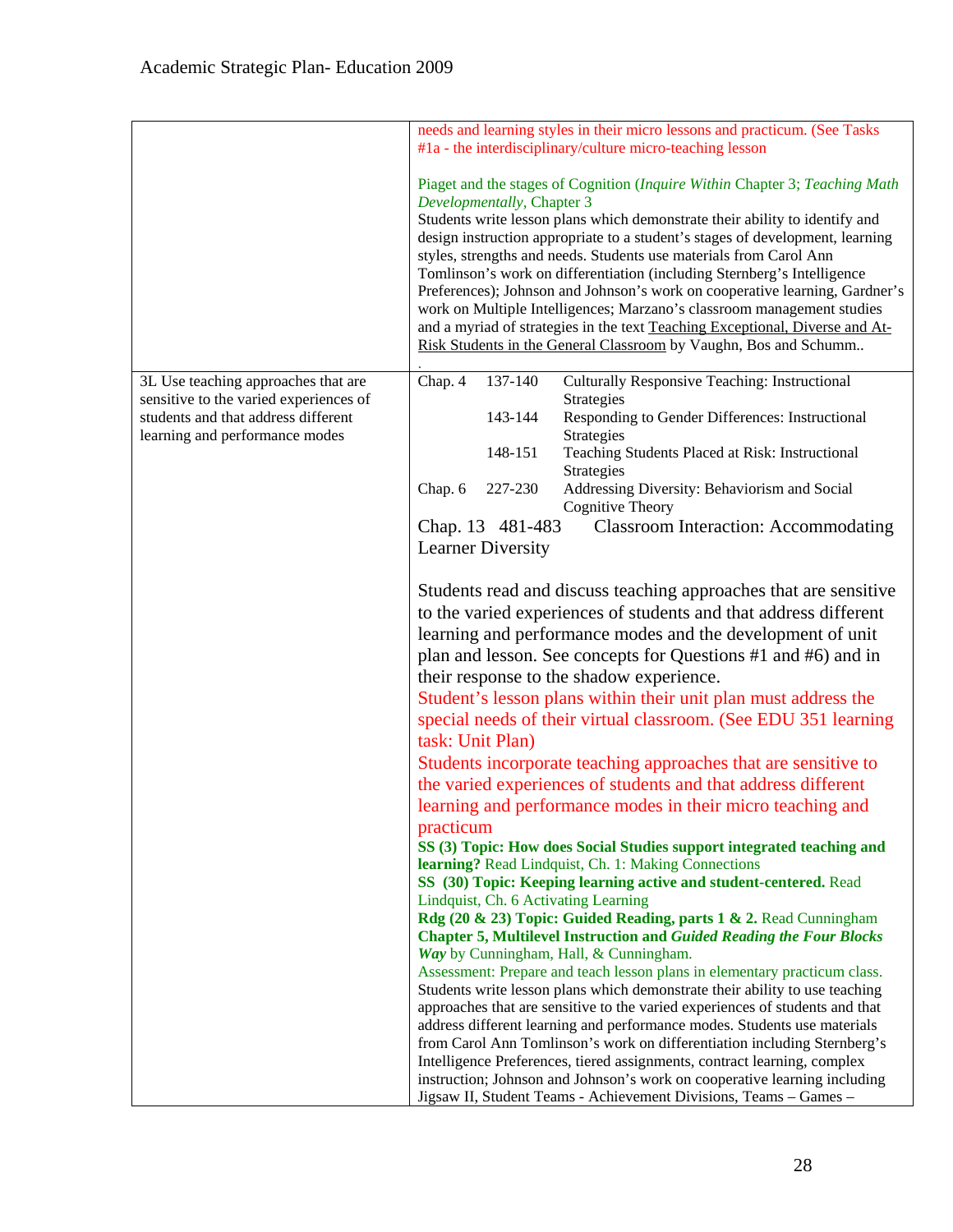|                                                                                                                                                                | Tournaments, instruction in social skills; Gardner's work on Multiple<br>Intelligences; Marzano's classroom management studies and a myriad of<br>strategies used in the text Teaching Exceptional, Diverse and At-Risk<br>Students in the General Classroom by Vaughn, Bos and Schumm                                                                                                                                                                                                                                                                                                                                                                                                                                                                                                                                                                                                                                                                                                                                                                                                                                                                                                                                                                                                                                                                                                                                                                                                                                                                                                                                                                                                                                 |
|----------------------------------------------------------------------------------------------------------------------------------------------------------------|------------------------------------------------------------------------------------------------------------------------------------------------------------------------------------------------------------------------------------------------------------------------------------------------------------------------------------------------------------------------------------------------------------------------------------------------------------------------------------------------------------------------------------------------------------------------------------------------------------------------------------------------------------------------------------------------------------------------------------------------------------------------------------------------------------------------------------------------------------------------------------------------------------------------------------------------------------------------------------------------------------------------------------------------------------------------------------------------------------------------------------------------------------------------------------------------------------------------------------------------------------------------------------------------------------------------------------------------------------------------------------------------------------------------------------------------------------------------------------------------------------------------------------------------------------------------------------------------------------------------------------------------------------------------------------------------------------------------|
| 3M Accommodate a student's learning<br>differences or needs regarding time and<br>circumstances for work, tasks assigned,<br>communication, and response modes | Lesson plans prepared for methods courses and taught in practicum. Section<br>on lesson plan titled "Learning Differences" in which accommodations are<br>described.                                                                                                                                                                                                                                                                                                                                                                                                                                                                                                                                                                                                                                                                                                                                                                                                                                                                                                                                                                                                                                                                                                                                                                                                                                                                                                                                                                                                                                                                                                                                                   |
|                                                                                                                                                                | Chap. 2<br>Dialects in the Classroom: Implications for Teachers<br>67<br>70-72 Teaching ELL Students: Instructional Strategies<br>Students write lesson plans based on the Vaughn, Bos and Schumm text<br>Teaching Exceptional, Diverse and At-Risk Students in the General<br>Classroom Chapter 1, "Special Education and Schooling" including the<br>section on "Test Accommodations" and "Tips for Teachers - Adaptations for<br>Students with Disabilities Included in the General Classroom".<br>Students write lesson plans based on Chapter 3 of the text,<br>"Facilitating Language Development" (pgs 84 -90) and<br>Structure and "Predictable Routines" (p. 95).<br>Students also write lesson plans based on Chapter 4 of the text "Adapting"<br>Instruction" (pgs 118-120) and Chapter 5 of the text "Strategies to Support<br>Students in General Education" (pgs. 146-148).<br>Students write lesson plans using material from Chapter 8 - Teaching Self<br>Management (pgs $235 - 237$ ) and the 504 Accommodation Plan materials<br>from Mankato Public Schools (pgs 25-26).<br>Students study and incorporate into their lesson plans the work of Marzano's<br>Classroom Management that Works.<br>Students make accommodations for their virtual students learning differences<br>and needs by differentiating and modifying lessons within their unit plan,<br>based on time, tasks, circumstances, and responses.<br>The lessons prepared for the practicum experience are taught with three small<br>groups of students which allows for modification regarding time,<br>circumstances, the task, ways of communicating expectations for<br>work/behavior and consideration of student responses. |
| 3N Identify when and how to access                                                                                                                             | Topic: Review Classroom Profile for practicum classroom. Complete a                                                                                                                                                                                                                                                                                                                                                                                                                                                                                                                                                                                                                                                                                                                                                                                                                                                                                                                                                                                                                                                                                                                                                                                                                                                                                                                                                                                                                                                                                                                                                                                                                                                    |
| appropriate services or resources to meet<br>exceptional learning needs                                                                                        | classroom profile that identifies, among other characteristics, students'<br>ethnicities, exceptionalities, and educational (and other) services received.<br>Discussion with classroom teachers and other school personnel.<br>Assessment: Appropriate use of information in lesson design in practicum.                                                                                                                                                                                                                                                                                                                                                                                                                                                                                                                                                                                                                                                                                                                                                                                                                                                                                                                                                                                                                                                                                                                                                                                                                                                                                                                                                                                                              |
|                                                                                                                                                                | Readings on Assistive Technology (Class #12)                                                                                                                                                                                                                                                                                                                                                                                                                                                                                                                                                                                                                                                                                                                                                                                                                                                                                                                                                                                                                                                                                                                                                                                                                                                                                                                                                                                                                                                                                                                                                                                                                                                                           |
|                                                                                                                                                                | Using the text Teaching Exceptional, Diverse, and At-Risk Students in<br>the General Classroom by Vaughn, Bos, and Schumm, students: 1)Read,<br>discuss and role play concepts in Chapter 1 "Responsibilities of<br>Classroom Teachers, Participating in the Referral and Planning Process"<br>(pgs. 17-22).<br>2) Read, discuss and role play Chapter 1 "Role of Collaboration in<br>Meeting Students' Special Needs" (pgs 26-28)<br>3) Read, discuss and role play Chapter 9 "Collaborating and<br>Coordinating with Other Professionals and Family (pgs. 240-260).<br>4) Students are tested on information in Chapter 1 and Chapter 9.                                                                                                                                                                                                                                                                                                                                                                                                                                                                                                                                                                                                                                                                                                                                                                                                                                                                                                                                                                                                                                                                             |
| 3O Use information about students'                                                                                                                             | Classroom Profile for practicum classroom                                                                                                                                                                                                                                                                                                                                                                                                                                                                                                                                                                                                                                                                                                                                                                                                                                                                                                                                                                                                                                                                                                                                                                                                                                                                                                                                                                                                                                                                                                                                                                                                                                                                              |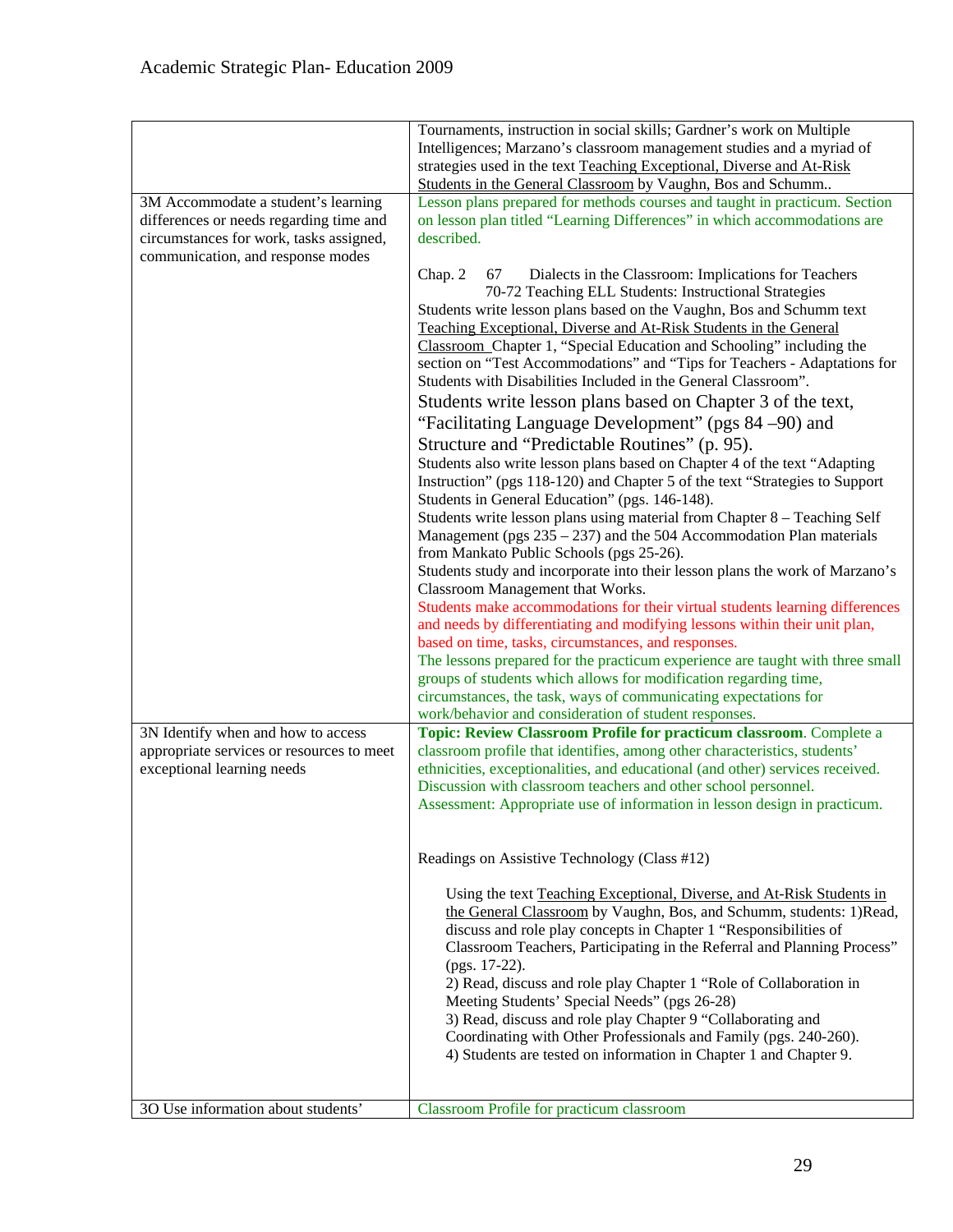| families, cultures, and communities as     | Chap. 3<br>98-100<br>Ethnic Pride: Promoting Positive Self-Esteem and                                                                                           |
|--------------------------------------------|-----------------------------------------------------------------------------------------------------------------------------------------------------------------|
| the basis for connecting instruction to    | Ethnic Identity                                                                                                                                                 |
| students' experiences                      | Capitalizing on Diversity in Your Classroo<br>100                                                                                                               |
|                                            | Students use their own prior knowledge of student's families, cultures and                                                                                      |
|                                            | communities as the basis for connecting instruction to student's experiences                                                                                    |
|                                            | in the development of their unit and lesson. (see literature circles task                                                                                       |
|                                            | Student's lesson plans within their unit plan must address the special needs of                                                                                 |
|                                            | their students using information they receive regarding the students in their                                                                                   |
|                                            | virtual classroom. (See EDU 351 learning task: Unit Plan)                                                                                                       |
|                                            | Students read and respond to Teaching Exceptional, Diverse, and At-Risk                                                                                         |
|                                            | Students in the General Classroom by Vaughn, Bos and Schumm n Chapter                                                                                           |
|                                            | 10 - Teaching Culturally and Linguistically Diverse Students                                                                                                    |
|                                            | Students create a "portfolio-ready" essay on "Teaching Culturally and                                                                                           |
|                                            | Linguistically Diverse Students" with emphasis on the four dimensions of                                                                                        |
|                                            | Multicultural Education: content integration, knowledge construction, equity<br>pedagogy and empowering school culture.                                         |
|                                            | Students read and respond to Chapter 9, "Collaborating and Coordinating                                                                                         |
|                                            | with Other Professionals and Family".                                                                                                                           |
|                                            |                                                                                                                                                                 |
|                                            | Students engage in service activities that are based in the local and regional                                                                                  |
|                                            | community. These include advocacy for ELL instruction and second language                                                                                       |
|                                            | students and families, policy work to support equity issues, and outreach to                                                                                    |
|                                            | Latino families. Class debriefing helps them connect these experiences with                                                                                     |
|                                            | their future classroom planning and instruction.                                                                                                                |
| 3P Bring multiple perspectives to the      | SS/LA(16): Whose perspective is it, anyway? Read Lindquist,                                                                                                     |
| discussion of subject matter, including    | Ch. 4 Making it Meaningful and Ch. 5: Exploring Values and                                                                                                      |
| attention to a student's personal, family, | Points of View. Participate in integrated learning experience on                                                                                                |
| and community experiences and cultural     | the topic of Columbus, experiencing different points of view                                                                                                    |
| norms                                      |                                                                                                                                                                 |
|                                            | (Taino Indian children, Columbus, fictitious ship's boy on                                                                                                      |
|                                            | Columbus' ship) as a way of understanding how one's own                                                                                                         |
|                                            | perspective influences one's thinking and actions. Assessment:                                                                                                  |
|                                            | Write a poem for two voices reflecting two perspectives on the                                                                                                  |
|                                            | topic.                                                                                                                                                          |
|                                            | SS (19) Topic: Perspectives, continued. Read articles, "What                                                                                                    |
|                                            | Not to teach About Native Americans" (June Sark Heinrich) and                                                                                                   |
|                                            | "Columbus and Native Issues in the Elementary Classroom"                                                                                                        |
|                                            | (Bob Peterson).                                                                                                                                                 |
|                                            | Assessment: Evaluate articles for point of view and compare                                                                                                     |
|                                            |                                                                                                                                                                 |
|                                            | with your own beliefs and understandings.                                                                                                                       |
|                                            | SS/LA (8, 11, 27, 29, 35) Family Stories Project. Read and use handouts.                                                                                        |
|                                            | Ongoing class instruction and writing activities. Students learn the language<br>of writing, how to use a writer's workshop, and learn and practice writing and |
|                                            | presentation stragegies.                                                                                                                                        |
|                                            | Assessment: Family Stories Project (SS/LA Final)-assessed through rubric                                                                                        |
|                                            | designed for project.                                                                                                                                           |
|                                            | Student's lessons within their unit plan must incorporate multiple                                                                                              |
|                                            | perspectives and address what they know about their 'virtual student's'                                                                                         |
|                                            | personal and family experiences, and cultural norms. (See EDU 351 learning                                                                                      |
|                                            | task: Unit Plan.)                                                                                                                                               |
|                                            | Using the text Teaching Exceptional, Diverse, and At-Risk Student in the                                                                                        |
|                                            | General Classroom by Vaughn, Bos, and Schumm students 1) read and                                                                                               |
|                                            | respond to Chapter 10 "Teaching Culturally and Linguistically Diverse                                                                                           |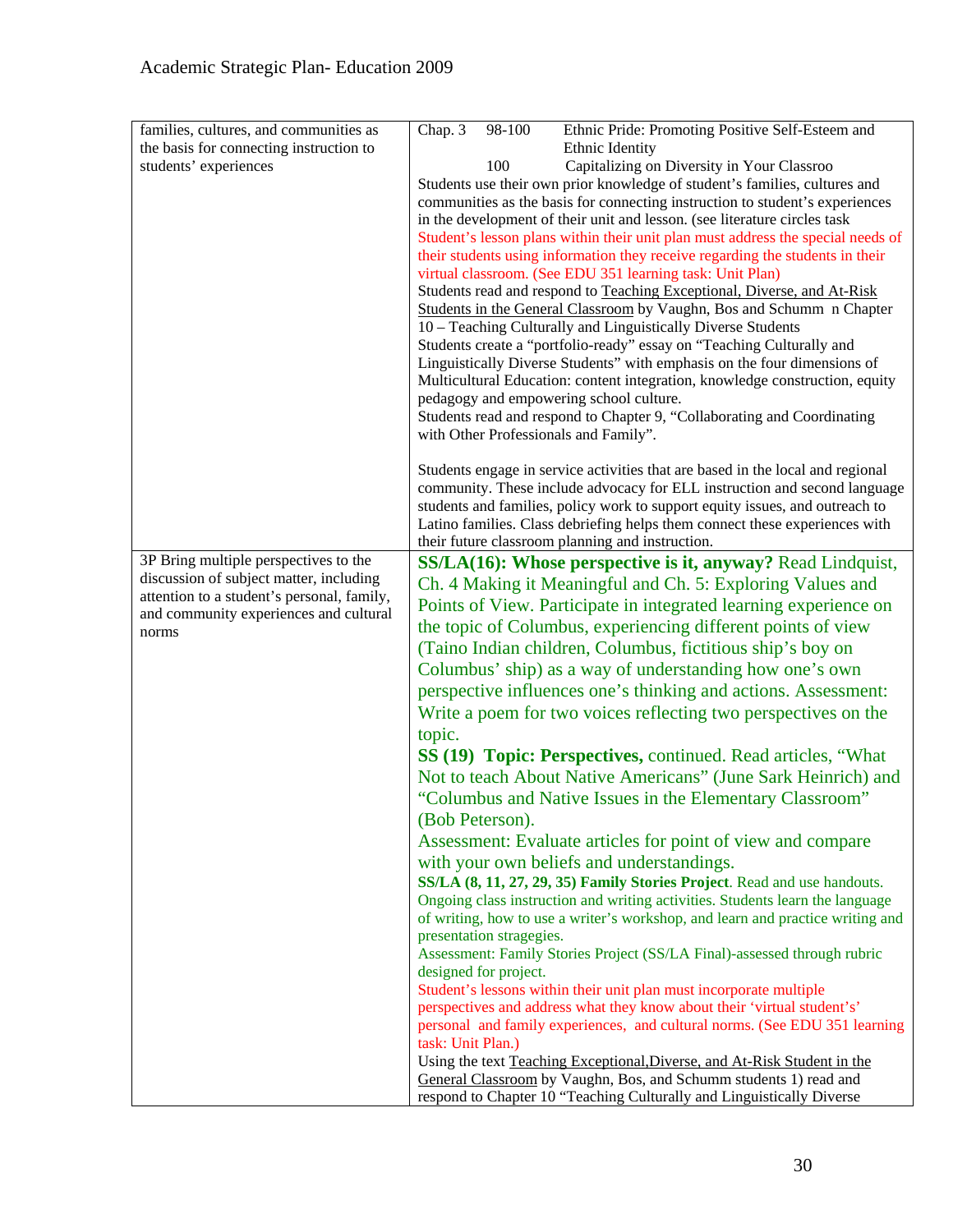|                                                                                      | Students" 2) create a portfolio ready essay on "Teaching Culturally and<br>Linguistically Diverse Students" with emphasis on the four dimensions of<br>Multicultural Education: content integration, knowledge construction, equity<br>pedagogy and empowering school culture. 3) read and respond to Chapter 9<br>"Collaborating and Coordinating with Other Professionals and Family" and 4)<br>responding to four visits to resource rooms and/or ELL classrooms in the St.<br>Peter Public Schools.                                                                                                                                                                                                             |
|--------------------------------------------------------------------------------------|---------------------------------------------------------------------------------------------------------------------------------------------------------------------------------------------------------------------------------------------------------------------------------------------------------------------------------------------------------------------------------------------------------------------------------------------------------------------------------------------------------------------------------------------------------------------------------------------------------------------------------------------------------------------------------------------------------------------|
|                                                                                      | Reading: Constructing Views of Science Tied to Issues of Quality<br>and Diversity; Social Justice in Science assignment; Literature<br>Circles around: Teaching Science for Social Justice                                                                                                                                                                                                                                                                                                                                                                                                                                                                                                                          |
|                                                                                      | Teaching and Learning Mathematics for Social Justice in an<br>Urban, Latino School<br>Philosophy Newsletter assignment: Describes the subject matter/philosophy<br>of the student taking into consideration families, community, and cultures.                                                                                                                                                                                                                                                                                                                                                                                                                                                                      |
| 3Q Develop a learning community in<br>which individual differences are<br>respected. | SS (5) Topic: How will you get started in your elementary classroom?<br>Read: Lindquist Chapter 2: Setting Up for Success, and articles "Room to<br>Grow" by Roxann Kriete, and "Start the Day with Community" by Michelle<br>G. Zachlod". View video "Morning Meeting: The Essential Components"<br>(Responsive Classrooms), and read from selected picture books that show<br>individual differences in people. Use resources from<br>www.responsiveclassroom.org and                                                                                                                                                                                                                                             |
|                                                                                      | http://www.kimskorner4teachertalk.com/classmanagement/icebreakers.html<br>Assessment: Plan and teach a Getting to Know You/Community Building<br>Lesson (peer teach, then teach to practicum class) that demonstrates how to<br>begin developing a community of learners. Readings: How to Talk so Kids<br>Will Learn and the Morning Meeting Book<br>Chap. 8 302-304 Cooperative Learning: A Tool for Capitalizing on Diversity<br>Students develop a learning community in which individual differences are<br>respected via their own work as a member of an interdisciplinary team and by<br>generating a classroom management plan that describes their process for<br>creating a positive learning community. |
|                                                                                      | 1. Class reading and discussion: Because of the Kids by Obediah and Teel<br>helps students formulate ideas about how to develop a learning community<br>2. Class readings and discussions (web sites) regarding classroom<br>environment.<br>3. Student's Philosophy of Teaching will address how their plans for<br>developing classroom environment help foster respect for individual<br>differences. (See EDU 351 Task: Philosophy Paper).<br>Class activity developing ground rules for class discussion. These are<br>reviewed throughout the semester as a way to help students understand the<br>importance of a respectful learning community.                                                             |
|                                                                                      | Students study the learning community and how individual differences are<br>respected by incorporating into their lesson plans the strategies in the Carol<br>Ann Tomlinson ASCD Tapes on Differentiated Learning,, the strategies in<br>the ASCD tapes on Cooperative Learning (copyright 1990) and the strategies<br>in the Marzano (ASCD) tapes on Classroom Management.<br>Read and discuss: Walmsley/Wing-Morning Meeting section also, Kriete's<br>The Morning Meeting Book. Including the planning for community building                                                                                                                                                                                    |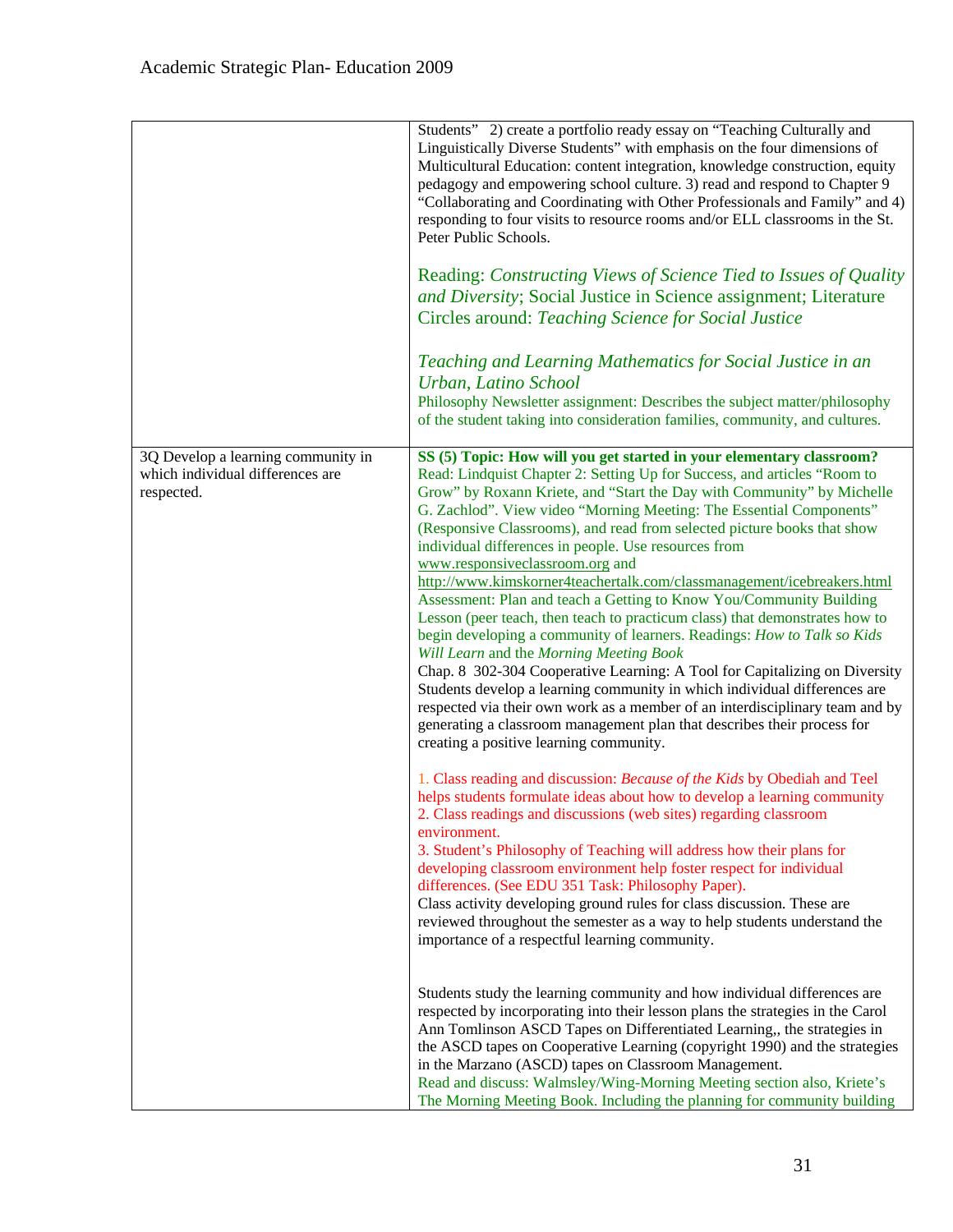|                                                                                                                                                                                                                                                 | as part of lesson planning and webbing of integrated curriculum.                                                                                                                                                                                                                                                                                                                                                                                                                                                                                                                                                                                                                                                                                                                                                                                                                                                                                                                                                                                                                                                                                                                                                                                                                                                                                                                                                                                                                                                                                                                                                                                                                                                                                                                                                                                                                                                                                                                                                                                                                                                                                                                                     |
|-------------------------------------------------------------------------------------------------------------------------------------------------------------------------------------------------------------------------------------------------|------------------------------------------------------------------------------------------------------------------------------------------------------------------------------------------------------------------------------------------------------------------------------------------------------------------------------------------------------------------------------------------------------------------------------------------------------------------------------------------------------------------------------------------------------------------------------------------------------------------------------------------------------------------------------------------------------------------------------------------------------------------------------------------------------------------------------------------------------------------------------------------------------------------------------------------------------------------------------------------------------------------------------------------------------------------------------------------------------------------------------------------------------------------------------------------------------------------------------------------------------------------------------------------------------------------------------------------------------------------------------------------------------------------------------------------------------------------------------------------------------------------------------------------------------------------------------------------------------------------------------------------------------------------------------------------------------------------------------------------------------------------------------------------------------------------------------------------------------------------------------------------------------------------------------------------------------------------------------------------------------------------------------------------------------------------------------------------------------------------------------------------------------------------------------------------------------|
| <b>Subpart 5 Standard 4 Instructional</b><br>Strategies: A teacher must understand<br>and use a variety of instructional<br>strategies to encourage student<br>development of critical thinking,<br>problem solving, and performance<br>skills. |                                                                                                                                                                                                                                                                                                                                                                                                                                                                                                                                                                                                                                                                                                                                                                                                                                                                                                                                                                                                                                                                                                                                                                                                                                                                                                                                                                                                                                                                                                                                                                                                                                                                                                                                                                                                                                                                                                                                                                                                                                                                                                                                                                                                      |
| 4A Understand Minnesota's academic<br>(graduation) standards and how to<br>implement them                                                                                                                                                       | <b>EDU 385 Topic: Block Lesson Plan.</b> Students learn the<br>components and purpose of each in a lesson planning instruction<br>session based on an in-class Inquiry. Connections to MAS are<br>made here, as well as throughout EDU 372, 374, & 375 as<br>students plan and peer teach Language Arts, Social Studies, and<br>Guided Reading lessons which they later teach to their<br>elementary practicum classrooms in EDU 385. Resources<br>include MDE website for standards<br>http://education.state.mn.us/html/intro_acad_standards.htm<br>and handouts. Assessment: Student-created lesson plans with standards that<br>connect to the goals and objectives.<br>Reading MN Academic Standards (Class #6 & #10)<br>Webquest Project (Class #8)<br>Multimedia Project (Class #12)<br>Reading - Minnesota Comprehensive Assessments- SeriesII (See Class #8)<br>Students review and discuss the MN State Standards and develop their unit<br>plan and lesson to include one or more standards. (See Concepts for Question<br>#6 and the rubric for the unit plan and lesson plan)<br>1. Class web readings and discussion on NCLB and standards-based<br>instruction.<br>2. Students plan all lessons for the unit plan that incorporate MN Content<br>Standards. (See EDU 351 learning task: Unit Plan)<br>Students are required to have a copy of the Minnesota Academic Standards<br>(MAS) of their licensure areas in their course folders. Lesson plans used and<br>written throughout the course are required to have MAS at the core of the<br>lesson plans and the lesson plans demonstrate the implementation of the<br>standard(s). The main objective of the lesson planning is to demonstrate the<br>ability to modify lessons for students who have been identified as having<br>special needs such as handicapped students, English Language Learners,<br>students with 504 plans and/or gifted students so that all learners meet the<br>state standards.<br>Model Lesson plan; Lesson Plans 1 & 2 for science and math teaching in<br>practicum in EDU 371/373<br>Taught during EDU 385: Course application is part of lesson planning for<br>practicum and peer teachings. |
| 4B Understand the cognitive processes<br>associated with various kinds of learning                                                                                                                                                              | Behaviorist Views of Learning<br>Chap. 6<br>196-213<br>213-227<br>Social Cognitive Theory                                                                                                                                                                                                                                                                                                                                                                                                                                                                                                                                                                                                                                                                                                                                                                                                                                                                                                                                                                                                                                                                                                                                                                                                                                                                                                                                                                                                                                                                                                                                                                                                                                                                                                                                                                                                                                                                                                                                                                                                                                                                                                            |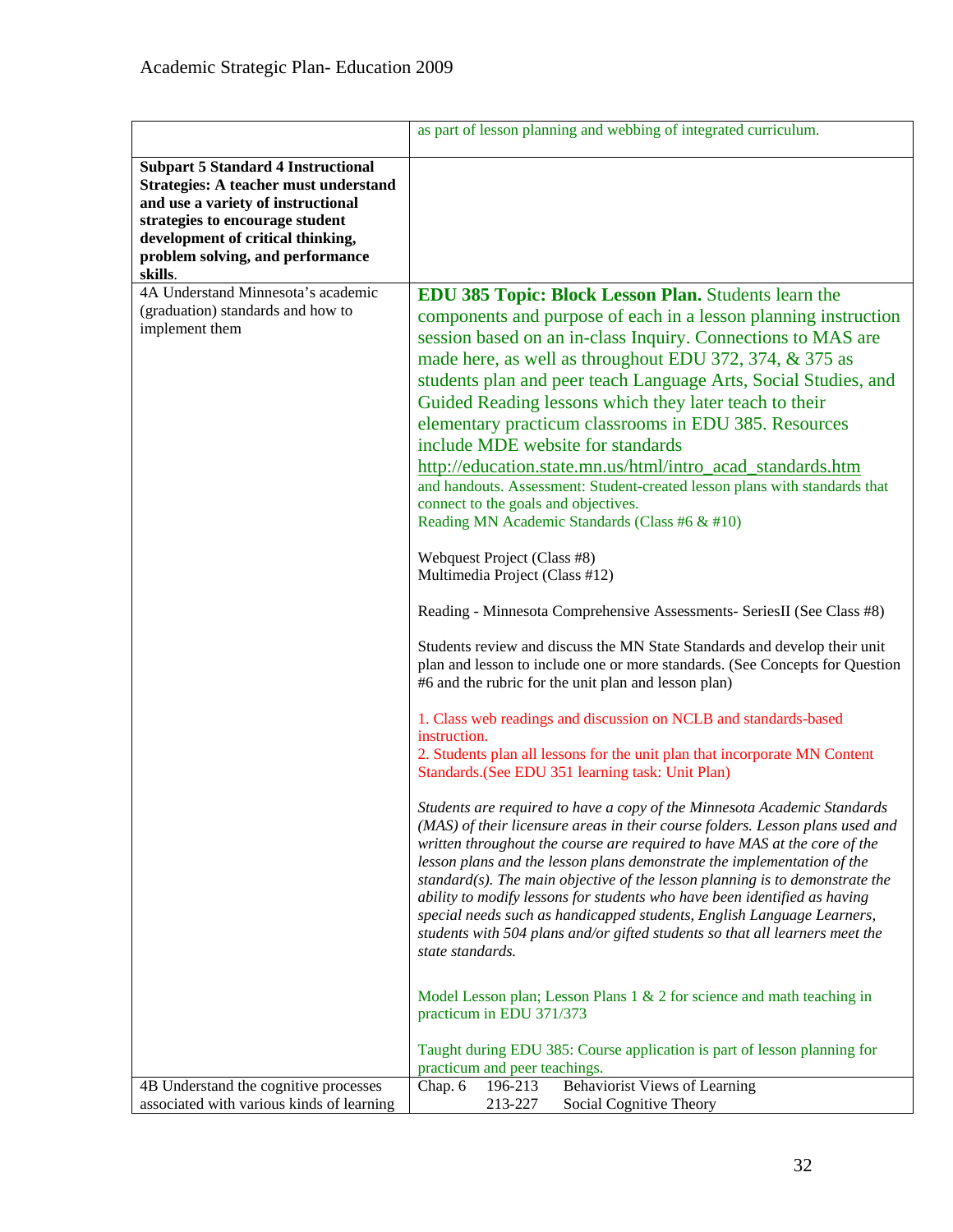| and how these processes can be           | Chap. 7    | 236-238              | Cognitive Perspectives on Learning                                                |
|------------------------------------------|------------|----------------------|-----------------------------------------------------------------------------------|
| stimulated.                              |            | 238-248              | <b>Information Processing</b>                                                     |
|                                          |            | 248-259              | <b>Cognitive Processes</b>                                                        |
|                                          |            | 259-261              |                                                                                   |
|                                          |            |                      | Metacognition                                                                     |
|                                          |            | 263-272              | Information Processing in the Classroom:                                          |
|                                          |            |                      | <b>Instructional Strategies</b>                                                   |
|                                          | Chap. 8    | 281-305              | Constructivism                                                                    |
|                                          | Chap. 9    | 312-319              | <b>Concept Learning</b>                                                           |
|                                          |            | 319-330              | Problem Solving                                                                   |
|                                          |            | 330-338              | The Strategic Learner                                                             |
|                                          |            | 338-343              | Transfer of Learning                                                              |
|                                          |            |                      | Students apply cognitive processes in their unit plan and lesson.                 |
|                                          |            |                      | 1. Reading and discussing all chapters of Marzano's research based text '         |
|                                          |            |                      | What works in classroom Instruction' provides a knowledge base regarding          |
|                                          |            | cognitive processes. |                                                                                   |
|                                          |            |                      | 2. Students plan lessons that incorporate strategies for stimulating various      |
|                                          |            |                      | cognitive processes. (See EDU 351 learning task: Unit Plan)                       |
|                                          |            |                      | Students apply cognitive processes in lessons taught during practicum and are     |
|                                          |            |                      | assessed through a variety of reflections and examination of student work.        |
|                                          |            |                      |                                                                                   |
|                                          |            |                      | Piaget and the stages of Cognition (Inquire Within Chapter 3; Elementary and      |
|                                          |            |                      | Middle School Teaching Math Developmentally, Chapter 3.                           |
|                                          |            |                      | Cognitive clarity Discussion from What we Know about How to Teach                 |
|                                          |            |                      | <i>Phonics</i> ; Inquire Within, Chapters 1-8, Learning and Inquiry Cycles;       |
|                                          |            |                      | Teaching Math Developmentally, Chapters 1-5.                                      |
| 4C Understand principles and techniques, |            |                      | Multiple chapters in course texts (Lindquist; Cunningham;                         |
| along with advantages and limitations,   |            |                      | Fletcher & Portalupi) and discussions in class as well as                         |
| associated with various instructional    |            |                      |                                                                                   |
| strategies                               |            |                      | application in practicum setting.                                                 |
|                                          | Chap. 6    | $207 - 213$          | Behaviorism in the Classroom: Instructional Strategies                            |
|                                          |            | 223-225              | Social Cognitive Theory in the Classroom:                                         |
|                                          |            |                      | <b>Instructional Strategies</b>                                                   |
|                                          |            | 227-230              | Addressing Diversity: Behaviorism and Social                                      |
|                                          |            |                      | Cognitive Theory                                                                  |
|                                          |            |                      | Students demonstrate their understanding of the principles and techniques;        |
|                                          |            |                      | advantages and limitations of various instructional strategies by making          |
|                                          |            |                      | appropriate choices for inclusion in their unit plan and lesson.                  |
|                                          |            |                      | 1. Marzano's research based text ' What works in classroom Instruction'           |
|                                          |            |                      | provides a knowledge base regarding cognitive processes.                          |
|                                          |            |                      | 2. Students plan lessons that incorporate strategies for stimulating various      |
|                                          |            |                      |                                                                                   |
|                                          |            |                      | cognitive processes. (See EDU 351 learning task: Unit Plan)                       |
|                                          |            |                      |                                                                                   |
|                                          |            |                      | In-class activities on specific literacy strategies, including: a) Pre- and post- |
|                                          |            |                      | reading activities, b) Anticipation guide, c) KWL, d) Think-aloouds, e) Frayer    |
|                                          |            |                      | model, f) Concept Question Chain, g) QARs, h) strategies for previewing a         |
|                                          |            |                      | textbook, I) Book Talks, j) Graphic organizers, k) Read, Write & Talk, l)         |
|                                          |            |                      | strategies for teaching vocabulary. (Specific strategies chosen may vary by       |
|                                          | semester.) |                      |                                                                                   |
|                                          |            |                      | • Reading assignments from Teaching Reading in the Content Areas by               |
|                                          |            | Billmeyer & Barton.  |                                                                                   |
|                                          |            |                      | • Reading assignments from course packet, including "Getting started:             |
|                                          |            |                      | Manageable literacy practices" and "Teaching difficult academic material,"        |
|                                          |            |                      | etc. Specific readings may vary by semester.                                      |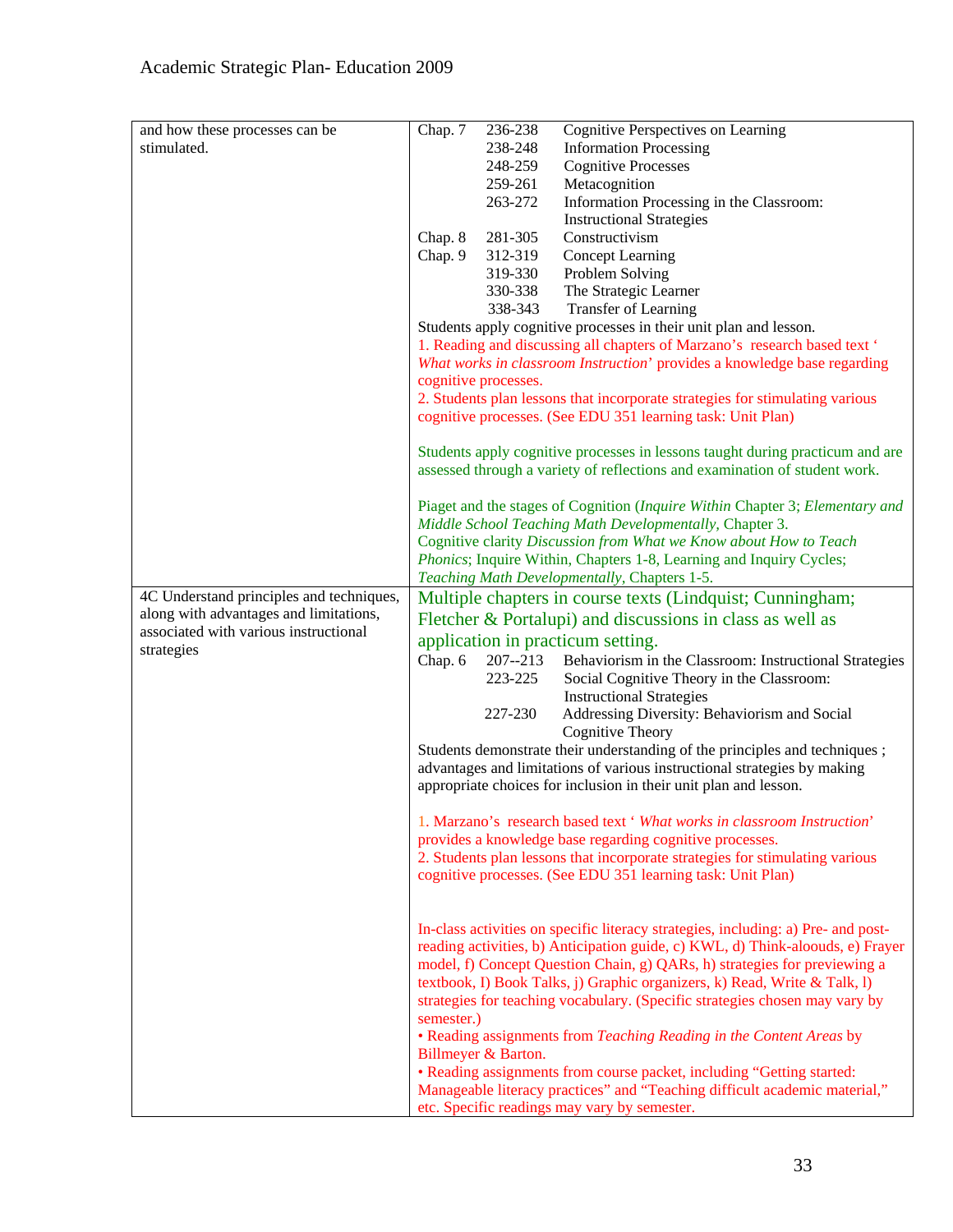|                                                                    | Reading and discussion of strategies for teaching social studies in Social<br>Studies for Secondary Schools by Alan Singer et al and in Teaching<br>Economics as if People Mattered by Tamara Giecek et al.<br>Inquiry Cycle; Experimental Design: application into science lesson plans 1<br>& 2.<br>Lesh model (Van de Walle: page 30); Elementary and Middle School<br>Teaching Math Developmentally Chapter 1-18. Use of Lesh model to guide<br>lesson planning for math LP $1 & 2$<br>Students learn the principles and techniques as well as the advantages and<br>limitations of the following instructional strategies: a) planning and<br>implementing cooperative group lessons; 2) teaching social skills in the<br>cooperative group lessons; 3) planning and implementing Student Teams -<br>Achievement Divisions; Teams - Game - Tournaments and Jigsaw strategies;<br>4) preparing and implementing Learning Contracts; 5) preparing and<br>implementing tiered assignments; 5) planning and implementing complex<br>instruction, and 6) preparing advanced organizers, and graphic organizers. |
|--------------------------------------------------------------------|-----------------------------------------------------------------------------------------------------------------------------------------------------------------------------------------------------------------------------------------------------------------------------------------------------------------------------------------------------------------------------------------------------------------------------------------------------------------------------------------------------------------------------------------------------------------------------------------------------------------------------------------------------------------------------------------------------------------------------------------------------------------------------------------------------------------------------------------------------------------------------------------------------------------------------------------------------------------------------------------------------------------------------------------------------------------------------------------------------------------|
| 4D Enhance learning through the use of a                           | Multiple readings (Walmsley, Seefledt, NAEYC) and discussions. Modeling                                                                                                                                                                                                                                                                                                                                                                                                                                                                                                                                                                                                                                                                                                                                                                                                                                                                                                                                                                                                                                         |
| wide variety of materials and human and<br>technological resources | and application to practicum planning and setting.<br>Implementation of lesson plans in practicum experience. Gather resources<br>through Education Department, campus library, community and school<br>libraries, use of technology in school practicum setting. Assessment: Written<br>and/or oral reflections on assessment of student learning.<br>Readings: On-lin sources (Class #13)<br>ISTE on Technology Integration (Class #13)<br>Tips from Tech-Using Teachers (Class #13)<br>Technology Integration (Class #13)<br>Desktop Publishing Project (Class #4)<br>Webquest Project (Class #8)<br>Multimedia Project (Class #12)<br>Students read and discuss the acquisition and use of resources (See concepts                                                                                                                                                                                                                                                                                                                                                                                          |
|                                                                    | for Question $# 9$ )                                                                                                                                                                                                                                                                                                                                                                                                                                                                                                                                                                                                                                                                                                                                                                                                                                                                                                                                                                                                                                                                                            |
|                                                                    | Students demonstrate their ability to enhance learning through the use of<br>various instructional strategies as demonstrated through the creation of a<br>complete, detailed unit plan (See EDU 351 learning task: Unit Plan)                                                                                                                                                                                                                                                                                                                                                                                                                                                                                                                                                                                                                                                                                                                                                                                                                                                                                  |
|                                                                    | Portfolio must included lesson plans, unit plan, and technology evidence                                                                                                                                                                                                                                                                                                                                                                                                                                                                                                                                                                                                                                                                                                                                                                                                                                                                                                                                                                                                                                        |
|                                                                    | Students include a variety of materials and human and technological<br>resources in their development and teaching of their micro teaching lessons<br>and practicum.                                                                                                                                                                                                                                                                                                                                                                                                                                                                                                                                                                                                                                                                                                                                                                                                                                                                                                                                            |
|                                                                    | The text, Teaching Exceptional, Diverse, and At-Risk Students in the General<br>Education Classroom by Vaughn, Bos and Schumm, provides a strand on<br>technological tools for handicapped students throughout the content. Students<br>read and discuss Chapter 9, "Collaborating and Coordinating with other<br>Professionals and Family". Students create lessons using a wide variety of<br>materials to demonstrate their ability to plan and to modify for students with<br>special needs.                                                                                                                                                                                                                                                                                                                                                                                                                                                                                                                                                                                                                |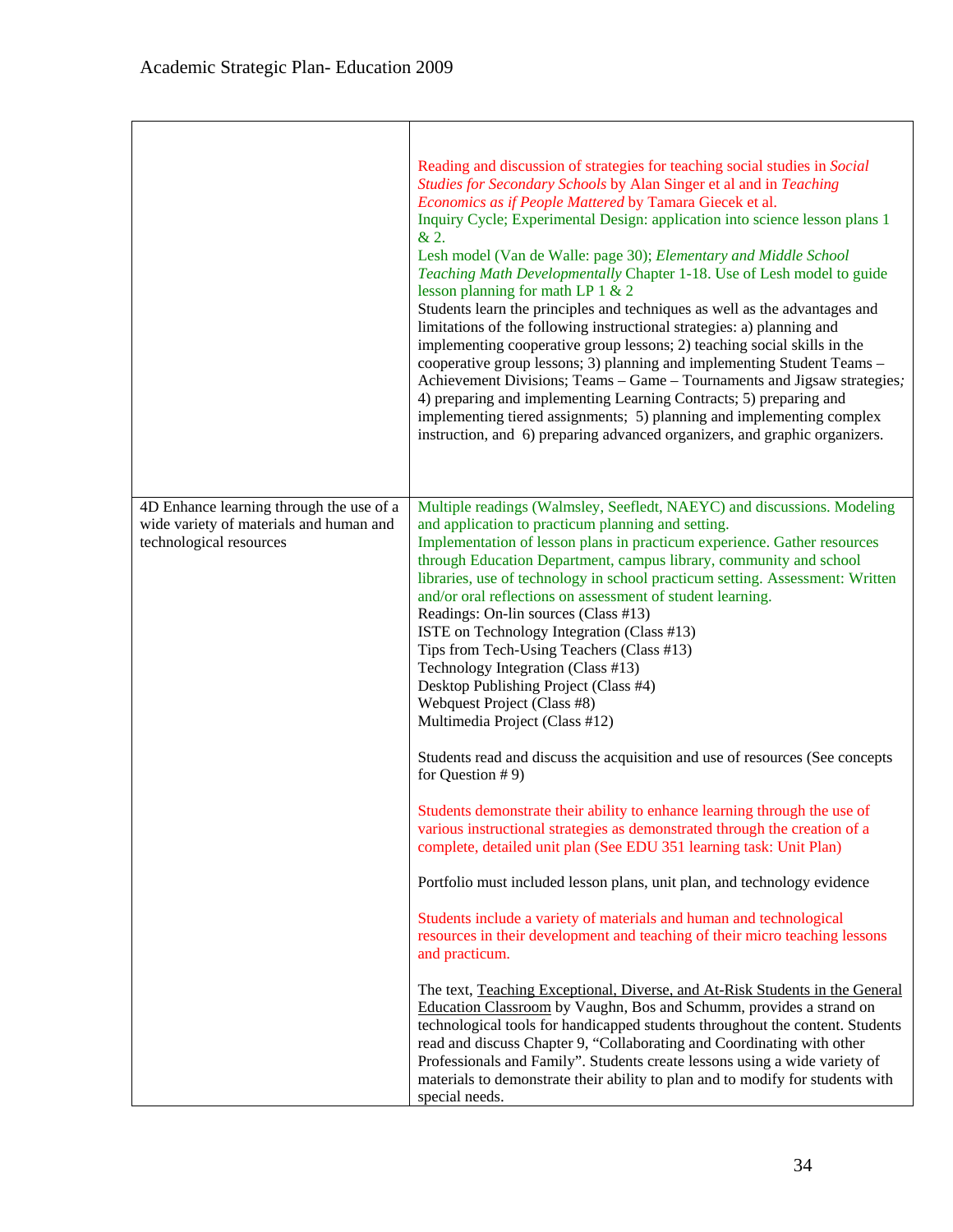|                                                                                                                           | Reading and discussion of strategies for teaching social studies in Social<br>Studies for Secondary Schools by Alan Singer et al and in Teaching<br>Economics as if People Mattered by Tamara Giecek et al.<br>Reading, discussion, and application of strategies for teaching social.<br>FOSS Kits, Monarch reading and biology, Developing as a Teacher of<br>Inquiry assignment using Inspiration software. Assed via electronic portfolio<br>in "Resources for science teaching" assignment. EDU 373-Models and<br>manipulatives in teaching the concepts of math (fraction circles, place value<br>& counters); Virtual Manipulatives, equivalent fractions via Internet; decimal<br>place value. Assessed in Practicum LP plans and electronic portfolio<br>"Resources for math teaching" assignment.                                                                                                                                                                                                                                                                                                                                                                                                                                                                                                                                                                                                                                                                                                                                                                                                                                                                                                                                                                                                                                                                                                                                                                                                                                                                                                                                                                                                         |
|---------------------------------------------------------------------------------------------------------------------------|---------------------------------------------------------------------------------------------------------------------------------------------------------------------------------------------------------------------------------------------------------------------------------------------------------------------------------------------------------------------------------------------------------------------------------------------------------------------------------------------------------------------------------------------------------------------------------------------------------------------------------------------------------------------------------------------------------------------------------------------------------------------------------------------------------------------------------------------------------------------------------------------------------------------------------------------------------------------------------------------------------------------------------------------------------------------------------------------------------------------------------------------------------------------------------------------------------------------------------------------------------------------------------------------------------------------------------------------------------------------------------------------------------------------------------------------------------------------------------------------------------------------------------------------------------------------------------------------------------------------------------------------------------------------------------------------------------------------------------------------------------------------------------------------------------------------------------------------------------------------------------------------------------------------------------------------------------------------------------------------------------------------------------------------------------------------------------------------------------------------------------------------------------------------------------------------------------------------|
| 4E Nurture the development of student<br>critical thinking, independent problem<br>solving, and performance capabilities. | Reading, discussion, and application of strategies for teaching writing and<br>other areas of language arts in multiple chapters of Writing Workshop, the<br>Essential Guide (Flectcher and Portalupi); Six Trait Writing materials and<br>resources.<br>Reading, discussion, and application of strategies for teaching reading in all<br>chapters of Classrooms that Work: They Can ALL Read and Write<br>(Cunningham and Allington); Guided Reading the Four Blocks Way<br>(Cunningham, Hall, & Cunningham).<br>Implementation of lesson plans in practicum experience. Assessment: Written<br>and/or oral reflections and self-assessment of teaching after each lesson.<br>Chap. 9<br>324-328<br>Helping Learners Become Better Problem Solvers:<br><b>Instructional Strategies</b><br>328-329<br>Using Technology to Improve Problem-Solving<br>Ability<br>329-330<br>Problem-Based Learning<br>333-334<br>Developing Strategic Learning in Students:<br><b>Instructional Strategies</b><br><b>Critical Thinking</b><br>334-338<br>Promoting Transfer in Your Classroom<br>343<br>Students discuss the concepts of critical thinking, problems solving and<br>performance capabilities and apply them in their unit plan and lesson. (See<br>concepts for question #6)<br>Introduction to questioning strategies designed to enhance critical thinking<br>including Concept Question Chain and QARs.<br>Students demonstrate their ability to nurture student critical thinking and<br>problem solving in the lessons developed for their complete, detailed unit<br>plan (See EDU 351 learning task: Unit Plan)<br>Students incorporate critical thinking, problem solving and performance<br>capabilities in their microteaching lessons, practicum.<br>Students include a variety of materials and human and technological<br>resources in ther development and teaching of their micro teaching lessons<br>and practicum.<br>Developing as a Teacher of Science assignment; Higher orders of Thinking<br>with Monarchs; Assessment of Science Learning and Work Sampling<br>assignment.<br>Contextual problem solving in mathematics; Assessment in Mathematics<br>Learning and work sampling assignment. |
| 4F Demonstrate flexibility and                                                                                            | Implementation of lesson plans in practicum experience. Assessment: Written                                                                                                                                                                                                                                                                                                                                                                                                                                                                                                                                                                                                                                                                                                                                                                                                                                                                                                                                                                                                                                                                                                                                                                                                                                                                                                                                                                                                                                                                                                                                                                                                                                                                                                                                                                                                                                                                                                                                                                                                                                                                                                                                         |
| reciprocity in the teaching process as<br>necessary for adapting instruction to                                           | and/or oral reflections and self-assessment of teaching after each lesson.                                                                                                                                                                                                                                                                                                                                                                                                                                                                                                                                                                                                                                                                                                                                                                                                                                                                                                                                                                                                                                                                                                                                                                                                                                                                                                                                                                                                                                                                                                                                                                                                                                                                                                                                                                                                                                                                                                                                                                                                                                                                                                                                          |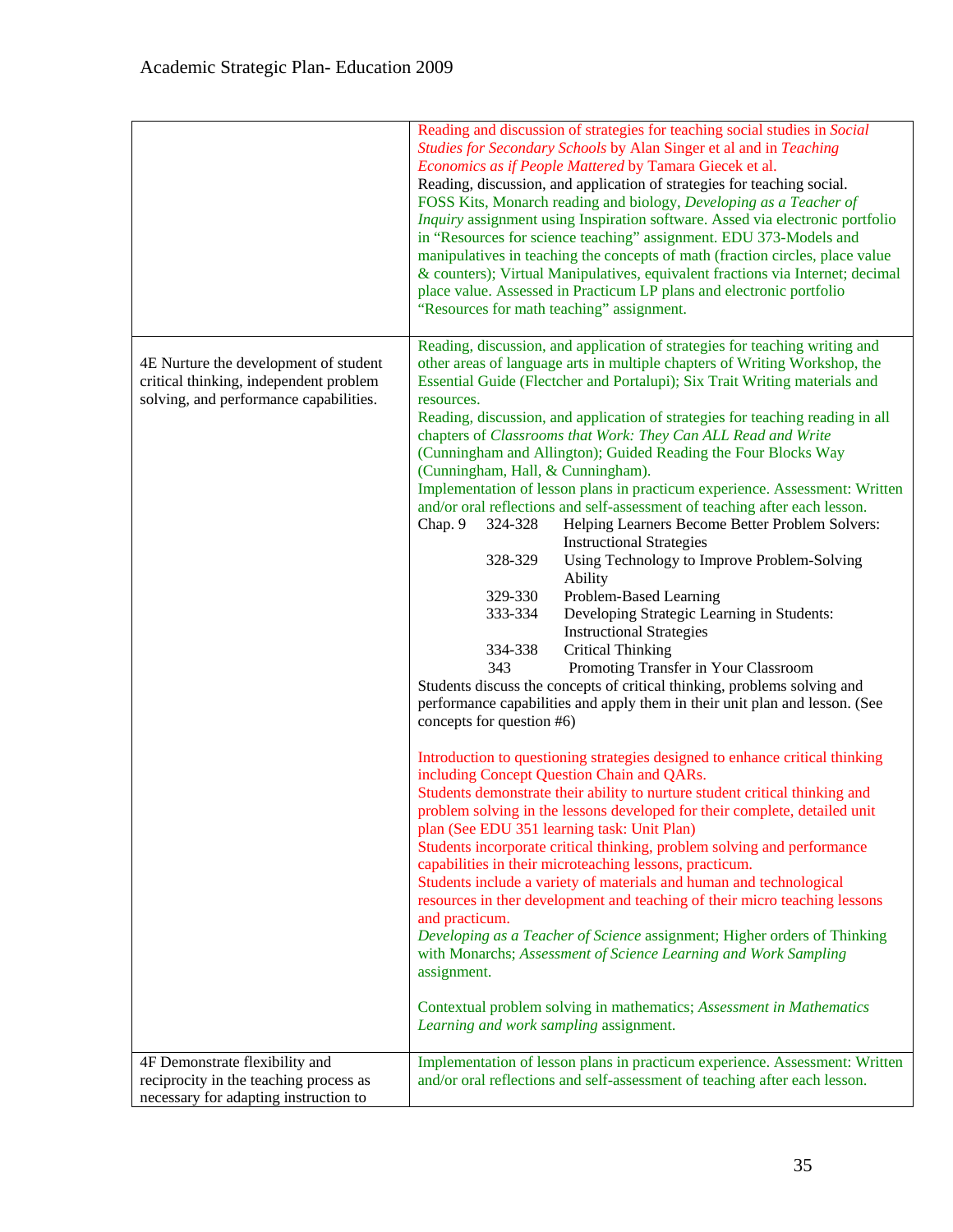| student responses, ideas, and needs.                                               | Students discuss the concepts of flexibility and reciprocity in the teaching                                                                            |
|------------------------------------------------------------------------------------|---------------------------------------------------------------------------------------------------------------------------------------------------------|
|                                                                                    | process and apply their understanding during the teaching of their                                                                                      |
|                                                                                    | interdisciplinary lesson.                                                                                                                               |
|                                                                                    | Introduction to questioning strategies designed to enhance critical thinking                                                                            |
|                                                                                    | including Concept Question Chain and QARs.                                                                                                              |
|                                                                                    | Students demonstrate their ability to nurture student critical thinking and                                                                             |
|                                                                                    | problem solving in the lessons developed for their complete, detailed unit                                                                              |
|                                                                                    | plan (See EDU 351 learning task: Unit Plan)                                                                                                             |
|                                                                                    | Students use flexibility and reciprocity and adapt instruction as needed in                                                                             |
|                                                                                    | their micro teaching lessons and their management lesson.                                                                                               |
|                                                                                    |                                                                                                                                                         |
|                                                                                    | Through lesson planning and implementation in practicum.                                                                                                |
|                                                                                    | Developing as a Teacher of Science assignment; Higher orders of Thinking                                                                                |
|                                                                                    | with Monarchs; Assessment of Science Learning and Work Sampling                                                                                         |
|                                                                                    | assignment.                                                                                                                                             |
|                                                                                    | Contextual problem solving in mathematics; Assessment in Mathematics                                                                                    |
|                                                                                    | Learning and work sampling assignment.                                                                                                                  |
|                                                                                    | Meeting the Needs of diverse learner section in Model Lesson plan.                                                                                      |
|                                                                                    | The text, Teaching Exceptional, Diverse, and At-Risk Students in the General                                                                            |
|                                                                                    | Education Classroom by Vaughn, Bos and Schumm, emphasizes                                                                                               |
|                                                                                    | technological tools for handicapped students throughout the content. Students                                                                           |
|                                                                                    | read and discuss Chapter 1, "Special Education and Inclusive Schooling".                                                                                |
|                                                                                    | Students create lessons using a wide variety of materials to demonstrate their                                                                          |
|                                                                                    | ability to respond to the students with special needs and gifts.                                                                                        |
|                                                                                    |                                                                                                                                                         |
|                                                                                    |                                                                                                                                                         |
|                                                                                    |                                                                                                                                                         |
|                                                                                    |                                                                                                                                                         |
|                                                                                    |                                                                                                                                                         |
|                                                                                    |                                                                                                                                                         |
| 4G Design teaching strategies and                                                  | Rdg (7 & 9) Topic: Working with Words (Spelling). Read Cunningham,                                                                                      |
| materials to achieve different                                                     | Ch. 2: Words                                                                                                                                            |
| instructional purposes and to meet                                                 |                                                                                                                                                         |
| student needs including developmental<br>stages, prior knowledge, learning styles, | Rdg (17) Topic: Working with Words Peer Teaching<br><b>Mini Lesson</b>                                                                                  |
| and interests.                                                                     |                                                                                                                                                         |
|                                                                                    | Rdg (20 & 23) Topic: Guided Reading. Read Cunningham, Ch. 5                                                                                             |
|                                                                                    | Multilevel Instruction and Guided Reading the Four Blocks Way                                                                                           |
|                                                                                    | (Cunningham, Hall, & Cunningham)                                                                                                                        |
|                                                                                    |                                                                                                                                                         |
|                                                                                    | Assessment: Peer teaching. Planning and teaching of Integrated Literacy Unit<br>and Lesson Plans, Guided Reading Lesson Plan, Word/Spelling Lesson Plan |
|                                                                                    | in elementary practicum classroom.                                                                                                                      |
|                                                                                    | Assessment and Learning: Assessing Students' Cognitive<br>Chap. 2 47-49                                                                                 |
|                                                                                    | Development                                                                                                                                             |
|                                                                                    | 49-51<br>Technology and Learning: Using Technology to                                                                                                   |
|                                                                                    | Develop Formal Thinking                                                                                                                                 |
|                                                                                    | Applying Piaget's Work in Classrooms: Instructional<br>51-54                                                                                            |
|                                                                                    | Strategies                                                                                                                                              |
|                                                                                    | 58-62<br>Vygotsky's Work: Instructional Strategies                                                                                                      |
|                                                                                    | Chap. 3 85-86<br>Assessment and Learning: Assessing Students' Social                                                                                    |
|                                                                                    | Development                                                                                                                                             |
|                                                                                    | 86-89<br>Promoting Social Development: Instructional                                                                                                    |
|                                                                                    | Strategies                                                                                                                                              |
|                                                                                    | <b>Supporting Psychosocial Development</b><br>90-93                                                                                                     |
|                                                                                    | 96-98<br>Promoting Psychosocial and Self-Concept                                                                                                        |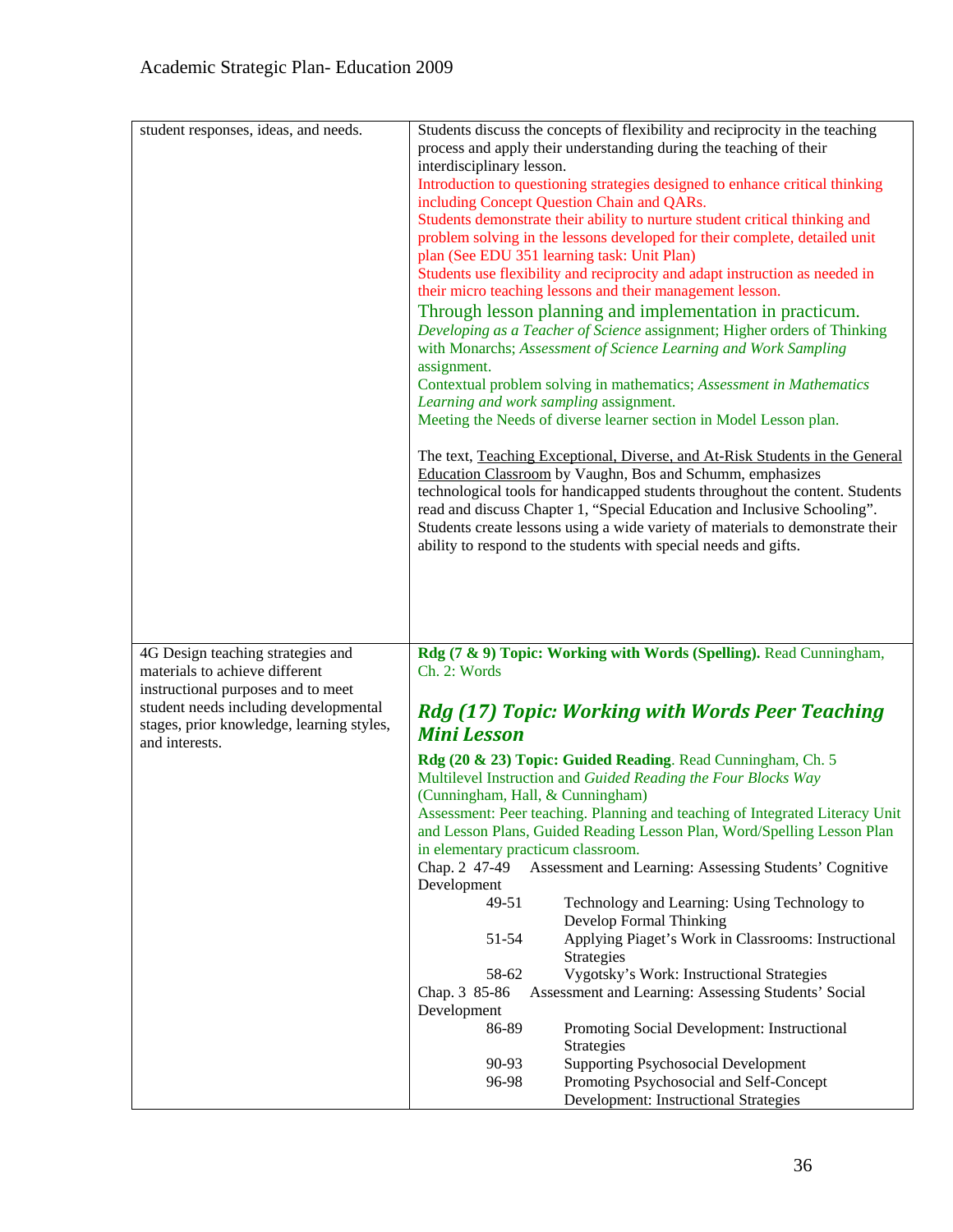|                                           | 110-112<br>Promoting Moral Development: Instructional                                                                                                       |
|-------------------------------------------|-------------------------------------------------------------------------------------------------------------------------------------------------------------|
|                                           | Strategies                                                                                                                                                  |
|                                           | Chap. 4 128-129 Learning Styles and Implications for Teachers                                                                                               |
|                                           | Personalization: Links to Students' Lives<br>Chap. 11 407-408                                                                                               |
|                                           | Students discuss differentiated instruction and its purposes and incorporate                                                                                |
|                                           | this into their lesson plan.                                                                                                                                |
|                                           | 1. Students read Marzano's research based text ' What works in classroom                                                                                    |
|                                           | Instruction' provides a knowledge base regarding instructional purposes and                                                                                 |
|                                           | meeting student needs.                                                                                                                                      |
|                                           | 2. Students plan lessons that incorporate strategies for stimulating various<br>cognitive processes. (See EDU 351 learning task: Unit Plan)                 |
|                                           | Students differentiate their instruction in their microteaching lessons based on                                                                            |
|                                           | developmental needs, prior knowledge, learning styles and interests.                                                                                        |
|                                           |                                                                                                                                                             |
|                                           | Student Teaching (Evidenced in Portfolio)                                                                                                                   |
|                                           | Students design lessons using teaching strategies and materials to achieve                                                                                  |
|                                           | different instructional purposes and to meet student needs as they relate to                                                                                |
|                                           | developmental stages, learning styles and interests. These strategies and<br>materials include Gardner's Multiple Intelligences and Sternberg's             |
|                                           | Intelligence Preferences. The lesson plan format requires that students write a                                                                             |
|                                           | section on "Assessing Prior Knowledge" in each lesson plan. Students learn                                                                                  |
|                                           | about responding to student interests in their study and application with tiered                                                                            |
|                                           | assignments, complex instruction and contract lessons. Students write lesson                                                                                |
|                                           | plan modifications for students with learning disabilities, health impairments,                                                                             |
|                                           | English Language Learners, students with 504 plans and gifted students                                                                                      |
|                                           |                                                                                                                                                             |
|                                           |                                                                                                                                                             |
|                                           |                                                                                                                                                             |
| 4H Use multiple teaching and learning     | Preparation throughout semester in methods courses. Application and                                                                                         |
| strategies to engage student s in active  | assessment in 385 Integrated Literacy Unit and Lesson                                                                                                       |
| learning opportunities that promote the   | Plans, Guided Reading Lesson Plan, Word/Spelling                                                                                                            |
| development of critical thinking, problem | Lesson Plan.                                                                                                                                                |
| solving, and performance capabilities and | Assessment: Peer teaching. Practicum teaching in elementary classroom.                                                                                      |
| that help students assume responsibility  | Constructivist Lesson Assignment (See Class #36)                                                                                                            |
| for identifying and using learning        | Hunter Lesson Assignment (See Class # 51)                                                                                                                   |
| resources.                                |                                                                                                                                                             |
|                                           |                                                                                                                                                             |
|                                           | Students use multiple teaching and learning strategies to engage students in                                                                                |
|                                           | active learning that promotes critical thinking and problem solving and<br>encourages them to be responsible for their learning through discuss and the     |
|                                           | development of their unit plan and lesson.                                                                                                                  |
|                                           |                                                                                                                                                             |
|                                           | 1. Students read Marzano's research based text ' What works in classroom                                                                                    |
|                                           | Instruction' provides a knowledge base regarding use of multiple teaching                                                                                   |
|                                           | strategies.                                                                                                                                                 |
|                                           | 2. Students plan lessons for their unit plan that incorporate various teaching                                                                              |
|                                           | strategies for critical thinking and problem solving. (See EDU 351 learning                                                                                 |
|                                           | task: Unit Plan)                                                                                                                                            |
|                                           |                                                                                                                                                             |
|                                           | Student learn and practice various literacy strategies in class, including a)<br>Pre- and post-reading activities, b) Anticipation guide, c) KWL, d) Think- |
|                                           | aloouds, e) Frayer model, f) Concept Question Chain, g) QARs, h) strategies                                                                                 |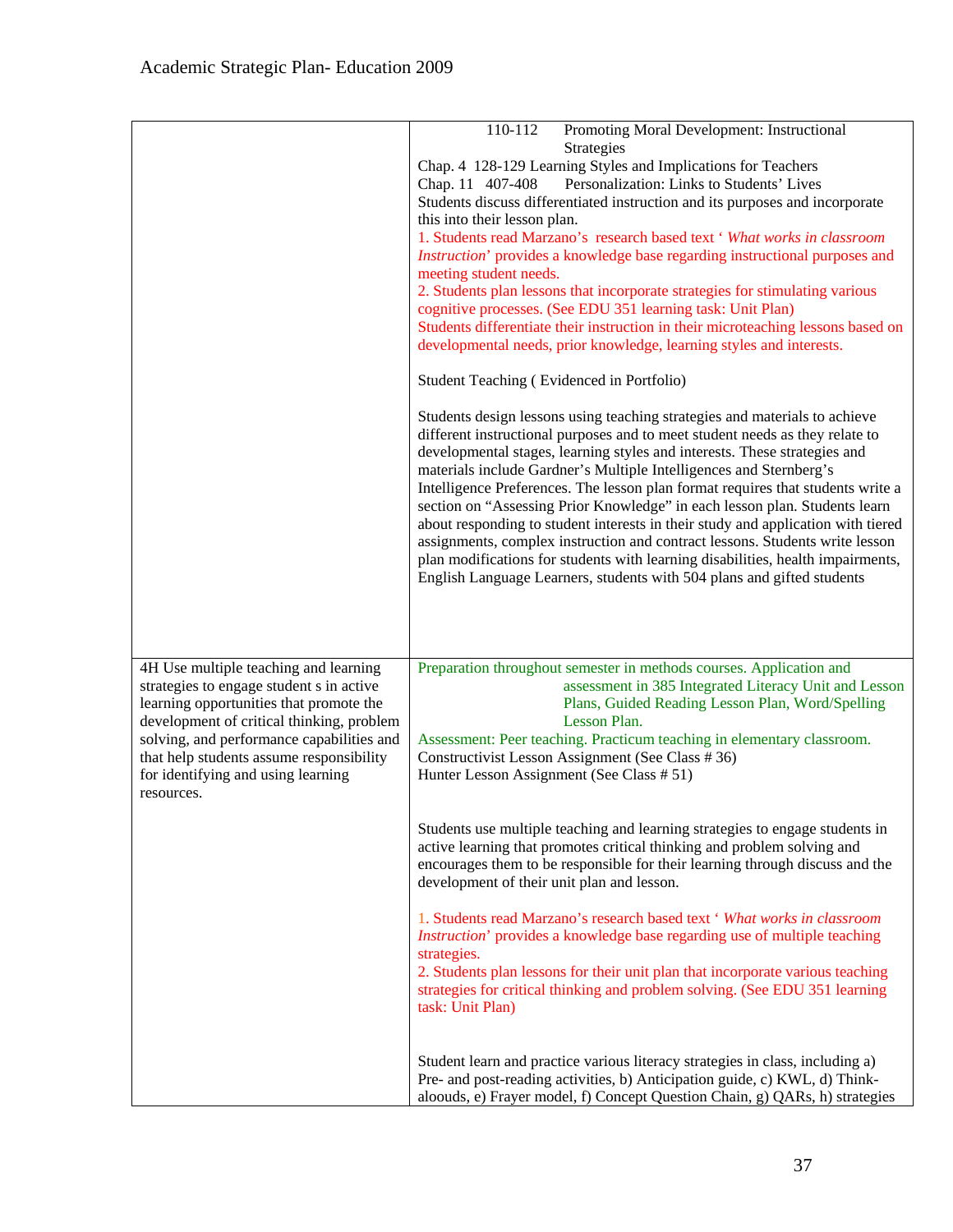|                                                                               | for previewing a textbook, I) Book Talks, j) Graphic organizers, k) Read,<br>Write & Talk, l) strategies for teaching vocabulary.                                                                                                                                                                                                                                                                                                                                                                                                                                                                                                                                                                                                                                                                                                                                                                                                 |
|-------------------------------------------------------------------------------|-----------------------------------------------------------------------------------------------------------------------------------------------------------------------------------------------------------------------------------------------------------------------------------------------------------------------------------------------------------------------------------------------------------------------------------------------------------------------------------------------------------------------------------------------------------------------------------------------------------------------------------------------------------------------------------------------------------------------------------------------------------------------------------------------------------------------------------------------------------------------------------------------------------------------------------|
|                                                                               | • Position paper assignment.                                                                                                                                                                                                                                                                                                                                                                                                                                                                                                                                                                                                                                                                                                                                                                                                                                                                                                      |
|                                                                               | Students use multiple teaching and learning strategies to engage students in<br>active learning and promote critical thinking and problem solving and<br>encourage their pupils to be responsible for their learning over the course of<br>teaching all of their micro teaching lessons and the practicum.                                                                                                                                                                                                                                                                                                                                                                                                                                                                                                                                                                                                                        |
|                                                                               | Students learn the following multiple teaching and learning strategies to<br>engage students in active learning opportunities that promote the development<br>of critical thinking, problem solving and performance capabilities and that<br>help students assume responsibility for identifying and using learning<br>resources by: 1) planning and implementing cooperative group lessons; 2)<br>teaching social skills in the cooperative group lessons; 3) planning and<br>implementing Student Teams - Achievement Divisions; Teams - Game -<br>Tournaments and Jigsaw strategies; 4) preparing and implementing learning<br>contracts; 5) preparing and implementing tiered assignments; 5) planning and<br>implementing complex instruction.<br>Science Lesson plans 1 & 2, Math Lesson Plans 1 & 2<br>Peer teaching and practicum teaching allow for monitoring and adjusting<br>strategies to maximize student learning. |
| 4I Monitor and adjust strategies in                                           | Preparation throughout semester in methods courses. Application and                                                                                                                                                                                                                                                                                                                                                                                                                                                                                                                                                                                                                                                                                                                                                                                                                                                               |
| response to learner feedback.                                                 | assessment in 385 Integrated Literacy Unit and Lesson<br>Plans, Guided Reading Lesson Plan, Word/Spelling<br>Lesson Plan.                                                                                                                                                                                                                                                                                                                                                                                                                                                                                                                                                                                                                                                                                                                                                                                                         |
|                                                                               | Assessment: Peer teaching. Practicum teaching in elementary classroom.                                                                                                                                                                                                                                                                                                                                                                                                                                                                                                                                                                                                                                                                                                                                                                                                                                                            |
|                                                                               | Students discuss the impact of learner feedback (see concepts Question #4)                                                                                                                                                                                                                                                                                                                                                                                                                                                                                                                                                                                                                                                                                                                                                                                                                                                        |
|                                                                               | Students use peer feedback to monitor and adjust strategies as well as to<br>improve their own microteaching lessons                                                                                                                                                                                                                                                                                                                                                                                                                                                                                                                                                                                                                                                                                                                                                                                                              |
|                                                                               | Students monitor and adjust strategies within their lesson plans in response to<br>learner feedback, which is presented in their virtual classroom. Students<br>observe and provide a written reflection on the work of teachers in the field in<br>four different settings for special needs students.                                                                                                                                                                                                                                                                                                                                                                                                                                                                                                                                                                                                                           |
|                                                                               | Conclusion" in Practicum Science Lesson Plans 1 & 2; Developing as a<br>Teacher of Inquiry assignment; Assessment in Science Teaching and<br>Learning assignment<br>"Conclusion" in Practicum Math Lesson Plans 1 & 2; Assessment in math<br>teaching and learning assignment.                                                                                                                                                                                                                                                                                                                                                                                                                                                                                                                                                                                                                                                    |
| 4J Vary the instructional process to                                          | Preparation throughout semester in methods courses. Application and                                                                                                                                                                                                                                                                                                                                                                                                                                                                                                                                                                                                                                                                                                                                                                                                                                                               |
| address the content and purposes of<br>instruction and the needs of students. | assessment in 385 Integrated Literacy Unit and Lesson Plans, Guided<br>Reading Lesson Plan, Word/Spelling Lesson Plan.                                                                                                                                                                                                                                                                                                                                                                                                                                                                                                                                                                                                                                                                                                                                                                                                            |
|                                                                               | Assessment: Peer teaching. Practicum teaching in elementary classroom.                                                                                                                                                                                                                                                                                                                                                                                                                                                                                                                                                                                                                                                                                                                                                                                                                                                            |
|                                                                               | Students read and discuss ways to vary the instructional process to address<br>the content and purposes of instruction and the needs of students and apply<br>this in the development of their unit plan and lesson.                                                                                                                                                                                                                                                                                                                                                                                                                                                                                                                                                                                                                                                                                                              |
|                                                                               | Students vary the instructional process to address the content and purposes of<br>instruction and the needs of students in their microteaching lessons and the<br>teaching during their practicum                                                                                                                                                                                                                                                                                                                                                                                                                                                                                                                                                                                                                                                                                                                                 |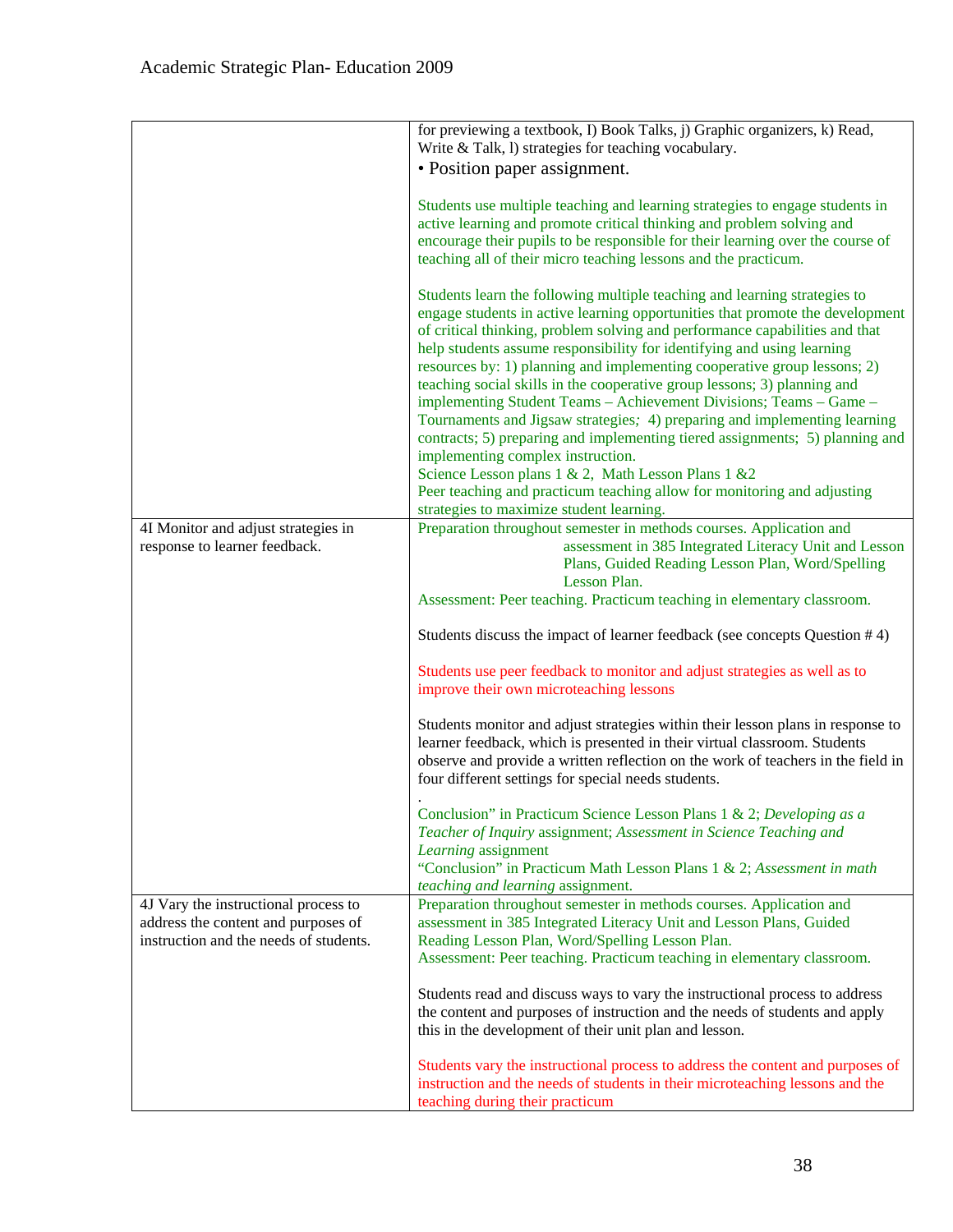|                                                                                                                                                                                                                                                                                                                                               | Students vary the instructional process to address the content and purposes of<br>instruction and the needs of their virtual students in their unit lesson plans.<br>Practicum Science Lesson Plans 1 & 2<br>Practicum Math Lesson Plans 1 & 2<br>Students vary the instructional process to address the content and purposes of<br>instruction and the needs of students by: 1) planning and implementing<br>cooperative group lessons; 2) teaching social skills in the cooperative group<br>lessons; 3) planning and implementing Student Teams - Achievement<br>Divisions; Teams – Game – Tournaments and Jigsaw strategies; 4) preparing<br>and implementing learning contracts; 5) preparing and implementing tiered<br>assignments; 5) planning and implementing complex instruction.                                                                                                                                                                                                                                                                                                                                                                                                                                                                                                                                                                                                                                                                                                                                                                                                                                                                                                                                           |
|-----------------------------------------------------------------------------------------------------------------------------------------------------------------------------------------------------------------------------------------------------------------------------------------------------------------------------------------------|----------------------------------------------------------------------------------------------------------------------------------------------------------------------------------------------------------------------------------------------------------------------------------------------------------------------------------------------------------------------------------------------------------------------------------------------------------------------------------------------------------------------------------------------------------------------------------------------------------------------------------------------------------------------------------------------------------------------------------------------------------------------------------------------------------------------------------------------------------------------------------------------------------------------------------------------------------------------------------------------------------------------------------------------------------------------------------------------------------------------------------------------------------------------------------------------------------------------------------------------------------------------------------------------------------------------------------------------------------------------------------------------------------------------------------------------------------------------------------------------------------------------------------------------------------------------------------------------------------------------------------------------------------------------------------------------------------------------------------------|
| 4K Develop a variety of clear, accurate<br>presentations and representations of<br>concepts, using alternative explanations<br>to assist students' understanding and<br>present varied perspectives to encourage<br>critical thinking. Use educational<br>technology to broaden student knowledge<br>about technology, to deliver instruction | Preparation throughout semester in methods courses. Application and<br>assessment in 385 Integrated Literacy Unit and Lesson<br>Plans, Guided Reading Lesson Plan, Word/Spelling<br>Lesson Plan.<br>Assessment: Peer teaching. Practicum teaching in elementary classroom.<br>Assignment - Plan and teach constructivist lesson (See Class #36)<br>Students read and discuss the use of a variety of presentation and<br>representations of concepts to assist students' understudying and encourage<br>critical thinking (see concepts for Question # 6)<br>Students develop a variety of clear presentations and representations of<br>concepts in the lessons they create for their complete, detailed unit plan (See<br>EDU 351 learning task: Unit Plan)<br>Students use of a variety of presentation and representations of concepts to<br>assist students' understudying and encourage critical thinking throughout their<br>micro-teaching, management and practicum lessons.<br>Practicum Science Lesson Plans 1 & 2<br>Practicum Science Lesson Plans 1 & 2<br>Students write a variety of lesson plans which demonstrate their ability to<br>make clear, accurate presentations and representations of concepts, using<br>alternative explanations to assist students' understanding and present varied<br>perspectives to encourage critical thinking Strategies used include<br>cooperative group learning, differentiated instruction and modifications for<br>gifted and talented. Students may choose to incorporate educational<br>technology into their lesson plans to broaden student knowledge and enhance<br>instruction.<br>Discussion and application throughout semester including practicum<br>experience. s |
| 4L. Use educational technology to<br>broaden student knowledge about<br>technology, to deliver instruction. Use<br>educational technology to broaden<br>student knowledge about technology, to<br>deliver instruction                                                                                                                         | Scanning (Class #2)<br>Digital Camera (Class #2)<br>IMovie (Class #13)<br>Desktop Publishing Project (Class #4)<br>Webquest Project (Class #8)<br>Multimedia Project (Class #12)<br>Students explore the use of technology to broaden student knowledge, to<br>deliver instruction and to stimulate advanced levels of learning. (See concepts<br>for Question #6)                                                                                                                                                                                                                                                                                                                                                                                                                                                                                                                                                                                                                                                                                                                                                                                                                                                                                                                                                                                                                                                                                                                                                                                                                                                                                                                                                                     |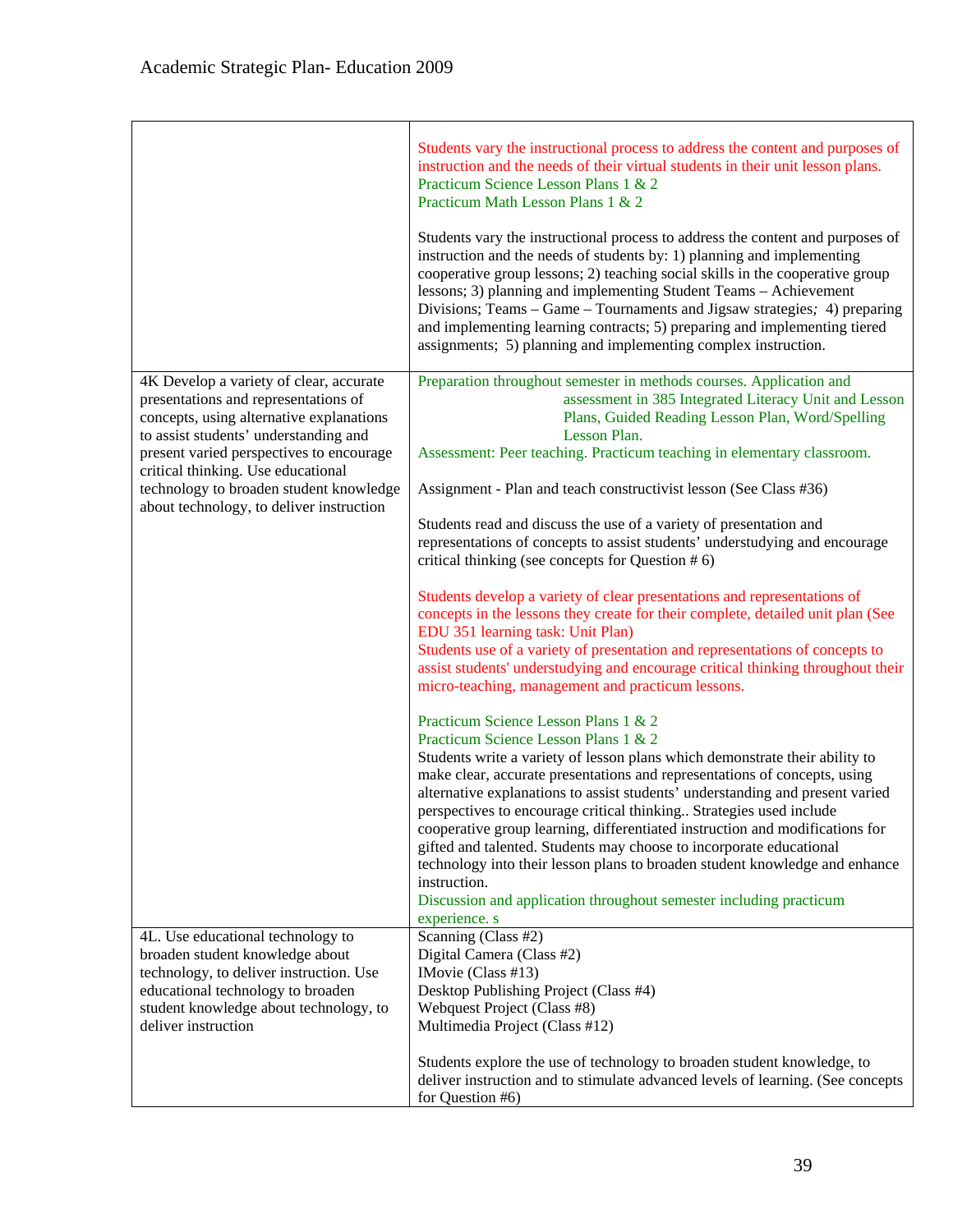|                                                                                                                                                                                                                                                                                                                      | Students incorporate technology into the lesson plans for the unit they<br>develop. (See EDU 351 learning task: Unit Plan)<br>Portfolio must include technology evidence<br>Developing as a Teacher of Inquiry with Inspiration Software assignment<br>Excel and spread sheets                                                                                                                                                                                                                                                                                                                                                                                                                                                                                                                                                                                                                                                                                                                                                                                                          |
|----------------------------------------------------------------------------------------------------------------------------------------------------------------------------------------------------------------------------------------------------------------------------------------------------------------------|-----------------------------------------------------------------------------------------------------------------------------------------------------------------------------------------------------------------------------------------------------------------------------------------------------------------------------------------------------------------------------------------------------------------------------------------------------------------------------------------------------------------------------------------------------------------------------------------------------------------------------------------------------------------------------------------------------------------------------------------------------------------------------------------------------------------------------------------------------------------------------------------------------------------------------------------------------------------------------------------------------------------------------------------------------------------------------------------|
| Subpart. 6. Standard 5, learning<br>environment. A teacher must be able to<br>use an understanding of individual and<br>group motivation and behavior to create<br>learning environments that encourage<br>positive social interaction, active<br>engagement in learning, and self-<br>motivation. The teacher must: |                                                                                                                                                                                                                                                                                                                                                                                                                                                                                                                                                                                                                                                                                                                                                                                                                                                                                                                                                                                                                                                                                         |
| 5A. understand human motivation and<br>behavior and draw<br>from the foundational sciences of<br>psychology, anthropology, and sociology<br>to develop strategies for organizing and<br>supporting individual and group work;                                                                                        | Chap. 8<br>292-303<br>Constructivism in Classrooms: Instructional Strategies<br>Chap. 10 349-381<br>Theories of Motivation<br>Students demonstrate their understanding of human motivation and behavior<br>to develop a classroom management plan and to plan the interactions for their<br>lesson.<br>Students demonstrate their understanding of motivation and behavior by<br>developing lessons for their unit plan that organize and support individual and<br>group work. (See EDU 351 learning task: Unit Plan)<br>Students study and design lesson plans which incorporate the Cooperative<br>Group Learning strategies of Johnson and Johnson. This includes the<br>following strategies: 1) Jigsaw II, 2) Student Teams - Achievement<br>Divisions, 3) Teams – Games – Tournaments, and 4) instruction in social<br>skills. Students study and design lesson plans which incorporate Carol Ann<br>Tomlinson's work on differentiation. This includes: 1) Sternberg's<br>Intelligence Preferences, 2) tiered assignments, 3) contract learning, and 4)<br>complex instruction. |
| 5B. understand how social groups<br>function and influence people, and how<br>people influence groups;                                                                                                                                                                                                               | Students read and discuss how groups function and apply their knowledge in<br>their own work a team members and in the development of interaction<br>strategies for their lesson.<br>Students incorporate motivation strategies to support individual and group<br>work in the lessons plans developed for their unit plan. (See EDU 351)<br>learning task: Unit Plan)<br>Nuts and Bolts of Cooperative Learning; Cooperative Learning Via Nicenet<br>discussion assignment; Assessment of Social Skills; Morning Meeting book;<br>How to Talk so Kids Will Learn.<br>• Candidates engage in service projects in small groups and collaboratively<br>with members of the campus and St. Peter communities. Debriefing in class<br>provides opportunities to process group interaction and function.<br>Students study and design lesson plans that incorporate the Cooperative<br>Group Learning strategies of Johnson and Johnson, using the following<br>strategies: 1) Jigsaw II, 2) Student Teams - Achievement Divisions, 3) Teams                                                 |
| 5C. know how to create learning                                                                                                                                                                                                                                                                                      | - Games - Tournaments, and 4) instruction in social skills.<br>Chap. 3 96-100 Promoting Psychosocial and Self-Concept Development:                                                                                                                                                                                                                                                                                                                                                                                                                                                                                                                                                                                                                                                                                                                                                                                                                                                                                                                                                      |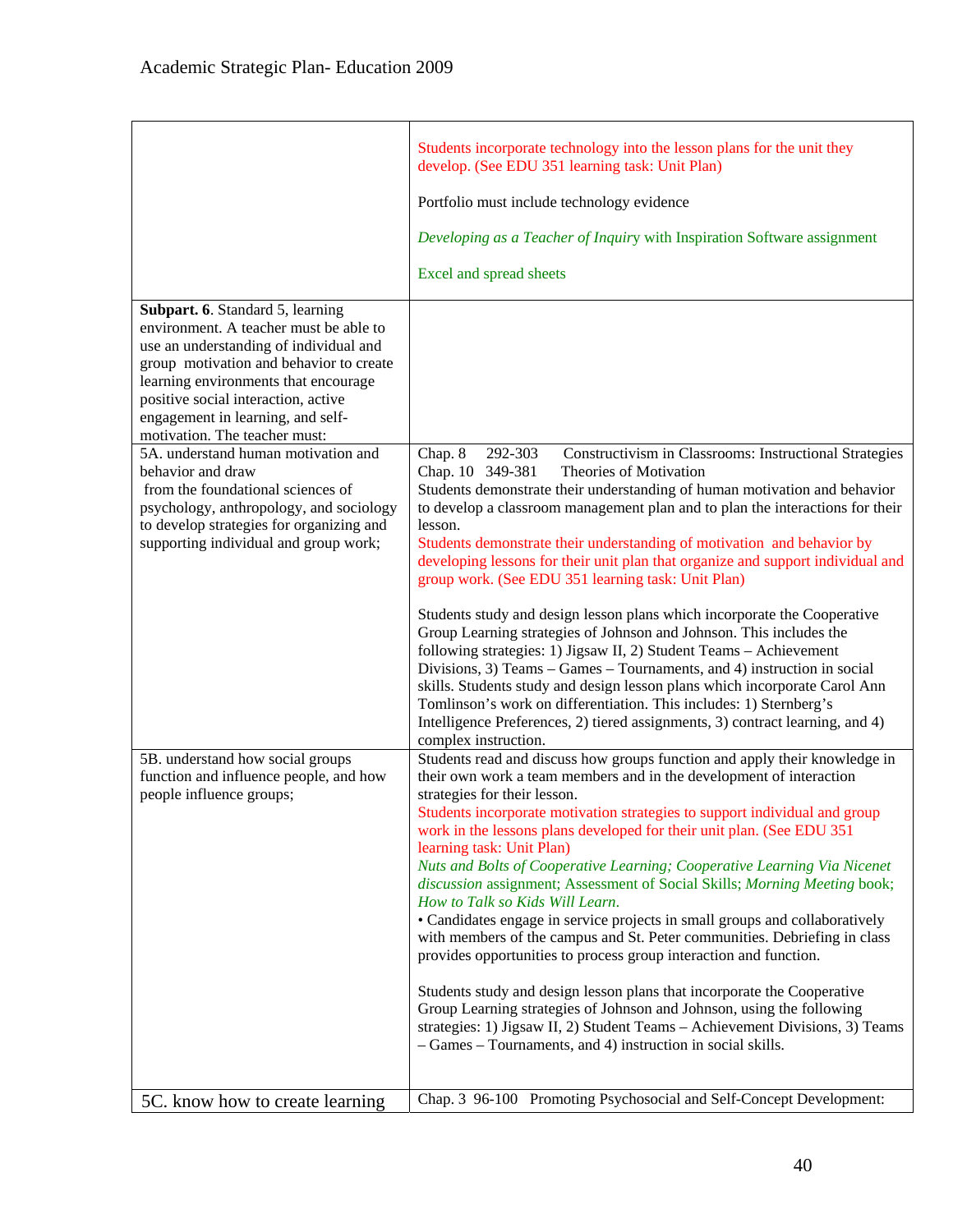| environments that contribute to      | <b>Instructional Strategies</b>                                                                                                                                                                                                                                                                                                                                                                                                                                                                                                                                                                                          |
|--------------------------------------|--------------------------------------------------------------------------------------------------------------------------------------------------------------------------------------------------------------------------------------------------------------------------------------------------------------------------------------------------------------------------------------------------------------------------------------------------------------------------------------------------------------------------------------------------------------------------------------------------------------------------|
| the self-esteem of all persons and   | Chap. 8<br>296-304<br>Constructivism in Classrooms:                                                                                                                                                                                                                                                                                                                                                                                                                                                                                                                                                                      |
| to positive interpersonal relations; | Instructional Strategies (including Discussion & Cooperative                                                                                                                                                                                                                                                                                                                                                                                                                                                                                                                                                             |
|                                      | Learning)                                                                                                                                                                                                                                                                                                                                                                                                                                                                                                                                                                                                                |
|                                      | SS (5) Topic: How will you get started in your elementary classroom?<br>Read: Lindquist Chapter 2: Setting Up for Success, and articles "Room to<br>Grow" by Roxann Kriete, and "Start the Day with Community" by Michelle<br>G. Zachlod". View video "Morning Meeting: The Essential Components"<br>(Responsive Classrooms), and read from selected picture books that show<br>individual differences in people. Use resources from<br>www.responsiveclassroom.org and<br>http://www.kimskorner4teachertalk.com/classmanagement/icebreakers.html<br>Assessment: Plan and teach a Getting to Know You/Community Building |
|                                      | Lesson (peer teach, then teach to practicum class) that demonstrates how to<br>begin developing a community of learners.                                                                                                                                                                                                                                                                                                                                                                                                                                                                                                 |
|                                      | Read Kriete, Morning Meeting Book and Faber & Mazlish, How to Talk So<br>Kids Will Learn throughout the semester.<br>Assessment: Acing out situational scenarios and reflecting on approaches to                                                                                                                                                                                                                                                                                                                                                                                                                         |
|                                      | interpersonal interactions. Application in practicum through lesson planning.                                                                                                                                                                                                                                                                                                                                                                                                                                                                                                                                            |
|                                      | Students read and discuss ways to create learning environments that<br>contribute to the self-esteem of all persons and to positive interpersonal<br>relations and apply them in their team's management plan.                                                                                                                                                                                                                                                                                                                                                                                                           |
|                                      | 1. Class readings and discussions (web sites) regarding classroom<br>environment.                                                                                                                                                                                                                                                                                                                                                                                                                                                                                                                                        |
|                                      | 2. Student's Philosophy of Teaching will address how they plan to create<br>learning environments that contribute to the self esteem of all (See EDU 351<br>Task: Philosophy Paper).                                                                                                                                                                                                                                                                                                                                                                                                                                     |
|                                      | Students use of a variety of presentation and representations of concepts to<br>assist students' understudying and encourage critical thinking throughout their<br>micro teaching, management and practicum lessons.                                                                                                                                                                                                                                                                                                                                                                                                     |
|                                      | Students study and design lesson plans using the work of Marzano,<br>Classroom Management that Works. Students also study and design lesson<br>plans that incorporate the Cooperative Group Learning strategies of Johnson<br>and Johnson. They design lesson plans using the following strategies: 1)<br>Jigsaw II, 2) Student Teams - Achievement Divisions, 3) Teams - Games -<br>Tournaments, and 4) instruction in social skills.                                                                                                                                                                                   |
|                                      | Nuts and Bolts of Cooperative Learning; Cooperative Learning Via Nicenet<br>discussion assignment; Assessment of Social Skills;                                                                                                                                                                                                                                                                                                                                                                                                                                                                                          |
| 5C. Continued                        | Read and discuss: Seefeldt/Wasik, Chapter 5: Classrooms are Ready.<br>Walmsley/Win, Chapters: August and September. Dolly Assignment:<br>Creating learning environments that support young children. s                                                                                                                                                                                                                                                                                                                                                                                                                   |
|                                      | Chap. 8 296-304 Constructivism in Classrooms: Instructional Strategies<br>(including Discussion & Cooperative Learning)<br>Cooperative Learning Exercise (See Class #4)<br>Group Work – Panel presentation onResearch Question (See Class #44)                                                                                                                                                                                                                                                                                                                                                                           |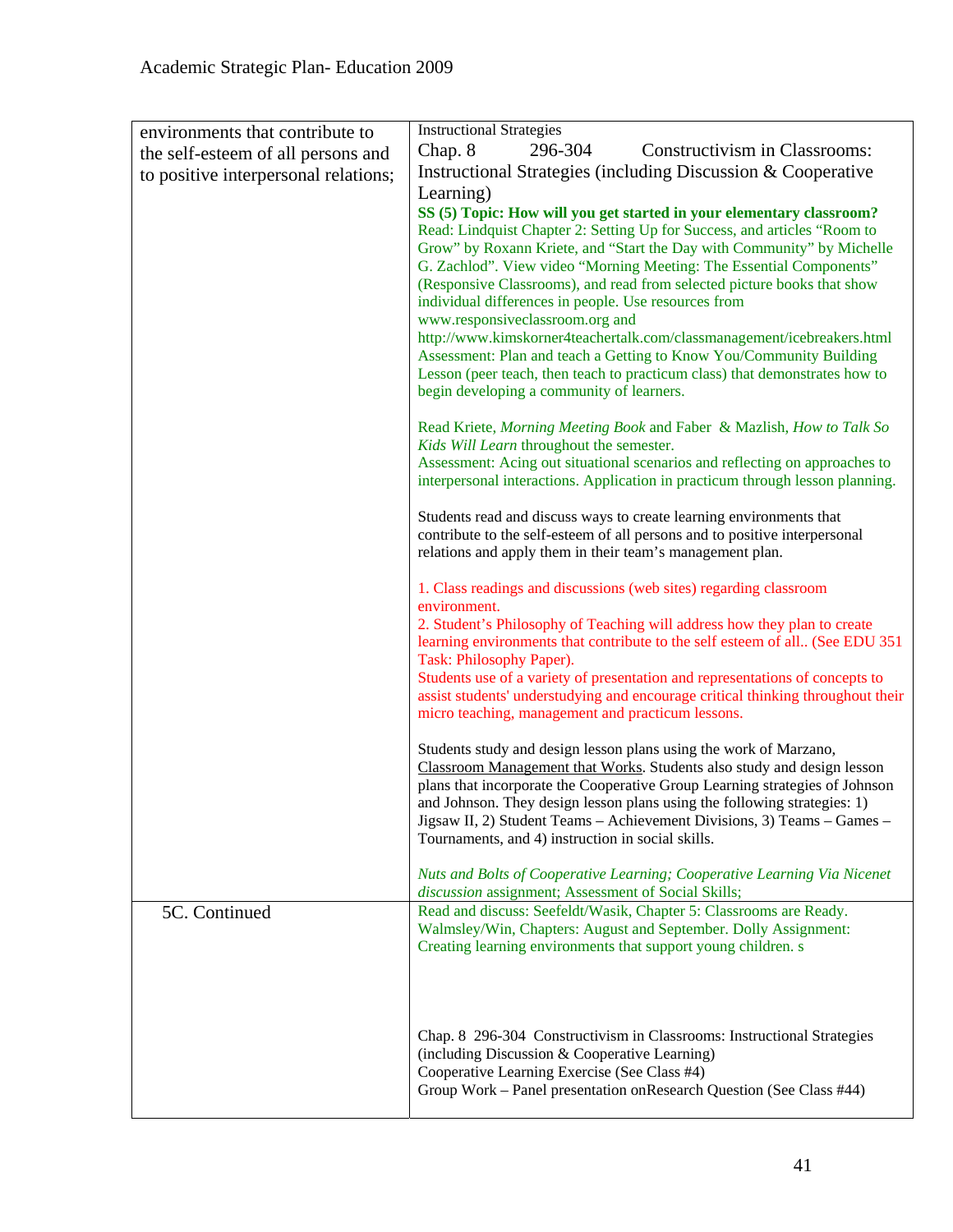| 5D. know how to help people      | Application in practicum classrooms                                                                                                                      |
|----------------------------------|----------------------------------------------------------------------------------------------------------------------------------------------------------|
| work productively and            | Application in practicum experience.                                                                                                                     |
| cooperatively with each other    | Students demonstrate and understanding of how to help people work                                                                                        |
| in complex social settings;      | productively and cooperatively together in complex social settings through<br>their work as team members involved in their own problem solving as they   |
|                                  | design their unit and lesson.                                                                                                                            |
|                                  |                                                                                                                                                          |
|                                  | Students' detailed lesson plans within their unit demonstrate their                                                                                      |
|                                  | understanding of how they help people work productively and cooperatively.                                                                               |
|                                  | (See EDU 351 learning task: Unit Plan)                                                                                                                   |
|                                  |                                                                                                                                                          |
|                                  | Field experiences in service projects provide students with opportunities to                                                                             |
|                                  | work in teams, and to work cooperatively with school district personnel as                                                                               |
|                                  | well as high school students, parents, and others.                                                                                                       |
|                                  |                                                                                                                                                          |
|                                  | Students demonstrate and understanding of how to help people work                                                                                        |
|                                  | productively and cooperatively together in complex social settings through                                                                               |
|                                  | their work as team members involved in their own problems solving as they<br>teach in their micro teaching lessons, their management lesson and in their |
|                                  | practicum. (See Tasks #2, #3, and #4)                                                                                                                    |
|                                  |                                                                                                                                                          |
|                                  |                                                                                                                                                          |
|                                  | Nuts and Bolts of Cooperative Learning; Cooperative Learning Via Nicenet                                                                                 |
|                                  | discussion assignment; Assessment of Social Skills; Morning Meeting book;<br>How to Talk so Kids Will Learn.                                             |
|                                  |                                                                                                                                                          |
|                                  | Students study and design lesson plans that incorporate the Cooperative                                                                                  |
|                                  | Group Learning strategies of Johnson and Johnson using the following                                                                                     |
|                                  | strategies: 1) Jigsaw II, 2) Student Teams - Achievement Divisions, 3) Teams                                                                             |
|                                  | - Games - Tournaments, and 4) instruction in social skills. Students study                                                                               |
|                                  | and design lesson plans using the work of Marzano, Classroom Management<br>that Works . Students read, discuss and are assessed on the text, Teaching    |
|                                  | Exceptional, Diverse and At-Risk Students in the General Education                                                                                       |
|                                  | Classroom by Vaughn, Bos, and Schumm, Chapter 4 "Teaching Students                                                                                       |
|                                  | with Emotional and Behavioral Disorders" and Chapter 8 "Managing Student                                                                                 |
|                                  | Behavior and Promoting Social Acceptance".                                                                                                               |
| 5E. understand the principles of | Read articles by Alfie Kohn                                                                                                                              |
| effective classroom management   | Five Reasons to Stop Saying "Good Job!" at<br>http://www.alfiekohn.org/parenting/gj.htm                                                                  |
| and use a range of strategies to | Almost there but not quite at http://www.alfiekohn.org/teaching/almost.htm                                                                               |
| promote positive relationships,  | The Case Against Gold Stars at http://www.alfiekohn.org/parenting/tcags.htm                                                                              |
| cooperation, and purposeful      | Discipline is the problem Not the Solution at                                                                                                            |
| learning in the classroom;       | http://www.alfiekohn.org/teaching/ditpnts.htm                                                                                                            |
|                                  | Assessment: Class collaboration and preparation of presentation                                                                                          |
|                                  | to show understanding.                                                                                                                                   |
|                                  |                                                                                                                                                          |
|                                  | Read Kriete, Morning Meeting Book and Faber & Mazlish, How to Talk So<br>Kids Will Learn throughout the semester.                                        |
|                                  | Assessment: Acing out situational scenarios and reflecting on approaches to                                                                              |
|                                  | interpersonal interactions. Application in practicum through lesson planning.                                                                            |
|                                  | Chap. 12 425-436 Classroom Management TET Practice - Class #43                                                                                           |
|                                  | Students understand the principles of effective classrooms and plan to use a                                                                             |
|                                  | range of strategies to promotes positive relationship, cooperation and                                                                                   |
|                                  | purposeful learning as demonstrated in their management plan and discussion                                                                              |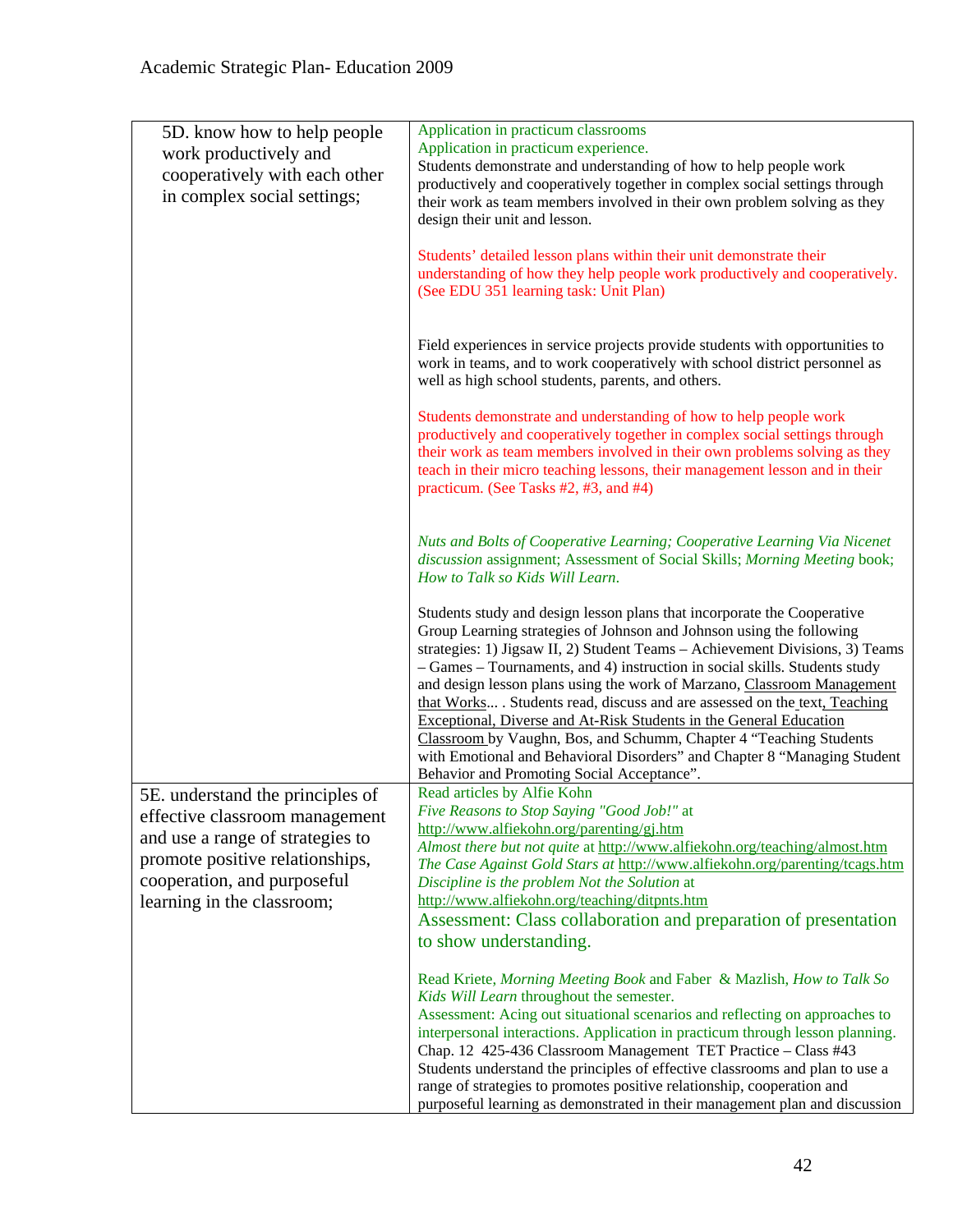|                                   | of concepts for Question $# 8$ )                                                                                           |
|-----------------------------------|----------------------------------------------------------------------------------------------------------------------------|
|                                   | 1. Reading & class discussions of case studies (Stories of Student Teaching)                                               |
|                                   | by Pitton) and web resources                                                                                               |
|                                   | 2. Planning for lessons in unit plan reflect the use of a range of strategies to                                           |
|                                   | promote positive relationships. (See EDU 351 learning task: Unit Plan)                                                     |
|                                   | See Tasks #2, #3, and #4)                                                                                                  |
|                                   |                                                                                                                            |
| 5E continued                      | Readings (Assignment for Seminar #2)                                                                                       |
|                                   | Getting Off to a Good Start & Mentoring (back to back)                                                                     |
|                                   | 33 Tips for Starting the Year Off Right                                                                                    |
|                                   | Design for Discipline & Discipline After the First Day                                                                     |
|                                   | Students demonstrate their understanding of the principles of effective                                                    |
|                                   | classrooms and use a range of strategies to promotes positive relationship,                                                |
|                                   | cooperation and purposeful learning in their microteaching lessons, their                                                  |
|                                   | management lesson and in their practicum.                                                                                  |
|                                   |                                                                                                                            |
|                                   | Students study and design lesson plans using the work of Marzano,                                                          |
|                                   | Classroom Management that Works. Students read, discuss and are assessed                                                   |
|                                   | on the text, Teaching Exceptional, Diverse and At-Risk Students in the                                                     |
|                                   | General Education Classroom by Vaughn, Bos, and Schumm, Chapter 4                                                          |
|                                   | "Teaching Students with Emotional and Behavioral Disorders" and Chapter 8                                                  |
|                                   | "Managing Student Behavior and Promoting Social Acceptance".                                                               |
|                                   | Read: How To Talk So Kids Will Listen by Adele Faber and Elaine Malisch                                                    |
|                                   | and planning of applications in practicum classrooms. Reflective                                                           |
|                                   | conversations and writings to broaden understanding and assist collaborative                                               |
|                                   | understanding.                                                                                                             |
| 5F. know factors and situations   | Read articles by Alfie Kohn                                                                                                |
| that are likely to promote or     | Five Reasons to Stop Saying "Good Job!" at                                                                                 |
|                                   |                                                                                                                            |
| diminish intrinsic motivation and | http://www.alfiekohn.org/parenting/gj.htm                                                                                  |
|                                   | Almost there but not quite at http://www.alfiekohn.org/teaching/almost.htm                                                 |
| how to help students become self- | The Case Against Gold Stars at http://www.alfiekohn.org/parenting/tcags.htm                                                |
| motivated;                        | Discipline is the problem Not the Solution at                                                                              |
|                                   | http://www.alfiekohn.org/teaching/ditpnts.htm                                                                              |
|                                   | Assessment: Class collaboration and preparation of presentation to show                                                    |
|                                   | understanding.                                                                                                             |
|                                   | Chap. 11 388<br>Class Structure: Creating a Learning-focused                                                               |
|                                   | Environment                                                                                                                |
|                                   | 389-393<br>Self-Regulated Learners: Developing Student<br>Responsibility                                                   |
|                                   | 393-401<br>Teacher Characteristics: Personal Qualities That                                                                |
|                                   | increase Student Motivation and learning                                                                                   |
|                                   | Climate Variables: Creating a Motivating<br>401-404                                                                        |
|                                   | Environment                                                                                                                |
|                                   | 393-402<br>404-414<br><b>Instructional Variables: Developing</b><br>Interest in learning Activites (including Involvement: |
|                                   | Increading Intrinsic Motivation)                                                                                           |
|                                   | Technology and Learning: using Technology to Increase Learner                                                              |
|                                   | Motivation                                                                                                                 |
|                                   | Burns: Facing an American Phobia response/reflective paper.                                                                |
|                                   | Students study and design lesson plans using the work of Marzano,                                                          |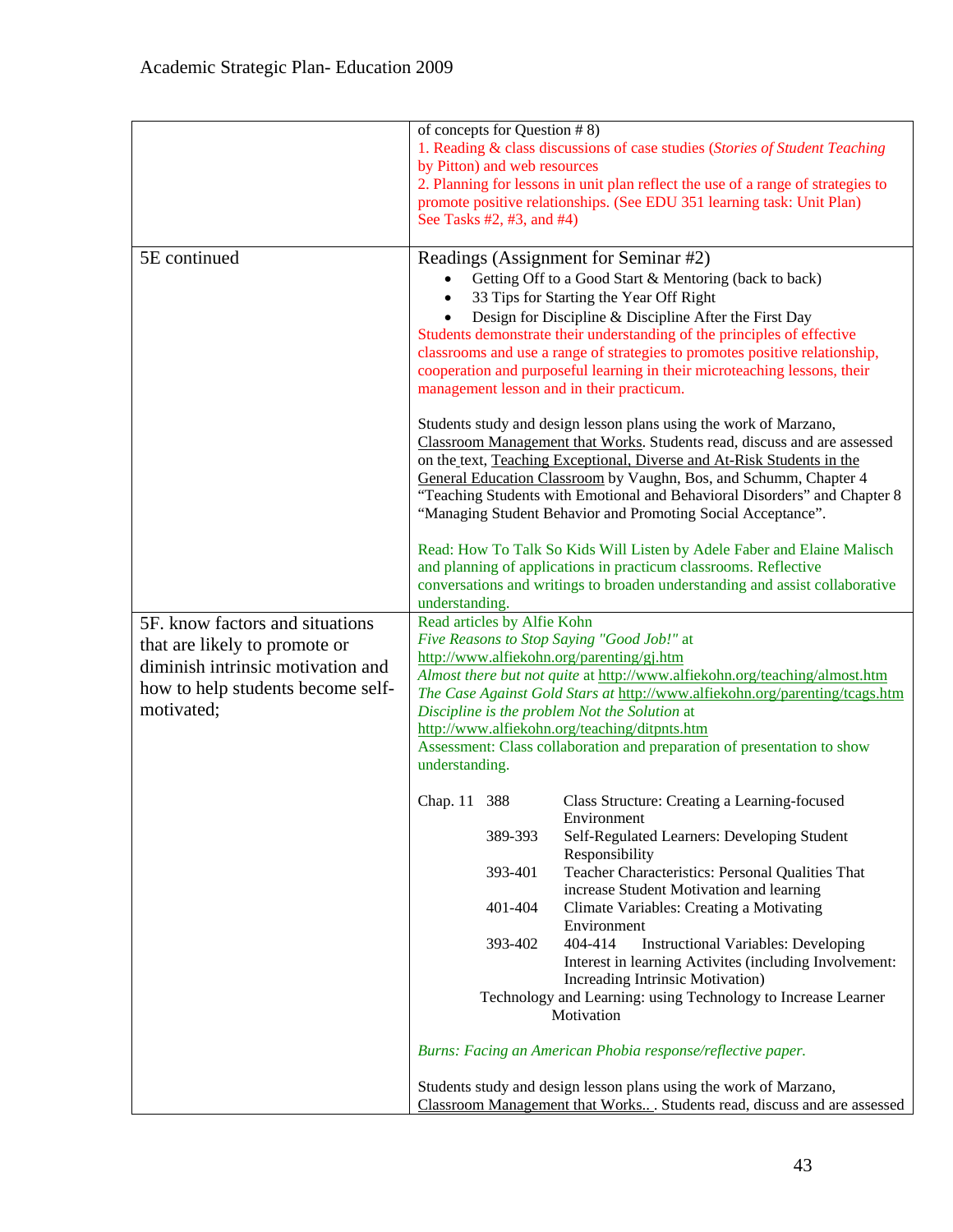|                                                                                                                                        | on the text, Teaching Exceptional, Diverse and At-Risk Students in the<br>General Education Classroom by Vaughn, Bos, and Schumm, Chapter 4<br>"Teaching Students with Emotional and Behavioral Disorders" and Chapter 8<br>"Managing Student Behavior and Promoting Social Acceptance".                                                                                                                                                                                                                                                                                                                                                                                                                                                             |
|----------------------------------------------------------------------------------------------------------------------------------------|------------------------------------------------------------------------------------------------------------------------------------------------------------------------------------------------------------------------------------------------------------------------------------------------------------------------------------------------------------------------------------------------------------------------------------------------------------------------------------------------------------------------------------------------------------------------------------------------------------------------------------------------------------------------------------------------------------------------------------------------------|
|                                                                                                                                        | Read: How To Talk So Kids Will Listen by Adele Faber and Elaine Mazlisch<br>and planning of understanding and assist collaborative understanding.                                                                                                                                                                                                                                                                                                                                                                                                                                                                                                                                                                                                    |
| 5G. understand how participation<br>supports commitment;                                                                               | Chap. 11 408-414 Involvement: Increasing Intrinsic Motivation<br>1. Reading and class discussions (Stories of Student Teaching by Pitton) and<br>web resources<br>2. Lessons in unit plan reflect the understanding of how participation supports<br>commitment. (See EDU 351 learning task: Unit Plan)<br>Classroom Management Assignment for Seminar #4<br>Students apply their knowledge of how participation supports commitment in<br>their design and implementation of student centered lessons.                                                                                                                                                                                                                                              |
|                                                                                                                                        | Students study and design lesson plans that incorporate the Cooperative<br>Group Learning strategies of Johnson and Johnson using the following<br>strategies: 1) Jigsaw II, 2) Student Teams - Achievement Divisions, 3) Teams<br>- Games - Tournaments, and 4) instruction in social skills. Students read,<br>discuss and are assessed on the text, Teaching Exceptional, Diverse and At-<br>Risk General Education Classroom by Vaughn, Bos, and Schumm, especially<br>Chapter 4 "Teaching Students with Emotional and Behavioral Disorders" and<br>Chapter 8 "Managing Student Behavior and Promoting Social Acceptance                                                                                                                         |
| 5G. Continued                                                                                                                          | Students demonstrate their knowledge by creating opportunities<br>for middle school students to participate in advisory/homeroom<br>activities and reflecting on how students are committed to the<br>homeroom process as a result.                                                                                                                                                                                                                                                                                                                                                                                                                                                                                                                  |
| 5H. establish a positive climate in<br>the classroom and participate in<br>maintaining a positive climate in<br>the school as a whole; | SS (5) Topic: How will you get started in your elementary classroom?<br>Read: Lindquist Chapter 2: Setting Up for Success, and articles "Room to<br>Grow" by Roxann Kriete, and "Start the Day with Community" by Michelle<br>G. Zachlod". View video "Morning Meeting: The Essential Components"<br>(Responsive Classrooms), and read from selected picture books that show<br>individual differences in people. Use resources from<br>www.responsiveclassroom.org and<br>http://www.kimskorner4teachertalk.com/classmanagement/icebreakers.html<br>Assessment: Plan and teach a Getting to Know You/Community Building<br>Lesson (peer teach, then teach to practicum class) that demonstrates how to<br>begin developing a community of learners. |
|                                                                                                                                        | Read Kriete, Morning Meeting Book and Faber & Mazlish, How to Talk So<br>Kids Will Learn throughout the semester.<br>Assessment: Acing out situational scenarios and reflecting on approaches to<br>interpersonal interactions. Application in practicum through lesson planning.<br>Students discuss ways to establish a positive climate in the classroom and<br>apply these concepts in their management plan. (See Concepts for Question<br>$#8$ ).<br>Students work to establish a positive climate in the classroom during their<br>microteaching lessons, their management lesson and in their practicum.                                                                                                                                     |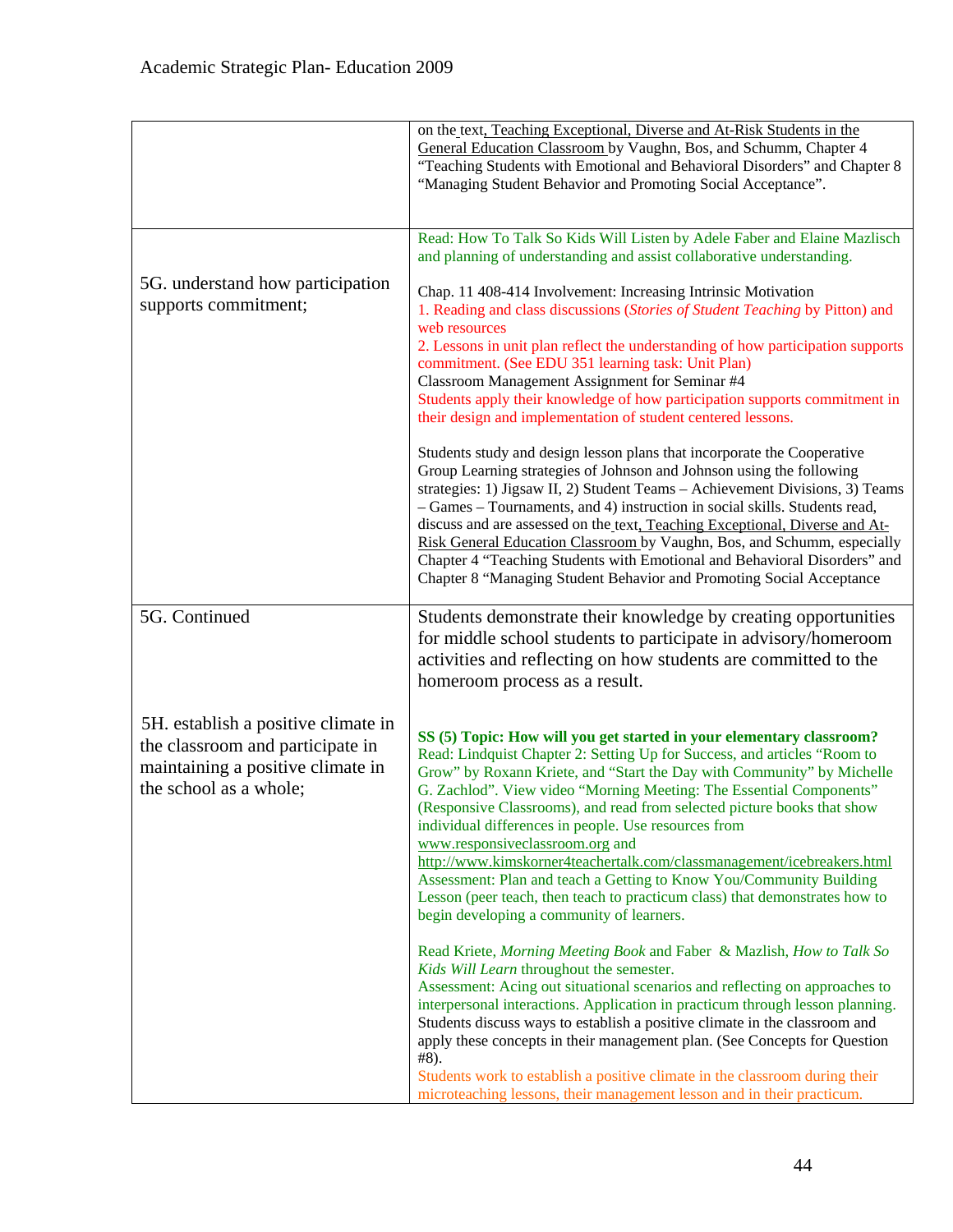|                                                                      | Classroom Management Assignment for Seminar #4.<br><b>Student Teaching (Portfolio)</b>                                                                                                                                                                                                                                                                                                                                                                                                                                                                                                                                                                                                                                                               |
|----------------------------------------------------------------------|------------------------------------------------------------------------------------------------------------------------------------------------------------------------------------------------------------------------------------------------------------------------------------------------------------------------------------------------------------------------------------------------------------------------------------------------------------------------------------------------------------------------------------------------------------------------------------------------------------------------------------------------------------------------------------------------------------------------------------------------------|
|                                                                      | Nuts and Bolts of Cooperative Learning; Cooperative Learning Via Nicenet;                                                                                                                                                                                                                                                                                                                                                                                                                                                                                                                                                                                                                                                                            |
|                                                                      | Students study and design lesson plans using the work of Marzano,<br>Classroom Management that Works Students read, discuss and are assessed<br>on the text, Teaching Exceptional, Diverse and At-Risk Students in the<br>General Education Classroom by Vaughn, Bos, and Schumm, Chapter 4<br>"Teaching Students with Emotional and Behavioral Disorders" and Chapter 8<br>"Managing Student Behavior and Promoting Social Acceptance".                                                                                                                                                                                                                                                                                                             |
| 5H Continued                                                         | Read and discuss: "I Teach Kindergarten" by Peggy Campbell-Rush: How to<br>Create an Instructive, Positive and Supportive Environment. Creation of<br>classroom plan with attention to physical characteristics that support young<br>children's learning and comfort.                                                                                                                                                                                                                                                                                                                                                                                                                                                                               |
| 5I. establish peer relationships to<br>promote learning;             | Partner planning and peer teaching of guided reading and word (spelling)<br>lessons and Literacy Unit (Students prepare a planning web, unit overview,<br>lesson plans for five or more integrated lessons, and teaching them in a<br>classroom during elementary methods practicum. Each component is assessed<br>formally and informally, and several lessons are observed, followed by a<br>conference and reflective writing.)                                                                                                                                                                                                                                                                                                                   |
|                                                                      | Practicum partner work<br>Students work in teams throughout this course. (see EDU 340 learning tasks).<br>Students demonstrate their understanding of ways to design and manage<br>learning communities in which students assume responsibility for themselves<br>and one another, participate in decision making, work both collaborative and<br>independently and engage in purposeful learning activities as demonstrated in<br>their Unit Plan. (See EDU 351 learning task: Unit Plan)                                                                                                                                                                                                                                                           |
|                                                                      | Nuts and Bolts of Cooperative Learning; Cooperative Learning Via Nicenet;<br>Collaborative teaming for discussion of articles, assignments, practicum work<br>and projects.                                                                                                                                                                                                                                                                                                                                                                                                                                                                                                                                                                          |
| 5I. Continued                                                        | Students demonstrate their understanding of ways to design and manage<br>learning communities in which students assume responsibility for themselves<br>and one another, participate in decision making, work both collaborative and<br>independently and engage in purposeful learning activities as demonstrated in<br>their microteaching lessons, their management lesson and in their practicum.                                                                                                                                                                                                                                                                                                                                                |
|                                                                      | Students study and design lesson plans that incorporate the Cooperative<br>Group Learning strategies of Johnson and Johnson using the following<br>strategies: 1) Jigsaw II, 2) Student Teams - Achievement Divisions, 3) Teams<br>- Games - Tournaments, and 4) instruction in social skills. Students study<br>and design lesson plans using the work of Marzano, Classroom Management<br>that WorksStudents read, discuss and are assessed on the text, Teaching<br>Exceptional, Diverse and At-Risk Students in the General Education<br>Classroom by Vaughn, Bos, and Schumm, especially Chapter 4 "Teaching<br>Students with Emotional and Behavioral Disorders" and Chapter 8<br>"Managing Student Behavior and Promoting Social Acceptance". |
| 5J. recognize the relationship of<br>intrinsic motivation to student | Read articles by Alfie Kohn<br>Five Reasons to Stop Saying "Good Job!" at                                                                                                                                                                                                                                                                                                                                                                                                                                                                                                                                                                                                                                                                            |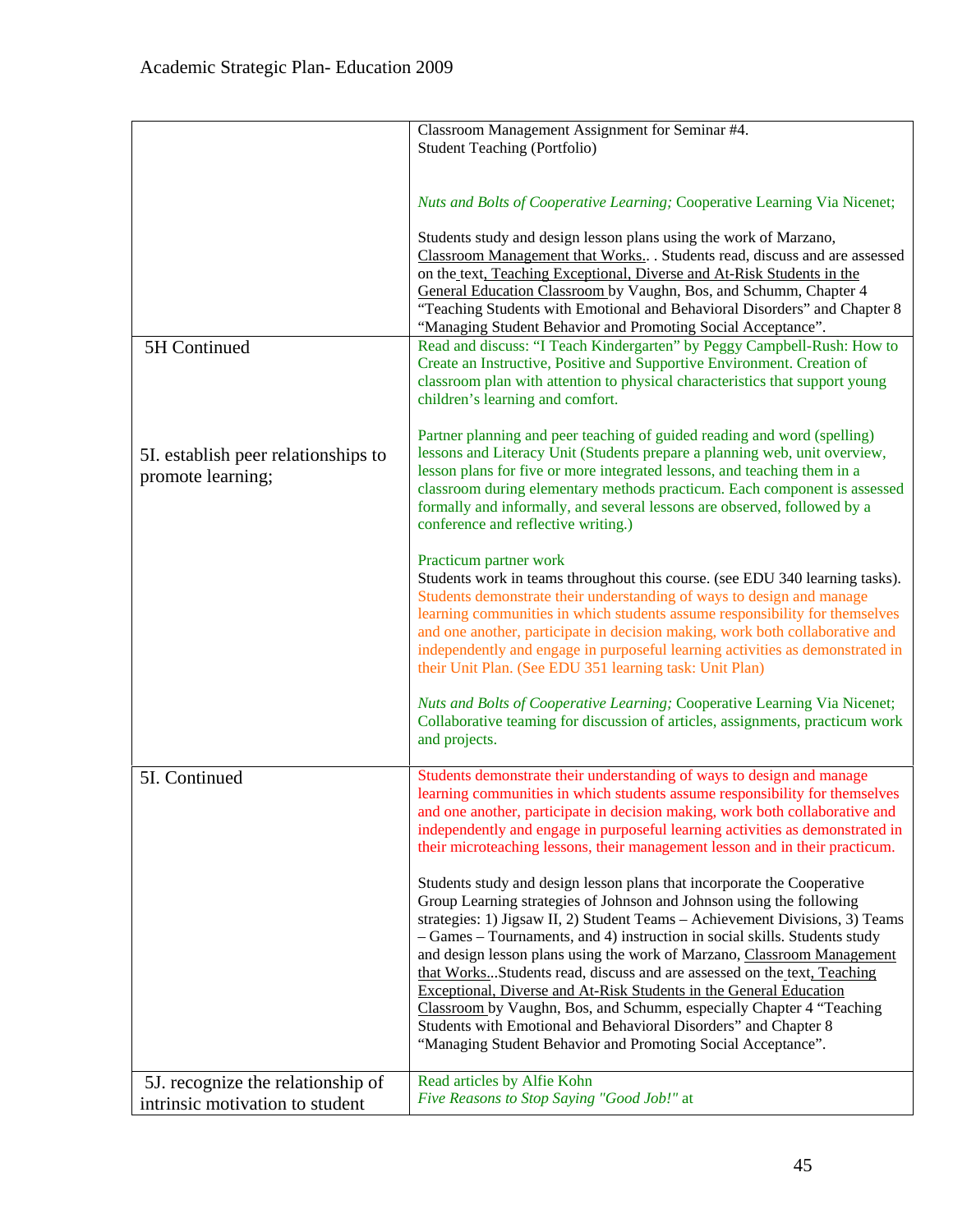| lifelong growth and learning;                                                                                                              | http://www.alfiekohn.org/parenting/gj.htm<br>Almost there but not quite at http://www.alfiekohn.org/teaching/almost.htm<br>The Case Against Gold Stars at http://www.alfiekohn.org/parenting/tcags.htm<br>Disciple is the problem Not the Solution at<br>http://www.alfiekohn.org/teaching/ditpnts.htm<br>Assessment: Class collaboration and preparation of presentation<br>to show understanding.<br>Alfie Kohn articles: What we know about teaching phonics<br>article.<br>Chap. 10 350-351<br><b>Extrinsic and intrinsic Motivation</b><br>Chap. 11 408-410<br>Involvement: Increasing Intrinsic Motivation<br>Students demonstrate their ability to recognize the relationship of intrinsic<br>motivation to student lifelong learning and use appropriate strategies in<br>microteaching, practicum and their classroom management lesson                                                                                                                                                                                                                                                                                                                                         |
|--------------------------------------------------------------------------------------------------------------------------------------------|------------------------------------------------------------------------------------------------------------------------------------------------------------------------------------------------------------------------------------------------------------------------------------------------------------------------------------------------------------------------------------------------------------------------------------------------------------------------------------------------------------------------------------------------------------------------------------------------------------------------------------------------------------------------------------------------------------------------------------------------------------------------------------------------------------------------------------------------------------------------------------------------------------------------------------------------------------------------------------------------------------------------------------------------------------------------------------------------------------------------------------------------------------------------------------------|
|                                                                                                                                            | Student teaching (Portfolio)                                                                                                                                                                                                                                                                                                                                                                                                                                                                                                                                                                                                                                                                                                                                                                                                                                                                                                                                                                                                                                                                                                                                                             |
|                                                                                                                                            | Students study and design lesson plans using the work of Marzano,<br>Classroom Management that Works . Students read, discuss and are<br>assessed on the text, ,Teaching Exceptional, Diverse and At-Risk Students in<br>the General Education Classroom by Vaughn, Bos, and Schumm, Chapter 4<br>"Teaching Students with Emotional and Behavioral Disorders" and Chapter 8<br>"Managing Student Behavior and Promoting Social Acceptance".                                                                                                                                                                                                                                                                                                                                                                                                                                                                                                                                                                                                                                                                                                                                              |
|                                                                                                                                            | Read and discuss: How To Talk So Kids Will Listen by Faber and Mazlish<br>chapters on Praise, Encouraging Autonomy and Alternatives to Punishment.                                                                                                                                                                                                                                                                                                                                                                                                                                                                                                                                                                                                                                                                                                                                                                                                                                                                                                                                                                                                                                       |
| 5K. use different motivational<br>strategies that are likely to<br>encourage continuous<br>development of individual learner<br>abilities; | <b>Topics: Writer's Notebook and Family Stories Project and Presentation</b><br>SS/LA (8, 11, 21) Topic: Writer's Notebook. Read Fletcher & Portalupi,<br>Ch. 1-3; The Writing Workshop; The Essentials fof Time and Space; Short<br>Term Goals. Complete Writing history. Fletcher & Portalupi, Ch. 4-6;<br>Launching the Workshop; Conferring with Writers; The Writing Cycle. Read<br>handouts; participate in class activities to experience motivational strategies<br>that encourage continuous development of individual learner abilities.<br>Assessment: Personal writing history (self-assessment of motivation for<br>writing). Writing pieces for Family Stories project<br>SS/LA (21, 22, 24, 25, & 33) Six Trait Writing. Read course pack; class<br>instruction and activities in which students made decisions about the learning<br>tasks. Assessment: Application to Family Stories project (rubric)<br>SS/LA (8, 11, 27, 29, 35) Family Stories Project. Read handout. Ongoing<br>class instruction and writing activities. Students learn the language of writing,<br>how to use a writer's workshop, and learn and practice writing and<br>presentation strategies. |
|                                                                                                                                            | Assessment: Family Stories peer assessment; Family Stories final project and<br>presentation (rubric)<br>Students demonstrate appropriate use of motivation strategies in<br>microteaching, practicum and their classroom management lesson                                                                                                                                                                                                                                                                                                                                                                                                                                                                                                                                                                                                                                                                                                                                                                                                                                                                                                                                              |
|                                                                                                                                            | Alfie Kohn articles: What we know about teaching phonics article.                                                                                                                                                                                                                                                                                                                                                                                                                                                                                                                                                                                                                                                                                                                                                                                                                                                                                                                                                                                                                                                                                                                        |
|                                                                                                                                            | Students study and design lesson plans that incorporate the Cooperative<br>Group Learning strategies of Johnson and Johnson. They design lesson plans<br>using the following strategies: 1) Jigsaw II, 2) Student Teams - Achievement                                                                                                                                                                                                                                                                                                                                                                                                                                                                                                                                                                                                                                                                                                                                                                                                                                                                                                                                                    |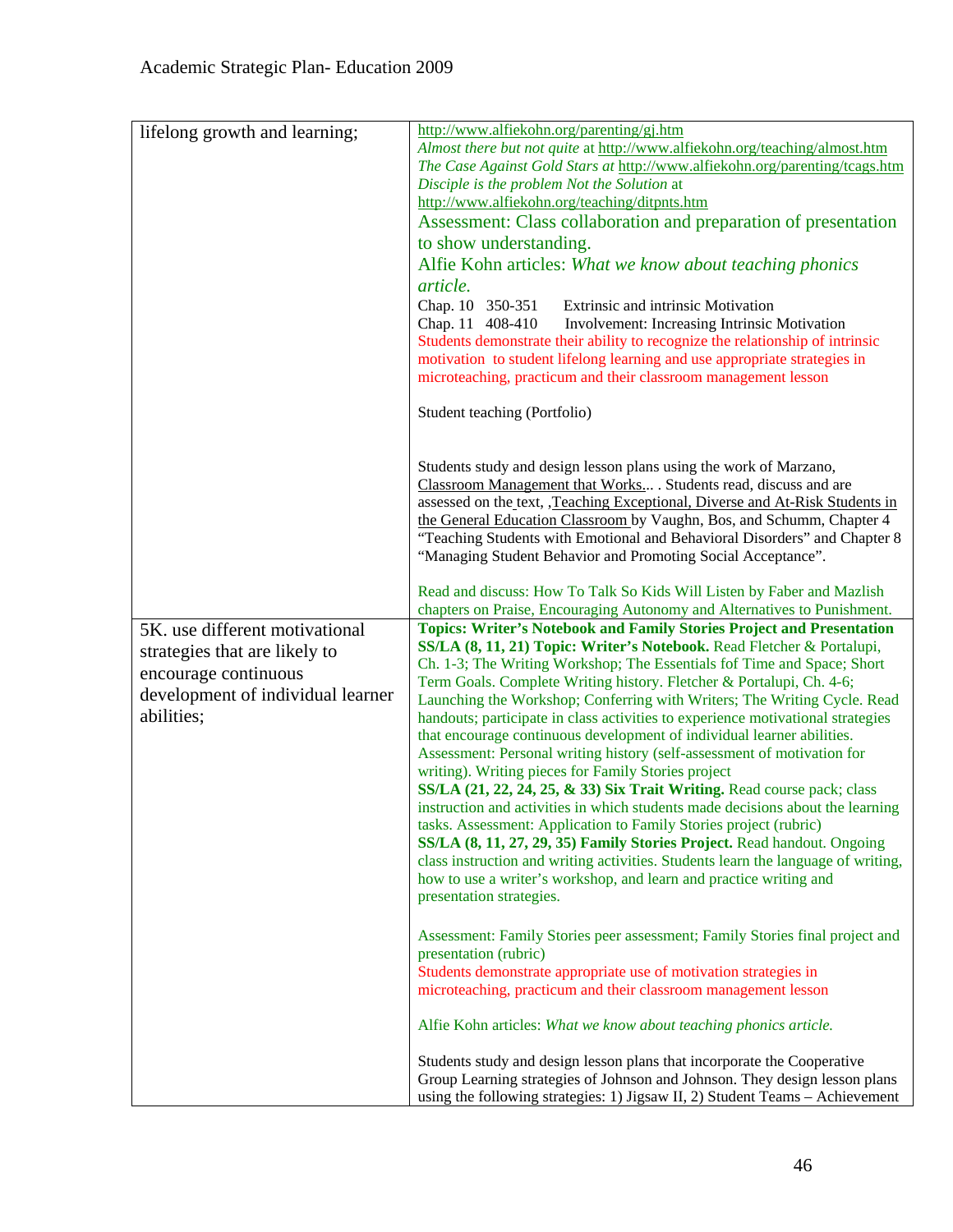|                                                                                                                             | Divisions, 3) Teams – Games – Tournaments, and 4) instruction in social<br>skills Students study and design lesson plans using the work of Marzano,<br>Classroom Management that WorksStudents read, discuss and are assessed<br>on the text, Teaching Exceptional, Diverse and At-Risk Students in the<br>General Education Classroom by Vaughn, Bos, and Schumm, Chapter 4<br>"Teaching Students with Emotional and Behavioral Disorders" and Chapter 8<br>"Managing Student Behavior and Promoting Social Acceptance".       |
|-----------------------------------------------------------------------------------------------------------------------------|---------------------------------------------------------------------------------------------------------------------------------------------------------------------------------------------------------------------------------------------------------------------------------------------------------------------------------------------------------------------------------------------------------------------------------------------------------------------------------------------------------------------------------|
| 5K Continued                                                                                                                |                                                                                                                                                                                                                                                                                                                                                                                                                                                                                                                                 |
|                                                                                                                             | Readings, discussions and assignments that encourage                                                                                                                                                                                                                                                                                                                                                                                                                                                                            |
|                                                                                                                             | choice and decision making about learning and                                                                                                                                                                                                                                                                                                                                                                                                                                                                                   |
| 5L. design and manage learning<br>communities in which students<br>assume responsibility for<br>themselves and one another, | demonstration of their understandings.                                                                                                                                                                                                                                                                                                                                                                                                                                                                                          |
| participate in decision making,                                                                                             | <b>Family Stories Project and Presentation</b>                                                                                                                                                                                                                                                                                                                                                                                                                                                                                  |
| work both collaboratively and                                                                                               | SS/LA (8 & 11) Topic: Writer's Notebook. Read handouts; class activities.                                                                                                                                                                                                                                                                                                                                                                                                                                                       |
| independently, and engage in<br>purposeful learning activities;                                                             | Assessment: Writing pieces for Family Stories project<br>SS/LA (21, 22, 24, 25, & 33) Six Trait Writing. Read course pack; class<br>instruction and activities in which students made decisions about the learning<br>tasks. Assessment: Application to Family Stories project (rubric)<br>SS/LA (8, 11, 27, 29, 35) Family Stories Project. Read handout.<br>Ongoing class instruction and writing activities.<br><b>Assessment: Family Stories peer assessment; Family Stories</b><br>final project and presentation (rubric) |
|                                                                                                                             |                                                                                                                                                                                                                                                                                                                                                                                                                                                                                                                                 |
|                                                                                                                             | SS (5) Topic: How will you get started in your elementary classroom?<br>Read: Lindquist Chapter 2: Setting Up for Success, and articles "Room to<br>Grow" by Roxann Kriete, and "Start the Day with Community" by Michelle<br>G. Zachlod". View video "Morning Meeting: The Essential Components"<br>(Responsive Classrooms), and read from selected picture books that show<br>individual differences in people. Use resources from<br>www.responsiveclassroom.org and                                                         |
|                                                                                                                             | http://www.kimskorner4teachertalk.com/classmanagement/icebreakers.html<br>Assessment: Plan and teach a Getting to Know You/Community Building<br>Lesson (peer teach, then teach to practicum class) that demonstrates how to<br>begin developing a community of learners.                                                                                                                                                                                                                                                       |
|                                                                                                                             | Read Kriete, Morning Meeting Book and Faber & Mazlish, How to Talk So<br>Kids Will Learn throughout the semester.<br>Assessment: Acing out situational scenarios and reflecting on<br>approaches to interpersonal interactions. Application in<br>practicum through lesson planning. Family Stories Project                                                                                                                                                                                                                     |
|                                                                                                                             | <b>Assessment: Partner teaching/individual teaching in</b><br>practicum                                                                                                                                                                                                                                                                                                                                                                                                                                                         |
|                                                                                                                             | Students discuss ways to design and manage learning communities in which<br>students assume responsibility for themselves and one another, participate in<br>decision making, work both collaboratively and independently and engage in<br>purposeful learning activities and then implement these concepts in their<br>management plans. (See Concepts for Question #8 and Assessment for                                                                                                                                      |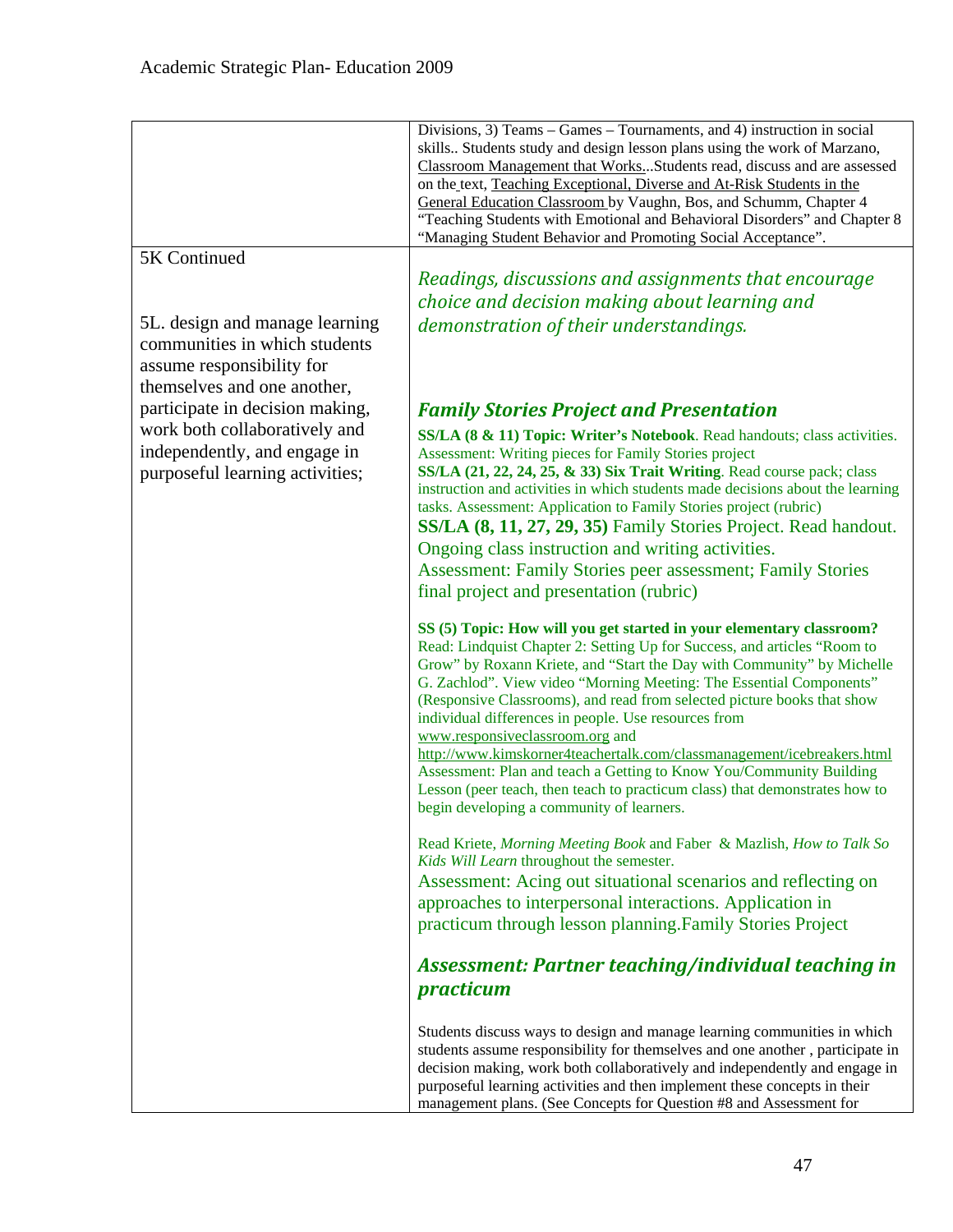|                                                                                                                                                                                                                                                                                                                                                                  | Management Plan).                                                                                                                                                                                                                                                                                                                                                                                                                                                                                                                                                                                                                                                                                                                                                                                                                                                                                                                                                                                                                                                                                                                                                                                                                                                                                                                                                                                                                                                                                                                                                                                                                                                                                                                                                      |
|------------------------------------------------------------------------------------------------------------------------------------------------------------------------------------------------------------------------------------------------------------------------------------------------------------------------------------------------------------------|------------------------------------------------------------------------------------------------------------------------------------------------------------------------------------------------------------------------------------------------------------------------------------------------------------------------------------------------------------------------------------------------------------------------------------------------------------------------------------------------------------------------------------------------------------------------------------------------------------------------------------------------------------------------------------------------------------------------------------------------------------------------------------------------------------------------------------------------------------------------------------------------------------------------------------------------------------------------------------------------------------------------------------------------------------------------------------------------------------------------------------------------------------------------------------------------------------------------------------------------------------------------------------------------------------------------------------------------------------------------------------------------------------------------------------------------------------------------------------------------------------------------------------------------------------------------------------------------------------------------------------------------------------------------------------------------------------------------------------------------------------------------|
|                                                                                                                                                                                                                                                                                                                                                                  | Students study and design lesson plans that incorporate the Cooperative<br>Group Learning strategies of Johnson and Johnson. They design lesson plans<br>using the following strategies: 1) Jigsaw II, 2) Student Teams - Achievement<br>Divisions, 3) Teams – Games – Tournaments, and 4) instruction in social<br>skills. Students study and design lesson plans using the work of Marzano,<br>Classroom Management that Works Students read, discuss and are assessed<br>on the text, Teaching Exceptional, Diverse and At-Risk Students in the<br>General Education Classroom by Vaughn, Bos, and Schumm,, Chapter 4<br>"Teaching Students with Emotional and Behavioral Disorders" and Chapter 8<br>"Managing Student Behavior and Promoting Social Acceptance".                                                                                                                                                                                                                                                                                                                                                                                                                                                                                                                                                                                                                                                                                                                                                                                                                                                                                                                                                                                                  |
|                                                                                                                                                                                                                                                                                                                                                                  | Cooperative Learning Via Nicenet;                                                                                                                                                                                                                                                                                                                                                                                                                                                                                                                                                                                                                                                                                                                                                                                                                                                                                                                                                                                                                                                                                                                                                                                                                                                                                                                                                                                                                                                                                                                                                                                                                                                                                                                                      |
| 5L continued                                                                                                                                                                                                                                                                                                                                                     | Students demonstrate their understanding of ways to design and manage<br>learning communities in which students assume responsibility for themselves<br>and one another, participate in decision making, work both collaborative and<br>independently and engage in purposeful learning activities as demonstrated in<br>their Unit Plan. (See<br>Classroom Management Assignment for Seminar #4<br>Candidates engage in service projects in small groups and collaboratively<br>with members of the campus and St. Peter communities. Candidates<br>participate in designing the outcomes of the service project with which they<br>are involved.<br><b>Cooperative Learning Via Nicenet</b>                                                                                                                                                                                                                                                                                                                                                                                                                                                                                                                                                                                                                                                                                                                                                                                                                                                                                                                                                                                                                                                                          |
| 5M engage students in individual<br>and group learning activities that<br>help them develop the motivation<br>to achieve, by relating lessons to<br>students' personal interests,<br>allowing students to have choices<br>in their learning, and leading<br>students to ask questions and<br>pursue problems that are<br>meaningful to them and the<br>learning; | <b>Topics: Writer's Notebook and Family Stories Project and Presentation</b><br>SS/LA (8, 11, 21) Topic: Writer's Notebook. Read Fletcher & Portalupi,<br>Ch. 1-3; The Writing Workshop; The Essentials fof Time and Space; Short<br>Term Goals. Complete Writing history. Fletcher & Portalupi, Ch. 4-6;<br>Launching the Workshop; Conferring with Writers; The Writing Cycle. Read<br>handouts; participate in class activities to experience motivational strategies<br>that encourage continuous development of individual learner abilities.<br>Assessment: Personal writing history (self-assessment of motivation for<br>writing). Writing pieces for Family Stories project<br>SS/LA (21, 22, 24, 25, & 33) Six Trait Writing. Read course pack; class<br>instruction and activities in which students made decisions about the learning<br>tasks. Assessment: Application to Family Stories project (rubric)<br>SS/LA (8, 11, 27, 29, 35) Family Stories Project. Read<br>handout. Ongoing class instruction and writing activities.<br>Assessment: Family Stories peer assessment; Family Stories final project and<br>presentation (rubric)<br>1. Students plan ways to engage pupils in individual and group learning<br>activities that help them develop the motivation to achieve by relating lessons<br>to students' personal interests and allowing student choice and engaging<br>students in questioning and problem solving in their Unit Plan. (See EDU 351<br>learning task: Unit Plan)<br>2. Students lead discussion and plan questions (See EDU 351: questioning<br>skills task)<br>Students use group learning and student interest to create student centered<br>lessons in micro-teaching, practicum and the classroom management lesson. |
|                                                                                                                                                                                                                                                                                                                                                                  | Monarch Rearing and Life Cycle assignment; Experimental Design                                                                                                                                                                                                                                                                                                                                                                                                                                                                                                                                                                                                                                                                                                                                                                                                                                                                                                                                                                                                                                                                                                                                                                                                                                                                                                                                                                                                                                                                                                                                                                                                                                                                                                         |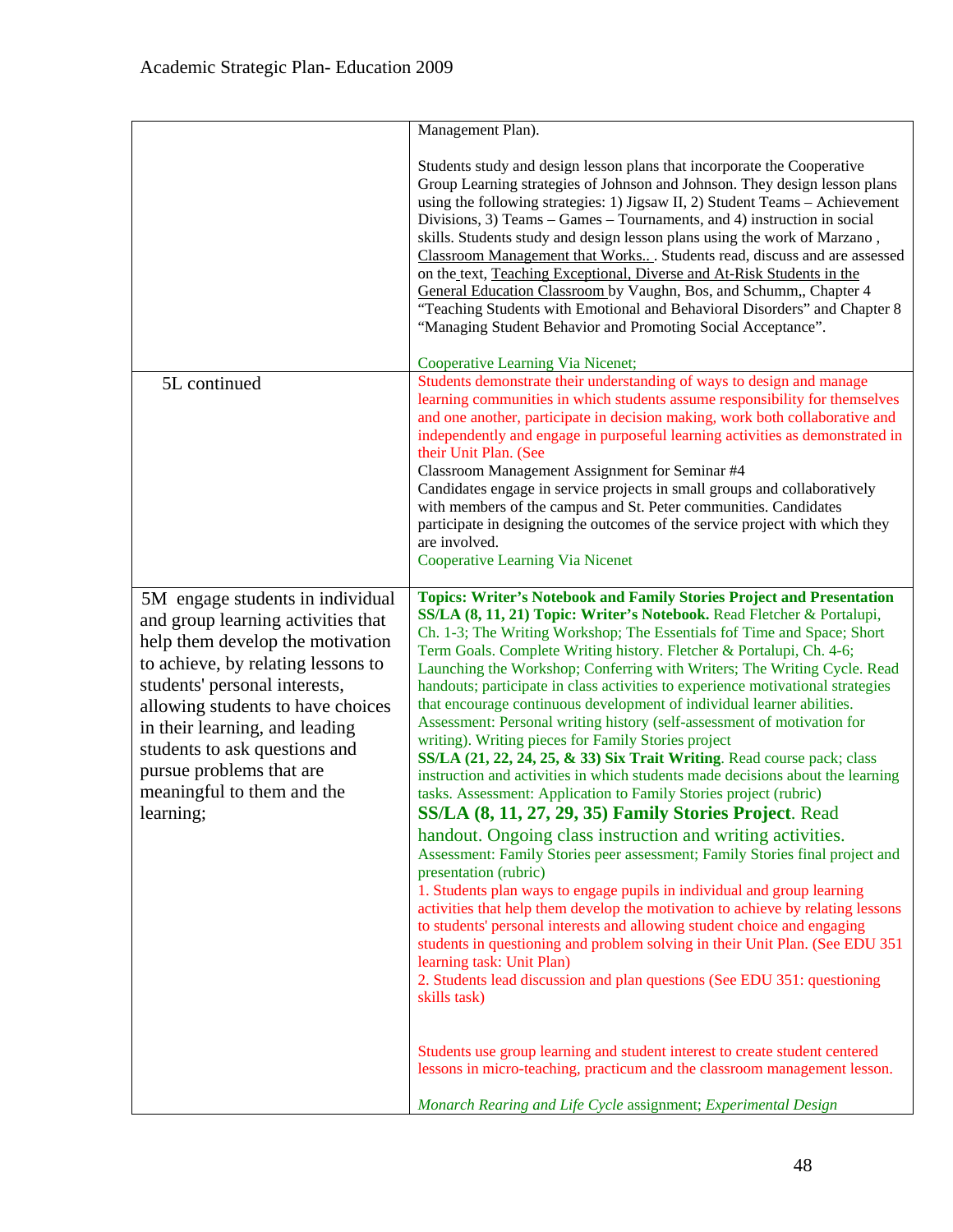|                                                                                                          | assignment. Science LP 1 & 2" Practicum.<br>Mini lessons from Van De Walle on number sense and fractions. Contextual<br>problem solving (Writing to Learns in Van de Walle); Math LP 1 & 2 for<br>practicum.                                                                                                                                                                                                                                                                                                                                                                                                                                           |
|----------------------------------------------------------------------------------------------------------|--------------------------------------------------------------------------------------------------------------------------------------------------------------------------------------------------------------------------------------------------------------------------------------------------------------------------------------------------------------------------------------------------------------------------------------------------------------------------------------------------------------------------------------------------------------------------------------------------------------------------------------------------------|
| 5M Continued                                                                                             | Students study and design lesson plans which incorporate the<br>Cooperative Group Learning strategies of Johnson and Johnson.                                                                                                                                                                                                                                                                                                                                                                                                                                                                                                                          |
| 5N. organize, allocate, and                                                                              | This includes the following strategies: 1) Jigsaw II, 2) Student<br>Teams – Achievement Divisions, 3) Teams – Games –<br>Tournaments, and 4) instruction in social skills. Students study<br>and design lesson plans which incorporate Carol Ann<br>Tomlinson's work on differentiation. This includes: 1)<br>Sternberg's Intelligence Preferences, 2) tiered assignments, 3)<br>contract learning, and 4) complex instruction.<br>Assignments: I-Search paper topics are student selected with resources (both<br>print and human) also being student selected. Philosophy Newsletter shares<br>student understanding in whatever format they choose. |
| manage the resources of time,                                                                            | Partner planning and peer teaching of guided reading and word (spelling)                                                                                                                                                                                                                                                                                                                                                                                                                                                                                                                                                                               |
| space, activities, and attention to<br>provide active engagement of all<br>students in productive tasks; | lessons and Literacy Unit.<br>Assessment: Practicum teaching of these lessons<br>Students organize allocate and mange the resources of time, space activities<br>and attention to provide active engagement for all students in productive tasks<br>through their microteaching lessons.                                                                                                                                                                                                                                                                                                                                                               |
|                                                                                                          | Chapter 7 "Planning and Grouping Strategies for Special                                                                                                                                                                                                                                                                                                                                                                                                                                                                                                                                                                                                |
|                                                                                                          | Learners" (text).<br>Monarch Life Cycle stations (EDU 371: K); Experimental Design Inquiry<br>(EDU 371): K;                                                                                                                                                                                                                                                                                                                                                                                                                                                                                                                                            |
|                                                                                                          | Mini lessons from Van De Walle on number sense and fractions. Contextual<br>problem solving (Writing to Learns in Van de Walle);<br>Assessed: Practicum Science and Math Lessons 1 & 2                                                                                                                                                                                                                                                                                                                                                                                                                                                                 |
|                                                                                                          | Through peer teaching and practicum experiences.<br>SS/LA (15) Topic: The value of integrated learning. Read Lindquist, Ch. 3:                                                                                                                                                                                                                                                                                                                                                                                                                                                                                                                         |
| 50. maximize the amount of<br>class time spent in learning by<br>creating expectations and               | Implementing Integration. Participation in learning stations to learn about a<br>SS topic (Alaska).                                                                                                                                                                                                                                                                                                                                                                                                                                                                                                                                                    |
| processes for communication and<br>behavior along with a physical                                        | Assessment: Reflection and discussion re: physical setting, student<br>communication and behavior, and how to set expectations so all can learn<br>effectively.                                                                                                                                                                                                                                                                                                                                                                                                                                                                                        |
| setting conducive to classroom<br>goals;                                                                 | Students create plans the maximize the learning time for the lesson they<br>teach. (see lesson/teaching task)                                                                                                                                                                                                                                                                                                                                                                                                                                                                                                                                          |
|                                                                                                          | Students maximize the amount of class time spend in learning by creating<br>expectations and processes for communication and behavior along with a<br>physical setting conducive to classroom goals during their microteaching<br>lessons, their management lesson and in their practicum.<br>Chapter 7 "Planning and Grouping Strategies for Special                                                                                                                                                                                                                                                                                                  |
|                                                                                                          | Learners" (text).                                                                                                                                                                                                                                                                                                                                                                                                                                                                                                                                                                                                                                      |
|                                                                                                          | Classroom procedures/routines Assignment for Seminar #2.                                                                                                                                                                                                                                                                                                                                                                                                                                                                                                                                                                                               |
|                                                                                                          | Monarch Life Cycle stations (EDU 371: K); Experimental Design Inquiry<br>(EDU 371): K;                                                                                                                                                                                                                                                                                                                                                                                                                                                                                                                                                                 |
|                                                                                                          | Mini lessons from Van De Walle on number sense and fractions. Contextual<br>problem solving (Writing to Learns in Van de Walle);<br>Assessed: Practicum Science and Math Lessons 1 & 2                                                                                                                                                                                                                                                                                                                                                                                                                                                                 |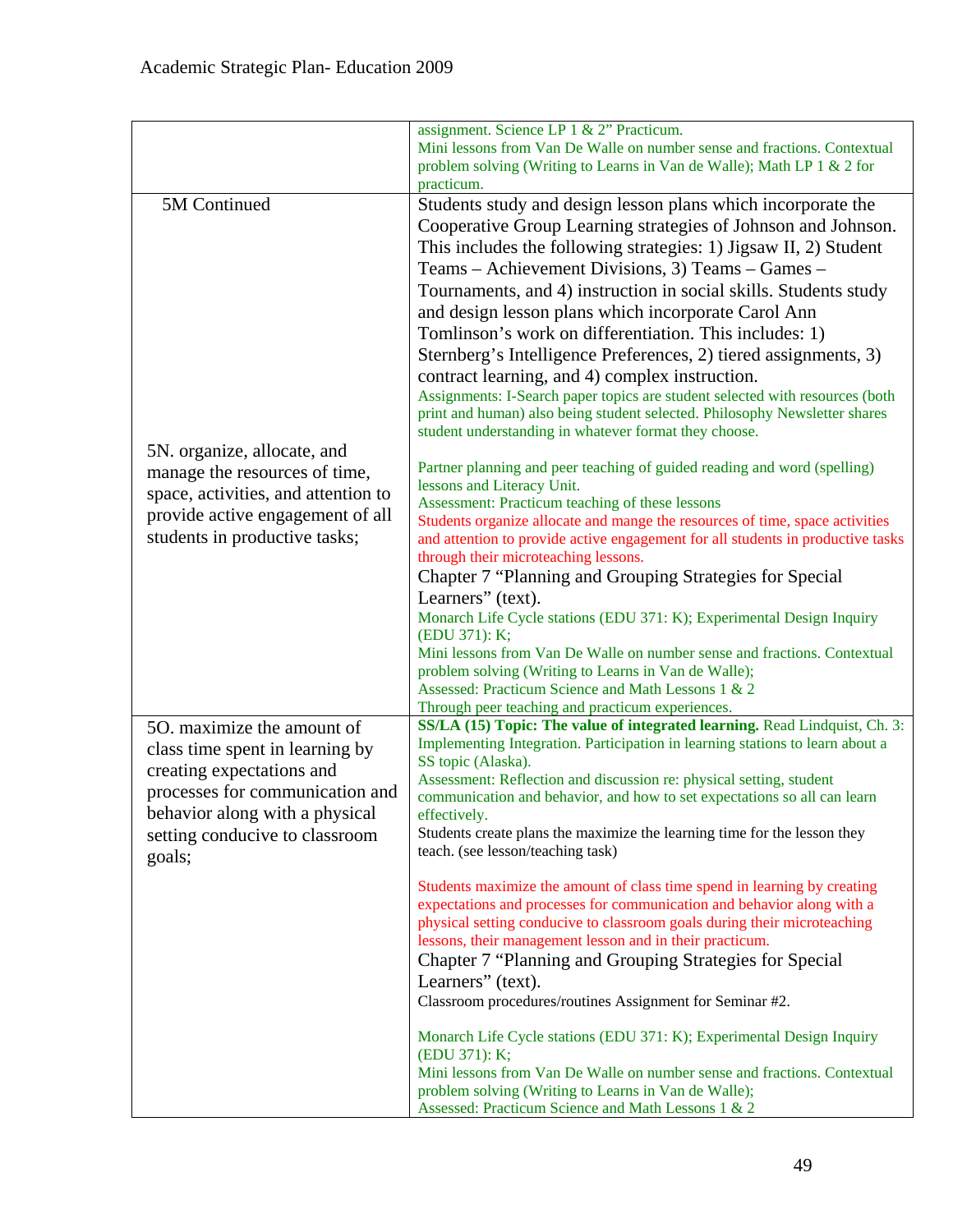| 5O Continued                                                                                                                                                           | Read and discuss: Seefeldt/Wasik, Chapter 6-Teachers Are Ready to Guide<br>Children's Social Behavior. Faber/Mazlish-How To Talk So Kids Will<br>Listen, Chapter: Engaging Cooperation,                                                                                                                                                                                                                                                                                                                                                                                                                                                                                                                                                                                                                                                 |
|------------------------------------------------------------------------------------------------------------------------------------------------------------------------|-----------------------------------------------------------------------------------------------------------------------------------------------------------------------------------------------------------------------------------------------------------------------------------------------------------------------------------------------------------------------------------------------------------------------------------------------------------------------------------------------------------------------------------------------------------------------------------------------------------------------------------------------------------------------------------------------------------------------------------------------------------------------------------------------------------------------------------------|
| 5P. develop expectations for<br>student interactions, academic                                                                                                         | Read Kriete, Morning Meeting Book and Faber & Mazlish, How to Talk So<br>Kids Will Learn throughout the semester.                                                                                                                                                                                                                                                                                                                                                                                                                                                                                                                                                                                                                                                                                                                       |
| discussions, and individual and<br>group responsibility that create a<br>positive classroom climate of<br>openness, mutual respect, support,<br>inquiry, and learning; | Students develop expectations for the lesson they teach and their advisory<br>activity. (see lesson/teaching task)<br>Students develop expectations for student interactions, academic discussion<br>and individual and group responsibility that creates a positive classroom<br>climate of openness, mutual respect, support, inquiry and learning and plan<br>carefully to communicate these expectations and processes in their Unit Plan.<br>(See EDU 351 learning task: Unit Plan)                                                                                                                                                                                                                                                                                                                                                |
|                                                                                                                                                                        | Classroom Management Assignment for Seminar #4.<br>Students develop expectations for student interactions, academic discussion<br>and individual and group responsibility that creates a positive classroom<br>climate of openness, mutual respect, support, inquiry and learning through<br>their own work in micro teaching teams and during their microteaching<br>lessons, their management lesson and in their practicum.                                                                                                                                                                                                                                                                                                                                                                                                          |
|                                                                                                                                                                        | Cooperative Learning Nicenet Discussions.<br>EDU 371 and 373: assessment of Math and Science Learning<br>with assessment of Social Skills and Cooperative Learning.<br>Classroom ground rules activity enables students to learn about and take<br>responsibility for designing the classroom climate.<br>• Candidates share responsibility for facilitating class discussion on readings.<br>Students study and design lesson plans using the work of Marzano,<br>Classroom Management that Works . Students read, discuss and are<br>assessed on the text, Teaching Exceptional, Diverse and At-Risk Students in<br>the General Education Classroom by Vaughn, Bos, and Schumm, Chapter 4<br>"Teaching Students with Emotional and Behavioral Disorders" and Chapter 8<br>"Managing Student Behavior and Promoting Social Acceptance" |
| 5Q. analyze the classroom<br>environment and make decisions                                                                                                            | Complete Class Profile with assistance from practicum classroom teacher.<br>Observe students in practicum classroom setting.                                                                                                                                                                                                                                                                                                                                                                                                                                                                                                                                                                                                                                                                                                            |
| and adjustments to enhance social<br>relationships, student motivation<br>and engagement, and productive<br>work; and                                                  | Students analyze the classroom environment and make decisions and<br>adjustments to enhance social relationships, student motivation and<br>engagement and productive work during their microteaching lessons, their<br>management lesson and in their practicum.                                                                                                                                                                                                                                                                                                                                                                                                                                                                                                                                                                       |
|                                                                                                                                                                        | Cognitive Clarity discussions centered ion: "W hat we Know about Teaching<br>Phonics".                                                                                                                                                                                                                                                                                                                                                                                                                                                                                                                                                                                                                                                                                                                                                  |
|                                                                                                                                                                        | (Assessed) Cognitive clarity section in conclusion of science and math lesson<br>plans.<br>Reflections from science and math peer & practicum teaching                                                                                                                                                                                                                                                                                                                                                                                                                                                                                                                                                                                                                                                                                  |
|                                                                                                                                                                        | Post-classroom teaching observations conversations                                                                                                                                                                                                                                                                                                                                                                                                                                                                                                                                                                                                                                                                                                                                                                                      |
|                                                                                                                                                                        | Students study and design lesson plans using the work of Marzano,                                                                                                                                                                                                                                                                                                                                                                                                                                                                                                                                                                                                                                                                                                                                                                       |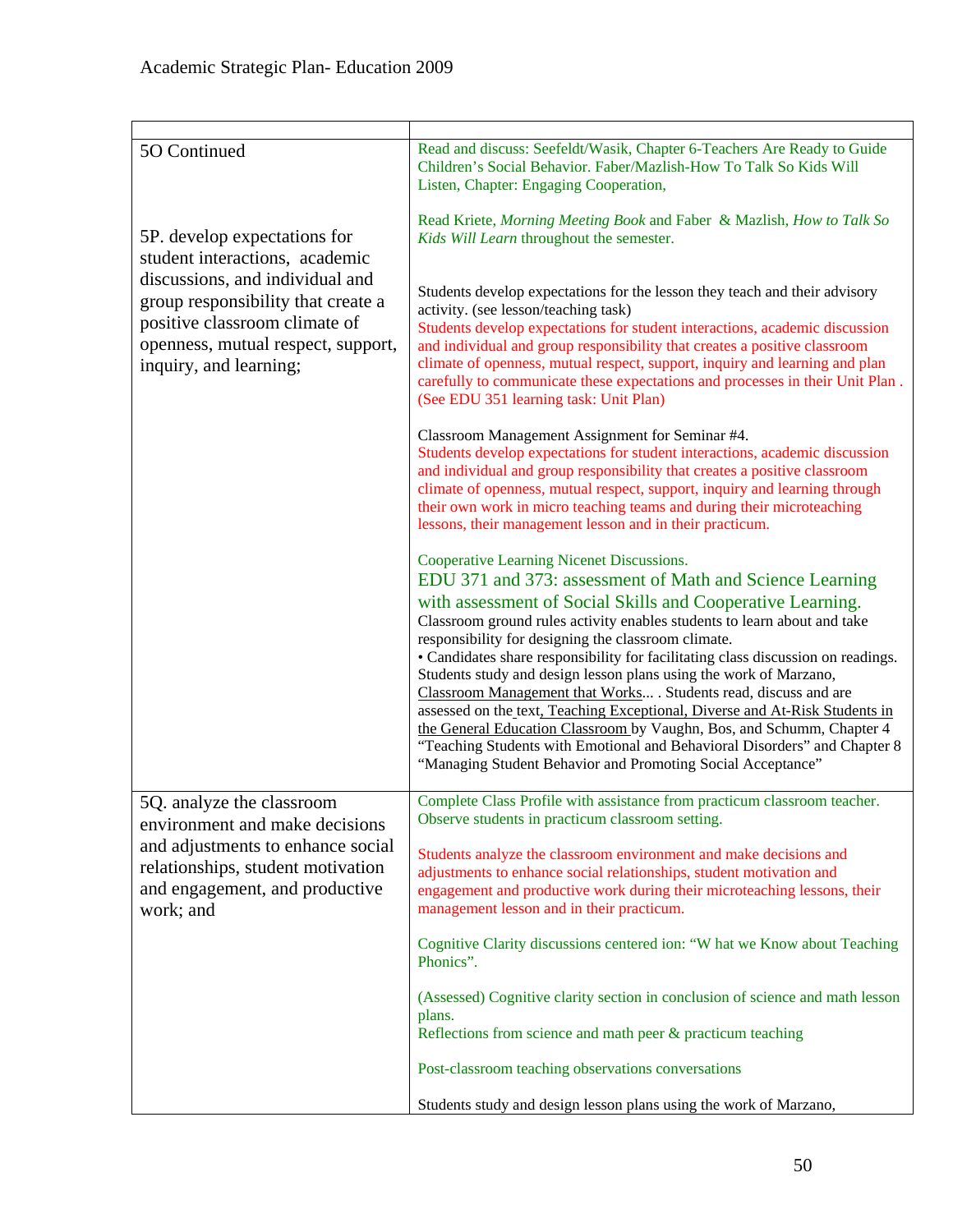|                                                                                                                                                                        | Classroom Management that Works . Students read, discuss and are<br>assessed on the text, Teaching Exceptional, Diverse and At-Risk Students in<br>the General Education Classroom by Vaughn, Bos, and Schumm, Chapter 4<br>"Teaching Students with Emotional and Behavioral Disorders" and Chapter 8<br>"Managing Student Behavior and Promoting Social Acceptance".                                                                                                                                                                                                                                                                                                                                                                                                                                                                                                                                                                                                                                                                                                                                                                                                                                                                                                                                                                                                                                                                                                                                                                                                                                                                                                                                                                                                                                                                                                                                                                                                                                                                                                                                                                                                                                                                                                                                        |
|------------------------------------------------------------------------------------------------------------------------------------------------------------------------|--------------------------------------------------------------------------------------------------------------------------------------------------------------------------------------------------------------------------------------------------------------------------------------------------------------------------------------------------------------------------------------------------------------------------------------------------------------------------------------------------------------------------------------------------------------------------------------------------------------------------------------------------------------------------------------------------------------------------------------------------------------------------------------------------------------------------------------------------------------------------------------------------------------------------------------------------------------------------------------------------------------------------------------------------------------------------------------------------------------------------------------------------------------------------------------------------------------------------------------------------------------------------------------------------------------------------------------------------------------------------------------------------------------------------------------------------------------------------------------------------------------------------------------------------------------------------------------------------------------------------------------------------------------------------------------------------------------------------------------------------------------------------------------------------------------------------------------------------------------------------------------------------------------------------------------------------------------------------------------------------------------------------------------------------------------------------------------------------------------------------------------------------------------------------------------------------------------------------------------------------------------------------------------------------------------|
|                                                                                                                                                                        | Students read Korbin's In There With the Kids, and discuss the classroom<br>environment and decision making and adjustment skills the two main<br>characters used to enhance social relationships, student motivation and<br>engagement and productive work.                                                                                                                                                                                                                                                                                                                                                                                                                                                                                                                                                                                                                                                                                                                                                                                                                                                                                                                                                                                                                                                                                                                                                                                                                                                                                                                                                                                                                                                                                                                                                                                                                                                                                                                                                                                                                                                                                                                                                                                                                                                 |
| 5R. organize, prepare students<br>for, and monitor<br>independent and group work<br>that allows for full, varied, and<br>effective participation of all<br>individuals | Partner planning and peer teaching of guided reading and word (spelling)<br>lessons and Literacy Unit (Students prepare a planning web, unit overview,<br>lesson plans for five or more integrated lessons, and teaching them in a<br>classroom during elementary methods practicum. Each component is assessed<br>formally and informally, and several lessons are observed, followed by a<br>conference and reflective writing.)<br>Assessment: Practicum teaching of these lessons<br>Students organize, prepare student for and monitor independent and group<br>work that allows for full, varied and effective participation of all individuals<br>as evidenced through their attention to these processes in their Unit Plans. .<br>(See EDU 351 learning task: Unit Plan)<br>Discussion of classroom procedures/routines - Seminar #2<br>Students organize, prepare student for and monitor independent and group<br>work that allows for full, varied and effective participation of all individuals<br>through their microteaching lessons, their management lesson and in their<br>practicum.<br>Cognitive Clarity discussions centered on: "W hat we Know about Teaching<br>Phonics".<br>(Assessed) Cognitive clarity section in conclusion of science and math lesson<br>plans.<br>Social skills and Cooperation student evaluations from practicum teaching in<br>conjunction with Science and Math Assessment of Learning Assignment in<br>electronic portfolio<br>Reflections from science and math peer $\&$ practicum teaching (A)<br>Post-classroom teaching observations conversations (A)<br>Students study and design lesson plans using the work of Marzano,<br>Classroom Management that Works . Students read, discuss and are<br>assessed on the text, Teaching Exceptional, Diverse and At-Risk Students in<br>the General Education Classroom by Vaughn, Bos, and Schumm, Chapter 4<br>"Teaching Students with Emotional and Behavioral Disorders" and Chapter 8<br>"Managing Student Behavior and Promoting Social Acceptance".<br>Students read Korbin's In There With the Kids, and discuss how the two main<br>characters organized, prepared students for and monitored independent and<br>group work that allowed for the full, varied, and effective participation of all |
| 5R. organize, prepare students                                                                                                                                         | individuals.                                                                                                                                                                                                                                                                                                                                                                                                                                                                                                                                                                                                                                                                                                                                                                                                                                                                                                                                                                                                                                                                                                                                                                                                                                                                                                                                                                                                                                                                                                                                                                                                                                                                                                                                                                                                                                                                                                                                                                                                                                                                                                                                                                                                                                                                                                 |
| for, and monitor                                                                                                                                                       |                                                                                                                                                                                                                                                                                                                                                                                                                                                                                                                                                                                                                                                                                                                                                                                                                                                                                                                                                                                                                                                                                                                                                                                                                                                                                                                                                                                                                                                                                                                                                                                                                                                                                                                                                                                                                                                                                                                                                                                                                                                                                                                                                                                                                                                                                                              |
| independent and group work<br>that allows for full, varied, and                                                                                                        |                                                                                                                                                                                                                                                                                                                                                                                                                                                                                                                                                                                                                                                                                                                                                                                                                                                                                                                                                                                                                                                                                                                                                                                                                                                                                                                                                                                                                                                                                                                                                                                                                                                                                                                                                                                                                                                                                                                                                                                                                                                                                                                                                                                                                                                                                                              |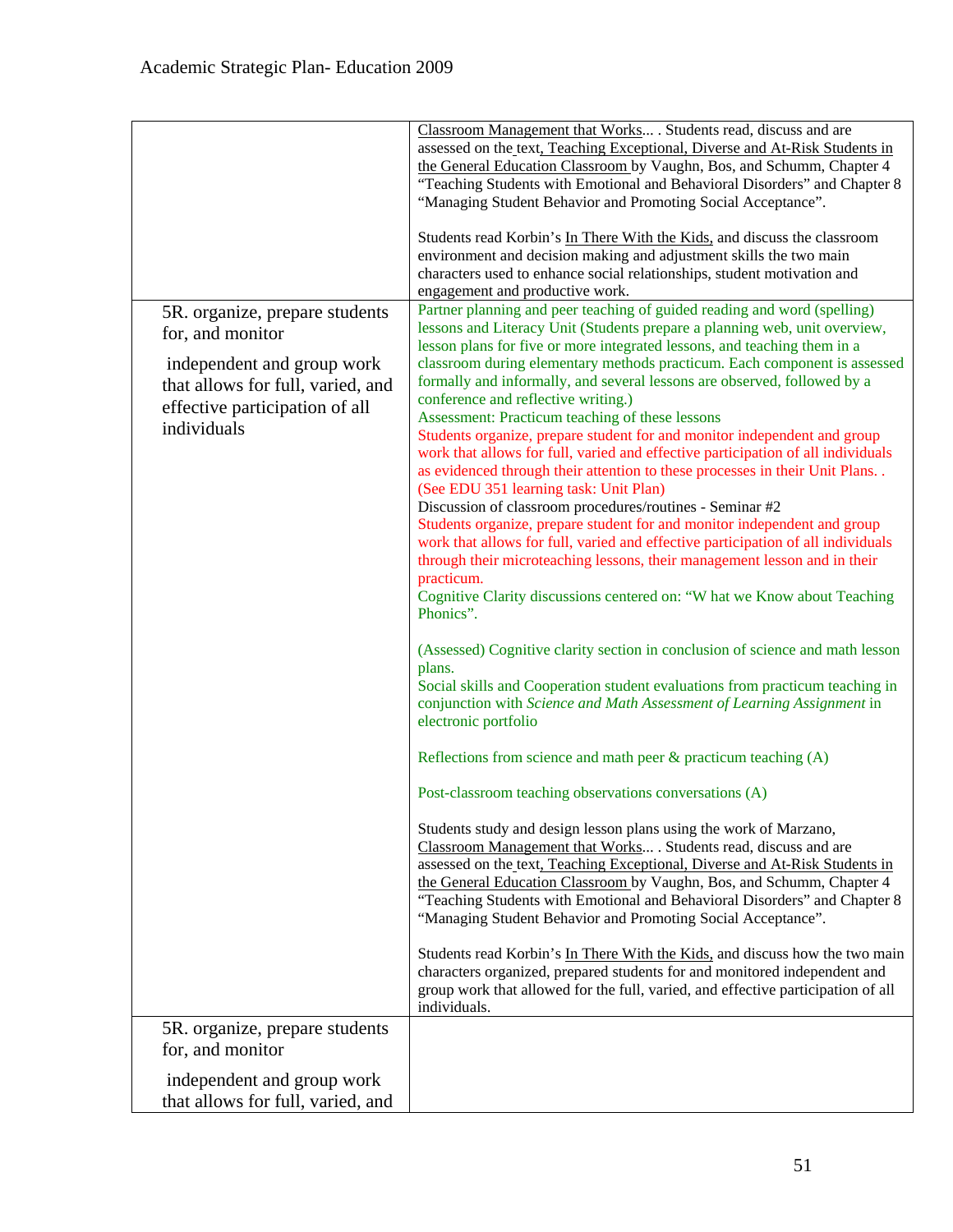| effective participation of all<br>individuals                                                                                                                                                                                                                              |                                                                                                                                                                                                                                                                                                                                                                                                                                                                                                                                                                                                                                                                                                                                                                                                                                                                                                                                                                                                                                                                                                                                               |
|----------------------------------------------------------------------------------------------------------------------------------------------------------------------------------------------------------------------------------------------------------------------------|-----------------------------------------------------------------------------------------------------------------------------------------------------------------------------------------------------------------------------------------------------------------------------------------------------------------------------------------------------------------------------------------------------------------------------------------------------------------------------------------------------------------------------------------------------------------------------------------------------------------------------------------------------------------------------------------------------------------------------------------------------------------------------------------------------------------------------------------------------------------------------------------------------------------------------------------------------------------------------------------------------------------------------------------------------------------------------------------------------------------------------------------------|
| Subpart 7. Standard 6, communication.<br>A teacher must be able to use knowledge<br>of effective verbal, nonverbal, and media<br>communication techniques to foster<br>active inquiry, collaboration, and<br>supportive interaction in the classroom.<br>The teacher must: |                                                                                                                                                                                                                                                                                                                                                                                                                                                                                                                                                                                                                                                                                                                                                                                                                                                                                                                                                                                                                                                                                                                                               |
| 6A. understand communication theory,                                                                                                                                                                                                                                       | Chap. 2<br>55-63 The Work of Lev Vygotsky                                                                                                                                                                                                                                                                                                                                                                                                                                                                                                                                                                                                                                                                                                                                                                                                                                                                                                                                                                                                                                                                                                     |
| language development, and the role of<br>language in learning;                                                                                                                                                                                                             | 63-66 Language Development<br>Class discussion (see topic: communication skills for teachers)                                                                                                                                                                                                                                                                                                                                                                                                                                                                                                                                                                                                                                                                                                                                                                                                                                                                                                                                                                                                                                                 |
|                                                                                                                                                                                                                                                                            | Variety of readings that focus on language acquisition, language and learning,<br>and specific strategies for ELL learners (see syllabus for list of current<br>readings).<br>Students explore the role of language in learning through specific readings on<br>linguicism and language identity (see syllabus for current list of readings).<br>• Language Identity paper.<br>• Class debriefing on service projects related to ELL learners.                                                                                                                                                                                                                                                                                                                                                                                                                                                                                                                                                                                                                                                                                                |
|                                                                                                                                                                                                                                                                            | Read and discuss, Seefeldt/Wasik, Chapter 11-Literacy Learning for Three-,<br>Four-, and Five-Year-Olds                                                                                                                                                                                                                                                                                                                                                                                                                                                                                                                                                                                                                                                                                                                                                                                                                                                                                                                                                                                                                                       |
| 6B. understand how cultural<br>and gender differences can<br>affect communication in the<br>classroom;                                                                                                                                                                     | Language Diversity<br>Chap. 2<br>66-67<br>132-140<br>Chap. 3<br>Culture<br>140-145<br>Gender<br>1. class reading and discussion: Because of the Kids by Obediah and<br>Teel helps students understand how culture impacts communication<br>class reading and discussion Stories of Student Teaching helps<br>2.<br>students understand how gender impacts communication<br>Readings that focus on literacy issues and needs of ELL learners (see syllabus<br>for list of current readings).<br>• Students explore the role of language in learning through specific readings<br>on linguicism and language identity (see syllabus for current list of readings).<br>• Language Identity paper.<br>• Class debriefing on service projects related to ELL learners in the local high<br>school and student observations of their performance.<br>Reading: Constructing Views of Science Tied to Issues of Quality and<br>Diversity; Social Justice in Science assignment; Literature Circles around:<br><b>Teaching Science for Social Justice</b><br>Teaching and Learning Mathematics for Social Justice in an Urban, Latino<br><b>School</b> |
| 6C. understand the importance<br>of nonverbal as well as verbal<br>communication;                                                                                                                                                                                          | Chap. 12 446 Verbal-Nonverbal Congruence<br>class discussion<br>1.<br>2.<br>Students set goal and work on their own communication<br>development. (See EDU 351 learning task: Communication skills)<br>Class ground rules activity.                                                                                                                                                                                                                                                                                                                                                                                                                                                                                                                                                                                                                                                                                                                                                                                                                                                                                                           |
| 6D. know effective verbal,<br>nonverbal, and media<br>communication techniques;                                                                                                                                                                                            | <b>Communicating Caring</b><br>Chap. 11<br>396-397<br>Chap. 12 445-448<br>Verbal-nonverbal congruence, I-messages, Active<br>Listening<br>Communication<br>Chap. 13 474-475                                                                                                                                                                                                                                                                                                                                                                                                                                                                                                                                                                                                                                                                                                                                                                                                                                                                                                                                                                   |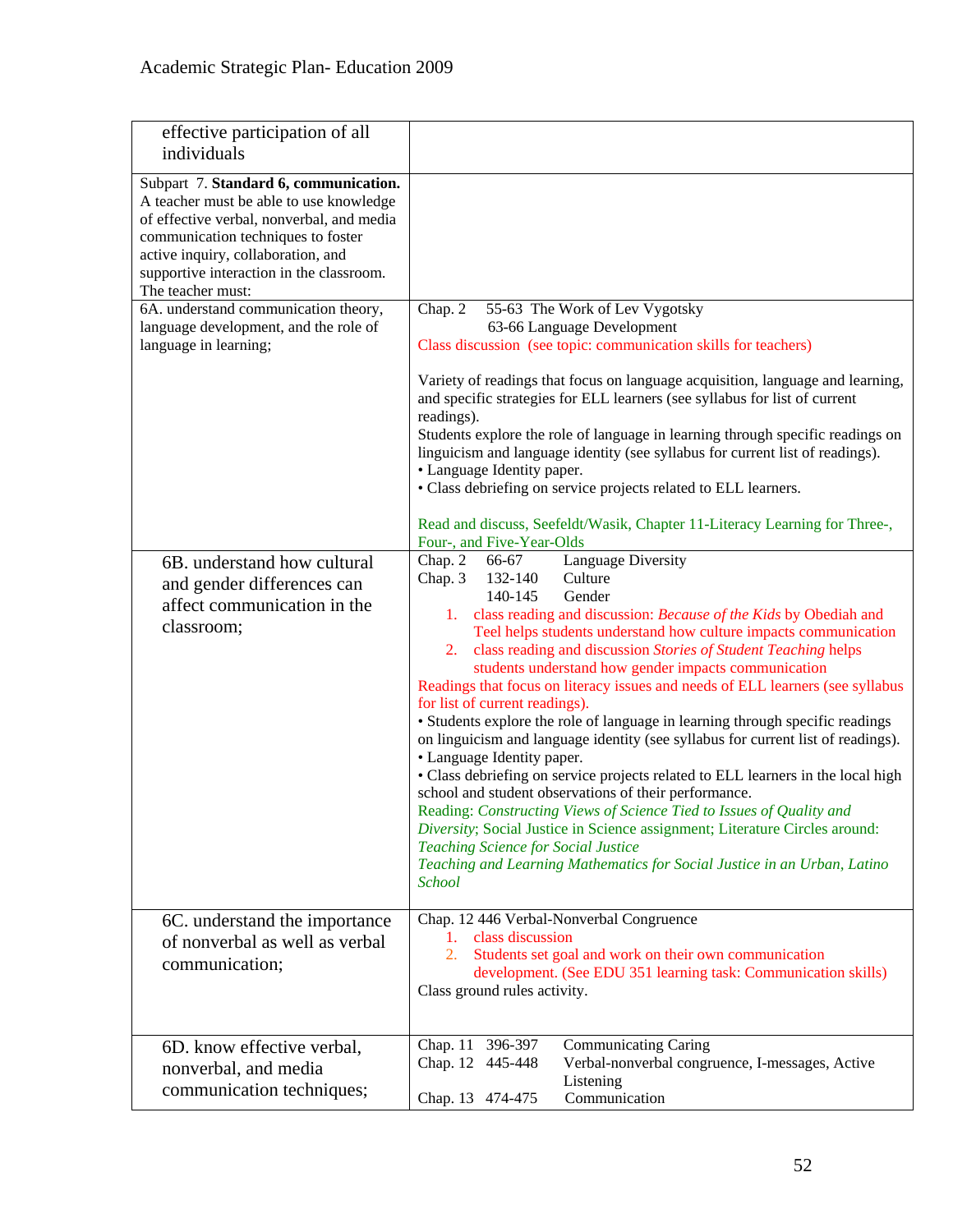|                                             | <b>Class discussion</b><br>1.<br>Students set goals and work on their own communication<br>2.<br>development. .See EDU 351 learning task: Communication skills<br>Personall/Professional Website; Group Project on Kid Pixx, Kidspiration or<br>Hyperstudio; Inspiration as a Concept Mapping Tool project.                                                                                                                                                                                                                                                                                                                                                                                                                                                                                                                                                                                                                                                                                                                                                                                                                                                                                                                                                                                                                                                                                                                                                                                                                                                                                                                                                                                                                                                                  |
|---------------------------------------------|------------------------------------------------------------------------------------------------------------------------------------------------------------------------------------------------------------------------------------------------------------------------------------------------------------------------------------------------------------------------------------------------------------------------------------------------------------------------------------------------------------------------------------------------------------------------------------------------------------------------------------------------------------------------------------------------------------------------------------------------------------------------------------------------------------------------------------------------------------------------------------------------------------------------------------------------------------------------------------------------------------------------------------------------------------------------------------------------------------------------------------------------------------------------------------------------------------------------------------------------------------------------------------------------------------------------------------------------------------------------------------------------------------------------------------------------------------------------------------------------------------------------------------------------------------------------------------------------------------------------------------------------------------------------------------------------------------------------------------------------------------------------------|
|                                             | Nuts and Bolts of Cooperative Learning; Cooperative Learn via Nicenet                                                                                                                                                                                                                                                                                                                                                                                                                                                                                                                                                                                                                                                                                                                                                                                                                                                                                                                                                                                                                                                                                                                                                                                                                                                                                                                                                                                                                                                                                                                                                                                                                                                                                                        |
|                                             | Students make a presentation to the class on a current event using technology,<br>producing a research paper and setting up a display. The studentsts are<br>assessed on a rubric.                                                                                                                                                                                                                                                                                                                                                                                                                                                                                                                                                                                                                                                                                                                                                                                                                                                                                                                                                                                                                                                                                                                                                                                                                                                                                                                                                                                                                                                                                                                                                                                           |
| 6E. understand the power of<br>language for | <b>Vygotsky's Work: Instructional Strategies</b><br>Chap. 2<br>58-63<br>96-100<br>Promoting Psychosocial and Self-Concept<br>Chap. 3<br>Development: Instructional Strategies                                                                                                                                                                                                                                                                                                                                                                                                                                                                                                                                                                                                                                                                                                                                                                                                                                                                                                                                                                                                                                                                                                                                                                                                                                                                                                                                                                                                                                                                                                                                                                                                |
| fostering self-expression,<br>identity      | class discussion<br>1.<br>Students set goals and work on their own<br>2.<br>communication<br>development See EDU 351 learning task: Communication skills                                                                                                                                                                                                                                                                                                                                                                                                                                                                                                                                                                                                                                                                                                                                                                                                                                                                                                                                                                                                                                                                                                                                                                                                                                                                                                                                                                                                                                                                                                                                                                                                                     |
| development, and learning;                  | In-class activities on specific literacy strategies, including: a) Pre- and post-<br>reading activities, b) Anticipation guide, c) KWL, d) Think-aloouds, e) Frayer<br>model, f) Concept Question Chain, g) QARs, h) strategies for previewing a<br>textbook, I) Book Talks, j) Graphic organizers, k) Read, Write & Talk, l)<br>strategies for teaching vocabulary.<br>* Reading assignments from Teaching Reading in the Content Areas by<br>Billmeyer & Barton.<br>* Other reading assignments from course packet such as "Getting started:<br>Manageable literacy practices," "Levels of writing," "Evaluation of writing,"<br>and others. Specific readings may vary by semester. See current syllabus.<br>· Journal assignment #2.<br>• Literacy autobiography assignment.<br>The students listen to a guest speaker who has the topic of "understanding the<br>power of language for fostering self-expression, identity development and<br>learning" and they respond to this with a reflective paper.<br>Throughout the semester: Six Trait Writing course pack, Fletcher &<br>Portalupi, & Cunningham. Application and assessment through Family<br>Stories Project and Presentation.<br>58-63 Vygotsky's Work: Instructional Strategies<br>Chap. 2<br>96-100 Promoting Psychosocial and Self-Concept<br>Chap. 3<br><b>Development: Instructional Strategies</b><br>Variety of readings on language (see syllabus for current readings). Recently<br>used texts include Nieto, "We Speak In Many Tongues"; Suarez-Orozco,<br>"Children of Immigration in School"; Irujo, "Do You Know Why They All<br>Talk At Once?"; and Look At Me When I Talk To You.<br>• Language Identity paper.<br>Read and discuss, Chapter 12: Language Arts for Three-, Four-, and Five- |
| 6F. use effective listening<br>techniques;  | Year-Olds from Seefeldt/Wasik<br>I-Messages and Active Listening<br>Chap. 12 446-448<br>In-class activity on TET (See Class #43)                                                                                                                                                                                                                                                                                                                                                                                                                                                                                                                                                                                                                                                                                                                                                                                                                                                                                                                                                                                                                                                                                                                                                                                                                                                                                                                                                                                                                                                                                                                                                                                                                                             |
|                                             | Students will discuss the use of effective listening techniques and apply them<br>in all teaching microteaching and practicum interactions.<br>Students use effective listening techniques in their team meetings. (see                                                                                                                                                                                                                                                                                                                                                                                                                                                                                                                                                                                                                                                                                                                                                                                                                                                                                                                                                                                                                                                                                                                                                                                                                                                                                                                                                                                                                                                                                                                                                      |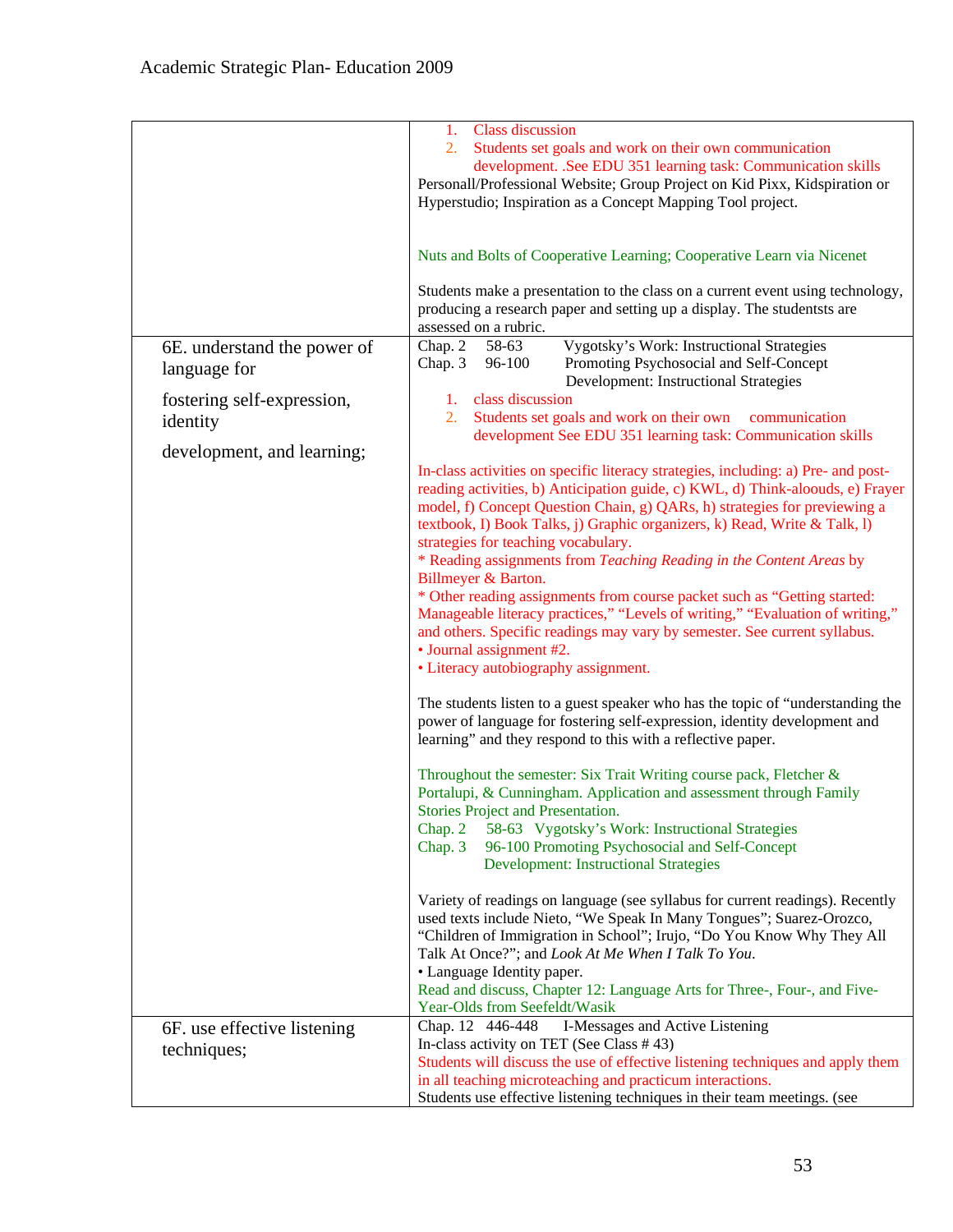|                                          | learning tasks)                                                                                                                                                                                                                                                                                                                                                                                                                                                 |
|------------------------------------------|-----------------------------------------------------------------------------------------------------------------------------------------------------------------------------------------------------------------------------------------------------------------------------------------------------------------------------------------------------------------------------------------------------------------------------------------------------------------|
|                                          | 1.Class discussion<br>2. Students set goals and work on their own communication development See<br>EDU 351 learning task: Communication skills                                                                                                                                                                                                                                                                                                                  |
|                                          | Skills in discussion, listening and questioning are evaluated individually and<br>holistically throughout the course. Students write one or more essential<br>question(s) for each chapter of Warriors Don't Cry and Bury My Heart at<br>Wounded Knee. The students use readings on the essential question to learn to<br>develop the questions. The students are evaluated on their discussion<br>contributions and listening skills using class room rubrics. |
|                                          | SS/LA (12), Rdg (13), Rdg (17), Rdg (28), SS/LA (31 & 32) Peer review of<br>peer teaching, oral and written.                                                                                                                                                                                                                                                                                                                                                    |
|                                          | Peer reviews from peer teaching, philosophy newsletter, practicum teachings,<br>oral and written.                                                                                                                                                                                                                                                                                                                                                               |
| 6G. foster sensitive<br>communication by | Students will discuss (using both the Pitton and Obediah and<br>Teel texts) the importance of fostering sensitive communication                                                                                                                                                                                                                                                                                                                                 |
| and among all students in the<br>class;  | and by and among all students in class and apply this in their<br>microteaching and practicum.                                                                                                                                                                                                                                                                                                                                                                  |
|                                          | 1. Class discussion<br>Students set goals and work on their own communication<br>2.<br>development .See EDU 351 learning task: Communication skills                                                                                                                                                                                                                                                                                                             |
|                                          | Skills in discussion, listening and questioning are evaluated individually and<br>holistically throughout the course. Students write one or more essential<br>question(s) for each chapter of Warriors Don't Cry and Bury My Heart at<br>Wounded Knee. The students use readings on the essential question to learn to<br>develop the questions. The students are evaluated on their discussion<br>contributions and listening skills using class rubrics.      |
|                                          | Read Kriete, Morning Meeting Book and Faber & Mazlish, How to Talk So<br>Kids Will Learn throughout the semester.<br>Reading: Constructing Views of Science Tied to Issues of Quality and<br>Diversity; Social Justice in Science assignment; Literature Circles around:<br>Teaching Science for Social Justice; Academic Controversy of Inclusion and<br><b>Pull Out Programs</b><br>• Class groundrules activity.                                             |
|                                          | Class discussions (partner, small group and whole group                                                                                                                                                                                                                                                                                                                                                                                                         |
| 6H. use effective                        | Students use effective communication strategies in conveying ideas and<br>information and in asking questions as demonstrated in their microteaching                                                                                                                                                                                                                                                                                                            |
| communication                            | lesson, management lesson and practicum lessons.                                                                                                                                                                                                                                                                                                                                                                                                                |
| strategies in conveying ideas<br>and     | Students use effective communication strategies in conveying ideas and<br>information and in asking questions as demonstrated in the lesson they teach                                                                                                                                                                                                                                                                                                          |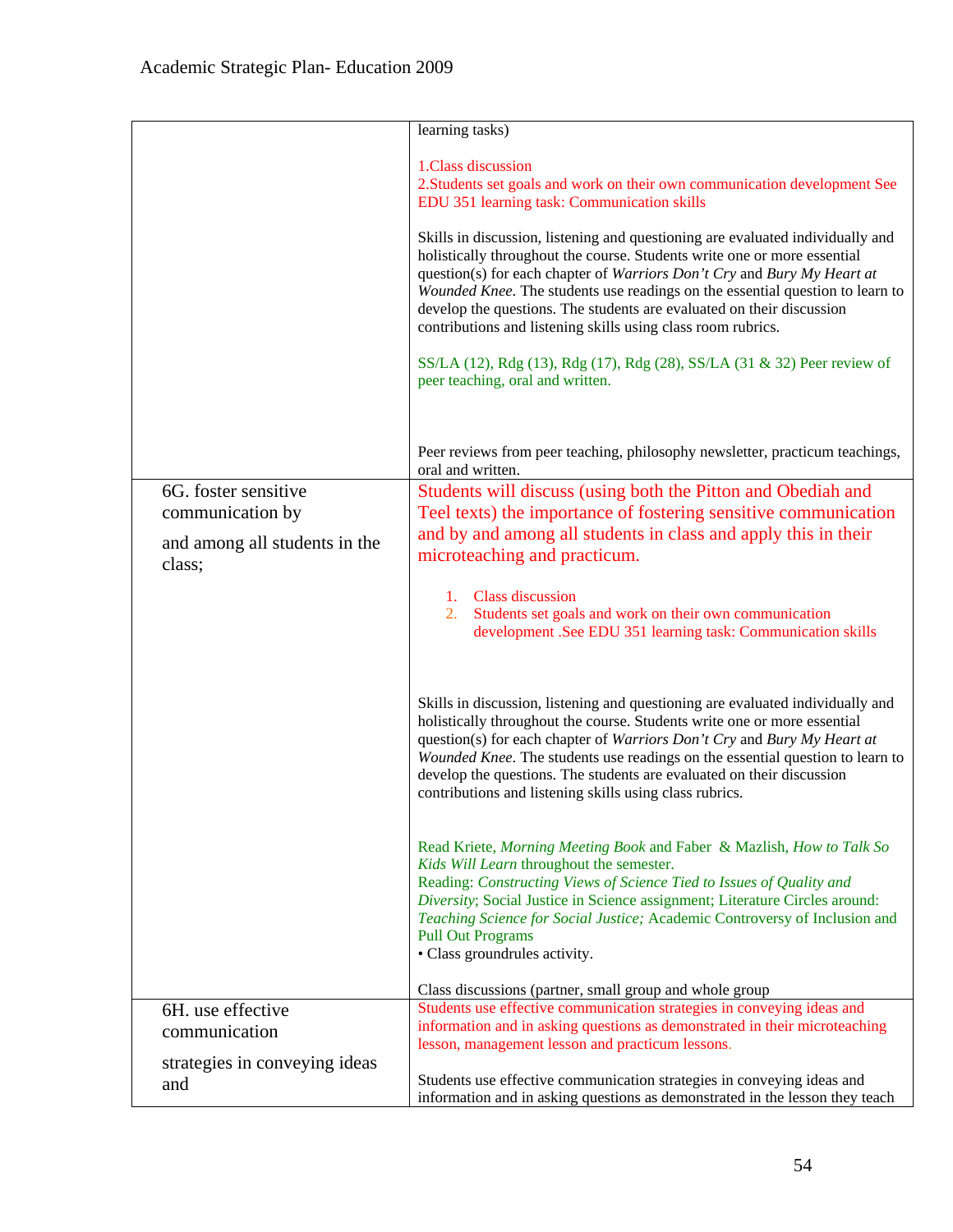| information and in asking                                                                | to the class.                                                                                                                                                                                                                                                                                                                                                                                   |
|------------------------------------------------------------------------------------------|-------------------------------------------------------------------------------------------------------------------------------------------------------------------------------------------------------------------------------------------------------------------------------------------------------------------------------------------------------------------------------------------------|
| questions;                                                                               |                                                                                                                                                                                                                                                                                                                                                                                                 |
|                                                                                          | 1. Class reading & discussion Marazano text                                                                                                                                                                                                                                                                                                                                                     |
|                                                                                          | Students set goals and work on their own communication<br>2.<br>development . See EDU 351 Learning task: Questioning task                                                                                                                                                                                                                                                                       |
|                                                                                          |                                                                                                                                                                                                                                                                                                                                                                                                 |
|                                                                                          | Skills in discussion, listening and questioning are evaluated individually and<br>holistically throughout the course. Students write one or more essential<br>question(s) for each chapter of Warriors Don't Cry and Bury My Heart at<br>Wounded Knee. The students use readings on the essential question to learn to<br>develop the questions. The students are evaluated on their discussion |
|                                                                                          | contributions and listening skills using class room rubrics.                                                                                                                                                                                                                                                                                                                                    |
|                                                                                          | Academic Controversy regarding Pluto                                                                                                                                                                                                                                                                                                                                                            |
|                                                                                          | Academic Controversy of "Inclusion and Pull Out Programs"<br>Fish Bowl in Cooperative Learning with Social Justice and Issues of Quality<br>and Gender.                                                                                                                                                                                                                                         |
|                                                                                          | Practicum teaching                                                                                                                                                                                                                                                                                                                                                                              |
| 6I. support and expand learner                                                           | Journal assignments.                                                                                                                                                                                                                                                                                                                                                                            |
| expression in speaking, writing,<br>and other                                            | · In-class strategy practice.<br>• Reading Apprenticeship assignment.                                                                                                                                                                                                                                                                                                                           |
| media;                                                                                   | Course activity: brainstorm of possible ways to use writing in content<br>areas (produces at least 30 ideas)                                                                                                                                                                                                                                                                                    |
|                                                                                          | Read Kriete, Morning Meeting Book and Faber & Mazlish, How to Talk So<br>Kids Will Learn throughout the semester.                                                                                                                                                                                                                                                                               |
|                                                                                          | Assignment: Development as a Teacher of Inquiry; Reflections on Peer and<br><b>Practicum Teaching</b>                                                                                                                                                                                                                                                                                           |
|                                                                                          | Reflections on Peer and Practicum Teaching                                                                                                                                                                                                                                                                                                                                                      |
|                                                                                          | Power Point Multi-Media Presentation; Excel Spread Sheet and Higher<br>Levels of Thinking; Inspiration as a Visual Layered Concept Mapping Tool;<br>Personal/Professional Website                                                                                                                                                                                                               |
| 6J. know how to ask questions and                                                        | Chap. 7 248-261 Cognitive Processes in Information Processing                                                                                                                                                                                                                                                                                                                                   |
| stimulate discussion in different ways for<br>particular purposes, including probing for | Chap. 8 295-296 Inquiry<br><b>Reciprocal Questioning</b><br>299                                                                                                                                                                                                                                                                                                                                 |
| learner understanding, helping students                                                  | Chap. 9 324-328 Helping Learners Become Better problem Solvers:                                                                                                                                                                                                                                                                                                                                 |
| articulate their ideas and thinking                                                      | <b>Instructional Strategies</b>                                                                                                                                                                                                                                                                                                                                                                 |
| processes, promoting productive risk-                                                    | 328-330<br>Using Technology to improve Problem-Solving                                                                                                                                                                                                                                                                                                                                          |
| taking and problem-solving, facilitating<br>factual recall, encouraging convergent       | Ability<br>Chap. 11<br>404-419 Instructional Variables: Developing Interest in                                                                                                                                                                                                                                                                                                                  |
| and divergent thinking, stimulating                                                      | Learning Activities                                                                                                                                                                                                                                                                                                                                                                             |
| curiosity, and helping students to                                                       | Chap. 13 478-481<br>Questioning                                                                                                                                                                                                                                                                                                                                                                 |
| question;                                                                                | Students demonstrate their ability to ask questions and stimulate discussion in                                                                                                                                                                                                                                                                                                                 |
|                                                                                          | different ways for particular purposes  as demonstrated in their                                                                                                                                                                                                                                                                                                                                |
|                                                                                          | microteaching lessons, management lesson, practicum lessons as well as the                                                                                                                                                                                                                                                                                                                      |
|                                                                                          | discussion they lead in class.                                                                                                                                                                                                                                                                                                                                                                  |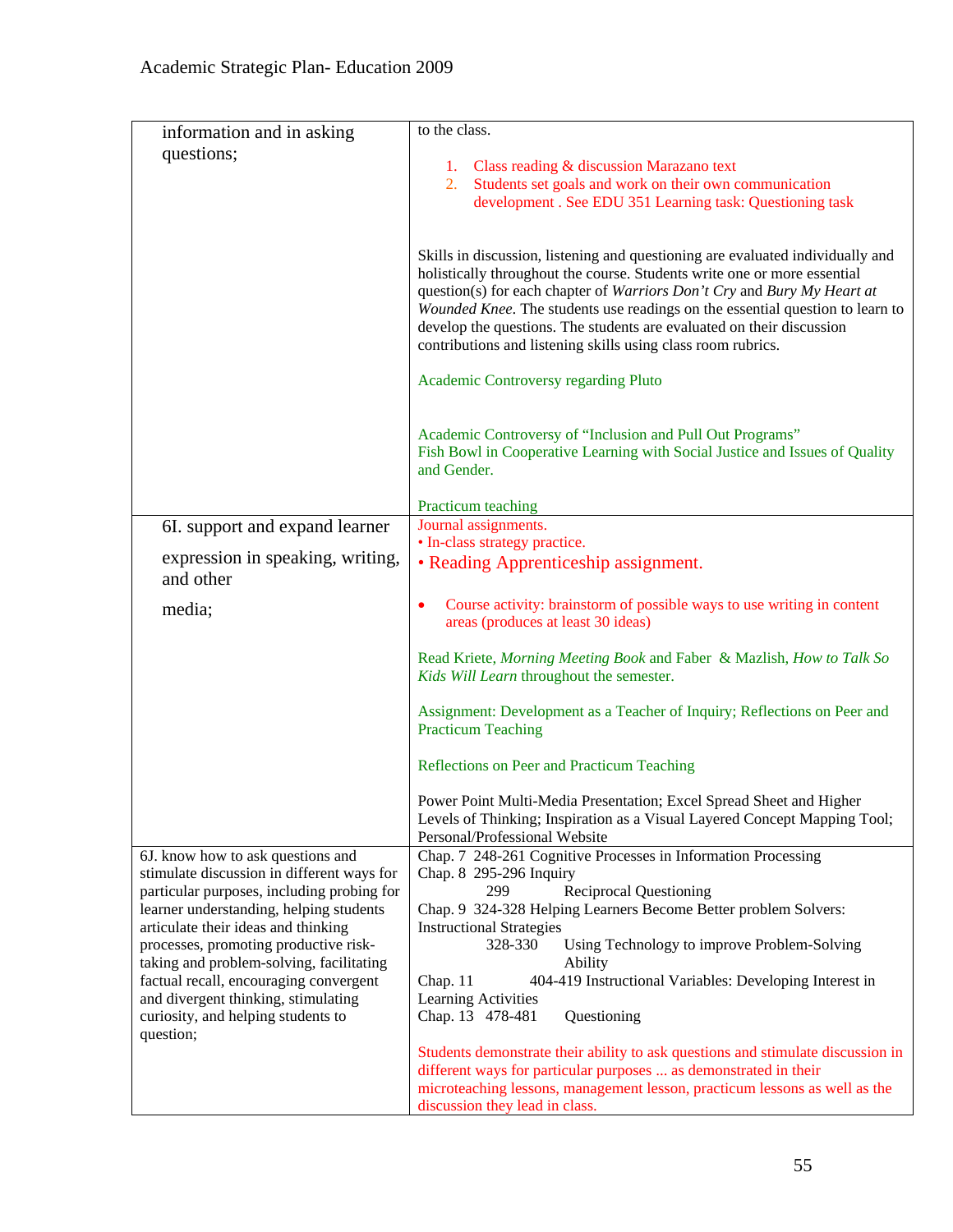|                                                                                                                                                                           | class reading & discussion Marazano text<br>1.<br>Students demonstrate their ability to ask questions and stimulate<br>2.<br>discussion in different ways for particular purposes (See EDU 351<br>Learning task: Questioning task)<br>Skills in discussion, listening and questioning are evaluated individually and<br>holistically throughout the course. Students write one or more essential<br>question(s) for each chapter of Warriors Don't Cry and Bury My Heart at<br>Wounded Knee. The students use readings on the essential question to learn to<br>develop the questions. The students are evaluated on their discussion<br>contributions and listening skills using class rubrics.<br>Assignment: Each student is assigned to facilitate discussion of at least one<br>class meeting.<br>SS/LA (30) Topic: Keeping learning active and student-centered. Read<br>Lindquist Ch. 6. Students write reflective response to chapter<br>Candidates are assigned to facilitate discussion of at least one class period.<br>Academic Controversy of "Inclusion and Pull Out Programs"; How to access<br>higher orders of thinking when we teach; Fish Bowl in Cooperative Learning<br>with Social Justice and Issues of Quality and Gender; Teaching Science for<br>Social Justice Lit Circles; Inquiry Cycle of Learning in science; Cognitive |
|---------------------------------------------------------------------------------------------------------------------------------------------------------------------------|--------------------------------------------------------------------------------------------------------------------------------------------------------------------------------------------------------------------------------------------------------------------------------------------------------------------------------------------------------------------------------------------------------------------------------------------------------------------------------------------------------------------------------------------------------------------------------------------------------------------------------------------------------------------------------------------------------------------------------------------------------------------------------------------------------------------------------------------------------------------------------------------------------------------------------------------------------------------------------------------------------------------------------------------------------------------------------------------------------------------------------------------------------------------------------------------------------------------------------------------------------------------------------------------------------------------------------------------------------|
|                                                                                                                                                                           | Clarity in teaching; Bringing it All Together: Teaching Against the Grain.                                                                                                                                                                                                                                                                                                                                                                                                                                                                                                                                                                                                                                                                                                                                                                                                                                                                                                                                                                                                                                                                                                                                                                                                                                                                             |
| 6K. use a variety of media<br>communication tools, including<br>audiovisual aids and computers,<br>including educational technology, to<br>enrich learning opportunities. | Excel Spread Sheet and Higher Levels of Thinking<br>Scanning (Class #2)<br>Digital Camera (Class #2)<br>IMovie (Class #13)<br>Desktop Publishing Project (Class #4)<br>Webquest Project (Class #8)<br>Multimedia Project (Class #12)<br>Power Point Multi-Media Presentation; Excel Spread Sheet and Higher<br>Levels of Thinking; Inspiration as a Visual Layered Concept Mapping Tool;<br>Personal/Professional Website<br>Group Project in Kid Pixx, Kidspiration or Hyperstudio and Web Quest<br>project.                                                                                                                                                                                                                                                                                                                                                                                                                                                                                                                                                                                                                                                                                                                                                                                                                                          |
|                                                                                                                                                                           | Students use a variety of media communication tools, including audiovisual<br>and computers and technology to enrich learning opportunities in their<br>microteaching lessons                                                                                                                                                                                                                                                                                                                                                                                                                                                                                                                                                                                                                                                                                                                                                                                                                                                                                                                                                                                                                                                                                                                                                                          |
|                                                                                                                                                                           | Students plan for the use of a variety of media communication tools,<br>including audiovisual and computers and technology to enrich learning<br>opportunities in their unit plan. (See EDU 351 unit plan)                                                                                                                                                                                                                                                                                                                                                                                                                                                                                                                                                                                                                                                                                                                                                                                                                                                                                                                                                                                                                                                                                                                                             |
|                                                                                                                                                                           | Peer teaching and practicum: students use communication tools available to<br>them and appropriate for their lessons and the setting.<br>Portfolio requires technology evidence.                                                                                                                                                                                                                                                                                                                                                                                                                                                                                                                                                                                                                                                                                                                                                                                                                                                                                                                                                                                                                                                                                                                                                                       |
|                                                                                                                                                                           | Inspiration software: Developing as a Teacher of Inquiry assignment;<br>PowerPoint: Comparative Analysis of Mathematics Curricula; Excel for<br>Monarch growth and data analysis.                                                                                                                                                                                                                                                                                                                                                                                                                                                                                                                                                                                                                                                                                                                                                                                                                                                                                                                                                                                                                                                                                                                                                                      |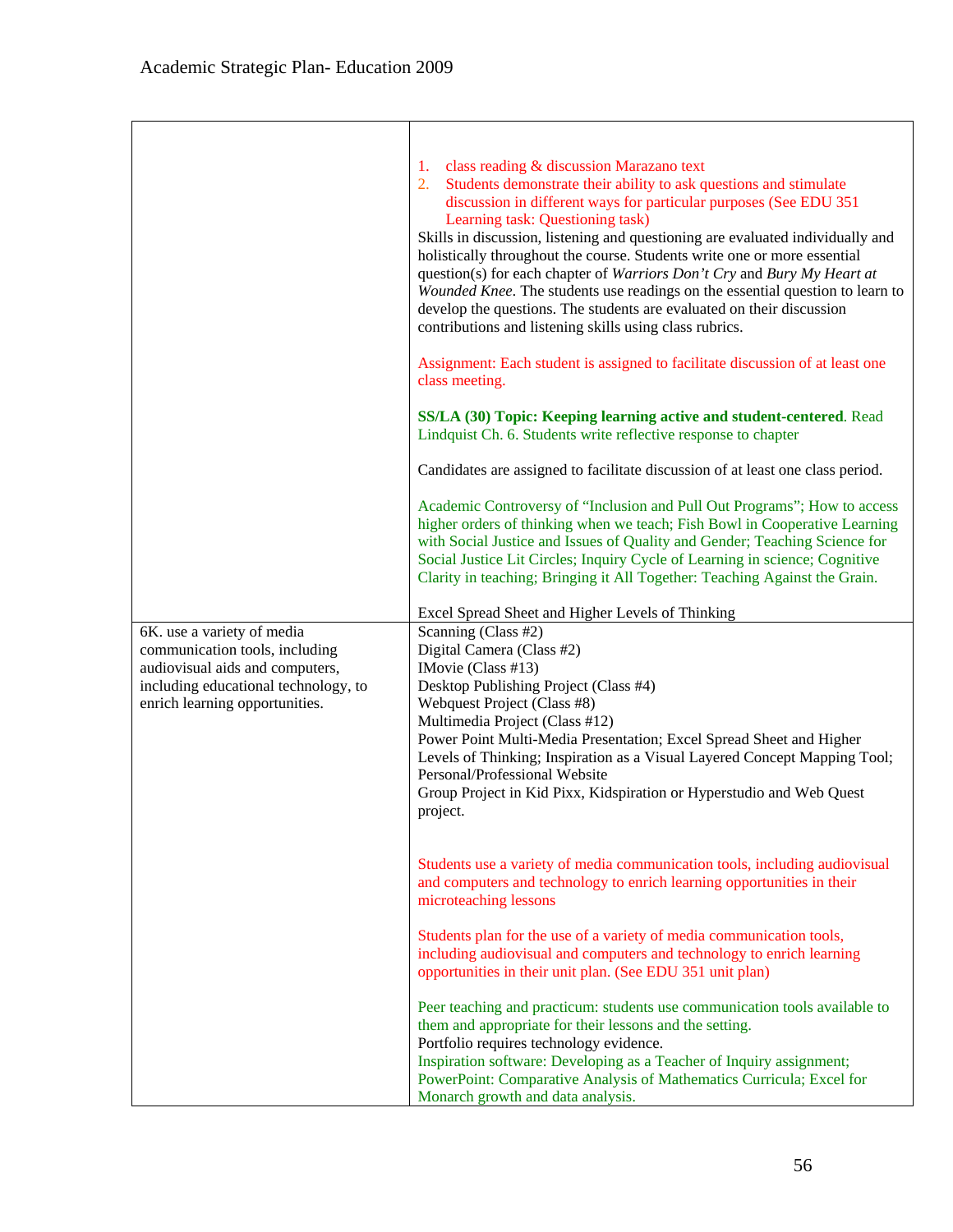|                                                                                                                                                                                                                             | Practicum opportunities are dependent on technology available in the<br>practicum classroom. Other uses as needed or selected for assignments.                                                                                                                                                                                 |
|-----------------------------------------------------------------------------------------------------------------------------------------------------------------------------------------------------------------------------|--------------------------------------------------------------------------------------------------------------------------------------------------------------------------------------------------------------------------------------------------------------------------------------------------------------------------------|
| Subpart. 8. Standard 7, planning<br>instruction. A teacher must be able to<br>plan and manage instruction based<br>upon knowledge of subject matter,<br>students, the community, and<br>curriculum goals. The teacher must: |                                                                                                                                                                                                                                                                                                                                |
| 7A. understand learning theory, subject<br>matter,<br>curriculum development, and student<br>development and know how to use this<br>knowledge in planning instruction to                                                   | Students prepare a planning web, unit overview, lesson plans for five or more<br>integrated lessons, and teaching them in a classroom during elementary<br>methods practicum. Each component is assessed formally and informally, and<br>several lessons are observed, followed by a conference and reflective writing.        |
| meet curriculum goals;                                                                                                                                                                                                      | Chap. 6<br>194-231<br>Behaviorism and Social Cognitive Theory<br>Chap. 7<br>234-274<br>Cognitive Views of Learning<br>Chap. 8<br>278-307<br><b>Constructing Understanding</b><br>310-344<br><b>Complex Cognitive Processes</b><br>Chap. 9                                                                                      |
|                                                                                                                                                                                                                             | Students apply their knowledge of learning theory, subject matter, curriculum<br>development and student development in their unit and lesson plan.                                                                                                                                                                            |
|                                                                                                                                                                                                                             | Students apply their knowledge of learning theory, subject<br>matter, curriculum development and student development in<br>their lesson plans for their unit plan. (See EDU 351 unit plan)                                                                                                                                     |
|                                                                                                                                                                                                                             | Students demonstrate their understanding of learning theory in their<br>microteaching and practicum.                                                                                                                                                                                                                           |
|                                                                                                                                                                                                                             | Students explore subject matter and learning theory in teaching the social<br>studies through reading and discussion of Social Studies for Secondary<br>Schools by Alan Singer et al, and Teaching Economics as if People Mattered<br>by Tamara Giecek et al.                                                                  |
|                                                                                                                                                                                                                             | <i>Inquire Within:</i> Chapters 3, 4, 5; using the Inquiry Cycle to frame science<br>lesson plans.                                                                                                                                                                                                                             |
|                                                                                                                                                                                                                             | Elementary and Middle School Mathematics: Chapters 1-18; Developing<br>math lesson plans with Lesh model delineated.                                                                                                                                                                                                           |
|                                                                                                                                                                                                                             | Students prepare a planning web, unit overview, lesson plans for five<br>integrated lessons, and teach them in a kindergarten classroom during<br>kindergarten methods practicum. Each component is assessed formally and<br>informally, and several lessons are observed, followed by a conference and<br>reflective writing. |
| 7B. plan instruction using                                                                                                                                                                                                  | Students prepare a planning web, unit overview, lesson plans for five or more                                                                                                                                                                                                                                                  |
| contextual considerations that                                                                                                                                                                                              | integrated lessons, and teaching them in a classroom during elementary<br>methods practicum. Each component is assessed formally and informally, and                                                                                                                                                                           |
| bridge curriculum and student<br>experiences;                                                                                                                                                                               | several lessons are observed, followed by a conference and reflective writing.<br>Chap. 13 464-472<br>Planning for Instruction                                                                                                                                                                                                 |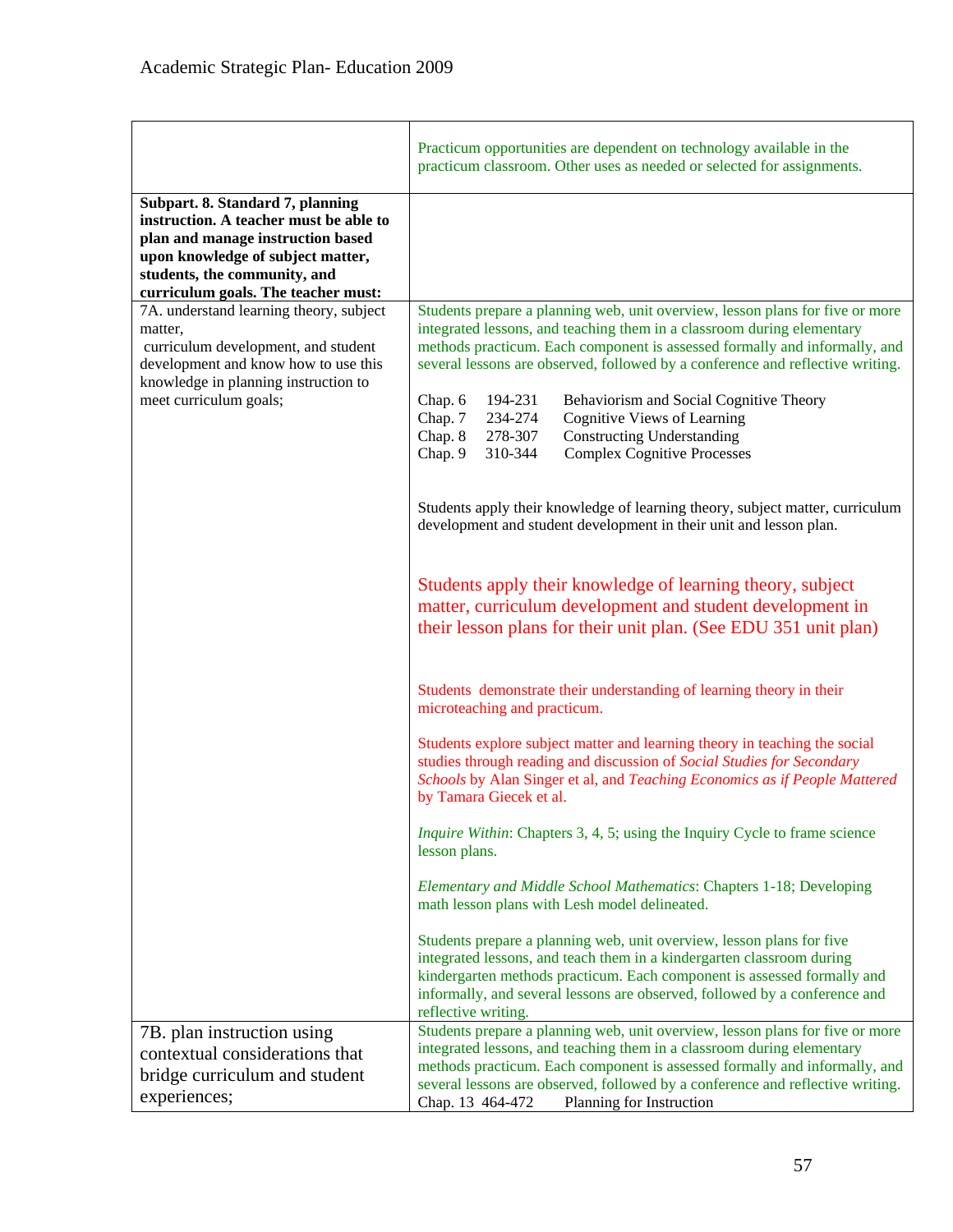| 7C. plan instructional programs<br>that accommodate individual<br>student learning styles and<br>performance modes; | Students plan instruction using contextual considerations that bridge<br>curriculum and student experiences via the use of their 'vitural class' in the<br>planning of their unit and lesson.<br>Students plan instruction using contextual considerations that bridge<br>curriculum and student experiences in the planning for their 'assigned virtual<br>class' for their unit plan. (See EDU 351 unit plan)<br>Students plan instruction using contextual considerations that bridge<br>curriculum and student experiences in their microteaching and the specifics of<br>their practicum assignment.<br>Monarch rearing and life cycle;<br>Using contextual stories to develop math concepts (Number sense and<br>fractions);<br>Students plan instruction using contextual considerations that bridge<br>curriculum and student experiences. All lesson plans must show assessing<br>prior knowledge, strategies from the Carol Ann Tomlinson Differentiation<br>materials and/or the ASCD Cooperative Learning materials. Students also<br>incorporate the Marzano, Classroom Management That Works materials.<br>Students prepare a planning web, unit overview, lesson plans for five<br>integrated lessons, and teach them in a kindergarten classroom during<br>kindergarten methods practicum. Each component is assessed formally and<br>informally, and several lessons are observed, followed by a conference and<br>reflective writing.<br>Chap. 4. 128-129 Learning Styles. In-class exercises on learning styles (See<br>Class $#23$ )<br>Students read and discuss how to plan instruction that accommodates<br>individual student learning styles and performance modes and implement this<br>in their unit and lesson. See concepts for Question #6.<br>Students plan instruction that accommodates individual student learning<br>styles and performance modes and implement this in their unit plan. (See<br>EDU 351 unit plan)<br>Students plan instruction that accommodates individual student learning<br>styles and performance modes and implement this in their microteaching<br>lessons. |
|---------------------------------------------------------------------------------------------------------------------|-------------------------------------------------------------------------------------------------------------------------------------------------------------------------------------------------------------------------------------------------------------------------------------------------------------------------------------------------------------------------------------------------------------------------------------------------------------------------------------------------------------------------------------------------------------------------------------------------------------------------------------------------------------------------------------------------------------------------------------------------------------------------------------------------------------------------------------------------------------------------------------------------------------------------------------------------------------------------------------------------------------------------------------------------------------------------------------------------------------------------------------------------------------------------------------------------------------------------------------------------------------------------------------------------------------------------------------------------------------------------------------------------------------------------------------------------------------------------------------------------------------------------------------------------------------------------------------------------------------------------------------------------------------------------------------------------------------------------------------------------------------------------------------------------------------------------------------------------------------------------------------------------------------------------------------------------------------------------------------------------------------------------------------------------------------------------------------------------------------------------|
|                                                                                                                     | Developing lesson plans in math that reflects reflective of the Lesh model.<br>Students write lesson plans that demonstrate accommodation for learning<br>styles and performance modes by incorporating the following: Carol Ann                                                                                                                                                                                                                                                                                                                                                                                                                                                                                                                                                                                                                                                                                                                                                                                                                                                                                                                                                                                                                                                                                                                                                                                                                                                                                                                                                                                                                                                                                                                                                                                                                                                                                                                                                                                                                                                                                        |
|                                                                                                                     | Tomlinson's differentiation strategies which include: contract learning, tiered<br>assignments, complex instruction, Sternberg's Intelligence Preferences;<br>Johnson and Johnson's Cooperative Learning strategies which include: social<br>skills instruction, Student Teams - Achievement Divisions, Teams - Games -<br>Tournaments, Jigsaw II; and a wide variety of modifications presented in the<br>text, Teaching Exceptional, Diverse, and At-Risk Students in the General<br>Education Classroom by Vaughn, Bos and Schumm                                                                                                                                                                                                                                                                                                                                                                                                                                                                                                                                                                                                                                                                                                                                                                                                                                                                                                                                                                                                                                                                                                                                                                                                                                                                                                                                                                                                                                                                                                                                                                                    |
|                                                                                                                     | Evidenced in the Portfolios and Impact on Student Learning Projects                                                                                                                                                                                                                                                                                                                                                                                                                                                                                                                                                                                                                                                                                                                                                                                                                                                                                                                                                                                                                                                                                                                                                                                                                                                                                                                                                                                                                                                                                                                                                                                                                                                                                                                                                                                                                                                                                                                                                                                                                                                     |
| 7D. create short-range and long-                                                                                    | Chap. 11 396-397<br><b>Communicating Caring</b>                                                                                                                                                                                                                                                                                                                                                                                                                                                                                                                                                                                                                                                                                                                                                                                                                                                                                                                                                                                                                                                                                                                                                                                                                                                                                                                                                                                                                                                                                                                                                                                                                                                                                                                                                                                                                                                                                                                                                                                                                                                                         |
| range plans that are inked to                                                                                       | Chap. 12 445-448<br>Verbal-nonverbal congruence, I-messages, Active                                                                                                                                                                                                                                                                                                                                                                                                                                                                                                                                                                                                                                                                                                                                                                                                                                                                                                                                                                                                                                                                                                                                                                                                                                                                                                                                                                                                                                                                                                                                                                                                                                                                                                                                                                                                                                                                                                                                                                                                                                                     |
| student needs and performance;                                                                                      | Listening                                                                                                                                                                                                                                                                                                                                                                                                                                                                                                                                                                                                                                                                                                                                                                                                                                                                                                                                                                                                                                                                                                                                                                                                                                                                                                                                                                                                                                                                                                                                                                                                                                                                                                                                                                                                                                                                                                                                                                                                                                                                                                               |
|                                                                                                                     | Communication<br>Chap. 13 474-475                                                                                                                                                                                                                                                                                                                                                                                                                                                                                                                                                                                                                                                                                                                                                                                                                                                                                                                                                                                                                                                                                                                                                                                                                                                                                                                                                                                                                                                                                                                                                                                                                                                                                                                                                                                                                                                                                                                                                                                                                                                                                       |
|                                                                                                                     | Students discuss ways to create short-range and long-range plans                                                                                                                                                                                                                                                                                                                                                                                                                                                                                                                                                                                                                                                                                                                                                                                                                                                                                                                                                                                                                                                                                                                                                                                                                                                                                                                                                                                                                                                                                                                                                                                                                                                                                                                                                                                                                                                                                                                                                                                                                                                        |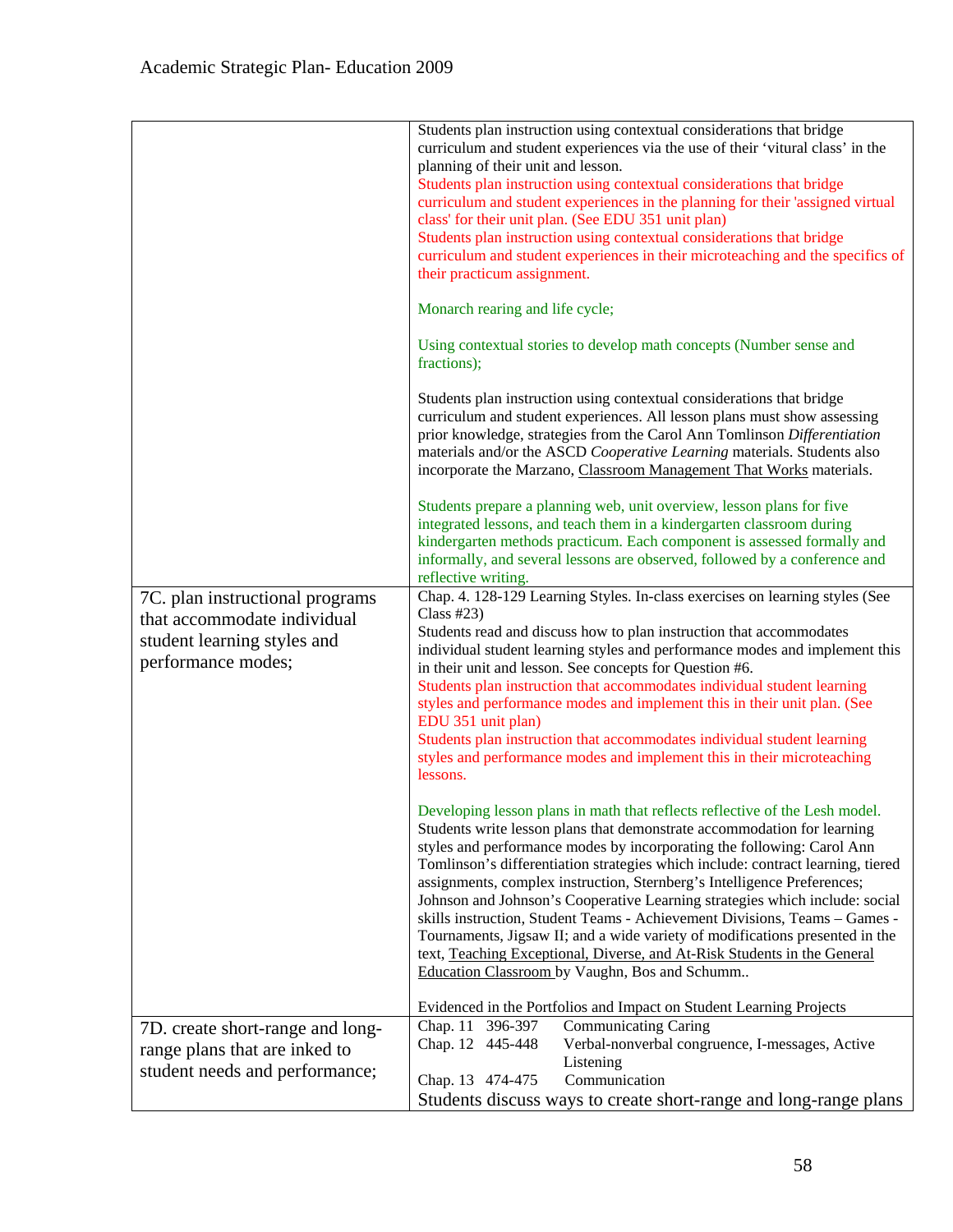| that are linked to student needs and performance and apply these                                                                                             |
|--------------------------------------------------------------------------------------------------------------------------------------------------------------|
| concepts in their unit and lesson plan.                                                                                                                      |
|                                                                                                                                                              |
| Students generate short-range and long-range plans that are linked to student<br>needs and performance in the unit plan and year plan. (See EDU 351 learning |
| tasks: Unit plan; Year Plan).                                                                                                                                |
| Students generate short-range and long-range plans that are linked to student                                                                                |
| needs and performance and apply these concepts in their microteaching and                                                                                    |
| practicum lessons.                                                                                                                                           |
| Integrated Literacy Unit: Students prepare a planning web, unit overview,                                                                                    |
| lesson plans for five or more integrated lessons, and teaching them in a                                                                                     |
| classroom during elementary methods practicum. Each component is assessed                                                                                    |
| formally and informally, and several lessons are observed, followed by a                                                                                     |
| conference and reflective writing.                                                                                                                           |
|                                                                                                                                                              |
| Students read, discuss and are assessed on Chapter 7 "Planning and Grouping                                                                                  |
| Strategies for Special Learners" from the text, Teaching Exceptional, Diverse,                                                                               |
| and At-Risk Students in the General Education Classroom by Vaughn, Bos<br>and Schumm Students role-play the teacher's planning and instructional             |
| design responsibilities in the Individualized Education Planning process.                                                                                    |
| <b>SAME STANDARD AS 7C</b>                                                                                                                                   |
|                                                                                                                                                              |
|                                                                                                                                                              |
|                                                                                                                                                              |
|                                                                                                                                                              |
|                                                                                                                                                              |
| Chap. 12 446-448<br>I-Messages and Active Listening                                                                                                          |
| In-class activity on TET (See Class #43)                                                                                                                     |
| Students design activities that operate at multiple levels to meet the                                                                                       |
| developmental and individual needs of students and to help all progress                                                                                      |
| through the discussion and application of differentiated curriculum and<br>instruction s evidenced in their lesson plan.                                     |
| Students design activities that operate at multiple levels to meet the                                                                                       |
| developmental and individual needs . (See EDU 351 unit plan)Integrated                                                                                       |
| <b>Literacy Unit:</b>                                                                                                                                        |
| Students design activities that operate at multiple levels to meet the                                                                                       |
| developmental and individual needs of students and to help all progress in                                                                                   |
| their micro teaching and practicum lesson plans                                                                                                              |
| Students prepare a planning web, unit overview, lesson plans for five or more                                                                                |
| integrated lessons, and teaching them in a classroom during elementary                                                                                       |
| methods practicum. Each component is assessed formally and informally, and                                                                                   |
| several lessons are observed, followed by a conference and reflective writing.                                                                               |
|                                                                                                                                                              |
|                                                                                                                                                              |
| Students write lesson plans that demonstrate meeting the needs of students                                                                                   |
| performing at multiple levels by incorporating the following: Carol Ann                                                                                      |
| Tomlinson's differentiation strategies which include: contract learning, tiered                                                                              |
| assignments, complex instruction, Sternberg's Intelligence Preferences;                                                                                      |
| Johnson and Johnson's Cooperative Learning strategies which include: social<br>skills instruction, Student Teams - Achievement Divisions, Teams - Games -    |
| Tournaments, Jigsaw II; and a wide variety of modifications presented in the                                                                                 |
| text, Teaching Exceptional, Diverse, and At-Risk Students in the General                                                                                     |
| Education Classroom by Vaughn, Bos and Schumm                                                                                                                |
|                                                                                                                                                              |
| Students prepare a planning web, unit overview, lesson plans for five<br>integrated lessons, and teach them in a kindergarten classroom during               |
|                                                                                                                                                              |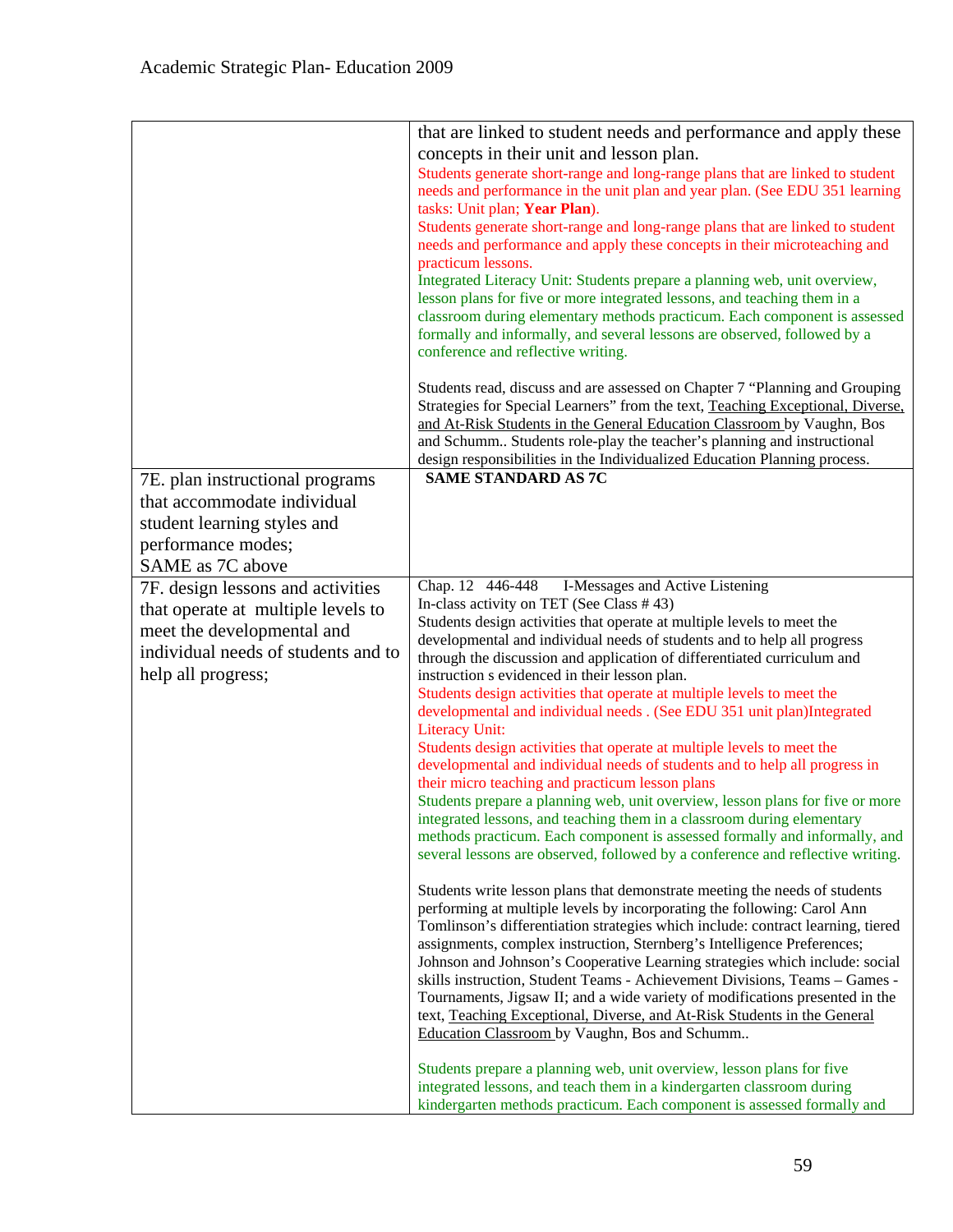|                                                                                                                                                                                                                                                                                                                                                                      | informally, and several lessons are observed, followed by a conference and<br>reflective writing.                                                                                                                                                                                                                                                                                                                                                                                                                                                                                                                                                                                                                                                                                                                                                                                                                                                                                                                                                                                                                                                                                                                                                                                                                                                                               |
|----------------------------------------------------------------------------------------------------------------------------------------------------------------------------------------------------------------------------------------------------------------------------------------------------------------------------------------------------------------------|---------------------------------------------------------------------------------------------------------------------------------------------------------------------------------------------------------------------------------------------------------------------------------------------------------------------------------------------------------------------------------------------------------------------------------------------------------------------------------------------------------------------------------------------------------------------------------------------------------------------------------------------------------------------------------------------------------------------------------------------------------------------------------------------------------------------------------------------------------------------------------------------------------------------------------------------------------------------------------------------------------------------------------------------------------------------------------------------------------------------------------------------------------------------------------------------------------------------------------------------------------------------------------------------------------------------------------------------------------------------------------|
|                                                                                                                                                                                                                                                                                                                                                                      |                                                                                                                                                                                                                                                                                                                                                                                                                                                                                                                                                                                                                                                                                                                                                                                                                                                                                                                                                                                                                                                                                                                                                                                                                                                                                                                                                                                 |
| 7G. implement learning<br>experiences that are appropriate<br>for curriculum goals, relevant to<br>learners, and based on principles<br>of effective instruction including<br>activating student prior<br>knowledge, anticipating<br>preconceptions, encouraging<br>exploration and problem solving,<br>and building new skills on those<br>previously acquired; and | Students implement learning experiences that are appropriate for curriculum<br>goals through the development of a unit plan that is based on a standard<br>and objectives . (See Assessment task for the Unit Plan and Lesson Plan).<br>Students design activities that operate at multiple levels to meet the<br>developmental and individual needs of students and to help all progress in<br>their unit plan. (See EDU 351 unit plan)<br>Students plan instruction using contextual considerations that bridge<br>curriculum and student experiences.<br>Students design lesson plans which demonstrate assessing prior knowledge.<br>They also demonstrate their knowledge of effective practices by including the<br>strategies from the Carol Ann Tomlinson Differentiation materials and/or the<br>ASCD Cooperative Learning materials as well as the Marzano, Classroom<br>Management That Works materials and a wide variety of modifications<br>presented in the text, Teaching Exceptional, Diverse, and At-Risk Students in<br>the General Education Classroom by Vaughn, Bos and Schumm<br>Practicum Science Teaching Lesson Plans 1 & 2; Developing as a Teacher of<br>Inquiry assignment.<br>Practicum Math Lesson Plans 1 & 2; Math Curriculum Analysis for electronic<br>portfolio.<br>Integrated SS/Literacy Unit Plan: Students prepare a planning web, unit |
|                                                                                                                                                                                                                                                                                                                                                                      | overview, lesson plans for five or more integrated lessons, and teaching them<br>in a classroom during elementary methods practicum. Each component is<br>assessed formally and informally, and several lessons are observed, followed<br>by a conference and reflective writing.                                                                                                                                                                                                                                                                                                                                                                                                                                                                                                                                                                                                                                                                                                                                                                                                                                                                                                                                                                                                                                                                                               |
| 7H. evaluate plans in relation to<br>short-range and long-range goals,<br>and systematically adjust plans to                                                                                                                                                                                                                                                         | Students evaluate plans in relation to short-range and long-range plans and<br>systematically adjust plans to meet student needs in their reflection on the<br>lesson they teach.                                                                                                                                                                                                                                                                                                                                                                                                                                                                                                                                                                                                                                                                                                                                                                                                                                                                                                                                                                                                                                                                                                                                                                                               |
| meet student needs and enhance<br>learning.                                                                                                                                                                                                                                                                                                                          | Students evaluate plans in relation to short-range and long-range goals and<br>systematically adjust plans to meet student needs. They describe this<br>adjustment in their reflection following their microteaching lessons, their<br>practicum and their management lesson.                                                                                                                                                                                                                                                                                                                                                                                                                                                                                                                                                                                                                                                                                                                                                                                                                                                                                                                                                                                                                                                                                                   |
|                                                                                                                                                                                                                                                                                                                                                                      | Integrated Literacy Unit Plan: Students prepare a planning web, unit<br>overview, lesson plans for five or more integrated lessons, and teaching them<br>in a classroom during elementary methods practicum. Each component is<br>assessed formally and informally, and several lessons are observed, followed<br>by a conference and reflective writing.                                                                                                                                                                                                                                                                                                                                                                                                                                                                                                                                                                                                                                                                                                                                                                                                                                                                                                                                                                                                                       |
| Subpart. 9. Standard 8,                                                                                                                                                                                                                                                                                                                                              |                                                                                                                                                                                                                                                                                                                                                                                                                                                                                                                                                                                                                                                                                                                                                                                                                                                                                                                                                                                                                                                                                                                                                                                                                                                                                                                                                                                 |
| assessment. A teacher must                                                                                                                                                                                                                                                                                                                                           |                                                                                                                                                                                                                                                                                                                                                                                                                                                                                                                                                                                                                                                                                                                                                                                                                                                                                                                                                                                                                                                                                                                                                                                                                                                                                                                                                                                 |
| understand and be able to use<br>formal and informal assessment                                                                                                                                                                                                                                                                                                      |                                                                                                                                                                                                                                                                                                                                                                                                                                                                                                                                                                                                                                                                                                                                                                                                                                                                                                                                                                                                                                                                                                                                                                                                                                                                                                                                                                                 |
| strategies to evaluate and ensure                                                                                                                                                                                                                                                                                                                                    |                                                                                                                                                                                                                                                                                                                                                                                                                                                                                                                                                                                                                                                                                                                                                                                                                                                                                                                                                                                                                                                                                                                                                                                                                                                                                                                                                                                 |
| the continuous intellectual,                                                                                                                                                                                                                                                                                                                                         |                                                                                                                                                                                                                                                                                                                                                                                                                                                                                                                                                                                                                                                                                                                                                                                                                                                                                                                                                                                                                                                                                                                                                                                                                                                                                                                                                                                 |
| social, and physical development                                                                                                                                                                                                                                                                                                                                     |                                                                                                                                                                                                                                                                                                                                                                                                                                                                                                                                                                                                                                                                                                                                                                                                                                                                                                                                                                                                                                                                                                                                                                                                                                                                                                                                                                                 |
| of the student. The teacher                                                                                                                                                                                                                                                                                                                                          |                                                                                                                                                                                                                                                                                                                                                                                                                                                                                                                                                                                                                                                                                                                                                                                                                                                                                                                                                                                                                                                                                                                                                                                                                                                                                                                                                                                 |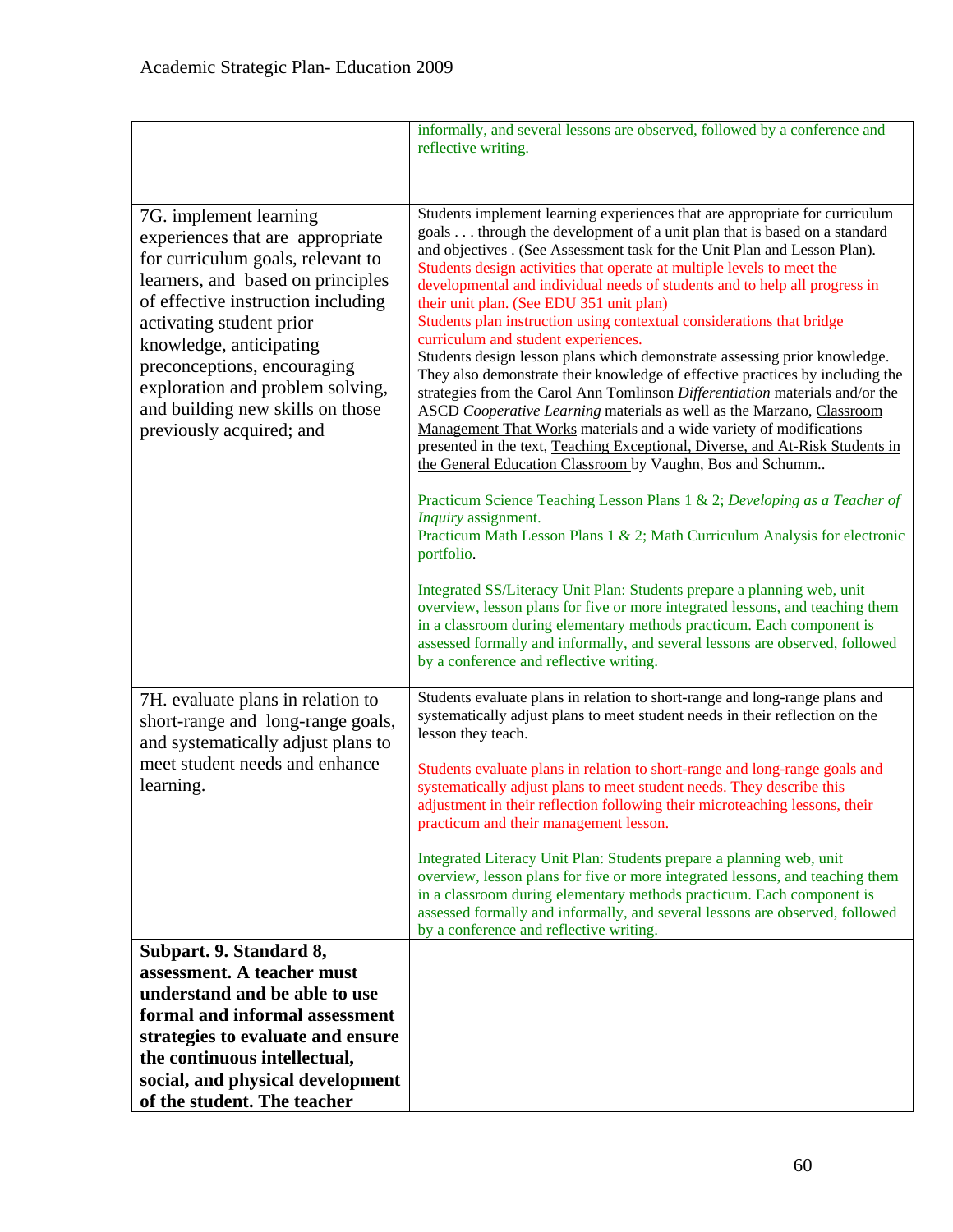| must:                                                                                                                                                                                                                                                                                                       |                                                                                                                                                                                                                                                                                                                                                                                                                                                                                                                                                                                                                                                               |
|-------------------------------------------------------------------------------------------------------------------------------------------------------------------------------------------------------------------------------------------------------------------------------------------------------------|---------------------------------------------------------------------------------------------------------------------------------------------------------------------------------------------------------------------------------------------------------------------------------------------------------------------------------------------------------------------------------------------------------------------------------------------------------------------------------------------------------------------------------------------------------------------------------------------------------------------------------------------------------------|
| 8A. be able to assess student<br>performance toward achievement<br>of the Minnesota graduation<br>standards under chapter3501;                                                                                                                                                                              | Integrated Literacy Unit: Students prepare a planning web, unit overview,<br>lesson plans for five or more integrated lessons, and teaching them in a<br>classroom during elementary methods practicum. Each component is assessed<br>formally and informally, and several lessons are observed, followed by a<br>conference and reflective writing.<br>Model Lesson Plans; Practicum Science and Math Lessons 1 & 2                                                                                                                                                                                                                                          |
|                                                                                                                                                                                                                                                                                                             | Webquest Project (Class #8)<br>Multimedia Project (Class #12)                                                                                                                                                                                                                                                                                                                                                                                                                                                                                                                                                                                                 |
|                                                                                                                                                                                                                                                                                                             | Students read and discuss the MN Basic Standards and Graduation Standards<br>and develop their unit plan to address all or part of a standards. (See tasks<br>description for the unit plan and lesson plan).<br>Students design lessons for their unit plan based on standards. (See EDU 351<br>unit plan)                                                                                                                                                                                                                                                                                                                                                   |
|                                                                                                                                                                                                                                                                                                             | Students prepare a planning web, unit overview, lesson plans for five<br>integrated lessons, and teach them in a kindergarten classroom during<br>kindergarten methods practicum. Each component is assessed formally and<br>informally, and several lessons are observed, followed by a conference and<br>reflective writing.                                                                                                                                                                                                                                                                                                                                |
| 8B. understand the characteristics,<br>uses, advantages, and limitations<br>of different types of assessments<br>including criterion-referenced and<br>norm-referenced instruments,<br>traditional standardized and<br>performance-based tests,<br>observation systems, and<br>assessments of student work; | Students read and discuss the characteristics, uses, advantages and<br>limitations of different types of assessments (article from Assessment for<br>Equity and Inclusion: Embracing All our Children). See concepts for<br>Question $# 4$ )<br>Students develop a variety of assessments based on characteristics, uses,<br>advantages and limitations of different types of assessments for their unit<br>plan, (See EDU 351 unit plan)<br>492-536 Assessing Classroom Learning<br>Chap. 14<br>Chap. 15<br>540-567 Assessment Through Standardized Testing<br>Inquire Within: Chapters Chapter 7: Assessment in Inquiry; Assessment of<br>Science Learning. |
|                                                                                                                                                                                                                                                                                                             | Elementary and Middle School Mathematics Chapters 5; Assessment of math<br>Learning.                                                                                                                                                                                                                                                                                                                                                                                                                                                                                                                                                                          |
| 8C. understand the purpose of and<br>differences between assessment<br>and evaluation;                                                                                                                                                                                                                      | SS/LA Topic: Six Trait Writing: Use of rubrics and feedback to assess<br>student writing.<br>Assessment: Peer feedback using rubrics<br><b>SS/LA Topic: Assessment and evaluation: What's the</b><br>difference? Read Lindquist, Ch. 8. Reflective writing about<br>types of assessment and evaluation students have experienced.<br>Assessment: Sorting information related to assessment and<br>evaluation and justifying choices.                                                                                                                                                                                                                          |
|                                                                                                                                                                                                                                                                                                             | Students read and discuss the differences between assessment<br>and evaluation. See concepts for Question $#4$ )                                                                                                                                                                                                                                                                                                                                                                                                                                                                                                                                              |
|                                                                                                                                                                                                                                                                                                             | Students design assessments and evaluation process for their unit plan (See<br>EDU 351 unit plan)                                                                                                                                                                                                                                                                                                                                                                                                                                                                                                                                                             |
|                                                                                                                                                                                                                                                                                                             | Chap 14 495-496 Classroom Assessment                                                                                                                                                                                                                                                                                                                                                                                                                                                                                                                                                                                                                          |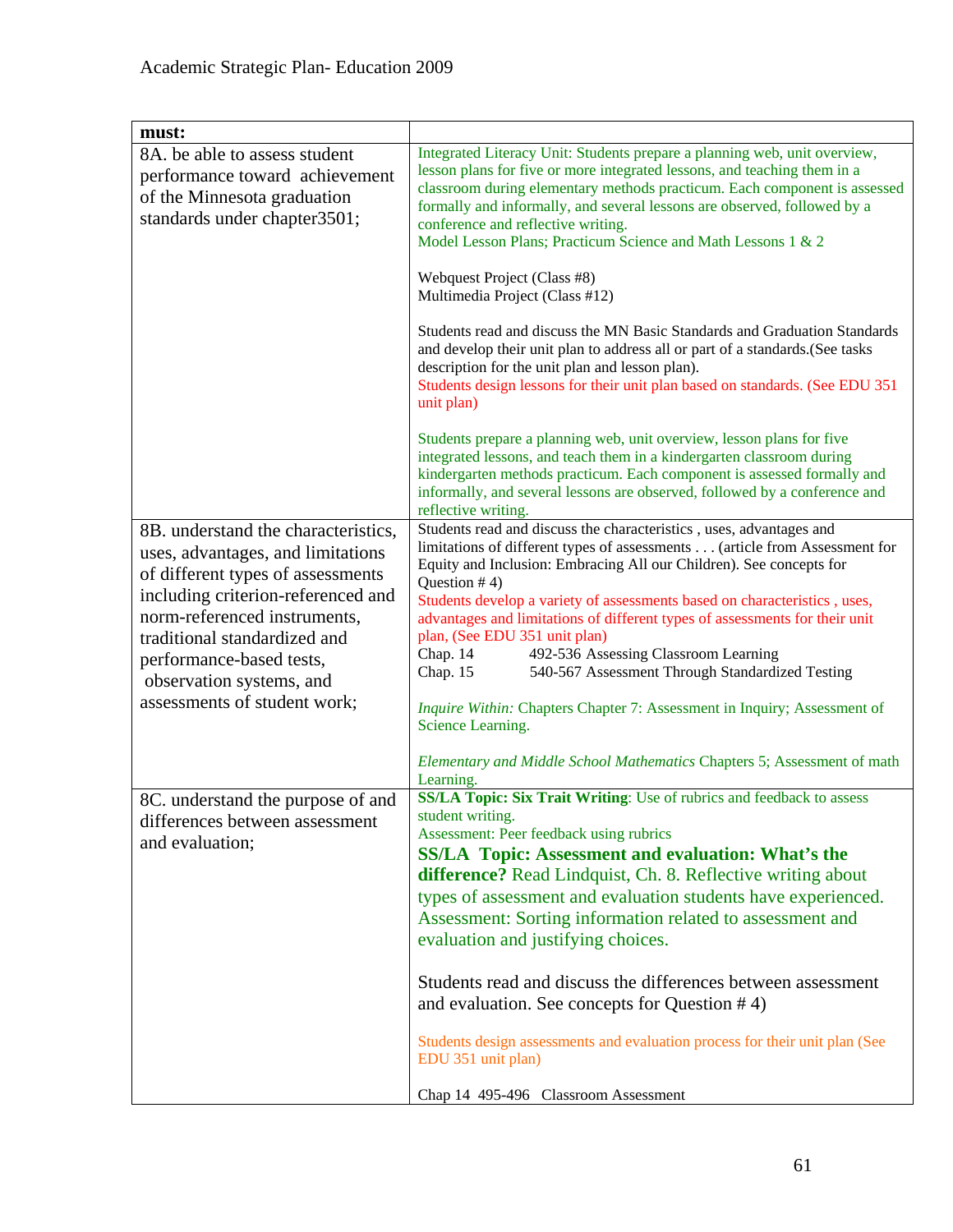|                                                                                                                                                                                         | Assessment in Science Teaching assignment<br>Assessment in Math Teaching assignment                                                                                                                                                                                                                                                                                                                                                                                                                                                                                                                                                                                                                                                                                                                                                                                                                                                                                                                                                                                                                                                                                         |
|-----------------------------------------------------------------------------------------------------------------------------------------------------------------------------------------|-----------------------------------------------------------------------------------------------------------------------------------------------------------------------------------------------------------------------------------------------------------------------------------------------------------------------------------------------------------------------------------------------------------------------------------------------------------------------------------------------------------------------------------------------------------------------------------------------------------------------------------------------------------------------------------------------------------------------------------------------------------------------------------------------------------------------------------------------------------------------------------------------------------------------------------------------------------------------------------------------------------------------------------------------------------------------------------------------------------------------------------------------------------------------------|
|                                                                                                                                                                                         | Read and discuss, Seefeldt/Wasik - Chapter 8, Assessing Young Children                                                                                                                                                                                                                                                                                                                                                                                                                                                                                                                                                                                                                                                                                                                                                                                                                                                                                                                                                                                                                                                                                                      |
| 8D. understand measurement<br>theory and assessment-related<br>issues, including validity,<br>reliability, bias, and scoring<br>concerns;                                               | Chap. 14 494-498<br><b>Classroom Assessment</b><br>498-510<br><b>Traditional Assessment Strategies</b><br>510-519<br><b>Alternative Assessment</b><br><b>Standardized Tests</b><br>Chap. 15 542-551<br>551-558<br>Understanding and Interpreting Standardized Test<br><b>Scores</b><br><b>Issues in Standardized Testing</b>                                                                                                                                                                                                                                                                                                                                                                                                                                                                                                                                                                                                                                                                                                                                                                                                                                                |
|                                                                                                                                                                                         | Inquire Within: Chapters Chapter 7:                                                                                                                                                                                                                                                                                                                                                                                                                                                                                                                                                                                                                                                                                                                                                                                                                                                                                                                                                                                                                                                                                                                                         |
|                                                                                                                                                                                         | <b>Elementary and Middle School Mathematics Chapters 5.</b>                                                                                                                                                                                                                                                                                                                                                                                                                                                                                                                                                                                                                                                                                                                                                                                                                                                                                                                                                                                                                                                                                                                 |
| 8E. select, construct, and use<br>assessment strategies,<br>instruments, and technology<br>appropriate to the learning<br>outcomes being evaluated and to<br>other diagnostic purposes; | Chap. 14 498-510 Traditional Assessment Strategies<br>510-519 Alternative Assessment<br>519-527 Effective Assessment Practices: Instructional Strategies<br>Students select, construct and use assessment strategies, instruments and<br>technology appropriate to the learning outcomes being evaluated as<br>demonstrated through discussion (see concepts for Question #4) and the<br>development of an assessment for the shadow experience (See tasks) and the<br>development of plans for unit assessments and a daily assessment for their<br>lesson.(See assessment tasks).<br>Students select, construct and use assessment strategies, instruments and<br>technology appropriate to the learning outcomes being evaluated as<br>demonstrated for their unit plan (See EDU 351 unit plan)<br>Impact on Student Learning Assessment Plan Assignment for Seminar #5<br>Students select, construct and use assessment strategies, instruments and<br>technology appropriate to the learning outcomes being evaluated as<br>demonstrated through the various micro teaching lessons and in their<br>practicum experience.<br>Assessment in Science Teaching assignment |
|                                                                                                                                                                                         | <b>Assessment in Math Teaching Assignment</b>                                                                                                                                                                                                                                                                                                                                                                                                                                                                                                                                                                                                                                                                                                                                                                                                                                                                                                                                                                                                                                                                                                                               |
| 8F. use assessment to identify<br>student strengths and promote<br>student growth and to maximize<br>student access to learning<br>opportunities;                                       | Test Score Interpretation Assignment (See Class #9X)<br>Integrated Literacy Unit: Students prepare a planning web, unit overview,<br>lesson plans for five or more integrated lessons, and teaching them in a<br>classroom during elementary methods practicum. Each component is assessed<br>formally and informally, and several lessons are observed, followed by a<br>conference and reflective writing.<br>Assessment in Science Teaching assignment<br><b>Assessment in Math Teaching Assignment</b><br>Students use assessments to identify student strengths and promote student<br>growth during microteaching and practicum.<br><b>Impact on Student Learning Project</b>                                                                                                                                                                                                                                                                                                                                                                                                                                                                                         |
|                                                                                                                                                                                         | Students read, discuss and are assessed on Chapter 1, "Special Education and                                                                                                                                                                                                                                                                                                                                                                                                                                                                                                                                                                                                                                                                                                                                                                                                                                                                                                                                                                                                                                                                                                |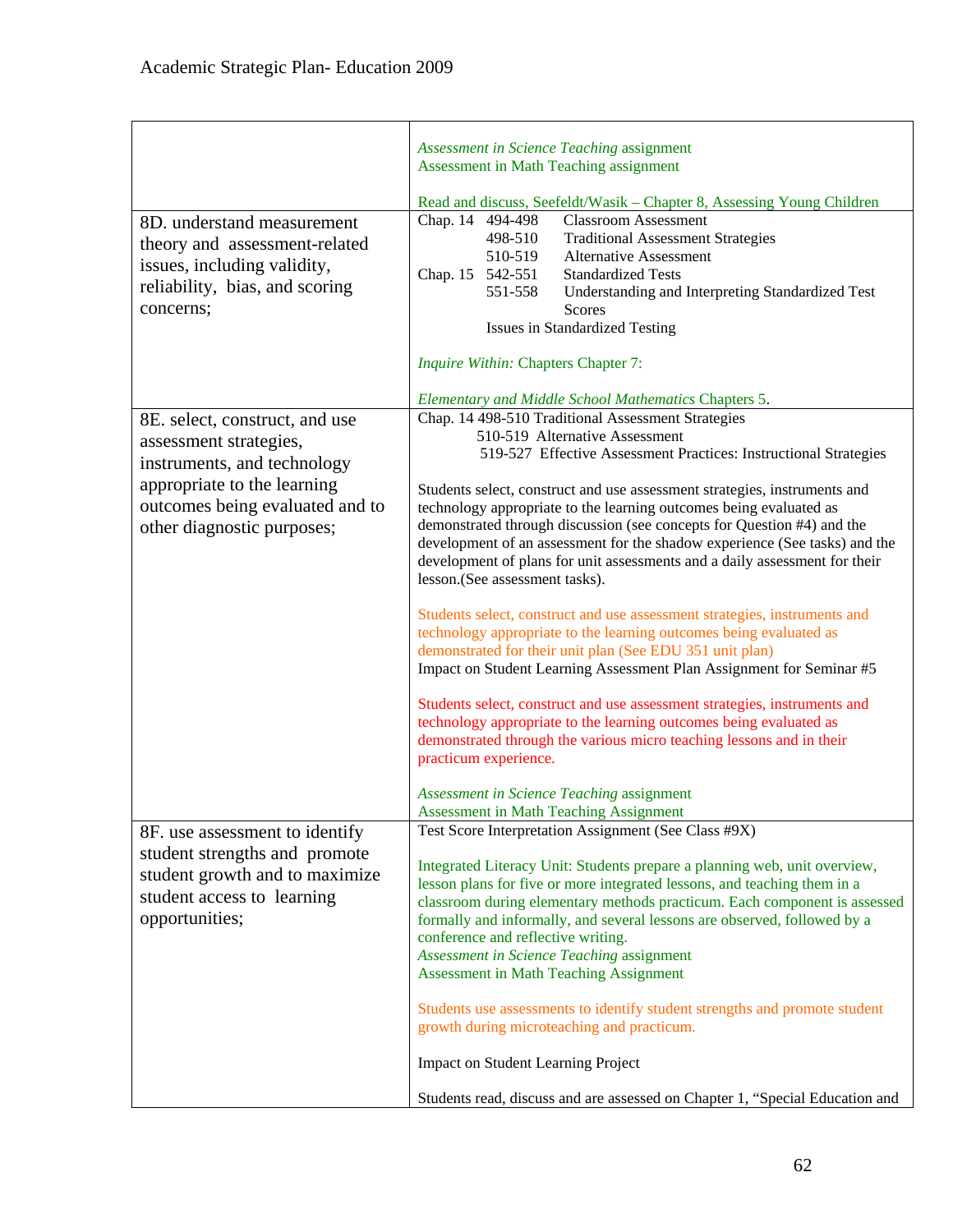|                                                          | Inclusive Schooling" and Chapter 7, "Planning and Grouping Strategies for<br>Special Learners", from the text Teaching Exceptional, Diverse, and At-Risk<br>Students in the General Education Classroom by Vaughn, Bos and Schumm                                                                                                                                                                                                                                                           |
|----------------------------------------------------------|---------------------------------------------------------------------------------------------------------------------------------------------------------------------------------------------------------------------------------------------------------------------------------------------------------------------------------------------------------------------------------------------------------------------------------------------------------------------------------------------|
|                                                          | Students also respond to the needs of the students in their Virtual Classroom<br>in their assessment and planning.                                                                                                                                                                                                                                                                                                                                                                          |
| 8G. use varied and appropriate                           | Family Story writing pieces: peer assessments and self assessment through                                                                                                                                                                                                                                                                                                                                                                                                                   |
| formal and informal assessment                           | <b>Six Trait Writing</b><br>Family Stories Project: Self assessment                                                                                                                                                                                                                                                                                                                                                                                                                         |
| techniques including observation,                        | <b>Integrated Literacy Unit</b>                                                                                                                                                                                                                                                                                                                                                                                                                                                             |
| portfolios of student work,                              | Assessment in Science Teaching assignment                                                                                                                                                                                                                                                                                                                                                                                                                                                   |
| teacher-made tests, performance                          | <b>Assessment in Math Teaching Assignment</b>                                                                                                                                                                                                                                                                                                                                                                                                                                               |
| tasks, projects, student self-                           |                                                                                                                                                                                                                                                                                                                                                                                                                                                                                             |
| assessments, peer assessment, and<br>standardized tests; | Chap. 14 498-510<br><b>Traditional Assessment Strategies</b>                                                                                                                                                                                                                                                                                                                                                                                                                                |
|                                                          | 510-519<br><b>Alternative Assessment</b>                                                                                                                                                                                                                                                                                                                                                                                                                                                    |
|                                                          | Using and interpreting Standardized Test Scores<br>Chap. 15 551-558                                                                                                                                                                                                                                                                                                                                                                                                                         |
|                                                          | Students discuss and review varied and appropriate formal and informal<br>assessment techniques (See concepts for Question #4).                                                                                                                                                                                                                                                                                                                                                             |
|                                                          | Students design appropriate formal and informal assessment techniques for<br>their questioning skills task, unit plan. (See EDU 351 learning tasks:<br>Questioning task and Unit Plan)                                                                                                                                                                                                                                                                                                      |
|                                                          | Students design appropriate formal and informal assessment techniques for<br>their microteaching lessons and the practicum.                                                                                                                                                                                                                                                                                                                                                                 |
|                                                          | Students prepare a planning web, unit overview, lesson plans for five<br>integrated lessons, and teach them in a kindergarten classroom during<br>kindergarten methods practicum. Each component is assessed formally and<br>informally, and several lessons are observed, followed by a conference and<br>reflective reading.<br>Students read, discuss and are assessed on Chapter 1, "Special Education and<br>Inclusive Schooling" and Chapter 7, "Planning and Grouping Strategies for |
|                                                          | Special Learners", from the text Teaching Exceptional, Diverse, and At-Risk<br>Students in the General Education Classroom by Vaughn, Bos and Schumm<br>Students also respond to the needs of the students in their Virtual Classroom                                                                                                                                                                                                                                                       |
|                                                          | in their assessment and planning. Students role-play the teacher's<br>responsibilities in the Individualized Education Planning process to update<br>the team of the student's progress, performance, self-assessments, peer<br>assessments and teacher assessments                                                                                                                                                                                                                         |
| 8H. use assessment data and other                        | Integrated Literacy Unit: Students prepare a planning web, unit overview,                                                                                                                                                                                                                                                                                                                                                                                                                   |
| information about student                                | lesson plans for five or more integrated lessons, and teaching them in a                                                                                                                                                                                                                                                                                                                                                                                                                    |
| experiences, learning behaviors,                         | classroom during elementary methods practicum. Each component is assessed<br>formally and informally, and several lessons are observed, followed by a                                                                                                                                                                                                                                                                                                                                       |
| needs, and progress to increase                          | conference and reflective writing.                                                                                                                                                                                                                                                                                                                                                                                                                                                          |
| knowledge of students, evaluate                          | Assessment of Student Learning Project                                                                                                                                                                                                                                                                                                                                                                                                                                                      |
| student progress and performance,                        | Students develop assessment in order to use data and                                                                                                                                                                                                                                                                                                                                                                                                                                        |
| and modify teaching and learning                         | information from the virtual classroom to prepare for modifying                                                                                                                                                                                                                                                                                                                                                                                                                             |
| strategies;                                              | teaching and learning in the Unit Plan.                                                                                                                                                                                                                                                                                                                                                                                                                                                     |
|                                                          | Students prepare a planning web, unit overview, lesson plans for                                                                                                                                                                                                                                                                                                                                                                                                                            |
|                                                          | five integrated lessons, and teach them in a kindergarten                                                                                                                                                                                                                                                                                                                                                                                                                                   |
|                                                          | classroom during kindergarten methods practicum. Each                                                                                                                                                                                                                                                                                                                                                                                                                                       |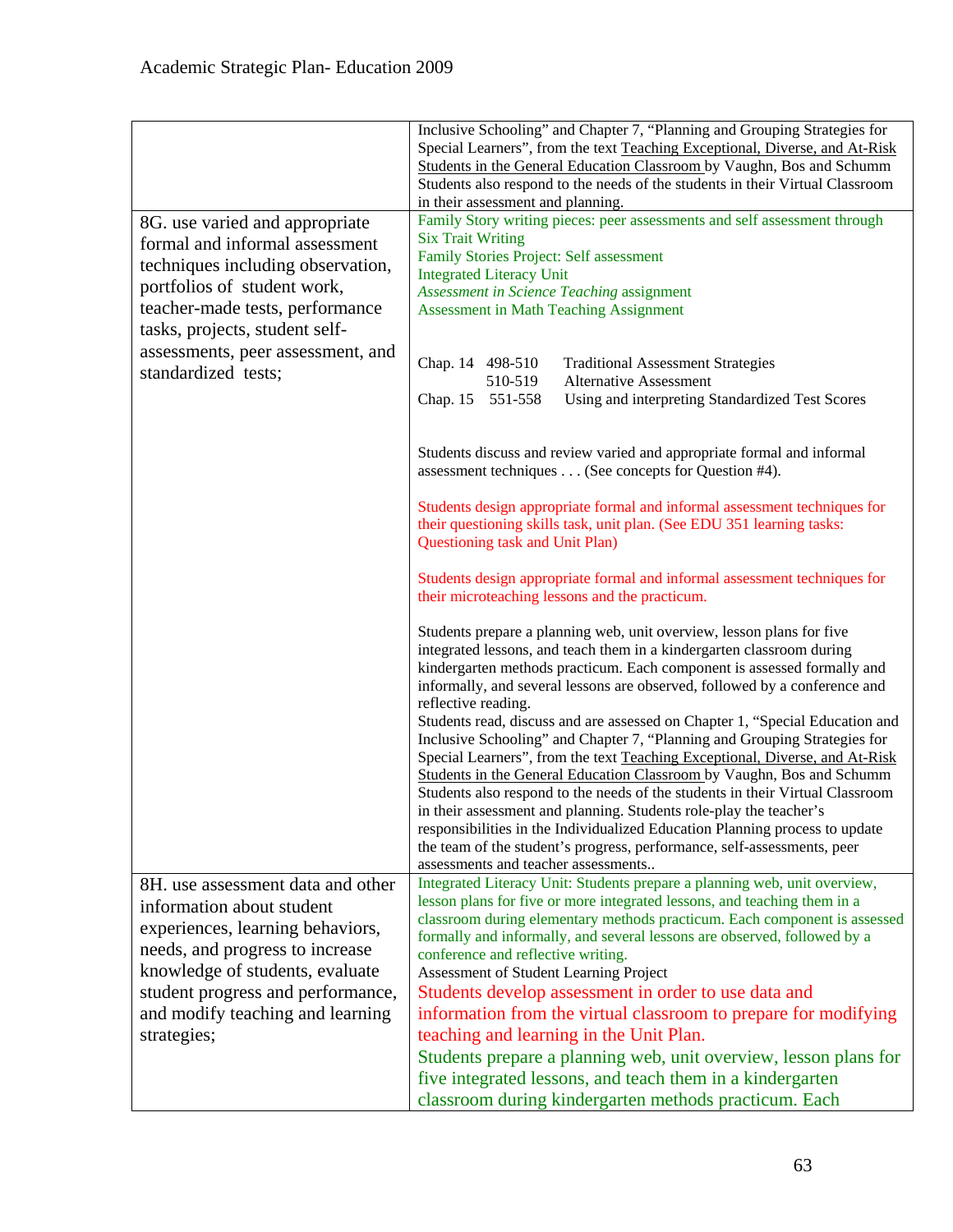|                                                                                                                                                                                                                               | component is assessed formally and informally, and several<br>lessons are observed, followed by a conference and reflective<br>reading.<br>Students read, discuss and are assessed on Chapter 1, "Special Education and<br>Inclusive Schooling" and Chapter 7, "Planning and Grouping Strategies for<br>Special Learners", from the text Teaching Exceptional, Diverse, and At-Risk<br>Students in the General Education Classroom by Vaughn, Bos and Schumm<br>Students also respond to the needs of the students in their Virtual Classroom<br>in their assessment and planning. Students role-play the teacher's<br>responsibilities in the Individualized Education Planning process to update<br>the team of the student's learning behaviors, needs and progress.                                                                                                                                                                                                                       |
|-------------------------------------------------------------------------------------------------------------------------------------------------------------------------------------------------------------------------------|-----------------------------------------------------------------------------------------------------------------------------------------------------------------------------------------------------------------------------------------------------------------------------------------------------------------------------------------------------------------------------------------------------------------------------------------------------------------------------------------------------------------------------------------------------------------------------------------------------------------------------------------------------------------------------------------------------------------------------------------------------------------------------------------------------------------------------------------------------------------------------------------------------------------------------------------------------------------------------------------------|
| 8I. implement students' self-<br>assessment activities to help them<br>identify their own strengths and<br>needs and to encourage them to<br>set personal goals for learning;                                                 | Family Story writing pieces: peer assessments and self assessment through<br><b>Six Trait Writing</b><br>Family Stories Project: Self assessment<br>Assessment in Science Teaching assignment<br><b>Assessment in Math Teaching Assignment</b>                                                                                                                                                                                                                                                                                                                                                                                                                                                                                                                                                                                                                                                                                                                                                |
|                                                                                                                                                                                                                               | Assessment of Student Learning Project<br>Students implement self assessment activities to identify their own strengths<br>during the microteaching and practicum                                                                                                                                                                                                                                                                                                                                                                                                                                                                                                                                                                                                                                                                                                                                                                                                                             |
| 8J. evaluate the effect of class<br>activities on both individuals and<br>the class as a whole using<br>information gained through<br>observation of classroom<br>interactions, questioning, and<br>analysis of student work; | Portfolio Evidence from Student Teaching<br>Practicum teaching-student work samples (writing): Students collect samples<br>of student work they have assigned during practicum. Assessment: Analysis<br>of student work according to criteria established with the assignment.<br>Assessment in Science Teaching assignment<br><b>Assessment in Math Teaching Assignment</b><br>Students use information from observation of students during the<br>shadow experience or advisory activity to evaluate the effect of<br>class activities<br>Students evaluate the effect of class activities on both individuals and the<br>class as a whole using information gained through observation of classroom<br>interactions, questioning and analysis of student work in each subsequent<br>microteaching lesson. All lessons build on the knowledge gained in the<br>previous interaction with 'students'.<br>Assessment of Student Learning Project.<br>Portfolio evidence from Student Teaching |
| 8K. monitor teaching strategies<br>and behaviors in relation to<br>student success to modify plans<br>and instructional approaches to<br>achieve student goals;                                                               | Practicum teaching<br>Assessment in Science Teaching assignment<br><b>Assessment in Math Teaching Assignment</b><br>Portfolio Evidence                                                                                                                                                                                                                                                                                                                                                                                                                                                                                                                                                                                                                                                                                                                                                                                                                                                        |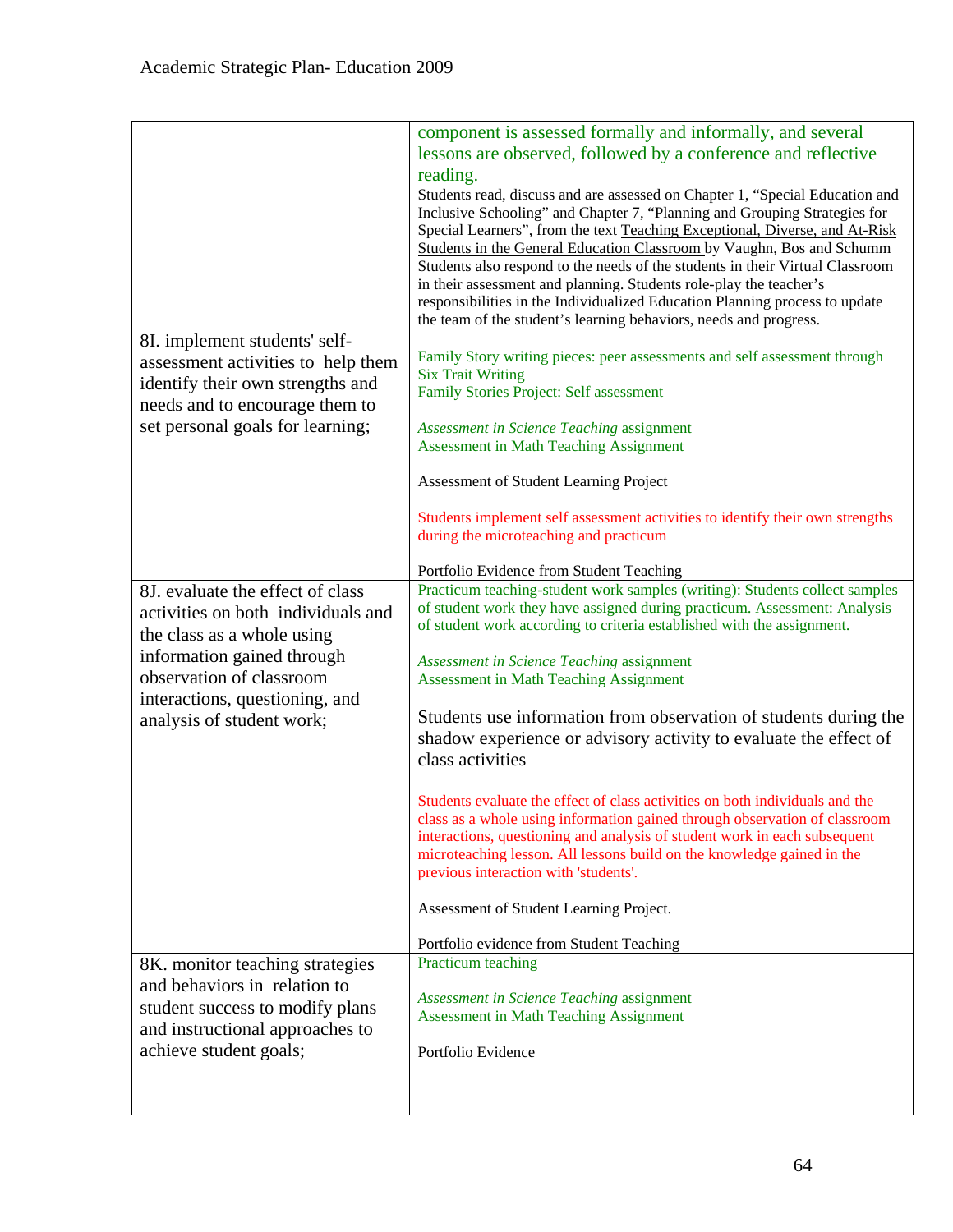|                                                                                                                                                   | Students read, discuss and are assessed on Chapter 1, "Special Education and<br>Inclusive Schooling" and Chapter 7, "Planning and Grouping Strategies for<br>Special Learners", from the text Teaching Exceptional, Diverse, and At-Risk<br>Students in the General Education Classroom by Vaughn, Bos and Schumm<br>Students also monitor teaching practices for the students in their Virtual<br>Classroom in relation to student success. Students role-play the teacher's<br>responsibilities in the Individualized Education Planning process to report<br>successful teaching strategies and behaviors in working with the student in<br>the achievement of IEP goals |
|---------------------------------------------------------------------------------------------------------------------------------------------------|-----------------------------------------------------------------------------------------------------------------------------------------------------------------------------------------------------------------------------------------------------------------------------------------------------------------------------------------------------------------------------------------------------------------------------------------------------------------------------------------------------------------------------------------------------------------------------------------------------------------------------------------------------------------------------|
|                                                                                                                                                   | Students will monitor teaching strategies and behaviors in relation to student<br>success and modify plans and instructional approaches to achieve student<br>goals in subsequent lessons during microteaching and practicum.<br>Practicum teaching                                                                                                                                                                                                                                                                                                                                                                                                                         |
| 8L. establish and maintain student<br>records of work and performance;                                                                            | Chap. 14 527-532 Grading and Reporting: The Total Assessment System<br>Practicum teaching (to the expectations of the classroom teacher.                                                                                                                                                                                                                                                                                                                                                                                                                                                                                                                                    |
| and                                                                                                                                               | Assessment in Science Teaching assignment<br><b>Assessment in Math Teaching Assignment</b>                                                                                                                                                                                                                                                                                                                                                                                                                                                                                                                                                                                  |
|                                                                                                                                                   | Gradebook Readings (Class #11)<br>Excel Gradebook Assignment (Class #11)                                                                                                                                                                                                                                                                                                                                                                                                                                                                                                                                                                                                    |
|                                                                                                                                                   | Discussion of classroom procedures - Seminar #2                                                                                                                                                                                                                                                                                                                                                                                                                                                                                                                                                                                                                             |
|                                                                                                                                                   | Students will establish and maintain student records of work and performance<br>during their practicum experience                                                                                                                                                                                                                                                                                                                                                                                                                                                                                                                                                           |
|                                                                                                                                                   | Students read, discuss and are assessed on Chapter 1, "Special Education and<br>Inclusive Schooling" and Chapter 7, "Planning and Grouping Strategies for<br>Special Learners", from the text Teaching Exceptional, Diverse, and At-Risk<br>Students in the General Education Classroom by Vaughn, Bos and Schumm<br>Students also respond to the needs of the students in their Virtual Classroom<br>in their assessment and planning. Students role-play the teacher's<br>responsibilities in the Individualized Education Planning process to update<br>the team of the student's progress and performance through the maintenance<br>of student records.                |
|                                                                                                                                                   | Portfolio Evidence from Student Teaching                                                                                                                                                                                                                                                                                                                                                                                                                                                                                                                                                                                                                                    |
| 8M. responsibly communicate<br>student progress based on<br>appropriate indicators to students,<br>parents or guardians, and other<br>colleagues. | Practicum teaching<br>Portfolio Evidence (Standards of Effective Practice)                                                                                                                                                                                                                                                                                                                                                                                                                                                                                                                                                                                                  |
|                                                                                                                                                   | Students read, discuss and are assessed on Chapter 1, "Special Education and<br>Inclusive Schooling" and Chapter 9, "Collaborating and Coordinating with<br>Other Professional and Family", from the text Teaching Exceptional, Diverse,<br>and At-Risk Students in the General Education Classroom by Vaughn, Bos<br>and Schumm Students role-play the teacher's responsibilities in the<br>Individualized Education Planning process to update the team of the student's<br>progress and performance. Parents or guardians are members of the IEP team.                                                                                                                   |
|                                                                                                                                                   | Students plan ways to responsibly communicate student progress<br>based on appropriate indicators to students, parents or guardians,                                                                                                                                                                                                                                                                                                                                                                                                                                                                                                                                        |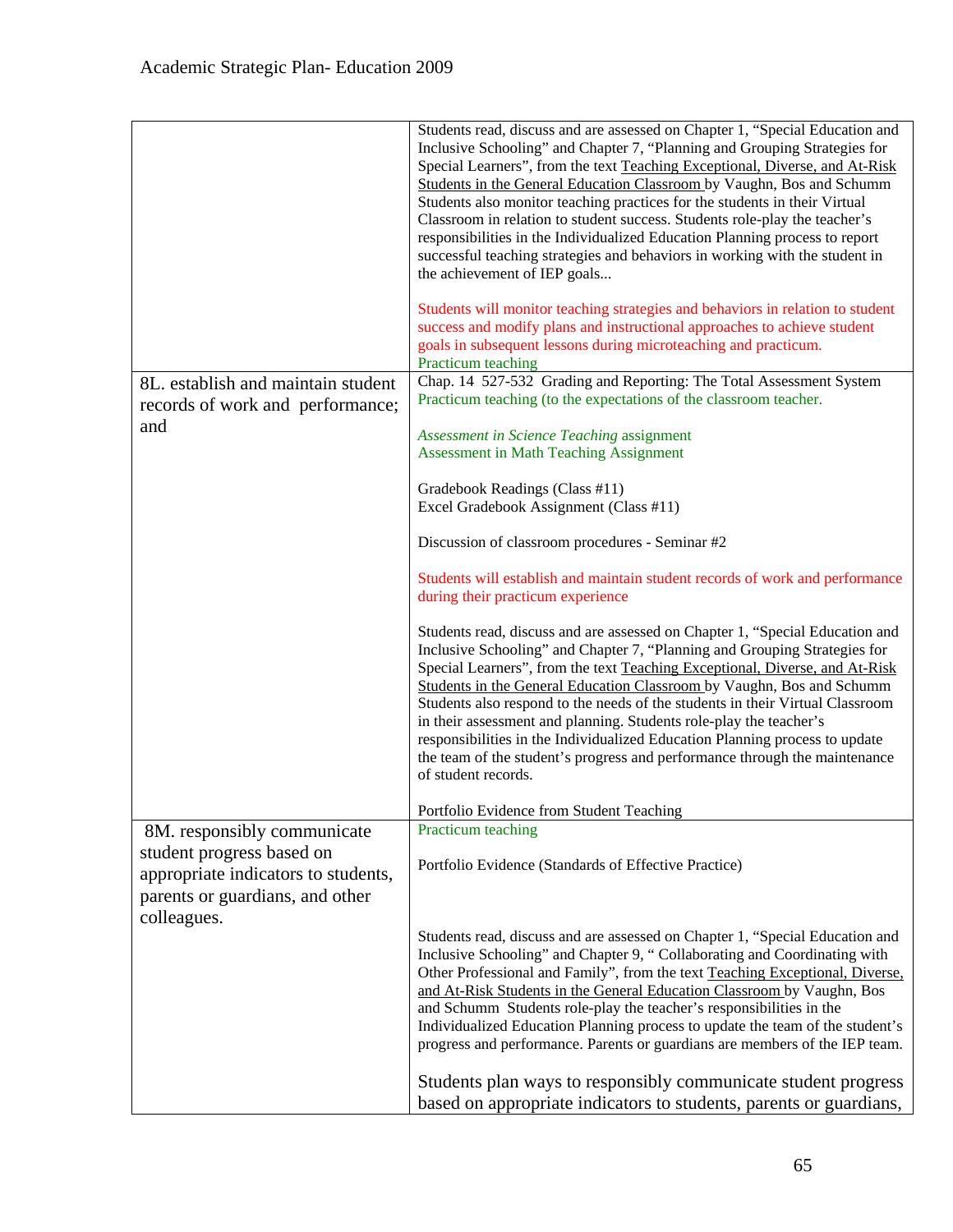|                                                                                                                                                                                                                                                                                                                                                                                            | and other colleagues in their parent involvement plan.                                                                                                                                                                                                                                                                                                                                                                                                                                                                                                                                                                                                                                                                                                                                                                                                                                                                                                                                                                                                    |
|--------------------------------------------------------------------------------------------------------------------------------------------------------------------------------------------------------------------------------------------------------------------------------------------------------------------------------------------------------------------------------------------|-----------------------------------------------------------------------------------------------------------------------------------------------------------------------------------------------------------------------------------------------------------------------------------------------------------------------------------------------------------------------------------------------------------------------------------------------------------------------------------------------------------------------------------------------------------------------------------------------------------------------------------------------------------------------------------------------------------------------------------------------------------------------------------------------------------------------------------------------------------------------------------------------------------------------------------------------------------------------------------------------------------------------------------------------------------|
|                                                                                                                                                                                                                                                                                                                                                                                            | Role-play parent teacher conference. Discuss other means of communication.                                                                                                                                                                                                                                                                                                                                                                                                                                                                                                                                                                                                                                                                                                                                                                                                                                                                                                                                                                                |
| Subpart. 10. Standard 9,<br>reflection and professional<br>development. A teacher must be<br>a reflective practitioner who<br>continually evaluates the effects<br>of choices and actions on others,<br>including students, parents, and<br>other professionals in the<br>learning community, and who<br>actively seeks out opportunities<br>for professional growth. The<br>teacher must: |                                                                                                                                                                                                                                                                                                                                                                                                                                                                                                                                                                                                                                                                                                                                                                                                                                                                                                                                                                                                                                                           |
| 9A. understand the historical and<br>philosophical foundations of<br>education;                                                                                                                                                                                                                                                                                                            | The students view the three sections of the Public TV Series on the History of<br>American Education. They also study various materials on the History of<br>Public Education. Students are required to produce an annotated timeline on<br>the History of American Education with a minimum of 30 events using the<br>software SmartDraw.<br>The students write a short paper on each of the five main philosophies of<br>education - Essentialism, Existentialism, Perennialism, Progressivism and<br>Social Reconstructionism.<br>The students prepare a "portfolio-ready" project on the History and<br>Philosophy of American Education" which includes a rationale, and a<br>reflection on Standard 9. A.<br>Reflections from peer and practicum teaching; science and math methods<br>final with evidence of Department of Education Conceptual Framework and<br>the Three part cycle of learning.                                                                                                                                                 |
| 9B. understand methods of<br>inquiry, self-assessment, and<br>problem-solving strategies for use<br>in professional self-assessment;                                                                                                                                                                                                                                                       | Written reflection and response assignments related to<br>Cunningham/Allington, Lindquist, Fletcher & Portalupi, Peer Teaching,<br>Practicum Teaching, Family Stories Project, Integrated SS/Literacy Unit; Ed.<br>Dept. Conceptual Framework.<br>Reflections from peer and practicum teaching; science and math methods<br>final with evidence of Department of Education Conceptual Framework and<br>the Three-part cycle of learning.<br>Students self evaluate their team work, literature circles work<br>and lesson. (see task descriptions)<br>Students engage in self assessment and problem solving in responding to the<br>feedback on their unit plan through multiple drafts and edits.<br>Professional self-assessment completed at Seminar #5 (as well as at two other<br>points in T.E. program).<br>The students read and discuss Parker Palmer's Chapter 1 of Heart of a<br>Teacher. The students study the skills necessary in creating an Essential<br>Question. The students study and practice the skill of professional reflection. |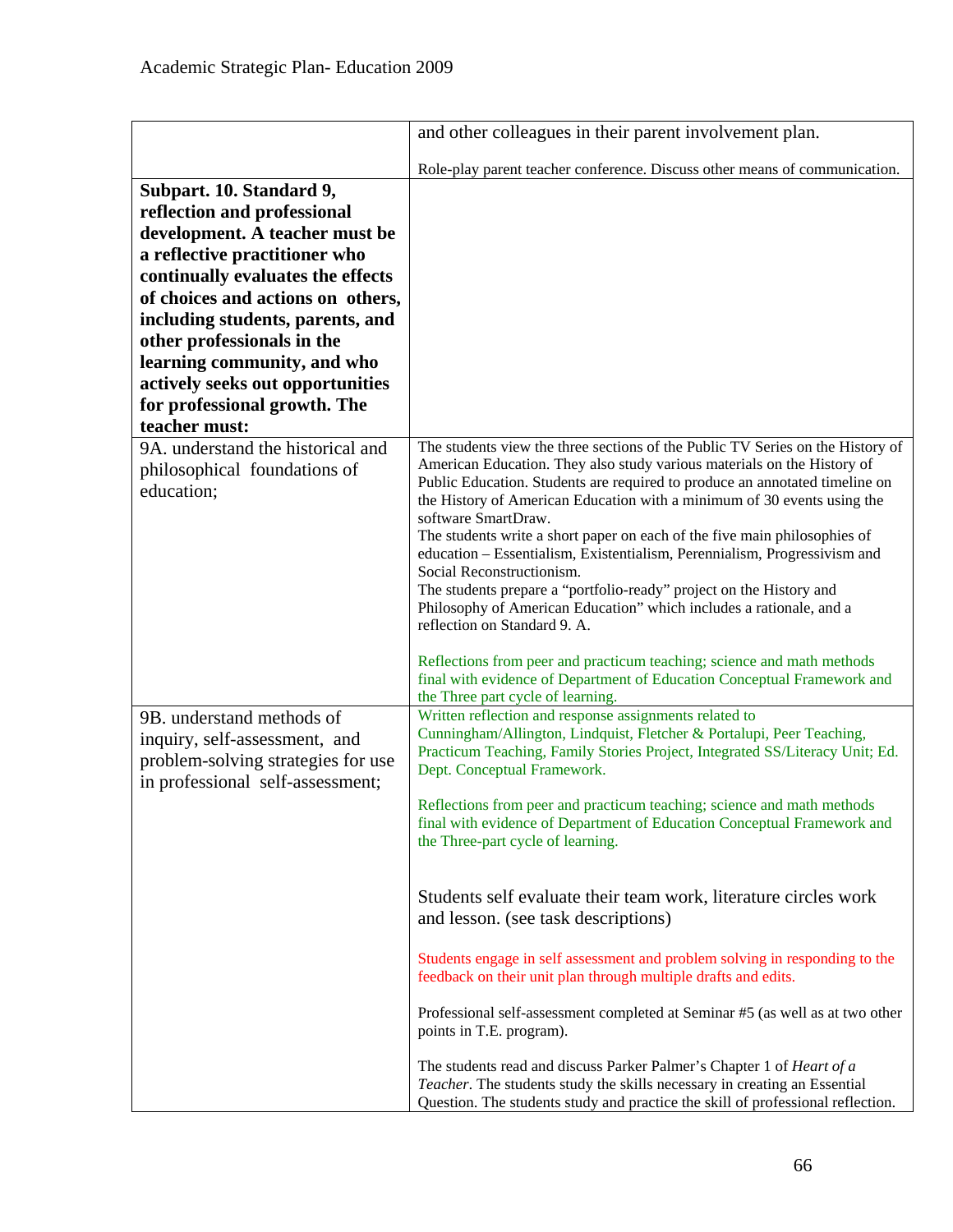|                                                                                                                | The students write reflection papers on their reading and discussion of Bury<br>My Heart at Wounded Knee, Warriors Don't Cry, and In There With the Kids.                                                                                                                                                                                                                                                                                                                                                                   |
|----------------------------------------------------------------------------------------------------------------|-----------------------------------------------------------------------------------------------------------------------------------------------------------------------------------------------------------------------------------------------------------------------------------------------------------------------------------------------------------------------------------------------------------------------------------------------------------------------------------------------------------------------------|
|                                                                                                                | The text, <i>In There With the Kids</i> , models and describes inquiry, self-<br>assessment and problem solving.                                                                                                                                                                                                                                                                                                                                                                                                            |
|                                                                                                                | Written reflection and response assignments related to, Seefeldt/Wasik,<br>Wamsley/Wing. Peer Teaching, Practicum Teaching, Integrated Literacy<br>Plan, Philosophy Newsletter                                                                                                                                                                                                                                                                                                                                              |
| 9C. understand the influences of<br>the teacher's behavior on student                                          | Students discuss the influences of the teacher's behavior on student growth<br>and learning and comment on this in their reflections.                                                                                                                                                                                                                                                                                                                                                                                       |
| growth and learning;                                                                                           | Students will discuss the influences of the teacher's behavior on student<br>growth and learning and comment on this in their reflections following their<br>microteaching and practicum. (See Personal reflection forms for EDU 368<br>Task #1 & #2 and journal expectation for #3 and rubric for work in EDU 368)                                                                                                                                                                                                         |
|                                                                                                                | Literacy Autobiography assignment and class discussion on literacy<br>influences.                                                                                                                                                                                                                                                                                                                                                                                                                                           |
|                                                                                                                | • Strategy modelling by professor and discussion.<br>• Journal assignment #5.<br>• Position Paper assignment.                                                                                                                                                                                                                                                                                                                                                                                                               |
|                                                                                                                | Practicum reflection assignments via Nicenet<br>Identity Papers assignment.                                                                                                                                                                                                                                                                                                                                                                                                                                                 |
|                                                                                                                | • Class discussion on specific readings that enable candidates to make<br>connections between teacher attitudes and behavior and student outcomes.                                                                                                                                                                                                                                                                                                                                                                          |
|                                                                                                                | Students discuss and reflect on the influences of the teacher's behavior on<br>student growth and learning by reading and being assess on In There With the<br>Kids and Warriors Don't Cry.                                                                                                                                                                                                                                                                                                                                 |
|                                                                                                                | Students demonstrate their understanding of the influences of the teacher's<br>behavior on student growth and learning in discussions and planning for their<br>unit plans. See syllabus for Unit Plan.                                                                                                                                                                                                                                                                                                                     |
| 9D. know major areas of research<br>on teaching and of resources<br>available for professional<br>development; | The Role of Research in Acquiring Knowledge<br>Chap. 1<br>$12 - 20$<br>$20 - 25$<br>Research and Teacher Decision Making<br>Best Practice resources, sharing of department and personal collection of<br>resources related to theory and instruction in literacy, social studies,<br>children's literature, and instructional pedagogy and practices. Professional<br>resource lists as handouts.                                                                                                                           |
|                                                                                                                | Assessment: Application in practicum planning and teaching                                                                                                                                                                                                                                                                                                                                                                                                                                                                  |
|                                                                                                                | Students know of major areas of research on teaching and of resources<br>available for professional development and demonstrated through discussion<br>and the Resource Sharing Task (See concepts for Question #9 and the<br>Assessment Task for the Reading Journal.)<br>Students are presented a lecture by the Gustavus librarian on the resources<br>available for professional development in the major areas of research on<br>teaching Students present a research paper on a current event in public<br>education. |
|                                                                                                                | Students will gain knowledge through class discussion, readings (Marzano,<br>text) and web readings                                                                                                                                                                                                                                                                                                                                                                                                                         |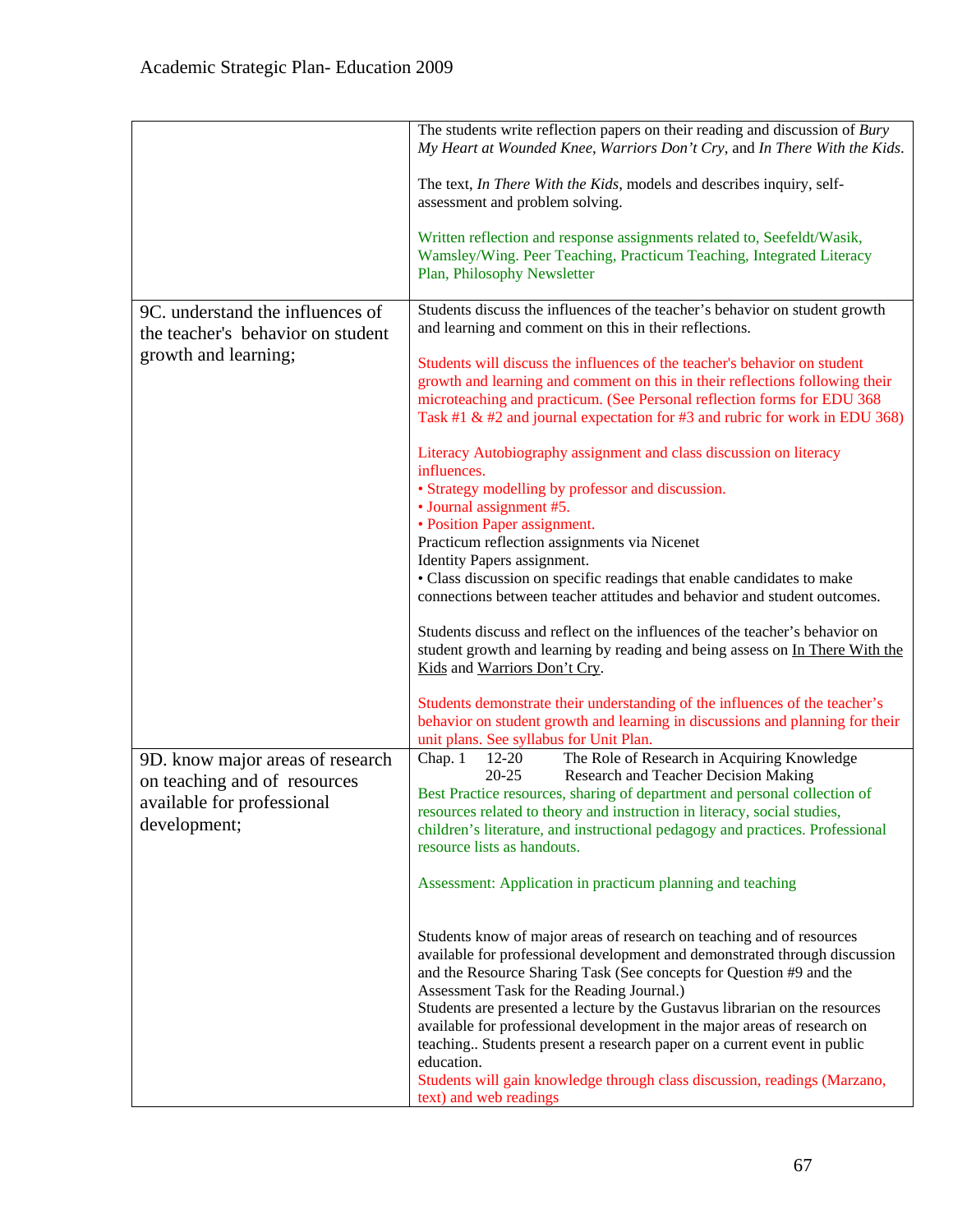|                                                                                        | Website Review assignment: students evaluate websites that might be useful<br>for the social studies teacher.<br>• Academic Journal Review assignment: students identify one academic<br>journal that might be useful for a social studies teacher and explore how it<br>might be used in classroom preparation.<br>· Social Studies Textbook Review assignment: students analyze a textbook's<br>value for a teacher and explain how it might be used in a classroom.<br>The students read Warriors Don't Cry, Light of the Feather, and Silent No<br>More. These books are portrayals of this standard. The students write a<br>reflective paper on each book and participate in discussions covering the<br>various nuances of the standard. Tests ar also given on the content of the<br>books. Students also attend the Building Bridges Conference (spring) or the<br>Nobel Conference (fall) and a Pow Wow.<br>Resources and Research of Science and Math Teaching assignment |
|----------------------------------------------------------------------------------------|--------------------------------------------------------------------------------------------------------------------------------------------------------------------------------------------------------------------------------------------------------------------------------------------------------------------------------------------------------------------------------------------------------------------------------------------------------------------------------------------------------------------------------------------------------------------------------------------------------------------------------------------------------------------------------------------------------------------------------------------------------------------------------------------------------------------------------------------------------------------------------------------------------------------------------------------------------------------------------------|
|                                                                                        | Best Practice resources, sharing of department and personal<br>collection of resources related to theory and instruction in<br>literacy, social studies, children's literature, and instructional<br>pedagogy and practices. Professional resource lists as handouts.<br>Application in practicum planning and teaching.                                                                                                                                                                                                                                                                                                                                                                                                                                                                                                                                                                                                                                                             |
| 9E. understand the role of<br>reflection and self-assessment on<br>continual learning; | Written reflection and response assignments related to<br>Cunningham/Allington, Lindquist, Fletcher & Portalupi, Peer Teaching,<br>Practicum Teaching, Family Stories Project, Integrated SS/Literacy Unit; Ed.<br>Dept. Conceptual Framework                                                                                                                                                                                                                                                                                                                                                                                                                                                                                                                                                                                                                                                                                                                                        |
|                                                                                        | Students discuss the role of reflection and self-assessment on continual<br>learning and demonstrate their knowledge in their own reflections and self<br>assessments of team work.                                                                                                                                                                                                                                                                                                                                                                                                                                                                                                                                                                                                                                                                                                                                                                                                  |
|                                                                                        | Assignment: Final Reflection paper.                                                                                                                                                                                                                                                                                                                                                                                                                                                                                                                                                                                                                                                                                                                                                                                                                                                                                                                                                  |
|                                                                                        | Assessment of Student Learning Project<br>Critical Incident Discussion - Seminar #2<br>Portfolio requires reflection on each standard.                                                                                                                                                                                                                                                                                                                                                                                                                                                                                                                                                                                                                                                                                                                                                                                                                                               |
|                                                                                        | Students discuss the role of reflection and self-assessment on continual<br>learning and demonstrate their knowledge in their own reflections and self-<br>assessments of team work in their peer feedback and self reflections. (See<br>EDU 368 Task #1 Personal reflection form; Peer review of microteaching<br>form, Microteaching Team evaluation form and rubric for course.                                                                                                                                                                                                                                                                                                                                                                                                                                                                                                                                                                                                   |
|                                                                                        | The students read and discuss Parker Palmer's Chapter 1 of Heart of a<br>Teacher. They do an investigation and readings on professional reflection.<br>The students write reflection papers on Bury My Heart at Wounded Knee,<br>Warriors Don't Cry, the Pow Wow field trip, and the Urban School field trip.<br>They also write a paper on "My Role as a Tolerant Citizen", their reaction to<br>the teachers' contract study and the Minnesota-based Indian culture, history<br>and government.                                                                                                                                                                                                                                                                                                                                                                                                                                                                                    |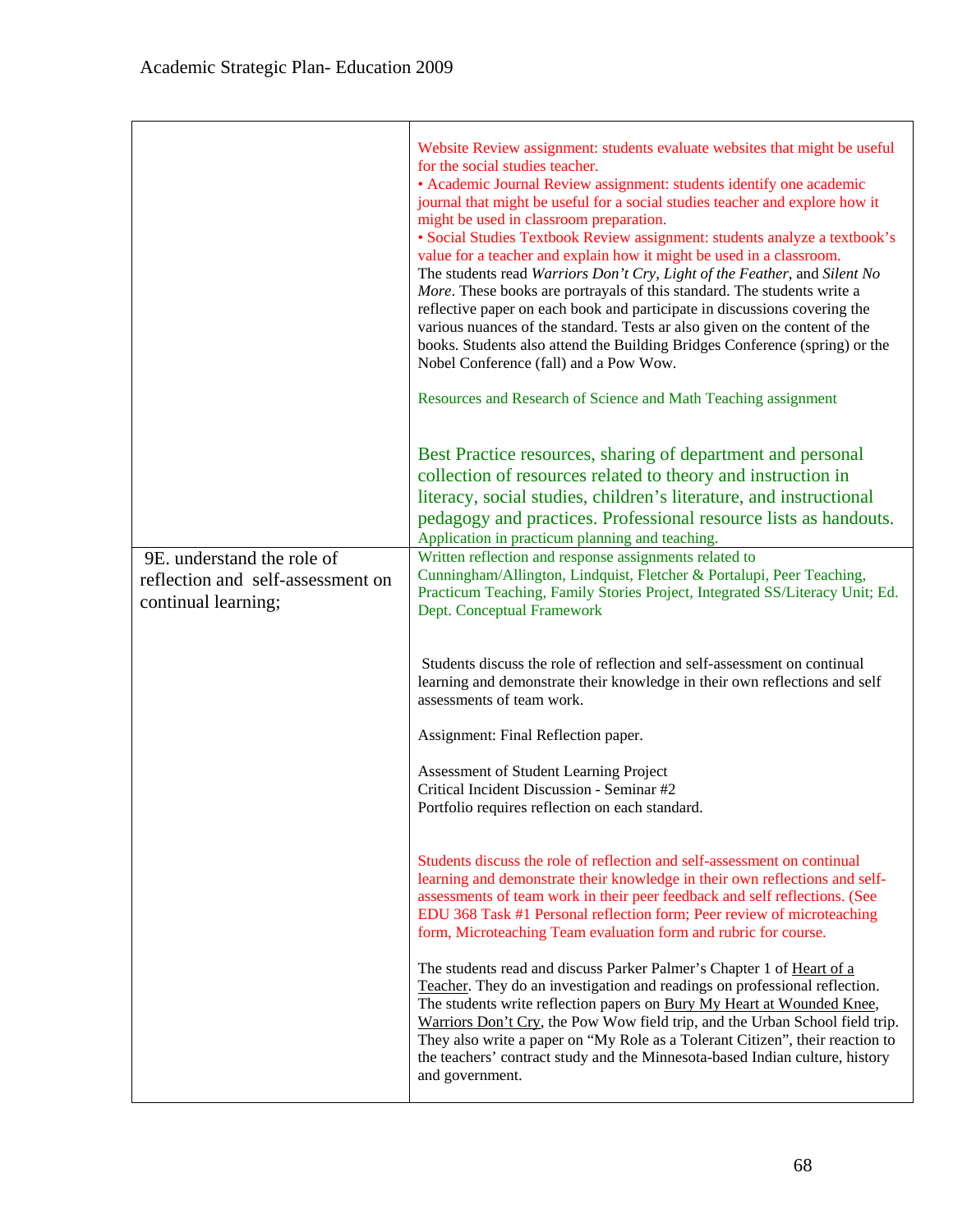|                                                                     | The students are required to develop an essential question for each chapter of<br>Bury My Heart at Wounded Knee and Warriors Don't Cry.                                                                                                                                                                                                                                                                                                                                                                                                                                                                                                                                                                                                                                                                                                                                                                                                                                       |
|---------------------------------------------------------------------|-------------------------------------------------------------------------------------------------------------------------------------------------------------------------------------------------------------------------------------------------------------------------------------------------------------------------------------------------------------------------------------------------------------------------------------------------------------------------------------------------------------------------------------------------------------------------------------------------------------------------------------------------------------------------------------------------------------------------------------------------------------------------------------------------------------------------------------------------------------------------------------------------------------------------------------------------------------------------------|
| 9F. understand the value of critical                                | Reflections from peer and practicum teaching; science and math methods<br>final with evidence of Department of Education Conceptual Framework;<br>Nicenet reflections on Cooperative learning; peer review of science and math<br>practicum lessons.<br>Written reflection and response assignments related to Seefeldt/Wasik,<br>Faber/Mazlish. Peer teaching, literacy plan teaching, philosophy newsletter, I-<br>Search Paper/presentation.<br><b>Strategic Learning</b><br>Chap. 9<br>330-334                                                                                                                                                                                                                                                                                                                                                                                                                                                                            |
| thinking and self-directed<br>learning;                             | 334-338<br><b>Critical Thinking</b><br>Chap. 11 389-393<br>Self-Regulated Learners: Developing Student<br>Responsibility                                                                                                                                                                                                                                                                                                                                                                                                                                                                                                                                                                                                                                                                                                                                                                                                                                                      |
|                                                                     | Preparation/planning of lessons for peer teaching and practicum teaching<br>throughout the semester. Applied and assessed in practicum teaching.                                                                                                                                                                                                                                                                                                                                                                                                                                                                                                                                                                                                                                                                                                                                                                                                                              |
|                                                                     | Students plan higher order thinking activities for their advisory activity and<br>lesson. (see task descriptions)<br>Students demonstrate their understanding of the value of critical thinking and<br>self-directed learning during their reflections following their self-review of<br>their unit plans and questioning activity.<br>Students demonstrate their understanding of the value of critical thinking and<br>self-directed learning during their reflections following their micro-teaching<br>and practicum teaching.<br>Student Teaching Handbook - Critical Incident Reports and Journaling                                                                                                                                                                                                                                                                                                                                                                    |
|                                                                     | The students use critical thinking in their reading and discussion of Parker<br>Palmer's Chapter 1 of Heart of a Teacher. The students write reflection<br>papers on their reading and discussion of Bury My Heart at Wounded Knee,<br>and of Warriors Don't Cry, The students reflect critical thinking skillsh in<br>their papers on the Pow Wow field trip, the Urban School field trip, their<br>essay on My Role as a Tolerant Citizen, their reaction to the study of the<br>teachers' contract and their paper on the Minnesota-based Indian culture,<br>history and government.<br>The students are required to develop an essential question for each chapter of<br>Bury My Heart At Wounded Knee and Warriors Don't Cry.<br>The students read and discuss In There with the Kids by Korbin. This book is<br>a detailed description of the critical thinking and self-directed learning of two<br>teachers as they plan and deliver their teaching on a daily basis. |
| 9G. understand professional                                         | Reflections from peer and practicum teaching; science and math methods<br>final with evidence of Department of Education Conceptual Framework<br>Review of Gustavus Teacher Education Program Statement of                                                                                                                                                                                                                                                                                                                                                                                                                                                                                                                                                                                                                                                                                                                                                                    |
| responsibility and the need to<br>engage in and support appropriate | Professionalism (found in syllabi)                                                                                                                                                                                                                                                                                                                                                                                                                                                                                                                                                                                                                                                                                                                                                                                                                                                                                                                                            |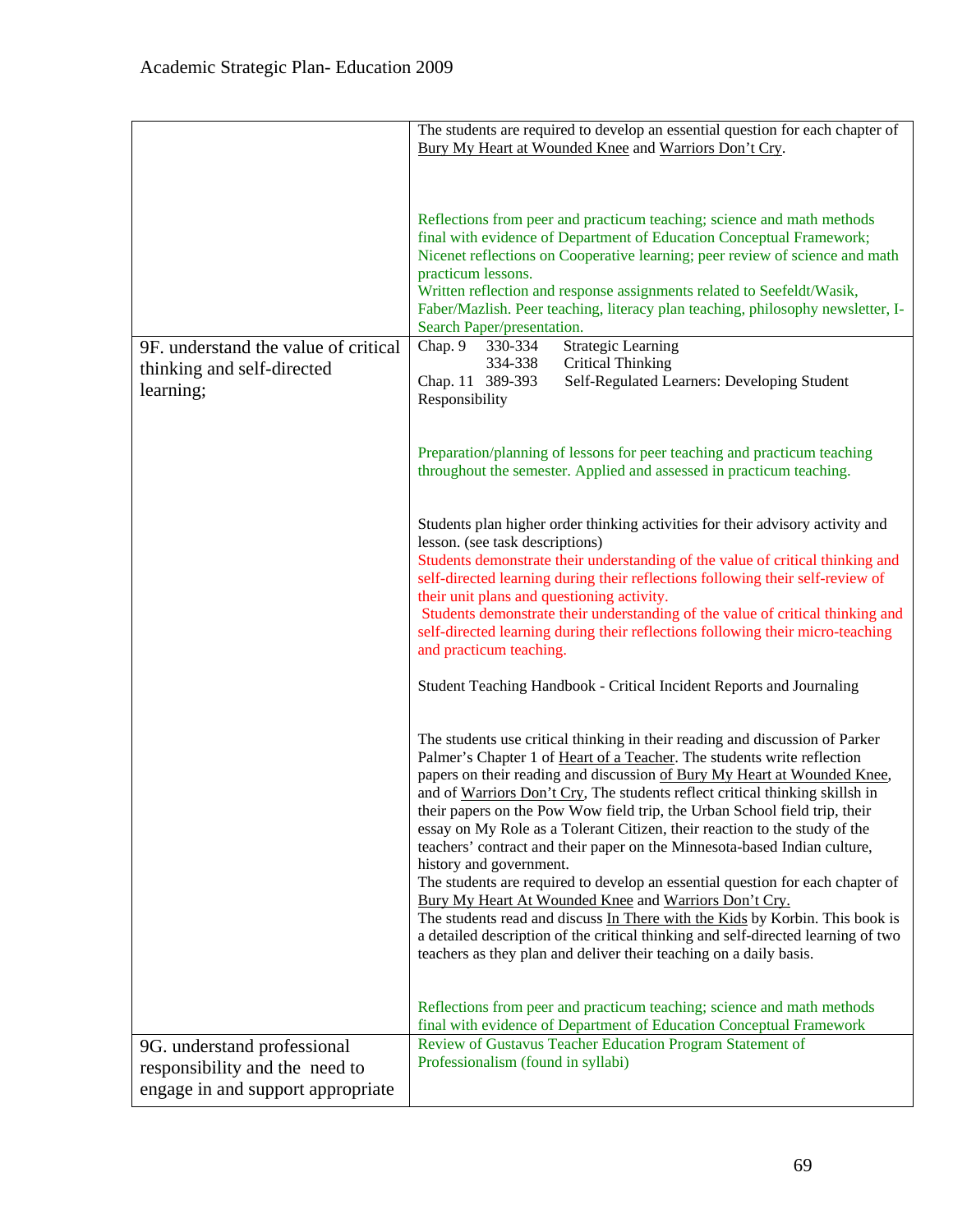| professional practices for self and<br>colleagues | Student in 385 practice professional responsibility in their practicum.<br><b>Observations</b>                                                                                                                                            |
|---------------------------------------------------|-------------------------------------------------------------------------------------------------------------------------------------------------------------------------------------------------------------------------------------------|
|                                                   | Students monitor their own professionalism (see EDU 351 learning task:<br>professionalism)                                                                                                                                                |
|                                                   | Resources and Research of Science and Math Teaching assignment                                                                                                                                                                            |
|                                                   | Students read and discuss "Teachers Take Charge of Their Learning:<br>Transforming Professional Development for Student Success" from NEA<br>Foundation                                                                                   |
| 9H. use classroom observation,                    | Use of Conceptual Framework applied to practicum teaching,<br>Class Profile,                                                                                                                                                              |
| information about students,<br>and research       | and research-based texts to prepare for, plan, teach, and self-                                                                                                                                                                           |
| as sources for evaluating the<br>outcomes of      | assess<br>instruction.                                                                                                                                                                                                                    |
| teaching and learning and as a<br>basis for       | Assessment: Students reflect (written and/or oral) on teaching, revise lesson<br>plans                                                                                                                                                    |
| reflecting on and revising<br>practice;           | Students use research to plan the advisory session and lesson<br>implemented at                                                                                                                                                           |
|                                                   | local middle schools (see task description)                                                                                                                                                                                               |
|                                                   | Students observe in ELL classrooms, conduct interviews and research best<br>practices in order to provide feedback to school district personnel and<br>enhance ELL learning at the high school.<br>Assessment of Student Learning Project |
|                                                   | Student teaching requires constant revision of lessons, reflection, and<br>evaluation of outcomes.                                                                                                                                        |
|                                                   |                                                                                                                                                                                                                                           |
|                                                   | Students use classroom observation of their peer's<br>microteaching as well as                                                                                                                                                            |
|                                                   | observation in their practicum placement, to reflect on and<br>revisit their                                                                                                                                                              |
|                                                   | practice. (Class discussions a well as reflections will identify<br>this classroom $-$                                                                                                                                                    |
|                                                   | see feedback forms for EDU 368 Tasks 1 - 3).                                                                                                                                                                                              |
|                                                   | Students visit for a whole school day an urban setting where<br>more than half of                                                                                                                                                         |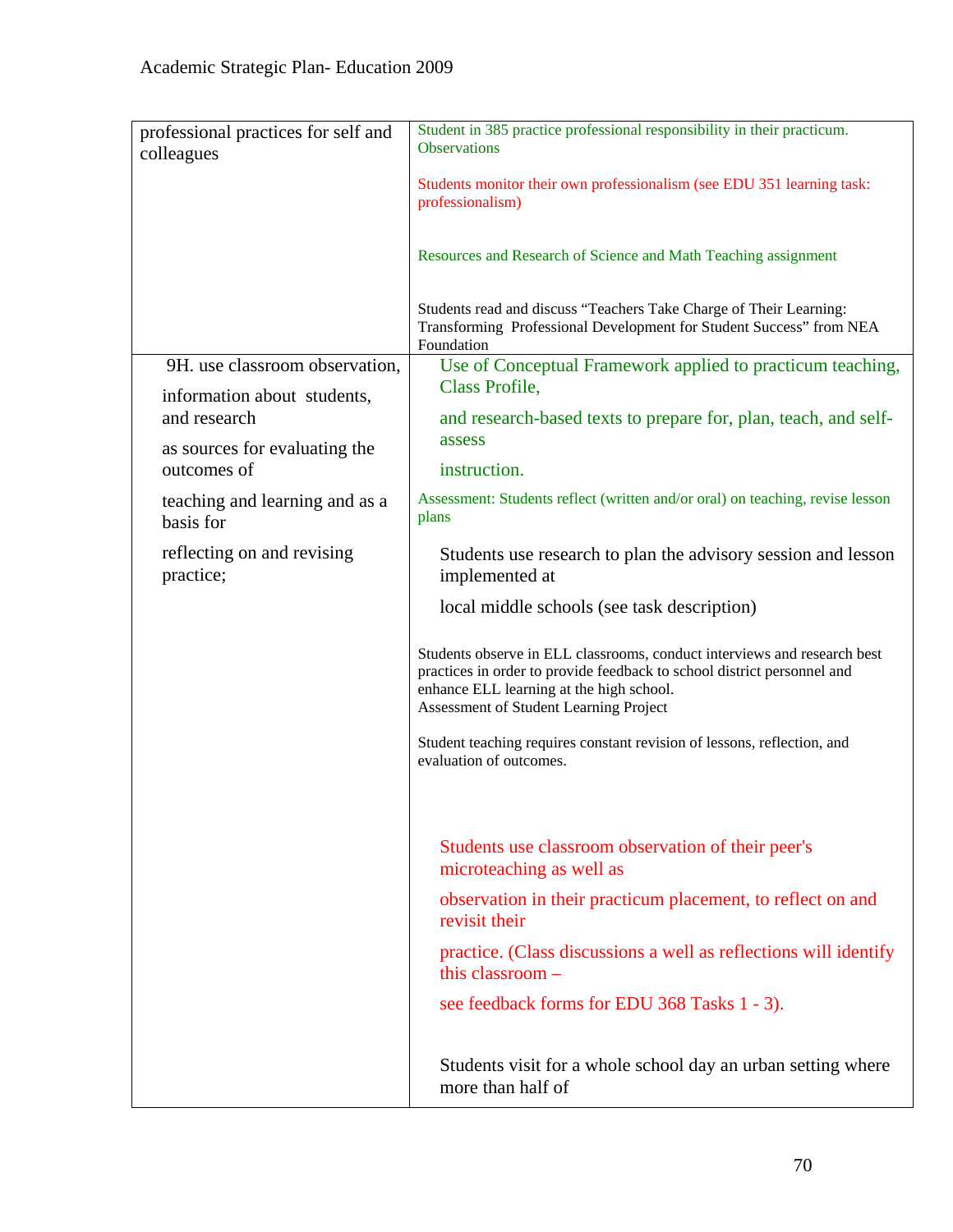|                                                                                                                                   | the population is diverse and at-risk. They write a reflection<br>paper that                                                                                                                                                                                          |
|-----------------------------------------------------------------------------------------------------------------------------------|-----------------------------------------------------------------------------------------------------------------------------------------------------------------------------------------------------------------------------------------------------------------------|
|                                                                                                                                   | considers the outcomes of teaching and learning.                                                                                                                                                                                                                      |
|                                                                                                                                   | Math and Science Observations of Cooperative teacher<br>teaching math and                                                                                                                                                                                             |
|                                                                                                                                   | science lessons; peer review of science and math practicum<br>lessons.                                                                                                                                                                                                |
|                                                                                                                                   | Students use classroom observation to reflect on their peers<br>teaching and self-                                                                                                                                                                                    |
|                                                                                                                                   | reflection to identity areas of strength and areas needing<br>growth.                                                                                                                                                                                                 |
|                                                                                                                                   | Students visit four special needs classrooms in the St. Peter Public Schools<br>where the population is handicapped, diverse and at-risk. They write a<br>reflection paper for each visit that considers the outcomes of teaching and<br>learning.                    |
| 9I. use professional literature, colleagues,<br>and other resources to support<br>development as both a student and a<br>teacher; | Rdg Topic: Literacy Study Groups. Read Educating Esme: The Diary of a<br>First Year Teacher, by Esme Raji Codell. Assessment: Written reflection on<br>literacy connections and integrated learning.                                                                  |
|                                                                                                                                   | Rdg/SS/LA Topic: Literacy Study Groups. Read                                                                                                                                                                                                                          |
|                                                                                                                                   | <b>Creating Fluent Readers (Razinski)</b><br>A Pedagogy of Control: Worksheets and the Special Needs Child                                                                                                                                                            |
|                                                                                                                                   | Spelling Today: What We Still Worry About                                                                                                                                                                                                                             |
|                                                                                                                                   | The Challenges of Many Languages in Our Classrooms                                                                                                                                                                                                                    |
|                                                                                                                                   | Topics: Kriete text and topical professional articles used to discuss and<br>explore professional growth and development throughout semester.<br>Sample of articles includes: Five Reasons to Stop Saying "Good Job!" at<br>http://www.alfiekohn.org/parenting/gj.htm |
|                                                                                                                                   | Almost there but not quite at http://www.alfiekohn.org/teaching/almost.htm                                                                                                                                                                                            |
|                                                                                                                                   | The Case Against Gold Stars at http://www.alfiekohn.org/parenting/tcags.htm<br>Disciple is the problem Not the Solution at                                                                                                                                            |
|                                                                                                                                   | http://www.alfiekohn.org/teaching/ditpnts.htm                                                                                                                                                                                                                         |
|                                                                                                                                   | Students use professional literature, colleagues and other resources to support<br>development as both a student and a teacher as demonstrated in their<br>Adolescent and Resource Review (See assessment tasks) and the discussion<br>of concepts for Question #9.   |
|                                                                                                                                   | Students use professional literature, colleagues and other resources to support<br>development as both a student and a teacher as demonstrated in the<br>development of their lesson plans. (See Class calendar and resources; EDU                                    |
|                                                                                                                                   | 351 Unit plan resources requirement.<br>Students use professional literature, colleagues and other<br>resources to support                                                                                                                                            |
|                                                                                                                                   | development as both a student and a teacher as demonstrated<br>in the                                                                                                                                                                                                 |
|                                                                                                                                   | development of their lesson plans. (See Class calendar and                                                                                                                                                                                                            |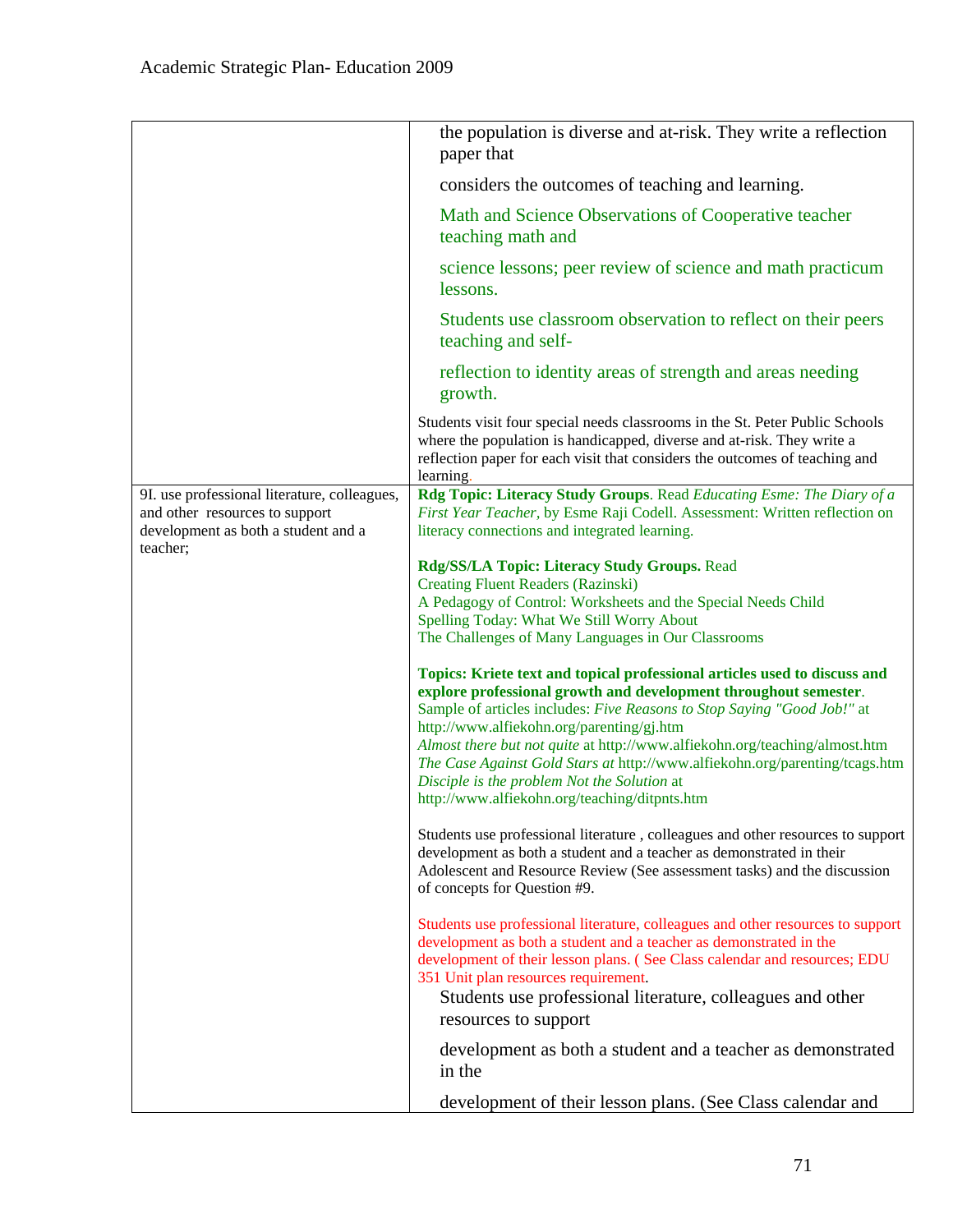|                                                                                                                                                               | resources; EDU                                                                                                                                                                                                                                                                                                                                                                               |
|---------------------------------------------------------------------------------------------------------------------------------------------------------------|----------------------------------------------------------------------------------------------------------------------------------------------------------------------------------------------------------------------------------------------------------------------------------------------------------------------------------------------------------------------------------------------|
|                                                                                                                                                               | 351 Unit Plan resources requirement.)                                                                                                                                                                                                                                                                                                                                                        |
|                                                                                                                                                               |                                                                                                                                                                                                                                                                                                                                                                                              |
|                                                                                                                                                               | Students are introduced to the professional literature and<br>resources in the                                                                                                                                                                                                                                                                                                               |
|                                                                                                                                                               | library, the curriculum lab and through their work on their<br>current event                                                                                                                                                                                                                                                                                                                 |
|                                                                                                                                                               | research. Students are also encouraged to take advantage of<br>the many events                                                                                                                                                                                                                                                                                                               |
|                                                                                                                                                               | and guest lecturers available on campus.                                                                                                                                                                                                                                                                                                                                                     |
|                                                                                                                                                               | Small group and whole class discussions at each of the 5<br>seminars (see                                                                                                                                                                                                                                                                                                                    |
|                                                                                                                                                               | assignments for each)                                                                                                                                                                                                                                                                                                                                                                        |
|                                                                                                                                                               | Peer review of Science and Math Lesson Plan;<br>Cooperative Learning via Nicenet.                                                                                                                                                                                                                                                                                                            |
|                                                                                                                                                               | Students use course texts, NAEYC articles, resource handouts, internet<br>sources and campus library materials to support their development. Practicum<br>cooperating teachers serve as additional support along with other human<br>sources that provide information and background for I-Search paper topics.                                                                              |
| 9J. collaboratively use professional<br>colleagues within the school and other<br>professional arenas as supports for<br>reflection, problem-solving, and new | Students peer teach in methods courses and rely on their peers for feedback<br>and problem-solving.<br>When in practicum (385) peers, cooperating teacher, and supervisors act as<br>professional colleagues to give feedback, problem-solve, and reflect.                                                                                                                                   |
| ideas, actively sharing experiences, and<br>seeking and giving feedback;                                                                                      | Peer review of Science and Math Lesson Plan;<br>Cooperative Learning via Nicenet.                                                                                                                                                                                                                                                                                                            |
|                                                                                                                                                               | Students collaboratively use professional colleagues within the school and<br>other professional arenas as supports for reflection, problem-solving and new<br>ideas, actively sharing experiences, and seeking and giving feedback as<br>evidenced through reflection and team collaborative work on the development<br>of tasks, and the peer review of unit plans (see assessment tasks). |
|                                                                                                                                                               | Students work in collaboration with school district personnel to enhance ELL<br>learning at the high school.                                                                                                                                                                                                                                                                                 |
|                                                                                                                                                               | During student teaching cooperating teacher and supervisors act as<br>professional colleagues to give feedback, problem-solve, and reflect.                                                                                                                                                                                                                                                  |
|                                                                                                                                                               | Small group and whole class discussions at each of the 5 seminars (see<br>assignments for each)                                                                                                                                                                                                                                                                                              |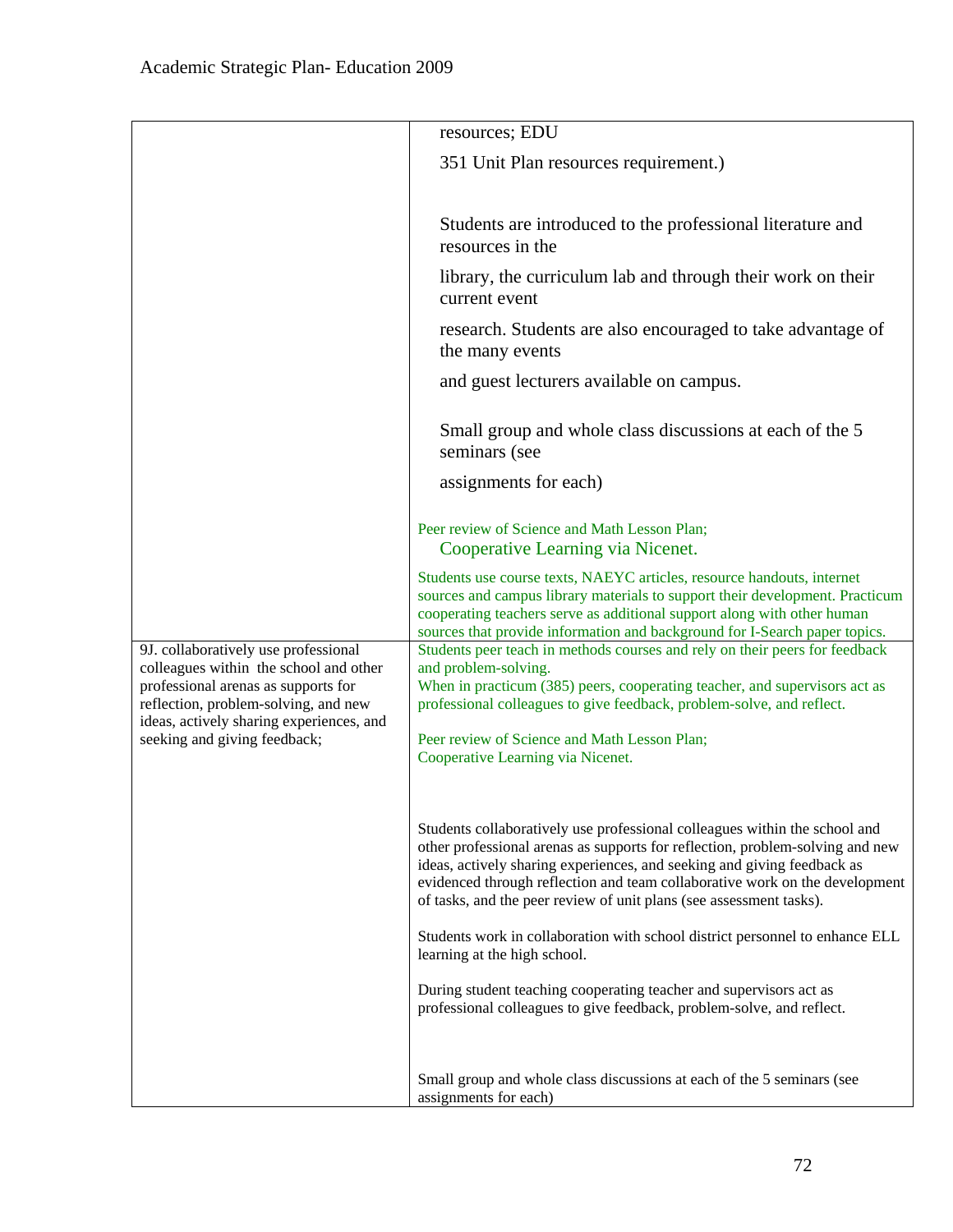| 9K. understand standards of professional<br>conduct in the Code of Ethics for<br>Minnesota Teachers in part 8700.7500;<br>and<br>9L. understand the responsibility for<br>obtaining and maintaining licensure, the<br>role of the teacher as a public employee,<br>and the purpose and contributions of<br>educational organizations. | When in practicum peers, cooperating teacher, and supervisors act as<br>professional colleagues to give feedback, problem-solve, and reflect<br>COPPA (Children's Privacy Act) - Readings & assignment (Class #6)<br>Reading - Code of Ethics (linked on syllabus & in St. Tch. Handbook)<br>In-class activity on Code of Ethics at Seminar #1<br>Students read and discuss the Code of Ethics for Minnesota Teachers and<br>have the document as part of their syllabus.<br>Presentations by Career Center staff (Seminars 1 & 2)<br>Presentation by human resources personnel from school district (at Seminar<br>4)<br>Code of Ethics discussion at Seminar #1<br>Resume' preparation (assignment for Seminar #2)<br>Cover letter preparation (assignment for Seminar #3)<br>Licensure Application and presentation by Registrar at Seminar 2 or 3)<br>District Application assignment for Seminar #3<br>The students read, discuss and write a reflection paper on a current school<br>district teachers' contract and which includes the discussion of the<br>technicalities of maintaining their licenses, the roles and responsibilities of a |
|---------------------------------------------------------------------------------------------------------------------------------------------------------------------------------------------------------------------------------------------------------------------------------------------------------------------------------------|------------------------------------------------------------------------------------------------------------------------------------------------------------------------------------------------------------------------------------------------------------------------------------------------------------------------------------------------------------------------------------------------------------------------------------------------------------------------------------------------------------------------------------------------------------------------------------------------------------------------------------------------------------------------------------------------------------------------------------------------------------------------------------------------------------------------------------------------------------------------------------------------------------------------------------------------------------------------------------------------------------------------------------------------------------------------------------------------------------------------------------------------------|
|                                                                                                                                                                                                                                                                                                                                       | teacher as a public employee and the purpose and the contributions of the<br>teachers' organization.                                                                                                                                                                                                                                                                                                                                                                                                                                                                                                                                                                                                                                                                                                                                                                                                                                                                                                                                                                                                                                                 |
| Subpart. 11. Standard 10,<br>collaboration, ethics, and<br>relationships. A teacher must be able<br>to communicate and<br>interact with parents or guardians,<br>families, school colleagues, and the<br>community to support student learning<br>and well-being. The teacher must:                                                   |                                                                                                                                                                                                                                                                                                                                                                                                                                                                                                                                                                                                                                                                                                                                                                                                                                                                                                                                                                                                                                                                                                                                                      |
| 10A. understand schools as organizations<br>within the larger community context and<br>understand the operations of the relevant<br>aspects of the systems within which the<br>teacher works;                                                                                                                                         | Students read and discuss how factors in a student's environment outside of<br>school, including family circumstances, community environments, health and<br>economic conditions may influence student life and learning See Concepts for<br>Question #2 and 9).<br>Class discussion of NCLB and school organization. (See topics on course<br>calendar)<br>Students read and discuss a school district teacher contract and write a paper<br>in response to the contract study. Students study the role of the State's rights<br>and the U.S. Department of Education in the study of the history of American<br>Education and in the review of the No Child Left Behind Act. Students role<br>play an argumentation of the No Child Left Behind Act using the methods<br>described in chapter 8 of Korbin's In There With The Kids. Each student<br>presents a current event on the schools in today's society.                                                                                                                                                                                                                                    |
| 10B. understand how factors in a<br>student's environment outside of school,<br>including family circumstances,<br>community environments, health and<br>economic conditions, may influence<br>student life and learning;                                                                                                             | Chap. 3 79-82 Personal Development<br>Chap. 4 129-132 Socioeconomic Status<br>132-140<br>Culture<br>Students interview practicum teachers and other school<br>personnel while in extended practicum experience.                                                                                                                                                                                                                                                                                                                                                                                                                                                                                                                                                                                                                                                                                                                                                                                                                                                                                                                                      |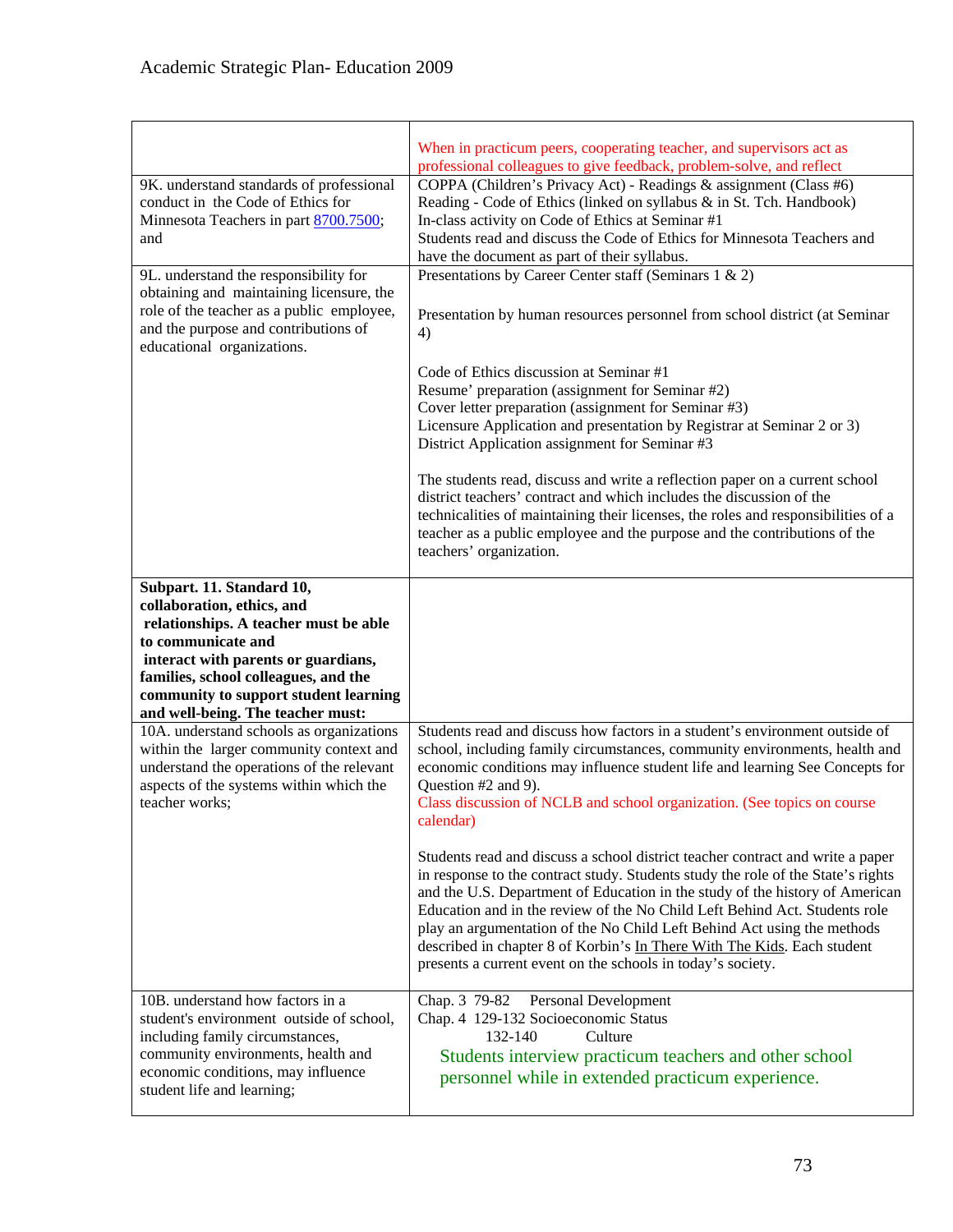|                                                                                                                                                                                                                                                  | Student research and teaching presentation on accidents, community/social<br>health, family health and chronic diseases for various class levels.                                                                                                                                                                                                                                                                                                                                                                                                                                                                                                                                                                                                                         |
|--------------------------------------------------------------------------------------------------------------------------------------------------------------------------------------------------------------------------------------------------|---------------------------------------------------------------------------------------------------------------------------------------------------------------------------------------------------------------------------------------------------------------------------------------------------------------------------------------------------------------------------------------------------------------------------------------------------------------------------------------------------------------------------------------------------------------------------------------------------------------------------------------------------------------------------------------------------------------------------------------------------------------------------|
| 10C. understand student rights and<br>teacher responsibilities to equal<br>education, appropriate education for<br>students with disabilities, confidentiality,<br>privacy, appropriate treatment of<br>students, and reporting in situations of | Students read, discuss and write a reflection on Korbin's In There With the<br>Kids and Beal's Warriors Don't Cry which demonstrate how factors in the<br>environment outside of school including family circumstances, community<br>environments, health and economic conditions may influence student life and<br>learning.<br>Debriefing of candidates' service project experiences provide rich<br>information about the many factors that impinge on a student's school<br>performance.<br>COPPA (Children's Privacy Act) - Readings & assignment (Class #6)<br>Code of Ethics discussion at Seminar #1 (also linked on syllabus and in<br><b>Student Teaching Handbook)</b><br>Meeting the needs of diverse learners (Lesson plan); Inclusion vs Pull Out<br>Debate |
| known or suspected abuse or neglect;                                                                                                                                                                                                             |                                                                                                                                                                                                                                                                                                                                                                                                                                                                                                                                                                                                                                                                                                                                                                           |
|                                                                                                                                                                                                                                                  | Students study the 2004 IDEA law, the Free and Appropriate Public<br>Education guidelines as well as Data Privacy and Child Abuse and Neglect<br>laws. The students read and discuss the materials on the student rights and<br>teacher responsibilities to equal education, appropriate education for students<br>with disabilities, confidentiality, privacy, appropriate treatment of students,<br>and reporting abuse or neglect.                                                                                                                                                                                                                                                                                                                                     |
| 10D. understand the concept of                                                                                                                                                                                                                   | Chap. 10 353-355 Development of the Whole Person                                                                                                                                                                                                                                                                                                                                                                                                                                                                                                                                                                                                                                                                                                                          |
| addressing the needs of the<br>whole                                                                                                                                                                                                             | Students interview and informally converse with practicum teachers and other<br>school personnel while in extended practicum experience. They complete a<br>Classroom Profile that helps them make connections to the needs of the                                                                                                                                                                                                                                                                                                                                                                                                                                                                                                                                        |
| learner;                                                                                                                                                                                                                                         | individual child and the class as a whole.<br>Student understands the concept of addressing the needs of the whole learner<br>as demonstrated in discussion of concepts for Question #2 and the<br>development of an Advisor advisee plan. (See assessment Tasks).                                                                                                                                                                                                                                                                                                                                                                                                                                                                                                        |
| 10E. understand the influence of use and                                                                                                                                                                                                         | Information and discussions focus on the context for drug, alcohol, and                                                                                                                                                                                                                                                                                                                                                                                                                                                                                                                                                                                                                                                                                                   |
| misuse of tobacco, alcohol, drugs, and                                                                                                                                                                                                           | tobacco use and abuse, the nature and development of dependency and                                                                                                                                                                                                                                                                                                                                                                                                                                                                                                                                                                                                                                                                                                       |
| other chemicals on student life and<br>learning;                                                                                                                                                                                                 | prevention programs. Each student will read and facilitate class discsussion.                                                                                                                                                                                                                                                                                                                                                                                                                                                                                                                                                                                                                                                                                             |
| 10F. understand data practices;                                                                                                                                                                                                                  | Class discussion of NCLB and testing and data. (see topics on course<br>calendar)                                                                                                                                                                                                                                                                                                                                                                                                                                                                                                                                                                                                                                                                                         |
|                                                                                                                                                                                                                                                  | Code of Ethics Discussion (Prof. Conduct Standard #3) at Seminar #1                                                                                                                                                                                                                                                                                                                                                                                                                                                                                                                                                                                                                                                                                                       |
|                                                                                                                                                                                                                                                  | Students read and discuss materials on Data Practices Law in relation to<br>education in the general classroom. Students visit and write a reflection on<br>four resource rooms in special education and/or English as a Second<br>Language classrooms. Data privacy is a topic that is covered in the guidelines<br>for reporting the observations                                                                                                                                                                                                                                                                                                                                                                                                                       |
|                                                                                                                                                                                                                                                  | Assessment in science and math learning assignment.                                                                                                                                                                                                                                                                                                                                                                                                                                                                                                                                                                                                                                                                                                                       |
|                                                                                                                                                                                                                                                  | Students write a commentary on Data Practices after discussing a reading<br>from the law firm of Rischmiller, Knippel and Aronson.                                                                                                                                                                                                                                                                                                                                                                                                                                                                                                                                                                                                                                        |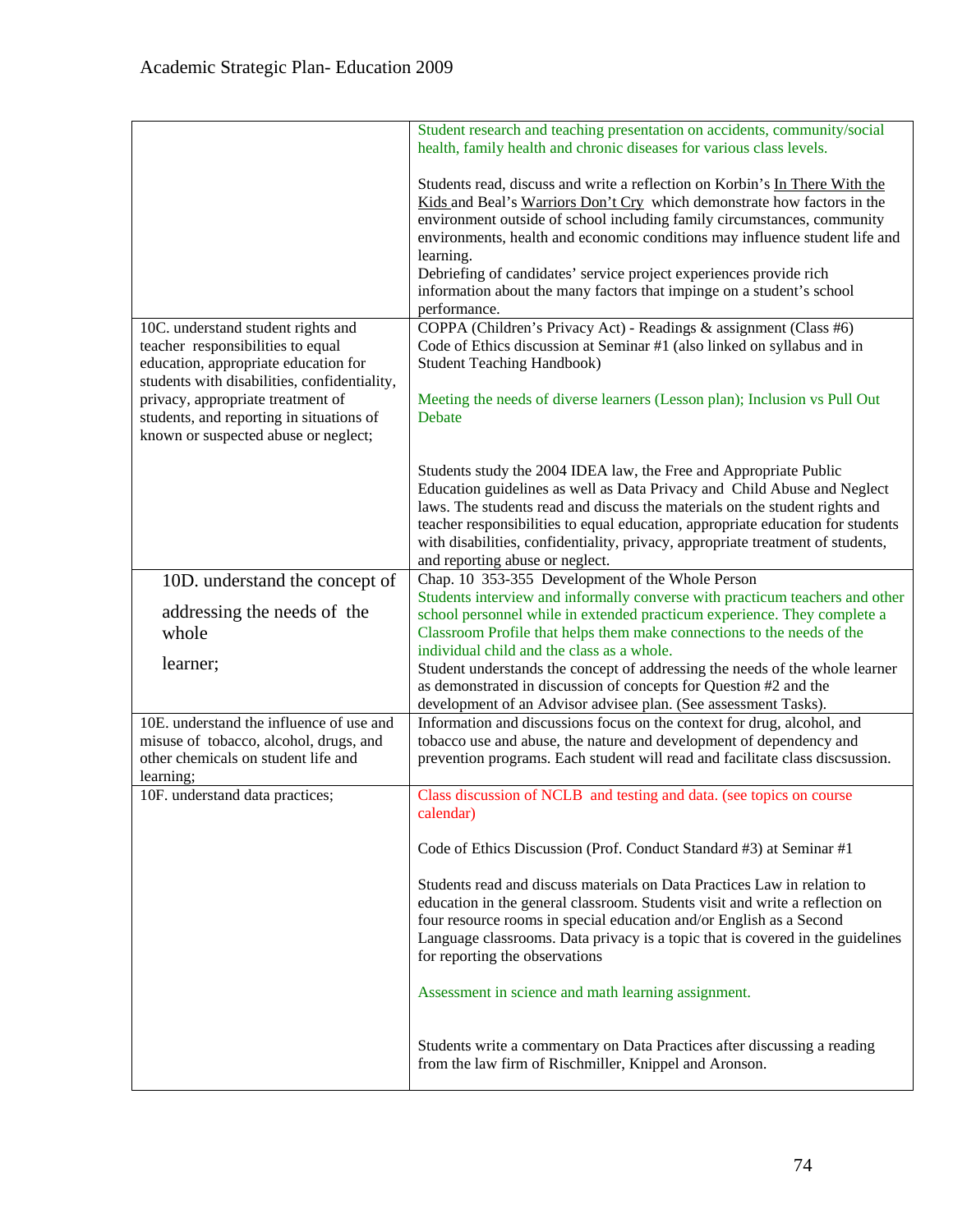| 10G. collaborate with other                                                                                                                                                                | Students work in teams and collaborate with local middle school teaches to<br>implement the advisory activity and the lesson plan.                                                                                                                                                                                                                                                                                                                          |
|--------------------------------------------------------------------------------------------------------------------------------------------------------------------------------------------|-------------------------------------------------------------------------------------------------------------------------------------------------------------------------------------------------------------------------------------------------------------------------------------------------------------------------------------------------------------------------------------------------------------------------------------------------------------|
| professionals to improve the<br>overall                                                                                                                                                    | • Candidates work collaboratively with each other as well as with school<br>district and college personnel on a variety of service projects intended to                                                                                                                                                                                                                                                                                                     |
|                                                                                                                                                                                            | enhance educational outcomes for students.                                                                                                                                                                                                                                                                                                                                                                                                                  |
| learning environment for<br>students;                                                                                                                                                      | Students will use classroom observation of their peer's microteaching as well<br>as observation in their practicum placement, to reflect on and revisit their<br>practice. (Class discussions a well as reflections will identify this classroom -<br>see feedback forms for EDU 368 Tasks 1 - 3).                                                                                                                                                          |
|                                                                                                                                                                                            | Student read, discuss and are assessed on Chapter 9 "Collaborating and<br>Coordinating with Other Professionals and Family" in the text, Teaching<br>Exceptional, Diverse and At-Risk Students in the General Classroom by<br>Vaughn, Bos and Schumm. Students role-play an Individualized Education<br>Plan meeting with roles that match parent roles, community member roles<br>and school personnel roles.                                              |
|                                                                                                                                                                                            | Peer review of Lesson Plan 1 in Science; Cooperative Learning via Nicenet;<br>peer teaching reflections posted to Nicenet.<br>Peer review of Lesson Plan 1 in Math; peer teaching reflections posted to<br>Nicenet.                                                                                                                                                                                                                                         |
|                                                                                                                                                                                            | In partners, students work with cooperating teachers in practicum experience.<br>Student teachers work collaboratively with cooperating teachers and others to<br>improve the learning environment for their students. Documented in the<br>portfolio process.                                                                                                                                                                                              |
| 10H. collaborate in activities designed to<br>make the entire school a productive<br>learning environment;                                                                                 | Candidates work collaboratively with each other as well as with school<br>district and college personnel on a variety of service projects intended to<br>enhance educational outcomes for students.                                                                                                                                                                                                                                                         |
|                                                                                                                                                                                            | Student teaching (documented in portfolios)                                                                                                                                                                                                                                                                                                                                                                                                                 |
|                                                                                                                                                                                            | SCHOOL BASED PROJECTS (e.g. bullying, relationship and school<br>environment)                                                                                                                                                                                                                                                                                                                                                                               |
| 10I. consult with parents, counselors,<br>teachers of other classes and activities<br>within the school, and professionals in<br>other community agencies to link student<br>environments; | Students demonstrate their ability to consult with parents, counselors,<br>teachers of other classes and activities within the school and professionals in<br>other community agencies to link student environments through class<br>discussion and role plays and the development of and Advisor/Advisee<br>activity than includes a service learning component. (See assessment tasks for<br>A/A and Concepts for Question #2 and #9).                    |
|                                                                                                                                                                                            | Students read and discuss Chapter 1 "Special Education and Inclusive<br>Schooling" and Chapter 9 "Collaborating and Coordinating with Other<br>Professionals and Family" of the text, Teaching Exceptional, Diverse, and At-<br>Risk Students in the General Classroom by Vaughn, Bos, and Schumm.<br>Students role-play an Individualized Education Plan meeting with roles that<br>match parent roles, community member roles and school personnel roles. |
|                                                                                                                                                                                            | Peer review of Lesson Plan 1 in Science<br>Peer review of Lesson Plan 1 in Math                                                                                                                                                                                                                                                                                                                                                                             |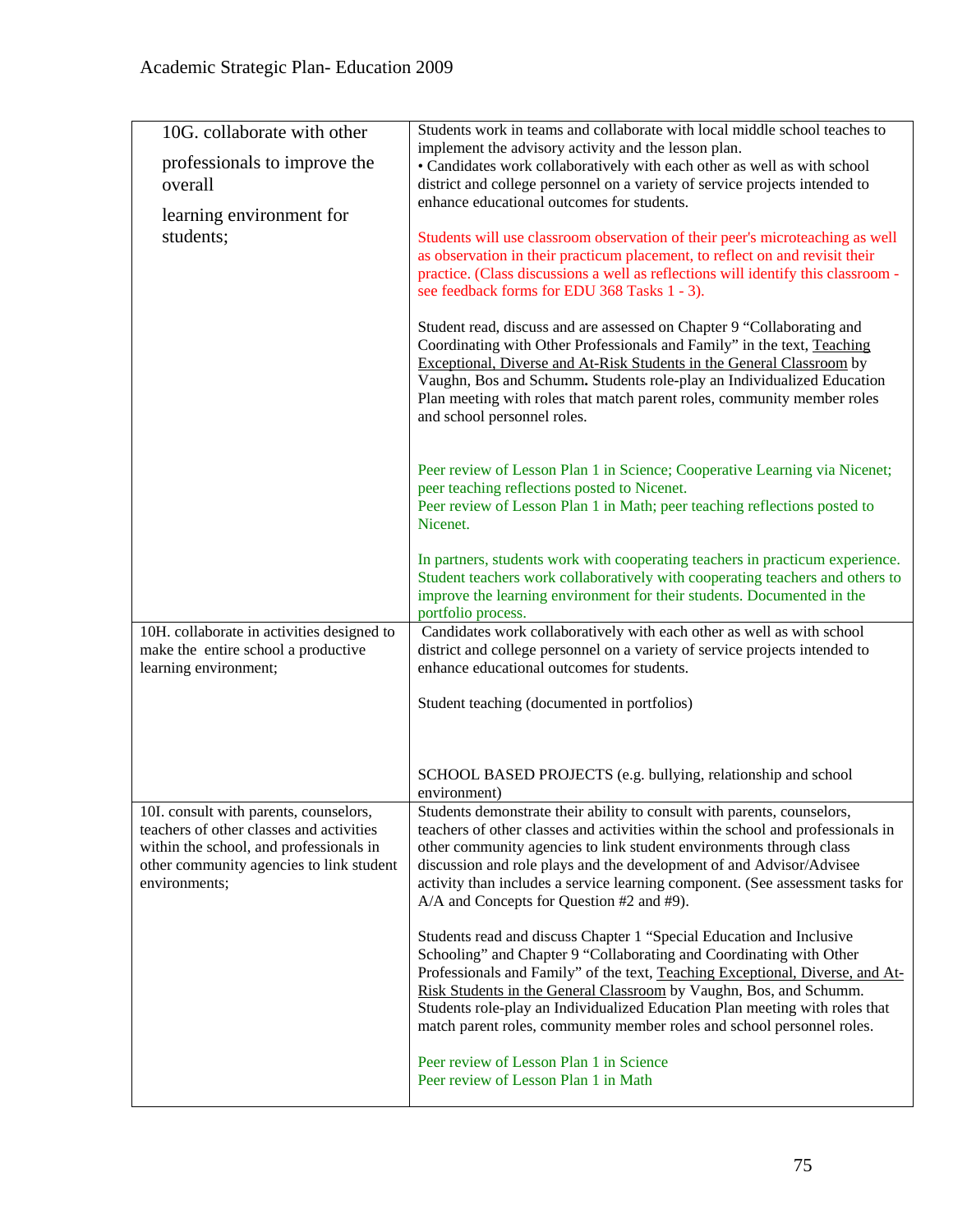|                                                                                                                             | Student teachers work with cooperating teachers, counselors and other<br>teachers to provide the best learning environments for their students.<br>Documented in portfolio.                                                                                                                                                                                                                                                                                                                                                                                                                                                                                                                                                                                                                                                                                                                                                                                            |
|-----------------------------------------------------------------------------------------------------------------------------|------------------------------------------------------------------------------------------------------------------------------------------------------------------------------------------------------------------------------------------------------------------------------------------------------------------------------------------------------------------------------------------------------------------------------------------------------------------------------------------------------------------------------------------------------------------------------------------------------------------------------------------------------------------------------------------------------------------------------------------------------------------------------------------------------------------------------------------------------------------------------------------------------------------------------------------------------------------------|
| 10J. identify and use<br>community<br>resources to foster student<br>learning;                                              | Students identify and use community resources to foster student learning in<br>the development of their activities for Advisor/Advisee, especially the service<br>learning component.<br>Students are required to incorporate community resources or service learning<br>into their unit plan. (See learning task: Unit plan)<br>Students read and discuss Chapter 1 "Special Education and Inclusive<br>Schooling" and Chapter 9 "Collaborating and Coordinating with Other<br>Professionals and Family" of the text, Teaching Exceptional, Diverse, and At-<br>Risk Students in the General Classroom by Vaughn, Bos, and Schumm.<br>Students role-play an Individualized Education Plan meeting with roles that<br>match parent, community member resources and school personnel roles.                                                                                                                                                                             |
| 10K. establish productive relationships<br>with parents and guardians in support of<br>student learning and well-being; and | Students discuss ways to establish productive relationships with parents and<br>guardians in support of student learning and well-being through discussion<br>(See concepts for Questions 2 and 9) and the development of a parental<br>involvement plan. (See Assessment tasks).<br>Chapter 12 Communication with Parents<br>Students read and discuss Chapter 1 "Special Education and Inclusive<br>Schooling" and Chapter 9 "Collaborating and Coordinating with Other<br>Professionals and Family" of the text, Teaching Exceptional, Diverse, and At-<br>Risk Students in the General Classroom by Vaughn, Bos, and Schumm.<br>Students role-play an Individualized Education Plan meeting with roles that<br>match parent, community member resources and school personnel roles.<br>Student teachers work with cooperating teachers, counselors and other<br>teachers to provide the best learning environments for their students.<br>Documented in portfolio. |
| 10L. understand mandatory reporting<br>laws and rules.                                                                      | Students read, discuss and are assessed on mandatory reporting laws. This is<br>studied before students visit the four classrooms.<br>Reading – Student Teaching Handbook p.7<br>Student teachers work in assigned school with cooperating teacher and<br>supervisor.                                                                                                                                                                                                                                                                                                                                                                                                                                                                                                                                                                                                                                                                                                  |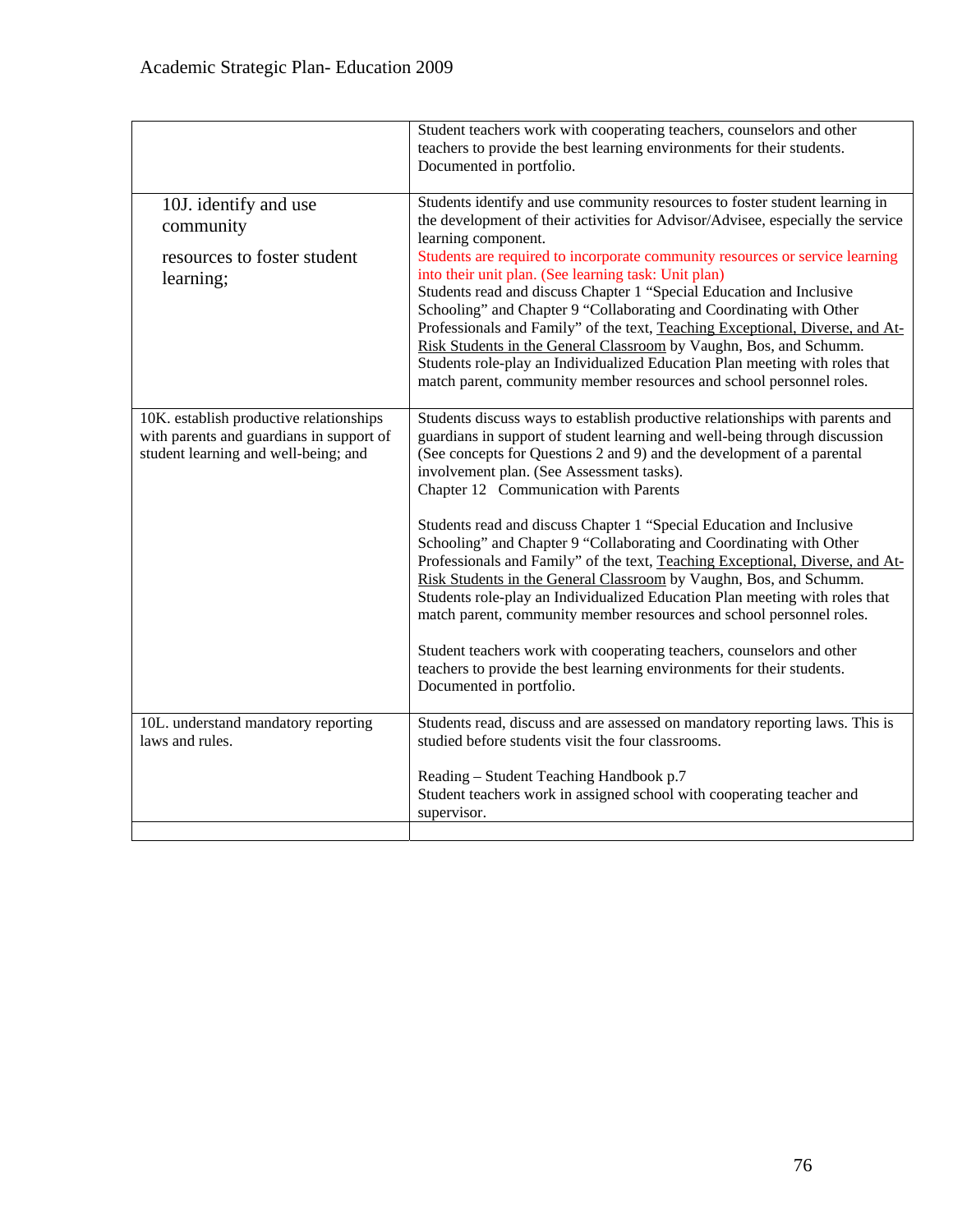# APPENDIX B

Gustavus Adolphus College

# **8710.4600 TEACHERS OF MATHEMATICS**  FORM I-D GRID

| L'OMM I-D OMD                                                                                                                                                                                                                                                                                                                                                                                                                   |                                                                                                                                                                                                                                                                                                                                                                                                                                                                   |                                     |  |
|---------------------------------------------------------------------------------------------------------------------------------------------------------------------------------------------------------------------------------------------------------------------------------------------------------------------------------------------------------------------------------------------------------------------------------|-------------------------------------------------------------------------------------------------------------------------------------------------------------------------------------------------------------------------------------------------------------------------------------------------------------------------------------------------------------------------------------------------------------------------------------------------------------------|-------------------------------------|--|
| <b>Professional Education</b><br><b>Program Evaluation</b><br><b>Report</b><br>(PEPER II)                                                                                                                                                                                                                                                                                                                                       | <b>FORM I-D</b><br><b>EVIDENCE OF LEARNING &amp; ASSESSMENT</b>                                                                                                                                                                                                                                                                                                                                                                                                   | <b>COMPLETE</b><br><b>THIS FORM</b> |  |
|                                                                                                                                                                                                                                                                                                                                                                                                                                 | <b>OPPORTUNITIES</b>                                                                                                                                                                                                                                                                                                                                                                                                                                              |                                     |  |
|                                                                                                                                                                                                                                                                                                                                                                                                                                 |                                                                                                                                                                                                                                                                                                                                                                                                                                                                   |                                     |  |
| 8710.4600 Teachers of<br><b>Mathematics:</b><br><b>Mathematics 5-12</b>                                                                                                                                                                                                                                                                                                                                                         | Any and all referenced experiences must be verifiable<br>in the course syllabi submitted. Use specific references<br>to activities* in the syllabi that evidence learning<br>opportunities & assessments that align to the standard.<br>(*readings, activities, topics of discussion, assignments,<br>experiences, etc.)                                                                                                                                          |                                     |  |
| Subp. 3. Subject matter standard. A                                                                                                                                                                                                                                                                                                                                                                                             |                                                                                                                                                                                                                                                                                                                                                                                                                                                                   |                                     |  |
| candidate for licensure as a teacher of<br>mathematics must complete a preparation<br>program under subpart 2, item C, that<br>must include the candidate's<br>demonstration of the knowledge and skills<br>in items A to I.                                                                                                                                                                                                    |                                                                                                                                                                                                                                                                                                                                                                                                                                                                   |                                     |  |
| A. A teacher of mathematics understands<br>patterns, relations, functions, algebra, and<br>basic concepts underlying calculus from<br>both concrete and abstract perspectives<br>and is able to apply this understanding to<br>represent and solve real world problems.<br>The teacher of mathematics must<br>demonstrate knowledge of the following<br>mathematical concepts and procedures and<br>the connections among them: |                                                                                                                                                                                                                                                                                                                                                                                                                                                                   |                                     |  |
| (1) recognize, describe, and generalize<br>patterns and build mathematical models to<br>describe situations, solve problems, and<br>make predictions;                                                                                                                                                                                                                                                                           | <b>Chapter 4: Optimization Problems (Max-Min),</b><br>Optimization in Economic Models (Marginality), Section<br>4.5 is devoted entirely to the process of creating (and<br>testing) mathematical models<br><b>Assessment:</b> Hour Exam on Material<br>Chapter 8: Applications of the integral to geometry,<br>physics, economics, and probability and statistics.<br><b>Chapter 11: Differential Equation Models</b><br><b>Assessment:</b> Hour Exam on Material |                                     |  |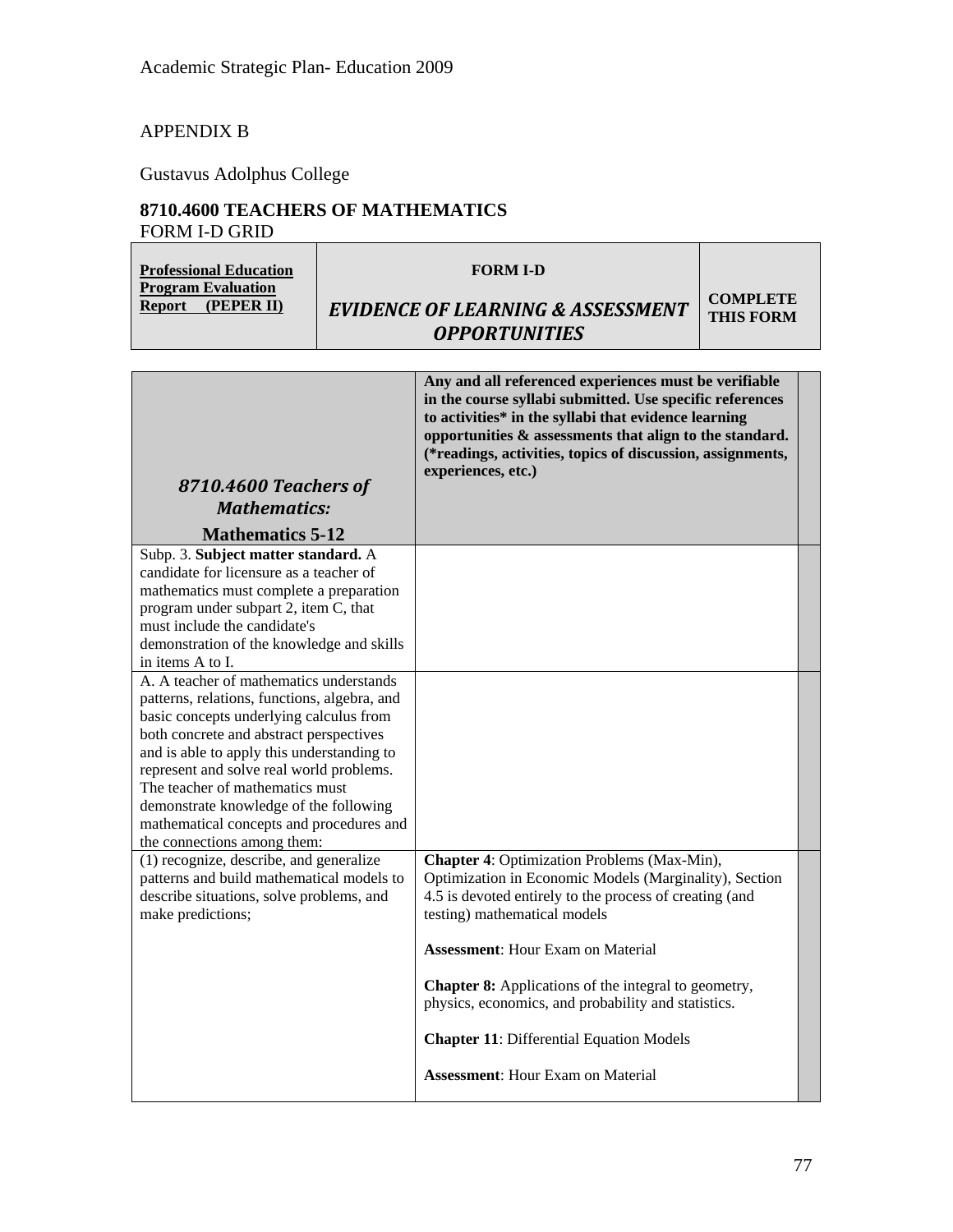| (2) analyze the interaction between<br>quantities and variables to model patterns<br>of change and use appropriate<br>representations including tables, graphs,<br>matrices, words, ordered pairs, algebraic<br>expressions, algebraic equations, and<br>verbal descriptions;                                                                                                                                                    | Textbook: Both courses use the Hughes-Hallett Calculus<br>which has as its philosophy a 3-pronged approach to<br>learning calculus: through graphical, numerical, and<br>analytic (formulaic) means. I have attached the text's<br>preface to the course syllabus. The preface outlines this<br>theme.<br><b>Assessment:</b> All exams test students using questions |  |
|----------------------------------------------------------------------------------------------------------------------------------------------------------------------------------------------------------------------------------------------------------------------------------------------------------------------------------------------------------------------------------------------------------------------------------|----------------------------------------------------------------------------------------------------------------------------------------------------------------------------------------------------------------------------------------------------------------------------------------------------------------------------------------------------------------------|--|
|                                                                                                                                                                                                                                                                                                                                                                                                                                  | based on these three methodologies.                                                                                                                                                                                                                                                                                                                                  |  |
| (3) represent and solve problem situations<br>that involve variable quantities and use<br>appropriate technology;                                                                                                                                                                                                                                                                                                                | Calculators: Calculators are required in both courses and<br>students frequently do exploratory exercises in class using<br>calculators. The analysis of functions (which involve<br>variable quantities) is a fundamental aspect of calculus.                                                                                                                       |  |
|                                                                                                                                                                                                                                                                                                                                                                                                                                  | Assessment: Students are expected to solve some exam<br>questions using calculators.                                                                                                                                                                                                                                                                                 |  |
| (4) understand patterns present in number<br>systems and apply these patterns to further<br>investigations;                                                                                                                                                                                                                                                                                                                      | Chapter 0: Properties of Integers, Greatest Common<br>Divisor, Modular Arithmetic, Divisibility, Primes                                                                                                                                                                                                                                                              |  |
|                                                                                                                                                                                                                                                                                                                                                                                                                                  | <b>Assessment: Homework, Mastery Problems</b>                                                                                                                                                                                                                                                                                                                        |  |
| (5) apply properties of boundedness and<br>limits to investigate problems involving<br>sequences and series;                                                                                                                                                                                                                                                                                                                     | <b>Chapter 9: Sequences and Series</b><br><b>Chapter 10:</b> Taylor Polynomials and Series                                                                                                                                                                                                                                                                           |  |
|                                                                                                                                                                                                                                                                                                                                                                                                                                  | <b>Chapter 2:</b> Cauchy Sequences, subsequences, Bolzano-<br><b>Weierstrass Theorem</b>                                                                                                                                                                                                                                                                             |  |
|                                                                                                                                                                                                                                                                                                                                                                                                                                  | <b>Assessment: Hour Exam</b>                                                                                                                                                                                                                                                                                                                                         |  |
| (6) apply concepts of derivatives to<br>investigate problems involving rates of<br>change;                                                                                                                                                                                                                                                                                                                                       | <b>Chapter 2: The Derivative</b><br><b>Chapter 3: Derivative Skills</b>                                                                                                                                                                                                                                                                                              |  |
|                                                                                                                                                                                                                                                                                                                                                                                                                                  | <b>Assessment: Hour Exam</b>                                                                                                                                                                                                                                                                                                                                         |  |
| (7) apply concepts and standard<br>mathematical representations from<br>differential, integral, and multivariate<br>calculus; linear algebra, including vectors<br>and vector spaces; and transformational<br>operations to solve problems; and                                                                                                                                                                                  | <b>Chapter 1:</b> Vectors, Matrices, and Systems of Equations<br><b>Chapter 3: Linear Transformations</b><br>Chapter 1: Vectors, Matrices, Polar, Cylindrical,<br>Spherical Coord's.<br><b>Chapter 6:</b> Change of Variables, Maps from the plane to<br>itself<br><b>Assessment: Hour Exams</b>                                                                     |  |
| (8) apply properties of group and field                                                                                                                                                                                                                                                                                                                                                                                          | <b>Chapters 1-11: Groups</b>                                                                                                                                                                                                                                                                                                                                         |  |
| structures to mathematical investigations.                                                                                                                                                                                                                                                                                                                                                                                       | <b>Chapters 12-14:</b> Rings and Fields<br><b>Assessment:</b> Homework, In-Class Group work, Mastery<br>Problems, Take-Home Exams, In-Class Exams                                                                                                                                                                                                                    |  |
| B. A teacher of mathematics understands<br>the discrete processes from both concrete<br>and abstract perspectives and is able to<br>identify real world applications; the<br>differences between the mathematics of<br>continuous and discrete phenomena; and<br>the relationships involved when discrete<br>models or processes are used to<br>investigate continuous phenomena. The<br>teacher of mathematics must demonstrate |                                                                                                                                                                                                                                                                                                                                                                      |  |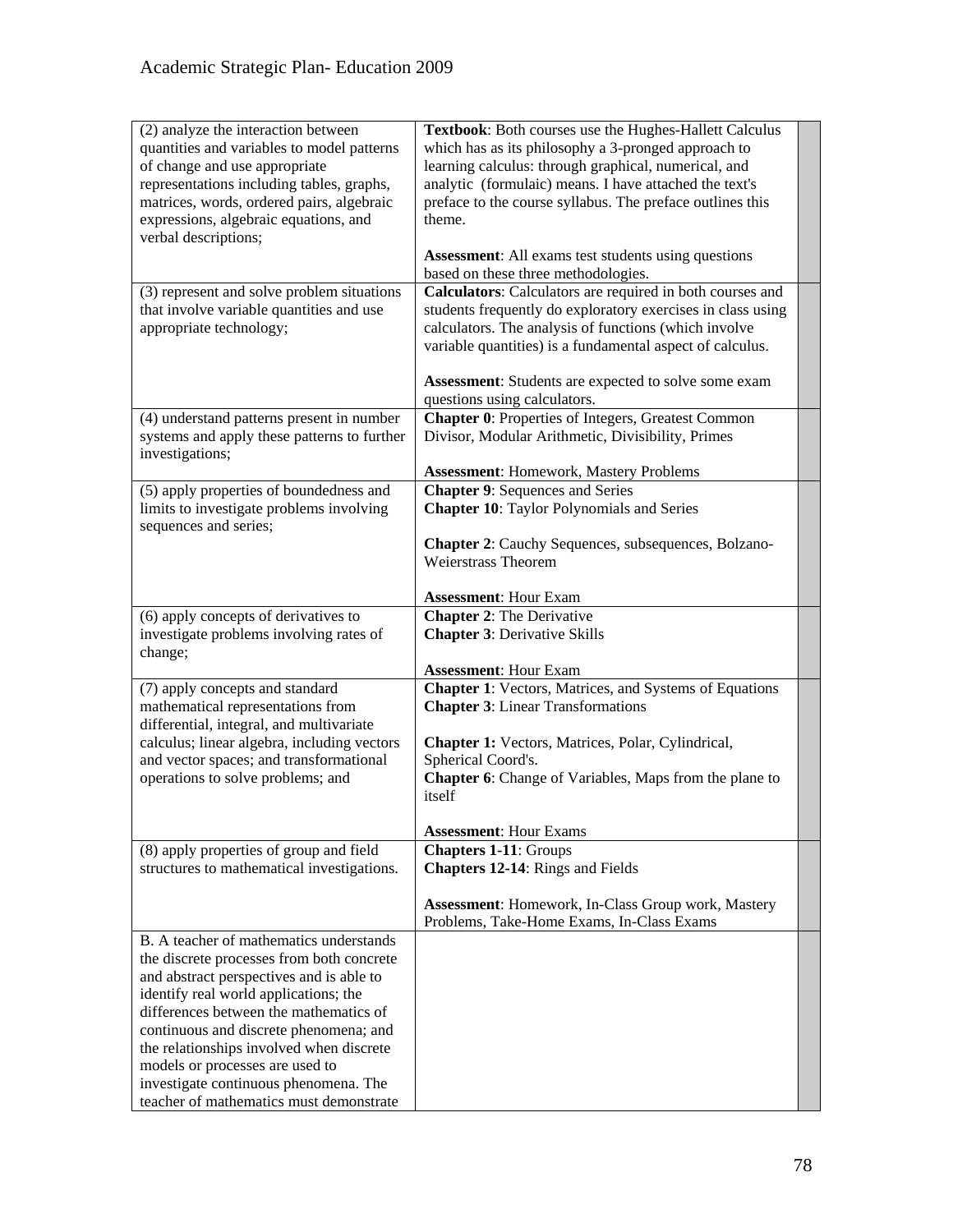| knowledge of the following mathematical<br>concepts and procedures and the<br>connections among them:<br>(1) the application of discrete models to<br>Chapter 6: Data representation and abstraction. |
|-------------------------------------------------------------------------------------------------------------------------------------------------------------------------------------------------------|
|                                                                                                                                                                                                       |
|                                                                                                                                                                                                       |
|                                                                                                                                                                                                       |
| problem situations using appropriate                                                                                                                                                                  |
| representations such as sequences, vertex-<br>Lab Project 6: "Movie-Queries" This lab incorporates                                                                                                    |
| edge graphs and trees, matrices, and<br>ideas of Trees, Tree Recursion, Binary Search Trees.                                                                                                          |
| arrays;                                                                                                                                                                                               |
| Assessment: Homework in Chapter 6, Project Report for                                                                                                                                                 |
| Lab 6.                                                                                                                                                                                                |
| Chapter 1: Systems of Linear equations, Gaussian<br>(2) application of systematic counting                                                                                                            |
| techniques to problem situations including<br>Elimination, Vector space of solutions                                                                                                                  |
| determination of the existence of a                                                                                                                                                                   |
| solution, the determination of the number<br><b>Assessment: Exam</b>                                                                                                                                  |
| of possible solutions, or the optimal                                                                                                                                                                 |
| solution;                                                                                                                                                                                             |
| $(3)$ application of discrete mathematics<br><b>Chapter 3:</b> Iteration, Sorting algorithms                                                                                                          |
| <b>Chapter 4: Recursion</b><br>strategies, for example, pattern searching,                                                                                                                            |
| organization of information, sorting, case-<br><b>Chapter 7:</b> Iterative vs recursive procedures                                                                                                    |
| by-case analysis, iteration and recursion,                                                                                                                                                            |
| and mathematical induction, to<br><b>Assessment:</b> Lab Project 2 and Lab Project 4 reports,                                                                                                         |
| investigate, solve, and extend problems;<br>Exams                                                                                                                                                     |
| <b>Chapter 4:</b> Computing the order of growth of a procedure<br>(4) exploration, development, analysis,                                                                                             |
| and comparison of algorithms designed to<br>or algorithm involves a comparison of different ways of                                                                                                   |
| accomplish a task or solve a problem;<br>solving the same problem.                                                                                                                                    |
|                                                                                                                                                                                                       |
| Lab Project 2: "Sum of Divisors" This lab explores                                                                                                                                                    |
| different ways of computing the sum of an integer's                                                                                                                                                   |
| divisors. It asks the student to determine the efficiency of                                                                                                                                          |
| these procedures.                                                                                                                                                                                     |
|                                                                                                                                                                                                       |
| <b>Assessment:</b> Lab Project 2 report, Exam                                                                                                                                                         |
| (5) application of additional discrete<br><b>Chapter 1:</b> Logic and conditionals                                                                                                                    |
| strategies including symbolic logic and                                                                                                                                                               |
| linear programming;<br><b>Assessment: Homework</b>                                                                                                                                                    |
| <b>Chapter 1: Matrices, Systems of Equations</b><br>(6) matrices as a mathematical system and                                                                                                         |
| matrices and matrix operations as tools to                                                                                                                                                            |
| record information and find solutions of<br><b>Assessment: Exam</b>                                                                                                                                   |
| systems of equations; and                                                                                                                                                                             |
| <b>Chapter 3:</b> Iteration, Sorting algorithms<br>(7) analysis of iterative and recursive                                                                                                            |
| algorithms to estimate the time needed in<br><b>Chapter 4: Recursion</b>                                                                                                                              |
| <b>Chapter 7:</b> Iterative vs recursive procedures<br>order to execute the algorithms for data                                                                                                       |
| likely to be encountered in problem                                                                                                                                                                   |
| situations.<br><b>Assessment:</b> Lab Project 2 and Lab Project 4 reports,                                                                                                                            |
| Exams                                                                                                                                                                                                 |
| C. A teacher of mathematics understands                                                                                                                                                               |
| that number sense is the underlying                                                                                                                                                                   |
| structure that ties mathematics into a                                                                                                                                                                |
| coherent field of study, rather than an                                                                                                                                                               |
| isolated set of rules, facts, and formulae.                                                                                                                                                           |
| The teacher of mathematics must                                                                                                                                                                       |
| demonstrate knowledge of the following                                                                                                                                                                |
| mathematical concepts and procedures and                                                                                                                                                              |
| the connections among them:                                                                                                                                                                           |
| (1) an intuitive sense of numbers including<br>Textbook: Material is always presented from a numerical                                                                                                |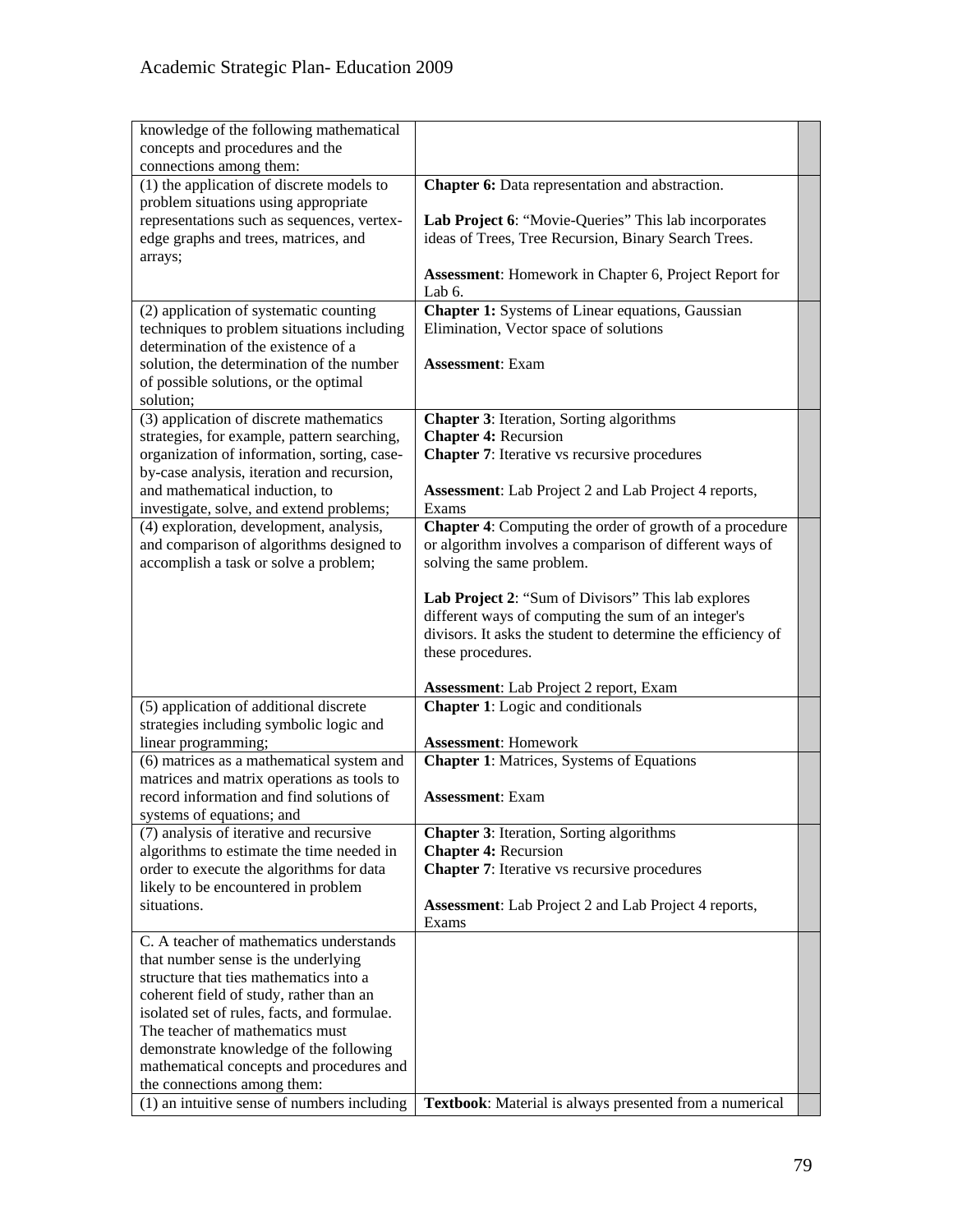| a sense of magnitude, mental<br>mathematics, place value, and a sense of<br>reasonableness of results; | (data-driven) viewpoint, as well as an analytic viewpoint.<br>(See the Preface attached to the MCS 121 Syllabus).<br><b>Assessment:</b> Homework and exams |  |
|--------------------------------------------------------------------------------------------------------|------------------------------------------------------------------------------------------------------------------------------------------------------------|--|
|                                                                                                        |                                                                                                                                                            |  |
| (2) an understanding of number systems,                                                                | Chapter 0: Properties of Integers, Greatest Common                                                                                                         |  |
| their properties and relations including                                                               | Divisor, Modular Arithmetic, Divisibility, Primes                                                                                                          |  |
| whole numbers, integers, rational                                                                      | Chapters 12-14: Fields such as the rationals, reals and                                                                                                    |  |
| numbers, real numbers, and complex                                                                     | complex numbers are used frequently as examples.                                                                                                           |  |
| numbers;                                                                                               |                                                                                                                                                            |  |
|                                                                                                        | Chapter 1: Natural, Rational, Real Numbers,                                                                                                                |  |
|                                                                                                        | <b>Completeness Axiom</b>                                                                                                                                  |  |
|                                                                                                        | <b>Assessment: Homework, Mastery Problems, Exam</b>                                                                                                        |  |
| (3) translation among equivalent forms of                                                              | Chapter 1: Polar, Cylindrical, and Spherical Coordinates.                                                                                                  |  |
| numbers to facilitate problem solving;                                                                 | Students see how the choice of a coordinate system can                                                                                                     |  |
|                                                                                                        | greatly aid the solution of a problem.                                                                                                                     |  |
|                                                                                                        |                                                                                                                                                            |  |
|                                                                                                        | <b>Assessment: Hour Exam</b>                                                                                                                               |  |
| (4) application of appropriate methods of                                                              | Chapter 2: Rates of change are estimated using a                                                                                                           |  |
| estimation of quantities and evaluation of<br>the reasonableness of estimates;                         | calculator, then computed exactly using limits.                                                                                                            |  |
|                                                                                                        | Chapter 4: Optimization Problems (Max-Min),                                                                                                                |  |
|                                                                                                        | Optimization in Economic Models (Marginality). Students                                                                                                    |  |
|                                                                                                        | are expected to double-check the reasonableness of their                                                                                                   |  |
|                                                                                                        | solutions.                                                                                                                                                 |  |
|                                                                                                        |                                                                                                                                                            |  |
|                                                                                                        | <b>Assessment: Hour Exam</b>                                                                                                                               |  |
| (5) a knowledge of elementary operations,                                                              | Chapter 2: Rates of change are estimated using a                                                                                                           |  |
| application of properties of operations,                                                               | calculator, then computed exactly using limits.                                                                                                            |  |
| and the estimation of results;                                                                         | Elementary operation tested is notion of slope.                                                                                                            |  |
|                                                                                                        | <b>Assessment: Hour Exam</b>                                                                                                                               |  |
| (6) geometric and polar representation of                                                              | <b>Chapter 1: Complex Numbers</b>                                                                                                                          |  |
| complex numbers and the interpretation of                                                              |                                                                                                                                                            |  |
| complex solutions to equations;                                                                        | <b>Assessment: Hour Exam</b>                                                                                                                               |  |
| (7) algebraic and transcendental numbers;                                                              | Chapters 16: Polynomial Rings.                                                                                                                             |  |
|                                                                                                        |                                                                                                                                                            |  |
|                                                                                                        | <b>Assessment: Homework, Mastery Problems</b>                                                                                                              |  |
| (8) numerical approximation techniques as                                                              | <b>Chapters 7: Integration</b>                                                                                                                             |  |
| a basis for numerical integration,                                                                     |                                                                                                                                                            |  |
| numerical-based proofs, and investigation<br>of fractals; and                                          | <b>Assessment: Hour Exam</b>                                                                                                                               |  |
| $(9)$ number theory divisibility, properties                                                           | <b>Chapter 0: Properties of Integers, Greatest Common</b>                                                                                                  |  |
| of prime and composite numbers, and the                                                                | Divisor, Modular Arithmetic, Divisibility, Primes                                                                                                          |  |
| Euclidean algorithm.                                                                                   |                                                                                                                                                            |  |
|                                                                                                        | <b>Assessment: Homework, Mastery Problems</b>                                                                                                              |  |
| D. A teacher of mathematics understands                                                                |                                                                                                                                                            |  |
| geometry and measurement from both                                                                     |                                                                                                                                                            |  |
| abstract and concrete perspectives and is                                                              |                                                                                                                                                            |  |
| able to identify real world applications and                                                           |                                                                                                                                                            |  |
| to use geometric learning tools and                                                                    |                                                                                                                                                            |  |
| models, including geoboards, compass and                                                               |                                                                                                                                                            |  |
| straight edge, rules and protractor, patty                                                             |                                                                                                                                                            |  |
| paper, reflection tools, spheres, and                                                                  |                                                                                                                                                            |  |
| platonic solids. The teacher of                                                                        |                                                                                                                                                            |  |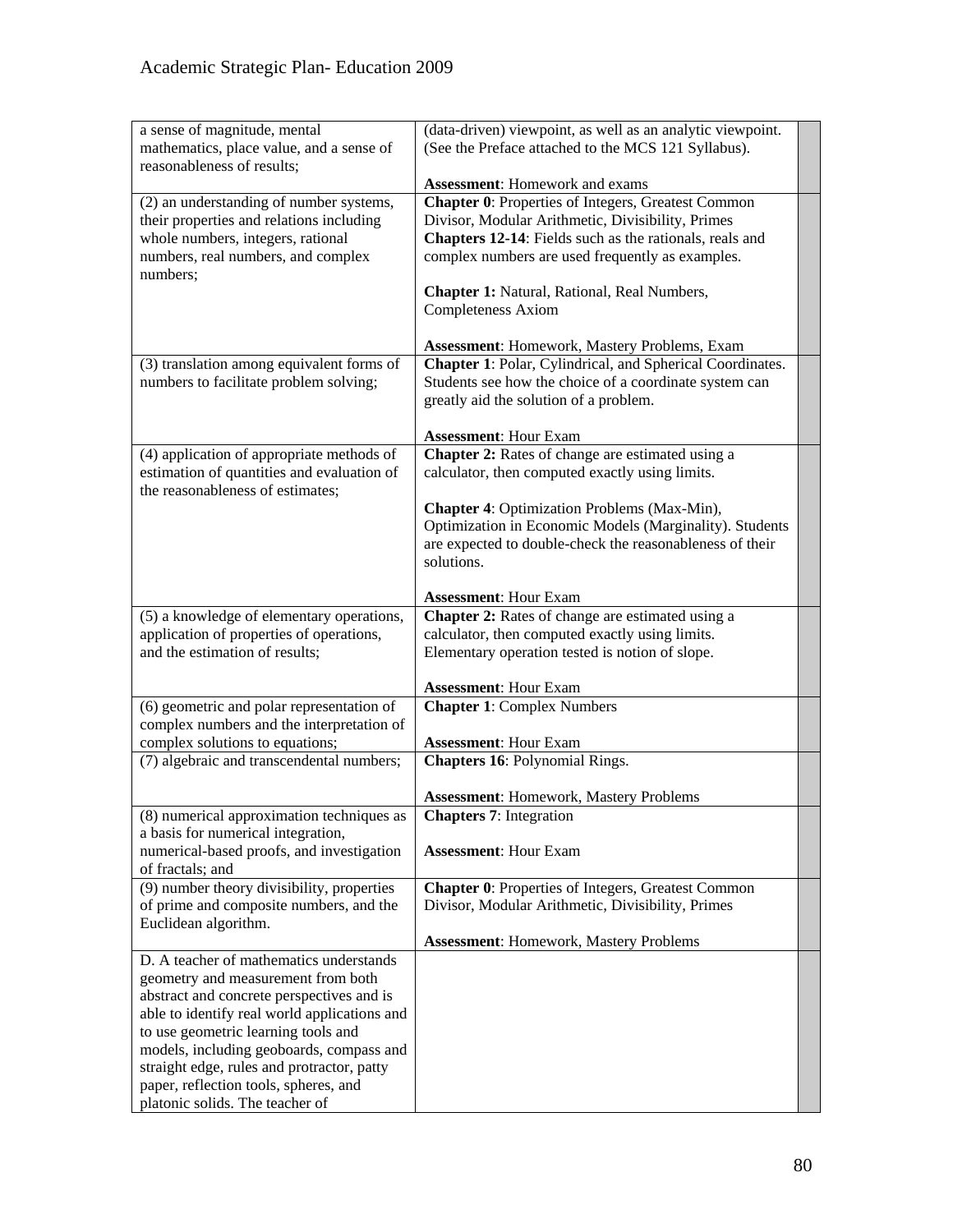| mathematics must demonstrate knowledge                       |                                                                                                                  |  |
|--------------------------------------------------------------|------------------------------------------------------------------------------------------------------------------|--|
| of the following mathematical concepts                       |                                                                                                                  |  |
| and procedures and the connections                           |                                                                                                                  |  |
| among them:                                                  |                                                                                                                  |  |
| (1) shapes and the ways shapes can be                        | <b>Chapter 5:</b> Symmetry Groups of figures in the plane                                                        |  |
| derived and described in terms of                            | <b>Project 8: Planar Tilings</b>                                                                                 |  |
| dimension, direction, orientation,                           |                                                                                                                  |  |
| perspective, and relationships among these                   | <b>Assessment: Project 8 report, Hour Exam</b>                                                                   |  |
| properties;                                                  |                                                                                                                  |  |
| (2) spatial sense and the ways shapes can                    | <b>Chapter 2:</b> Surface Geometry and functions $z=f(x,y)$ ,                                                    |  |
| be visualized, combined, subdivided, and                     | Tangent Planes and Partial Derivatives.                                                                          |  |
| changed to illustrate concepts, properties,                  |                                                                                                                  |  |
| and relationships;                                           | <b>Assessment: Homework, Hour Exam</b>                                                                           |  |
| (3) spatial reasoning and the use of                         | <b>Chapter 1:</b> Axiomatic systems and models                                                                   |  |
| geometric models to represent, visualize,                    | <b>Chapter 2:</b> Euclidean Geometry of lines, triangles, circles                                                |  |
| and solve problems;                                          |                                                                                                                  |  |
|                                                              | <b>Assessment: Homework, Hour Exam</b>                                                                           |  |
| (4) motion and the ways in which rotation,                   | <b>Chapter 4: Transformational Geometry</b>                                                                      |  |
| reflection, and translation of shapes can                    | Project 6: Quilts                                                                                                |  |
| illustrate concepts, properties, and                         |                                                                                                                  |  |
| relationships;                                               | <b>Assessment: Project 6 report, Hour Exam</b>                                                                   |  |
| (5) formal and informal argument,                            | <b>Chapters 1-8:</b> Throughout the course students are                                                          |  |
| including the processes of making                            | expected to write proofs for their results and conjectures.                                                      |  |
| assumptions; formulating, testing, and                       |                                                                                                                  |  |
| reformulating conjectures; justifying                        | Assessment: Homework proofs are graded for                                                                       |  |
| arguments based on geometric figures;                        | mathematical correctness, as well as writing skill.                                                              |  |
| and evaluating the arguments of others;                      |                                                                                                                  |  |
| (6) plane, solid, and coordinate geometry                    | Chapter 1: Polar, Cylindrical, and Spherical Coordinates.                                                        |  |
| systems including relations between                          |                                                                                                                  |  |
| coordinate and synthetic geometry, and                       | <b>Assessment: Hour Exam</b>                                                                                     |  |
| generalizing geometric principles from a                     |                                                                                                                  |  |
| two-dimensional system to a three-                           |                                                                                                                  |  |
| dimensional system;                                          |                                                                                                                  |  |
| (7) attributes of shapes and objects that                    | Group Project on Area (2.4.1): Students work in groups                                                           |  |
| can be measured, including length, area,                     | of four to study the question of how to define area from                                                         |  |
| volume, capacity, size of angles, weight,                    | first principles.                                                                                                |  |
| and mass;                                                    |                                                                                                                  |  |
|                                                              |                                                                                                                  |  |
| (8) the structure of systems of                              | Assessment: Each group submits a project report<br><b>Chapter 2:</b> Discussion of the development of length and |  |
|                                                              |                                                                                                                  |  |
| measurement, including the development                       | angle measures                                                                                                   |  |
| and use of measurement systems and the                       | <b>Chapter 6:</b> Discussion of how length and angle are                                                         |  |
| relationships among different systems;                       | defined in hyperbolic geometry                                                                                   |  |
|                                                              | <b>Assessment: Homework</b>                                                                                      |  |
| (9) measuring, estimating, and using                         | Project 2: "A Concrete Abstract System" Students                                                                 |  |
|                                                              | explore on the computer the sum of angles in a hyperbolic                                                        |  |
| measurements to describe and compare<br>geometric phenomena; |                                                                                                                  |  |
|                                                              | triangle.                                                                                                        |  |
|                                                              |                                                                                                                  |  |
|                                                              | Group Project on Similar Triangles (2.5.1): Students                                                             |  |
|                                                              | use measurements and similar triangles to estimate the                                                           |  |
|                                                              | height of buildings.                                                                                             |  |
|                                                              |                                                                                                                  |  |
|                                                              | <b>Project 9: "Saccheri Quadrilaterals" Students explore the</b>                                                 |  |
|                                                              | relationship between the sides of a special quadrilateral                                                        |  |
|                                                              | and interior angles. This turns out to be related to the sum                                                     |  |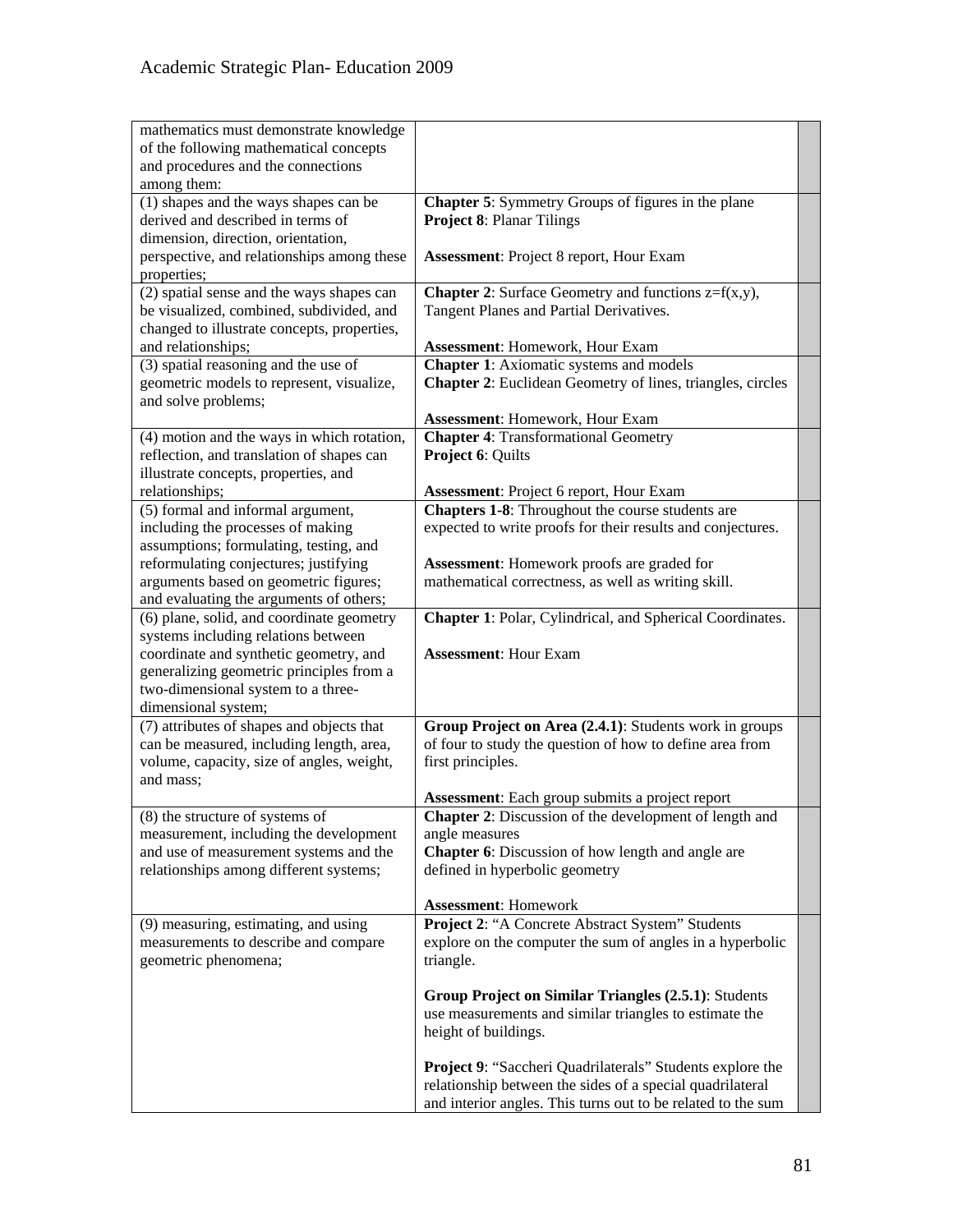|                                                                            | of the angles in a hyperbolic triangle.                          |  |
|----------------------------------------------------------------------------|------------------------------------------------------------------|--|
|                                                                            |                                                                  |  |
|                                                                            | <b>Assessment: Project Reports</b>                               |  |
| (10) systems of geometry, including                                        | Chapters 1-8: These are the geometries covered in the            |  |
| Euclidean, non-Euclidean, coordinate,                                      | text.                                                            |  |
| transformational, and projective geometry;                                 |                                                                  |  |
|                                                                            | Assessment: Homework, exams, project reports, final              |  |
|                                                                            | project                                                          |  |
| (11) transformations, coordinates, and                                     | <b>Chapter 4: Transformational Geometry</b>                      |  |
| vectors, including polar and parametric                                    |                                                                  |  |
| equations, and the use of these in problem                                 | <b>Assessment: Hour Exam</b>                                     |  |
| solving;                                                                   |                                                                  |  |
| (12) three-dimensional geometry and its                                    | <b>Chapter 8:</b> Fractal Geometry. Discussion on how best to    |  |
| generalization to other dimensions;                                        | define dimension for objects including fractals. The             |  |
|                                                                            | discussion uses examples from 3 and higher dimensions.           |  |
|                                                                            |                                                                  |  |
|                                                                            | <b>Assessment: Homework</b>                                      |  |
| (13) topology, including topological                                       | <b>Chapter 8:</b> Fractal Geometry. Discussion on contraction    |  |
| properties and transformations;                                            | mappings and limit sets of such mappings. Hausdorff              |  |
|                                                                            | Dimension.                                                       |  |
|                                                                            |                                                                  |  |
|                                                                            | <b>Assessment: Homework</b>                                      |  |
| (14) extend informal argument to include                                   | Projects $1,2,3,5,6,7,8,9,13$ : This is the idea behind each     |  |
| more rigorous proofs; and                                                  | exploratory project. Students explore a concept in a             |  |
|                                                                            | dynamic geometry software environment, and then prove            |  |
|                                                                            | rigorously that what they observe is logically true.             |  |
|                                                                            |                                                                  |  |
|                                                                            | <b>Assessment:</b> Project reports.                              |  |
| (15) extend work with two-dimensional                                      | <b>Chapter 2: Triangles and Circle Geometry</b>                  |  |
| right triangles including unit circle                                      |                                                                  |  |
| trigonometry.                                                              | <b>Assessment: Hour Exam</b>                                     |  |
| E. A teacher of mathematics uses a variety                                 |                                                                  |  |
| of conceptual and procedural tools for                                     |                                                                  |  |
| collecting, organizing, and reasoning<br>about data; applies numerical and |                                                                  |  |
| graphical techniques for representing and                                  |                                                                  |  |
| summarizing data; and interprets and                                       |                                                                  |  |
| draws inferences from these data and                                       |                                                                  |  |
| makes decisions in a wide range of                                         |                                                                  |  |
| applied problem situations. The teacher of                                 |                                                                  |  |
| mathematics must demonstrate knowledge                                     |                                                                  |  |
| of the following mathematical concepts                                     |                                                                  |  |
| and procedures and the connections                                         |                                                                  |  |
| among them:                                                                |                                                                  |  |
| (1) data and its power as a way to explore                                 | <b>Chapter 1:</b> Looking at Data – Distributions (Graphs,       |  |
| questions and issues in our world;                                         | Stemplots, Histograms, mean, median, normal                      |  |
|                                                                            | distributions)                                                   |  |
|                                                                            | <b>Chapter 2:</b> Looking at Data – Relationships (Scatterplots, |  |
|                                                                            | Correlation, Least Squares)                                      |  |
|                                                                            | <b>Chapter 3:</b> Producing Data (Sampling design, design of     |  |
|                                                                            | experiments)                                                     |  |
|                                                                            |                                                                  |  |
|                                                                            | <b>Assessment: Homework, Exams</b>                               |  |
| (2) investigation through data including                                   | <b>Chapter 3: Designing samples, Designing Experiments</b>       |  |
| formulating a problem; devising a plan to                                  |                                                                  |  |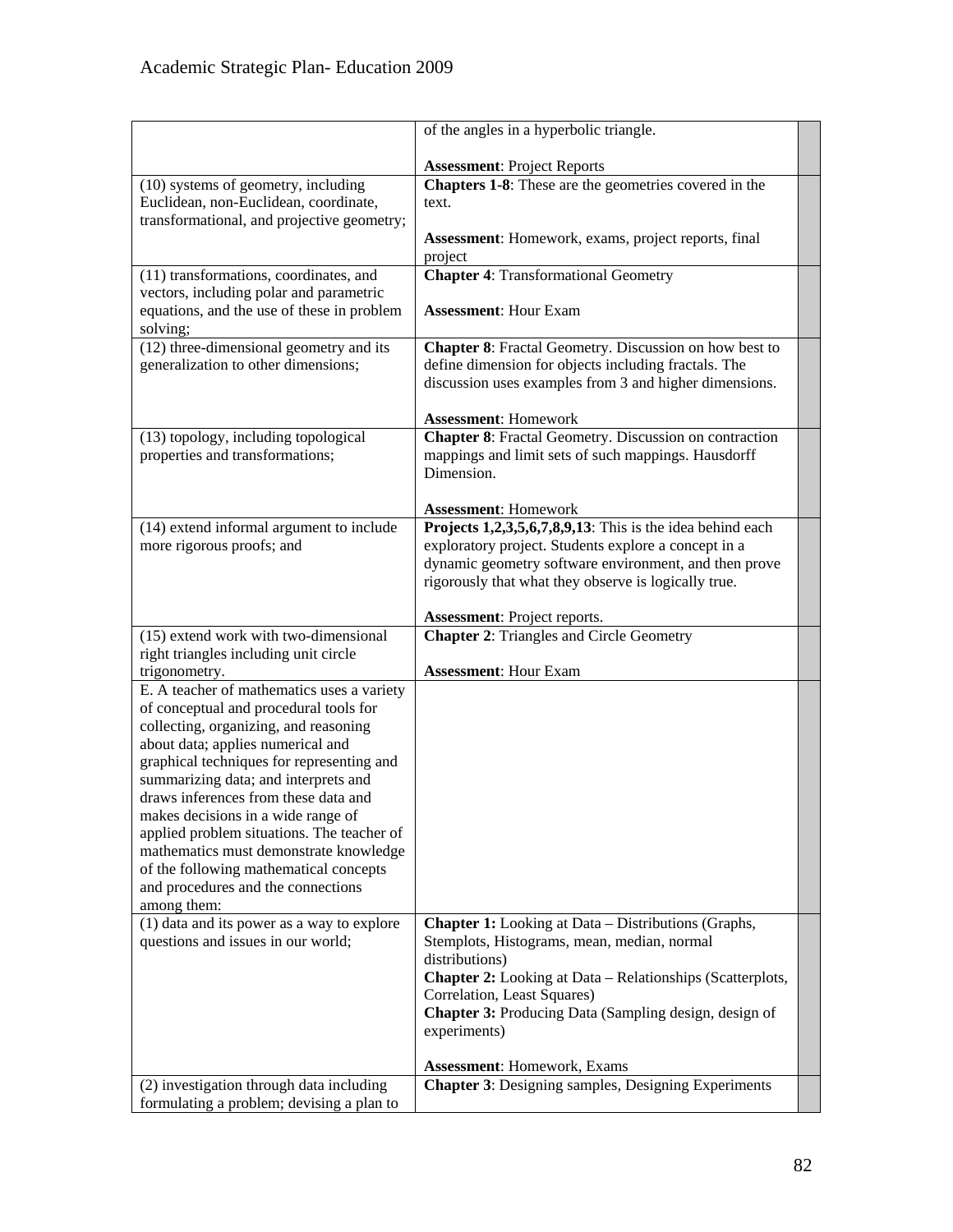| collect data; and systematically collecting,                                    | <b>Assessment: Data Collection Project</b>                 |  |
|---------------------------------------------------------------------------------|------------------------------------------------------------|--|
| recording, and organizing data;                                                 |                                                            |  |
| (3) data representation to describe data                                        | <b>Chapter 1:</b> Looking at Data - Distributions (Graphs, |  |
| distributions, central tendency, and                                            | Stemplots, Histograms, mean, median, normal                |  |
| variance through appropriate use of                                             | distributions)                                             |  |
| graphs, tables, and summary statistics;                                         | Chapter 2: Looking at Data - Relationships (Scatterplots,  |  |
|                                                                                 | Correlation, Least Squares)                                |  |
|                                                                                 |                                                            |  |
|                                                                                 | Assessment: Homework, Exam                                 |  |
| (4) analysis and interpretation of data,                                        | <b>Chapter 2:</b> Least Squares and Correlation            |  |
| including summarizing data, and making                                          |                                                            |  |
| or evaluating arguments, predictions,<br>recommendations, or decisions based on | Assessment: Homework, Exam                                 |  |
| an analysis of the data; and                                                    |                                                            |  |
| (5) descriptive and inferential statistics,                                     | Chapter 3: Section 3.4 "Toward Statistical Inference"      |  |
| including validity and reliability.                                             |                                                            |  |
|                                                                                 | Assessment: Homework, Exam                                 |  |
|                                                                                 |                                                            |  |
| F. A teacher of mathematics understands                                         |                                                            |  |
| how to reduce the uncertainties through                                         |                                                            |  |
| predictions based on empirical or                                               |                                                            |  |
| theoretical probabilities. The teacher of                                       |                                                            |  |
| mathematics must demonstrate knowledge                                          |                                                            |  |
| of the following mathematical concepts                                          |                                                            |  |
| and procedures and the connections                                              |                                                            |  |
| among them:<br>(1) inference, and the role of randomness                        | Chapter 6: Introduction to Inference                       |  |
| and sampling in statistical claims about                                        |                                                            |  |
| populations;                                                                    | <b>Assessment: Homework, Exams</b>                         |  |
| (2) probability as a way to describe chance                                     | <b>Chapter 4: Probability</b>                              |  |
| or risk in simple and compound events;                                          |                                                            |  |
|                                                                                 | Assessment: Homework, Exam                                 |  |
| (3) predicting outcomes based on                                                | Several Class Projects on collecting and analyzing data    |  |
| exploration of probability through data                                         | using probability models.                                  |  |
| collection, experiments, and simulations;                                       |                                                            |  |
|                                                                                 | <b>Assessment: Project Write-ups</b>                       |  |
| (4) predicting outcomes based on<br>theoretical probabilities, and comparing    | <b>Chapter 5: Sampling Distributions</b>                   |  |
| mathematical expectations with                                                  | Assessment: Homework, Exam                                 |  |
| experimental results;                                                           |                                                            |  |
| (5) random variable and the application of                                      | <b>Chapter 4:</b> Section 4.3 on random variables          |  |
| random variable to generate and interpret                                       |                                                            |  |
| probability distributions;                                                      | <b>Assessment: Homework, Exam</b>                          |  |
| (6) probability theory and the link of                                          | <b>Chapter 6:</b> Introduction to Inference                |  |
| probability theory to inferential statistics;                                   |                                                            |  |
| and                                                                             | Assessment: Homework, Exam                                 |  |
| (7) discrete and continuous probability                                         | Chapter 4: Section 4.3 on discrete vs continuous random    |  |
| distributions as a basis for making                                             | variables.                                                 |  |
| inferences about population.                                                    |                                                            |  |
|                                                                                 | Assessment: Homework, Exam                                 |  |
| G. A teacher of mathematics is able to                                          |                                                            |  |
| reason mathematically, solve problems<br>mathematically, and communicate in     |                                                            |  |
| mathematics effectively at different levels                                     |                                                            |  |
| of formality and knows the connections                                          |                                                            |  |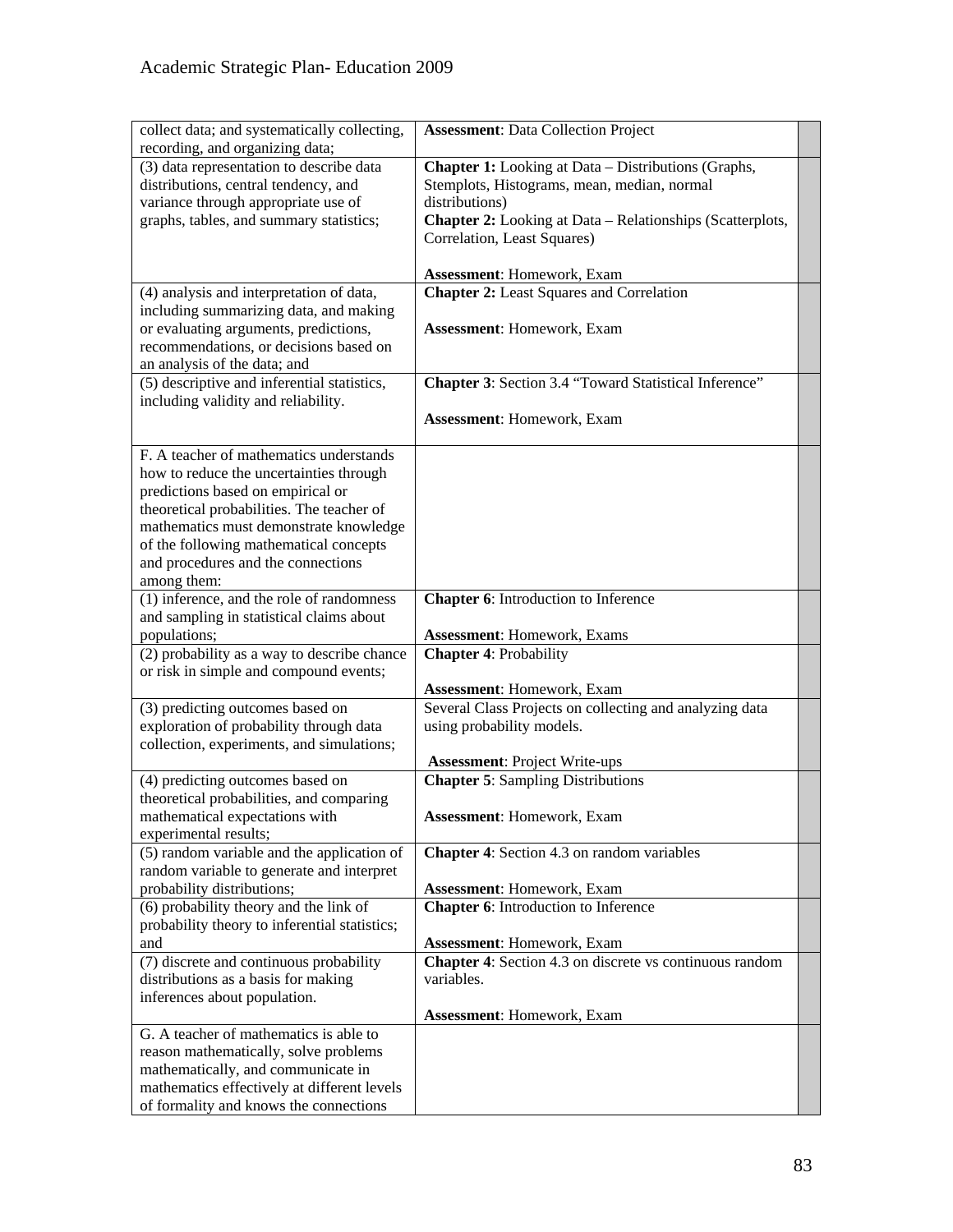| among mathematical concepts and<br>procedures as well as their application to<br>the real world. The teacher of mathematics<br>must be able to: |                                                                                                                                                                                                                                                                        |  |
|-------------------------------------------------------------------------------------------------------------------------------------------------|------------------------------------------------------------------------------------------------------------------------------------------------------------------------------------------------------------------------------------------------------------------------|--|
| (1) solve problems in mathematics by:                                                                                                           |                                                                                                                                                                                                                                                                        |  |
| (a) formulating and posing problems;                                                                                                            | Chapter 4: Optimization Problems (Max-Min),<br>Optimization in Economic Models (Marginality), Section<br>4.5 is devoted entirely to the process of creating (and<br>testing) mathematical models                                                                       |  |
|                                                                                                                                                 | <b>Assessment:</b> Hour Exam on Material                                                                                                                                                                                                                               |  |
|                                                                                                                                                 | <b>Chapter 8:</b> Applications of the integral to geometry,<br>physics, economics, and probability and statistics. Again,<br>much time is devoted to correctly formulating a model for<br>solving the problem, for example in computing work done<br>in moving fluids. |  |
|                                                                                                                                                 | Chapter 11: Differential Equation Models. Discussion of<br>population models, how to find correct ODE to match<br>population dynamics.                                                                                                                                 |  |
|                                                                                                                                                 | <b>Assessment:</b> Hour Exam on Material                                                                                                                                                                                                                               |  |
| (b) solving problems using different<br>strategies, verifying and interpreting<br>results, and generalizing the solution;                       | Chapter 4: Optimization Problems (Max-Min),<br>Discussion of different types of maximization – closed vs<br>open interval                                                                                                                                              |  |
|                                                                                                                                                 | <b>Chapter 11:</b> Differential Equation Models. Development<br>of population models requires modifications of simple<br>model to match more sophisticated dynamics. Models are<br>then checked back to see if they predict growth as data<br>suggest.                 |  |
|                                                                                                                                                 | <b>Assessment:</b> Hour Exam on Material                                                                                                                                                                                                                               |  |
| (c) using problem solving approaches to                                                                                                         | In-Class Projects: In both courses, students carry out                                                                                                                                                                                                                 |  |
| investigate and understand mathematics;                                                                                                         | worksheet projects during the class hour. These projects                                                                                                                                                                                                               |  |
| and                                                                                                                                             | include exploration of some topic, conjecturing about                                                                                                                                                                                                                  |  |
|                                                                                                                                                 | underlying concepts and testing the conjecture.                                                                                                                                                                                                                        |  |
|                                                                                                                                                 | <b>Assessment:</b> Homework that is tied to the worksheet                                                                                                                                                                                                              |  |
| (d) applying mathematical modeling to                                                                                                           | <b>Chapter 4: Optimization Problems (Max-Min),</b>                                                                                                                                                                                                                     |  |
| real world situations;                                                                                                                          | Optimization in Economic Models (Marginality), Section                                                                                                                                                                                                                 |  |
|                                                                                                                                                 | 4.5 is devoted entirely to the process of creating (and                                                                                                                                                                                                                |  |
|                                                                                                                                                 | testing) mathematical models                                                                                                                                                                                                                                           |  |
|                                                                                                                                                 | <b>Assessment:</b> Hour Exam on Material                                                                                                                                                                                                                               |  |
|                                                                                                                                                 | <b>Chapter 8:</b> Applications of the integral to geometry,<br>physics, economics, and probability and statistics.<br>Formulating models, finding solutions, testing solutions.                                                                                        |  |
|                                                                                                                                                 | Chapter 11: Differential Equation Models. Discussion of                                                                                                                                                                                                                |  |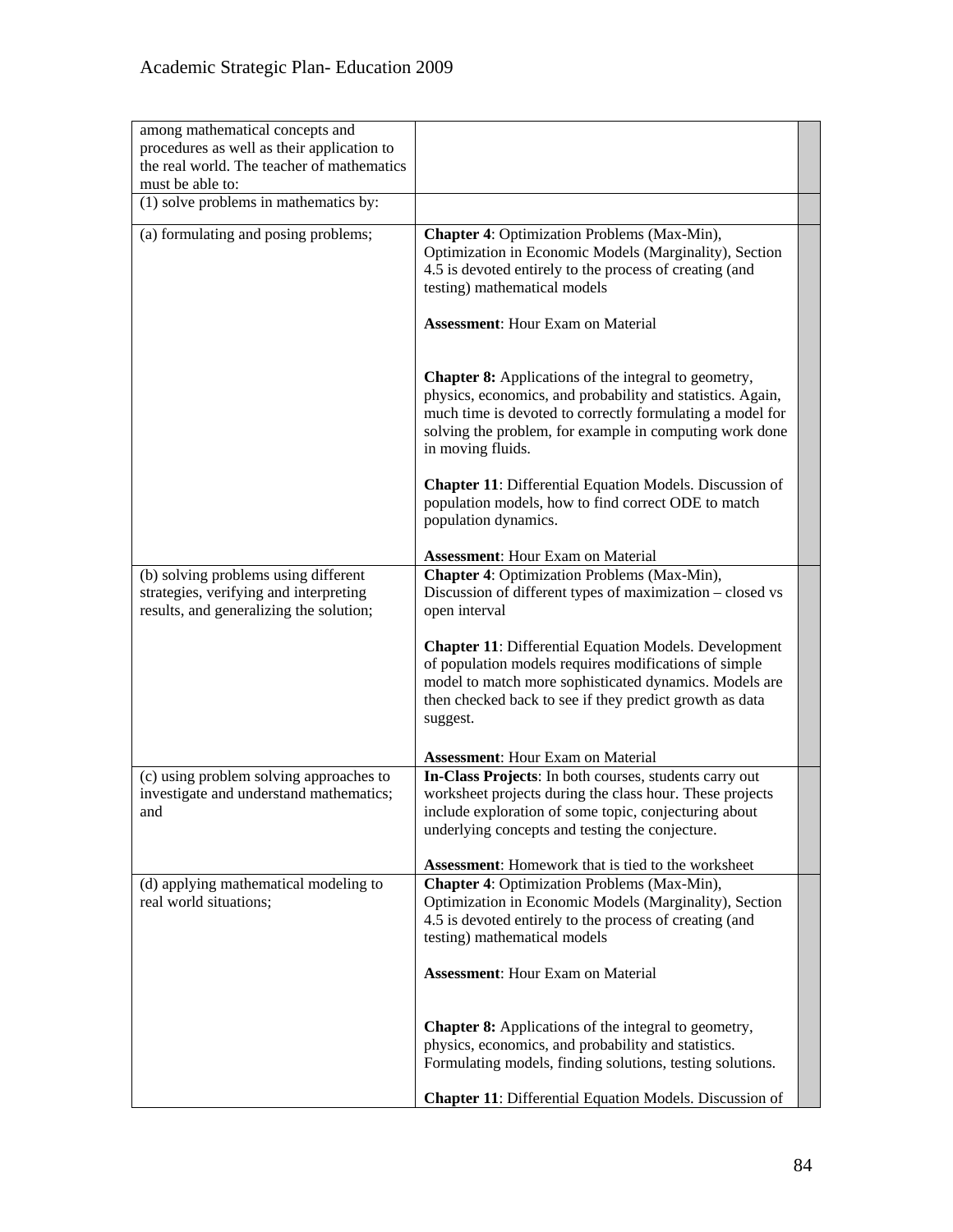|                                                                                                                                            | population models, how to find correct ODE to match<br>population dynamics.                                                                                                                                                                                                                                                                                                                                                                |  |  |
|--------------------------------------------------------------------------------------------------------------------------------------------|--------------------------------------------------------------------------------------------------------------------------------------------------------------------------------------------------------------------------------------------------------------------------------------------------------------------------------------------------------------------------------------------------------------------------------------------|--|--|
|                                                                                                                                            | <b>Assessment:</b> Hour Exam on Material                                                                                                                                                                                                                                                                                                                                                                                                   |  |  |
| (2) reason in mathematics by:                                                                                                              |                                                                                                                                                                                                                                                                                                                                                                                                                                            |  |  |
| (a) examining patterns, abstracting and<br>generalizing based on the examination,<br>and making convincing mathematical<br>arguments;      | Projects 1,2,3,5,6,7,8,9,13: Students explore a concept in<br>a dynamic geometry software environment, and then<br>prove rigorously that what they observe is logically true.<br>Assessment: Project reports.                                                                                                                                                                                                                              |  |  |
| (b) framing mathematical questions and<br>conjectures, formulating counter-<br>examples, and constructing and evaluating<br>arguments; and | All Chapters: This is a fundamental aspect of all<br>homework and projects assigned in the course. Proofs are<br>expected on almost all homework problems, and<br>exploration-conjecture-proof is expected in all projects.                                                                                                                                                                                                                |  |  |
| (c) using intuitive, informal exploration,                                                                                                 | Assessment: Homework proofs and Project reports.<br>Same as 2 (b)                                                                                                                                                                                                                                                                                                                                                                          |  |  |
| and formal proof.                                                                                                                          |                                                                                                                                                                                                                                                                                                                                                                                                                                            |  |  |
| (3) communicate in mathematics by:                                                                                                         |                                                                                                                                                                                                                                                                                                                                                                                                                                            |  |  |
| (a) expressing mathematical ideas orally,<br>visually, and in writing;                                                                     | The Geometry course is a Writing course at Gustavus.<br>This means that mathematical writing is a major focus of<br>the course. Proofs are graded for grammar and style.<br>There are two papers assigned in the course, including a<br>final paper/presentation, at which students give an oral<br>presentation of their research.                                                                                                        |  |  |
|                                                                                                                                            | Assessment: Homework proofs, Project reports, Papers                                                                                                                                                                                                                                                                                                                                                                                       |  |  |
| (b) using the power of mathematical<br>language, notation, and symbolism; and                                                              | Same as $3(a)$                                                                                                                                                                                                                                                                                                                                                                                                                             |  |  |
| (c) translating mathematical ideas into<br>mathematical language, notations, and<br>symbols; and                                           | Same as $3(a)$                                                                                                                                                                                                                                                                                                                                                                                                                             |  |  |
| (4) make mathematical connections by:                                                                                                      |                                                                                                                                                                                                                                                                                                                                                                                                                                            |  |  |
| (a) demonstrating the interconnectedness<br>of the concepts and procedures of<br>mathematics;                                              | <b>Chapters 1, 2:</b> Discussion of how Geometry of the<br>Greeks (synthetic, non-coordinate) led to analytic<br>geometry (Descartes), which led to Calculus (Newton-<br>Leibniz). Discussion of how topics such as length were<br>understood differently in these eras.<br>Chapter 4: Discussion of Euclidean Isometries as abstract<br>functions, as matrix transformations, and as complex<br>functions.<br>Assessment: Homework, Exams |  |  |
| (b) making connections between<br>mathematics and other disciplines;                                                                       | Class examples and Homework Assignments looking at<br>case studies in a variety of disciplines.<br><b>Assessment: Homework, Exams</b>                                                                                                                                                                                                                                                                                                      |  |  |
| (c) making connections between<br>mathematics and daily living; and                                                                        | Class Examples looking at newspaper articles where<br>statistics is used (or mis-used).                                                                                                                                                                                                                                                                                                                                                    |  |  |
|                                                                                                                                            | <b>Assessment:</b> Homework assignments where students look<br>for and analyze articles.                                                                                                                                                                                                                                                                                                                                                   |  |  |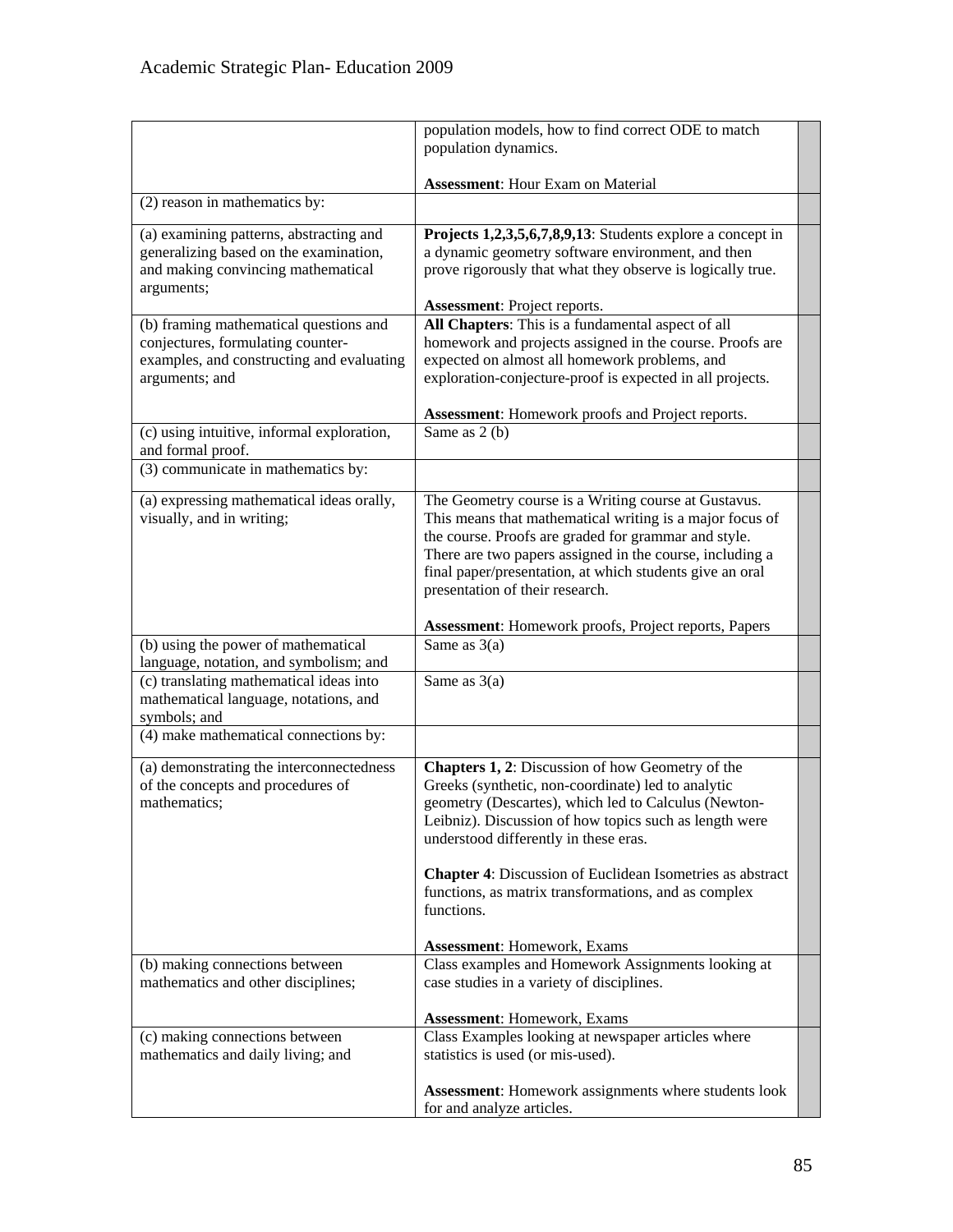| (d) making connections between                     | <b>Chapter 4:</b> Discussion of Euclidean Isometries as abstract                                                 |  |  |  |
|----------------------------------------------------|------------------------------------------------------------------------------------------------------------------|--|--|--|
| equivalent representations of the same<br>concept. | functions, as matrix transformations, and as complex<br>functions.                                               |  |  |  |
|                                                    |                                                                                                                  |  |  |  |
| H. A teacher of mathematics must:                  | <b>Assessment: Homework, Exams</b>                                                                               |  |  |  |
| (1) understand the historical bases of             | <b>Chapter 1:</b> Section on the Historical Development of                                                       |  |  |  |
| mathematics, including the contributions           | Geometry                                                                                                         |  |  |  |
| made by individuals and cultures, and the          |                                                                                                                  |  |  |  |
| problems societies faced that gave rise to         | Lab Project 1: The Golden Ratio. Its use in geometry, art,                                                       |  |  |  |
| mathematical systems;                              | architecture.                                                                                                    |  |  |  |
|                                                    | <b>Assessment: Project Report</b>                                                                                |  |  |  |
| (2) recognize that there are multiple              | <b>Chapter 1:</b> Axiomatic Systems and Models of                                                                |  |  |  |
| mathematical world views and how the               | Mathematical Discovery. Discussion of philosophies of                                                            |  |  |  |
| teacher's own view is similar to or                | mathematics: formalist vs intuitionist.                                                                          |  |  |  |
| different from that of the students;               |                                                                                                                  |  |  |  |
|                                                    | <b>Assessment:</b> Homework exercise where students discuss<br>which philosophy matches their own approach to    |  |  |  |
|                                                    | mathematics.                                                                                                     |  |  |  |
| (3) understand the overall framework of            |                                                                                                                  |  |  |  |
| mathematics including the:                         |                                                                                                                  |  |  |  |
| (a) processes and consequences of                  | <b>Chapter 1:</b> Axiomatic Systems and Models of                                                                |  |  |  |
| expanding mathematical systems;                    | Mathematical Discovery. End of Chapter discussion on<br>alternative geometric models for Finite Geometries, Non- |  |  |  |
|                                                    | Euclidean Geometries.                                                                                            |  |  |  |
|                                                    |                                                                                                                  |  |  |  |
|                                                    | <b>Chapter 8:</b> Fractal Geometry. Discussion of expansions                                                     |  |  |  |
|                                                    | of the idea of dimension to fractional dimensions.                                                               |  |  |  |
|                                                    | Assessment: Homework, Project reports, Exam                                                                      |  |  |  |
| (b) examination of the effects of broad            | <b>Chapter 1:</b> Axiomatic Systems and Models of                                                                |  |  |  |
| ideas, including operations or properties,         | Mathematical Discovery. Discussion of the broad                                                                  |  |  |  |
| as these ideas are applied to various              | properties of axiomatic models: Consistency,                                                                     |  |  |  |
| systems;                                           | Independence, Completeness, Godel's Theorems.                                                                    |  |  |  |
|                                                    | Assessment: Homework, Exam                                                                                       |  |  |  |
| (c) examination of the same object from            | <b>Chapter 4:</b> Discussion of Euclidean Isometries in many                                                     |  |  |  |
| different perspectives; and                        | guises: abstract functions, matrix transformations, and                                                          |  |  |  |
|                                                    | complex functions.                                                                                               |  |  |  |
|                                                    | <b>Chapter 6:</b> Non-Euclidean geometry. Discussion of                                                          |  |  |  |
|                                                    | different models for hyperbolic geometry – Poincare                                                              |  |  |  |
|                                                    | Model, Klein Model, Upper-Half Plane Model.                                                                      |  |  |  |
|                                                    | <b>Assessment: Homework, Exams</b>                                                                               |  |  |  |
| (d) investigation of the logical reasoning         | <b>Chapter 1:</b> Axiomatic Systems and Models of                                                                |  |  |  |
| that takes place within a system; and              | Mathematical Discovery. Discussion of proof techniques,                                                          |  |  |  |
|                                                    | direct proof, contradiction, contra-positive, induction.                                                         |  |  |  |
|                                                    | <b>Assessment: Homework</b>                                                                                      |  |  |  |
| (4) understand the role of technology,             | Technology and Manipulatives are used heavily in the                                                             |  |  |  |
| manipulatives, and models in                       | course. All projects use a software geometry environment.                                                        |  |  |  |
| mathematics.                                       | Mini-Project on Similar Triangles uses tape measure,                                                             |  |  |  |
|                                                    | mirrors. Mini-Project on Axiomatic Origami uses paper-                                                           |  |  |  |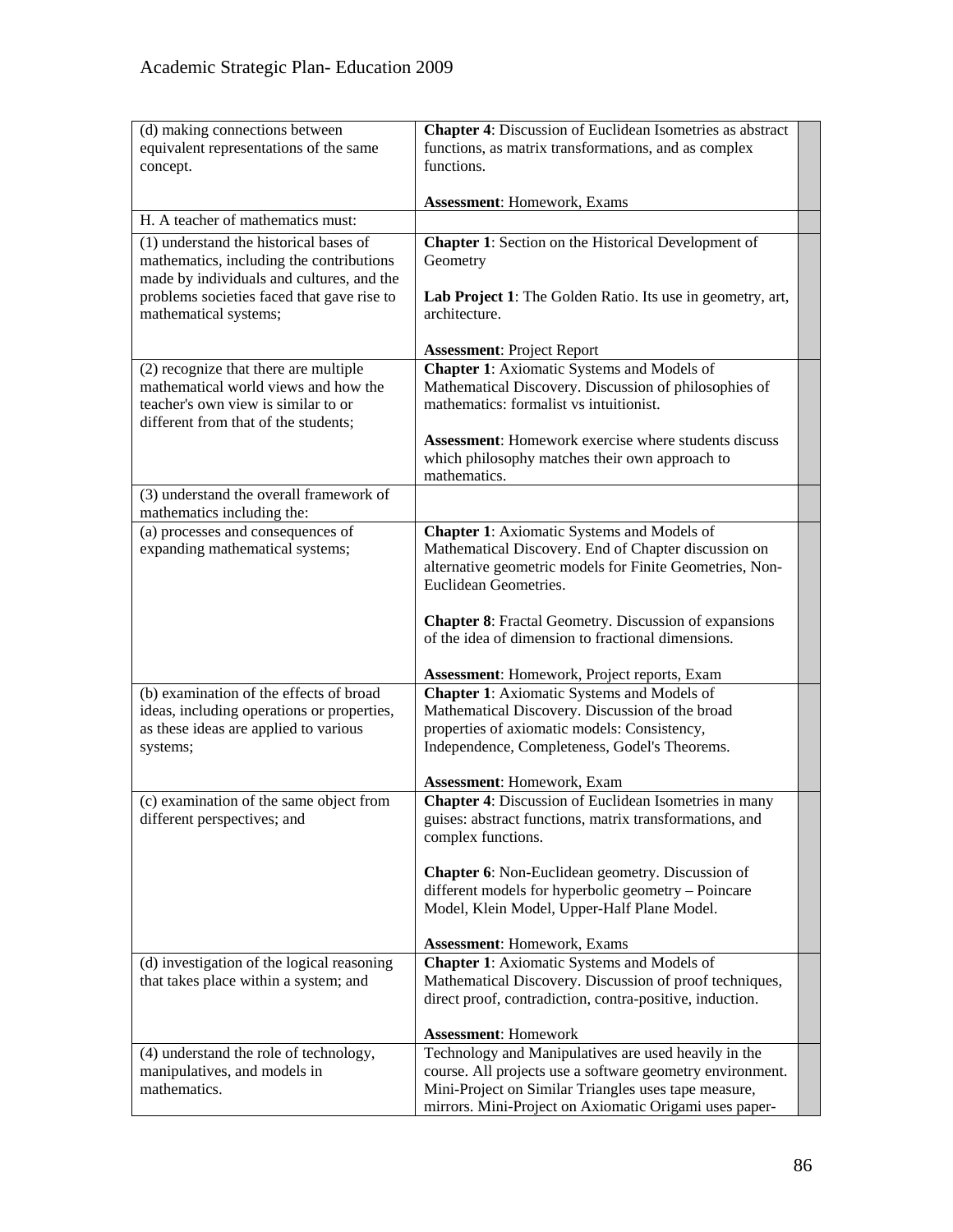|                                                                                                                                                                                                                                                                                                                                                          | folding.                                                                                                                                                                                                                                                                                                                                                                                                                                                                    |  |
|----------------------------------------------------------------------------------------------------------------------------------------------------------------------------------------------------------------------------------------------------------------------------------------------------------------------------------------------------------|-----------------------------------------------------------------------------------------------------------------------------------------------------------------------------------------------------------------------------------------------------------------------------------------------------------------------------------------------------------------------------------------------------------------------------------------------------------------------------|--|
|                                                                                                                                                                                                                                                                                                                                                          | Assessment: Homework, Project Reports                                                                                                                                                                                                                                                                                                                                                                                                                                       |  |
| I. A teacher of mathematics must<br>demonstrate an understanding of the<br>teaching of mathematics that integrates<br>understanding of mathematics with the<br>understanding of pedagogy, students,<br>learning, classroom management, and<br>professional development. The teacher of<br>mathematics to preadolescent and<br>adolescent students shall: |                                                                                                                                                                                                                                                                                                                                                                                                                                                                             |  |
| (1) understand and apply educational<br>principles relevant to the physical, social,<br>emotional, moral, and cognitive<br>development of preadolescents and<br>adolescents;                                                                                                                                                                             | Unit on Development (Cognitive, Personal, Social, and<br>Emotional) Chapters 2-3<br>Learner Project (See Class #22)<br>Unit on Learning (Chapters 6-9), Chapter 13 Principles of<br>Instruction<br>Students view 'Teen Species; Boys and Girls' to provide<br>knowledge of preadolescent and adolescent physical,<br>social, emotional, moral, and cognitive development and<br>apply their understanding of these principles in their unit<br>plan and exploratory lesson. |  |
| (2) understand and apply the research base<br>for and the best practices of middle level<br>and high school education;                                                                                                                                                                                                                                   | Students read and apply research on effective classroom<br>practices by reading Marzano's 'Classroom instruction<br>that Works' and implementing these research-based<br>strategies in their microteaching (EDU 368) and lesson<br>planning (EDU 351).                                                                                                                                                                                                                      |  |
| (3) develop curriculum goals and purposes<br>based on the central concepts of<br>mathematics and know how to apply<br>instructional strategies and materials for<br>achieving student understanding of this<br>discipline;                                                                                                                               | Students develop a year plan and an entire unit based on<br>curricular goals and the central concepts of the subject<br>area while incorporating the MN Academic Standards and<br>applying instructional strategies and materials that will<br>provide for student achievement.<br><b>Chapter 5: Geometry and Algebra redefined</b>                                                                                                                                         |  |
|                                                                                                                                                                                                                                                                                                                                                          | <b>Assessment:</b> Report comparing the contents of a 1963<br>Algebra 2 course to the contents of a current third year<br>math course.                                                                                                                                                                                                                                                                                                                                      |  |
| (4) understand the role and alignment of<br>district, school, and department mission<br>and goals in program planning;                                                                                                                                                                                                                                   | Students discuss the structure of the school community<br>and environment and the relationship to departmental<br>goals and planning. See calendar for specific date.<br>Chapter 4; Standards based Curricula. Study of elements<br>for success in teaching a standards based curricula.                                                                                                                                                                                    |  |
|                                                                                                                                                                                                                                                                                                                                                          | <b>Assessment:</b> Review of students home district math goals<br>and mission compared to the sample studied in class.                                                                                                                                                                                                                                                                                                                                                      |  |
| (5) understand the need for and how to<br>connect students' schooling experiences<br>with everyday life, the workplace, and<br>further educational opportunities;                                                                                                                                                                                        | Chapter 8- Contructivism. Meaningful learning occurs in<br>real-world tasks. Connecting content to real world.<br>Chapter 10- Motivation. Personalization: Links to<br>Students' lives<br>Student unit plans include lessons that must identify the                                                                                                                                                                                                                         |  |
|                                                                                                                                                                                                                                                                                                                                                          | purpose for each lesson; emphasis is placed on                                                                                                                                                                                                                                                                                                                                                                                                                              |  |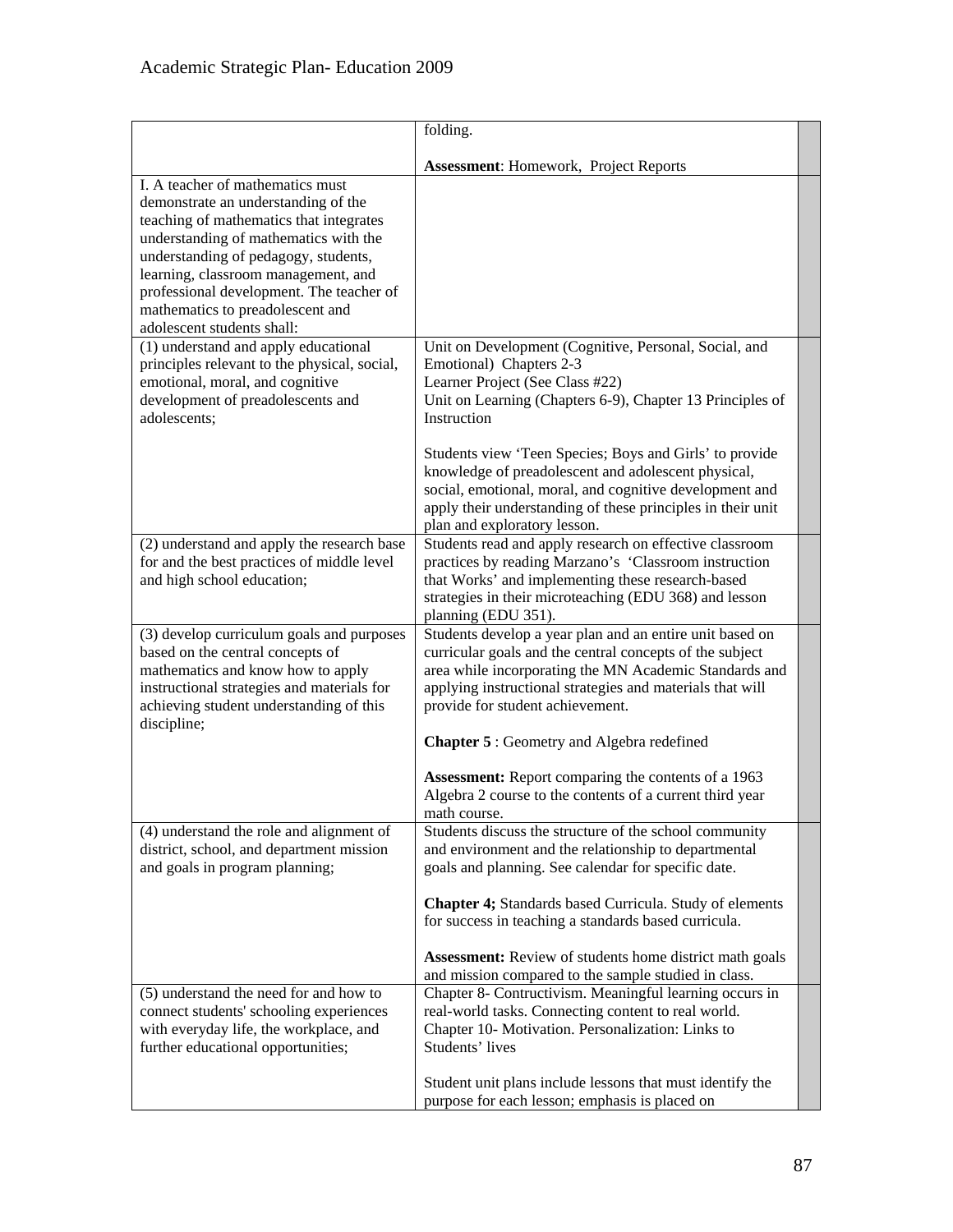|                                                                                                                                                                                                                                                                                                             | connections to everyday life, the workplace and ongoing<br>learning.<br><b>Chapter 6: Planning instruction</b><br><b>Chapter 9: Student Equity</b>                                                                                                                                                                                                                                                                                                                                                                                                                                                                                                                                                         |  |
|-------------------------------------------------------------------------------------------------------------------------------------------------------------------------------------------------------------------------------------------------------------------------------------------------------------|------------------------------------------------------------------------------------------------------------------------------------------------------------------------------------------------------------------------------------------------------------------------------------------------------------------------------------------------------------------------------------------------------------------------------------------------------------------------------------------------------------------------------------------------------------------------------------------------------------------------------------------------------------------------------------------------------------|--|
|                                                                                                                                                                                                                                                                                                             | Assessment: Students will develop and share a non-<br>routine – real world problem as defined in class.                                                                                                                                                                                                                                                                                                                                                                                                                                                                                                                                                                                                    |  |
|                                                                                                                                                                                                                                                                                                             | The students study and implement the strategies in<br>Chapter 14 - Helping All Students Succeed from<br>Teaching Exceptional, Diverse, and At-Risk<br>Students in the General Education Classroom by<br>Vaughn, Bos and Schumm (2006). Students use the<br>following concepts and strategies in designing lesson<br>plans for their Virtual Classrooms: establishing<br>appropriate goals, providing appropriate instruction,<br>providing practice, strategies for helping all students<br>acquire basic skills, strategies for helping all<br>learners, strategies for cueing students, helping<br>students move from concrete to abstract learning,<br>and promoting positive attitudes toward learning |  |
| (6) know how to involve representatives<br>of business, industry, and community<br>organizations as active partners in creating<br>educational opportunities;                                                                                                                                               | Students read and reflect on the opportunities service<br>learning provides students and participate in a service<br>learning activity at the middle school to experience the<br>value of creating partnerships.                                                                                                                                                                                                                                                                                                                                                                                                                                                                                           |  |
|                                                                                                                                                                                                                                                                                                             | Students' unit plans must include a community linkage or<br>service learning opportunity that provides partnership<br>connections for students and their community.<br><b>Chapter 11:</b> Communicating with parents and the                                                                                                                                                                                                                                                                                                                                                                                                                                                                               |  |
|                                                                                                                                                                                                                                                                                                             | community.<br><b>Assessment:</b> Reaction paper to School to Work speaker.                                                                                                                                                                                                                                                                                                                                                                                                                                                                                                                                                                                                                                 |  |
| (7) understand the role and purpose of co-<br>curricular and extracurricular activities in<br>the teaching and learning process;                                                                                                                                                                            | Students will meet all requirements of student<br>teaching with Best Practice and MN Standards<br>applied. Through the student teaching<br>experience all aspects of schools and teaching<br>and learning process.                                                                                                                                                                                                                                                                                                                                                                                                                                                                                         |  |
| (8) understand the impact of reading<br>ability on student achievement in<br>mathematics, recognize the varying<br>reading comprehension and fluency levels<br>represented by students, and possess the<br>strategies to assist students to read<br>mathematical content materials more<br>effectively; and | In regard to reading ability on student achievement,<br>candidates read and discuss:<br>• "Hiding out in secondary content classrooms" by W.G.<br><b>Brozo</b><br>• "Every American a strong reader," U.S. Dept. of<br><b>Education Issue Paper</b><br>• chapters in Reiss, Teaching Content to English                                                                                                                                                                                                                                                                                                                                                                                                    |  |
|                                                                                                                                                                                                                                                                                                             | Language Learners<br>• Teaching Reading in the Content Areas (McREL<br>publication)<br>In regard to reading comprehension and fluency,<br>candidates read and discuss:<br>• "Creating fluent readers" by T. Rasinski<br>• "Assessing readers and their texts" by N. Unrau                                                                                                                                                                                                                                                                                                                                                                                                                                  |  |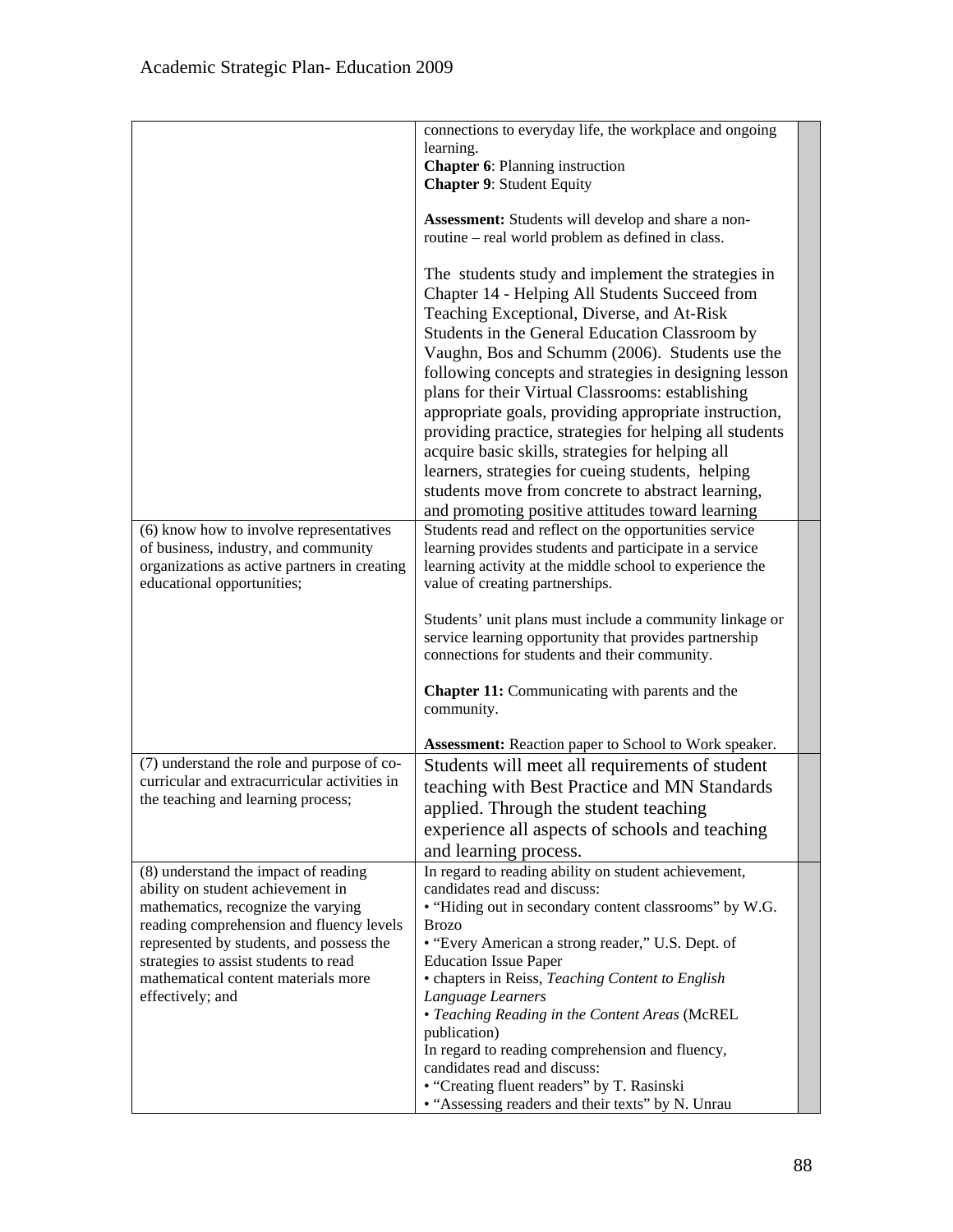|                                                                                                                                                                    | • chapters in Reiss, Teaching Content to English<br>Language Learners in regard to strategies for reading<br>mathematical content, candidates learn and practice a<br>variety of content literacy strategies, drawn in part from<br>Teaching Reading in Mathematics, 2 <sup>nd</sup> ed. (a McREL<br>publication). These are distributed as handouts when there<br>are mathematics candidates in the class that semester.<br>To build skills in strategies, candidates also read and<br>discuss: |  |
|--------------------------------------------------------------------------------------------------------------------------------------------------------------------|--------------------------------------------------------------------------------------------------------------------------------------------------------------------------------------------------------------------------------------------------------------------------------------------------------------------------------------------------------------------------------------------------------------------------------------------------------------------------------------------------|--|
|                                                                                                                                                                    | • "Using textbooks with students who cannot read them"<br>by J. Ciborowski                                                                                                                                                                                                                                                                                                                                                                                                                       |  |
|                                                                                                                                                                    | • "Vocabulary lessons" by Blachowicz and Fisher                                                                                                                                                                                                                                                                                                                                                                                                                                                  |  |
|                                                                                                                                                                    | • chapters in Reiss, Teaching Content to English<br>Language Learners<br>• Teaching Reading in the Content Areas (McREL<br>publication), especially specific reading strategies at the<br>back of the book.                                                                                                                                                                                                                                                                                      |  |
|                                                                                                                                                                    | <b>Chapter 8:</b> Assessing Individual Student performance                                                                                                                                                                                                                                                                                                                                                                                                                                       |  |
|                                                                                                                                                                    | <b>Assessment:</b> Calculate readability of a high school math<br>book.                                                                                                                                                                                                                                                                                                                                                                                                                          |  |
| (9) apply the standards of effective<br>practice in teaching students through a<br>variety of early and ongoing clinical<br>experiences with middle level and high | Freshman experience designed to have students<br>examine schools, teachers, and students in a<br>wide range of program models.                                                                                                                                                                                                                                                                                                                                                                   |  |
| school students within a range of<br>educational programming models.                                                                                               | Students participate in a service learning experience at the<br>local middle school and also teach an exploratory lesson<br>in another middle school setting.                                                                                                                                                                                                                                                                                                                                    |  |
|                                                                                                                                                                    | Students teach for two – two and a half weeks in a local<br>secondary setting; they develop and implement all lessons<br>for one block course in their content area; all lessons must<br>reflect the standards of effective practice.                                                                                                                                                                                                                                                            |  |
|                                                                                                                                                                    | Practicum placement                                                                                                                                                                                                                                                                                                                                                                                                                                                                              |  |
|                                                                                                                                                                    | <b>Assessment:</b> Development and delivery of a practice<br>lesson during the practicum                                                                                                                                                                                                                                                                                                                                                                                                         |  |
|                                                                                                                                                                    | Secondary directed teaching.                                                                                                                                                                                                                                                                                                                                                                                                                                                                     |  |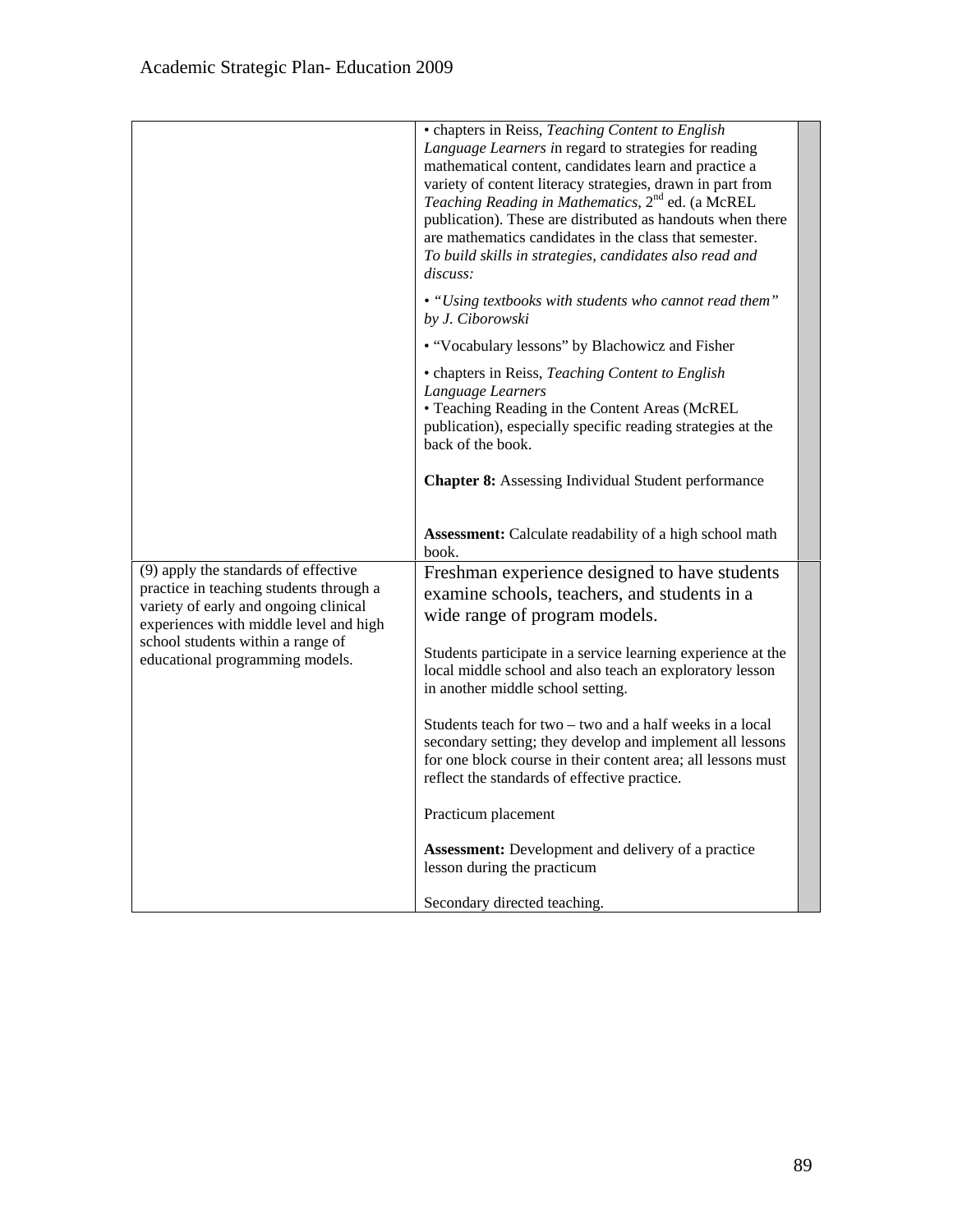# APPENDIX C

# **Gary Marx's Sixteen Trends**

# **Trend 1**

For the first time in history, the old will outnumber the young.

# **Trend 2**

Majorities will become minorities, creating ongoing challenges for social cohesion.

# **Trend 3**

Social and intellectual capital will become economic drivers, intensifying competition for well-educated people.

# **Trend 4**

Technology will increase the speed of communication and the pace of advancement or decline.

# **Trend 5**

The Millennial Generation will insist on solutions to accumulated problems and injustices, while an emerging Generation E will call for equilibrium.

# **Trend 6**

Standards and high-stakes tests will fuel a demand for personalization in an education system increasingly committed to lifelong human development.

# **Trend 7**

Release of human ingenuity will become a primary responsibility of education and society.

# **Trend 8**

Continuous improvement will replace quick fixes and defense of the status quo.

# **Trend 9**

Scientific discoveries and societal realities will force widespread ethical choices.

# **Trend 10**

Common opportunities and threats will intensify a worldwide demand for planetary security.

# **Trend 11**

Polarization and narrowness will bend toward reasoned discussion, evidence, and consideration of varying points of view.

# **Trend 12**

As nations vie for understanding and respect in an interdependent world, international learning, including diplomatic skills, will become basic.

# **Trend 13**

Greater numbers of people will seek personal meaning in their lives in response to an intense, high-tech, always on, fast-moving society.

# **Trend 14**

Understanding will grow that sustained poverty is expensive, debilitating, and unsettling.

# **Trend 15**

Pressure will grow for society to prepare people for jobs and careers that may not currently exist.

# **Trend 16**

Competition will increase to attract and keep qualified educators.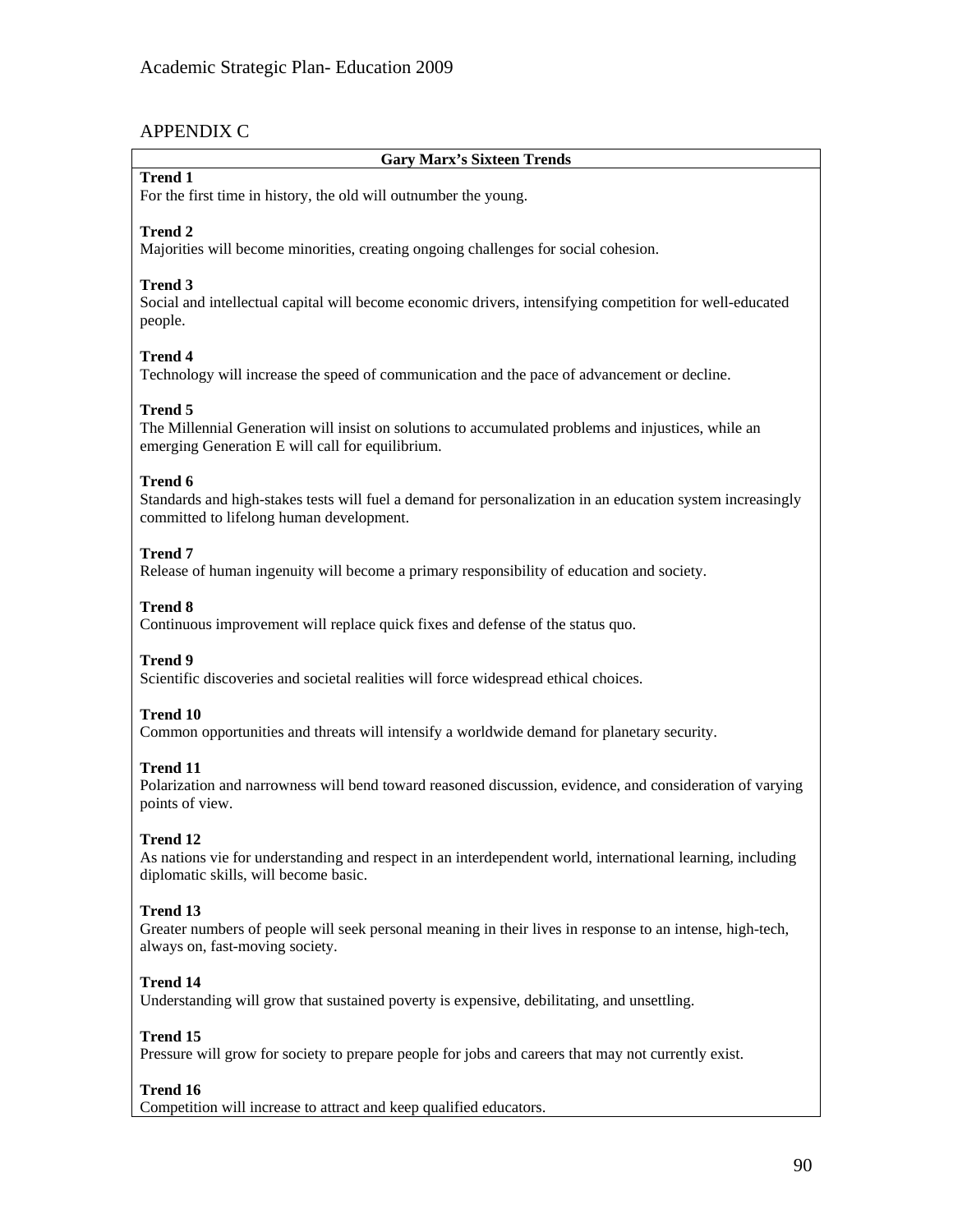# **APPENDIX D**

# **Goals for 2008-09**

- New building planning process
- New hire for reading, language arts, social studies methods
- New hire in ELL

• Refine the redesigned curriculum and establish a plan for transition. This will also be impacted by the 5-8 decoupling.

- Celebrate together.
- Reduce the number of adjunct supervisors, pursue a generalist position.
- Establish technological interface with our student teachers teaching abroad.

• Develop a summer reading and film list for all our students. (Must by tied to curriculum in meaningful ways.)

• Establish rural student teaching sites with districts having a diverse population.

• Establish a research brown bag lunch forum once per month for purposes of sharing research with each other and with our students.

- Bring in guest scholar on either short- or long-term basis.
- Become more intentionally GREEN.
- Field-based emphasis in Foundations Block "Fridays in the Field."

• Promote our students' accomplishments and honor them for their work. (Leadership Award this year).

• Establish a rotation of opportunities for abroad supervision.

• Establish a sign-up sheet for all the various activities throughout the year ( Honors Day, Admission Days, Scholarship Days, etc….).

- Establish a rotation for the SEA/PDK/MERGE faculty leadership.
- Build greater pedagogical connections with our UNIT members.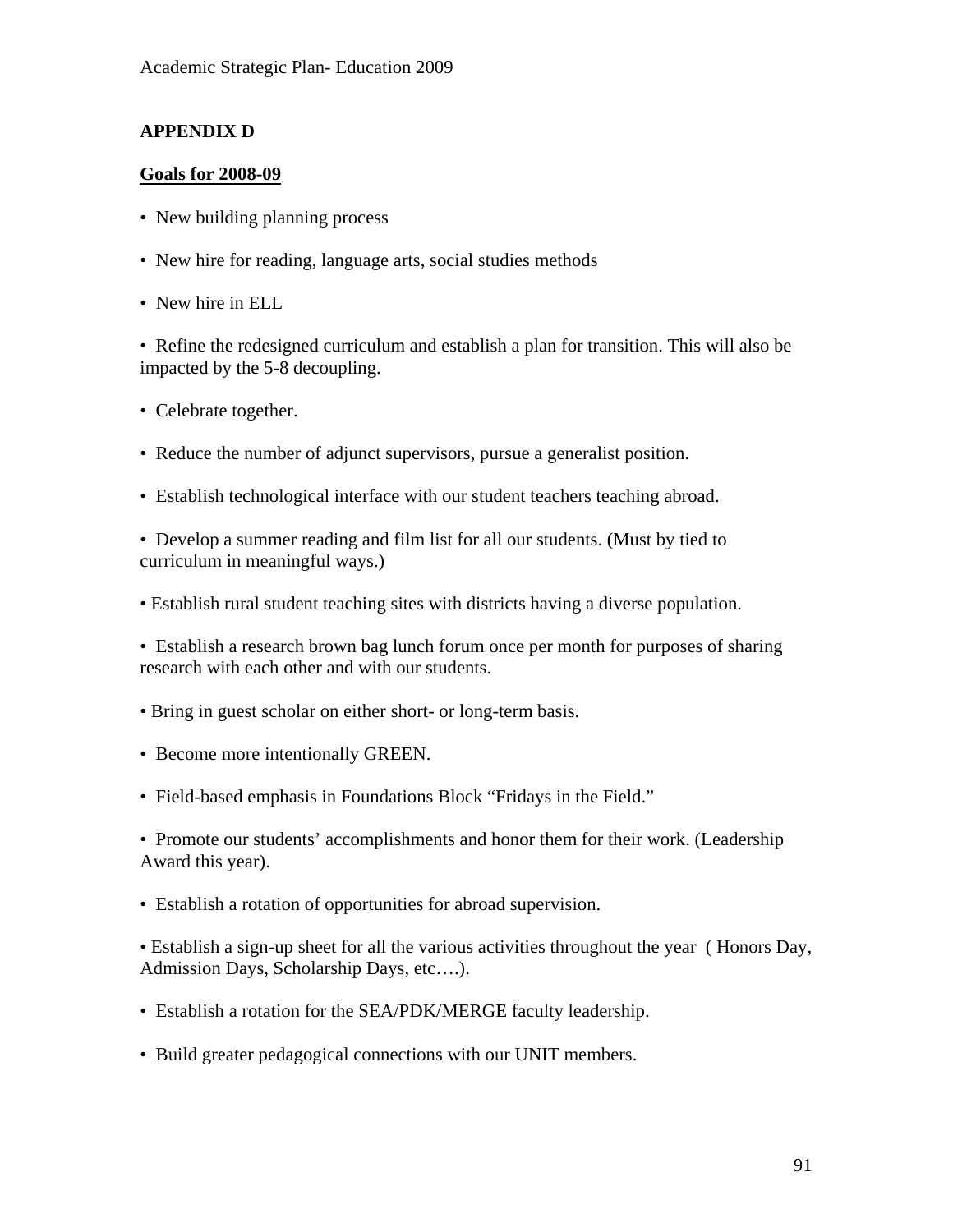| <b>Action: Department Goals/2007-12</b>                        | Year 1<br>08 | Year 2-3<br>09/10 | Year<br>$3 - 5$ | What                                        | Who              |
|----------------------------------------------------------------|--------------|-------------------|-----------------|---------------------------------------------|------------------|
| 5.0 Participate in new building                                | X            | X                 | $10 - 12$<br>X  | John with input form                        | All              |
| process.                                                       |              |                   |                 | all as the process<br>unfolds this year.    |                  |
| 5.4 Implement EDU 268 ELL                                      | $\mathbf X$  | X                 | X               | Pilot in 08 (Implement                      | All              |
| Immersion in J-Term.                                           |              |                   |                 | more fully in years 2-                      | with             |
| Yr 1- Pilot, Yr $2-3$ -                                        |              |                   |                 | 5).                                         | <b>ELL</b>       |
| expand, Yr 4-5<br>established practice.                        |              |                   |                 |                                             | study            |
|                                                                |              |                   |                 |                                             | group            |
|                                                                |              |                   |                 |                                             |                  |
| 5.5 Establish an ELL study group.                              | X            | $\mathbf X$       |                 | John with others                            | All              |
| (ELL for all of our majors.)                                   |              |                   |                 | interested in developing<br>the curriculum. |                  |
| 5.4 Engage in professional                                     | X            | X                 |                 | Work to develop more                        | All              |
| development on the                                             |              |                   |                 | collaboration with these                    |                  |
| topic of ELL with local<br>schools (St. James,                 |              |                   |                 | school partners.<br>Practicum, ChYLI, Edu   |                  |
| Madelia etc)                                                   |              |                   |                 | 268, etc                                    |                  |
| 5.3 Garner commitment from science                             |              | X                 |                 | Nobel Conference,                           | Michel           |
| and education faculty to                                       |              |                   |                 | Science Museum,                             | e John,          |
| work with area teachers<br>for grant programs.                 |              |                   |                 | Prairie project,<br>partnership grants.     | Deb.<br>S.,      |
|                                                                |              |                   |                 |                                             | Scienc           |
|                                                                |              |                   |                 |                                             | e                |
|                                                                |              |                   |                 |                                             | faculty<br>, Bob |
|                                                                |              |                   |                 |                                             | W.               |
| Action                                                         | Year 1       | Year 2-3          | Year<br>$3 - 5$ | What                                        | Who              |
| 5.5 Establish cluster sites for student                        | X            | X                 |                 | Develop                                     | Deb S.           |
| teacher placements.<br>5.7 Make sure all students understand   | $\mathbf X$  | X                 |                 | sites/partnerships.                         | and all<br>All   |
| social/cultural                                                |              |                   |                 | As we redesign<br>curriculum, look at       |                  |
| difference.                                                    |              |                   |                 | ways we integrate, have                     |                  |
|                                                                |              |                   |                 | stand alone courses,                        |                  |
|                                                                |              |                   |                 | and field experiences<br>for students.      |                  |
| 5.7 Celebrate together                                         | $\mathbf X$  | $\mathbf X$       |                 | Personal and                                | All              |
|                                                                |              |                   |                 | Professional life                           |                  |
| 5.0 Classroom space that is large                              | $\mathbf X$  | $\mathbf X$       |                 | Include in plans for                        | John             |
| enough for pods and<br>students to move                        |              |                   |                 | new or remodeled                            | and all          |
| around.                                                        |              |                   |                 | facility                                    |                  |
| 4.9 All our students should become                             | X            | X                 |                 | Redesign of                                 | <b>ELL</b>       |
| ELL competent                                                  |              |                   |                 | curriculum, integration,                    | study            |
| teachers.                                                      |              |                   |                 | and hire ELL tenure<br>track.               | group            |
| 5.1 Differentiation K-12 skills                                | X            | X                 | X               | Redesign of the                             | John             |
| integrated across our                                          |              |                   |                 | curriculum, integration.                    | all              |
| curriculum.                                                    |              |                   |                 |                                             |                  |
| 5.7 Students would do their practica in<br>classrooms that are | $\mathbf X$  | $\mathbf X$       |                 | On-going placement<br>data gathering.       | Dept.<br>Deb S.  |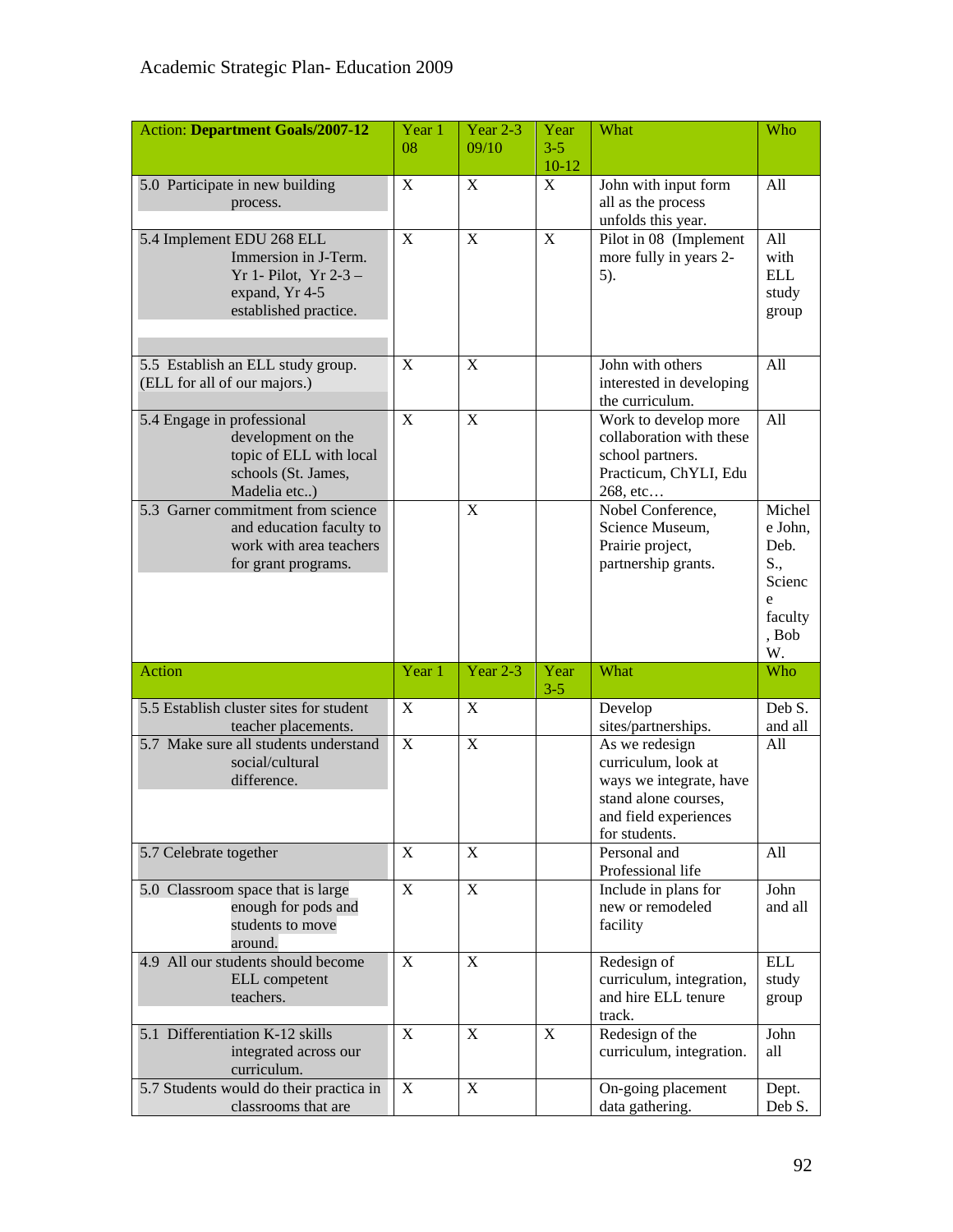| aligned to our teaching<br>philosophy.                                                                            |             |             |                 |                                                                                          |                        |
|-------------------------------------------------------------------------------------------------------------------|-------------|-------------|-----------------|------------------------------------------------------------------------------------------|------------------------|
| 5.1 All students should have more<br>training in special<br>education.                                            | X           | X           |                 | Redesign of<br>curriculum, integration.                                                  | John<br>and all        |
| 4.7 Practica/S.T. experiences in<br>classrooms with<br>bilingual education as<br>an option.                       | X           | X           |                 | Preparing our students<br>for these settings **                                          | Deb S.                 |
| Action                                                                                                            | Year 1      | Year $2-3$  | Year<br>$3 - 5$ | What                                                                                     | Who                    |
| 4.6 All students should have a diverse<br>field experience.                                                       |             | X           |                 | Continue to develop<br>relationships with rural<br>and urban diverse<br>schools.         | Dept.<br>and<br>Deb S. |
| 4.7 Service Learning requirement for<br>all our majors.                                                           |             | X           |                 | Integrated throughout<br>the curriculum, named.<br>Curriculum redesign.                  | John<br>and all        |
| 4.6 Establish alternative setting<br>practica and student<br>teaching options.<br>(Charters etc)                  |             | X           |                 | Develop relationships<br>with such sites.                                                | Dept.<br>and<br>Deb S. |
| 5.3 Cutting edge technology                                                                                       | X           | X           |                 | IAAC requests/Use in<br>our own teaching                                                 | John<br>and all        |
| 4.8 Loosen NCATE curriculum (BOT)                                                                                 |             | $\mathbf X$ |                 | Curriculum redesign,<br>and proactive work at<br>the BOT level.                          | John<br>and all.       |
| 4.7 Risk-taking-faculty and students<br>should take more risks<br>that build additional<br>opportunities for all. |             | X           |                 | Curriculum redesign,<br>travel course,<br>department symposia,<br>research, other.       | All                    |
| 4.4 Continue efforts to provide large-<br>scale professional development<br>opportunities.                        |             | X           | X               | Seeking funds to<br>support, developing our<br>own programs (Somali<br>immersion e.g.)   | John<br>and all        |
| 4.7 Bring in or engage with scholars as<br>guest speakers.                                                        | X           | X           |                 | Explore funds for such<br>purpose. Identify<br>speakers/guests.                          | John<br>and all        |
| 4.4 Explore El Paso as a site for ST<br>placements and other student<br>experiences.                              | X.          | X           |                 | J-term, break trips,<br>service learning,<br>summer research.                            | John<br>and all        |
| 4.4 Establish yearly activity focusing<br>our students on current education<br>legislation.                       |             | X           | X               | Curriculum redesign,<br><b>SEA</b>                                                       | All                    |
| 4.6 Increase faculty size                                                                                         |             | X           | X               | Curriculum redesign,<br>ELL addition,                                                    | John<br>and all        |
| Action                                                                                                            | Year 1      | Year $2-3$  | Year<br>$3 - 5$ | What                                                                                     | Who                    |
| 4.2 Student-faculty research in<br>education conducted<br>annually.                                               | $\mathbf X$ | $\mathbf X$ | X               | Showcase our students<br>in symposia, or<br>undergrad research<br>conference, and other. | All                    |
| 4.1 All students in the program should<br>have an urban<br>experience.                                            |             | X           | X               | Development of<br>experiences and sites<br>(Practica, S.T. class                         | All                    |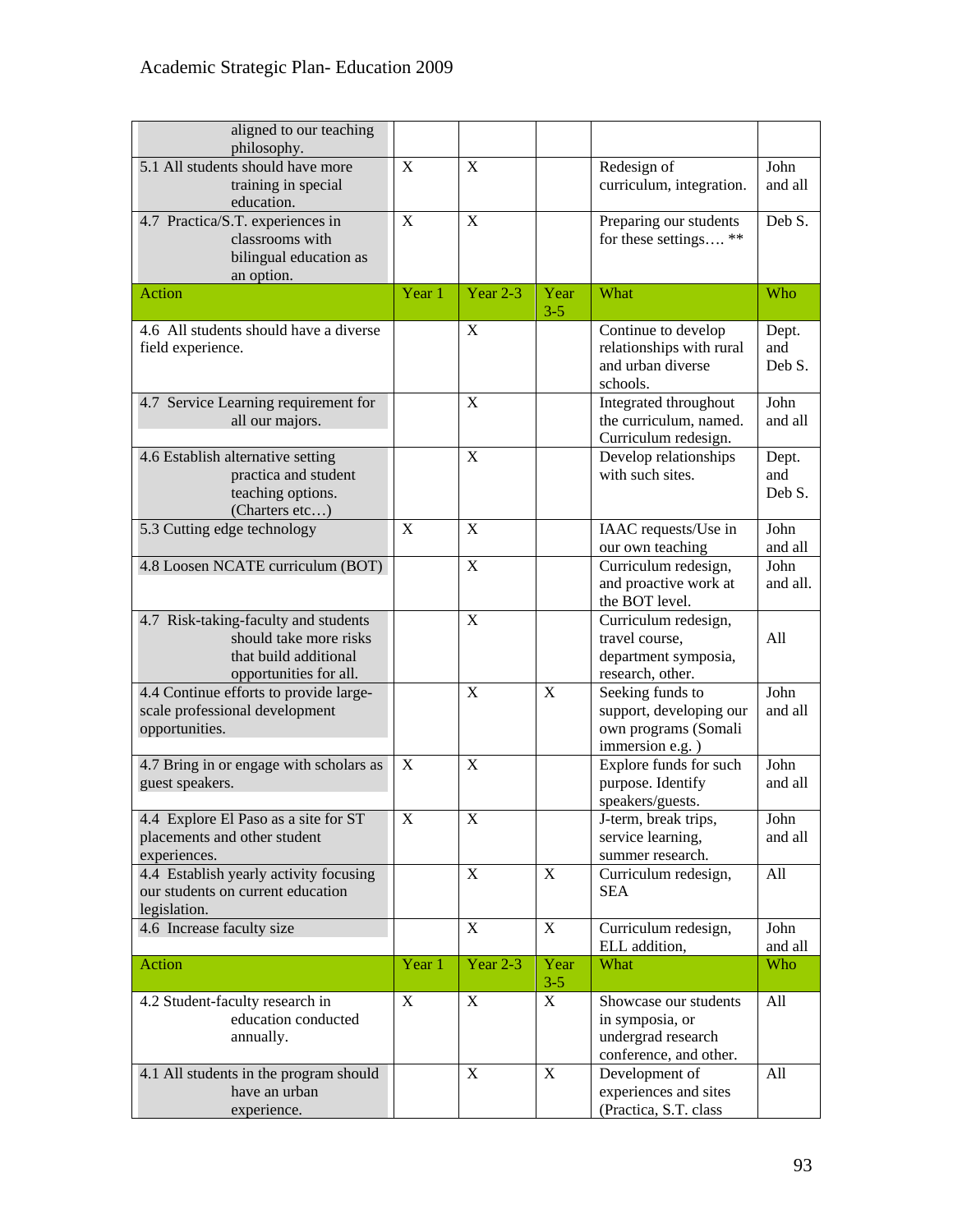|                                         |        |            |       | visits etc) Curriculum        |            |
|-----------------------------------------|--------|------------|-------|-------------------------------|------------|
|                                         |        |            |       | redesign.                     |            |
| 4.0 Inservices and other summer         | X      | X          |       | Summer programming,           | John       |
| offerings for area                      |        |            |       | Leadership Conference.        | Deb S.     |
| teachers/administrators.                |        |            |       |                               | All        |
| 4.2 Support graduates in having a       |        | X          | X     | Homecoming weekend,           | All        |
| voice in their school that              |        |            |       | and Spring event.             |            |
| is creative. Establish a                |        |            |       |                               |            |
| first-year mentoring                    |        |            |       |                               |            |
| program.                                |        |            |       |                               |            |
|                                         |        |            |       |                               |            |
| 4.6 Secondary methods team              |        | X          | X     | Curriculum redesign.          | All        |
| approach.                               |        |            |       | <b>Integration of Reading</b> | Deb P.     |
|                                         |        |            |       | in the Content and            |            |
|                                         |        |            |       |                               |            |
|                                         |        |            |       | Unique Needs course.          |            |
| 4.2 Send folks to other institutions to | X      | X          | X     | As innovative programs        | All        |
| examine innovative                      |        |            |       | become known.                 |            |
| programs.                               |        |            |       |                               |            |
| Action                                  | Year 1 | Year $2-3$ | Year  | What                          | <b>Who</b> |
|                                         |        |            | $3-5$ |                               |            |
| Others:                                 |        |            |       |                               |            |
|                                         |        |            |       |                               |            |
|                                         |        |            |       |                               |            |

# **Department Goals Achieved for 07-08**

• Implemented EDU 268 Immersion Experience in J-term.

• Engaged in departmental professional development on the topic of the changing demographics. We read the Inner Voice of the Immigrant Child and have initiated movie night.

• Garnered commitment from science and mathematics faculty members to work with area teachers through grant programs.

- HHMI Grant \$1,000,000
- Math Academies (pending for over \$130,000).

• Established cluster sites for student teacher placements. Deb S. has been working to establish these and is having good success with the model.

• Celebrated together on a number of occasions. Thanks to Mary O, Sandi, and others for their hospitality. We've celebrated births, tenure, and comings and goings of staff.

• We have maintained our inertia and commitment to redesigning our curriculum to provide students with a stronger understanding of ELL and differentiation.

- Latino Immersion photos displayed-Thanks Sandi
- ESL tenure track position.
- Redesign of EDU 340 and other portions of our curriculum this summer.
- St. Peter Partnership Grant (\$100,000).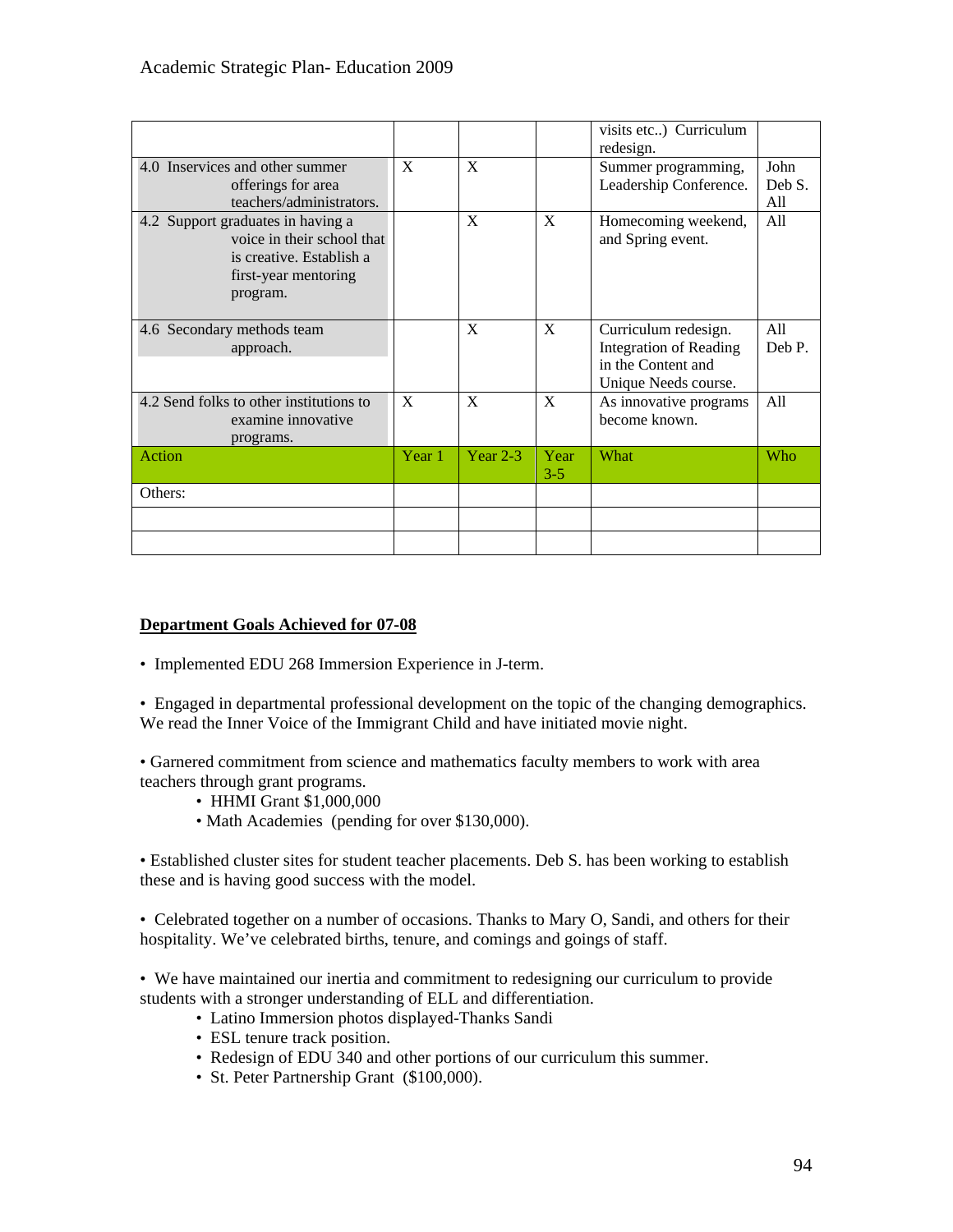# Academic Strategic Plan- Education 2009

• Establishment of alternative practica and student teaching options. Charters, abroad, others.

• Requested and received a SmartBoard through the IAAC request process. Will need to continue to develop this through the purchase of appropriate software. Additionally, we will do staff training in late August.

• Risk taking continues to be part of our overall philosophy. Building additional opportunities for faculty and students…. (e.g. curriculum redesign, adding ESL, travel courses, IB, student teaching abroad, research etc…)

• Student-faculty research is blossoming. (e.g. Deb, Dan, Michele, John). Creative Inquiry Celebration  $(1<sup>st</sup>$  time this year... more to come in future).

• All students have an urban experience. (Work has been done to make this a productive experience, and funds have been requested in the 2008-09 budget for travel.)

- Established summer course offerings for area teachers/administrators. (GELL conference).
- Began exploration of a possible visiting scholar for the department.

• Maintained relationships with charter school in Phoenix for potential future practicum or student teaching site (Dale Kvittem-Baer).

- New hire for the Children's Literature/Kindergarten position.
- Established master teacher corp to teach secondary special methods courses in a fall only model.
- Working to establish a  $1<sup>st</sup>$  year teacher mentoring day (Homecoming 2008).
- Substantially updated and redesigned the department web page.
- Contributed to other aspects of the college. (e.g. committees, governance, grants, CII, FTS)
- Re-established Cooperating Teacher thank you dinner.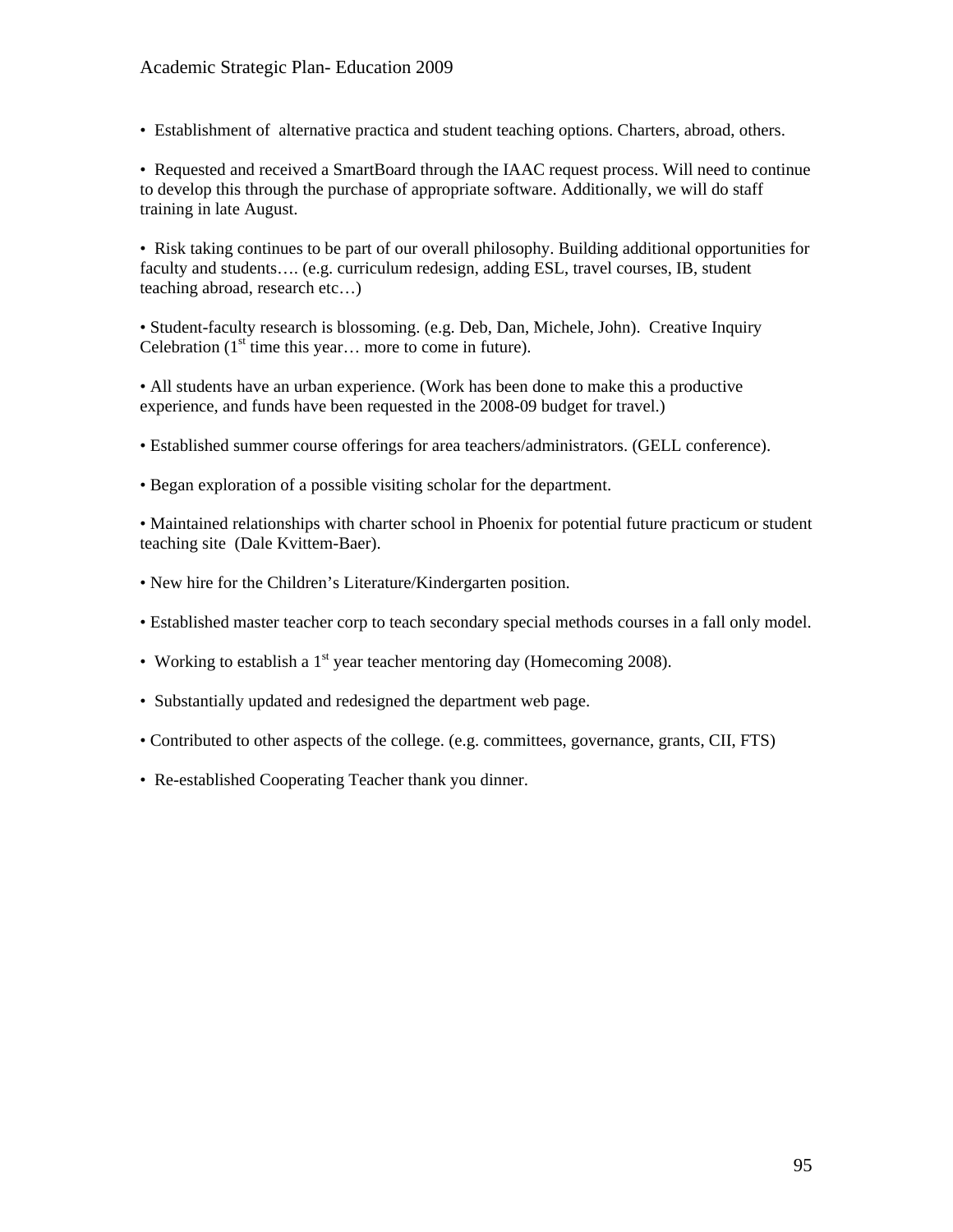# **APPENDIX E**

### **STANDARD 1: CANDIDATE KNOWLEDGE, SKILLS, AND DISPOSITIONS**

*Candidates preparing to work in schools as teachers or other professional school personnel know and demonstrate the content, pedagogical, and professional knowledge, skills, and dispositions necessary to help all students learn. Assessments indicate that candidates meet professional, state, and institutional standards.* 

A teacher must understand the central concepts, tools of inquiry, and structures of other disciplines taught and be able to create learning experiences that make these aspects of subject matter meaningful for students. At Gustavus Adolphus College we believe that educators are best prepared when their own content and pedagogical fields of study are enhanced by a strong liberal arts education.

### **Content Knowledge for Teacher Candidates**

### *An Education in the Liberal Arts*

Gustavus Adolphus College strives to be a distinctive community of learning, known for dedication to excellence and to the development of the whole student. This means nurturing an intellectual climate that encourages scholarly activities by both students and faculty. Central to this vision is excellence in teaching. Conversations among students, between students and faculty, and among faculty are the fabric of the College community.

Woven into this fabric are programs and opportunities that strengthen and add substance to a college education. They include academic advising, a core of coursework to develop both a breadth of knowledge and writing skills, an academic calendar which offers flexibility, special academic opportunities, and topnotch facilities.

#### *General Requirements*

To graduate from Gustavus Adolphus College, a candidate must meet the following general education requirements in addition to the requirements for their major: (For students enrolling Fall 2005 and thereafter).

• Successful completion of 32 courses, with a maximum of one course in designated health and exercise science activities (HES-100 to HES-199), plus at least two Interim Experience courses.

• Three designated writing courses from at least two different departments. One of these courses must be taken in the first year (normally in the First Term Seminar). At least one designated writing course must be a WRITI (Writing Intensive) and one must be a WRITD (Writing in the Disciplines).

The Gustavus Adolphus College Core Requirements are articulated in the College Catalog. All students enrolled at Gustavus complete the core requirements from either Curriculum I or II.

The Curriculum I requirements represent approximately one-third of the total courses required for graduation and are intended to ensure that each student has had a broadly based liberal arts education. All Gustavus Adolphus College students including our candidates must complete core and general education liberal arts requirements. All candidates complete a First Term Seminar, two courses in a non-English language, and nine general education liberal arts perspective courses. A Liberal Arts Perspective course teaches the principles of a particular domain of study, provides its context, questions the values of that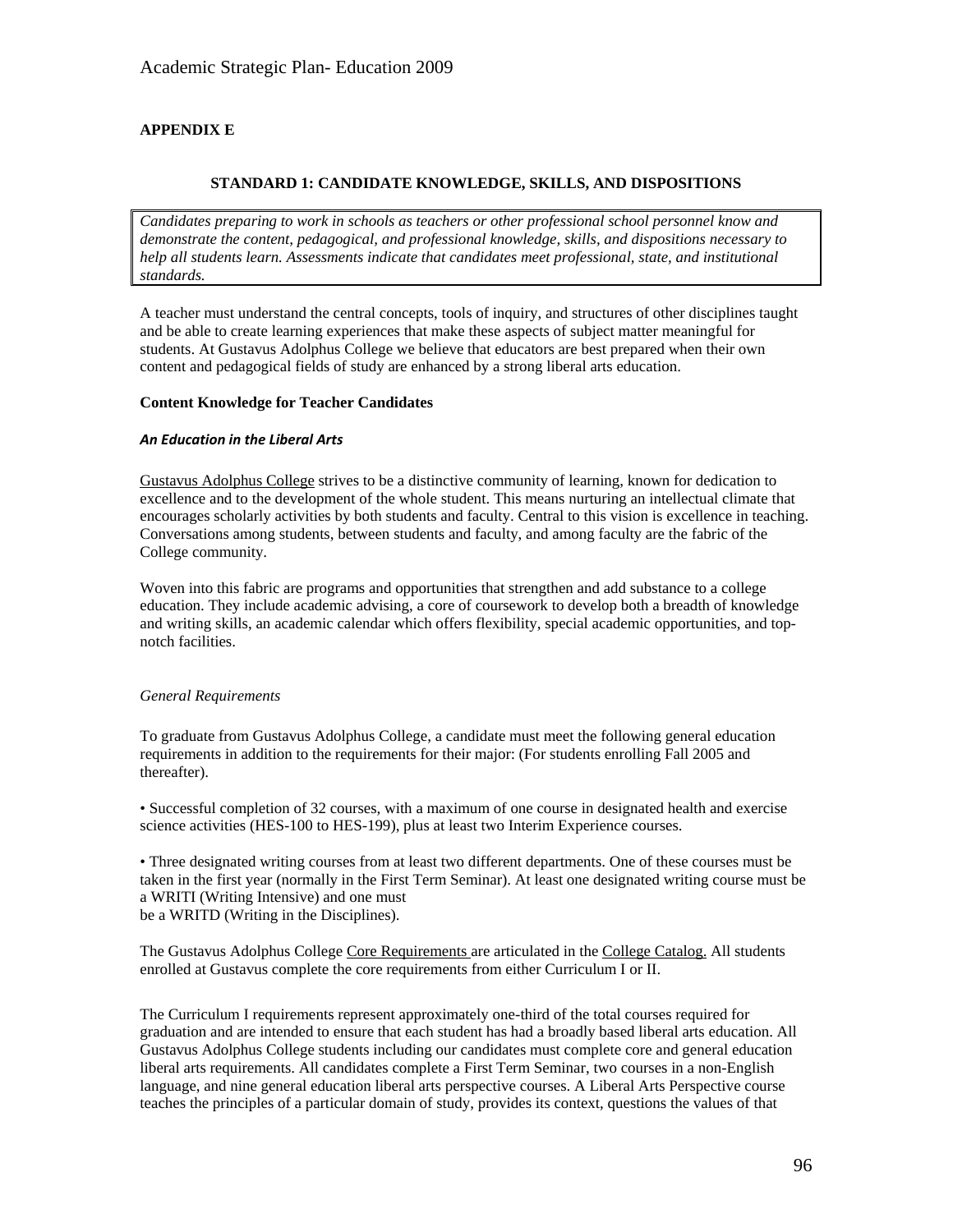domain, and builds bridges towards other disciplines. These requirements are detailed in Tables 1.1.1 and 1.2 in the Evidence Room.

While most majors enroll in the Curriculum I courses, some choose to meet the core requirements through our Curriculum II program.

In Curriculum II, students select a set of nine courses from various academic areas designed to be taken over a four-year period in a recommended sequence with other Curriculum II students. The Curriculum II courses, focusing on a theme of the relationship between the individual and the community, examine the Western intellectual and cultural tradition, its long continuity and the diversity within it. Through coursework, retreats and special seminars, students are introduced to various facets of the global society in which we live. Curriculum II is designed to enroll approximately 10% of each entering class; selection is based on date of application to the program. Curriculum II is described as an integrated liberal studies core.

### **Education Programs (Elementary and Secondary)**

The unit offers Elementary and Secondary Education programs. Candidates completing the Bachelor of Arts degree in Elementary Education are licensed to teach K-8 with specific concentrations; Communication Arts/Literature, Mathematics, Science, Social Studies, or Modern Foreign Language.

A Bachelor of Arts degree with a teaching major is required to complete the Secondary Education Program.

All programs are designed to be in compliance with state standards for teacher preparation programs and provide content specific and liberal arts preparation. Candidates' knowledge of the liberal arts supports content and pedagogy-specific knowledge and enables connections among content areas.

Teacher candidates know the subject matter they plan to teach and can explain important principles and concepts delineated in professional, state, and institutional standards. A set of professional competencies, based upon the Standards of Effective Practice for Teachers (mandated for all teacher education programs seeking state approval and which reflect the **INTASC** principles) guide education course content and field experiences as well as articulate what candidates will know and be able to do upon program completion. Throughout their program of study, candidates complete course requirements and engage in field experiences designed to facilitate mastery and understanding of the following education program competencies:

### **Table 1.1 Standards of Effective Practice**

**Standard 1- Content Knowledge.** A teacher must understand the central concepts, tools of inquiry, and structures of the disciplines taught and be able to create learning experiences that make these aspects of subject matter meaningful for students.

**Standard 2- Student learning.** A teacher must understand how students learn and develop and must provide learning opportunities that support a student's intellectual, social, and personal development.

**Standard 3 Diverse Learners:** A teacher must understand how students differ in their approaches to learning and create instructional opportunities that are adapted to students with diverse backgrounds and exceptionalities.

**Standard 4 Instructional Strategies:** A teacher must understand and use a variety of instructional strategies to encourage student development of critical thinking, problem solving, and performance skills.

**Standard 5, Learning environment.** A teacher must be able to use an understanding of individual and group motivation and behavior to create learning environments that encourage positive social interaction, active engagement in learning, and self-motivation.

**Standard 6, Communication.** A teacher must be able to use knowledge of effective verbal, nonverbal, and media communication techniques to foster active inquiry, collaboration, and supportive interaction in the classroom.

**Standard 7, Planning instruction.** A teacher must be able to plan and manage instruction based upon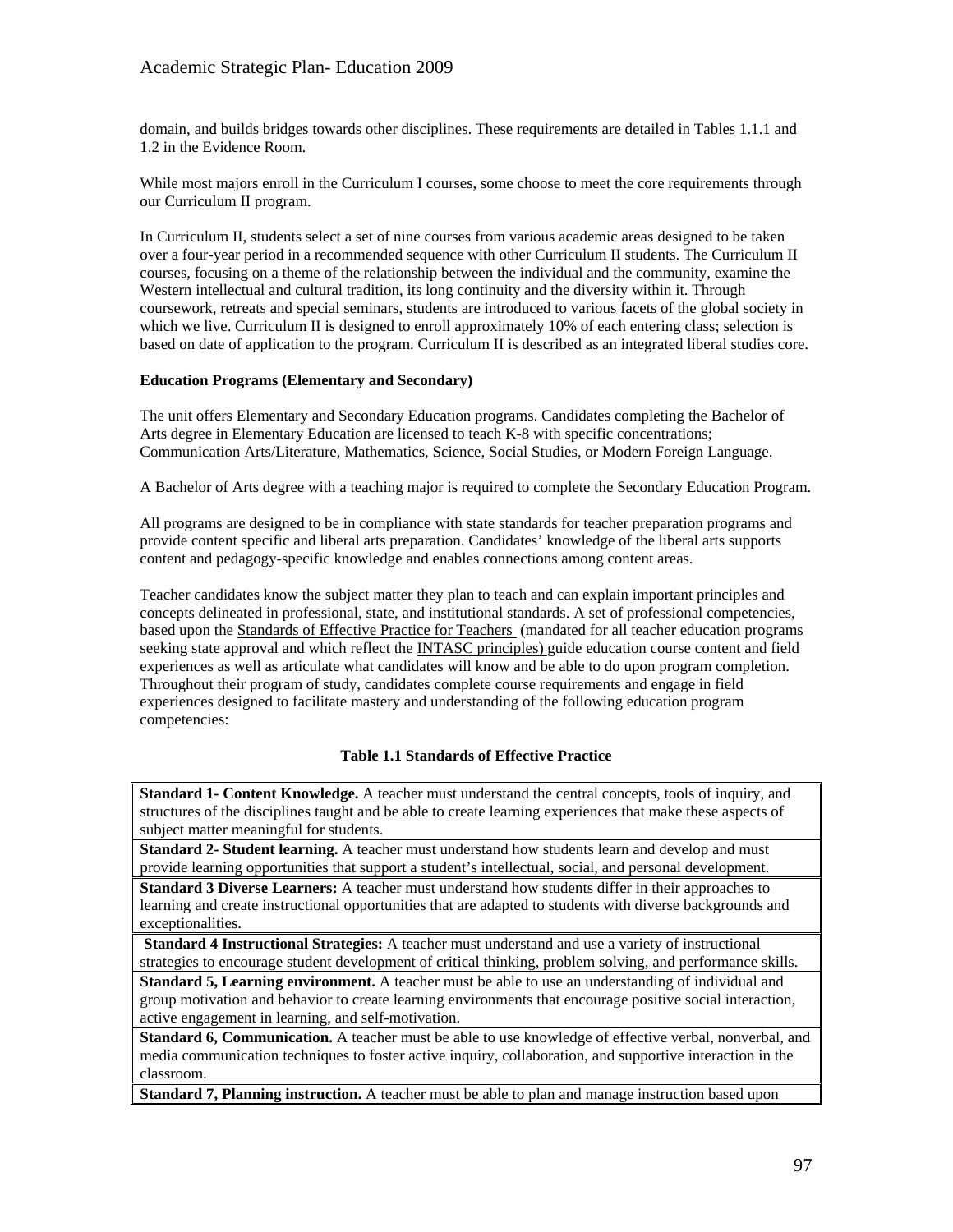knowledge of subject matter, students, the community, and curriculum goals.

**Standard 8, Assessment.** A teacher must understand and be able to use formal and informal assessment strategies to evaluate and ensure the continuous intellectual, social, and physical development of the student.

**Standard 9, Reflection and professional development.** A teacher must be a reflective practitioner who continually evaluates the effects of choices and actions on others, including students, parents, and other professionals in the learning community, and who actively seeks out opportunities for professional growth.

**Standard 10, Collaboration, ethics, and relationships.** A teacher must be able to communicate and interact with parents or guardians, families, school colleagues, and the community to support student learning and well being.

In addition to the liberal arts and education content competencies (Standards of Effective Practice), candidates must also meet the content standards established in each of their majors. These content standards are clearly articulated in the PEPER I and II forms for each of the following majors:

• Elementary Education candidates are licensed to teach K-8 with specific concentrations; English/Language Arts, Mathematics, Science, Social Studies, or Modern Foreign Language.

•Secondary Education candidates complete a Bachelor of Arts degree in their approved teaching major. Currently approved teaching majors are Art, Biology, Chemistry, Communication Arts/Literature, Earth Science, French, German, Health, Latin, Mathematics, Music, Physical Education (Exercise Science), Physics, Social Studies, Spanish and Theatre/Dance. In the areas of Art, Music, Physical and Health Education, Theatre/Dance, and Foreign Language, a Secondary Education Program candidate qualifies for licensure in grades K-12 by completing the appropriate program requirements.

Course syllabi typically include alignment grids (PEPER I and II I-D ) that document how the program competencies are addressed within individual courses. The alignment grids indicate course-level objectives, the related program competency, and the assessment tool aligned to the course objectives.

Candidates demonstrate their competence in their subject area content and pedagogy knowledge through the PRAXIS Content and the PLT (Principles of Learning and Teaching) exams.

Candidates also demonstrate their mastery of the Standards of Effective practice through an extensive portfolio. Candidates are introduced to the portfolio early in their program, but the department feels strongly that the majority of the evidence for the portfolio should come from the candidates' clinical field experiences. The portfolio is submitted at various stages for review and feedback during the student teaching seminar. Faculty read, review and provide written feedback to candidates on three artifacts for each of the ten Standards of Effective Practice. The candidates write artifact descriptions, provide rationale to support how each artifact meets a given standard, and write an extensive reflection for each standard. Standard One of the Standards of Effective Practice asks candidates to demonstrate their content knowledge. The unit has made a deliberate effort to design the portfolio process in a way that doesn't simply quantify candidate competence with a number. Rather, a formative assessment and mastery learning approach to the portfolio provides strong evidence that candidates in the program are meeting the competencies expected of them. Feedback is provided to students on at least five occasions during or after the seminar. The portfolio rubric and its accompanying feedback forms are returned to candidates each time so that candidates can make revisions to their portfolios. (See Evidence Room for feedback forms and sample feedback.) Twice in the last three years the unit has examined the reliability of our portfolio assessment process.

### *Admission to Basic Programs*

The unit carefully monitors candidate admission and matriculation throughout the program to ensure that its candidates are well prepared. Candidates who wish to complete teacher education programs at Gustavus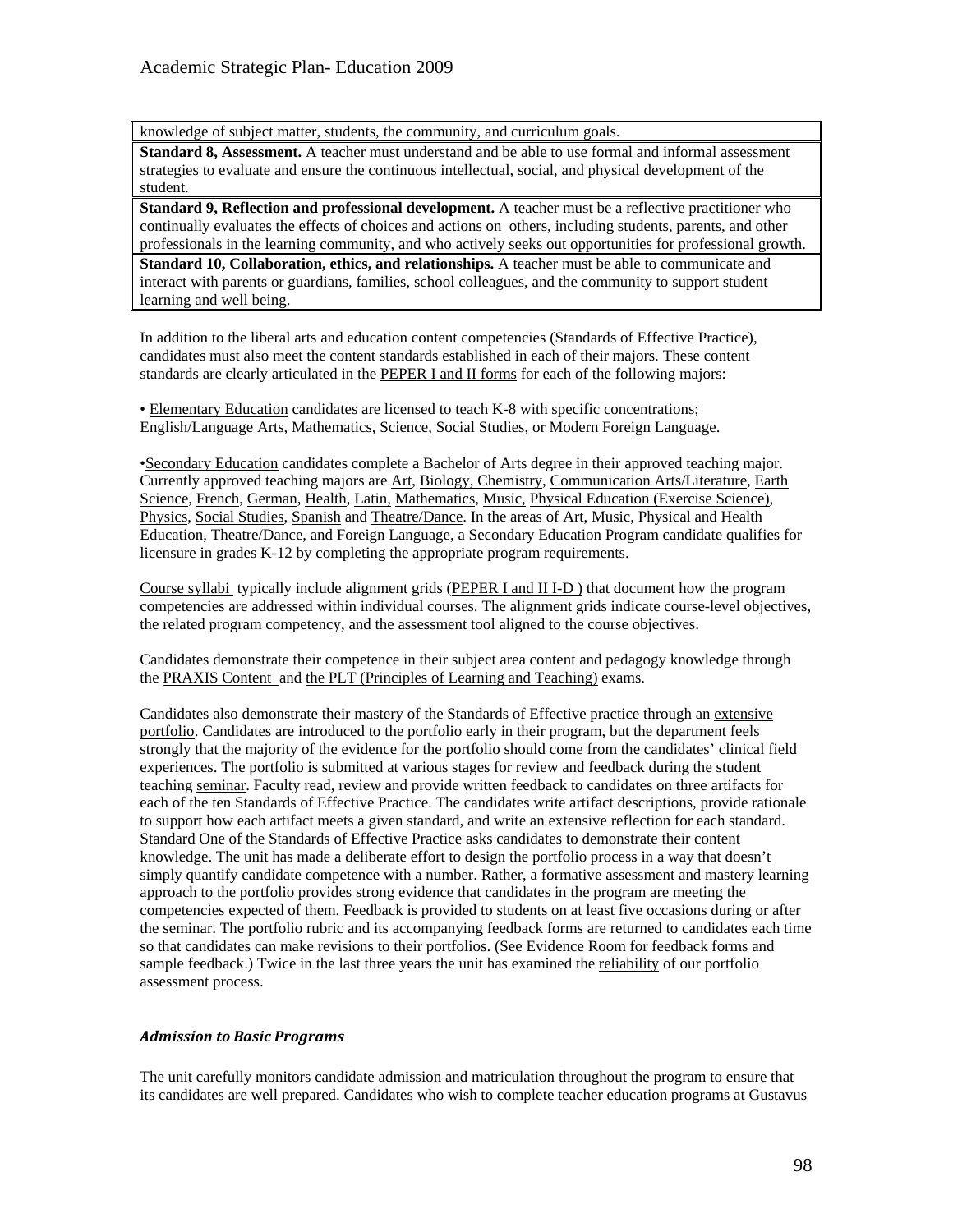Adolphus College must file a formal application for admission. The application process is initiated as part of the course EDU-230, Social Foundations of Education. Each semester, up to seventeen elementary education and seventeen secondary education candidates are selected for admission. To be considered for admission to the Education Department candidates must meet the following:

- 1. Completion of 8 courses, including EDU-230 and EDU-268/266.
- 2. No incompletes on record.
- 3. No unresolved Individual Learning Plans (PBP and APP).
- 4. No grades lower than C- in the major, in any Education course, or in any elementary concentration course.
- 5. Completion of at least one designated writing course with a grade of C or better.
- 6. Approval by the department chair of the candidate's major.
- 7. Verification that the Pre-Professional Skills Test (PPST) has been taken.
- 8. A minimum GPA of 2.75 in the major.

### **Criteria for selective admissions to the Education Department:**

- 9. Successful completion of a supervised field experience in an elementary or secondary school (EDU-268 or equivalent experience approved).
- 10. A writing sample completed in a standardized session for all candidates.
- 11. For secondary education candidates, two recommendations are required, one from a professor who has had the candidate in a class in the major and one from another faculty member not in the department of Education. For elementary education candidates, two recommendations are required from professors outside the department of Education who have had the candidate in class.
- 12. An overall minimum GPA of 2.75.
- 13. Personal interview with members of the Education Department Admissions Committee, including at least two faculty members and at least one upper-level Education candidate. The interview committee scores the interview using an interview rubric. One portion of the rubric focuses on the candidate's pre-professional commitments to students, teaching, and to becoming an effective teacher.

Processes and requirements for acceptance to student teaching, completion of a program of study, and recommendation for licensure are detailed in Standard 3 and in program documentation. Because our program is small by design, candidates are carefully monitored and mentored in formal and informal ways to ensure that the program develops highly qualified pre-professional educators. Specifically, the department has established formal gateways to monitor the qualifications (Standard 2) of candidates at various points in their program of study. Additionally, we have established formal monitoring systems (Academic Performance Plan-APP, and Professional Behavior Plan-PBP) should there be concerns about a candidate at any point in the program. These systems focus on both the academic and professional aspects of a candidate's progress in the program. Candidate concerns are also discussed on a regular basis at department meetings.

Before admission to the Department of Education, candidates must have a minimum GPA of at least 2.75 and they must maintain this GPA to be accepted into student teaching and to be recommended for program completion and certification. Additionally, candidates must earn at least a C- grade in all courses required for their major or concentrations. The following table summarizes candidate GPA's at various gates in our program, and evidences that the unit ensures that its candidates are competent.

#### **Table 1:2: Overall GPA's at Admission to Professional Terms**  *2000-2005*

| <b>Major</b> by | <b>Mean</b> | <b>Mean</b> | <b>Mean</b> | Mean Major GPA                                                 |
|-----------------|-------------|-------------|-------------|----------------------------------------------------------------|
| Year            |             |             |             | <b>Overall GPA</b>   Overall GPA   Overall GPA   at Completion |
|                 | (Admission) | lat Student | <b>at</b>   |                                                                |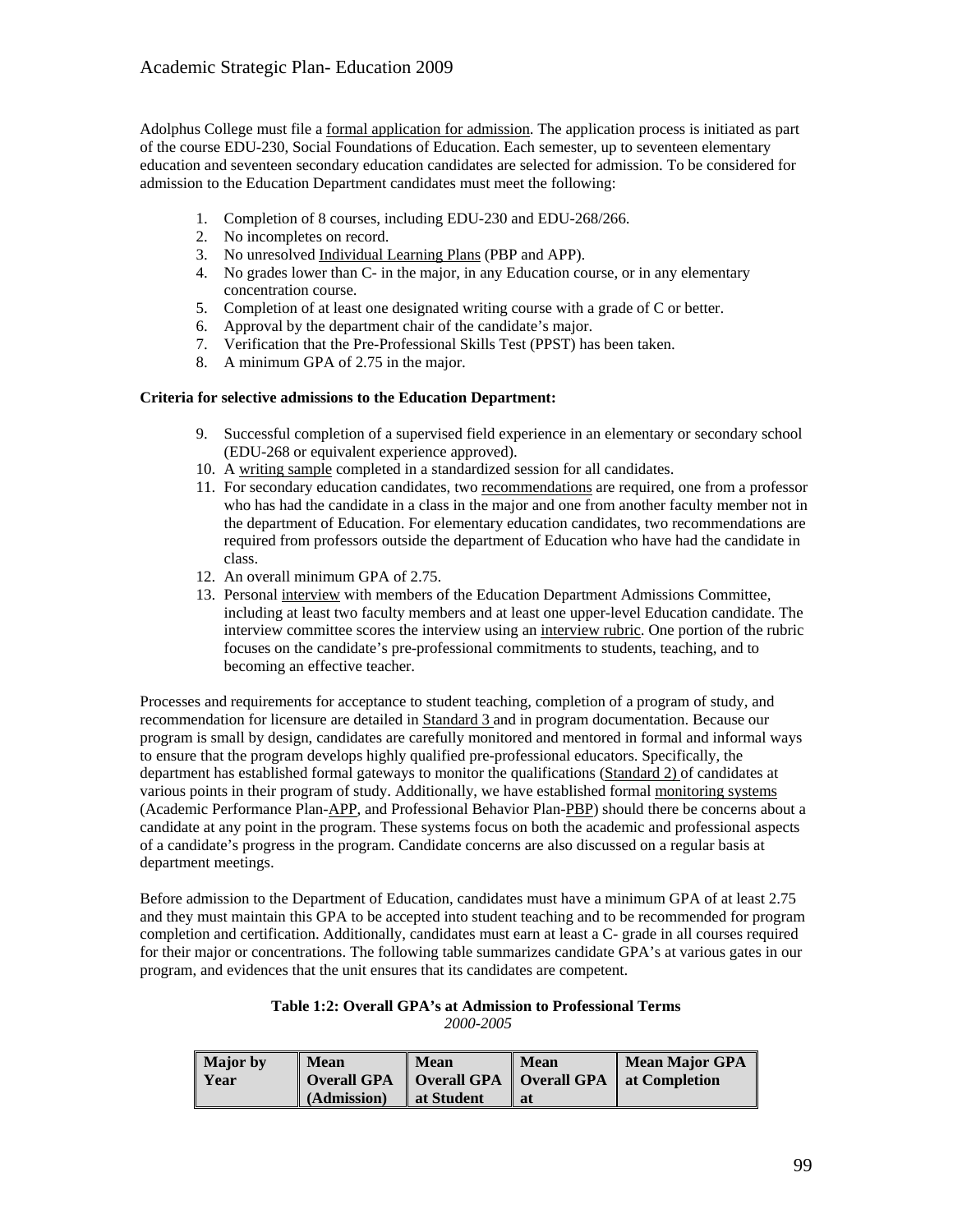|                                     |                             |            | <b>Teaching</b>        |            | <b>Graduation</b>      |            |                        |            |
|-------------------------------------|-----------------------------|------------|------------------------|------------|------------------------|------------|------------------------|------------|
| 2005-2006<br>Elementary<br>$(N=17)$ | Fall 05<br>Admitted<br>3.49 |            |                        |            |                        |            |                        |            |
| Secondary<br>$(N=17)$               | Fall 05<br>Admitted<br>3.42 |            |                        |            |                        |            |                        |            |
| 2004-2005<br>Elementary<br>$(N=33)$ | $\mathbf{F}$<br>3.32        | Sp<br>3.36 | $\mathbf F$<br>3.48    | Sp<br>3.57 | $\mathbf F$<br>3.48    | Sp<br>3.57 | $\mathbf{F}$<br>3.51   | Sp<br>3.58 |
| Secondary<br>$(N=21)$               | $\overline{F}$<br>3.47      | Sp<br>3.45 | $\overline{F}$<br>3.52 | Sp<br>3.55 | $\overline{F}$<br>3.52 | Sp<br>3.55 | $\overline{F}$<br>3.55 | Sp<br>3.56 |
| 2003-2004<br>Elementary<br>$(N=24)$ | F<br>3.57                   | Sp<br>3.43 | F<br>3.70              | Sp<br>3.57 | $\overline{F}$<br>3.69 | Sp<br>3.57 | F<br>3.74              | Sp<br>3.60 |
| Secondary<br>$(N=29)$               | $\overline{F}$<br>3.45      | Sp<br>3.49 | $\overline{F}$<br>3.53 | Sp<br>3.51 | $\overline{F}$<br>3.53 | Sp<br>3.51 | $\overline{F}$<br>3.47 | Sp<br>3.37 |
| 2002-2003<br>Elementary<br>$(N=21)$ | $\mathbf{F}$<br>3.15        | Sp<br>3.34 | F<br>3.38              | Sp<br>3.49 | $\overline{F}$<br>3.40 | Sp<br>3.52 | F<br>3.45              | Sp<br>3.50 |
| Secondary<br>$(N=25)$               | $F_{\rm}$<br>3.36           | Sp<br>3.36 | $\mathbf{F}$<br>3.48   | Sp<br>3.50 | $\mathbf{F}$<br>3.49   | Sp<br>3.50 | $\mathbf{F}$<br>3.47   | Sp<br>3.48 |
| 2001-2002<br>Elementary<br>$(N=27)$ | F<br>3.39                   | Sp<br>3.17 | $\mathbf{F}$<br>3.52   | Sp<br>3.37 | $\mathbf{F}$<br>3.52   | Sp<br>3.37 | $\mathbf{F}$<br>3.54   | Sp<br>3.42 |
| Secondary<br>$(N=28)$               | $\mathbf{F}$<br>3.35        | Sp<br>3.46 | $\mathbf{F}$<br>3.50   | Sp<br>3.53 | $F_{\rm}$<br>3.50      | Sp<br>3.53 | $\mathbf{F}$<br>3.42   | Sp<br>3.47 |
| 2000-2001<br>Elementary<br>$(N=26)$ | $\overline{F}$<br>3.31      | Sp<br>3.02 | $\overline{F}$<br>3.51 | Sp<br>3.17 | F<br>3.52              | Sp<br>3.17 | $\mathbf{F}$<br>3.54   | Sp<br>3.28 |
| Secondary<br>$(N=21)$               | $\mathbf{F}$<br>3.22        | Sp<br>3.42 | $\overline{F}$<br>3.35 | Sp<br>3.54 | $\overline{F}$<br>3.35 | Sp<br>3.54 | $\overline{F}$<br>3.42 | Sp<br>3.50 |

The data show that the average GPA's of candidates entering and progressing through the program are significantly higher than the 2.75 minimum requirement. When aggregated over ten semesters, the average GPA of all candidates entering the program is 3.35. This figure suggests that the program is accepting and developing competent and capable candidates. Another indicator that candidates entering the program are competent is their ACT and PPST scores. Table 1.3 shows the data for candidates admitted to the program in the last five years.

| Table 1.3: Mean Composite ACT and PPST Scores              |
|------------------------------------------------------------|
| Candidates Admitted to Teacher Education Program 2000-2005 |

| Year                                | Mean<br>Composite |                     |                  | Mean PPST Scores | (Praxis I) (Passing scores) |
|-------------------------------------|-------------------|---------------------|------------------|------------------|-----------------------------|
|                                     | <b>ACT Scores</b> | <b>ACT</b><br>Range | Reading<br>(173) | Math<br>(171)    | Writing<br>(172)            |
| 2004-2005<br>Elementary<br>$(N=32)$ | 24.42             | 18-31               | 179.34           | 180.91           | 176.88                      |
| Secondary                           | 26.38             | 16-33               | 181.10           | 178.90           | 183.29                      |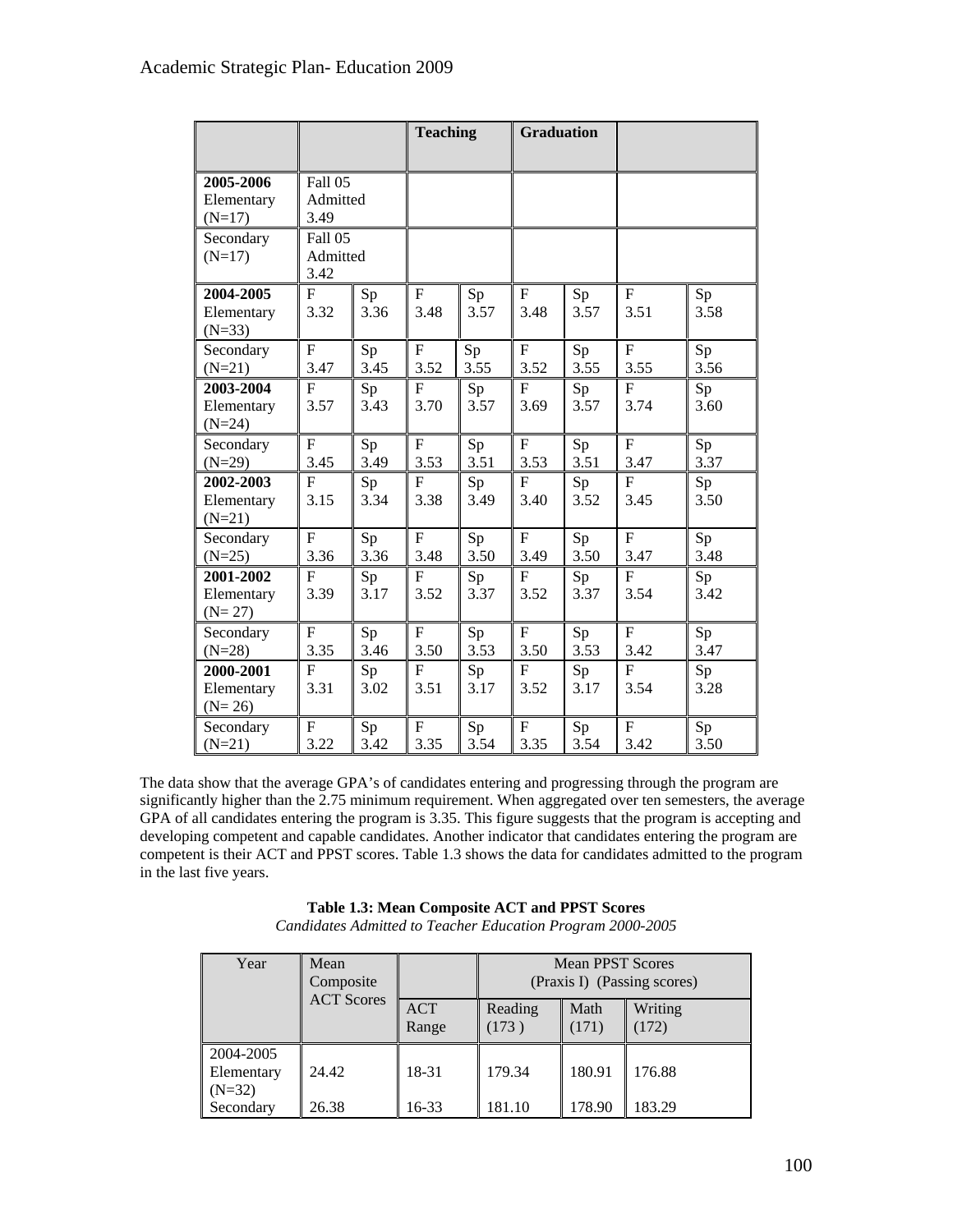| $(N=21)$              |       |           |        |        |        |
|-----------------------|-------|-----------|--------|--------|--------|
| 2003-2004             |       |           |        |        |        |
| Elementary            | 25.71 | $20 - 32$ | 181.29 | 184.08 | 178.00 |
| $(N=24)$<br>Secondary | 25.45 | 19-31     | 181.57 | 184.45 | 178.45 |
| $(N=29)$              |       |           |        |        |        |
| 2002-2003             |       |           |        |        |        |
| Elementary            | 23.04 | $17 - 31$ | 179.64 | 180.96 | 177.07 |
| $(N=28)$              |       |           |        |        |        |
| Secondary<br>$(N=25)$ | 24.50 | 19-32     | 179.88 | 183.00 | 178.68 |
|                       |       |           |        |        |        |
| 2001-2002             |       |           |        |        |        |
| Elementary            | 23.47 | $17-29$   | 179.71 | 181.13 | 176.74 |
| $(N=38)$              |       |           |        |        |        |
| Secondary             | 25.89 | 19-31     | 181.18 | 184.32 | 178.96 |
| $(N=28)$              |       |           |        |        |        |
| 2000-2001             |       |           |        |        |        |
| Elementary            | 23.32 | 18-29     | 180.95 | 181.36 | 176.80 |
| $(N=26)$<br>Secondary | 25.30 | 20-34     | 181.33 | 181.38 | 177.19 |
| $(N=21)$              |       |           |        |        |        |
|                       |       |           |        |        |        |
|                       |       |           |        |        |        |

As the data show, candidates entering the Education Program, on average, consistently score well on the Praxis I (PPST) exams, and are accepted to Gustavus Adolphus College with respectable average ACT scores. While ACT and PPST scores are not determining factors in the department's admission process, the exam scores indicate that candidates in the program are of high quality. Each year the department conducts an analysis of how the current graduating candidates compare on average to other Gustavus Adolphus College students in their graduating class. The average ACT scores of candidates graduating with education majors compares favorably with the ACT scores of classmates in other majors from across the institution. (See Evidence Room for Graduate Surveys.)

# **Approved Programs**

Programs providing teacher education are reviewed and are subject to approval by the Minnesota Board of Teaching. Institutions accredited by the National Council for the Accreditation of Teacher Education programs are considered as having met certain requirements and shall meet the remaining requirements through state accreditation procedures. Minnesota is a partnership state, thus its content area programs are not required to be evaluated or reviewed by specialty organizations. Rather, programs submit program review documents to the state for approval. The Gustavus Adolphus College Teacher Education program submits its program review materials to the state in the fall of 2006. All education programs offered at Gustavus Adolphus College are in compliance with State rules and have been previously approved in 2000 by the Minnesota Board of Teaching.

The content studies for teacher candidates are comprised of carefully sequenced courses and other experiences aimed at providing candidates with clear academic competence in the subjects they will teach. Listings of current course requirements for each program appear in the College Catalog. Programs of study are developed in accordance with the standards delineated by the Board of Teaching and the codified laws of the State of Minnesota. Detailed descriptions of the approved programs can be found in the Evidence Room.

All applicants for a first-time Minnesota teaching license must complete the required teacher licensure tests and achieve the Board of Teaching adopted passing score. As of September 1, 2002, passing scores on the Praxis I and Praxis II are required of all candidates applying for a first-time Minnesota teaching license. A detailed listing of Praxis I and II tests and required minimum scores can be found in the Evidence Room.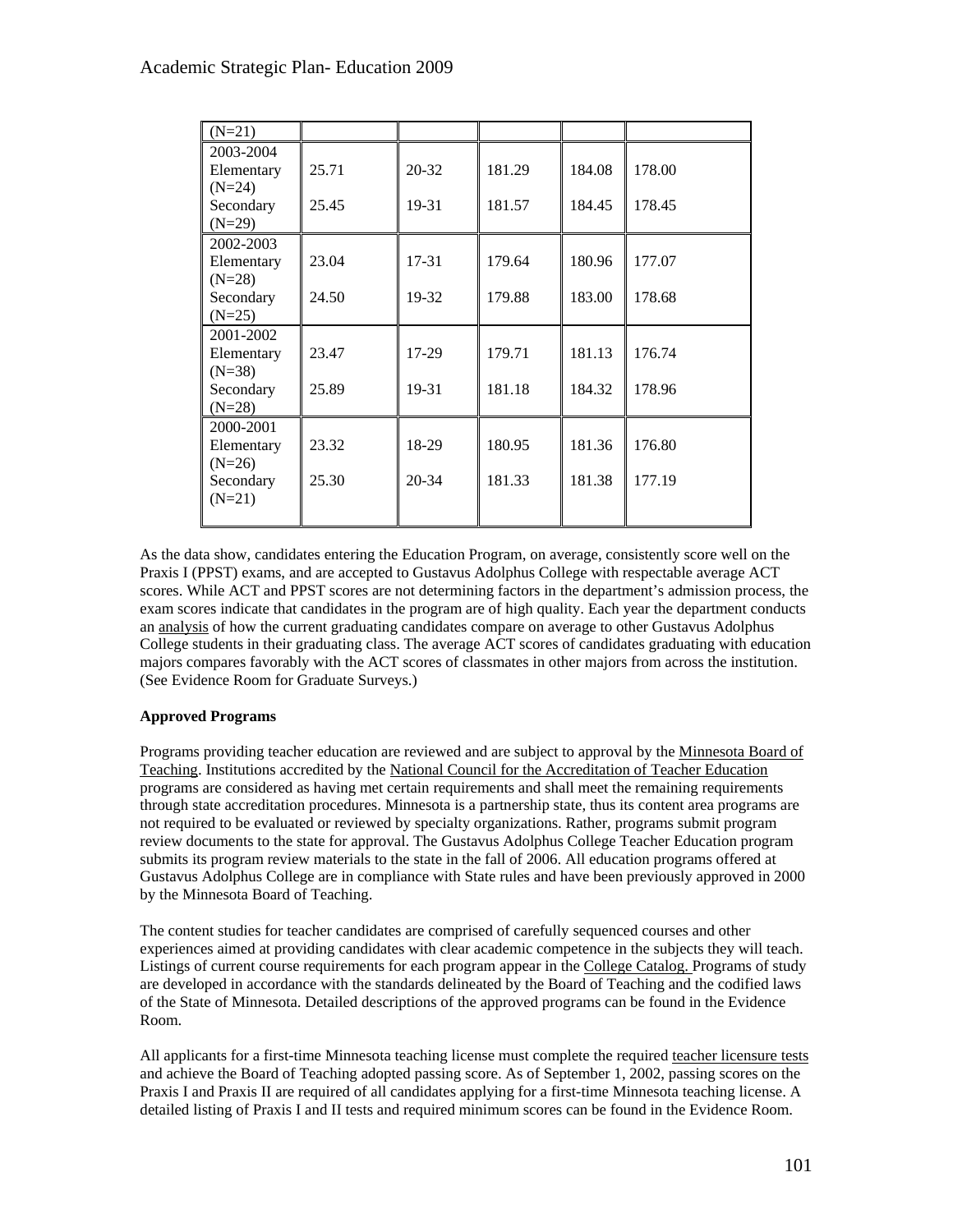`

Each of the standardized tests is a reliable instrument adopted by the State of Minnesota and designed to provide assurances that candidates are competent in their content knowledge. Table 1.4 provides Title II Pass-Rate data for the program.

| Pass-Rate           | 2003-2004 | 2002-2003 | 2001-2002 | 2000-2001 |
|---------------------|-----------|-----------|-----------|-----------|
|                     | $N = 53$  |           | $(N=61)$  | $(N=45)$  |
| Percentage          |           | $(N=54)$  |           |           |
| Aggregate           | 100%      | 98%       | 100%      | 100%      |
| <b>Basic Skills</b> |           |           |           |           |
|                     | State 96% | State 97% | State 99% | State 98% |
| Aggregate           | $N=48$    | $(N=27)$  | N/A       | N/A       |
| Professional        | 100%      | 100\%     |           |           |
|                     | State 99% | State 99% |           |           |

**Table 1.4: Title II Pass-Rate Data 2000-2004**

Candidates in the Gustavus Adolphus College Education Program continually perform well on the standardized exams required for licensure. Beginning in 2001-2002, candidates in the elementary program were required to achieve passing scores on the Praxis II Elementary Content Exam. Table 1.5 shows aggregate data for the Praxis II exam for the last four years.

|           | <b>Number</b> | <b>Passing</b> | <b>Mean</b> | Range   | <b>Excellent</b>   | % Passing |
|-----------|---------------|----------------|-------------|---------|--------------------|-----------|
| Year      |               | <b>Score</b>   |             |         | <b>Designation</b> |           |
| 2004-2005 | 31            | 140            | 170.68      | 148-197 | 26%                | 100%      |
| 2003-2004 | 24            | 140            | 174.67      | 157-192 | 33%                | 100%      |
| 2002-2003 | 28            | 140            | 165.64      | 142-190 | N/A                | 100%      |
| 2001-2002 | 38            | 140            | 161.56      | 141-184 | N/A                | 100%      |
| 2000-2001 |               | Not required   |             |         |                    |           |

# **Table 1.5: PRAXIS II Scores**

*Elementary Education: Content Test 2001-2005* 

As of September 1, 2005 the new passing score was changed to 145.

Candidates in the Gustavus Adolphus College Elementary Education program consistently score, on average, well above the established passing score on the Elementary Praxis II Content Test. Each of the years that the test has been required, 100% of the elementary candidates have achieved passing scores. In recent years, the score report forms from Educational Testing Service (ETS) have designated scores considered as (E) excellent. In 2003-04 one-third of the candidates received scores in the excellent range, and last year approximately one-fourth of the candidates achieved excellent designations.

In addition to the Elementary Content Test, beginning in the fall of 2004 candidates seeking K-8 licensure were also required to demonstrate content competence in their chosen content concentration(s) by passing the state approved Middle Grades Praxis II Content Test. Gustavus Adolphus College candidates perform well on these exams. Table 1.6 illustrates the average content scores for each of the 5-8 content tests.

| Year<br>$2004 - 2005 N = 28$ | <b>Number</b> | <b>Passing Score</b> | <b>Mean</b> | Range   | % Passing |
|------------------------------|---------------|----------------------|-------------|---------|-----------|
| English/Language<br>Arts     |               | 161                  | 169         | 157-196 | 82        |
| Social Studies               | n             |                      | 168         | 157-178 | 100       |

# **Table 1:6: PRAXIS II Scores**

*Middle Grades: Content Tests 2004-2005*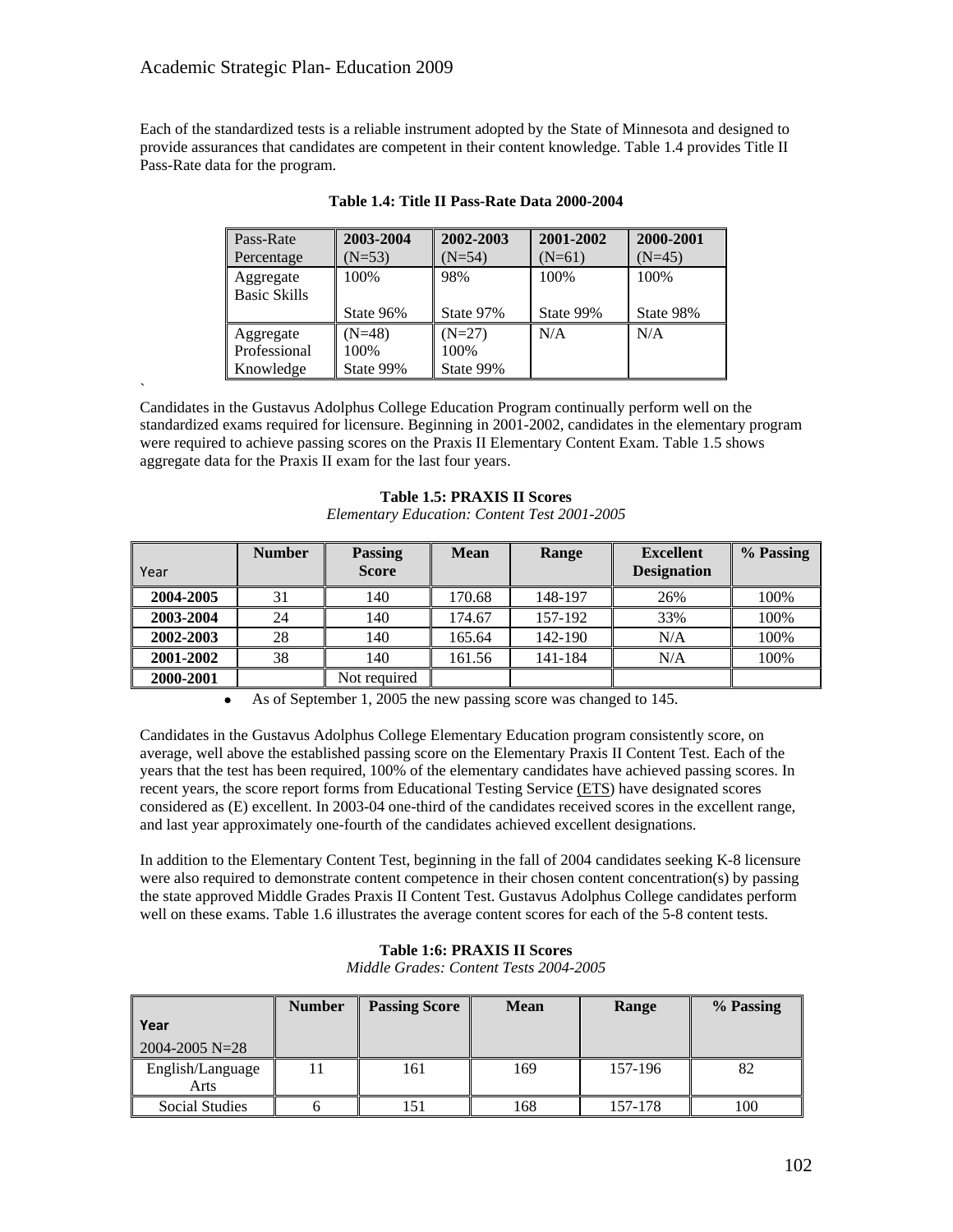| Math    | --<br>1 J J         | 168                           | $-$<br>- -<br>1 V 1                      | 100 |
|---------|---------------------|-------------------------------|------------------------------------------|-----|
| science | $\epsilon$<br>1 J U | $\cdot$ $ \cdot$<br>. .<br>-- | $\sim$<br>--<br>. .<br>1 V 7<br><b>.</b> | 100 |

Beginning in 2001-2002, Secondary Education candidates were also required to pass PRAXIS II Content Exams in their major field of study. Table 1.7 provides data on each of content exams required in the secondary programs of study.

#### **Field/Test** (Passing Score) **Mean Scores by year % Passing Year 2000/01 2001/02 2002/03 2003/04 2004/05 Art # students** N/A 3 1 1 1 1 84% Art Content Knowledge (155)  $N/A$  163 160 177 145 **Biology # students** 0 0 0 0 0 0 2 100 Content (152)  $N/A$  N/A  $N/A$  N/A  $174$ **Chemistry# students** No graduates in last five years N/A **Communication Arts/Literature # students N/A** 5 | 4 | 1 | 3 | 100 Language Arts/Communication (148) N/A 178 171 186 180 **French**  $N/A$   $N/A$   $N/A$   $N/A$   $N/A$   $N/A$   $N/A$ French Productive Lang Skills (158) 180\* not required  $N/A$   $N/A$   $N/A$   $N/A$   $N/A$ **German**  German Productive Lang. Skills (170)  $N/A$   $N/A$   $N/A$   $N/A$   $N/A$   $N/A$ **Health # students** N/A 4 5 6 3 100 Heath Content (500) 730 744 742 700 **Mathematics # students** N/A 3 4 8 1 1 100 Mathematics: Content Knowledge (124) N/A 155 157 156 154 **Music # students** N/A 4 3 0 2 100 Music Content Knowledge (140) 171 173 N/A 173 **Physical Education # students**  $N/A$  3 6 6 3 100 PE: Content knowledge (141) 161 | 157 | 163 | 165 **Physics** No grads No grads No grads No grads No grads No grads No grads No grads **Social Studies # students**   $N/A$  4 4 4 4 7 100 Soc Studies: Content Knowledge (145) 170 169 169 177

# **Table 1.7: PRAXIS II Scores**

*Secondary Education: Content Tests by Field 2000-2005*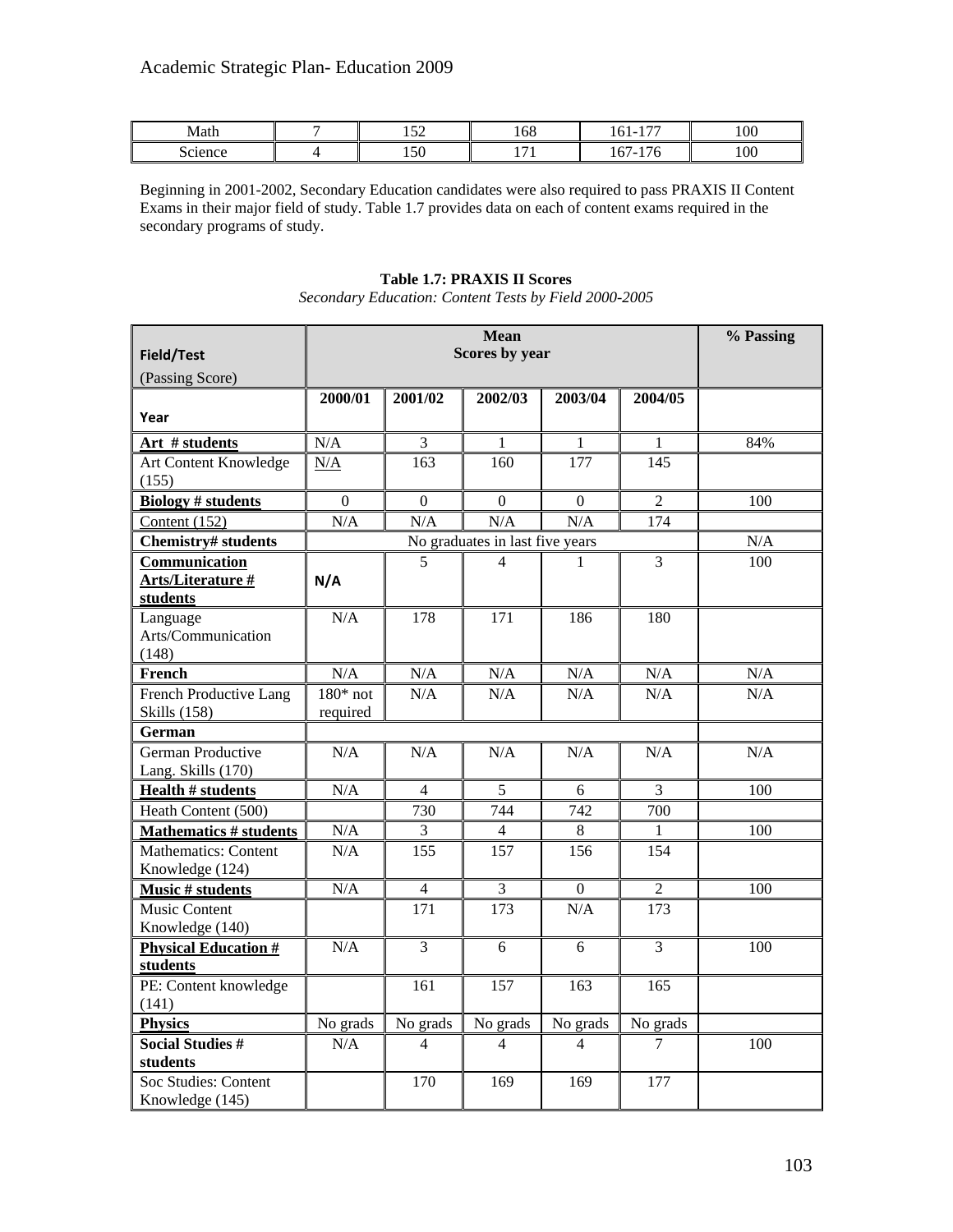| Spanish #students                                       | N/A |     |     |     |     | 50  |
|---------------------------------------------------------|-----|-----|-----|-----|-----|-----|
| Spanish Prod. Lang<br>$\mathsf{Skills}\left(162\right)$ |     | 157 | 147 | 167 |     |     |
| Dance/Theatre<br>(560)<br>* no test for Dance           | N/A | N/A | N/A | N/A | N/A | N/A |

As Table 1.7 shows, with the exception of the Spanish Production Language Skills Test, and one score on the ART Content Test, all candidates across all programs have passed these standardized tests. The unit takes seriously the pass rates of the majors in the Spanish program. Four of the eight candidates who have taken the exam in the last three years have not passed the test. The unit has worked with the faculty coordinator in the Spanish program to improve the test scores of candidates in this major. The faculty coordinator, a native speaker, has taken the exam to see how to best teach the skills required by the test. The unit has also counseled candidates and encouraged them to further develop their language skills through study abroad and work in immersion in P-12 summer school programs where Spanish is the language of choice. The one candidate who took the exam in the fall of 2005 passed the exam with a score 12 points above the established passing score. A statewide conversation about validity of the Spanish Production Language Skills Test is beginning among the Minnesota Association of Colleges of Teacher Education (MACTE).

Other assessments used to assess candidates' content knowledge include cooperating teacher feedback (2004-2005) and graduate surveys (2000-2005). While student teachers were observed and assessed by their cooperating teachers during the past five years, the assessment format was based on a mastery model and therefore quantifiable data were not collected. (See Evidence Room for samples of the assessments). In the fall of 2004, the new head of the unit began the process of aligning field experience assessments to the Standards of Effective Teaching Practice. Quantifiable data were collected from cooperating teachers during the spring semester of 2005. Cooperating teachers were asked to rate candidates' command of their subject matter on a scale of 1-5 with 5 =Excellent, 4=Good, 3=Adequate, 2=Weak, 1=Very Weak. Feedback in the form of written comments was also collected and summarized. (See Evidence Room ). Table 1.8 shows cooperating teachers' ratings of student teachers' knowledge of their subject matter.

**Table 1.8: Cooperating Teachers' Rating of Student Teachers** 

*Subject matter knowledge (Spring 2005)* 

| <b>Standard</b>                                            | Mean Score $(N=36)$ |
|------------------------------------------------------------|---------------------|
| <b>BOT Standard 1: Content Knowledge- A teacher must</b>   | 4.46                |
| understand the central concepts, tools of inquiry, and     |                     |
| structures of the disciplines taught and be able to create |                     |
| learning experiences that make these aspects of subject    |                     |
| matter meaningful for students.                            |                     |

While the data set is limited, it is evident that cooperating teachers rate candidates' knowledge of their subject matter highly. These data are consistent with the content exam scores from the Praxis exams required for licensure.

Each year the Department of Education completes two studies of its graduates. One study focuses on the candidates who completed their program in the preceding academic year. This study provides the Department with descriptive data about its graduates and compares the graduates of the teacher education program to graduates of all other programs at Gustavus Adolphus College (See Evidence Room).

A second study surveys graduates after one year of work or graduate school experience. For those who are teaching, the study also surveys their hiring principals. The graduates provide evaluative information regarding the quality of the preparation they received in their teacher education program at Gustavus Adolphus College. The surveys inform the department on the preparation of its graduates relative to the standards. Principals are asked to assess the preparation of our graduates by comparing them to other first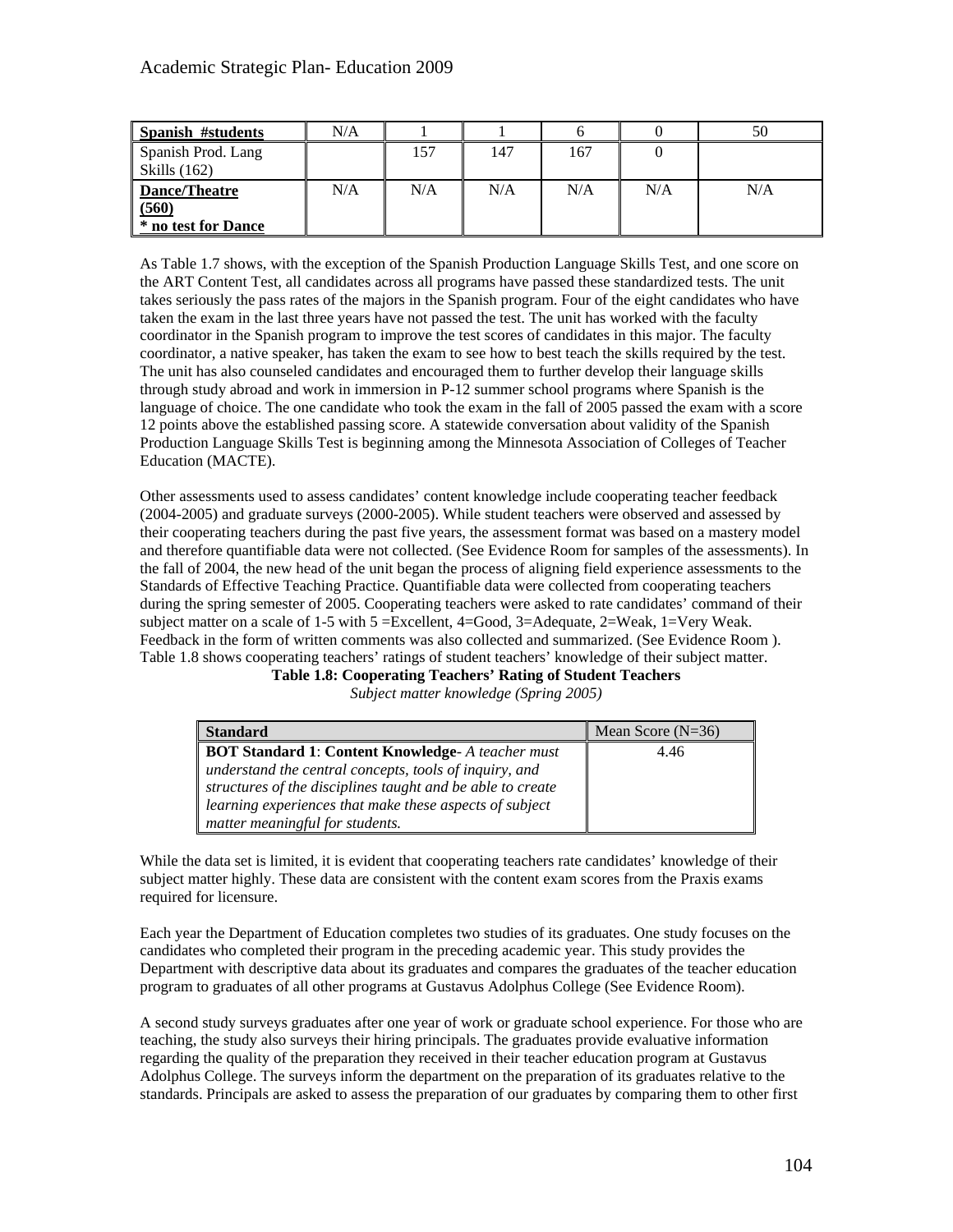year teachers. While the return rate from the principal surveys is quite small, the data indicate that our graduates are rated as well prepared. Information about the effectiveness of graduates in terms of performance and student learning is also gathered. Table 1.9 summarizes the results of these surveys for elementary graduates over the last five years.

| Subject                  | 2000 N=14                    |       |                            | 2001 N=9         |              |                      | $2002 N=18$   |                  |                  | 2003 N=7      |                |                      | 2004 N=14     |                  |                      |
|--------------------------|------------------------------|-------|----------------------------|------------------|--------------|----------------------|---------------|------------------|------------------|---------------|----------------|----------------------|---------------|------------------|----------------------|
| Scale<br>(Percentages)   | Strong<br>to<br>Very<br>Good | Adeq. | Weak<br>to<br>Very<br>Weak | S to<br>VG       | A            | W<br>to<br><b>VW</b> | S<br>to<br>VG | $\mathbf{A}$     | W<br>to<br>VW    | S<br>to<br>VG | $\mathbf{A}$   | W<br>to<br><b>VW</b> | S<br>to<br>VG | $\mathbf{A}$     | W<br>to<br><b>VW</b> |
| Reading                  | 85%                          | 15    | $\overline{0}$             | 88               | 11           | $\mathbf{0}$         | 89            | 11               | $\boldsymbol{0}$ | 86            | 14             | $\boldsymbol{0}$     | 79            | 21               | $\mathbf{0}$         |
| Math                     | 43                           | 50    | 7                          | $\boldsymbol{0}$ | 66           | 33                   | 67            | 28               | 6                | 86            | $\overline{0}$ | 14                   | 57            | 36               | $\overline{7}$       |
| Science                  | 61                           | 39    | $\theta$                   | 22               | 55           | 22                   | 72            | 22               | 6                | 72            | 14             | 14                   | 57            | 43               | $\mathbf{0}$         |
| <b>Social Studies</b>    | 72                           | 14    | 14                         | 100              | $\Omega$     | $\Omega$             | 83            | 11               | 6                | 100           | $\Omega$       | $\Omega$             | 79            | 7                | 14                   |
| Language<br>Arts         | 93                           | 7     | $\boldsymbol{0}$           | 100              | $\mathbf{0}$ | $\overline{0}$       | 94            | 6                | $\overline{0}$   | 100           | $\mathbf{0}$   | $\boldsymbol{0}$     | 93            | $\overline{7}$   | $\mathbf{0}$         |
| Kindergarten             | 73                           | 27    | $\boldsymbol{0}$           | 88               | $\Omega$     | 11                   | 100           | $\boldsymbol{0}$ | $\boldsymbol{0}$ | 100           | $\Omega$       | $\mathbf{0}$         | 64            | 36               | $\mathbf{0}$         |
| Art                      | 42                           | 42    | 16                         | 22               | 66           | 11                   | 67            | 33               | $\Omega$         | 86            | 14             | $\boldsymbol{0}$     | 71            | 21               | 8                    |
| Music                    | 46                           | 46    | 8                          | 55               | 33           | 11                   | 72            | 22               | 6                | 86            | 14             | $\mathbf{0}$         | 71            | 21               | 8                    |
| Phys. Educ.              | 39                           | 54    | 7                          | 55               | 33           | 11                   | 50            | 44               | 6                | 100           | $\Omega$       | $\overline{0}$       | 50            | 36               | 14                   |
| Health                   | 71                           | 29    | $\Omega$                   | 100              | $\Omega$     | $\Omega$             | 89            | 6                | 6                | 100           | $\Omega$       | $\mathbf{0}$         | 100           | $\boldsymbol{0}$ | $\boldsymbol{0}$     |
| Middle<br>School         | N/A                          | N/A   | N/A                        | N/A              | N/A          | N/A                  | 50            | 39               | 11               | 71            | 29             | $\boldsymbol{0}$     | 64            | 29               | $\overline{7}$       |
| Children's<br>Literature | 85                           | 15    | $\Omega$                   | 77               | 22           | $\Omega$             | 89            | 11               | $\theta$         | 100           | $\Omega$       | $\mathbf{0}$         | 93            | $\overline{7}$   | $\mathbf{0}$         |

**Table 1.9: Elementary Graduate Survey (Content Preparation)** 

As Table 1.9 indicates most elementary graduates feel their content preparation across many fields of study was Strong to Adequate. A very small percentage of graduates indicated that their preparation in some areas was weak. When graduate surveys indicate areas of concern, the unit uses such data to improve the program. Action plans, based on the graduate surveys and other collected data are developed on an annual basis. During the past year, the unit has also started to survey its third year graduates. Results of the third year graduate survey are not yet available.

Table 1.10 shows data from the Secondary Education Graduates regarding their preparation in their content field.

| Subject                | 2000<br>$N=15$               |      |                                                     | 2001<br>$N=5$ |   |               | 2002<br>$\mathsf{N}=16$ |   |                      | 2003<br>$N=11$ |   |               | $2004$ N=13              |   |               |
|------------------------|------------------------------|------|-----------------------------------------------------|---------------|---|---------------|-------------------------|---|----------------------|----------------|---|---------------|--------------------------|---|---------------|
| Scale<br>(Percentages) | Strong<br>to<br>Very<br>Good | Adeq | $\mathbf{W}$ eak $\mathbf{S}$<br>to<br>Very<br>Weak | to<br>VG      | А | W<br>to<br>VW | to<br>VG                | A | W<br>to<br><b>VW</b> | to<br>VS.      | A | W<br>to<br>VW | <sub>S</sub><br>to<br>VG | A | W<br>to<br>VW |

### **Table 1.10: Secondary Graduate Survey**  *Content Preparation*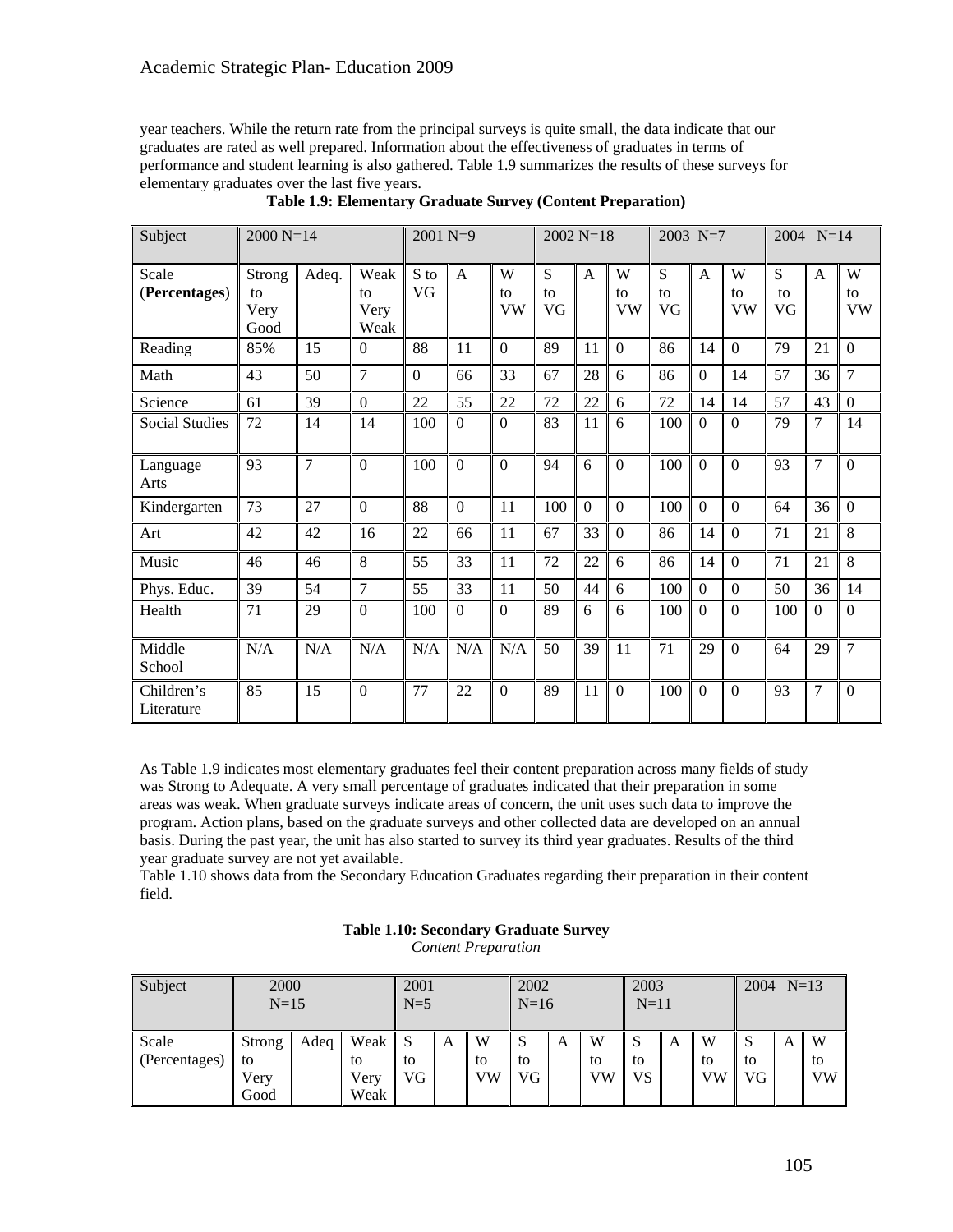| ontent | 80 | - | $\overline{\phantom{a}}$<br>м<br><b>T</b><br>__ | 60 | 20 | ററ<br>ZU | $\overline{\phantom{0}}$<br>$\overline{\phantom{0}}$ | 10<br>I<br>. . | $\sqrt{2}$<br>◡ | $\sim$<br>ັ | $\Omega$<br>∼<br>. | $\Omega$ |  |
|--------|----|---|-------------------------------------------------|----|----|----------|------------------------------------------------------|----------------|-----------------|-------------|--------------------|----------|--|
| Major  |    |   |                                                 |    |    |          |                                                      |                |                 |             |                    |          |  |

As Table 1.10 indicates, the vast majority of Secondary Education graduates rate their preparation in the content fields as strong to adequate. Unlike the elementary survey, the secondary survey does not ask graduates to identify their field of study. This year's survey asked students to identify their major.

Graduates and their principals are surveyed annually regarding their perceptions on how well the program prepared graduates in their content area and in the Standards of Effective Practice. Table 1.11 shows aggregate data for the elementary and secondary majors for subject matter. Because the return rates for the principals have been very limited, the unit has interpreted their surveys with caution.

**Table 1.11: Graduates and Principals (***Content Standards Elementary and Secondary)*

| Subject              | 2000<br>$N=15$ principals<br>N=29 Graduates |         |         |         | 2001<br>$N=0$ *<br>principals<br>$N=14$<br>Graduates |        |               | 2002<br>$N = 5*$<br>principals<br>$N=34$<br>Graduates |                      |               | 2003<br>$N=4*$<br>Principals<br>$N=18$<br>Graduates |                      |                      | 2004<br>$N=4*$<br>Principals<br>$N=27$<br>Graduates |               |               |    |                      |
|----------------------|---------------------------------------------|---------|---------|---------|------------------------------------------------------|--------|---------------|-------------------------------------------------------|----------------------|---------------|-----------------------------------------------------|----------------------|----------------------|-----------------------------------------------------|---------------|---------------|----|----------------------|
| Scale<br>Percentages | Strong<br>Good                              | to Very | Adeq    |         | Weak<br>to<br>Very<br>Weak                           |        | S<br>to<br>VS | A                                                     | W<br>to<br><b>VW</b> | S<br>to<br>VS | A                                                   | W<br>to<br><b>VW</b> | S<br>to<br><b>VS</b> | A                                                   | W<br>to<br>VW | S<br>to<br>VS | A  | W<br>to<br><b>VW</b> |
| Subject<br>Matter    | G<br>83                                     | P<br>64 | G<br>20 | P<br>27 | G<br>$\Omega$                                        | P<br>7 | 93            | ⇁                                                     | $\Omega$             | 80            | 16                                                  | 5                    | 86                   | q                                                   | 5             | 85            | 15 | $\Omega$             |

\*Not included in the table because of small numbers of returned surveys.

As Table 1.11 shows, the majority of graduates feel they are well prepared in their subject matter. Very few graduates surveyed in the last five years have felt that their preparation was weak to very weak. Likewise, the 28 principal surveys returned in the last five years indicate that Gustavus Adolphus College teacher educators are prepared well in their subject areas.

At three points in their teacher education program, candidates self-assess their teaching competence: 1) at formal admission to the program, 2) at admission to the Professional Semester, and 3) at the completion of student teaching. The form used for this report is the same one as the one used by Cooperating Teachers and College Supervisors to assess student teaching performance. Students assess their competence with respect to selected indicators for the Minnesota Standards of Effective Practice. Table 1.12 shows the mean rating for each indicator at three different assessment times for Standard 1-Subject Matter.

**Table 1.12: Candidates' self-assessment on Subject Matter Standard One**  *Aggregate Data (Fall 01-Spring 04)* 

| <b>Standard</b>     | <b>Admission</b> | <b>Pre-ST</b> | <b>Completion</b> | <b>Difference</b> | <b>Difference</b> | Difference- |
|---------------------|------------------|---------------|-------------------|-------------------|-------------------|-------------|
|                     | $N=162$          | $N = 133$     | $ST$ N=151        | <b>Pre-Adm</b>    | <b>Comp-Pre</b>   | Comp-Adm    |
| <b>Subject</b>      | 2.6              | 2.7           | 4.7               | 0.1               | 2.0               |             |
| <b>Matter:</b>      |                  |               |                   |                   |                   |             |
| <i>Demonstrates</i> |                  |               |                   |                   |                   |             |
| subject matter      |                  |               |                   |                   |                   |             |
| mastery             |                  |               |                   |                   |                   |             |

Scale  $5=$  accomplished,  $4=$  practiced and refined,  $3=$  learned about ways to accomplish,  $2=$ thought about,  $1=$  new ideas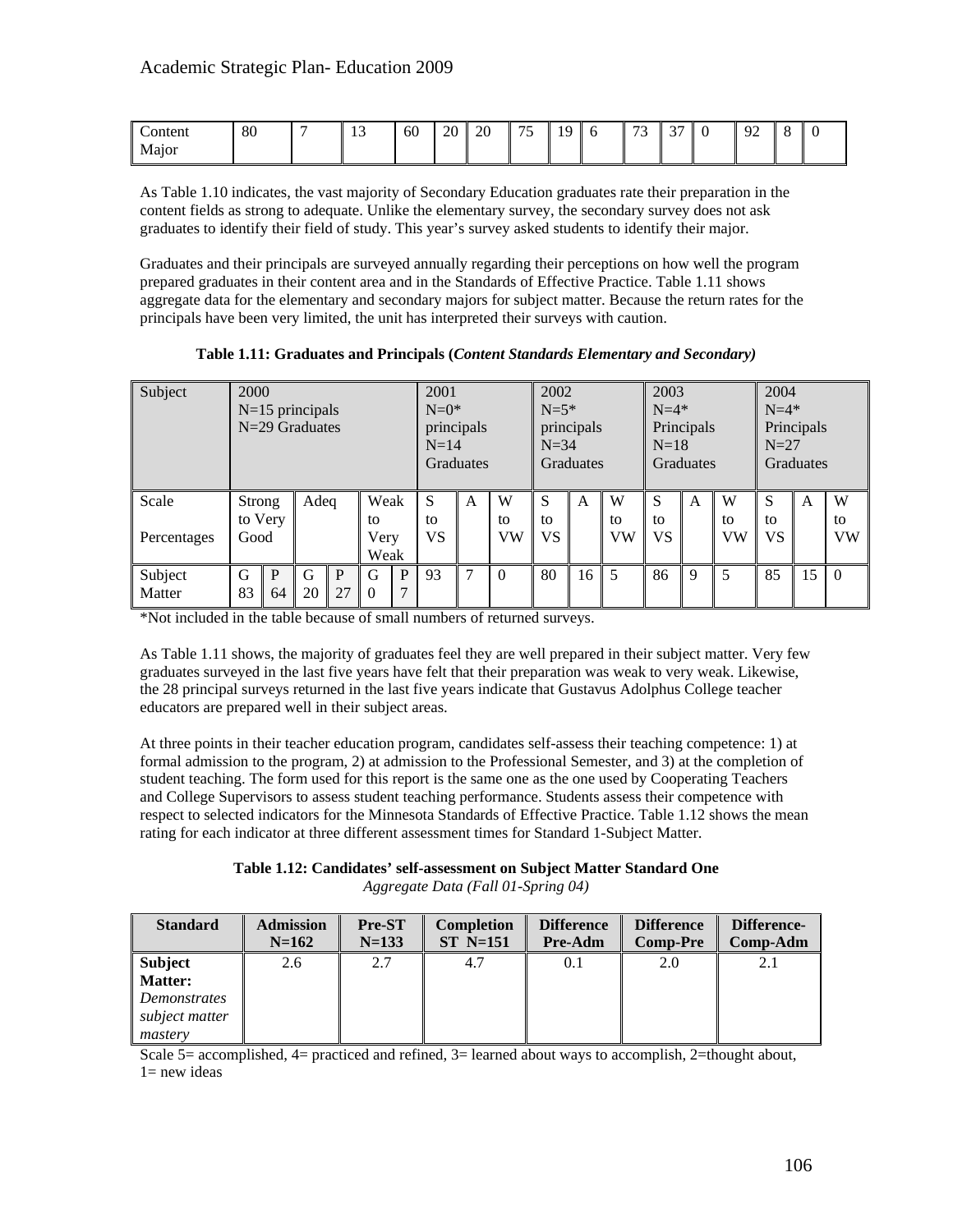As Table 1.12 indicates, candidates consistently perceive a rather steady increase in their subject matter competence as they progress through the program. At the completion of student teaching, candidates see themselves as competent in their subject matter.

Additional evidence of candidates' content knowledge is evidenced in the extensive senior seminar professional standards portfolio developed in EDU 399. Standard 1 (Standards of Effective Practice) specifically demands that candidates demonstrate their content knowledge by including three artifacts addressing three indicators. Faculty members carefully review and evaluate the portfolios and provide students with feedback on the candidates' artifacts, rationales, and reflections for each standard. In addition to demonstrating content knowledge through Standard 1, candidates are expected to apply and evidence their content knowledge through other standards in the portfolio. The unit has consistently resisted scoring the portfolios believing that the extensive feedback given candidates models for candidates the importance of reflection, and that this approach is consistent with our conceptual framework.

#### **Pedagogical Content Knowledge for Teacher Candidates**

A teacher must understand the central concepts, tools of inquiry, and structures of disciplines taught and be able to create learning experiences that make these aspects of subject matter meaningful for students.

Candidates develop pedagogical content knowledge through completion of the general and specific pedagogical courses for each major. In addition to their major and the general education liberal arts core, Secondary candidates also complete Secondary Methods and a specific pedagogy course in their major. Pedagogy courses reflect the conceptual framework and are aligned with the Standards of Effective Practice (see course syllabi and PEPER matrices.).

Elementary candidates take a number of content and pedagogical content courses across the disciplines. The candidates also take courses in their specific content concentration. Candidates deepen their understanding of the core concepts and principles for their field of study and learn content-appropriate instructional and assessment strategies. Related field experiences provide the opportunity for candidates to apply what they have learned and reflect upon their observations and practice. Teacher candidates have a broad knowledge of instructional strategies that draws upon content and pedagogical knowledge and skills delineated in professional, state, and institutional standards to help all students learn. They facilitate student learning of the subject matter through presentation of the content in clear and meaningful ways and through the integration of technology. The College Catalog and the Department's Student Handbook detail the programs of study for all candidates. (See Evidence Room for Pedagogy Course Grid).

The Elementary candidates complete an integrated block of pedagogy courses and an Interdisciplinary Models and Practicum course in the semester prior to their professional semester. Likewise, Secondary candidates complete a Secondary Methods course and an Interdisciplinary Models and Practicum course in their pre-professional semester. Additionally, Secondary candidates complete a special methods course in their major. Both the elementary and secondary candidates also take Middle School Methods (EDU 331). All of these courses are designed around the Standards of Effective Practice and address issues such as teaching all learners, developing instructional strategies, creating learning environments, communicating, planning, assessing, and developing and reflecting as a professional. Candidates' pedagogical content knowledge is assessed by course instructors and by P-12 faculty in light of practicum expectations. Through pedagogy class assignments, presentations, microteachings, papers, and related reflections, candidates are assessed by instructors. (see candidate sample work in Evidence Room).

Because there is overlap between the content preparation and pedagogical content preparation elements, the Elementary graduates' ratings on their pedagogical content preparation can be found in Table 1.9. The Secondary graduates' ratings of their pedagogical content preparation are found in Table 1.13 below.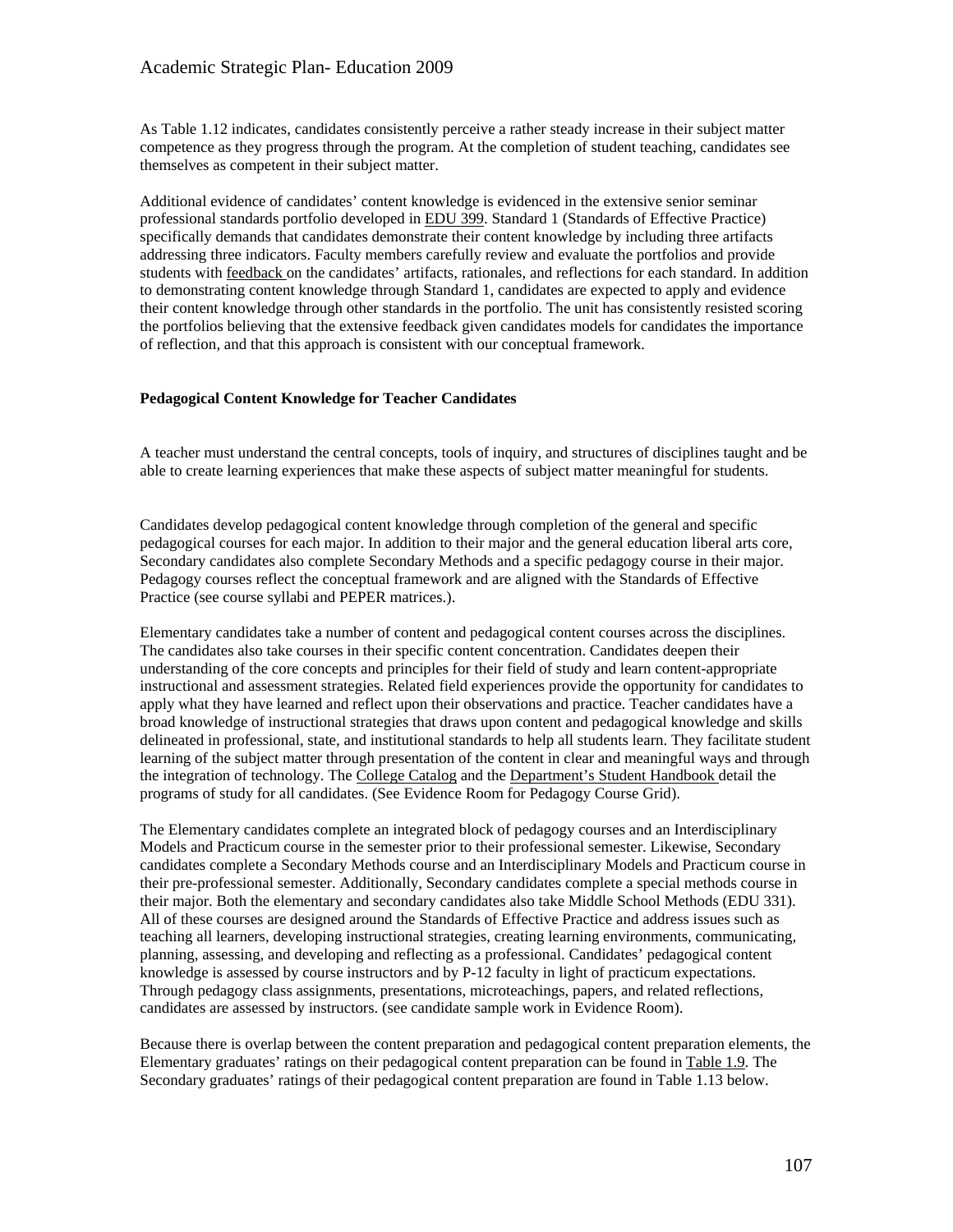| Subject              | 2000<br>$N=15*$              |      | 2001<br>$N=5*$             |                   | 2002<br>$N=16$ |               | 2003<br>$N=11$ |    | 2004<br>$N=13$ |               |          |               |                |          |                      |
|----------------------|------------------------------|------|----------------------------|-------------------|----------------|---------------|----------------|----|----------------|---------------|----------|---------------|----------------|----------|----------------------|
| Scale<br>Percentages | Strong<br>to<br>Very<br>Good | Adeq | Weak<br>to<br>Very<br>Weak | S to<br><b>VG</b> | A              | W<br>to<br>VW | S<br>to<br>VG  | A  | W<br>to<br>VW  | S<br>to<br>VG | A        | W<br>to<br>VW | S<br>to<br>VG. | A        | W<br>to<br><b>VW</b> |
| Middle<br>School     | N/A                          |      |                            | N/A               |                |               | 88             | 6  | 6              | 100           | $\Omega$ | $\Omega$      | 85             | 8        |                      |
| Secondary<br>Methods | N/A                          |      |                            | N/A               |                |               | 63             | 37 | $\Omega$       | 100           | $\Omega$ | $\Omega$      | 85             | $\theta$ | 15                   |
| Reading<br>Methods   | N/A                          |      |                            | N/A               |                |               | 63             | 18 | 19             | 82            | 18       | $\Omega$      | 92             | $\Omega$ | 8                    |

### **Table 1.13: Secondary Graduates**  *Pedagogy Content Preparation*

\*Not on the 2000 and 2001 graduate surveys.

Over the past several years the graduates' ratings of their pedagogy content preparation has been quite strong. Because the number of respondents to the survey is relatively small, one or two students can significantly impact the percentage figures in the table.

Cooperating teachers and practicum teachers provide informal and formal assessments during field experiences (see student teaching and practicum evaluation forms in Evidence Room).

### **Table 1.14 Cooperating Teachers' Ratings of Standards of Effective Practice**  *Spring 2005*

| <b>Standard</b>                         | <b>Rating</b> $(N=36)$ | Range   |
|-----------------------------------------|------------------------|---------|
| Diverse Learners                        | 4.00                   | $3 - 5$ |
| <b>Instructional Strategies</b>         | 4.36                   | $3 - 5$ |
| Learning Environment                    | 4.46                   | $2 - 5$ |
| Communication                           | 4.47                   | $2 - 5$ |
| <b>Planning Instruction</b>             | 4.31                   | $2 - 5$ |
| Assessment                              | 4.23                   | $3 - 5$ |
| Reflection and Professional Development | 4.44                   | $3 - 5$ |
| Collaboration, Ethics, Relationships    | 4.67                   | $3 - 5$ |

 **Scale-** 5 =Excellent, 4=Good, 3=Adequate, 2=Weak, 1=Very Weak.

As indicated in Table 1.14, cooperating teachers, on average, rate the program's candidates' pedagogy content preparation as good to excellent. These ratings are consistent with other indicators of candidates' pedagogical knowledge.

In addition to the cooperating teachers' ratings of candidates' pedagogical content knowledge found in Table 1.14, graduates' and principals' data on candidates' pedagogical knowledge are included in Table 1.15.

# **Table 1.15: Graduate and Principal Survey**

*Pedagogical Content Knowledge 2000-2005* 

| $\sim$<br>Subject | 2000 | 2001 | 2002 | 2003 | 2004 |
|-------------------|------|------|------|------|------|
|-------------------|------|------|------|------|------|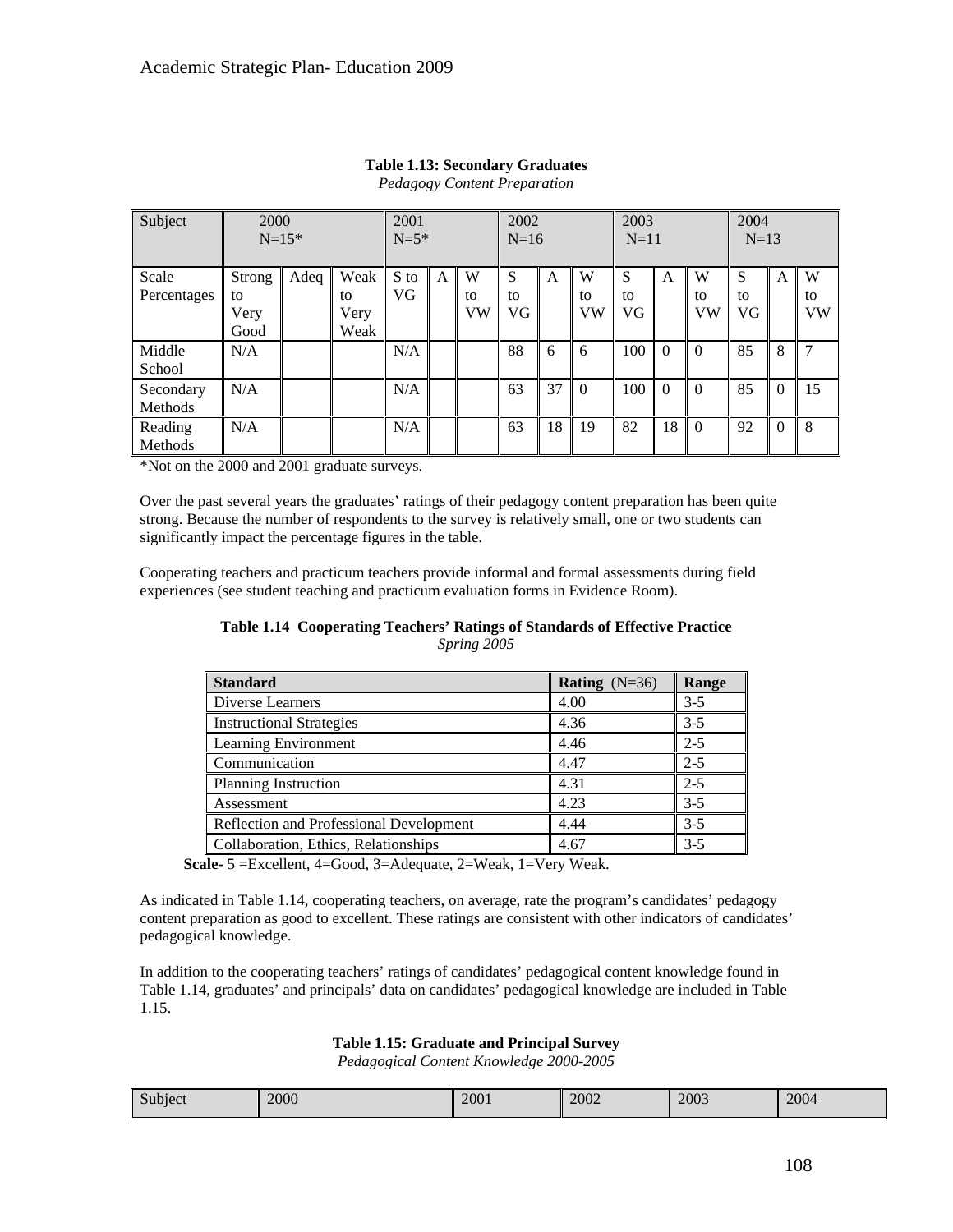|                                    |                  | $N=15$ principals<br>N=29 Graduates |                |              |                |                | $N=0$ *<br>principals<br>$N=14$<br>Graduates |              |                      | $N = 5*$<br>principals<br>$N=34$<br>Graduates |              | $N=4*$<br>Principals<br>$N=18$<br>Graduates |                      | $N=4*$<br>Principals<br>$N=27$<br>Graduates |                      |                      |                |                      |
|------------------------------------|------------------|-------------------------------------|----------------|--------------|----------------|----------------|----------------------------------------------|--------------|----------------------|-----------------------------------------------|--------------|---------------------------------------------|----------------------|---------------------------------------------|----------------------|----------------------|----------------|----------------------|
| Scale<br><b>Percentages</b>        | Strong<br>Strong | to Very                             | Adeq           |              | Weak<br>Weak   | to Very        | S<br>f <sub>O</sub><br><b>VS</b>             | $\mathsf{A}$ | W<br>to<br><b>VW</b> | S<br>to<br>VS                                 | $\mathsf{A}$ | W<br>to<br><b>VW</b>                        | S<br>to<br><b>VS</b> | $\mathsf{A}$                                | W<br>to<br><b>VW</b> | S<br>to<br><b>VS</b> | A              | W<br>to<br><b>VW</b> |
| Grads and<br>Principals            | G                | $\mathbf{P}$                        | G              | $\mathbf{P}$ | G              | P              |                                              | Graduates    |                      |                                               | Graduates    |                                             |                      | Graduates                                   |                      |                      | Graduates      |                      |
| Diverse Learners                   | 88               | 60                                  | 12             | 33           | $\Omega$       | 7              | 70                                           | 30           | $\Omega$             | 95                                            | 5            | $\Omega$                                    | 90                   | 5                                           | 5                    | 93                   | 7              | $\Omega$             |
| Instructional<br><b>Strategies</b> | 72               | 27                                  | 28             | 27           | $\Omega$       | 13             | 100                                          | $\Omega$     | $\Omega$             | 95                                            | 5            | $\Omega$                                    | 86                   | 9                                           | 5                    | 89                   | 4              | $\overline{4}$       |
| Learning<br>Environment            | 79               | 73                                  | $\overline{7}$ | 20           | 14             | $\overline{7}$ | 77                                           | 10           | 13                   | 95                                            | 5            | $\Omega$                                    | 95                   | $\Omega$                                    | 5                    | 74                   | 15             | 11                   |
| Communication                      | 62               | 73                                  | 38             | 20           | $\mathbf{0}$   | 7              | 78                                           | 21           | $\Omega$             | 82                                            | 18           | $\Omega$                                    | 90                   | 5                                           | 5                    | 93                   | $\overline{7}$ | $\Omega$             |
| Planning                           | 83               | 67                                  | 17             | 27           | $\theta$       | 7              | 93                                           | 7            | $\Omega$             | 84                                            | 8            | 8                                           | 95                   | 5                                           | $\Omega$             | 100                  | $\Omega$       | $\Omega$             |
| Assessment                         | 69               | 60                                  | 31             | 27           | $\overline{0}$ | 3              | 86                                           | 14           | $\Omega$             | 84                                            | 11           | 5                                           | 73                   | 22                                          | 5                    | 78                   | 18             | $\overline{4}$       |

\*Not included in table because of small number of returns.

As Table 1.15 shows graduates and principals overwhelmingly rate the pedagogical content knowledge preparation across all areas as quite strong. With few exceptions, graduates feel very well prepared.

Candidates in the program also self-assess their pedagogical knowledge at three points in their program. Similar to Table 1.12, Table 1.16 shows how candidates rated themselves on seven core ideas from the Standards of Effective Teaching Practice.

## **Table 1.16:Candidates Self-Assessment**

*Pedagogical Content Knowledge (Fall 01-Spring 04)* 

| <b>Standard</b>                                                                                   | Admission<br>$N=162$ | Pre-ST<br>$N = 133$ | Completion<br>$ST$ N=151 | <b>Difference</b><br>Pre-Adm | Difference<br>Comp-Pre | Difference-<br>Comp-Adm |
|---------------------------------------------------------------------------------------------------|----------------------|---------------------|--------------------------|------------------------------|------------------------|-------------------------|
| <b>Diverse Learners:</b><br>familiarity with students'<br>cultural and ethnic<br>backgrounds      | 2.6                  | 3.3                 | 4.3                      | 0.7                          |                        | 1.7                     |
| <b>Instructional Strategies:</b><br>Makes learning goals and<br>instructional procedures<br>clear | 2.5                  | 3.8                 | 4.6                      | 1.3                          | 0.8                    | 2.1                     |
| <b>Learning Environment:</b><br>Creates climate that<br>promotes fairness                         | 2.8                  | 3.9                 | 4.8                      | 1.1                          | 0.9                    | 2.0                     |
| <b>Communication:</b> uses<br>effectively to foster                                               | 2.6                  | 3.8                 | 4.7                      | 1.2                          | 0.9                    | 2.0                     |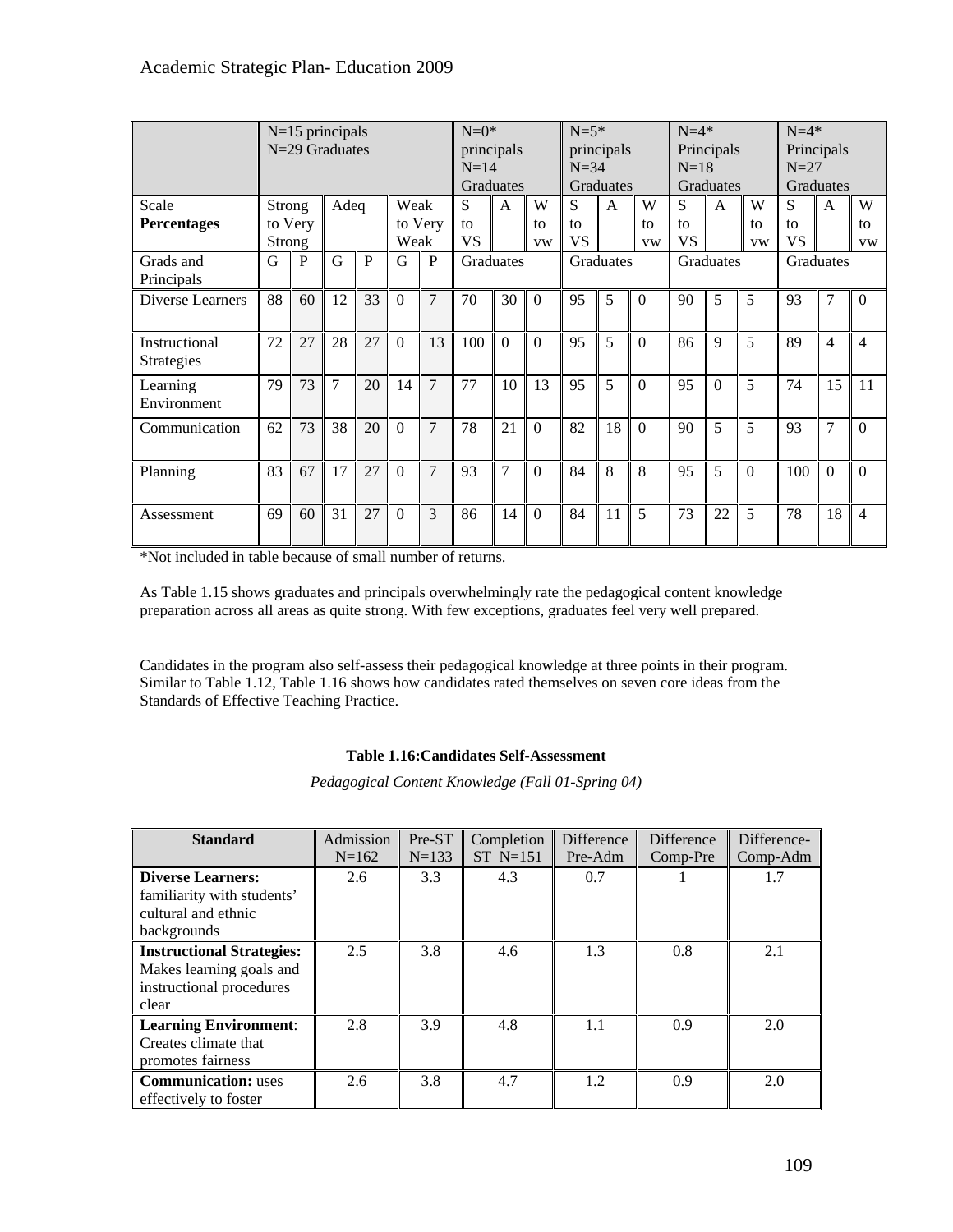| learning                                                                     |     |     |     |     |     |     |
|------------------------------------------------------------------------------|-----|-----|-----|-----|-----|-----|
| <b>Planning:</b> selects<br>teaching methods<br>appropriate for students     | 2.4 | 3.9 | 4.8 | 1.5 | 0.9 | 2.4 |
| <b>Assessment:</b> knowledge<br>of variety of tools                          | 2.4 | 3.5 | 4.6 | 1.1 | 1.1 | 2.2 |
| <b>Reflection:</b> reflects on<br>extend to which learning<br>goals were met | 2.3 | 3.7 | 4.6 | 1.4 | 0.9 | 2.3 |
| Column means                                                                 | 2.5 | 3.7 | 4.6 | 1.2 | 09  | 2.1 |

Scale 5= accomplished, 4= practiced and refined, 3= learned about ways to accomplish, 2=thought about,  $1=$  new ideas

In general, candidates see themselves as competent with regard to these Standards of Effective Practice at the completion of their student teaching experience. The mean difference scores across the standards suggest that candidates experience significant growth in the program and consider themselves as very practiced and refined beginning teachers developing into accomplished preprofessionals.

In addition to general studies, and major and pedagogical content knowledge candidates develop their understandings of technology applications, skills, and application to the classroom of such understandings through professional education courses, and a designated technology in education course (see syllabi EDU 241). Candidates are expected to demonstrate their application of such knowledge in their professional semester, and show competence of technology use in their portfolio. Examples of technology assignments in professional education courses are noted in the PEPER I-D forms and syllabi.

Candidates' abilities to use technology appropriately in their teaching are evaluated by cooperating teachers, principals, and graduates. Table 1.17 shows cooperating teachers' ratings of the technology use of our Spring 2005 student teachers.

## **Table 1.17:Cooperating Teachers' Ratings**

*Technology Use (Spring 2005)*

| Standard $(N=36)$     |                                                       | Rating                                                                                                                                                                                                                                                                                                                                                 | Range   |
|-----------------------|-------------------------------------------------------|--------------------------------------------------------------------------------------------------------------------------------------------------------------------------------------------------------------------------------------------------------------------------------------------------------------------------------------------------------|---------|
| <b>Technology Use</b> |                                                       | 4.24                                                                                                                                                                                                                                                                                                                                                   | $3 - 5$ |
| $\sim$ $\sim$         | $\Gamma$ 11 $\left($ $\right)$ 1 $\Omega$<br>$\cdots$ | $1 \quad \mathbf{V}$ $\mathbf{V}$ $\mathbf{V}$ $\mathbf{V}$ $\mathbf{V}$ $\mathbf{V}$ $\mathbf{V}$ $\mathbf{V}$ $\mathbf{V}$ $\mathbf{V}$ $\mathbf{V}$ $\mathbf{V}$ $\mathbf{V}$ $\mathbf{V}$ $\mathbf{V}$ $\mathbf{V}$ $\mathbf{V}$ $\mathbf{V}$ $\mathbf{V}$ $\mathbf{V}$ $\mathbf{V}$ $\mathbf{V}$ $\mathbf{V}$ $\mathbf{V}$ $\$<br>$\bigcap$ III 1 |         |

**Scale-** 5 =Excellent, 4=Good, 3=Adequate, 2=Weak, 1=Very Weak.

When surveyed in the spring of 2005, cooperating teachers rated candidates' knowledge of technology and its application in the classroom as good to excellent.

The graduate and principal survey results found in Table 1.18 reveal similar ratings on candidates' technology knowledge. In the last five years few graduates have rated their technology knowledge preparation as weak.

## **Table 1.18: Graduate and Principal Ratings**

*Technology Knowledge* 

| Subject | 2000                        | 2001              | 2002       | 2003       | 2004               |
|---------|-----------------------------|-------------------|------------|------------|--------------------|
|         | $\mathbb{N}$ =15 principals | $N=0^*$           | $N=5*$     | $N=4*$     | $\mathsf{N} = 4^*$ |
|         | $N=29$ Graduates            | l principals      | principals | Principals | <b>Principals</b>  |
|         |                             | $\mathsf{N} = 14$ | $N = 34$   | $N=18$     | $N=27$             |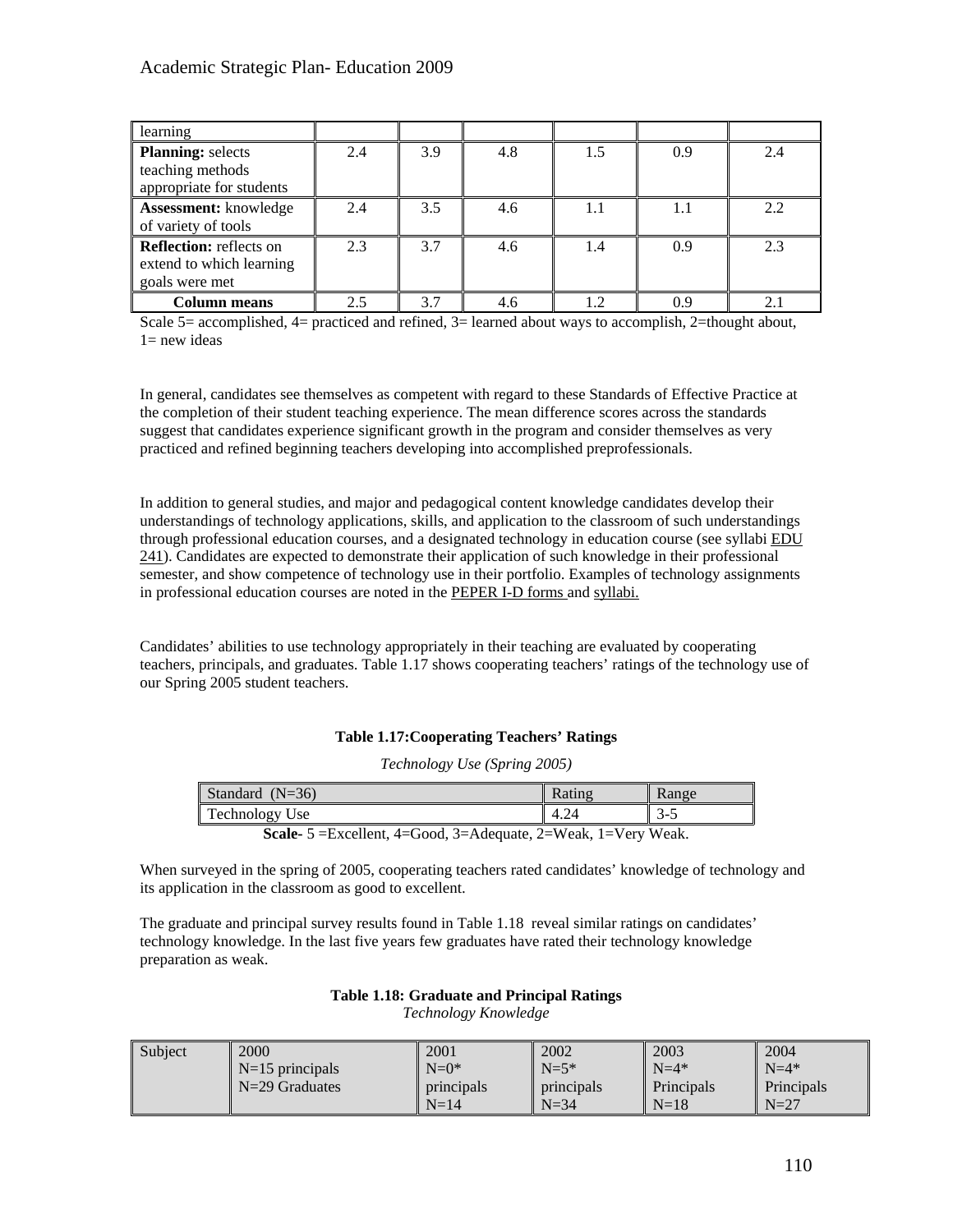|                      |                           |         |         | Graduates |                            | Graduates    |                          | Graduates |               |               | Graduates |               |          |    |               |          |   |                      |
|----------------------|---------------------------|---------|---------|-----------|----------------------------|--------------|--------------------------|-----------|---------------|---------------|-----------|---------------|----------|----|---------------|----------|---|----------------------|
| Scale<br>Percentages | Strong<br>to Very<br>Good |         | Adeq    |           | Weak<br>to<br>Very<br>Weak |              | <sub>S</sub><br>to<br>VS | A         | W<br>to<br>VW | S<br>to<br>VS | A         | W<br>to<br>VW | to<br>VS | A  | W<br>to<br>VW | to<br>VS | A | W<br>to<br><b>VW</b> |
| Technology           | G<br>52                   | P<br>64 | G<br>28 | p<br>36   | G                          | $\mathbf{0}$ | 57                       | 43        | l 0           | 74            | 18        | 8             | 59       | 36 |               | 89       |   | $\theta$             |

\*Not included in table because of small number of returns

As the Table 1.18 indicates, over the last five years the data show an improvement in the graduates' perceptions of their technology knowledge. As the EDU 241 course has evolved, and as the technology-rich teaching and learning environments of the unit have dramatically improved, and with the addition of the Area Technology Coordinator (ACT) the results of such surveys should continue to improve.

Candidates also self-assess their ability to use technology to enhance student learning at three points in their teacher education program. Table 1.19 shows the results of candidates' self-assessment on this standard.

# **Table 1.19: Candidates' Self-Assessment**

*Technology Use and application (Fall 01- Spring 04)* 

| <b>Standard</b> | <b>Admission</b> | <b>Pre-ST</b> | <b>Completion</b> | <b>Difference</b> | <b>Difference</b> | Difference-          |
|-----------------|------------------|---------------|-------------------|-------------------|-------------------|----------------------|
|                 | $N=162$          | $N = 133$     | $ST$ N=151        | <b>Pre-Adm</b>    | <b>Comp-Pre</b>   | $\parallel$ Comp-Adm |
| Technology      | n n<br>.         | ر. ر          | د.4               | 0.8               | $\rm 0.8$         |                      |

Scale  $5=$  accomplished,  $4=$  practiced and refined,  $3=$  learned about ways to accomplish,  $2=$  thought about,  $1=$  new ideas

As Table 1.19 shows candidates, on average, at the completion of their student teaching, rate their ability to use technology to enhance student learning as competent (4.3).

## **Professional and Pedagogical Knowledge and Skills for Teacher Candidates**

A candidate must understand how students learn and develop and provide learning opportunities that support a student's intellectual, social, and personal development. Candidates must also understand how students differ in their approaches to learning and create structural opportunities that are adapted to students with diverse backgrounds and exceptionalities, and use a variety of instructional strategies to encourage student development. Furthermore we believe that candidates must understand family, community and other contextual elements that can impact individual student and group motivation and behavior. These ideas and other knowledge and skills are integrated across pedagogical and professional content courses in the unit and are evidenced here and in the Evidence Room (See PEPER Matrices).

Through program requirements including coursework and field experiences, the unit ensures that teacher candidates acquire and can apply their professional and pedagogical knowledge and skills delineated in professional, state, and institutional standards to facilitate learning. They consider the school, family, and community contexts in which they work and the prior experience of students to develop meaningful learning experiences. All candidates complete a well-planned program of study, inclusive of pre-student teaching and student teaching, in professional and pedagogical studies including focus on areas of human growth and development, learning theory, diversity, educational foundations, professionalism, and collaboration with stakeholders.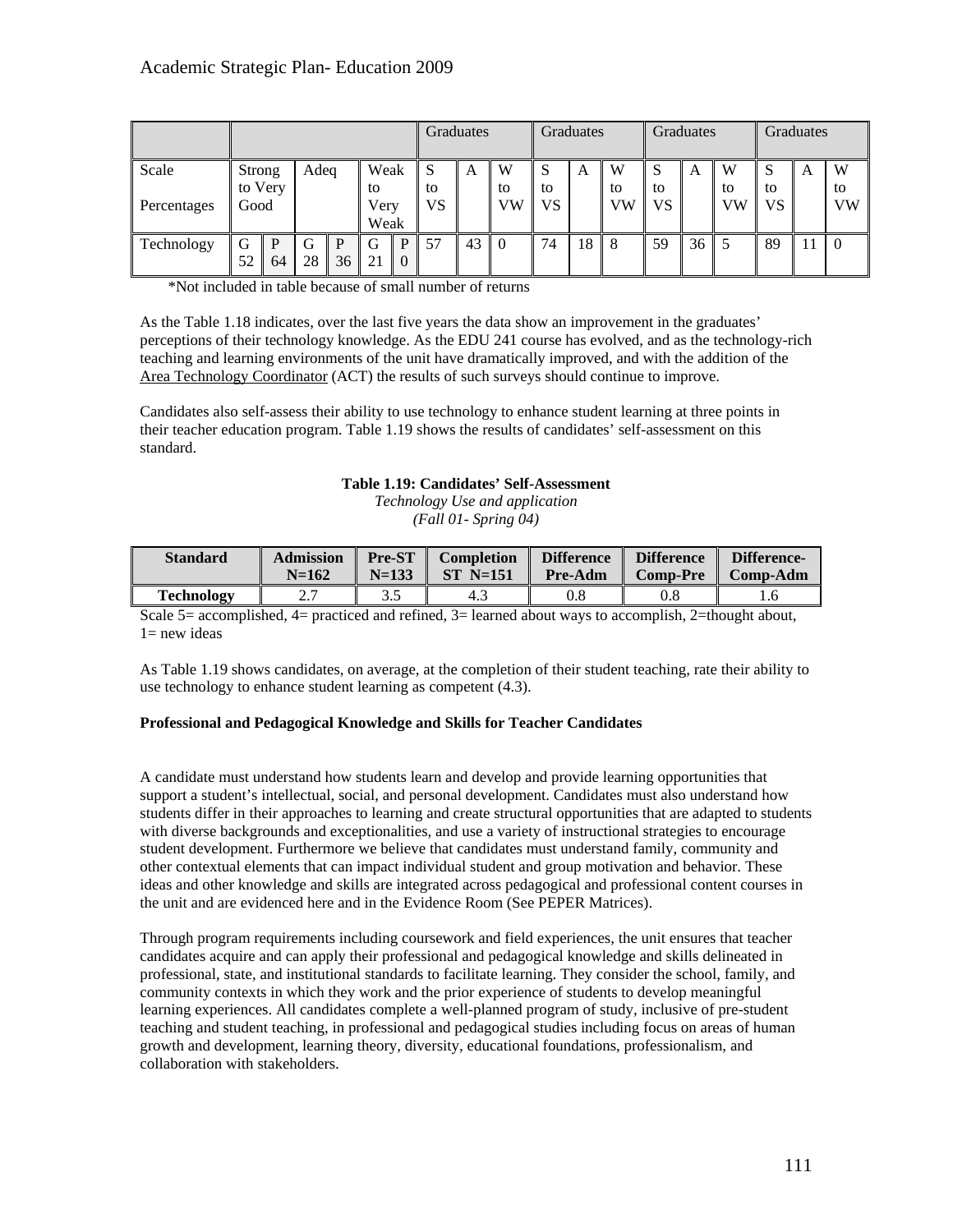One standardized and reliable performance indicator of candidates' professional and pedagogical knowledge is the Praxis II Principles of Learning and Teaching Test required for licensure by the State of Minnesota since 2001. Table 1.20 shows the mean scores of the Elementary candidates in the last four years.

|           | <b>Number</b> | <b>Passing Score</b> | <b>Mean</b> | Range   | <b>Excellent</b> | $\frac{0}{0}$  |
|-----------|---------------|----------------------|-------------|---------|------------------|----------------|
| Year      |               |                      |             |         | Designation%     | <b>Passing</b> |
| 2005-2006 | <b>Not</b>    |                      |             |         |                  |                |
|           | available     |                      |             |         |                  |                |
| 2004-2005 | 31            | 152                  | 181.55      | 152-197 | 45               | 100%           |
| 2003-2004 | 24            | 152                  | 182.38      | 164-190 | 37.5             | 100%           |
| 2002-2003 | 28            | 152                  | 178.25      | 157-196 | N/A              | 100%           |
| 2001-2002 | 38            | N/A                  | 173.78      | 151-190 | N/A              | 100%           |
| 2000-2001 |               | Not required         |             |         |                  |                |

# **Table 1.20: Praxis II Scores** *Elementary Education: Principles of Learning and Teaching* 2000-2005

As Table 1.20 shows, candidates in the Gustavus Adolphus College Elementary Education program score very well on these standardized examinations. In the last two years Educational Testing Service (ETS) has designated scores as excellent (E) if they are above a determined level. In 2003-2004, 37.5% of candidates in the program achieved the excellent designation. In 2004-2005, 45% of the candidates distinguished themselves with excellent designated scores. Overall, the table also shows how candidates in the Gustavus Adolphus College Elementary Education program, on average, score well above the minimum passing score established by the State of Minnesota. Every year that the test has been required, 100% of the candidates have passed the test.

All Secondary Education candidates must also take the Praxis II- Principles of Learning and Teaching test. Table1.21 shows candidates' mean scores for the last four years.

| Year      | <b>Number</b> | <b>Passing</b><br><b>Score</b> | <b>Mean</b> | Range   | <b>Excellent</b><br>Designation% | % Passing |
|-----------|---------------|--------------------------------|-------------|---------|----------------------------------|-----------|
| 2004-2005 | 21            | 153                            | 179.16      | 152-195 | 24                               | 92%       |
| 2003-2004 | 29            | 153                            | 180.75      | 159-194 | 35                               | 100%      |
| 2002-2003 | 25            | 153                            | 180.76      | 159-199 | N/A                              | 100%      |
| 2001-2002 | 28            | 153                            | 181.33      | 158-200 | N/A                              | 100%      |
| 2000-2001 |               | Not required                   |             |         |                                  |           |

#### **Table 1.21: PRAXIS II Scores** *Secondary Education Principles of Learning and Teaching* 2000-2005

• Note passing score as of September 1, 2005 is 157.

As Table 1.21 indicates, candidates in the Secondary Education program, on average, score extremely well on the standardized Principles of Learning and Teaching test. Candidates score, on average, well above the minimum passing score established by the State of Minnesota. In the last two years Educational Testing Service (ETS) has designated scores as excellent (E) if they are above a determined level. In 2003-2004, 35% of candidates in the program achieved an excellent designation. In 2004-2005, 24% of the candidates distinguished themselves with excellent designated scores.

In addition to the standardized measures of candidates' professional and pedagogical knowledge, candidates also demonstrate their professional and pedagogical knowledge through an extensive portfolio process. The portfolio, as described in detail on the EDU 399 syllabus, requires candidates to include three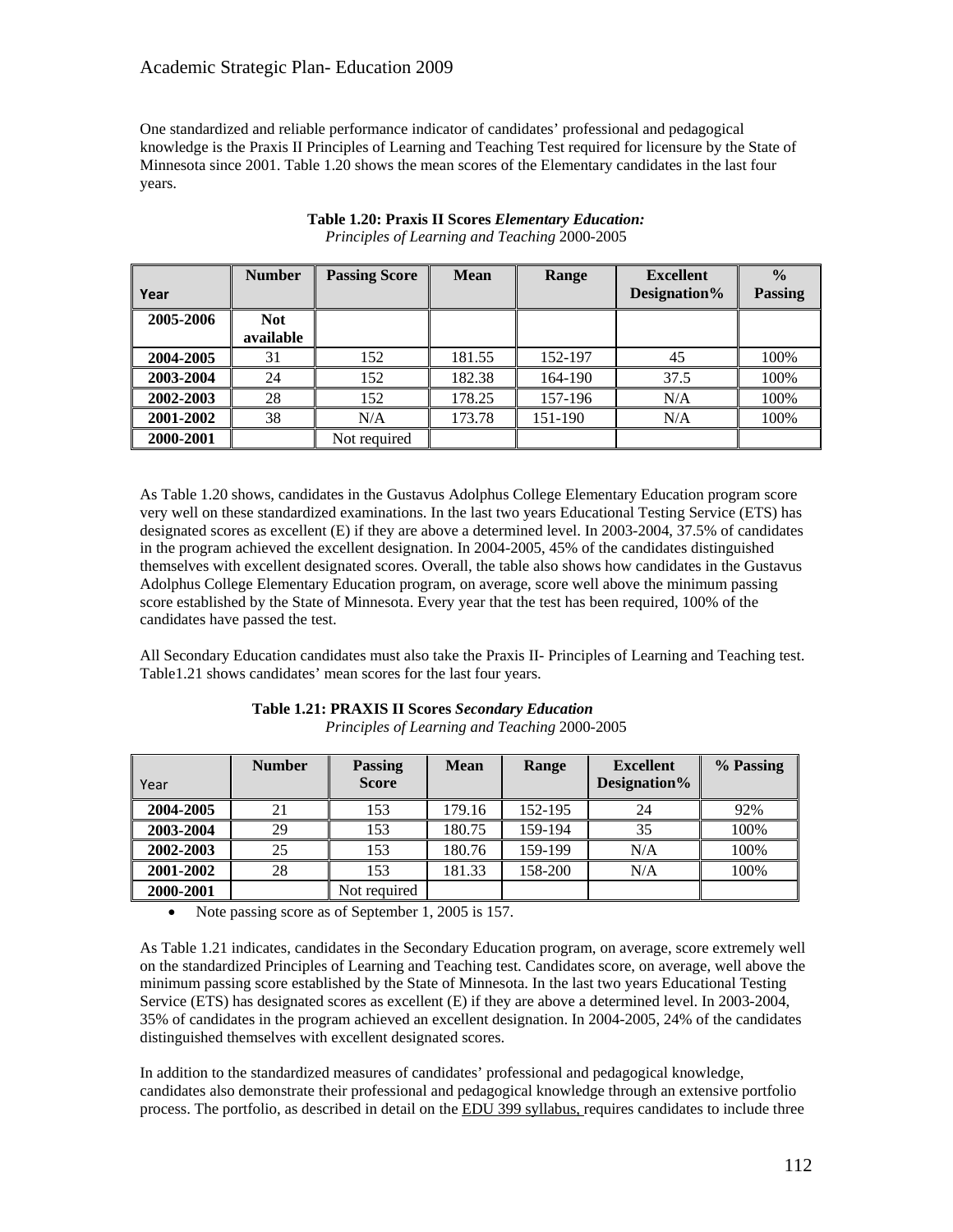artifacts for each of the ten Standards of Effective Practice to evidence competence across the standards. Candidates align their selected artifacts with specific indicators for each standard and write an artifact description and a rationale statement addressing how the artifact meets the indicator and therefore the standard. Additionally, at the end of each standard section in the portfolio, candidates write a reflection of how the artifacts meet the standard, and how their thinking has been shaped about the standard as a result of their experiences with students. Candidates are also asked to evidence the unit's conceptual framework elements in their portfolio reflections. Candidates are asked to address how they have reconceptualized their thinking about teaching as a result of their experiences and their reflections about such experiences.

Throughout the senior seminar (EDU 399), a part of the candidates' professional semester, candidates submit their portfolios for review by faculty mentors. A portfolio rubric and a portfolio score form have been developed as a way of providing consistent and reliable feedback to the candidates. Additionally, the unit has conducted two reliability checks in the last three years. In May of 2005, department members independently reviewed the artifacts, rationale statements, and reflection statements from a Secondary and from an Elementary candidate. After independent review, the department members came together to discuss how they had reviewed each of the candidates' portfolio elements. While there was not 100 % agreement on all elements, the department felt that reviewers were reasonably consistent in their evaluation of the materials. Overall, the faculty members agreed 83% on average on the reflection sections, and 94% on average on whether or not the portfolio section would meet our expectations for satisfactorily evidencing the sampled standard. Data for the reliability check are evidenced in the Evidence Room.

## **Dispositions for All Candidates**

Our conceptual framework epitomizes what we know and believe to be true of committed teachers disposed to be ever-changing professionals. The conceptual framework informs candidates' and faculty members' professional work together in the program.

In the Teacher Education Program at Gustavus Adolphus College candidates are introduced to what it means to be a teacher and to the knowledge, and skills, and dispositions expected of teachers early in the program. Because the program is small by design, faculty mentors know each candidate well and can continually monitor candidates' dispositions in formal and informal ways until program completion. Candidates interested in our programs, meet with the Department Coordinator in the fall of their freshman year. Each candidate also enrolls in Edu 268 Career Explorations in the January-term of their freshman or sophomore year. Throughout this month-long practicum based course, the instructors of the course facilitate discussions via Nicenet focused on what it means to be a teacher. The candidates also receive an Education Student Handbook that details the Professional Dispositions and Technical Standards expected by the department. As sophomores, candidates may apply for admission to the department through a selective admission process. As part of the selective admissions process candidates must have recommendations from faculty members, and they must interview with an admission committee. The committee uses an interview rubric to assess each candidate's response. It is designed, in part to assess the candidate's disposition or commitment to students, to teaching, and to becoming an effective educator. Feedback regularly solicited from cooperating teachers is used to assess candidate dispositions as well.

We have an established set of professional behaviors that we expect our candidates to demonstrate. These professional dispositions are informed by our Principled Practice conceptual framework, and by the Standards of Effective Practice (Standard 9- Reflection and Professional Development and Standard 10- Collaboration, Ethics, and Relationships). Table 1.22 lists the professional dispositions we believe are important for all professional educators.

#### **Table 1.22: Professional Behaviors that Support Program Outcomes for Teacher Education Students and Professional Educators**

| In Relationships           | <b>Personal Responsibility</b>   | In the Work Setting        |
|----------------------------|----------------------------------|----------------------------|
| 1. Consider and utilize    | 7. Take responsibility for their | 15. Strive for quality and |
| suggestions and reflective | acts.                            | completeness.              |
| feedback                   |                                  |                            |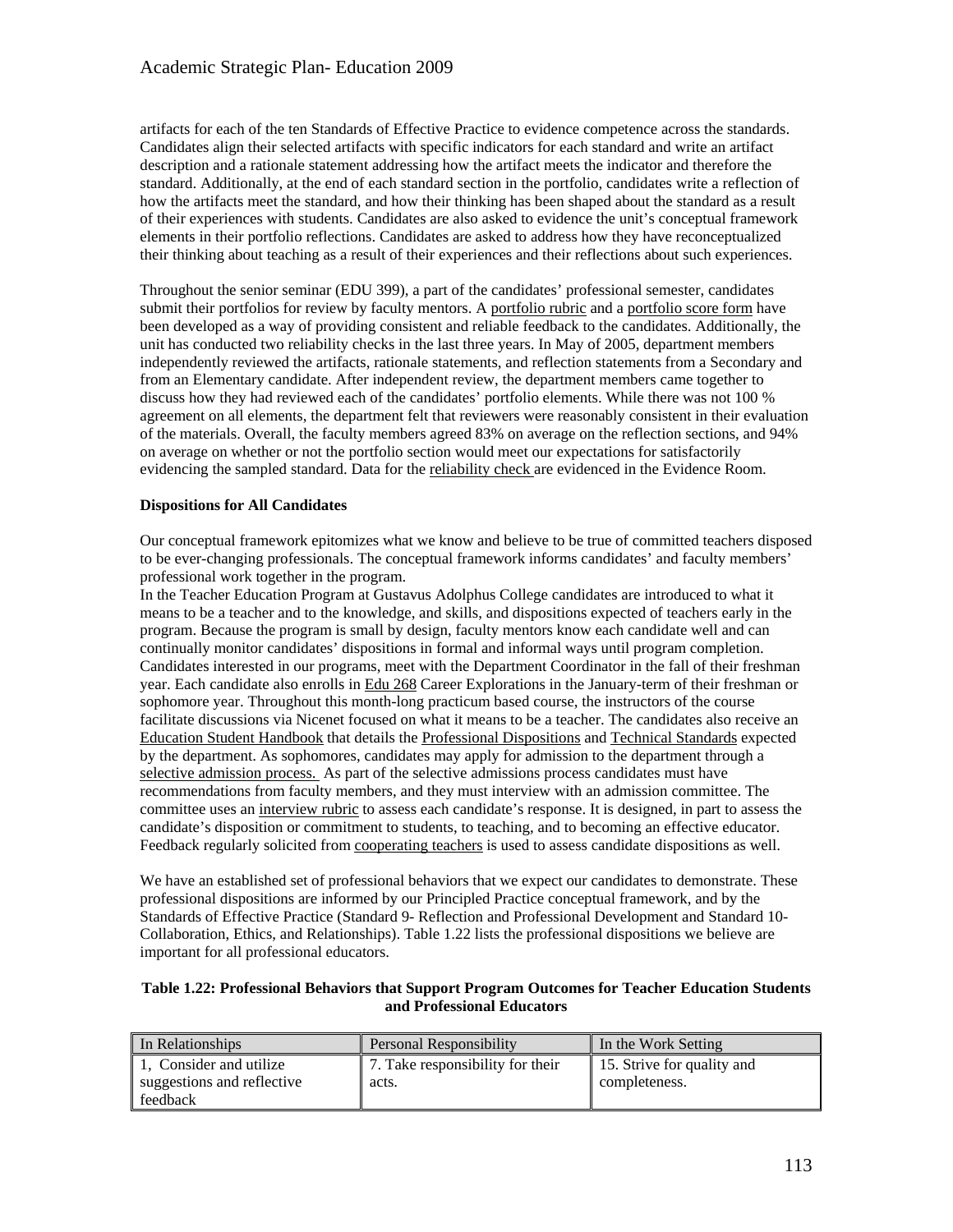| 2. Demonstrate respect for others                                           | 8. Seek help when needed                                                            | 16. Manage time well                                 |
|-----------------------------------------------------------------------------|-------------------------------------------------------------------------------------|------------------------------------------------------|
| 3. Contribute to group work and<br>performance                              | 9. Generate and act on goals and<br>plans.                                          | 17. Arrive on time and ready to<br>learn/work.       |
| 4. Demonstrate sensitivity and<br>responsiveness to the needs of<br>others. | 10. Consider and use suggestions<br>and reflective feedback.                        | 18. Generate and turn in work on<br>time.            |
| 5. Form and maintain appropriate<br>relationships.                          | 11. Demonstrate academic and<br>12. personal integrity.                             | 19. Manage resources and<br>materials appropriately. |
| 6. Take responsibility for the<br>safety and welfare of all students.       | 13. Maintain a drug-free and<br>alcohol-free work environment.                      |                                                      |
|                                                                             | 14. Approach problem-solving<br>focusing on what is best for<br>children and youth. |                                                      |

At three points in their teacher education program, candidates complete a professional self-assessment: 1) at formal admission to the program, 2) at admission to the Professional Semester, and 3) at the completion of student teaching. At these times, they assess their own professionalism in relationships, in regard to personal responsibility, and in the work setting. Table 1.23 shows the candidates' aggregate mean ratings and differences among the mean ratings at the three measurement times for each of the professional dispositions for the years 2000-2004.

| Disposition            | At<br>Admission<br>$N = 161$ | At Pre-<br>Student<br>Teaching<br>$N = 132$ | At<br>Completion<br>of ST<br>$N = 168$ | Difference<br>Pre-ST-<br>Admis | Difference<br>Comp-<br>PreST | Difference<br>Comp-<br>Admis |
|------------------------|------------------------------|---------------------------------------------|----------------------------------------|--------------------------------|------------------------------|------------------------------|
| $\mathbf{1}$           | 3.1                          | 3.5                                         | 3.8                                    | 0.4                            | 0.3                          | 0.7                          |
| $\overline{2}$         | 3.6                          | 3.8                                         | 3.9                                    | 0.2                            | 0.1                          | 0.3                          |
| $\overline{3}$         | 3.6                          | 3.8                                         | 3.8                                    | 0.2                            | 0.0                          | 0.2                          |
| $\overline{4}$         | 3.4                          | 3.7                                         | 3.9                                    | 0.3                            | 0.2                          | 0.5                          |
| 5                      | 3.3                          | 3.7                                         | 3.9                                    | 0.4                            | 0.2                          | 0.6                          |
| $6\,$                  | 3.6                          | 3.9                                         | 3.9                                    | 0.3                            | 0.0                          | 0.3                          |
| $\overline{7}$         | 3.5                          | 3.8                                         | 3.9                                    | 0.3                            | 0.1                          | 0.4                          |
| $\,8\,$                | 3.0                          | 3.3                                         | 3.5                                    | 0.3                            | 0.2                          | 0.5                          |
| 9                      | 3.1                          | 3.6                                         | 3.6                                    | 0.5                            | 0.0                          | 0.5                          |
| 10                     | 3.1                          | 3.6                                         | 3.8                                    | 0.5                            | 0.2                          | 0.7                          |
| $11\,$                 | 3.6                          | 3.9                                         | 4.0                                    | 0.3                            | 0.1                          | 0.4                          |
| 12                     | 3.7                          | 3.9                                         | 4.0                                    | 0.2                            | 0.1                          | 0.3                          |
| 13                     | 3.9                          | 4.0                                         | 4.0                                    | 0.1                            | 0.0                          | 0.1                          |
| 14                     | 3.2                          | 3.7                                         | 3.9                                    | 0.5                            | 0.2                          | 0.7                          |
| 15                     | 3.6                          | 3.8                                         | 3.9                                    | 0.2                            | 0.1                          | 0.3                          |
| 16                     | 3.1                          | 3.4                                         | 3.5                                    | 0.3                            | 0.1                          | 0.4                          |
| 17                     | 3.5                          | 3.8                                         | 3.8                                    | 0.3                            | 0.0                          | 0.3                          |
| 18                     | 3.7                          | 3.8                                         | 3.7                                    | 0.1                            | $-0.1$                       | 0.0                          |
| 19                     | 3.3                          | 3.7                                         | 3.8                                    | 0.4                            | 0.1                          | 0.5                          |
| Column<br><b>Means</b> | 3.4                          | 3.7                                         | 3.8                                    | 0.3                            | 0.1                          | 0.4                          |

# **Table 1.23: Candidates' Aggregate Mean Ratings and Differences**  *Dispositions*

Scale 4=always, 3=Frequently/Usually, 2= Sometimes/Occasionally, 1=Infrequently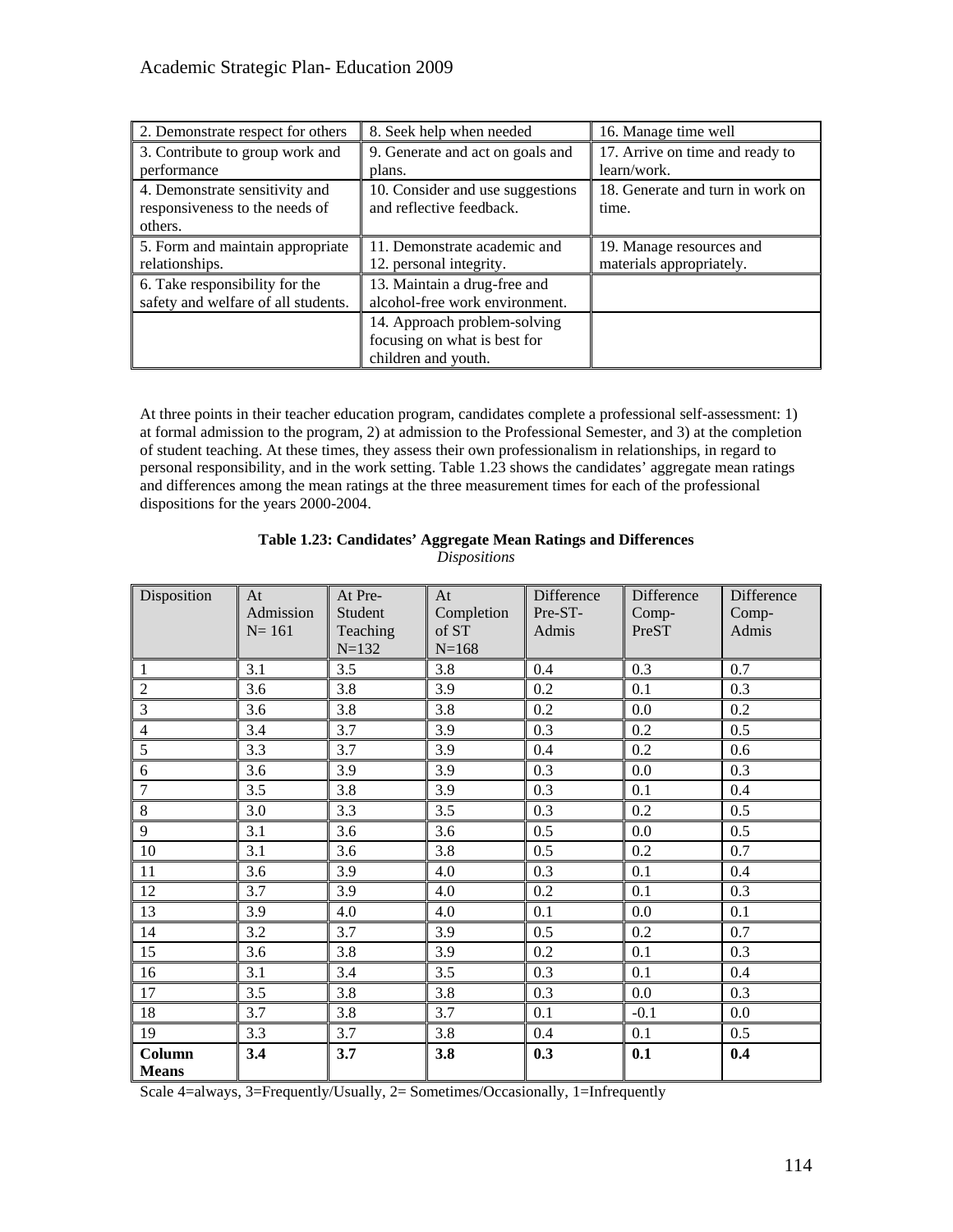As Table 1.23 shows, with one exception, all the difference scores are positive (but very small), indicating a slight increase in candidates' self-assessment rating. As candidates' initial ratings were so high at the time of admission to the program, it is difficult to realize much increase in mean scores across time. However, it is interesting to note that the three largest increases were in the areas of using suggestions and reflective feedback and to approach problem solving by focusing on what is best for children and youth.

An established monitoring system (Professional Behavior Plan –PBP and Academic Performance Plan – APP) enables our faculty to closely monitor and document concerns related to professional and academic performance. Information regarding teacher education students is used to plan and facilitate growth towards program outcomes, that is, the program's conception of an outstanding beginning teacher. While serious concerns about the performance or growth of our candidates do not often occur, when a concern exists, it is best for the candidate and the program to address it honestly and directly. For this purpose, the Professional Behavior Plan process (PBP) and the Academic Performance Plan (APP) have been created. PBPs document the interventions required of candidates who demonstrate inadequate performance on areas related to Professional Behaviors. APPs document the interventions for candidates who demonstrate patterns of inadequate performance across courses on the Gustavus Teacher Education Outcomes/Minnesota Standards of Effective Practice. Information provided during this process is designed to be of value to the candidate in planning for growth and to the department in facilitating growth. The information may also be important in decisions regarding admission to Teacher Education, application to student teaching, and recommendation for licensure.

Cooperating teachers are also asked to assess candidates' performance on two Standards of Effective Practice that are directly related to their professional dispositions (see Standards of Effective Practice and their related indicators.) Table 1.24 describes standards 9 and 10 and shows the cooperating teachers' aggregate mean scores and range of scores for each standard (see Evidence Room for additional cooperating teacher feedback).

| Standard                                                                   | <b>Mean Rating</b> | Range   |
|----------------------------------------------------------------------------|--------------------|---------|
| <b>Standard 9: Reflection and Professional Development.</b> A teacher must | 4.44               | $3 - 5$ |
| be a reflective practitioner who continually evaluates the effects of      |                    |         |
| choices and actions on others, including students, parents, and other      |                    |         |
| professionals in the learning community, and who actively seeks out        |                    |         |
| opportunities for professional growth.                                     |                    |         |
| Standard 10: Collaboration, Ethics, and Relationships. A teacher           | 4.67               | $3-5$   |
| must be able to communicate and interact with parents or guardians,        |                    |         |
| families, school colleagues, and the community to support student          |                    |         |
| learning and well-being.                                                   |                    |         |

#### **Table 1.24 Cooperating Teachers' Ratings (Spring 2005)**  *Disposition related Standards (N=36)*

**Scale-** 5 =Excellent, 4=Good, 3=Adequate, 2=Weak, 1=Very Weak.

As Table 1.24 shows, cooperating teachers, on average, rate candidates' in the Good to Excellent range regarding their professional dispositions. Once again, while the data set is limited, it is very evident that cooperating teachers' find candidates' professional dispositions to be very good. (See Evidence Room for additional documentation from cooperating teachers related to this element.)

The Graduate Survey is another external source of assessment of professional dispositional development. Table 1.25 shows graduates aggregate mean ratings of Standard 9 of the Standards of Effective Practice.

## **Table 1.25: Graduate and Principal Survey**

*Standard 9 –*(2000-2005)

| Subject | 2000                            | 2001    | 2002     | 2003   | 2004   |
|---------|---------------------------------|---------|----------|--------|--------|
|         | $N-$<br>principals<br>$11 - 13$ | $N=0^*$ | $N = 5*$ | $N=4*$ | $N=4*$ |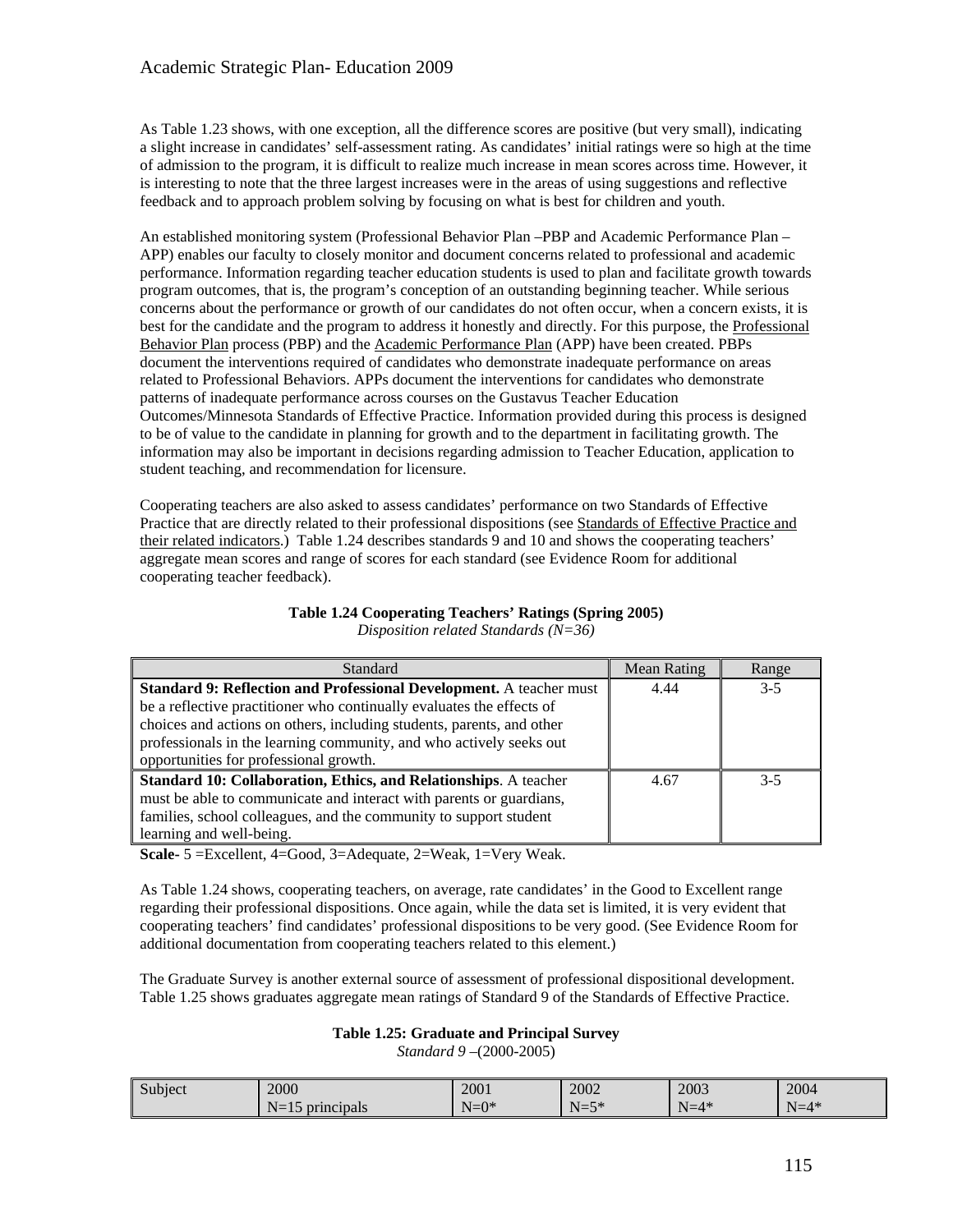|                             | N=29 Graduates              |    |      |    |              | principals<br>principals<br>$N=14$<br>$N=34$<br><b>Graduates</b><br><b>Graduates</b> |                |          | Principals<br>$N=18$<br>Graduates |               |           | Principals<br>$N=27$<br>Graduates |                      |           |                      |                      |    |                      |
|-----------------------------|-----------------------------|----|------|----|--------------|--------------------------------------------------------------------------------------|----------------|----------|-----------------------------------|---------------|-----------|-----------------------------------|----------------------|-----------|----------------------|----------------------|----|----------------------|
| Scale<br><b>Percentages</b> | Strong<br>to Very<br>Strong |    | Adeq |    | Weak<br>Weak | to Very                                                                              | S<br>to<br>VS. | A        | W<br>to<br><b>VW</b>              | S<br>to<br>VS | A         | W<br>tο<br><b>VW</b>              | S<br>to<br><b>VS</b> | A         | W<br>to<br><b>VW</b> | S<br>to<br><b>VS</b> | A  | W<br>to<br><b>VW</b> |
| Grads and<br>Principals     | G                           | р  | G    | P  | G            | P                                                                                    | Graduates      |          | <b>Graduates</b>                  |               | Graduates |                                   |                      | Graduates |                      |                      |    |                      |
| Reflection<br>Prof. Dev.    | 86                          | 80 | 10   | 13 | 3            |                                                                                      | 100            | $\Omega$ | $\theta$                          | 60            | 29        | 10                                | 73                   | 27        | $\Omega$             | 78                   | 15 | 7                    |

\*Not included because of small N.

As Table 1.25 shows, graduates of the program rate their professional development as strong to adequate, with very few exceptions. Candidates and graduates alike are disposed to be professional educators from the time they enter the program, and then throughout their professional careers. The unit's conceptual framework provides the underpinnings for candidates and graduates to be disposed to be principled practitioners.

In addition to internal and external assessments, and monitoring systems, the portfolio process also provides strong evidence that candidates are disposed to be professional educators (see portfolio evidence for Standards 9 and 10). Throughout the portfolio process candidates are expected to reflect on their own dispositions toward students, colleagues, and toward their efforts to create meaningful learning environments for all students.

# **Student Learning for Teacher Candidates**

Assessment is a foundational element of the unit's conceptual framework. Candidates, using the conceptual framework, use what they know and believe to pre-assess student learning, design learning experiences based on students' preexisting constructed knowledge, assess what is taught and learned, reflect and analyze, and finally reconceptualize their approaches to teaching and student learning as a result.

Candidates complete a sequence of coursework that addresses, among many other things, formative and summative assessment, individual student differences and how instruction must be designed to address the diverse needs of students and to help all students learn.

Throughout the candidates' program of study, courses are designed to address standards specific to student learning. Standards 2 and 8 of the Standards for Effective Teaching Practice expect candidates to understand how students learn and how to assess students' understandings in order to develop meaningful lessons, and in order ensure the intellectual, social and personal development of all students. The PEPER I and II matrices show in detail how these standards are met and assessed in the unit's coursework (see Evidence Room for student work samples).

At three points in their teacher education program, candidates complete a professional self-assessment: 1) at formal admission to the program, 2) at admission to the Professional Semester, and 3) at the completion of student teaching. At these times, they assess their own understandings of student learning and assessment. Table 1.26 shows candidates' self-assessment on student learning and assessment (2001-2004).

| <b>Standard</b> | <b>Admission</b><br>$N=162$ | Pre-ST<br>$N=133$ | <b>Completion</b><br>$ST$ N=151 | <b>Difference</b><br>Pre-Adm | <b>Difference</b><br><b>Comp-Pre</b> | Difference-<br>Comp-Adm |  |
|-----------------|-----------------------------|-------------------|---------------------------------|------------------------------|--------------------------------------|-------------------------|--|
| Standard 2:     | 2.5                         | 3.6               | 4.6                             | 1.1                          |                                      |                         |  |
| Student         |                             |                   |                                 |                              |                                      |                         |  |
| Learning        |                             |                   |                                 |                              |                                      |                         |  |

#### **Table 1.26: Candidates' self-assessment on Student Learning**  *Aggregate Data (Fall 01-Spring 04)*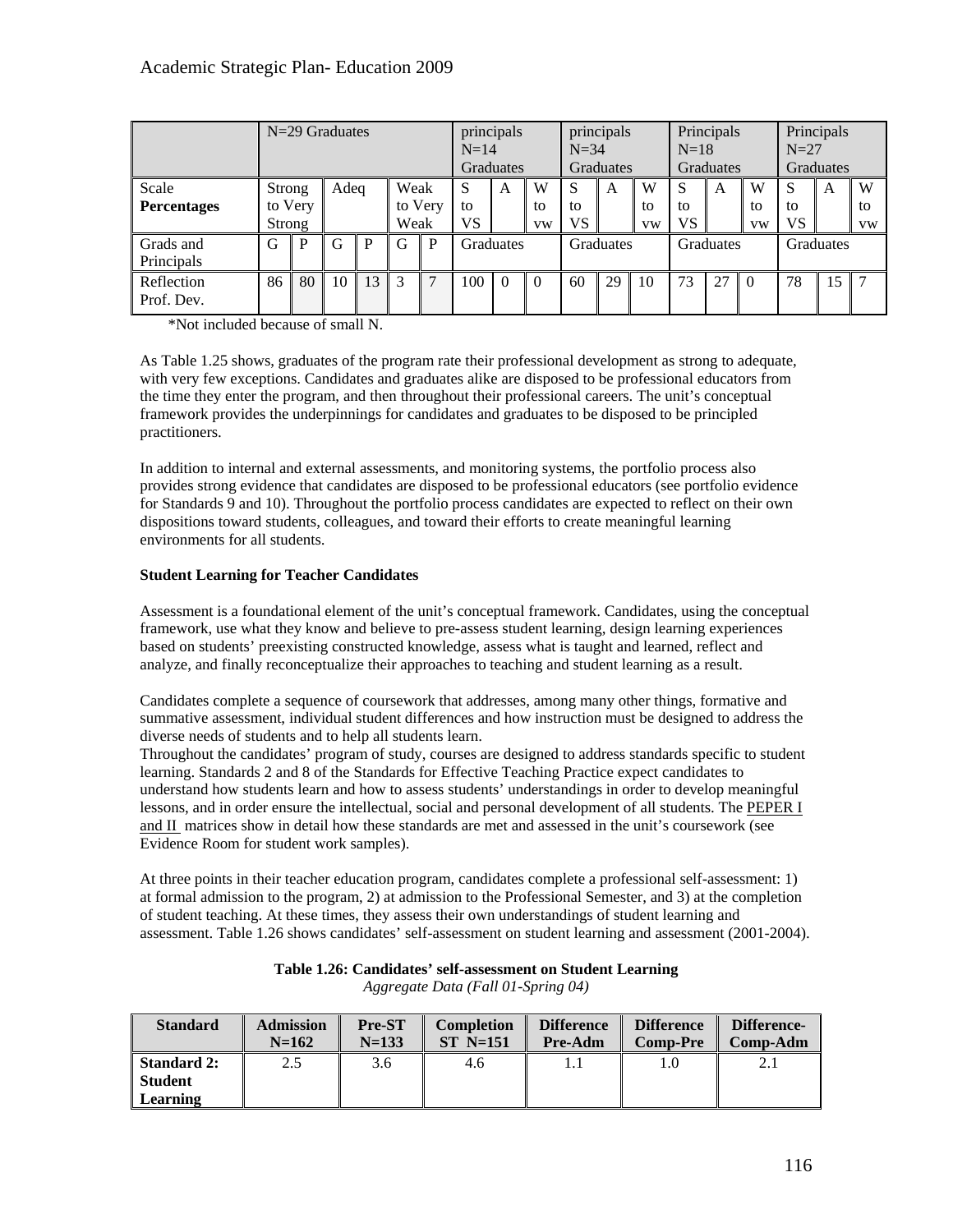| <b>Standard 8:</b> | $\cdots$ | $\sim$<br>ن. ب | 4.U | . | . | $\overline{\phantom{a}}$ |
|--------------------|----------|----------------|-----|---|---|--------------------------|
| Assessment.        |          |                |     |   |   |                          |

Scale 5= accomplished, 4= practiced and refined, 3= learned about ways to accomplish, 2=thought about,  $1=$  new ideas

As Table 1.26 shows, candidates experience significant growth in their self-assessed understanding of student learning and assessment from the time they enter the program until the time they complete their professional semester. At the end of their program, candidates feel strongly that their understandings of student learning and assessment are not those of accomplished practitioners, but they do see themselves, with regard to these standards, as very practiced and refined beginning teachers. In part, this significant growth is due to the fact that candidates practice and apply these standards in their professional semester in ways that make the standards real.

As the program seeks to emphasize the teacher's impact upon student learning, we are deliberate and systematized in how we address and evidence this very important aspect of teaching and learning. As part of the professional semester and EDU 399 Seminar, and the candidates' portfolio, candidates engage in a substantial project designed specifically to connect their work in the field to the conceptual framework and to their understandings of these aforementioned standards.

The Teacher Impact Upon Student Learning Project, first asks candidates to examine their classroom culture by doing an environmental scan of the students and their learning environment, and to consider what impact knowledge of their students will have on their planning, instruction, and assessment of their students. The project also asks candidates to develop a unit of study based on their environmental scan and pre-assessments, to teach a unit of study, to collect post-assessment data, and to then reflect on what was learned from their assessment and analysis. All of elements of the project are directly connected to our Principled Practice conceptual framework.

The emphasis of this project is not upon data collection of student test scores. Rather, the objectives of the Teacher Impact Upon Student Learning Project requirement are to provide an opportunity for student teachers to consider the impact of their instruction upon the P-12 student learner and for student teachers to reflect upon their teaching skills. Throughout the project and the professional semester, the Department Chair meets with the candidates during seminar to introduce the project and to give them formative feedback as the projects develop. Consistent with our mastery approach to the portfolio, the projects are not quantified (see Evidence Room for sample projects).

Additional evidence that candidates in the program understand how students differ in their approaches to learning, and about the uses of formal and informal assessment strategies to evaluate and ensure the continuous development of all learners is found in the Praxis Principles of Learning and Teaching results shown in Tables 1.20 and 1.21. The Praxis PLT exams are aligned with INTASC Principles 3 and 8. As the Tables indicate candidates in both the Elementary and Secondary programs, on average, score very well on the PLT exam.

External data collected from cooperating teachers, and graduates and their principals further evidences that candidates in the program understand student learning and assessment. Table 1.27 shows cooperating teachers' ratings of candidates' understandings of the Standards of Effective Practice related to this element.

# **Table 1.27: Cooperating Teachers' Ratings (Spring 2005)**

Student Learning and Assessment related Standards (N=36)

| <b>Standard</b>                                                         | Mean Rating | Range |
|-------------------------------------------------------------------------|-------------|-------|
| Standard 2: Student Learning. A teacher must understand how students    | 4.28        | $3-5$ |
| earn and develop and must provide learning opportunities that support a |             |       |
| student's intellectual, social, and personal development.               |             |       |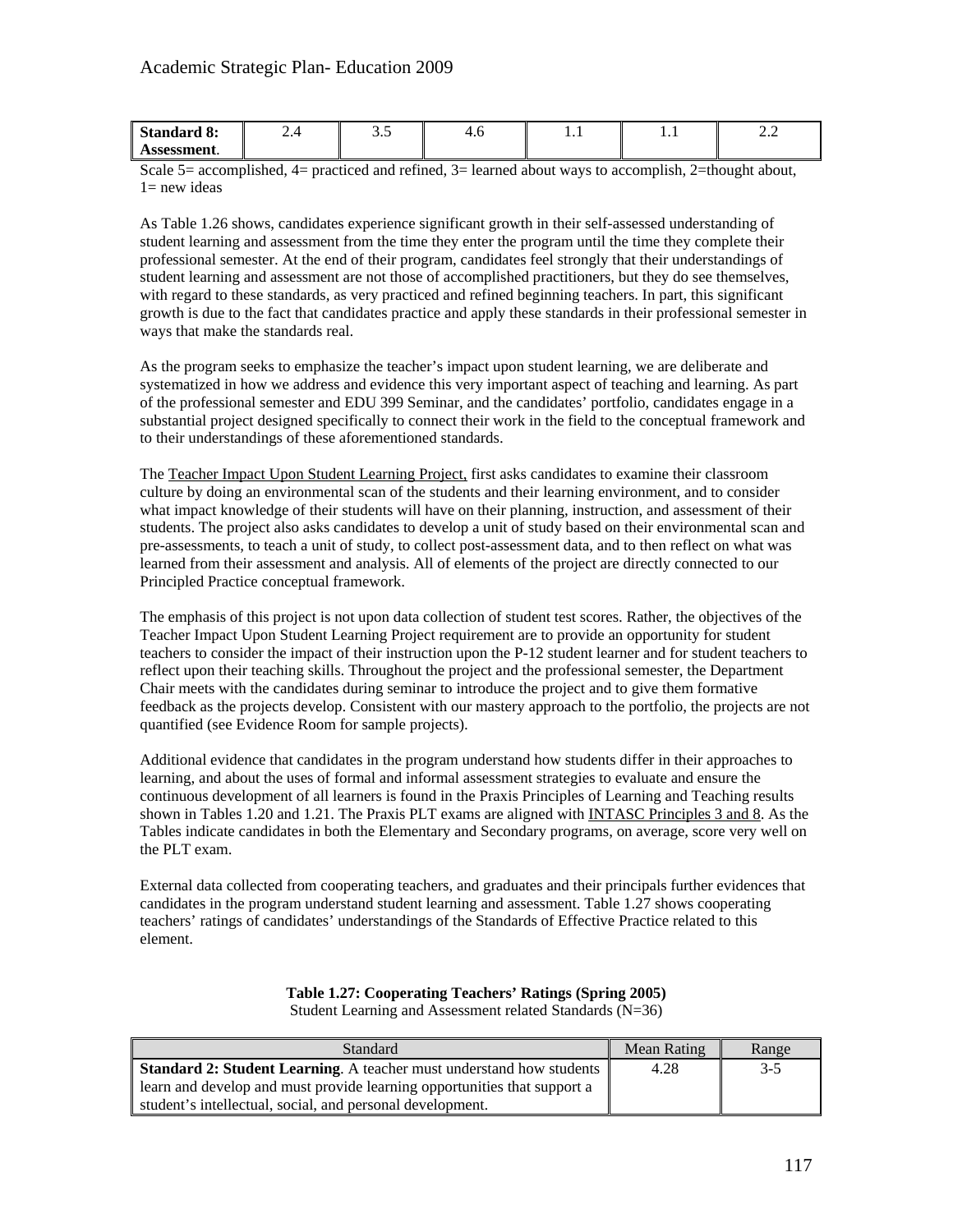| Standard 8: Assessment. A teacher must understand and be able to use      | 4.23 | $3-5$ |
|---------------------------------------------------------------------------|------|-------|
| formal and informal assessment strategies to evaluate and ensure the      |      |       |
| continuous intellectual, social, and physical development of the student. |      |       |

**Scale-** 5 =Excellent, 4=Good, 3=Adequate, 2=Weak, 1=Very Weak.

As Table 1.27 shows, on average, cooperating teachers rate candidates' understandings of student learning and assessment as Good to Excellent (see Evidence Room for additional cooperating teacher assessment).

Table 1.28 shows data from the Graduate surveys related to assessment and student learning.

| Subject                           | 2000           |         | $N=15$ principals<br>N=29 Graduates |    |                    |          | 2001<br>$N=0^*$<br>principals<br>$N=14$<br>Graduates |              |               |                      | 2002<br>2003<br>$N=5*$ principals<br>$N=4*$ Principals<br>$N=18$ Graduates<br>$N = 34$<br>Graduates |    |            |               | 2004-05<br>$N=4*$<br>Principals<br>$N=27$<br><b>Graduates</b> |                   |               |                |                      |
|-----------------------------------|----------------|---------|-------------------------------------|----|--------------------|----------|------------------------------------------------------|--------------|---------------|----------------------|-----------------------------------------------------------------------------------------------------|----|------------|---------------|---------------------------------------------------------------|-------------------|---------------|----------------|----------------------|
| Scale<br><b>Percentages</b>       | Strong<br>Good | to Very | Adeq                                |    | Weak<br>to<br>Very | Weak     | S<br>to<br><b>VS</b>                                 | $\mathsf{A}$ | W<br>tο<br>VW | S<br>to<br><b>VS</b> | $\mathsf{A}$                                                                                        |    | W to<br>VW | S<br>tΩ<br>VS | A                                                             | W to<br><b>VW</b> | S<br>to<br>VS | $\overline{A}$ | W<br>to<br><b>VW</b> |
| Grads and<br>Principals           | G              | P       | G                                   | P  | G                  | P        | Graduates                                            |              |               | Graduates            |                                                                                                     |    |            |               | <b>Graduates</b>                                              |                   |               | Graduates      |                      |
| <b>Student</b><br><b>Learning</b> | 80             | 60      | 20                                  | 40 | $\Omega$           | $\Omega$ | 100                                                  | $\Omega$     | $\Omega$      | 92                   |                                                                                                     | 8  | $\Omega$   | 90            | 5                                                             | 5                 | 89            | 7              | $\overline{4}$       |
| <b>Assessment</b>                 | 69             | 60      | 31                                  | 27 | $\Omega$           | 3        | 86                                                   | 14           | $\Omega$      | 84                   |                                                                                                     | 11 | 5          | 73            | 22                                                            | 5                 | 78            | 18             | $\overline{4}$       |

# **Table 1.28: Graduates and Principals (2000-2004)**

*Student Learning and Assessment* 

• Not included in table because of small number of returns

As Table 1.28 shows, overall, graduates of the program, with few exceptions, rate their preparation with regard to student learning and assessment as strong. Very few principals returned the surveys in the last few years, so conclusions about their perceptions must be interpreted cautiously. Every indication, however, from the surveys suggests that the principals also, with very few exceptions believe that graduates of the program are well prepared with regard to these two standards.

# STANDARD 2: ASSESSMENT SYSTEM AND UNIT EVALUATION

*The unit has an assessment system that collects and analyzes data on the applicant qualifications, the candidate and graduate performance, and the unit operations to evaluate and improve the unit and its programs.* 

## **Assessment System**

Primary responsibility for development of the assessment system rests with the Department of Education faculty and the Department Chair, but many other professionals who are involved with the Gustavus teacher education programs have influenced the formulation of the system, as well as its ongoing revision. Included among these others are the following groups: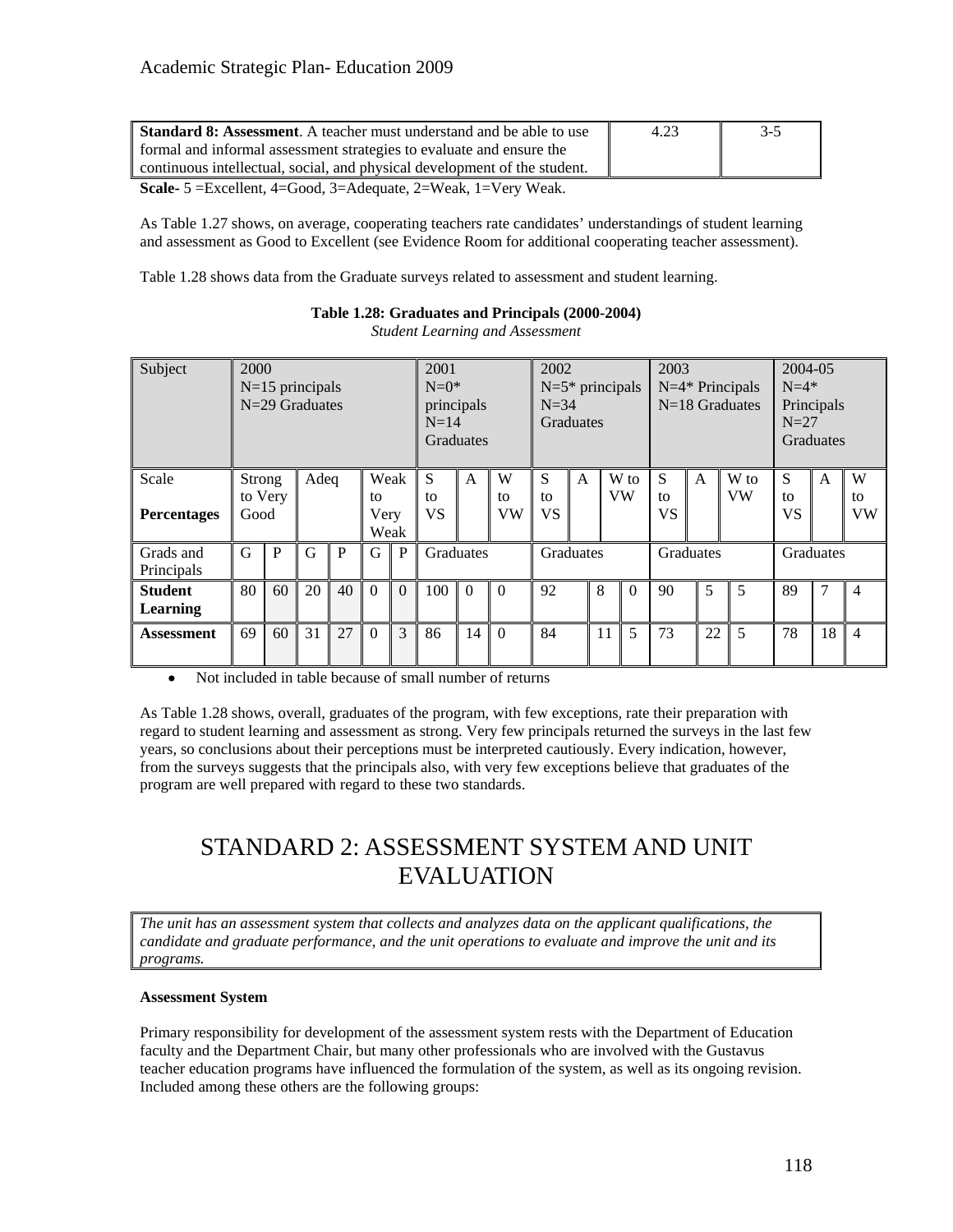- Education Unit Faculty representatives from other departments involved in the teacher education program.
- Teacher Education Advisory Council (TEAC) P-12 professionals who are faculty and administrators at our cooperating schools.
- Candidates 1) Candidate representatives at the meetings of the Department of Education who have full voting privileges and 2) Candidate representatives on TEAC **.**
- College faculty committees To the extent that assessments affect program requirements and admission criteria, the normal faculty governance committees review the system.

Candidate assessments have been instructed by the following:

- Minnesota Standards of Effective Practice for Teachers (which are mandated for all teacher education programs seeking state approval and which reflect the INTASC principles)
- Conceptual Framework of the Gustavus Teacher Education Program
- Minnesota licensure examinations
- National content standards
- The College's mission statement and academic standards.

Our conceptual framework has guided us in determining the ways that our students and faculty will accomplish these standards of effective practice. The standards are referenced in syllabi and are measured by criteria that have been created and are periodically revised by Gustavus faculty in collaboration with teacher education students and partners. Assessment of student knowledge, skills, and dispositions utilizes both internal and external instruments, including in-course content knowledge assessments, national standardized tests, performance assessments, self-reflections concerning teaching experiences across the program, portfolio development, interviews, and a variety of self-assessment instruments.

Candidates move through the program in cohort groups that are encouraged and instructed to reflect on their experience and openly provide feedback to one another. Candidates also reflect in journals, in class email discussions, through peer editing, within the process of portfolio construction, and in interviews that occur at the end of a course and at the end of their program. The formative assessment that occurs across the program and the summative assessments that occur at decision points (see below) include selfassessment by the candidate and supervision techniques that require candidate reflection and principled decision-making.

The assessment system is complimented by a strong advising system. Candidate progress is assessed formally at the program decision points and on a continuing basis through coursework and field experiences. The major assessments at completion of the professional semester (*Student Teaching Performance Assessment* and *Portfolio Assessment*) are aligned with the Minnesota Standards of Effective Practice for Teachers and with the goals of our teacher education program. Candidates assess their own teaching performance and professional behavior at three different points in their program (admission to program, admission to the professional semester, and completion of the professional semester). These selfassessments (available on-line) are also aligned with Minnesota Standards and the program goals.

**Decision Points.** The assessment system is based on five decision points in a candidate's teacher education program: 1) Enrollment in Program, 2) Admission to Program, 3) Admission to Professional Semester, 4) Completion of Professional Semester, and 5) Completion of Program. All components of the assessment system, the unit's schedule for collection, analysis, and evaluation of the assessments and the individuals responsible for these tasks are detailed in the Tables 2.1-2.6 as follows.

1. Enrollment in Program: Although the candidate is not formally assessed at this time, it is an important decision point for the candidate because this is the point where they are given guidance on how to begin their studies in our program. A candidate, who is interested in pursuing a teaching license, meets with the Coordinator of Admission and Field Experiences. The Coordinator explains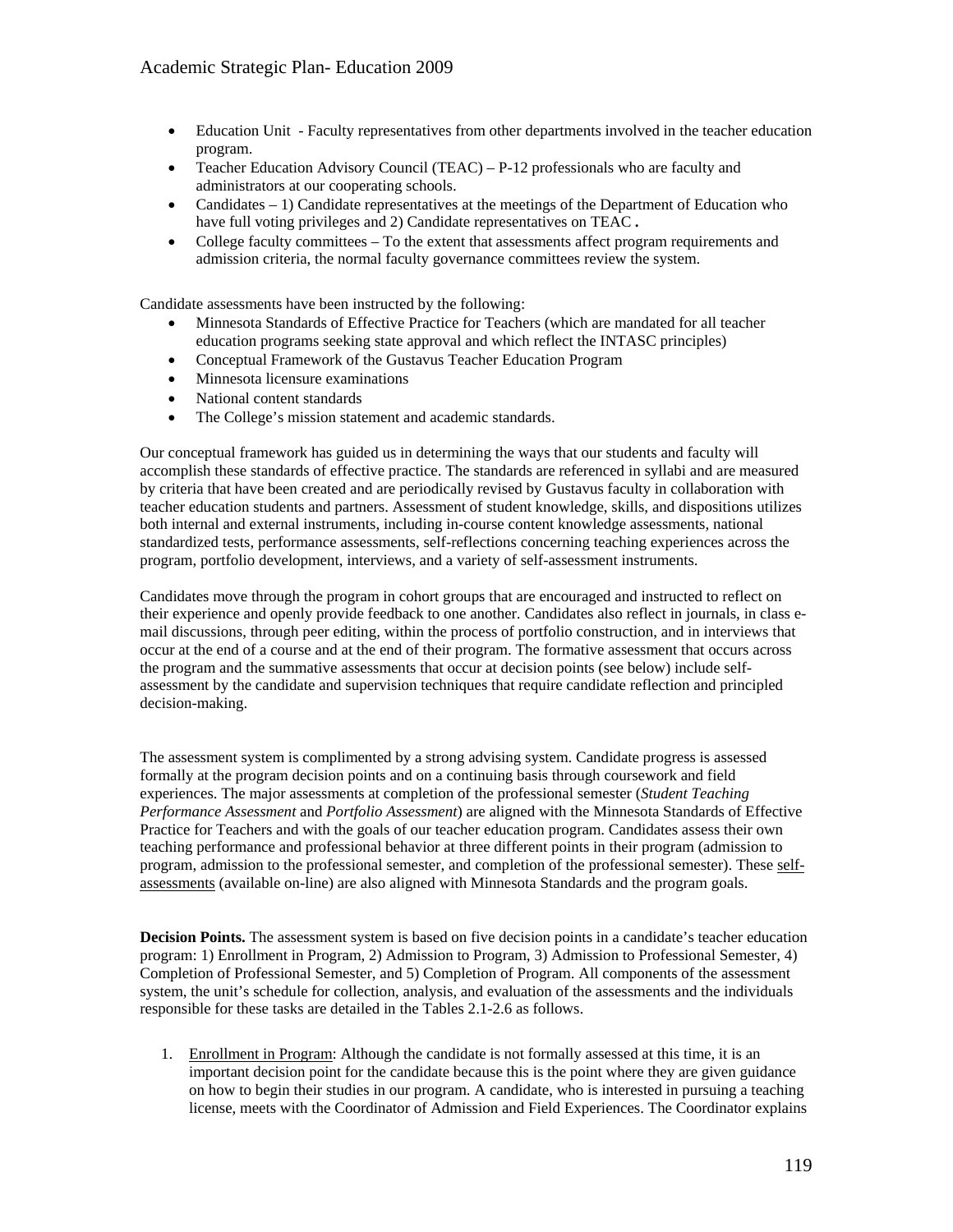the conceptual framework of the program, provides the candidate with an *Enrollment Booklet*, reviews all program and licensure requirements, and assists the candidate in planning a course of study at Gustavus that will qualify the candidate for the desired teaching license. The *Enrollment Book* contains the *Professional Dispositions* and *Technical Standards* that candidates must meet in order to be recommended for a teaching license. The candidate is also assigned an education advisor who will remain the candidate's education advisor throughout the their program. Table 2.1 summarizes the enrollment process.

| <b>DATA</b>             | <b>PURPOSE</b>  | <b>WHO</b>               | <b>WHEN</b>          | <b>SUMMARIZING</b> |
|-------------------------|-----------------|--------------------------|----------------------|--------------------|
|                         |                 | COLLECTS,                | <b>COLLECTED</b>     | <b>SHARING</b>     |
|                         |                 | <b>RECORDS</b>           |                      |                    |
| Student enrollment data | Advising,       | Coordinator of           | During a candidate's | Coordinator        |
|                         | communication   | Admissions &             | first or second      |                    |
|                         | of program      | <b>Field Experiences</b> | semester             |                    |
|                         | conceptual      | to Dept. Admin.          |                      |                    |
|                         | framework and   | Coordinator              |                      |                    |
|                         | requirements,   |                          |                      |                    |
|                         | planning of a   |                          |                      |                    |
|                         | course of study |                          |                      |                    |

#### **Table 2.1: Decision/Transition Point 1**  *Enrollment in Program*

2. Admission to Program. The application process is reviewed for candidates in EDU 230. A maximum of 17 Elementary Education majors and 17 Secondary Education program candidates are admitted each semester. Applications are considered, using the criteria described below, by admissions committees which include the Chair of the Education Department, one Education Department faculty member, one faculty member who is not a member of the Education Department, and one upper division teacher education candidate. Each semester there is an elementary admissions committee and a secondary admissions committee.

Candidates who are admitted attend a reception at which time the Chair welcomes them and reviews the conceptual model for the teacher education program. Each candidate also meets with the Coordinator of Advising and Field Experiences to identify the semester s/he will begin the three-semester sequence of blocked education courses. Candidates move through these three blocked semesters as a cohort.

Candidates who are not selected for admission can petition the decision to the department and/or they can re-apply for admission in a later semester. Each candidate not admitted meets individually with the Chair, who explains the reasons for denial and assists the candidate in prescribing remediation in preparation for a subsequent application.

*Minimum requirements to apply:* 

- 1. Completion of 8 courses, including EDU-230 and EDU-268/266.
- 2. No incompletes on record.
- 3. No unresolved Professional Behavior Plans or Academic Performance Plans.
- 4. No grades lower than C- in the major, in any Education course, or in any elementary concentration course.
- 5. Completion of at least one designated writing course with a grade of C or better.
- 6. Approval by the department chair of the candidate's major.
- 7. Verification that the Pre-Professional Skills Test (PPST) has been taken.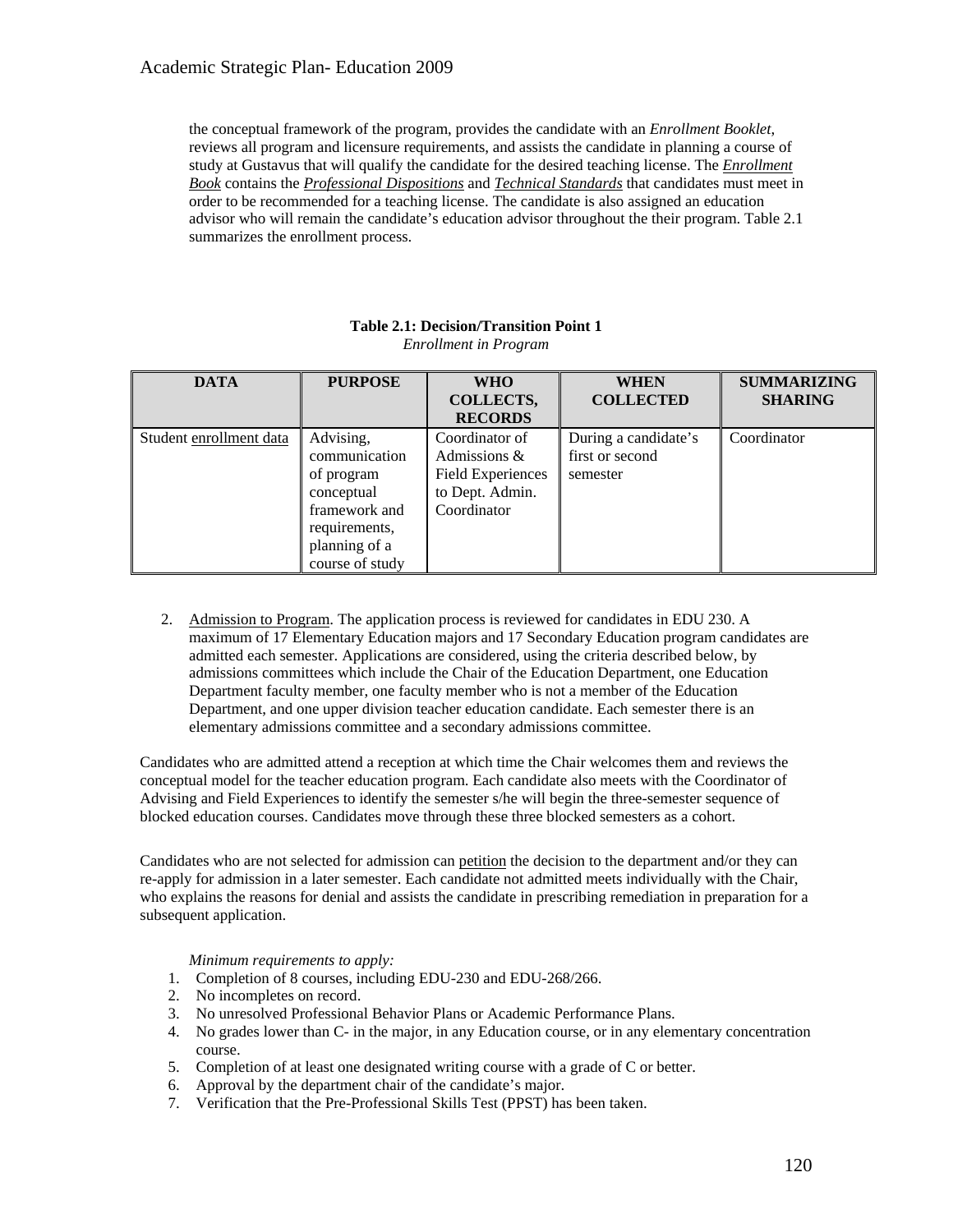8. A minimum GPA of 2.75 in the major.

*Criteria for which relative performance will determine admission rankings:* 

- 9. Successful completion of a supervised field experience in an elementary or secondary school (EDU-268 or equivalent experience approved). Cooperating teacher submits an assessment of candidate's performance.
- 10. A writing sample completed in a standardized session for all candidates.
- 11. For secondary education candidates, two recommendations are required, one from a professor who has had the candidate in a class in the major and one from another faculty member not in the department of Education. For elementary education candidates, two recommendations are required from professors outside the department of Education who have had the student in class.
- 12. An overall minimum GPA of 2.75.
- 13. Personal interview with members of the Education Department admissions committee (described above). Table 2.2 summarizes the admission to the program process.

| <b>DATA</b>                                                                                                                | <b>PURPOSE</b>                                   | WHO COLLECTS,<br><b>RECORDS</b>                                                     | <b>WHEN</b><br><b>COLLECTED</b> | <b>SUMMARIZING</b><br><b>SHARING</b>                                      |
|----------------------------------------------------------------------------------------------------------------------------|--------------------------------------------------|-------------------------------------------------------------------------------------|---------------------------------|---------------------------------------------------------------------------|
| Completion of 8 courses,<br>including EDU-230 and EDU-<br>268/266                                                          | General<br>knowledge &<br>skills                 | Coordinator of Advising<br>& Field Placements to<br>Dept. Admin. Coordinator        | October/March                   | Department Chair<br>shares information<br>about each                      |
| No incompletes on record                                                                                                   | Knowledge &<br>dispositions                      | Coordinator of Advising<br>& Field Placements to<br>Dept. Admin. Coordinator        | October/March                   | candidate with<br>either the<br>Elementary                                |
| No unresolved Prof. Behavior<br>Plans or Academic Performance<br>Plans                                                     | Dispositions                                     | Coordinator of Advising<br>& Field Placements to<br>Dept. Admin. Coordinator        | October/March                   | Education<br>Admissions<br>Committee or the                               |
| No grades lower than C- in the<br>major, in any Education course,<br>or in any elementary<br>concentration course          | Knowledge                                        | <b>Coordinator of Advising</b><br>& Field Placements to<br>Dept. Admin. Coordinator | October/March                   | Secondary<br>Admissions<br>Committee. These<br>committees make            |
| Completion of at least one<br>designated writing course with a<br>grade of C or better                                     | Knowledge &<br>skills                            | Coordinator of Advising<br>& Field Placements to<br>Dept. Admin. Coordinator        | October/March                   | recommendations to<br>the Dept. faculty<br>regarding<br>admission/denial. |
| Approval by the department<br>chair of the candidate's major                                                               | Content<br>knowledge,<br>skills,<br>dispositions | Coordinator of Advising<br>& Field Placements to<br>Dept. Admin. Coordinator        | October/March                   | With Dept faculty at<br>meeting for<br>admissions                         |
| Verification that the Pre-<br>Professional Skills Test (PPST)<br>has been taken                                            | General<br>knowledge &<br>skills                 | Dept. Adm. Coordinator                                                              | As arrive                       | decisions.                                                                |
| A minimum GPA of 2.75 in the<br>major                                                                                      | Content<br>knowledge                             | Coordinator of Advising<br>& Field Placements to<br>Dept. Admin. Coordinator        | October/March                   |                                                                           |
| Successful completion of a field<br>experience, including<br>cooperating teacher assessment<br>of candidate's performance. | Professional<br>skills &<br>dispositions         | Coordinator of Advising<br>& Field Placements to<br>Dept. Admin. Coordinator        | Course<br>completion            |                                                                           |
| A writing sample completed in a<br>standardized session for all<br>candidates                                              | Professional<br>skills                           | Department Chair to<br>Dept. Admin. Coordinator                                     | October/March                   |                                                                           |

# **Table 2.2: Decision/Transition Point 2:**

*Admission to Program*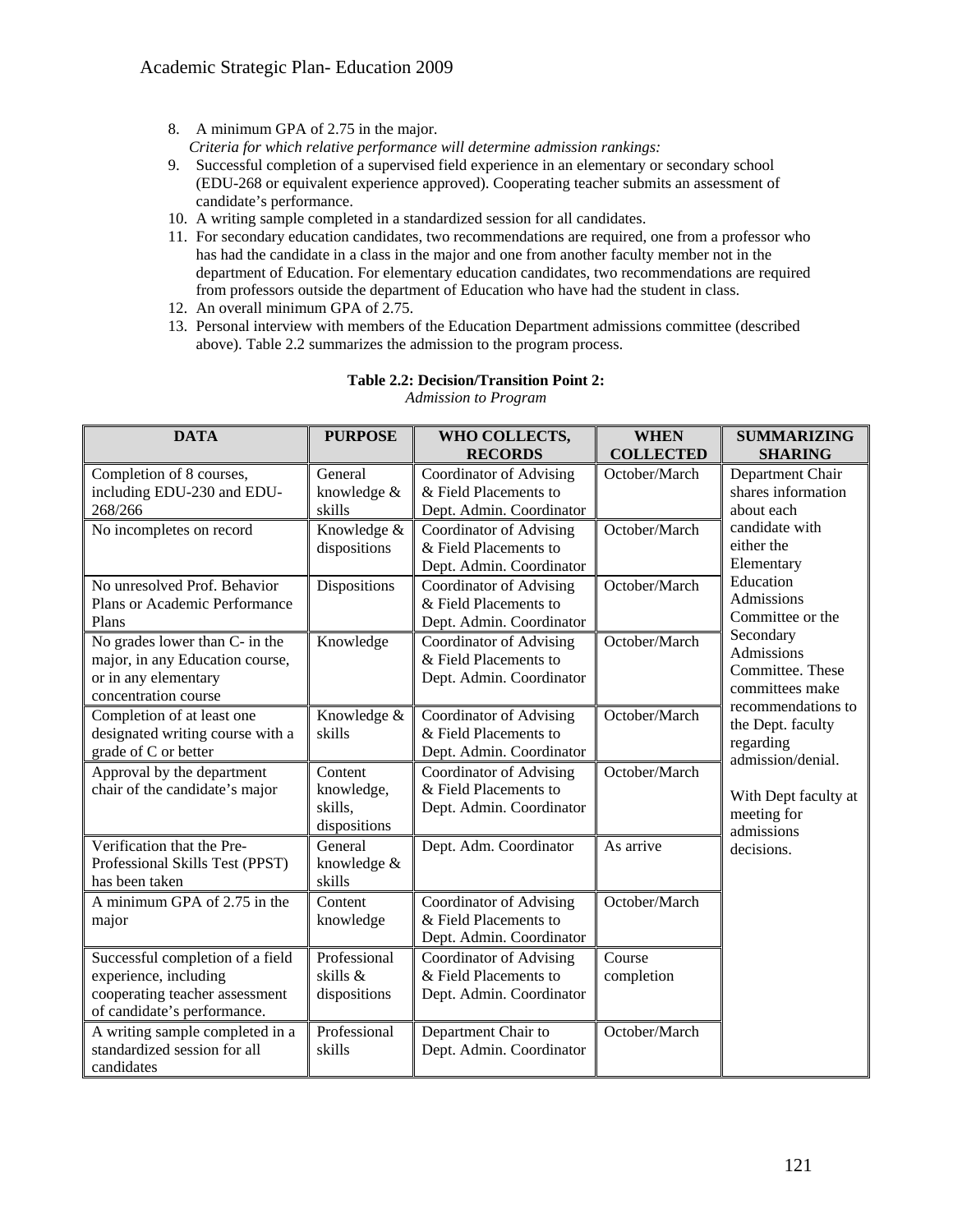| For secondary education          | Content      | Coordinator of Advising  | October/March | Chair and           |
|----------------------------------|--------------|--------------------------|---------------|---------------------|
| candidates, two                  | knowledge,   | & Field Placements to    |               | Coordinator compile |
| recommendations are required,    | skills, &    | Dept. Admin. Coordinator |               | data on each        |
| one from a professor who has     | dispositions |                          |               | applicant and share |
| had the candidate in a class in  |              |                          |               | it with the         |
| the major and one from another   |              |                          |               | Department faculty  |
| faculty member not in the        |              |                          |               | at the time of      |
| department of Education. For     |              |                          |               | admission.          |
| elementary education candidates, |              |                          |               |                     |
| two recommendations are          |              |                          |               |                     |
| required from professors outside |              |                          |               |                     |
| the department of Education who  |              |                          |               |                     |
| have had the candidate in class  |              |                          |               |                     |
| An overall minimum GPA of        | Knowledge    | Coordinator of Advising  | October/March |                     |
| 2.75                             |              | & Field Placements to    |               |                     |
|                                  |              | Dept. Admin. Coordinator |               |                     |
| Personal interview with          | Dispositions | Department Chair to      | October/March |                     |
| members of the Education         |              | Dept. Admin. Coordinator |               |                     |
| Department admissions            |              |                          |               |                     |
| committee                        |              |                          |               |                     |

3. Admission to Professional Semester: Candidates apply for admission to the professional semester (student teaching and EDU 399) during the academic year prior to that in which they will student teach. If the Coordinator of Admissions and Field Experiences determines that the candidate has met all criteria, the Coordinator requests a placement at one of our cooperating schools. The cooperating school/teacher makes the final decision as to whether or candidate is placed at that school.

*Criteria for Admission to Professional Semester:* 

- 1. Previous admission to Teacher Education Program.
- 2. Completion of the required sequence of courses in the licensure program.
- 3. An overall minimum grade point average of 2.75.
- 4. A minimum grade point average of 2.75 in the major.
- 5. No incompletes on record.
- 6. No unresolved Professional Behavior Plans or Academic Performance Plans.
- 7. No grades of less than C- in the major, in any Education class, or in any elementary concentration course.
- 8. Approval by the department chair of the candidate's major.
- 9. Approval by the Coordinator of Admissions and Field Experiences. Table 2.3 summarizes the processes for admission to the professional semester.

## **Table 2.3:Decision/Transition Point 3**

*Admission to Professional Semester* 

| <b>DATA</b>                       | <b>PURPOSE</b>                          | WHO COLLECTS,<br><b>RECORDS</b>                                              | <b>WHEN</b><br><b>COLLECTED</b> | <b>SUMMARIZING</b><br><b>SHARING</b>                  |  |
|-----------------------------------|-----------------------------------------|------------------------------------------------------------------------------|---------------------------------|-------------------------------------------------------|--|
| Previous Admission to<br>Program  | Knowledge,<br>skills, &<br>dispositions | Dept. Admin. Coordinator                                                     | January-March                   | Information about<br>each candidate is<br>shared with |  |
| Completion of required<br>courses | Knowledge,<br>skills, &<br>dispositions | Coordinator of Advising & Field<br>Placements to Dept. Admin.<br>Coordinator | January-March                   | prospective<br>cooperating<br>teachers, who then      |  |
| Overall minimum GPA of<br>2.75    | Knowledge                               | Coordinator of Advising & Field<br>Placements to Dept. Admin.                | January-March                   | decide whether or                                     |  |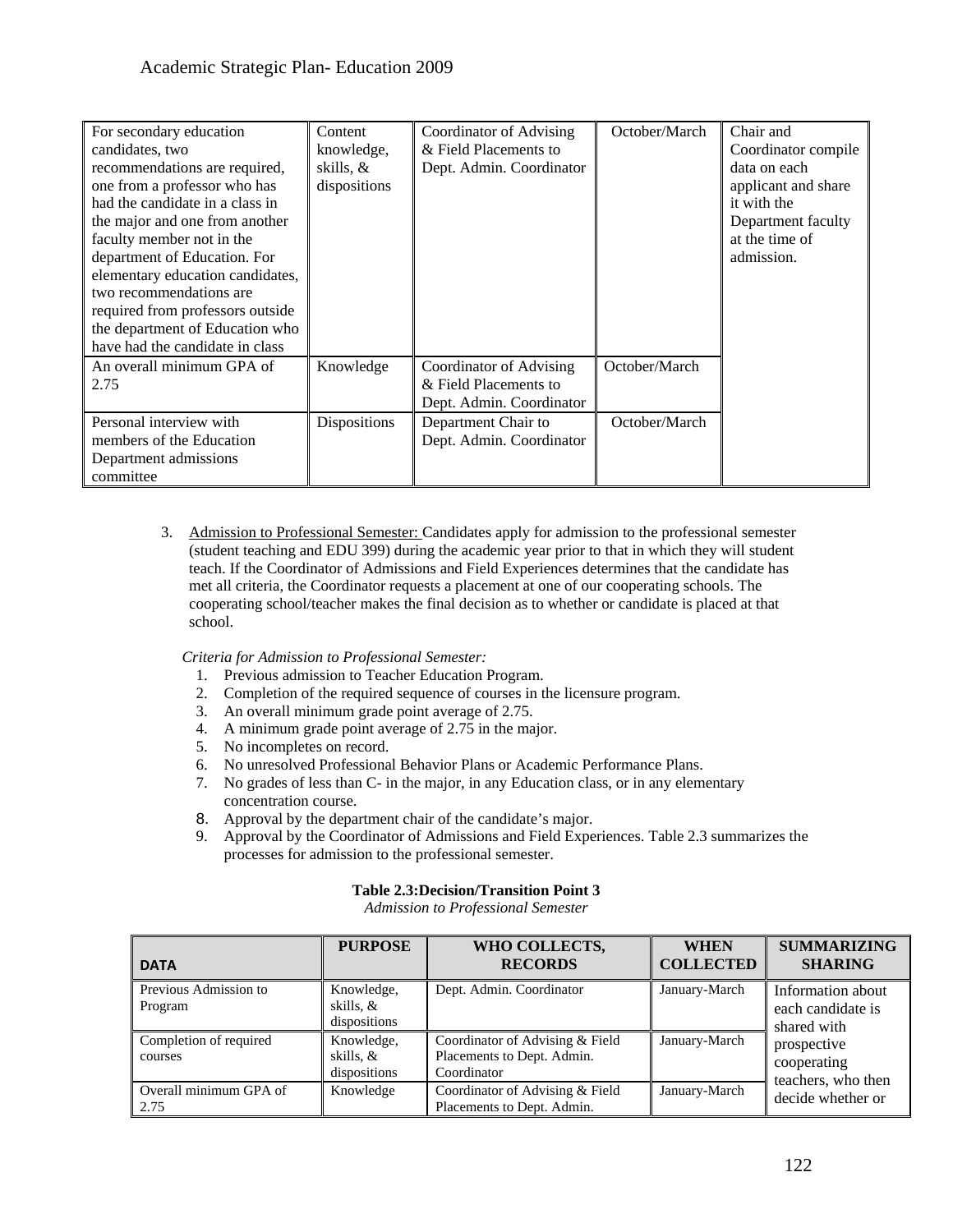|                                                                                 |                                                  | Coordinator                                                                  |               | not to accept the                                           |
|---------------------------------------------------------------------------------|--------------------------------------------------|------------------------------------------------------------------------------|---------------|-------------------------------------------------------------|
| Major minimum GPA of 2.75                                                       | Content<br>Knowledge                             | Coordinator of Advising & Field<br>Placements to Dept. Admin.<br>Coordinator | January-March | candidate as a<br>student teacher in<br>the following year. |
| No incompletes on record                                                        | Knowledge &<br>dispositions                      | Coordinator of Advising & Field<br>Placements to Dept. Admin.<br>Coordinator | January-March |                                                             |
| No unresolved Prof. Behavior<br>Plans or Acad. Performance<br>Plans             | Dispositions                                     | Coordinator of Advising & Field<br>Placements to Dept. Admin.<br>Coordinator | January-March |                                                             |
| No grades $<$ C- in major,<br>Education classes, or<br>elementary concentration | Knowledge                                        | Coordinator of Advising & Field<br>Placements to Dept. Admin.<br>Coordinator | January-March |                                                             |
| Approval by department chair<br>in major                                        | Content<br>knowledge,<br>skills.<br>dispositions | Coordinator of Advising & Field<br>Placements to Dept. Admin.<br>Coordinator | January-March |                                                             |
| Approval by Coordinator of<br><b>Field Experiences</b>                          | Knowledge,<br>skills, &<br>dispositions          | Coordinator of Advising & Field<br>Placements to Dept. Admin.<br>Coordinator | January-March |                                                             |
| Approval by Cooperating<br>Teacher                                              | Knowledge,<br>skills, &<br>dispositions          | Coordinator of Advising & Field<br>Placements to Dept. Admin.<br>Coordinator | February-May  |                                                             |

- 4. Completion of Professional Semester: The professional semester includes student teaching, the professional portfolio, and EDU 399.
	- A. Assessment of the candidate's teaching performance is the responsibility of the candidate's Cooperating Teachers and College Supervisor; the Student Teaching Performance Assessment form is used for this purpose.
	- B. Assessment of the professional portfolios is shared by all full-time faculty in the Department of Education; a detailed rubric has been developed for assessing the portfolio. Each required item in the portfolio is scored as satisfactory or "Revise." Using the comments and suggestions from the portfolio reader, the candidate revises and re-submits until all items are approved. Table 2.4 summarizes completion of professional semester processes.

| <b>DATA</b>                                                                        | <b>PURPOSE</b>                          | WHO COLLECTS,<br><b>RECORDS</b>                                 | <b>WHEN</b><br><b>COLLECTED</b> | <b>SUMMARIZING</b><br><b>SHARING</b>                   |
|------------------------------------------------------------------------------------|-----------------------------------------|-----------------------------------------------------------------|---------------------------------|--------------------------------------------------------|
| <b>Student Teaching Performance</b><br><b>Assessment by Cooperating</b><br>Teacher | Knowledge,<br>skills, &<br>dispositions | College Supervisor, Dept.<br><b>Administrative Coordinator</b>  | December/May                    | Shared with<br>department for<br>purposes of           |
| <b>Student Teaching Performance</b><br>Assessment by College<br>Supervisor         | Knowledge,<br>skills, &<br>dispositions | Dept. Administrative Coordinator                                | December/May                    | informing the<br>program and for<br>the development of |
| Portfolio Approval                                                                 | Knowledge,<br>skills, &<br>dispositions | Ed faculty to EDU 399 Instructor<br>to Dept. Admin. Coordinator | December/May                    | action plans.                                          |

## **Table 2.4: Decision/Transition Point 4**

*Completion of Professional Semester* 

5. Completion of Licensure Program: In the academic year *prior* to graduation, Gustavus candidates submit their applications for graduation. The Coordinator of Advising and Field Experiences and the College Registrar review the applications. This process ensures that the candidate has made plans for all required courses and field experiences. A final review, conducted by the Education Department Administrative Coordinator and the College Registrar, of the candidate's licensure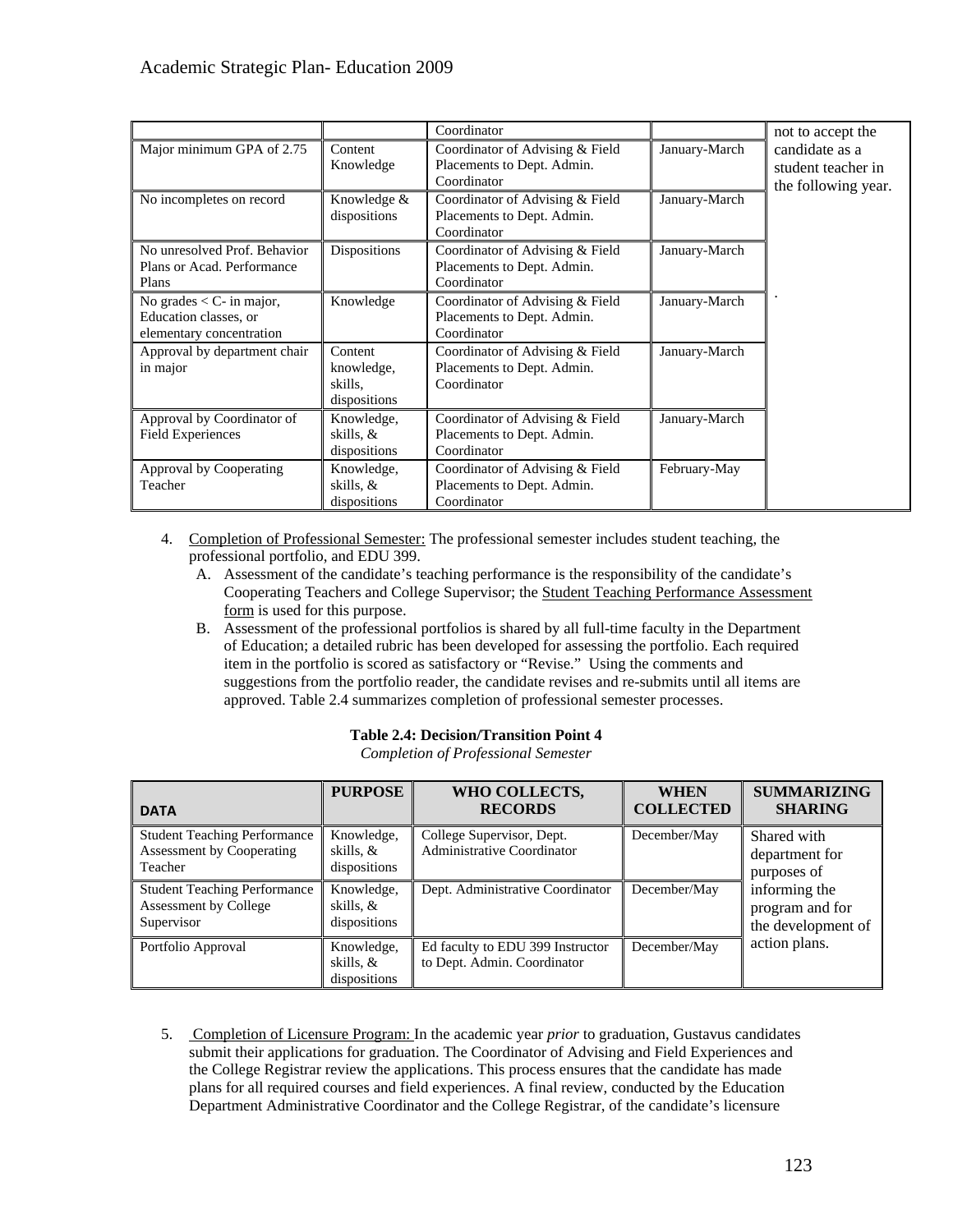program occurs at the time of graduation. The candidate's file is reviewed to verify that all program and graduation requirements have been satisfied, including coursework, field experiences, and Minnesota-required licensure examinations. Table 2.5 summarizes processes involved with completion of the program.

# **Table 2.5: Decision/Transition Point 5**

*Completion of Program* 

| <b>DATA</b>                                                                                                       | <b>PURPOSE</b> | WHO COLLECTS,<br><b>RECORDS</b>                   | <b>WHEN</b><br><b>COLLECTED</b> | <b>SUMMARIZING</b><br><b>SHARING</b>                                |
|-------------------------------------------------------------------------------------------------------------------|----------------|---------------------------------------------------|---------------------------------|---------------------------------------------------------------------|
| Satisfactory completion of<br>course work (including field<br>experiences) required for<br>graduation & licensure | Knowledge      | Dept. Admin. Coordinator and<br>College Registrar | December/May                    | Dept. Chair<br>prepares a<br>summary report on<br>graduating class. |
| Passing scores on all Praxis<br>tests required for licensure                                                      | Knowledge      | Dept. Admin. Coordinator to<br>College Registrar  | December/May                    |                                                                     |

When assessments indicate a candidate is not ready to proceed to the next stage of the program, the following steps are taken:

- Candidate is informed in writing of the decision.
- Candidate will usually meet with the Department of Education Chair or the Coordinator of Advising and Field Experiences who explains the reasons for decision.
- Candidate may appeal action taken by Coordinator and/or the Department by petitioning the Department. (See Evidence Room for policy).
- Candidates may appeal these decisions in writing to the Dean of the Faculty.
- Candidate is advised of steps to be taken if s/he wishes to reapply in a later semester.
- Candidate is referred to available resources to assist in remediation.

Interventions to assist the candidate in remediation are varied and specific to the candidate's needs. The following are examples of intervention strategies that have been used in the past:

- Identification of study guides for the Praxis examinations.
- Referral to the College's Writing Center
- Writing workshop sessions with education faculty
- Referral to the College's Academic Center which provides academic advising, academic support, and disability services
- Referral to the College's Counseling Center for psychological services
- Prescriptive recommendations for college courses, e.g., communication courses, mathematics courses, writing courses
- Extended or additional field experiences
- Repetition of a course

# **Other Candidate Assessment**

In addition to the formal assessments described above for the decision points, informal assessment of a candidate's progress occurs throughout the program:

- Education faculty monitor and assess candidate progress during the courses they teach and during the field experiences they supervise.
- Whenever a faculty member at the College has a concern about a candidate, the faculty member can submit a Communication of Concern to the Education Department Chair. This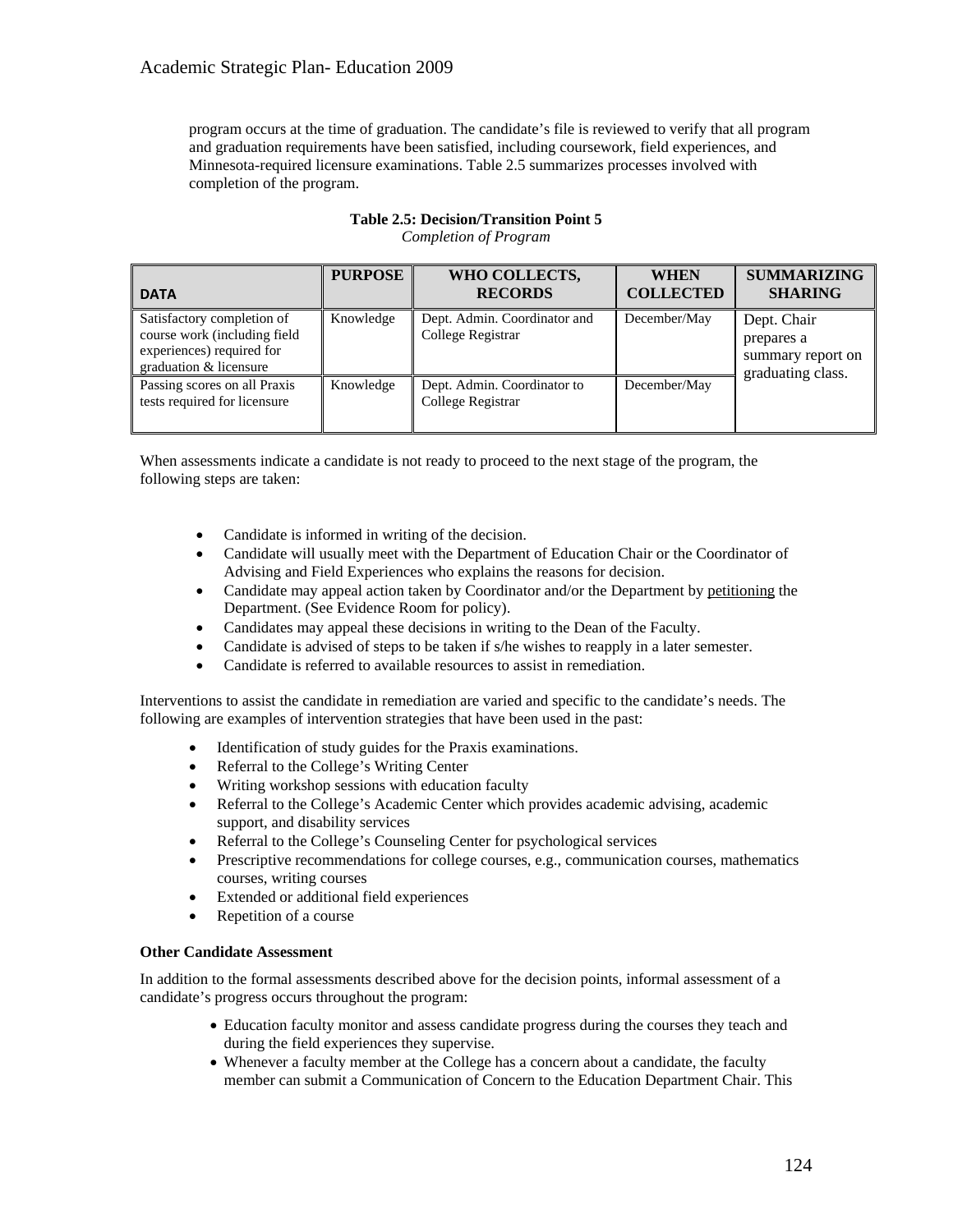communication identifies the particular professional behavior or academic performance that is of concern. (See details below).

- Education advisors (and major advisors in the secondary program) review candidate progress when mid-term and final grades are posted by the Registrar.
- Each semester, at one of its department meetings, the Education faculty reviews progress of all candidates previously admitted to the programs, as well as other candidates in education coursework.

If any of these assessments reveal that a candidate is not progressing as expected, with respect to either academic performance or professional behavior, the candidate is asked to meet with the course instructor and/or her/his advisor and/or the Department Chair.

If appropriate, a Professional Behavior Plan (PBP) and/or an Academic Performance Plan (APP) is developed that includes specific academic and/or behavior requirements, along with a target date. The candidate's progress with respect to the plan is monitored, and the plan is reviewed at the target date to determine if the candidate has satisfactorily completed it. If the candidate fails to satisfactorily complete the plan, another PBP or APP could be developed, or the candidate could be withdrawn from the program.

The assessment system used to determine admission to program, continuation in program, admission to student teaching, and completion of program has been a good predictor of candidate success. It is very rare that a candidate who has been selected for admission to the program does not satisfactorily complete the program. Selective admission began in the 1998-99 academic year. The education faculty reviews the process each year, and a college committee formally reviewed the selective admissions process during the 2002-03 academic year. It should also be noted that the success of our candidates is also due in no small part to the strong and supportive advising system in our department. Candidate progress is tracked from the time of enrollment; following admission to the program, candidates proceed through the blocked courses in cohort groups. Candidates who may be having difficulty receive support and assistance from their advisor and instructors. When needed, the department also assists the candidate in securing assistance from other college resources.

Beginning with the class of 1997, candidates in the teacher education program at Gustavus Adolphus College have been required to keep a professional portfolio. The requirements of this portfolio have evolved each year to reflect the goals of the program and the intended candidate outcomes. Although formal completion and assessment of the portfolio is not required until the student teaching semester, candidates are introduced to the process early in the program and continue to build their portfolios each semester in other education courses and field experiences. Course instructors help candidates develop mastery level artifacts as evidence for the portfolio.

All full-time faculty participate in the review and approval of candidate portfolios. This process is coordinated by the instructor of EDU 399 and is distributed over the semester in which a candidate student teaches. The candidate's portfolio must provide evidence and reflections for each of the Minnesota Standards of Effective Practice for Teachers. The assessment rubric for the portfolio has been revised several times, the most recent revisions following an informal reliability study of faculty scoring in Spring 2002 and Spring 2005. Description of the portfolio process and the current rubric used to assess the portfolio are available on-line and in the Evidence Room.

The assessment of candidate dispositions occurs throughout the teacher education program in a variety of ways. Students self-assess their professional dispositions at three of the program's decision points (above). Candidate dispositions are a part of the assessment that occurs in the education courses through observations of a candidate's work in the classroom and in group work; faculty concerns about a candidate become known in a Communication of Concern and/or at the department review of candidates that occurs near the end of each semester. Additional information about a candidate's dispositions is gathered from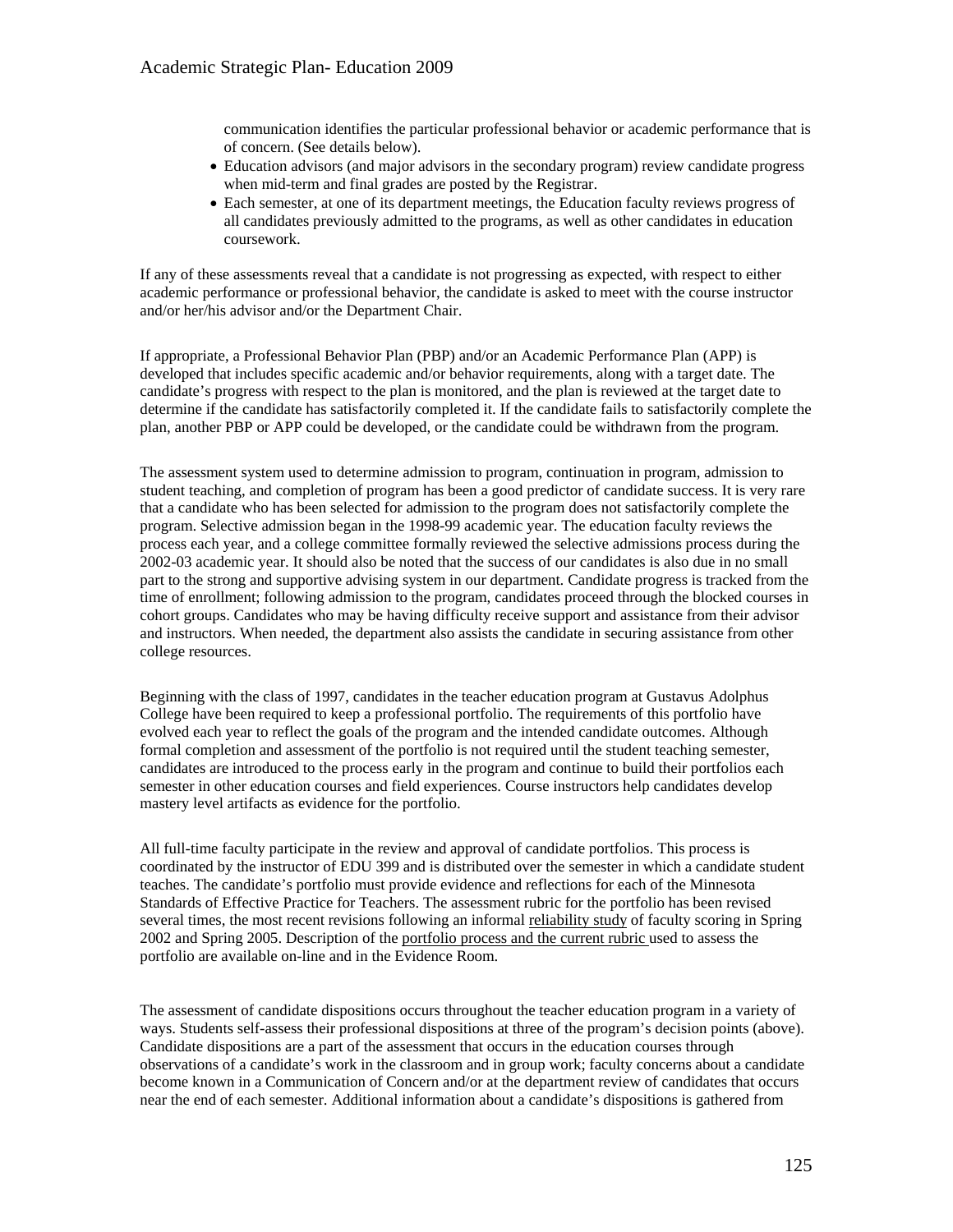faculty recommendations when candidates apply for admission to program and for admission to the professional semester, from evaluations by cooperating teachers and college supervisors during the candidate's clinical experiences, and the candidate's portfolio.

After candidates complete their programs of study, the unit administers a graduate survey for purposes of gathering data on how to improve the operations of the programs. The graduate surveys are described in detail in Standard One and Table 2.6 summarizes the process for the graduate survey.

#### **Table 2.6: After Completion Transition Point 6**

*Graduate Surveys* 

| <b>Data</b>           | <b>Purpose</b>                | <b>Who</b><br>Collects,<br><b>Records</b> | When<br><b>Collected</b> | <b>Summarizing/Sharing</b>                              |
|-----------------------|-------------------------------|-------------------------------------------|--------------------------|---------------------------------------------------------|
| ll Graduate<br>Survey | Knowledge/Skills/Dispositions | Chair                                     | Fall /January            | Shared with Ed.<br><b>Faculty at Spring</b><br>Retreat. |

#### **Program Assessment**

Summaries and evaluations of the candidate assessments are used to help determine the unit's effectiveness. In addition, the unit gathers other data to assist in the management and improvements of its program. The Department Chair conducts an annual survey of graduates and their principals. Candidates contribute useful information by evaluating courses in their program, the schools used for clinical experiences, the cooperating teachers, the college supervisors, and the portfolio process. Cooperating teachers are asked to assess our candidates' preparation, as well as procedures in our field experiences. The members of TEAC (P-12 personnel included) are asked to provide evaluative feedback and program suggestions at the meetings held each semester. College committees and faculty also review major program changes. Table 2.7 found in the Evidence Room details the Gustavus Education Program Assessment System.

#### **Data Collection, Analysis, And Evaluation**

Management of the assessment system is under the direction of the Department Chair, and dissemination of assessment results to accrediting agencies and interested groups is the responsibility of the Department Chair. Two other individuals have key roles in the collection and maintenance of the assessment system.

The Education Department Administrative Coordinator maintains the data files for all enrolled candidates; hard copy files contain written documents concerning each candidate, and electronic files (*FileMaker Pro*) contain complete information concerning each candidate, including all assessment data. Hard copy files include copies of formal candidate petitions and complaints, as well as written Communications of Concern, Professional Behavior Plans, and Academic Performance Plans. The Administrative Coordinator also maintains copies of data summaries, reports, and analyses. When a candidate has completed the teacher education program, the Administrative Coordinator reviews the candidate's application for licensure before forwarding it to the College Registrar for final approval.

The Coordinator of Advising and Field Experiences conducts the review of candidate files for the various decision points in the program. This review includes the collection and compilation of all data required for decisions regarding Admission to Program and Admission to the Professional Semester. Summaries of these data are given to the admissions committees and department faculty for their evaluation when making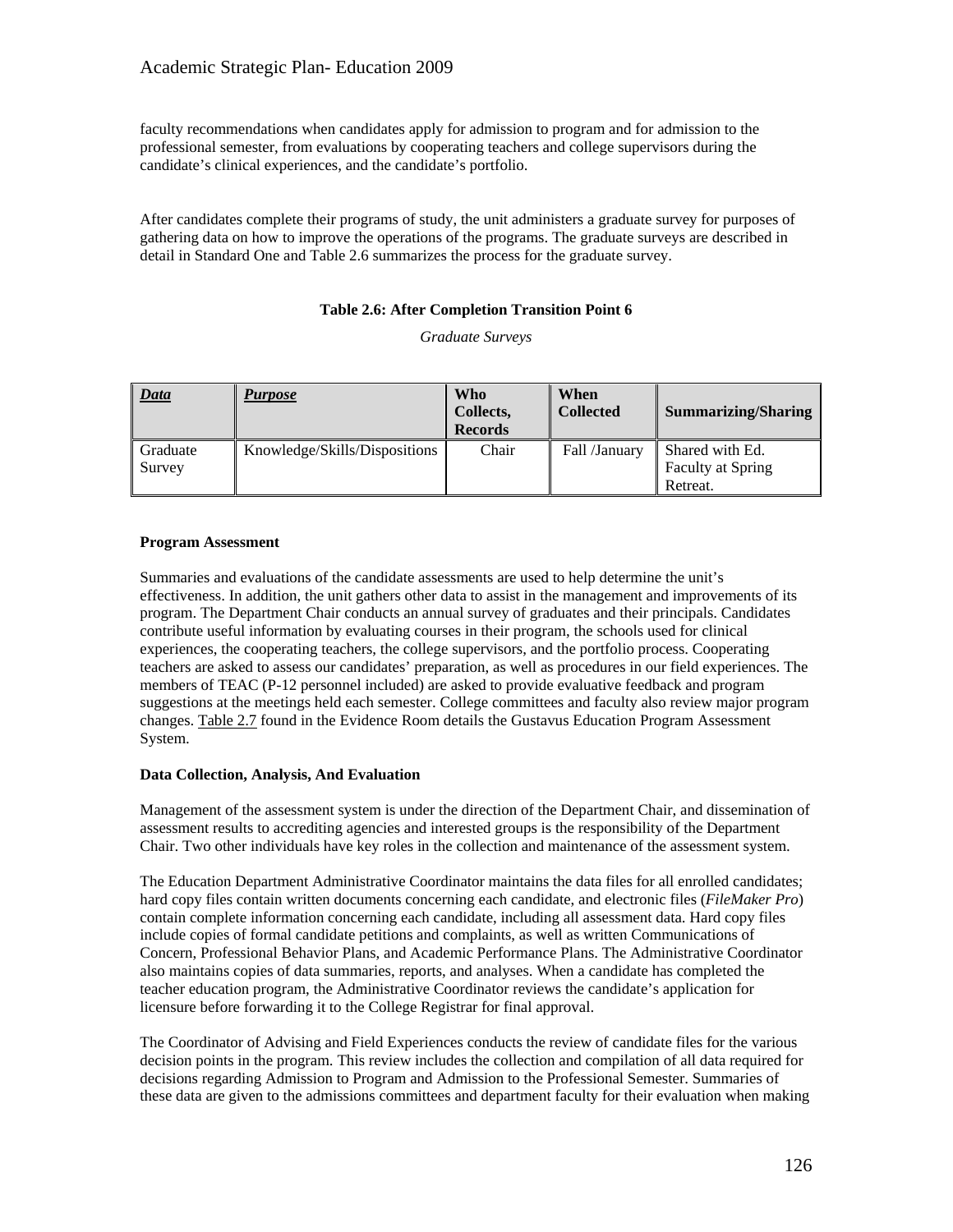decisions about admission to program. The Coordinator of Advising and Field Experiences evaluates the data and makes the decisions for Admission to the Professional Semester. Candidates may appeal these decisions in writing to the Dean of the Faculty.

The Department Chair has primary responsibility for the collection, compilation, and analyses of data related to unit operations. On the basis of the summary data, the Department identifies strengths and areas in need of improvement. Minor changes within courses or field experiences can be made by Department decision. When major changes are involved, the Department seeks the counsel of the Education unit faculty and the Teacher Education Advisory Committee. Any changes to admission criteria or program requirements also require approval of the College governance committees.

#### **Use of Data for Program Improvement**

In line with our "principled practice" model, candidates and faculty are encouraged and supported in their efforts to reflect on their teaching and its impact on students. For example, by using data from regular course evaluations completed by candidates, faculty assess and revise their teaching practice. All faculty are involved in team teaching which enables them to work together in developing ways to improve their teaching and the experience for candidates. Faculty carefully monitor and assess candidate performance and, when needed, make adjustments in a candidate's program experience.

When program evaluation indicates needed change, the process usually begins in the Department of Education. When appropriate, proposed changes are discussed with the Education unit faculty and/or the Teacher Education Advisory Council. After the proposed change has been approved by the Department of Education, it is forwarded to the College's Curriculum Committee for consideration and approval by the College faculty.

The following are examples of some changes that have been made in response to candidate performance assessment and program evaluation:

- Reviews of the portfolio process by faculty during the pilot years indicated that more specificity was needed in the description, requirements, and rubric in order to more effectively evaluate if candidates were meeting the Minnesota Standards of Effective Practice and the program goals. However, students wanted some choice in how they represented themselves and their teaching in the portfolio. The current portfolio process requires students to provide evidence for each of the standards, but students are free to choose which of three indicators they will address for each standard. A new rubric was developed to meet the revised portfolio requirements. An informal study conducted in Spring 2002 revealed a low reliability for the scoring rubric, which resulted in several revisions. An inter-rater reliability study was conducted again the Spring 2005.
- Graduate surveys Education faculty review data from the survey at the annual Spring retreat and develop an action plan based on an analysis of the data. As an example, recent input from graduates resulted in minor changes to the pre-professional semester practicum for secondary students. The methods block practicum for secondary students was lengthened as a result of feedback from candidates, faculty, and cooperating teachers.
- No change in the admission criteria and procedures was deemed necessary after review by the Education unit faculty in 2002-03.
- Regular review of our candidates' pass rates on the licensure tests required in Minnesota have not indicated any need for change.
- To ensure that all candidates are fully prepared to teach in middle school grades, the student teaching experience has been structured in two seven-week blocks. Elementary education candidates have one experience in lower elementary grades and one from grades 5-8. Secondary candidates have one experience in a middle school and one in a high school.

Minor changes have been made to programs as a result of regular and systematic review of the data. Several recent examples include modifications to the Senior Seminar (addition of .25 credit for the portfolio, and elimination of the service learning component), and the rejoining of the ART, Physical